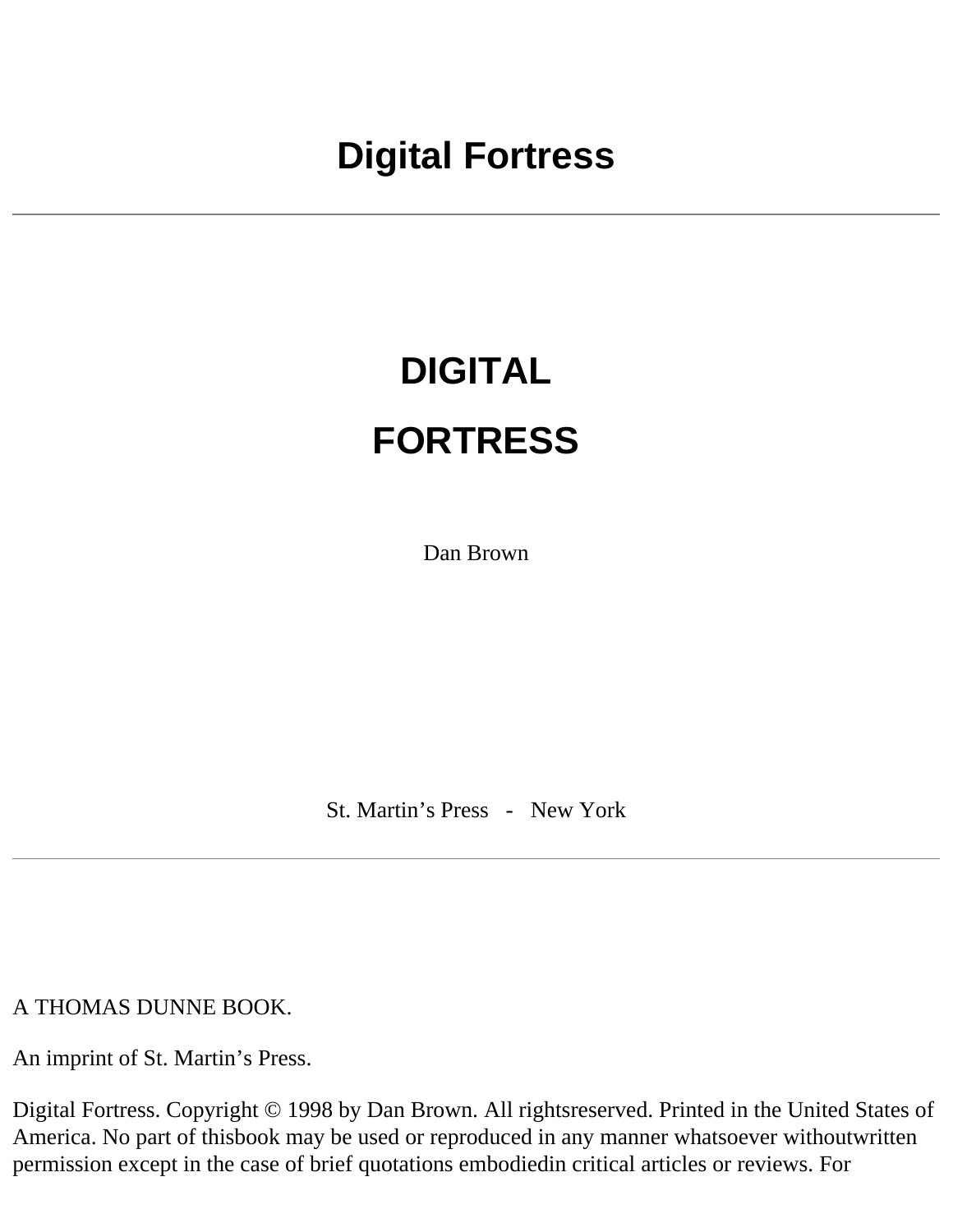information, address St.Martin's Press, 175 Fifth Avenue, New York, N.Y. 10010.

Design by Bryanna Millis

Library of Congress Cataloging-in-Publication Data

```
Brown, Daniel.
   Digital fortress / by DanBrown. — 1st ed.
     p. cm.
   "A Thomas Dunne Book."
   ISBN 0-312-20715-8
   I. Title.
  PS3552.R685434D54 1998
  813'.54—dc21 97-33118 
CIP
```
*For my parents . . .*

*my mentors and heroes*

A debt of gratitude: to my editors at St. Martin's Press,Thomas Dunne and the exceptionally talented Melissa Jacobs. To myagents in New York, George Wieser, Olga Wieser, and Jake Elwell. Toall those who read and contributed to the manuscript along the way.And especially to my wife, Blythe, for her enthusiasm andpatience.

Also . . . a quiet thank you to the two faceless ex-NSAcryptographers who made invaluable contributions via anonymousremailers. Without them this book would not have been written.

# **PROLOGUE**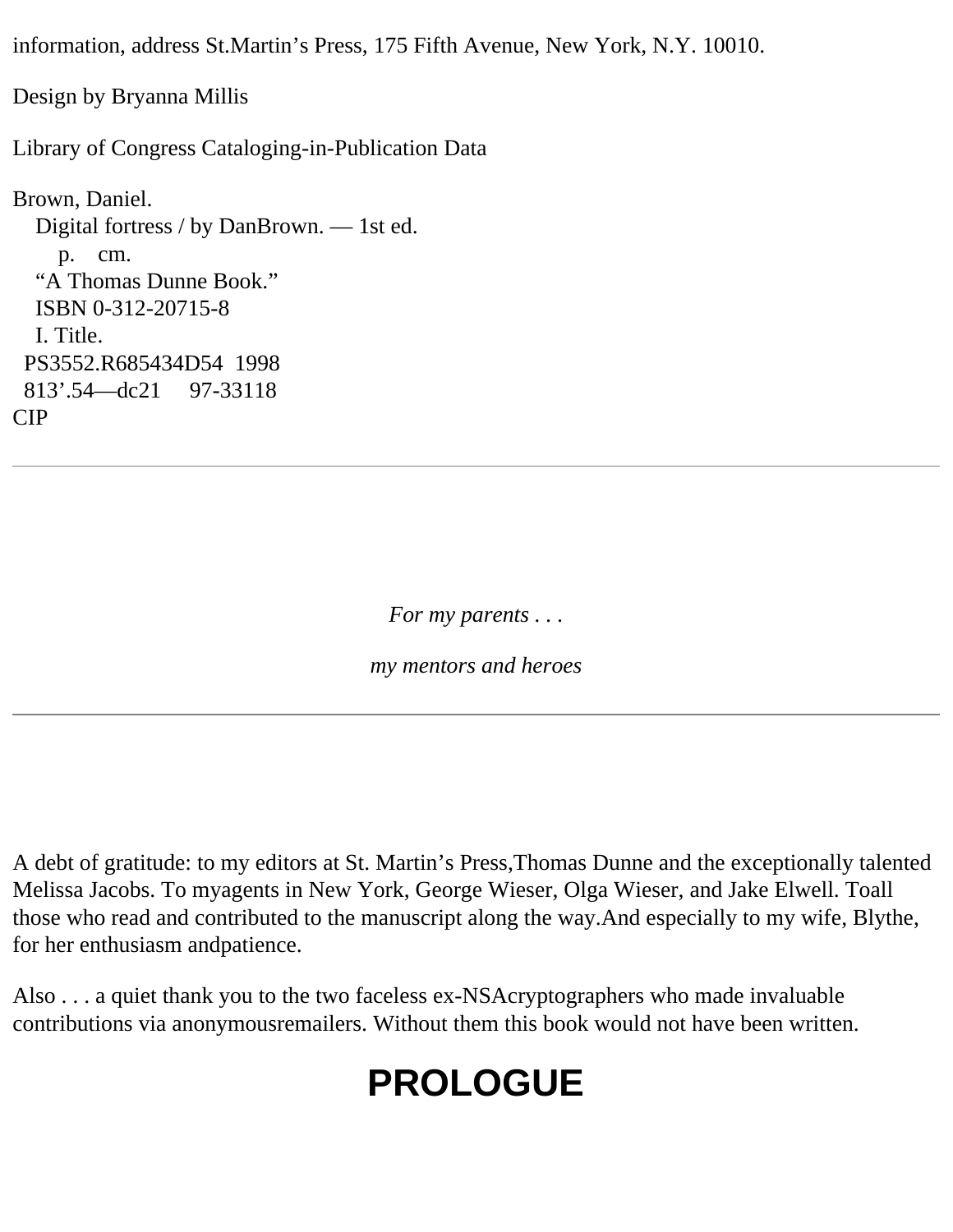#### PLAZA DE ESPAÑA SEVILLE, SPAIN 11:00 A.M.

It is said that in death, all things become clear; Ensei Tankadonow knew it was true. As he clutched his chest and fell to theground in pain, he realized the horror of his mistake.

People appeared, hovering over him, trying to help. But Tankadodid not want help—it was too late for that.

Trembling, he raised his left hand and held his fingers outward.*Look at my hand!* The faces around him stared, but he couldtell they did not understand.

On his finger was an engraved golden ring. For an instant, themarkings glimmered in the Andalusian sun. Ensei Tankado knew it wasthe last light he would ever see.

### **CHAPTER 1**

They were in the smoky mountains at their favoritebed-and-breakfast. David was smiling down at her. "What do yousay, gorgeous? Marry me?"

Looking up from their canopy bed, she knew he was the one.Forever. As she stared into his deepgreen eyes, somewhere in thedistance a deafening bell began to ring. It was pulling him away.She reached for him, but her arms clutched empty air.

It was the sound of the phone that fully awoke Susan Fletcherfrom her dream. She gasped, sat up in bed, and fumbled for thereceiver. "Hello?"

"Susan, it's David. Did I wake you?"

She smiled, rolling over in bed. "I was just dreaming ofyou. Come over and play."

He laughed. "It's still dark out."

"Mmm." She moaned sensuously. "Then *definitely* come over and play. We can sleep in before we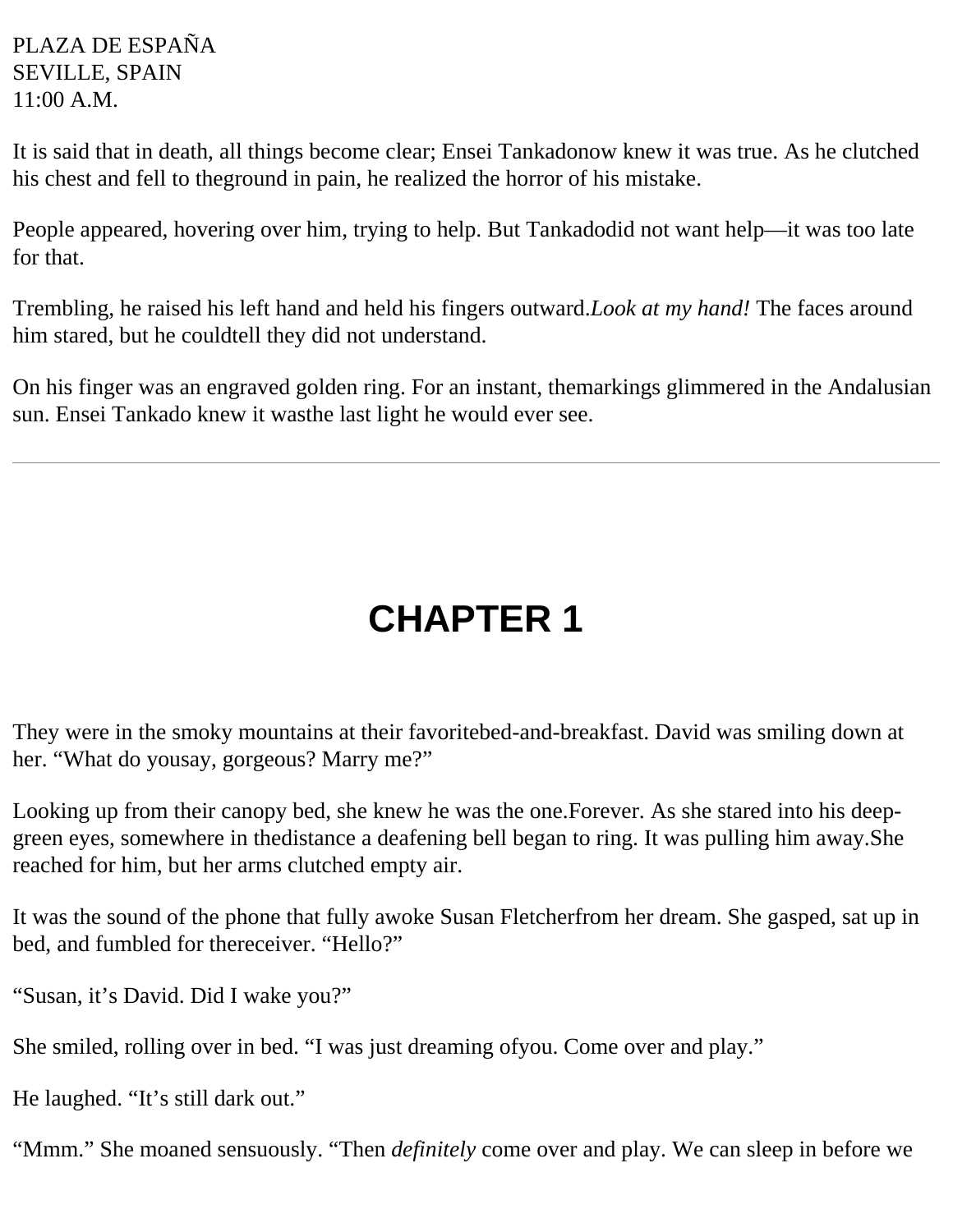headnorth."

David let out a frustrated sigh. "That's why I'mcalling. It's about our trip. I've got topostpone."

Susan was suddenly wide awake. "What!"

"I'm sorry. I've got to leave town. I'll beback by tomorrow. We can head up first thing in the morning.We'll still have two days."

"But I made reservations," Susan said, hurt. "Igot our old room at Stone Manor."

"I know, but—"

"Tonight was supposed to be *special—*tocelebrate six months. You *do* remember we're engaged,don't you?"

"Susan." He sighed. "I really can't go intoit now, they've got a car waiting. I'll call you from theplane and explain everything."

*"Plane?"* she repeated. "What's goingon? Why would the university . . . ?"

"It's not the university. I'll phone and explainlater. I've really got to go; they're calling for me.I'll be in touch. I promise."

"David!" she cried. "What's—"

But it was too late. David had hung up.

Susan Fletcher lay awake for hours waiting for him to call back.The phone never rang.

\* \* \*

Later that afternoon Susan sat dejected in the tub. Shesubmerged herself in the soapy water and tried to forget StoneManor and the Smoky Mountains. *Where could he be?* shewondered. *Why hasn't he called?*

Gradually the water around her went from hot to lukewarm andfinally to cold. She was about to get out when her cordless phonebuzzed to life. Susan bolted upright, sloshing water on the flooras she grappled for the receiver she'd left on the sink.

"David?"

"It's Strathmore," the voice replied.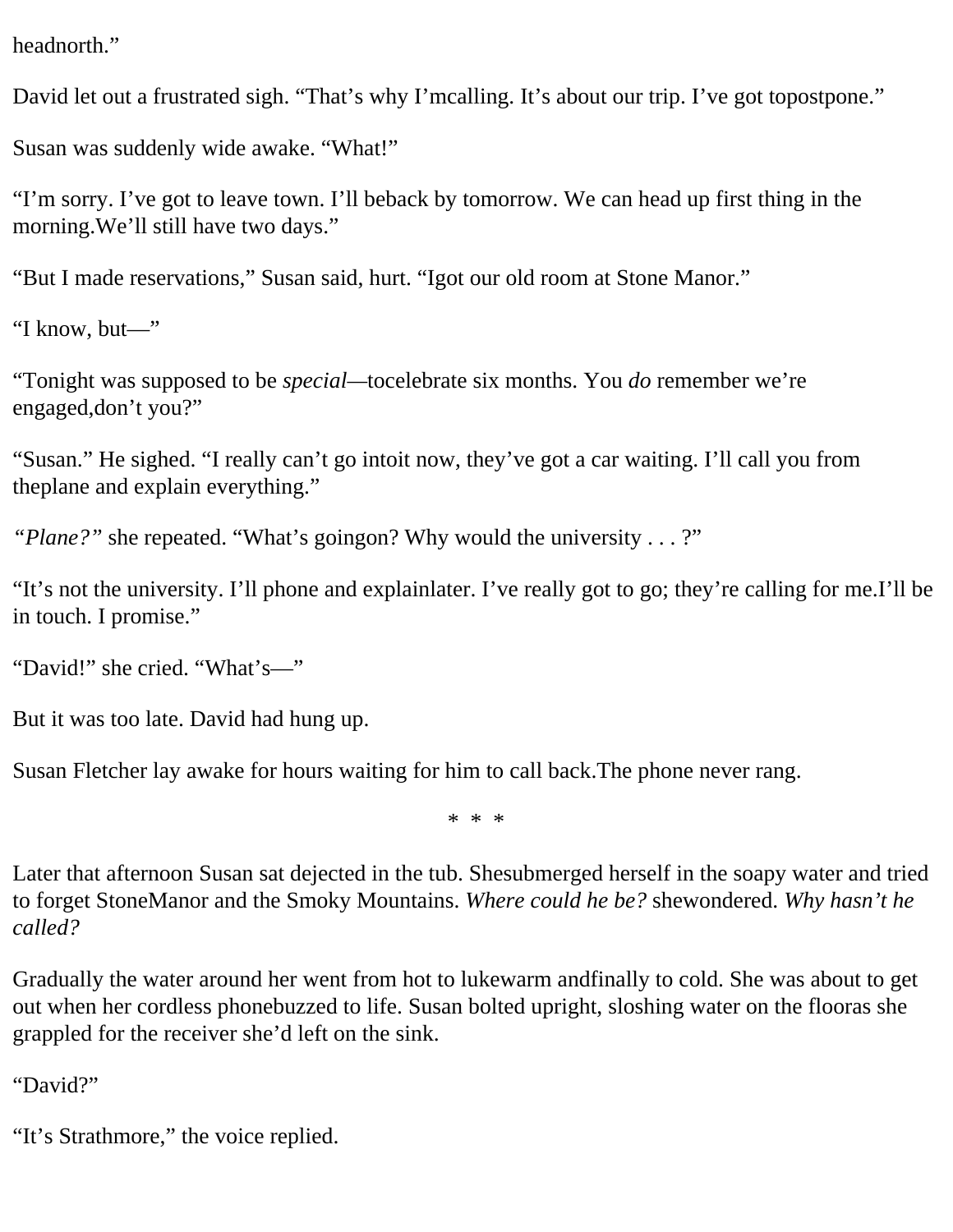Susan slumped. "Oh." She was unable to hide herdisappointment. "Good afternoon, Commander."

"Hoping for a younger man?" The voice chuckled.

"No, sir," Susan said, embarrassed. "It'snot how it—"

"Sure it is." He laughed. "David Becker's agood man. Don't ever lose him."

"Thank you, sir."

The commander's voice turned suddenly stern. "Susan,I'm calling because I need you in here. Pronto."

She tried to focus. "It's Saturday, sir. we don'tusually—"

"I know," he said calmly. "It's anemergency."

Susan sat up. *Emergency?* She had never heard the wordcross Commander Strathmore's lips. *An emergency? InCrypto?* She couldn't imagine. "Y-yes, sir." Shepaused. "I'll be there as soon as I can."

"Make it sooner." Strathmore hung up.

\* \* \*

Susan Fletcher stood wrapped in a towel and dripped on theneatly folded clothes she'd set out the nightbefore—hiking shorts, a sweater for the cool mountainevenings, and the new lingerie she'd bought for the nights.Depressed, she went to her closet for a clean blouse and skirt. *An emergency? In Crypto?*

As she went downstairs, Susan wondered how the day could getmuch worse.

She was about to find out.

# **CHAPTER 2**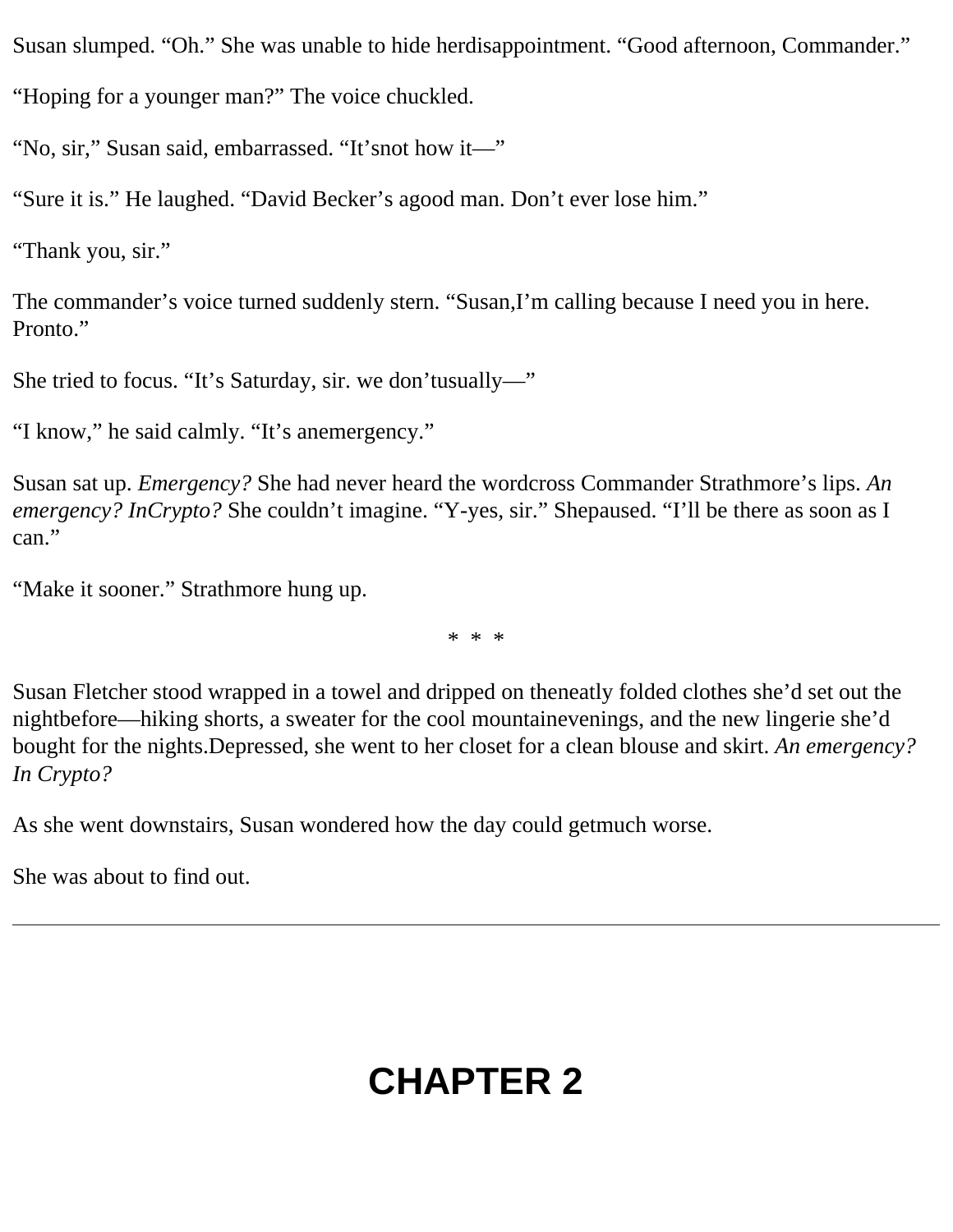Thirty thousand feet above a dead-calm ocean, David Beckerstared miserably from the Learjet 60's small, oval window.He'd been told the phone on board was out of order, andhe'd never had a chance to call Susan.

"What am I doing here?" he grumbled to himself. Butthe answer was simple—there were men to whom you justdidn't say no.

"Mr. Becker," the loudspeaker crackled."We'll be arriving in half an hour."

Becker nodded gloomily to the invisible voice. *Wonderful.*He pulled the shade and tried to sleep. But he could only think ofher.

## **CHAPTER 3**

Susan's volvo sedan rolled to a stop in the shadow of theten-foot-high, barbed Cyclone fence. A young guard placed his handon the roof.

"ID, please."

Susan obliged and settled in for the usual half-minute wait. Theofficer ran her card through a computerized scanner. Finally helooked up. "Thank you, Ms. Fletcher." He gave animperceptible sign, and the gate swung open.

Half a mile ahead Susan repeated the entire procedure at anequally imposing electrified fence. *Come on, guys . . .I've only been through here a million times.*

As she approached the final checkpoint, a stocky sentry with twoattack dogs and a machine gun glanced down at her license plate andwaved her through. She followed Canine Road for another 250 yardsand pulled into Employee Lot C. *Unbelievable,* she thought.*Twenty-six thousand employees and a twelve-billion-dollarbudget; you'd think they could make it through the weekendwithout me.* Susan gunned the car into her reserved spot andkilled the engine.

After crossing the landscaped terrace and entering the mainbuilding, she cleared two more internal checkpoints and finallyarrived at the windowless tunnel that led to the new wing. Avoice-scan booth blocked her entry.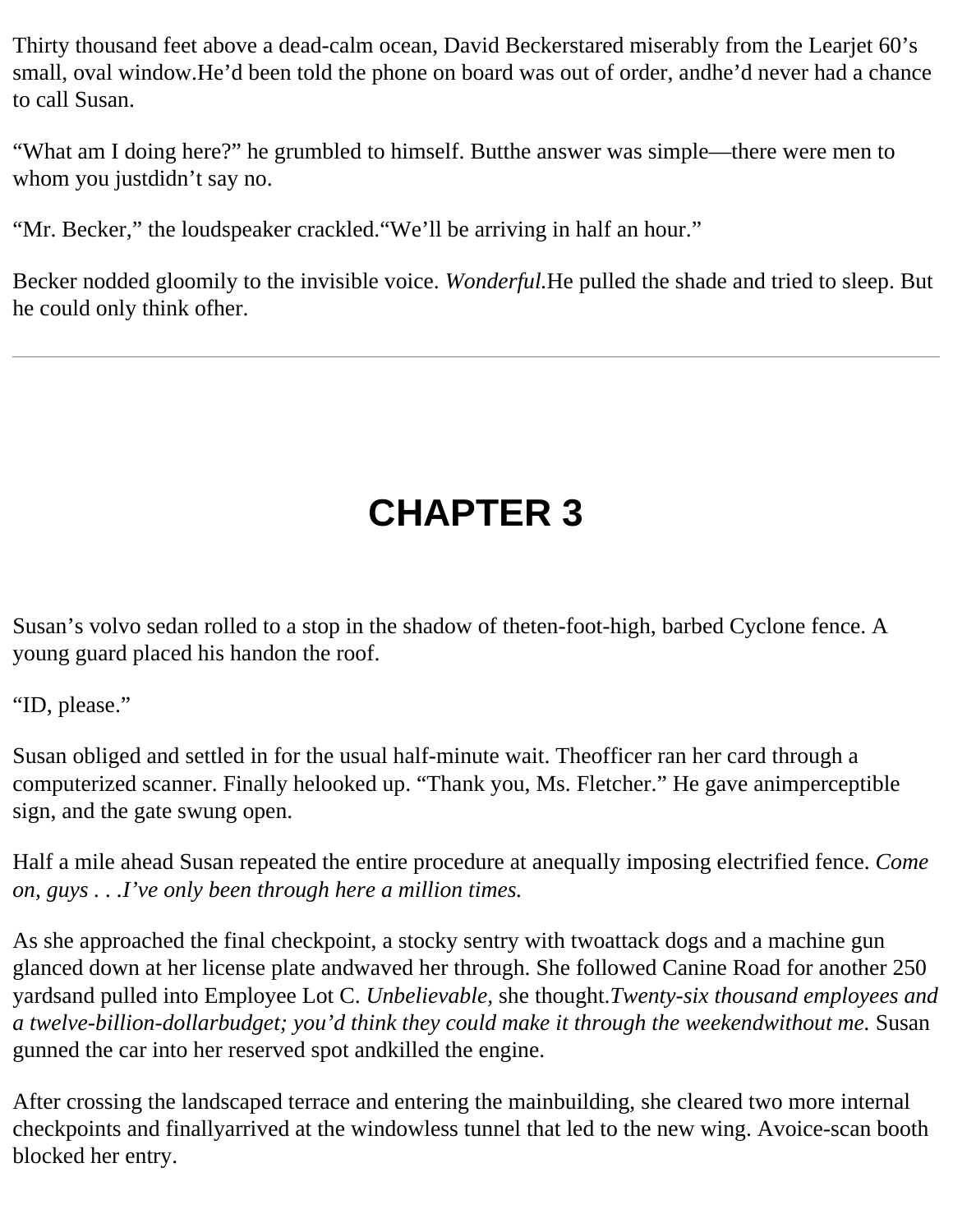#### NATIONAL SECURITY AGENCY (NSA) CRYPTO FACILITY AUTHORIZED PERSONNEL ONLY

The armed guard looked up. "Afternoon, Ms.Fletcher."

Susan smiled tiredly. "Hi, John."

"Didn't expect you today."

"Yeah, me neither." She leaned toward the parabolicmicrophone. "Susan Fletcher," she stated clearly. Thecomputer instantly confirmed the frequency concentrations in hervoice, and the gate clicked open. She stepped through.

\* \* \*

The guard admired Susan as she began her walk down the cementcauseway. He noticed that her strong hazel eyes seemed distanttoday, but her cheeks had a flushed freshness, and hershoulderlength, auburn hair looked newly blown dry. Trailing herwas the faint scent of Johnson's Baby Powder. His eyes fellthe length of her slender torso—to her white blouse with thebra barely visible beneath, to her knee-length khaki skirt, andfinally to her legs . . . Susan Fletcher's legs.

*Hard to imagine they support a 170 IQ,* he mused tohimself.

He stared after her a long time. Finally he shook his head asshe disappeared in the distance.

\* \* \*

As Susan reached the end of the tunnel, a circular, vaultlikedoor blocked her way. The enormous letters read: crypto.

Sighing, she placed her hand inside the recessed cipher box andentered her five-digit PIN. Seconds later the twelve-ton slab ofsteel began to revolve. She tried to focus, but her thoughts reeledback to him.

David Becker. The only man she'd ever loved. The youngestfull professor at Georgetown University and a brilliantforeign-language specialist, he was practically a celebrity in theworld of academia. Born with an eidetic memory and a love oflanguages, he'd mastered six Asian dialects as well asSpanish, French, and Italian. His university lectures on etymologyand linguistics were standingroom only, and he invariably stayedlate to answer a barrage of questions. He spoke with authority andenthusiasm, apparently oblivious to the adoring gazes of hisstar-struck coeds.

Becker was dark—a rugged, youthful thirty-five with sharpgreen eyes and a wit to match. His strong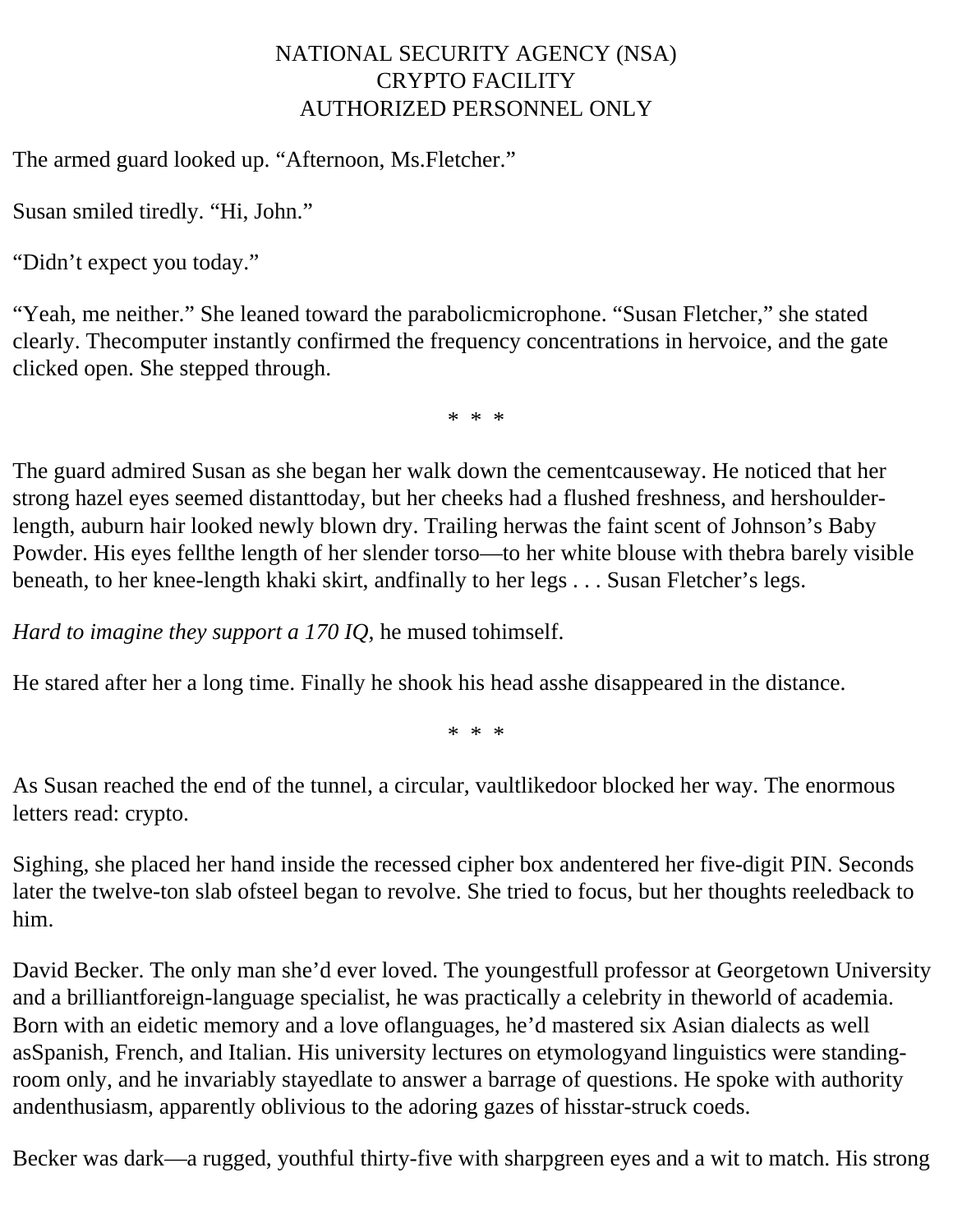jaw and taut featuresreminded Susan of carved marble. Over six feet tall, Becker movedacross a squash court faster than any of his colleagues couldcomprehend. After soundly beating his opponent, he would cool offby dousing his head in a drinking fountain and soaking his tuft ofthick, black hair. Then, still dripping, he'd treat hisopponent to a fruit shake and a bagel.

As with all young professors, David's university salary wasmodest. From time to time, when he needed to renew his squash clubmembership or restring his old Dunlop with gut, he earned extramoney by doing translating work for government agencies in andaround Washington. It was on one of those jobs that he'd metSusan.

It was a crisp morning during fall break when Becker returnedfrom a morning jog to his three-room faculty apartment to find hisanswering machine blinking. He downed a quart of orange juice as helistened to the playback. The message was like many hereceived—a government agency requesting his translatingservices for a few hours later that morning. The only strange thingwas that Becker had never heard of the organization.

"They're called the National Security Agency,"Becker said, calling a few of his colleagues for background.

The reply was always the same. "You mean the NationalSecurity *Council?"*

Becker checked the message. "No. They said *Agency.*The NSA."

"Never heard of 'em."

Becker checked the GAO Directory, and it showed no listingeither. Puzzled, Becker called one of his old squash buddies, anex-political analyst turned research clerk at the Library ofCongress. David was shocked by his friend's explanation.

Apparently, not only did the NSA exist, but it was consideredone of the most influential government organizations in the world.It had been gathering global electronic intelligence data andprotecting U.S. classified information for over half a century.Only 3 percent of Americans were even aware it existed.

"NSA," his buddy joked, "stands for 'No SuchAgency.' "

With a mixture of apprehension and curiosity, Becker acceptedthe mysterious agency's offer. He drove the thirty-seven milesto their eighty-six-acre headquarters hidden discreetly in thewooded hills of Fort Meade, Maryland. After passing through endlesssecurity checks and being issued a six-hour, holographic guestpass, he was escorted to a plush research facility where he wastold he would spend the afternoon providing "blindsupport" to the Cryptography Division—an elite group ofmathematical brainiacs known as the code-breakers.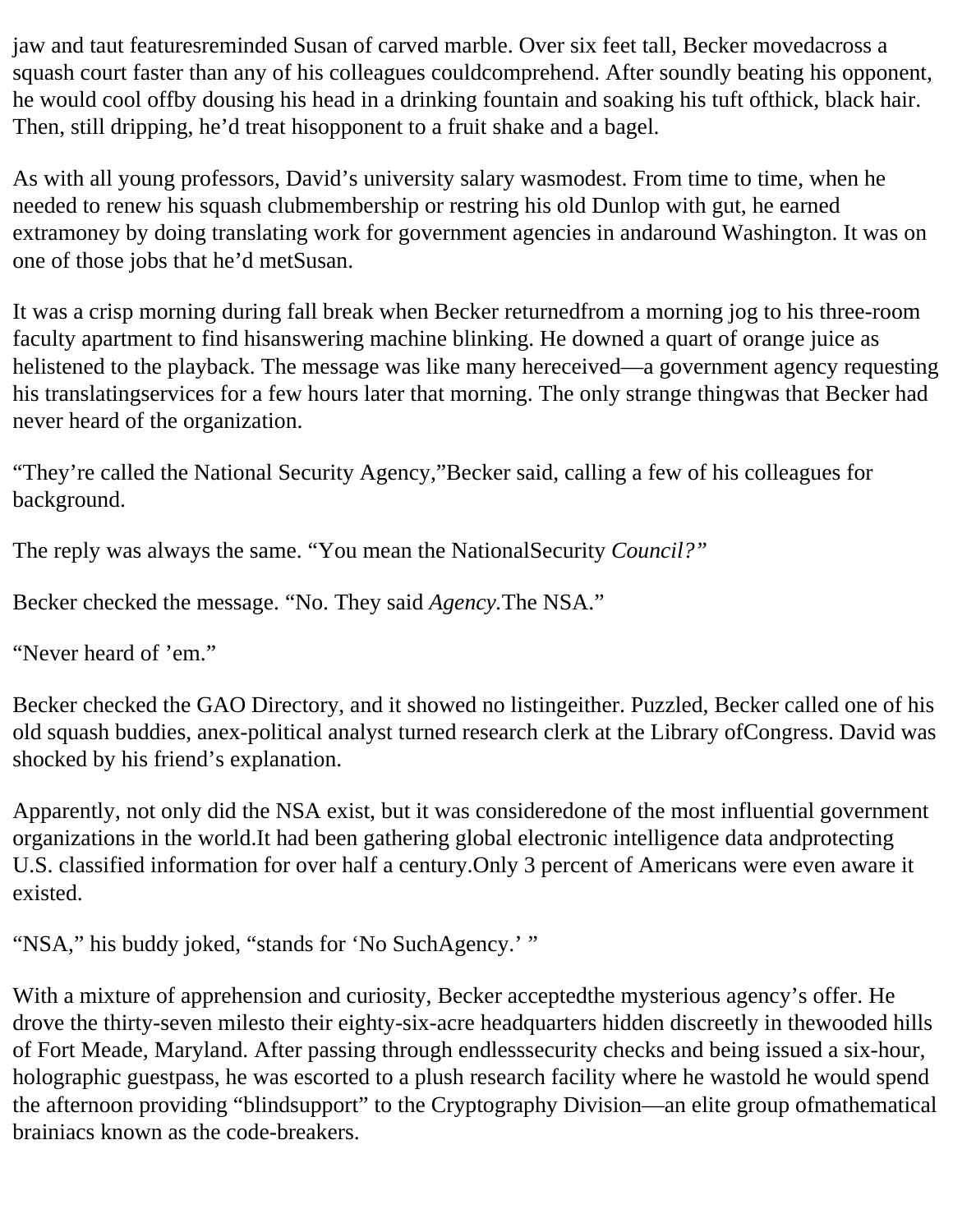For the first hour, the cryptographers seemed unaware Becker waseven there. They hovered around an enormous table and spoke alanguage Becker had never heard. They spoke of stream ciphers,selfdecimated generators, knapsack variants, zero knowledgeprotocols, unicity points. Becker observed, lost. They scrawledsymbols on graph paper, pored over computer printouts, andcontinuously referred to the jumble of text on the overheadprojector.

> JHdja3jKHDhmado/ertwtjlw+jgj328 5jhalsfnHKhhhfafOhhdfgaf/fj37we ohi93450s9djfd2h/HHrtyFHLf89303 95jspjf2j0890Ihj98yhfi080ewrt03 jojr845h0roq+jt0eu4tqefqe//oujw 08UY0IH0934jtpwfiajer09qu4jr9gu ivjP\$duw4h95pe8rtugvjw3p4e/ikkc mffuerhfgv0q394ikjrmg+unhvs9oer irk/0956y7u0poikIOjp9f8760qwerqi

Eventually one of them explained what Becker had alreadysurmised. The scrambled text was a code—a"ciphertext"—groups of numbers and lettersrepresenting encrypted words. The cryptographers' job was tostudy the code and extract from it the original message, or"cleartext." The NSA had called Becker because theysuspected the original message was written in Mandarin Chinese; hewas to translate the symbols as the cryptographers decryptedthem.

For two hours, Becker interpreted an endless stream of Mandarinsymbols. But each time he gave them a translation, thecryptographers shook their heads in despair. Apparently the codewas not making sense. Eager to help, Becker pointed out that allthe characters they'd shown him had a common trait—theywere also part of the Kanji language. Instantly the bustle in theroom fell silent. The man in charge, a lanky chain-smoker namedMorante, turned to Becker in disbelief.

"You mean these symbols have multiple meanings?"

Becker nodded. He explained that Kanji was a Japanese writingsystem based on modified Chinese characters. He'd been givingMandarin translations because that's what they'd askedfor.

"Jesus Christ." Morante coughed. "Let's trythe Kanji."

Like magic, everything fell into place.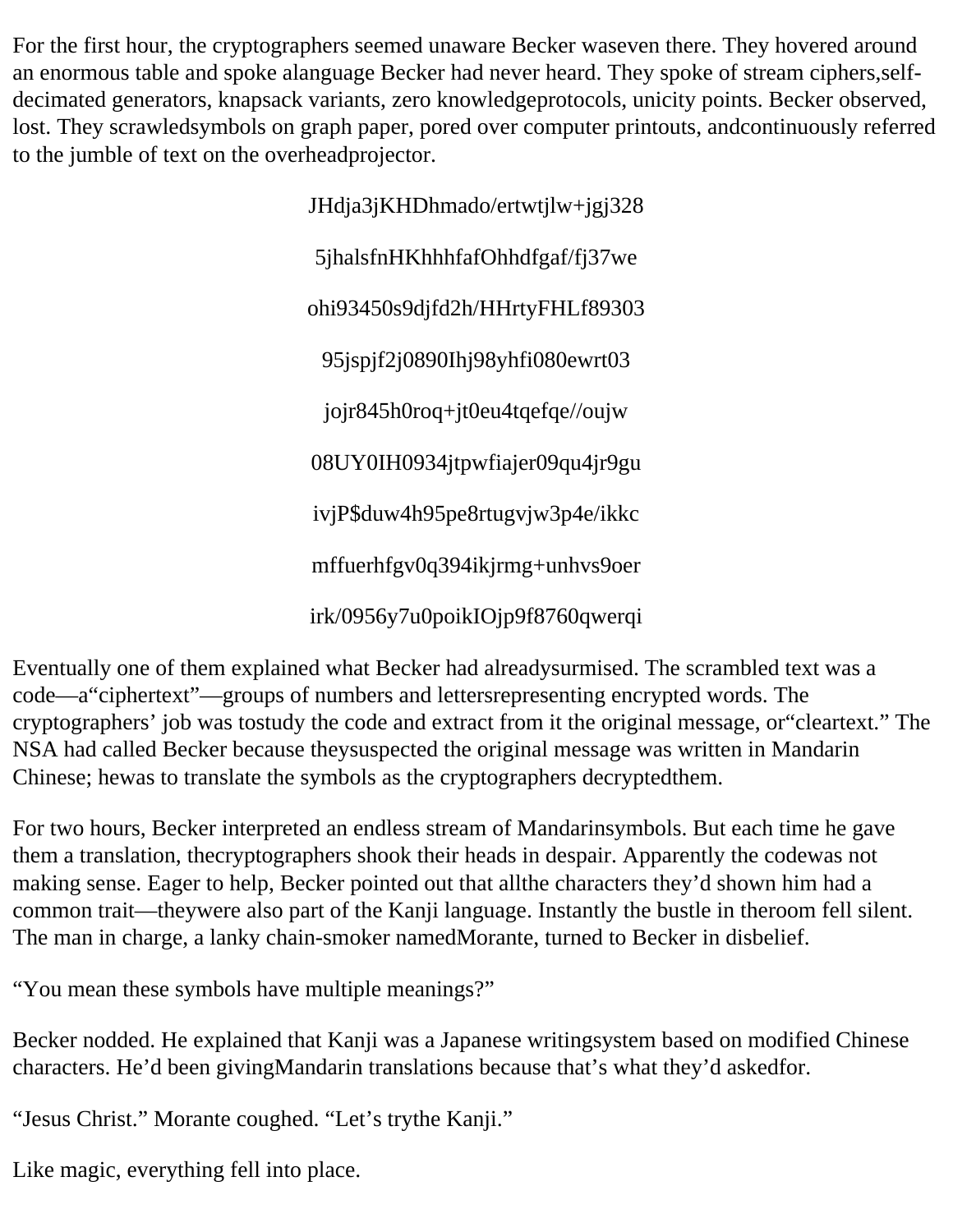The cryptographers were duly impressed, but nonetheless, theystill made Becker work on the characters out of sequence."It's for your own safety," Morante said. "Thisway, you won't know what you're translating."

Becker laughed. Then he noticed nobody else was laughing.

When the code finally broke, Becker had no idea what darksecrets he'd helped reveal, but one thing was forcertain—the NSA took code-breaking seriously; the check inBecker's pocket was more than an entire month'suniversity salary.

On his way back out through the series of security checkpointsin the main corridor, Becker's exit was blocked by a guardhanging up a phone. "Mr. Becker, wait here, please."

"What's the problem?" Becker had not expected themeeting to take so long, and he was running late for his standingSaturday afternoon squash match.

The guard shrugged. "Head of Crypto wants a word.She's on her way out now."

*"She?"* Becker laughed. He had yet to see afemale inside the NSA.

"Is that a problem for you?" a woman's voiceasked from behind him.

Becker turned and immediately felt himself flush. He eyed the IDcard on the woman's blouse. The head of the NSA'sCryptography Division was not only a woman, but an attractive womanat that.

"No," Becker fumbled. "I just . . ."

"Susan Fletcher." The woman smiled, holding out herslender hand.

Becker took it. "David Becker."

"Congratulations, Mr. Becker. I hear you did a fine jobtoday. Might I chat with you about it?"

Becker hesitated. "Actually, I'm in a bit of a rush atthe moment." He hoped spurning the world's most powerfulintelligence agency wasn't a foolish act, but his squash matchstarted in forty-five minutes, and he had a reputation to uphold:David Becker was never late for squash . . . class maybe, but *never* squash.

"I'll be brief." Susan Fletcher smiled."Right this way, please."

Ten minutes later, Becker was in the NSA's commissaryenjoying a popover and cranberry juice with the NSA's lovelyhead cryptographer, Susan Fletcher. It quickly became evident toDavid that the thirty-eight-year-old's high-ranking positionat the NSA was no fluke—she was one of the brightest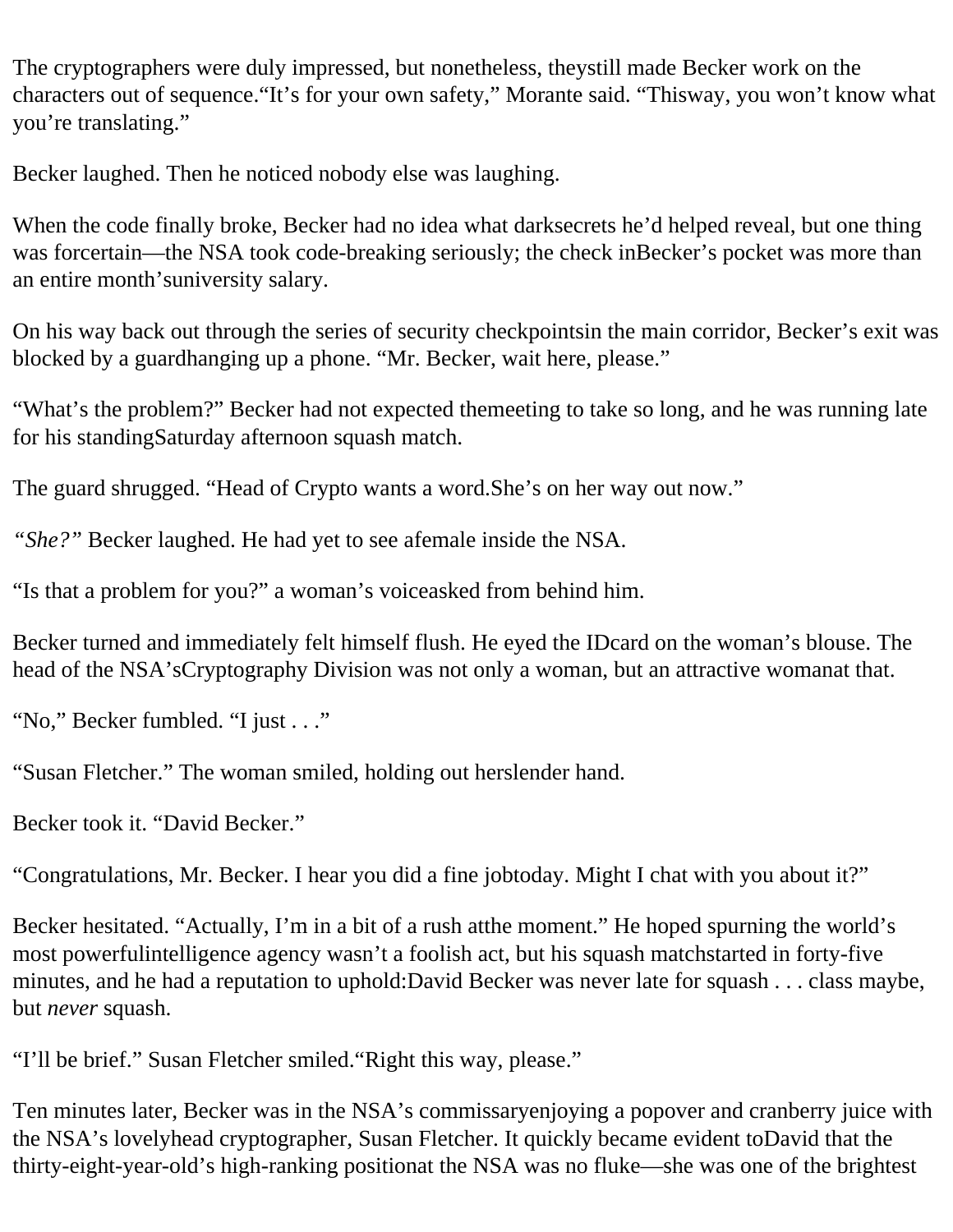women hehad ever met. As they discussed codes and code-breaking, Beckerfound himself struggling to keep up—a new and excitingexperience for him.

An hour later, after Becker had obviously missed his squashmatch and Susan had blatantly ignored three pages on the intercom,both of them had to laugh. There they were, two highly analyticalminds, presumably immune to irrational infatuations—butsomehow, while they sat there discussing linguistic morphology andpseudo–random number generators, they felt like a couple ofteenagers—everything was fireworks.

Susan never did get around to the real reason she'd wantedto speak to David Becker—to offer him a trial post in theirAsiatic Cryptography Division. It was clear from the passion withwhich the young professor spoke about teaching that he would neverleave the university. Susan decided not to ruin the mood by talkingbusiness. She felt like a schoolgirl all over again; nothing wasgoing to spoil it. And nothing did.

\* \* \*

Their courtship was slow and romantic—stolen escapeswhenever their schedules permitted, long walks through theGeorgetown campus, late-night cappuccinos at Merlutti's,occasional lectures and concerts. Susan found herself laughing morethan she'd ever thought possible. It seemed there was nothingDavid couldn't twist into a joke. It was a welcome releasefrom the intensity of her post at the NSA.

One crisp, autumn afternoon they sat in the bleachers watchingGeorgetown soccer get pummeled by Rutgers.

"What sport did you say you play?" Susan teased."Zucchini?"

Becker groaned. "It's called *squash*."

She gave him a dumb look.

"It's *like* zucchini," he explained,"but the court's smaller."

Susan pushed him.

Georgetown's left wing sent a corner-kick sailing out ofbounds, and a boo went up from the crowd. The defensemen hurriedback downfield.

"How about you?" Becker asked. "Play anysports?"

"I'm a black belt in Stairmaster."

Becker cringed. "I prefer sports you can win."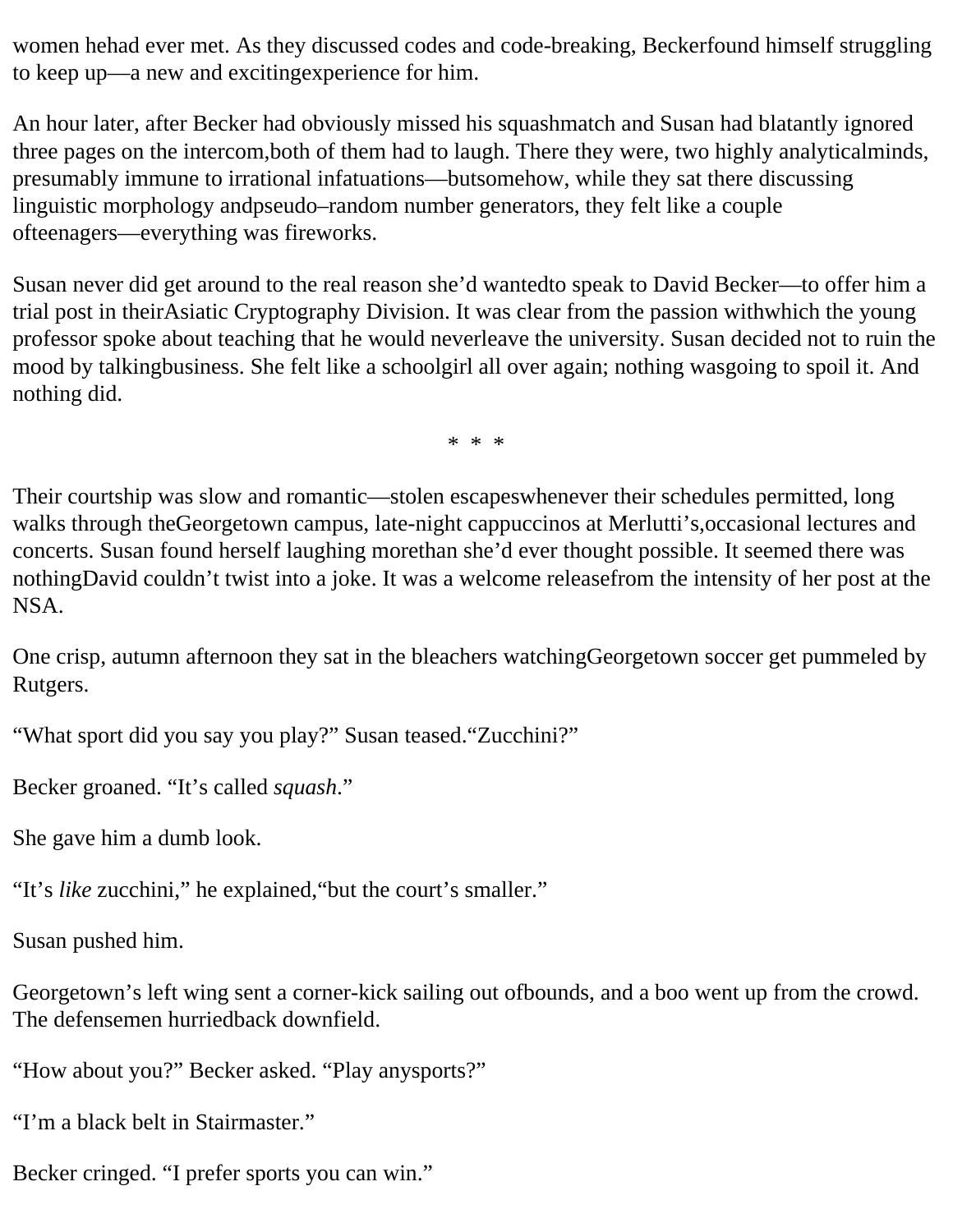Susan smiled. "Overachiever, are we?"

Georgetown's star defenseman blocked a pass, and there wasa communal cheer in the stands. Susan leaned over and whispered inDavid's ear. "Doctor."

He turned and eyed her, lost.

"Doctor," she repeated. "Say the first thing thatcomes to mind."

Becker looked doubtful. "Word associations?"

"Standard NSA procedure. I need to know who I'mwith." She eyed him sternly. "Doctor."

Becker shrugged. "Seuss."

Susan gave him a frown. "Okay, try this one . . . 'kitchen.' "

He didn't hesitate. "Bedroom."

Susan arched her eyebrows coyly. "Okay, how about this . .. 'cat.' "

"Gut," Becker fired back.

"Gut?"

"Yeah. Catgut. Squash racquet string ofchampions."

"That's pleasant." She groaned.

"Your diagnosis?" Becker inquired.

Susan thought a minute. "You're a childish, sexuallyfrustrated squash fiend."

Becker shrugged. "Sounds about right."

\* \* \*

It went on like that for weeks. Over dessert at all-night dinersBecker would ask endless questions.

Where had she learned mathematics?

How did she end up at the NSA?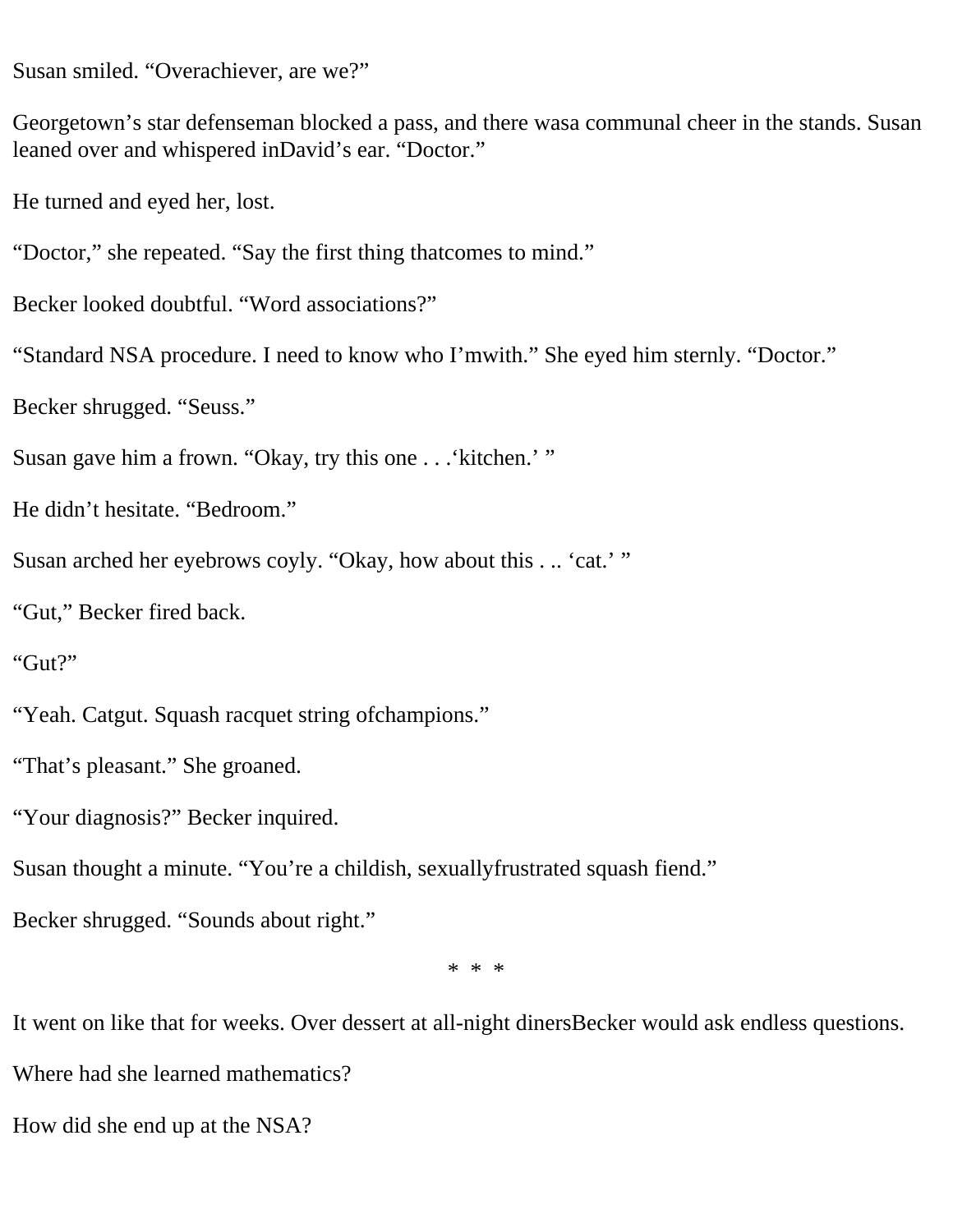How did she get so captivating?

Susan blushed and admitted she'd been a late bloomer. Lankyand awkward with braces through her late teens, Susan said her AuntClara had once told her God's apology for Susan'splainness was to give her brains. A premature apology, Beckerthought.

Susan explained that her interest in cryptography had started injunior high school. The president of the computer club, a toweringeighth grader named Frank Gutmann, typed her a love poem andencrypted it with a number-substitution scheme. Susan begged toknow what it said. Frank flirtatiously refused. Susan took the codehome and stayed up all night with a flashlight under her coversuntil she figured out the secret—every number represented aletter. She carefully deciphered the code and watched in wonder asthe seemingly random digits turned magically into beautiful poetry.In that instant, she knew she'd fallen in love—codes andcryptography would become her life.

Almost twenty years later, after getting her master's inmathematics from Johns Hopkins and studying number theory on a fullscholarship from MIT, she submitted her doctoral thesis, *Cryptographic Methods, Protocols, and Algorithms for ManualApplications.* Apparently her professor was not the only one whoread it; shortly afterward, Susan received a phone call and a planeticket from the NSA.

Everyone in cryptography knew about the NSA; it was home to thebest cryptographic minds on the planet. Each spring, as theprivate-sector firms descended on the brightest new minds in theworkforce and offered obscene salaries and stock options, the NSAwatched carefully, selected their targets, and then simply steppedin and doubled the best standing offer. What the NSA wanted, theNSA bought. Trembling with anticipation, Susan flew toWashington's Dulles International Airport where she was met byan NSA driver, who whisked her off to Fort Meade.

There were forty-one others who had received the same phone callthat year. At twenty-eight, Susan was the youngest. She was alsothe only female. The visit turned out to be more of a publicrelations bonanza and a barrage of intelligence testing than aninformational session. In the week that followed, Susan and sixothers where invited back. Although hesitant, Susan returned. Thegroup was immediately separated. They underwent individualpolygraph tests, background searches, handwriting analyses, andendless hours of interviews, including taped inquiries into theirsexual orientations and practices. When the interviewer asked Susanif she'd ever engaged in sex with animals, she almost walkedout, but somehow the mystery carried her through—the prospectof working on the cutting edge of code theory, entering "ThePuzzle Palace," and becoming a member of the most secretiveclub in the world—the National Security Agency.

Becker sat riveted by her stories. "They actually asked youif you'd had sex with animals?"

Susan shrugged. "Part of the routine backgroundcheck."

"Well . . ." Becker fought off a grin. "What didyou say?"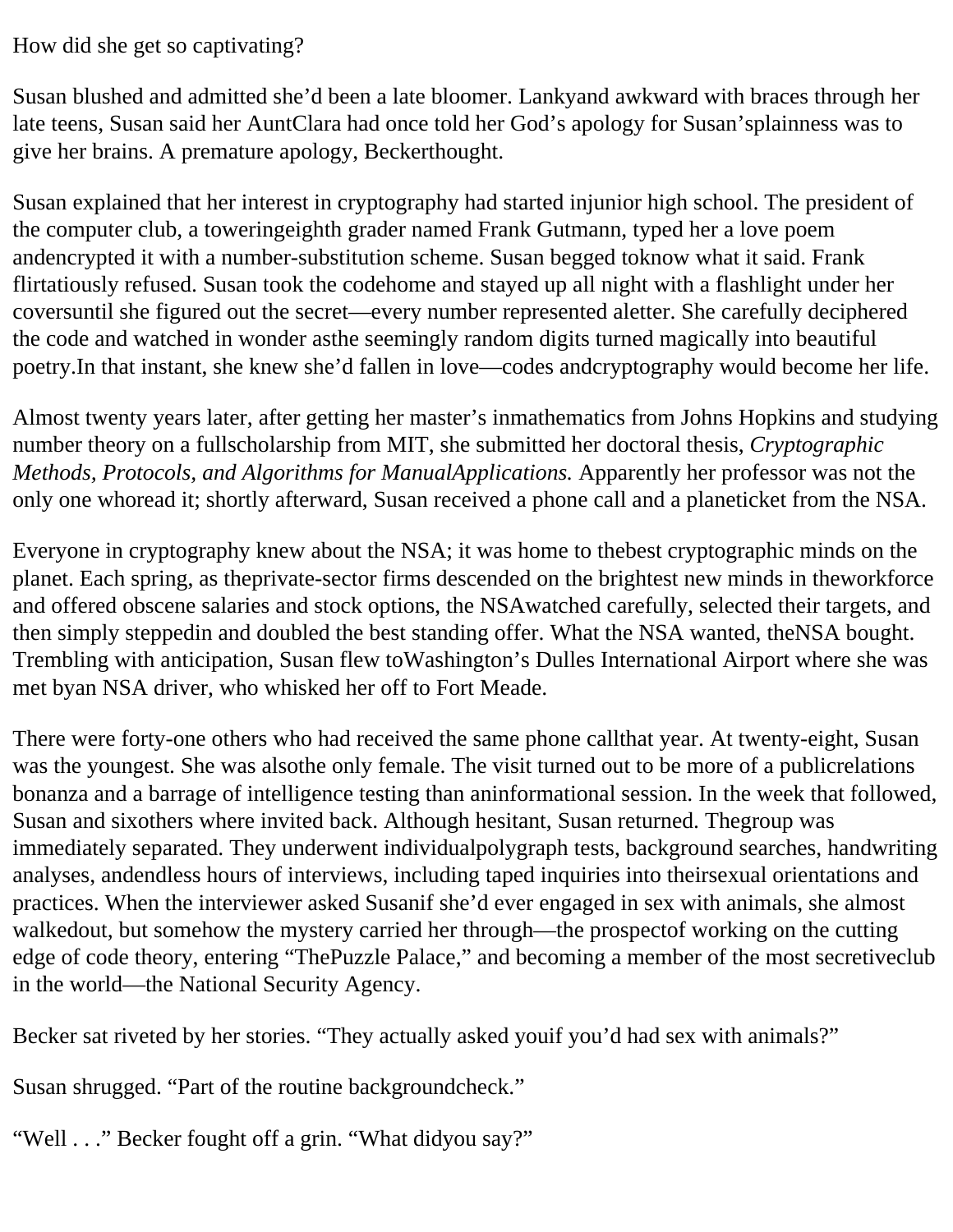She kicked him under the table. "I told them no!" Thenshe added, "And until last night, it was true."

\* \* \*

In Susan's eyes, David was as close to perfect as she couldimagine. He only had one unfortunate quality; every time they wentout, he insisted on picking up the check. Susan hated seeing himlay down a full day's salary on dinner for two, but Becker wasimmovable. Susan learned not to protest, but it still bothered her.*I make more money than I know what to do with,* she thought.*I should be paying.*

Nonetheless, Susan decided that aside from David's outdatedsense of chivalry, he was ideal. He was compassionate, smart,funny, and best of all, he had a sincere interest in her work.Whether it was during trips to the Smithsonian, bike rides, orburning spaghetti in Susan's kitchen, David was perpetuallycurious. Susan answered what questions she could and gave David thegeneral, unclassified overview of the National Security Agency.What David heard enthralled him.

Founded by President Truman at 12:01 a.m. on November 4, 1952,the NSA had been the most clandestine intelligence agency in theworld for almost fifty years. The NSA's seven-page inceptiondoctrine laid out a very concise agenda: to protect U.S. governmentcommunications and to intercept the communications of foreignpowers.

The roof of the NSA's main operations building was litteredwith over five hundred antennas, including two large radomes thatlooked like enormous golf balls. The building itself wasmammoth—over two million square feet, twice the size of CIAheadquarters. Inside were eight million feet of telephone wire andeighty thousand square feet of permanently sealed windows.

Susan told David about COMINT, the agency's globalreconnaissance division—a mind-boggling collection oflistening posts, satellites, spies, and wiretaps around the globe.Thousands of communiqués and conversations were interceptedevery day, and they were all sent to the NSA's analysts fordecryption. The FBI, CIA, and U.S. foreign policy advisors alldepended on the NSA's intelligence to make theirdecisions.

Becker was mesmerized. "And code-breaking? Where do *you* fit in?"

Susan explained how the intercepted transmissions oftenoriginated from dangerous governments, hostile factions, andterrorist groups, many of whom were inside U.S. borders. Theircommunications were usually encoded for secrecy in case they endedup in the wrong hands—which, thanks to COMINT, they usuallydid. Susan told David her job was to study the codes, break them byhand, and furnish the NSA with the deciphered messages. This wasnot entirely true.

Susan felt a pang of guilt over lying to her new love, but shehad no choice. A few years ago it would have been accurate, butthings had changed at the NSA. The whole world of cryptography hadchanged. Susan's new duties were classified, even to many inthe highest echelons of power.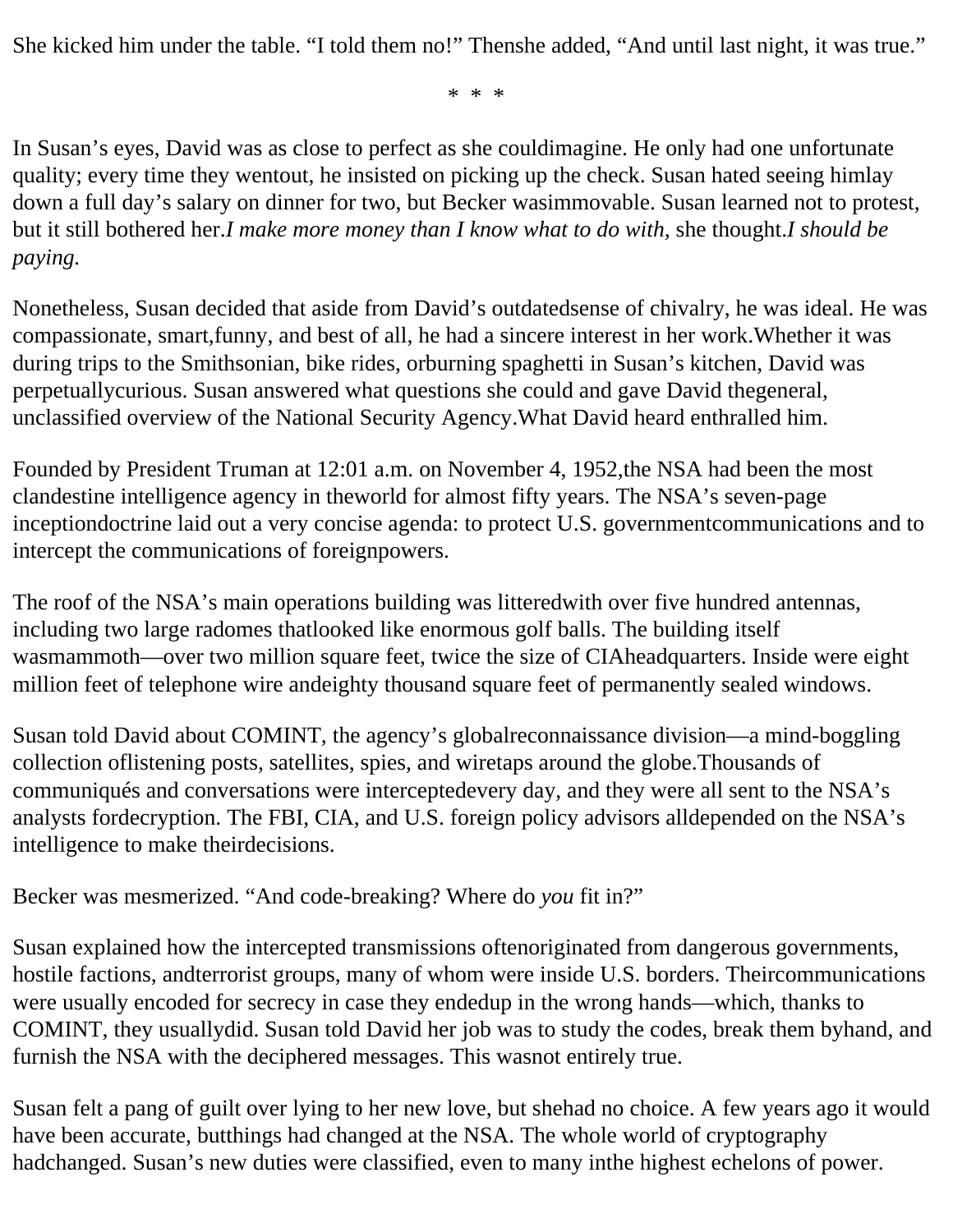"Codes," Becker said, fascinated. "How do youknow where to start? I mean . . . how do you break them?"

Susan smiled. "You of all people should know. It'slike studying a foreign language. At first the text looks likegibberish, but as you learn the rules defining its structure, youcan start to extract meaning."

Becker nodded, impressed. He wanted to know more.

With Merlutti's napkins and concert programs as herchalkboard, Susan set out to give her charming new pedagogue aminicourse in cryptography. She began with Julius Caesar's"perfect square" cipher box.

Caesar, she explained, was the first code-writer in history.When his foot-messengers started getting ambushed and his secretcommuniqués stolen, he devised a rudimentary way to encrypthis directives. He rearranged the text of his messages such thatthe correspondence looked senseless. Of course, it was not. Eachmessage always had a letter-count that was a perfectsquare—sixteen, twenty-five, one hundred—depending on howmuch Caesar needed to say. He secretly informed his officers thatwhen a random message arrived, they should transcribe the text intoa square grid. If they did, and read topto-bottom, a secretmessage would magically appear.

Over time Caesar's concept of rearranging text was adoptedby others and modified to become more difficult to break. Thepinnacle of noncomputer-based encryption came during World War II.The Nazis built a baffling encryption machine named Enigma. Thedevice resembled an old-fashioned typewriter with brassinterlocking rotos that revolved in intricate ways and shuffledcleartext into confounding arrays of seemingly senseless charactergroupings. Only by having another Enigma machine, calibrated theexact same way, could the recipient break the code.

Becker listened, spellbound. The teacher had become thestudent.

One night, at a university performance of *The Nutcracker,*Susan gave David his first basic code to break. He sat through theentire intermission, pen in hand, puzzling over the eleven-lettermessage:

### HL FKZC VD LDS

Finally, just as the lights dimmed for the second half, he gotit. To encode, Susan had simply replaced each letter of her messagewith the letter preceding it in the alphabet. To decrypt the code,all Becker had to do was shift each letter one space forward in thealphabet—"A" became "B," "B"became "C," and so on. He quickly shifted the remainingletters. He never imagined four little syllables could make him sohappy:

### IM GLAD WE MET

He quickly scrawled his response and handed it to her: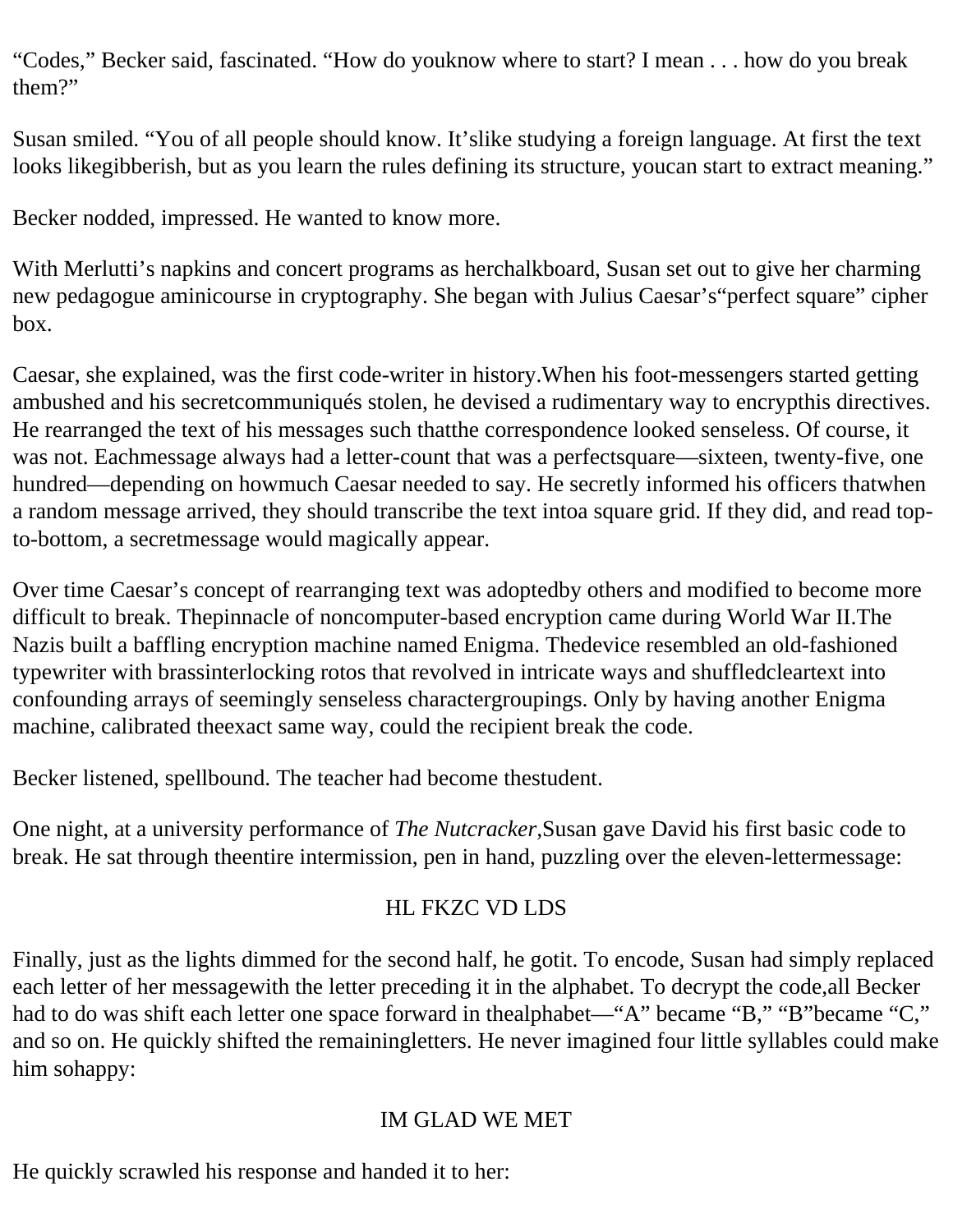#### ID SNN

Susan read it and beamed.

Becker had to laugh; he was thirty-five years-old, and his heartwas doing backflips. He'd never been so attracted to a womanin his life. Her delicate European features and soft brown eyesreminded him of an ad for Estée Lauder. If Susan's bodyhad been lanky and awkward as a teenager, it sure wasn't now.Somewhere along the way, she had developed a willowygrace—slender and tall with full, firm breasts and a perfectlyflat abdomen. David often joked that she was the first swimsuitmodel he'd ever met with a doctorate in applied mathematicsand number theory. As the months passed, they both started tosuspect they'd found something that could last a lifetime.

They'd been together almost two years when, out of theblue, David proposed to her. It was on a weekend trip to the SmokyMountains. They were lying on a big canopy bed at Stone Manor. Hehad no ring—he just blurted it out. That's what she lovedabout him—he was so spontaneous. She kissed him long and hard.He took her in his arms and slipped off her nightgown.

"I'll take that as a yes," he said, and they madelove all night by the warmth of the fire.

That magical evening had been six months ago—beforeDavid's unexpected promotion to chairman of the ModernLanguage Department. Their relationship had been in a downhillslide ever since.

## **CHAPTER 4**

The crypto door beeped once, waking Susan from her depressingreverie. The door had rotated past its fully open position andwould be closed again in five seconds, having made a complete360-degree rotation. Susan gathered her thoughts and steppedthrough the opening. A computer made note of her entry.

Although she had practically lived in Crypto since itscompletion three years ago, the sight of it still amazed her. Themain room was an enormous circular chamber that rose five stories.Its transparent, domed ceiling towered 120 feet at its centralpeak. The Plexiglas cupola was embedded with a polycarbonatemesh—a protective web capable of withstanding a two-megatonblast. The screen filtered the sunlight into delicate laceworkacross the walls. Tiny particles of dust drifted upward in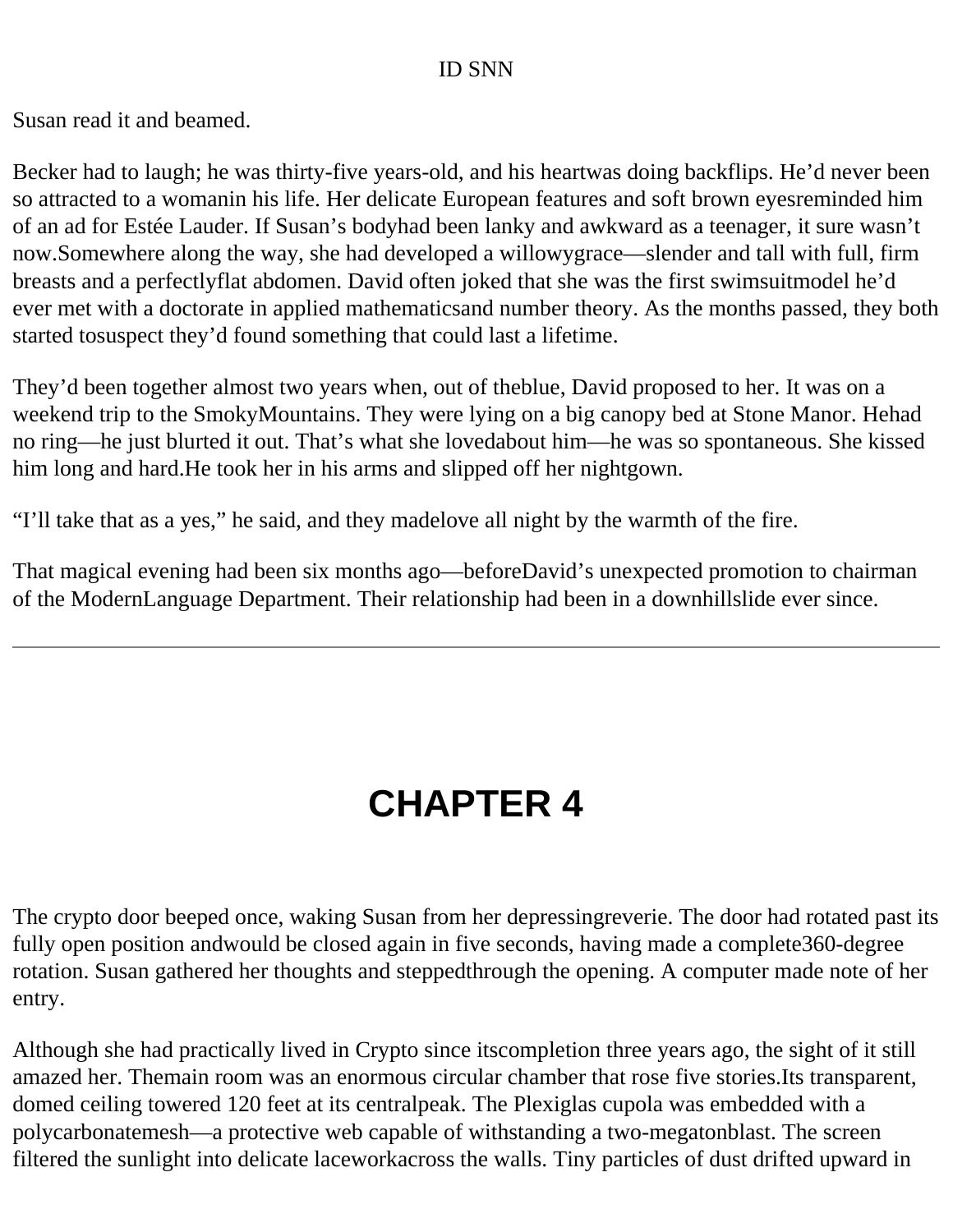wideunsuspecting spirals—captives of the dome's powerfuldeionizing system.

The room's sloping sides arched broadly at the top and thenbecame almost vertical as they approached eye level. Then theybecame subtly translucent and graduated to an opaque black as theyreached the floor—a shimmering expanse of polished black tilethat shone with an eerie luster, giving one the unsettlingsensation that the floor was transparent. Black ice.

Pushing through the center of the floor like the tip of acolossal torpedo was the machine for which the dome had been built.Its sleek black contour arched twenty-three feet in the air beforeplunging back into the floor below. Curved and smooth, it was as ifan enormous killer whale had been frozen midbreach in a frigidsea.

This was TRANSLTR, the single most expensive piece of computingequipment in the world—a machine the NSA swore did notexist.

Like an iceberg, the machine hid 90 percent of its mass andpower deep beneath the surface. Its secret was locked in a ceramicsilo that went six stories straight down—a rocketlike hullsurrounded by a winding maze of catwalks, cables, and hissingexhaust from the freon cooling system. The power generators at thebottom droned in a perpetual low-frequency hum that gave theacoustics in Crypto a dead, ghostlike quality.

\* \* \*

TRANSLTR, like all great technological advancements, had been achild of necessity. During the 1980s, the NSA witnessed arevolution in telecommunications that would change the world ofintelligence reconnaissance forever—public access to theInternet. More specifically, the arrival of E-mail.

Criminals, terrorists, and spies had grown tired of having theirphones tapped and immediately embraced this new means of globalcommunication. E-mail had the security of conventional mail and thespeed of the telephone. Since the transfers traveled throughunderground fiber-optic lines and were never transmitted into theairwaves, they were entirely intercept-proof—at least that wasthe perception.

In reality, intercepting E-mail as it zipped across the Internetwas child's play for the NSA's technogurus. The Internetwas not the new home computer revelation that most believed. It hadbeen created by the Department of Defense three decadesearlier—an enormous network of computers designed to providesecure government communication in the event of nuclear war. Theeyes and ears of the NSA were old Internet pros. People conductingillegal business via E-mail quickly learned their secrets were notas private as they'd thought. The FBI, DEA, IRS, and otherU.S. law enforcement agencies—aided by the NSA's staff ofwily hackers—enjoyed a tidal wave of arrests andconvictions.

Of course, when the computer users of the world found out theU.S. government had open access to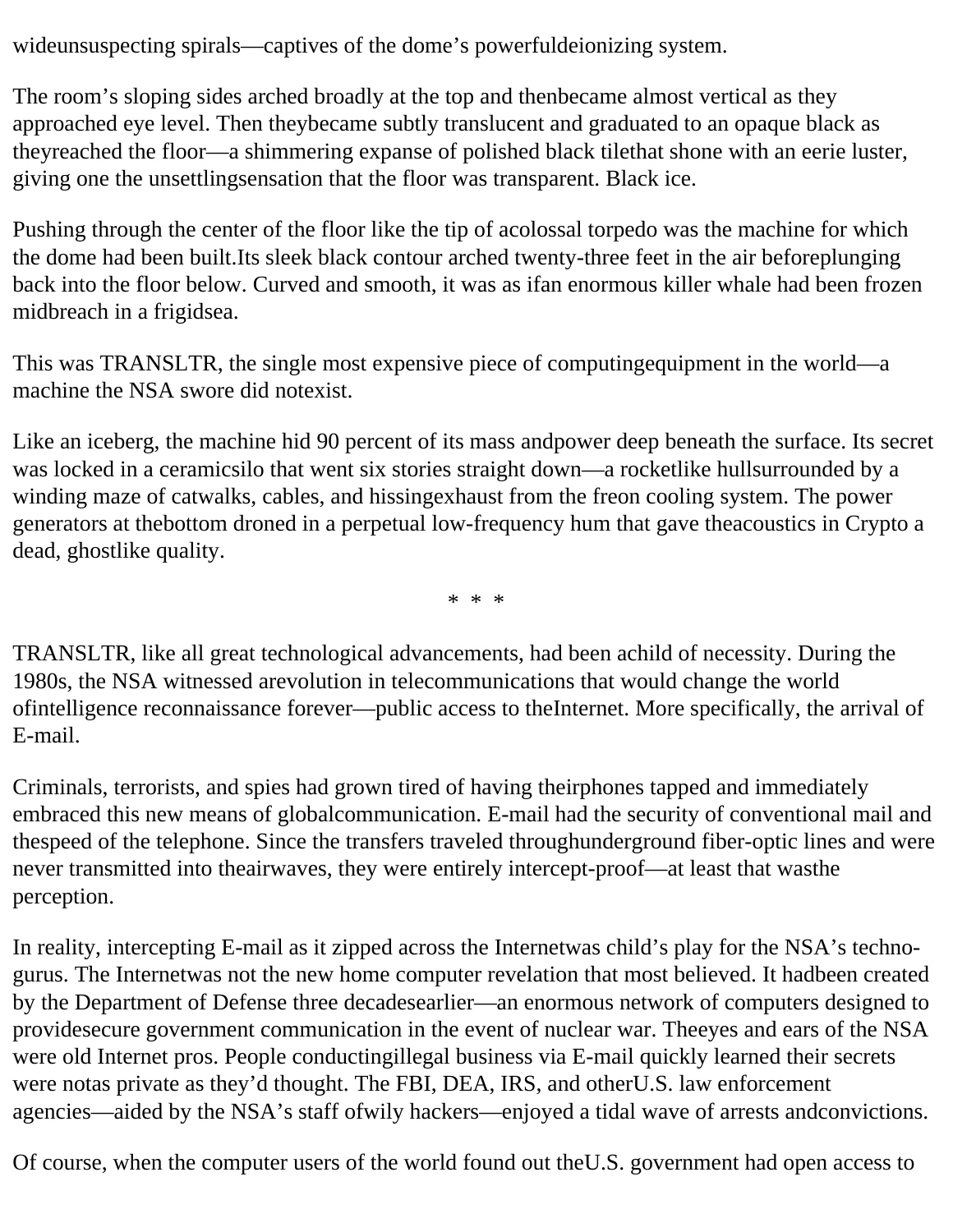their E-mail communications, acry of outrage went up. Even pen pals, using E-mail for nothingmore than recreational correspondence, found the lack of privacyunsettling. Across the globe, entrepreneurial programmers beganworking on a way to keep E-mail more secure. They quickly found oneand public-key encryption was born.

Public-key encryption was a concept as simple as it wasbrilliant. It consisted of easy-to-use, homecomputer software thatscrambled personal E-mail messages in such a way that they weretotally unreadable. A user could write a letter and run it throughthe encryption software, and the text would come out the other sidelooking like random nonsense—totally illegible—a code.Anyone intercepting the transmission found only an unreadablegarble on the screen.

The only way to unscramble the message was to enter thesender's "pass-key"—a secret series ofcharacters that functioned much like a PIN number at an automaticteller. The pass-keys were generally quite long and complex; theycarried all the information necessary to instruct the encryptionalgorithm exactly what mathematical operations to follow tore-create the original message.

A user could now send E-mail in confidence. Even if thetransmission was intercepted, only those who were given the keycould ever decipher it.

The NSA felt the crunch immediately. The codes they were facingwere no longer simple substitution ciphers crackable with penciland graph paper—they were computer-generated hash functionsthat employed chaos theory and multiple symbolic alphabets toscramble messages into seemingly hopeless randomness.

At first, the pass-keys being used were short enough for theNSA's computers to "guess." If a desired pass-keyhad ten digits, a computer was programmed to try every possibilitybetween 0000000000 and 9999999999. Sooner or later the computer hitthe correct sequence. This method of trial-and-error guessing wasknown as "brute force attack." It was time-consuming butmathematically guaranteed to work.

As the world got wise to the power of brute-force code-breaking,the pass-keys started getting longer and longer. The computer timeneeded to "guess" the correct key grew from weeks tomonths and finally to years.

By the 1990s, pass-keys were over fifty characters long andemployed the full 256-character ASCII alphabet of letters, numbers,and symbols. The number of different possibilities was in theneighborhood of  $1^{120}$ —ten with 120 zeros after it. Correctly guessing a pass-key was as mathematically unlikely aschoosing the correct grain of sand from a three-mile beach. It wasestimated that a successful brute-force attack on a standardsixty-four-bit key would take the NSA's fastestcomputer—the top-secret Cray/Josephson II—over nineteenyears to break. By the time the computer guessed the key and brokethe code, the contents of the message would be irrelevant.

Caught in a virtual intelligence blackout, the NSA passed atop-secret directive that was endorsed by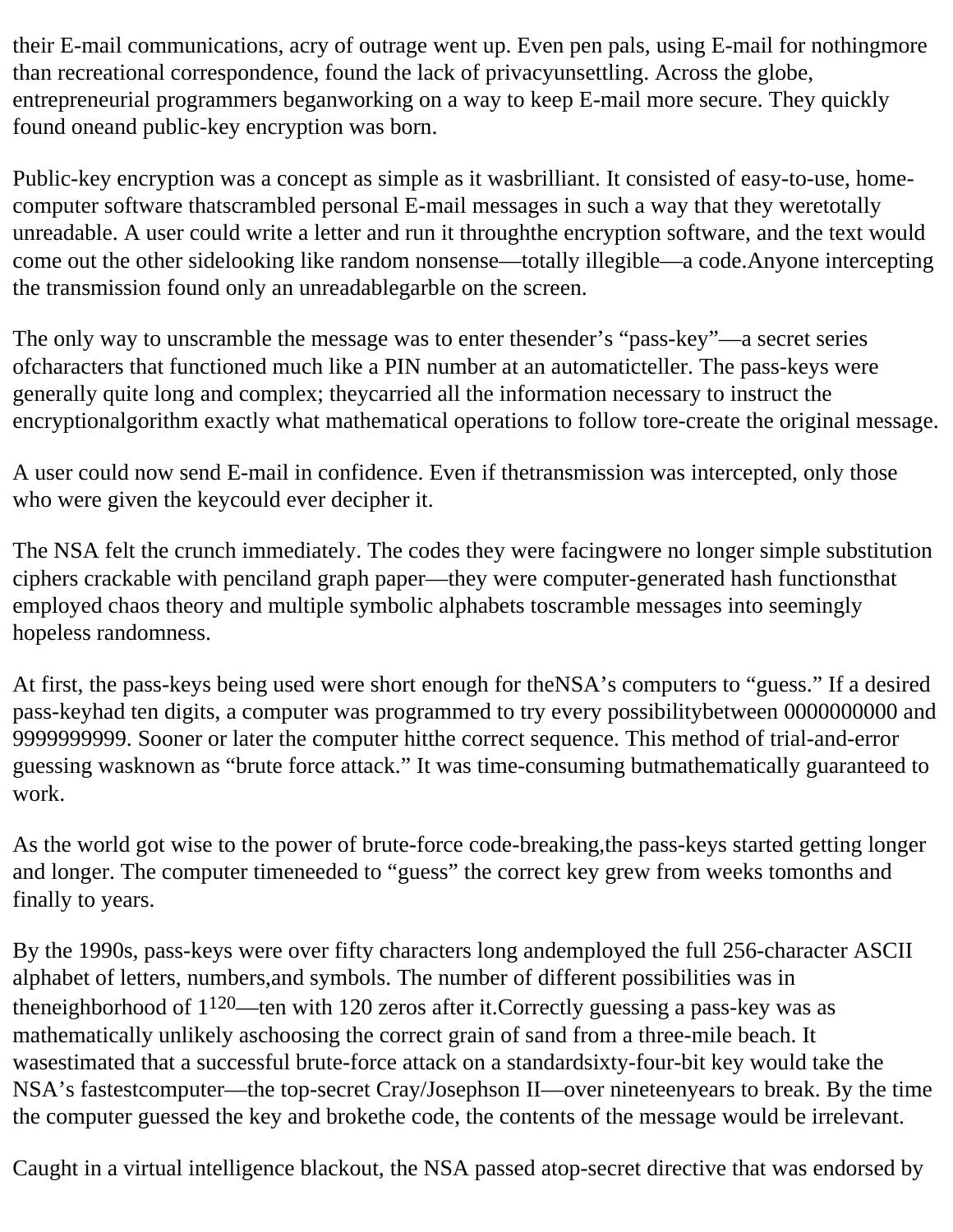the President of theUnited States. Buoyed by federal funds and a carte blanche to dowhatever was necessary to solve the problem, the NSA set out tobuild the impossible: the world's first universalcode-breaking machine.

Despite the opinion of many engineers that the newly proposedcode-breaking computer was impossible to build, the NSA lived byits motto: Everything is possible. The impossible just takeslonger.

Five years, half a million man-hours, and \$1.9 billion later,the NSA proved it once again. The last of the three million,stamp-size processors was hand-soldered in place, the finalinternal programming was finished, and the ceramic shell was weldedshut. TRANSLTR had been born.

Although the secret internal workings of TRANSLTR were theproduct of many minds and were not fully understood by any oneindividual, its basic principle was simple: Many hands make lightwork.

Its three million processors would all work inparallel—counting upward at blinding speed, trying every newpermutation as they went. The hope was that even codes withunthinkably colossal passkeys would not be safe fromTRANSLTR's tenacity. This multibillion-dollar masterpiecewould use the power of parallel processing as well as some highlyclassified advances in cleartext assessment to guess pass-keys andbreak codes. It would derive its power not only from its staggeringnumber of processors but also from new advances in quantumcomputing—an emerging technology that allowed information tobe stored as quantum-mechanical states rather than solely as binarydata.

The moment of truth came on a blustery Thursday morning inOctober. The first live test. Despite uncertainty about how fastthe machine would be, there was one thing on which the engineersagreed—if the processors all functioned in parallel, TRANSLTRwould be powerful. The question was *how* powerful.

The answer came twelve minutes later. There was a stunnedsilence from the handful in attendance when the printout sprang tolife and delivered the cleartext—the broken code. TRANSLTR hadjust located a sixty-four-character key in a little over tenminutes, almost a million times faster than the two decades itwould have taken the NSA's second-fastest computer.

Led by the deputy director of operations, Commander Trevor J.Strathmore, the NSA's Office of Production had triumphed.TRANSLTR was a success. In the interest of keeping their success asecret, Commander Strathmore immediately leaked information thatthe project had been a complete failure. All the activity in theCrypto wing was supposedly an attempt to salvage their \$2 billionfiasco. Only the NSA elite knew the truth—TRANSLTR wascracking hundreds of codes every day.

With word on the street that computer-encrypted codes wereentirely unbreakable—even by the allpowerful NSA—thesecrets poured in. Drug lords, terrorists, and embezzlersalike—weary of having their cellular phone transmissionsintercepted—were turning to the exciting new medium ofencrypted E-mail for instantaneous global communications. Neveragain would they have to face a grand jury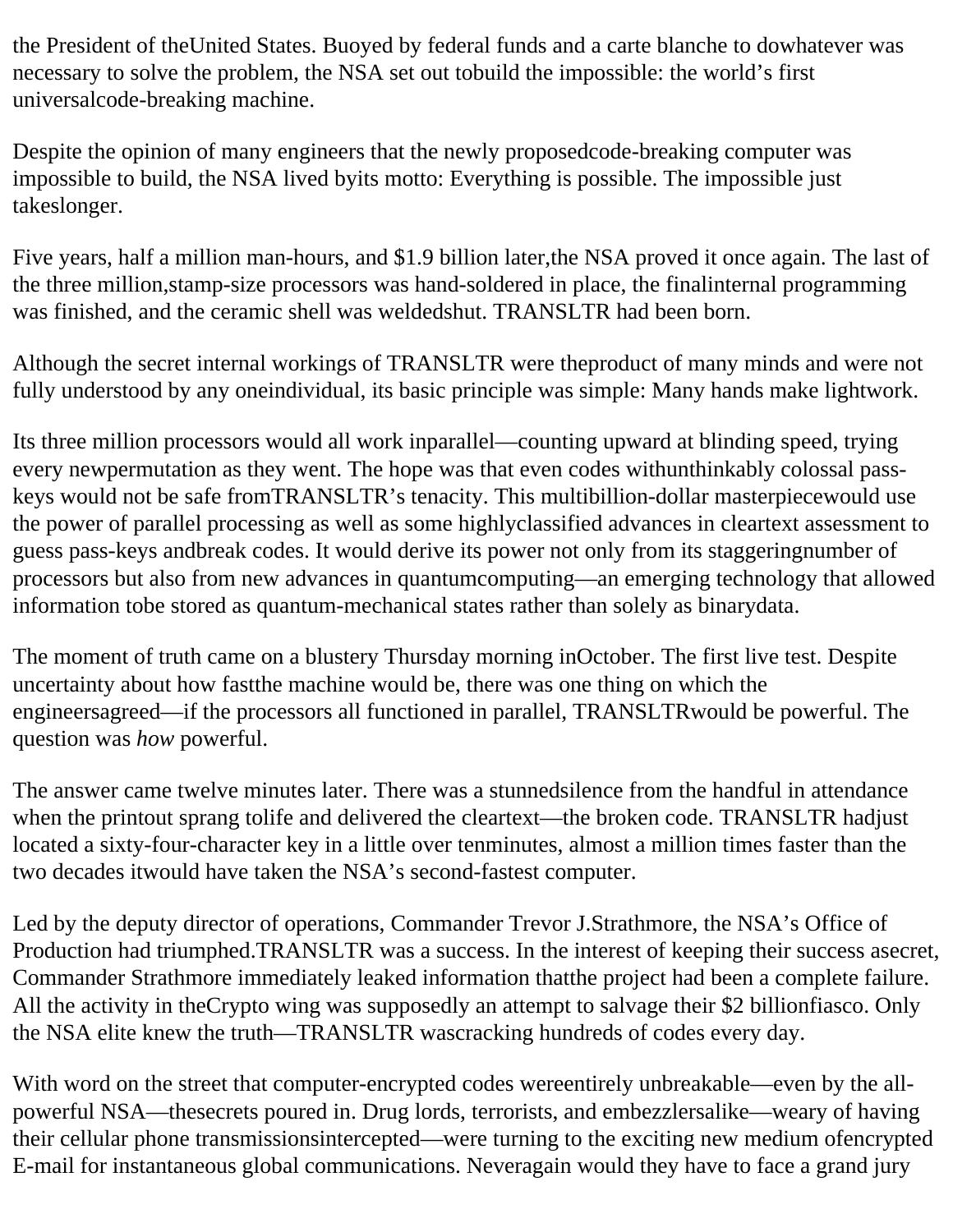and hear their own voicerolling off tape, proof of some long-forgotten cellular phoneconversation plucked from the air by an NSA satellite.

Intelligence gathering had never been easier. Codes interceptedby the NSA entered TRANSLTR as totally illegible ciphers and werespit out minutes later as perfectly readable cleartext. No moresecrets.

To make their charade of incompetence complete, the NSA lobbiedfiercely against all new computer encryption software, insisting itcrippled them and made it impossible for lawmakers to catch andprosecute the criminals. Civil rights groups rejoiced, insistingthe NSA shouldn't be reading their mail anyway. Encryptionsoftware kept rolling off the presses. The NSA had lost thebattle—exactly as it had planned. The entire electronic globalcommunity had been fooled . . . or so it seemed.

## **CHAPTER 5**

"Where is everyone?" Susan wondered as she crossed thedeserted Crypto floor. *Some emergency.*

Although most NSA departments were fully staffed seven days aweek, Crypto was generally quiet on Saturdays. Cryptographicmathematicians were by nature high-strung workaholics, and thereexisted an unwritten rule that they take Saturdays off except inemergencies. Code-breakers were too valuable a commodity at the NSAto risk losing them to burnout.

As Susan traversed the floor, TRANSLTR loomed to her right. Thesound of the generators eight stories below sounded oddly ominoustoday. Susan never liked being in Crypto during off hours. It waslike being trapped alone in a cage with some grand, futuristicbeast. She quickly made her way toward the commander'soffice.

Strathmore's glass-walled workstation, nicknamed "thefishbowl" for its appearance when the drapes were open, stoodhigh atop a set of catwalk stairs on the back wall of Crypto. AsSusan climbed the grated steps, she gazed upward atStrathmore's thick, oak door. It bore the NSA seal—a baldeagle fiercely clutching an ancient skeleton key. Behind that doorsat one of the greatest men she'd ever met.

Commander Strathmore, the fifty-six-year-old deputy director ofoperations, was like a father to Susan. He was the one who'dhired her, and he was the one who'd made the NSA her home.When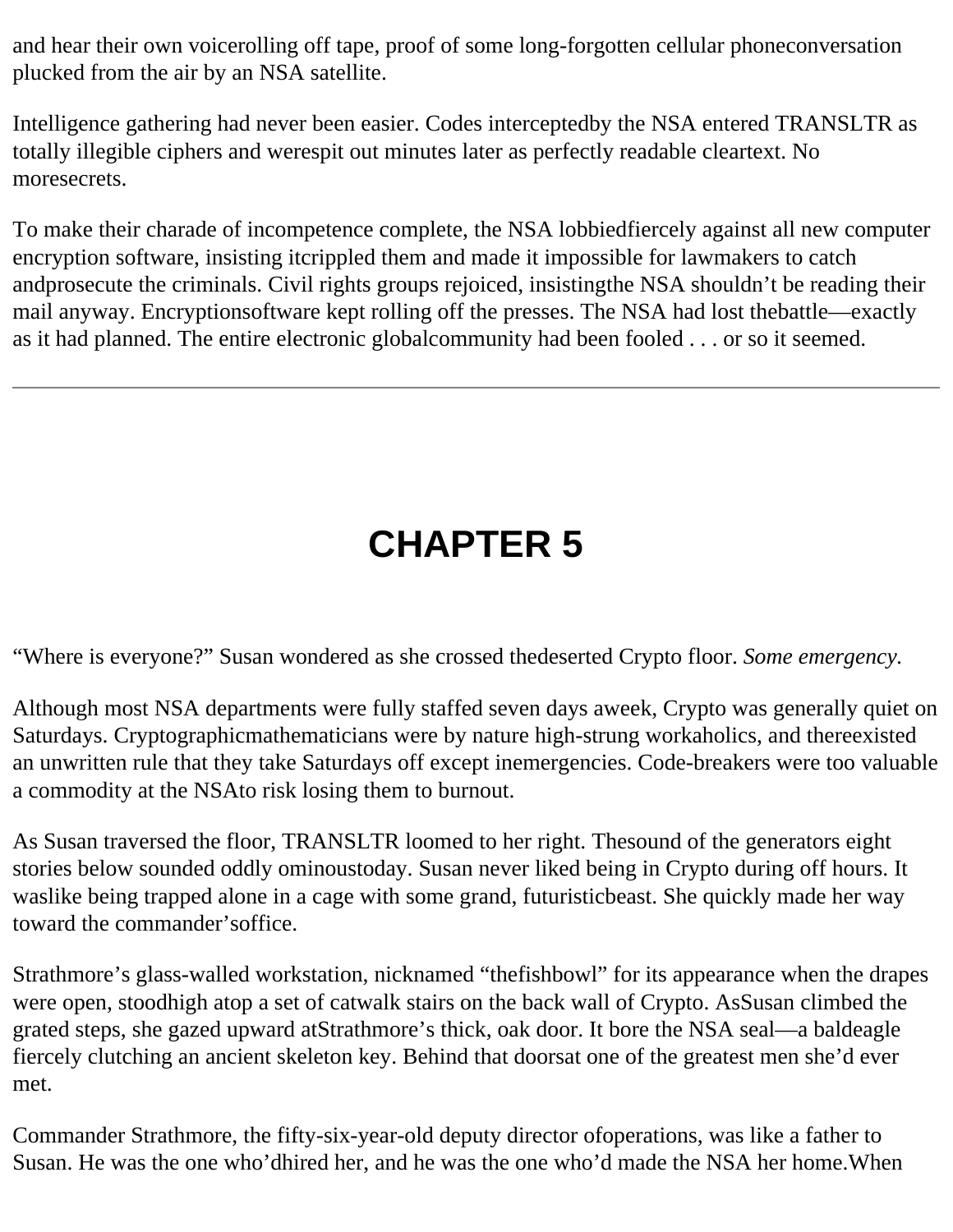Susan joined the NSA over a decade ago, Strathmore was headingthe Crypto Development Division—a training ground for newcryptographers—new *male* cryptographers. AlthoughStrathmore never tolerated the hazing of anyone, he was especiallyprotective of his sole female staff member. When accused offavoritism, he simply replied with the truth: Susan Fletcher wasone of the brightest young recruits he'd ever seen, and he hadno intention of losing her to sexual harassment. One of thecryptographers foolishly decided to test Strathmore'sresolve.

One morning during her first year, Susan dropped by the newcryptographers' lounge to get some paperwork. As she left, shenoticed a picture of herself on the bulletin board. She almostfainted in embarrassment. There she was, reclining on a bed andwearing only panties.

As it turned out, one of the cryptographers had digitallyscanned a photo from a pornographic magazine and editedSusan's head onto someone else's body. The effect hadbeen quite convincing.

Unfortunately for the cryptographer responsible, CommanderStrathmore did not find the stunt even remotely amusing. Two hourslater, a landmark memo went out:

### EMPLOYEE CARL AUSTIN TERMINATED FOR

### INAPPROPRIATE CONDUCT.

From that day on, nobody messed with her; Susan Fletcher wasCommander Strathmore's golden girl.

But Strathmore's young cryptographers were not the onlyones who learned to respect him; early in his career Strathmoremade his presence known to his superiors by proposing a number ofunorthodox and highly successful intelligence operations. As hemoved up the ranks, Trevor Strathmore became known for his cogent,reductive analyses of highly complex situations. He seemed to havean uncanny ability to see past the moral perplexities surroundingthe NSA's difficult decisions and to act without remorse inthe interest of the common good.

There was no doubt in anyone's mind that Strathmore lovedhis country. He was known to his colleagues as a patriot and avisionary . . . a decent man in a world of lies.

In the years since Susan's arrival at the NSA, Strathmorehad skyrocketed from head of Crypto Development tosecond-in-command of the entire NSA. Now only one man outrankedCommander Strathmore there—Director Leland Fontaine, themythical overlord of the Puzzle Palace—never seen,occasionally heard, and eternally feared. He and Strathmore seldomsaw eye to eye, and when they met, it was like the clash of thetitans. Fontaine was a giant among giants, but Strathmoredidn't seem to care. He argued his ideas to the director withall the restraint of an impassioned boxer. Not even the Presidentof the United States dared challenge Fontaine the way Strathmoredid. One needed political immunity to do that—or, inStrathmore's case, political indifference.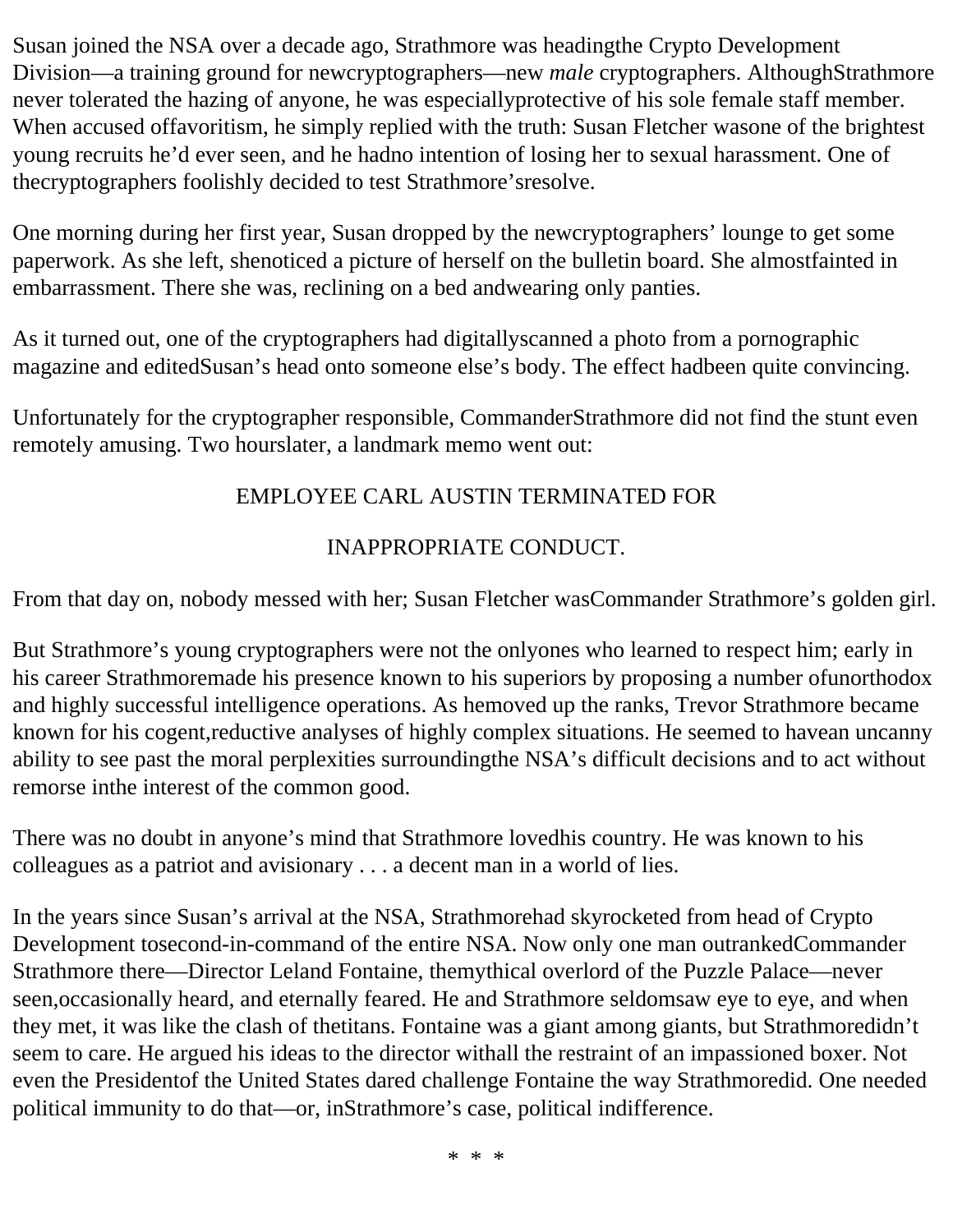Susan arrived at the top of the stairs. Before she could knock,Strathmore's electronic door lock buzzed. The door swung open,and the commander waved her in.

"Thanks for coming, Susan. I owe you one."

"Not at all." She smiled as she sat opposite hisdesk.

Strathmore was a rangy, thick-fleshed man whose muted featuressomehow disguised his hard-nosed efficiency and demand forperfection. His gray eyes usually suggested a confidence anddiscretion born from experience, but today they looked wild andunsettled.

"You look beat," Susan said.

"I've been better." Strathmore sighed.

*I'll say,* she thought.

Strathmore looked as bad as Susan had ever seen him. Histhinning gray hair was disheveled, and even in the room'scrisp air-conditioning, his forehead was beaded with sweat. Helooked like he'd slept in his suit. He was sitting behind amodern desk with two recessed keypads and a computer monitor at oneend. It was strewn with computer printouts and looked like somesort of alien cockpit propped there in the center of his curtainedchamber.

"Tough week?" she inquired.

Strathmore shrugged. "The usual. The EFF's all over meabout civilian privacy rights again."

Susan chuckled. The EFF, or Electronics Frontier Foundation, wasa worldwide coalition of computer users who had founded a powerfulcivil liberties coalition aimed at supporting free speech on-lineand educating others to the realities and dangers of living in anelectronic world. They were constantly lobbying against what theycalled "the Orwellian eavesdropping capabilities of governmentagencies"—particularly the NSA. The EFF was a perpetualthorn in Strathmore's side.

"Sounds like business as usual," she said. "Sowhat's this big emergency you got me out of the tubfor?"

Strathmore sat a moment, absently fingering the computertrackball embedded in his desktop. After a long silence, he caughtSusan's gaze and held it. "What's the longestyou've ever seen TRANSLTR take to break a code?"

The question caught Susan entirely off guard. It seemedmeaningless. *This is what he called me in for?*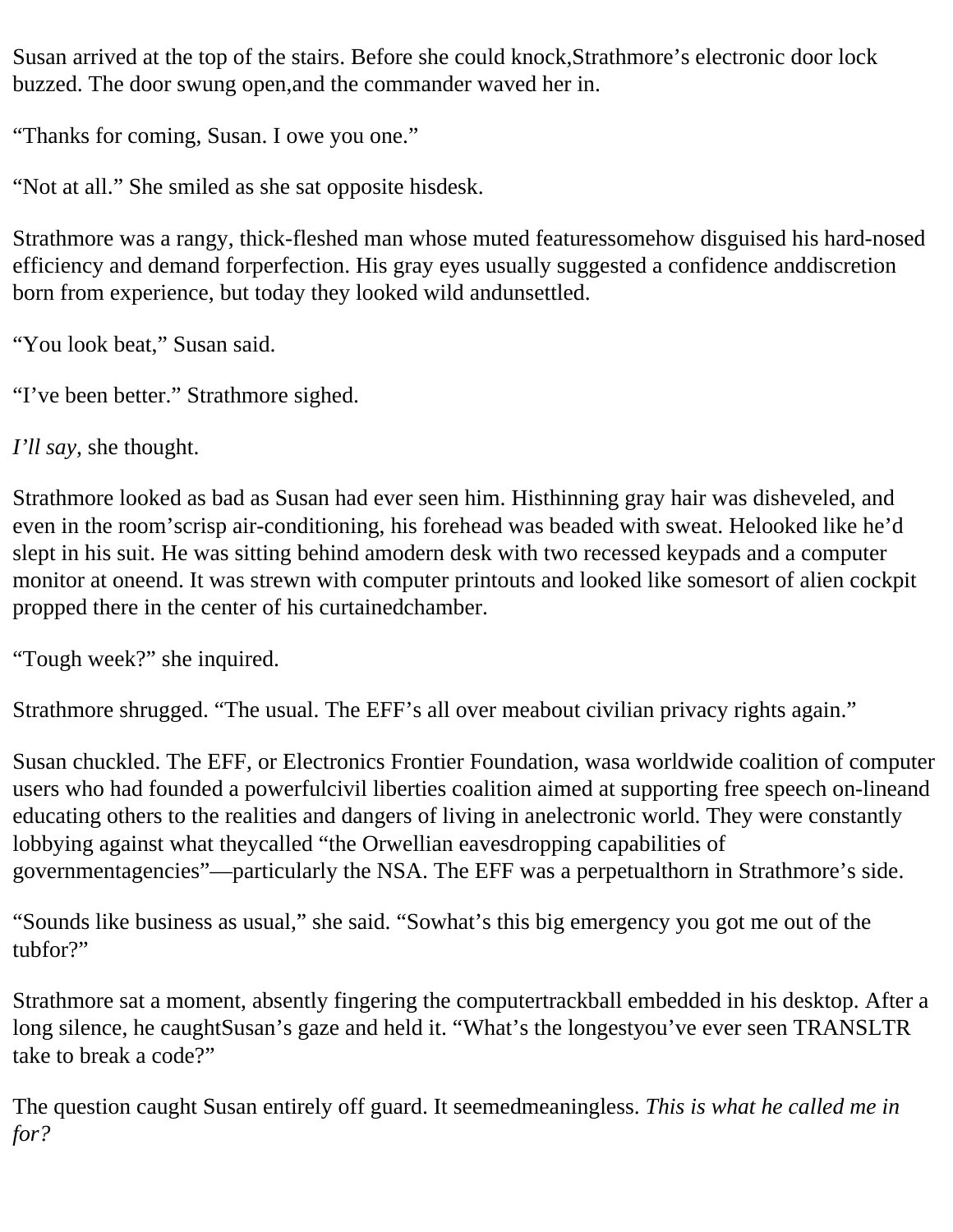"Well . . ." She hesitated. "We hit a COMINTintercept a few months ago that took about an hour, but it had aridiculously long key—ten thousand bits or something likethat."

Strathmore grunted. "An hour, huh? What about some of theboundary probes we've run?"

Susan shrugged. "Well, if you include diagnostics,it's obviously longer."

"How *much* longer?"

Susan couldn't imagine what Strathmore was getting at."Well, sir, I tried an algorithm last March with a segmentedmillion-bit key. Illegal looping functions, cellular automata, theworks. TRANSLTR still broke it."

"How long?"

"Three hours."

Strathmore arched his eyebrows. "Three hours? Thatlong?"

Susan frowned, mildly offended. Her job for the last three yearshad been to fine-tune the most secret computer in the world; mostof the programming that made TRANSLTR so fast was hers. Amillionbit key was hardly a realistic scenario.

"Okay," Strathmore said. "So even in extremeconditions, the longest a code has ever survived inside TRANSLTR isabout three hours?"

Susan nodded. "Yeah. More or less."

Strathmore paused as if afraid to say something he might regret.Finally he looked up. "TRANSLTR's hit something . .." He stopped.

Susan waited. "More than three hours?"

Strathmore nodded.

She looked unconcerned. "A new diagnostic? Something fromthe Sys-Sec Department?"

Strathmore shook his head. "It's an outsidefile."

Susan waited for the punch line, but it never came. "Anoutside file? You're joking, right?"

"I wish. I queued it last night around eleven thirty. Ithasn't broken yet."

Susan's jaw dropped. She looked at her watch and then backat Strathmore. "It's *still* going? Over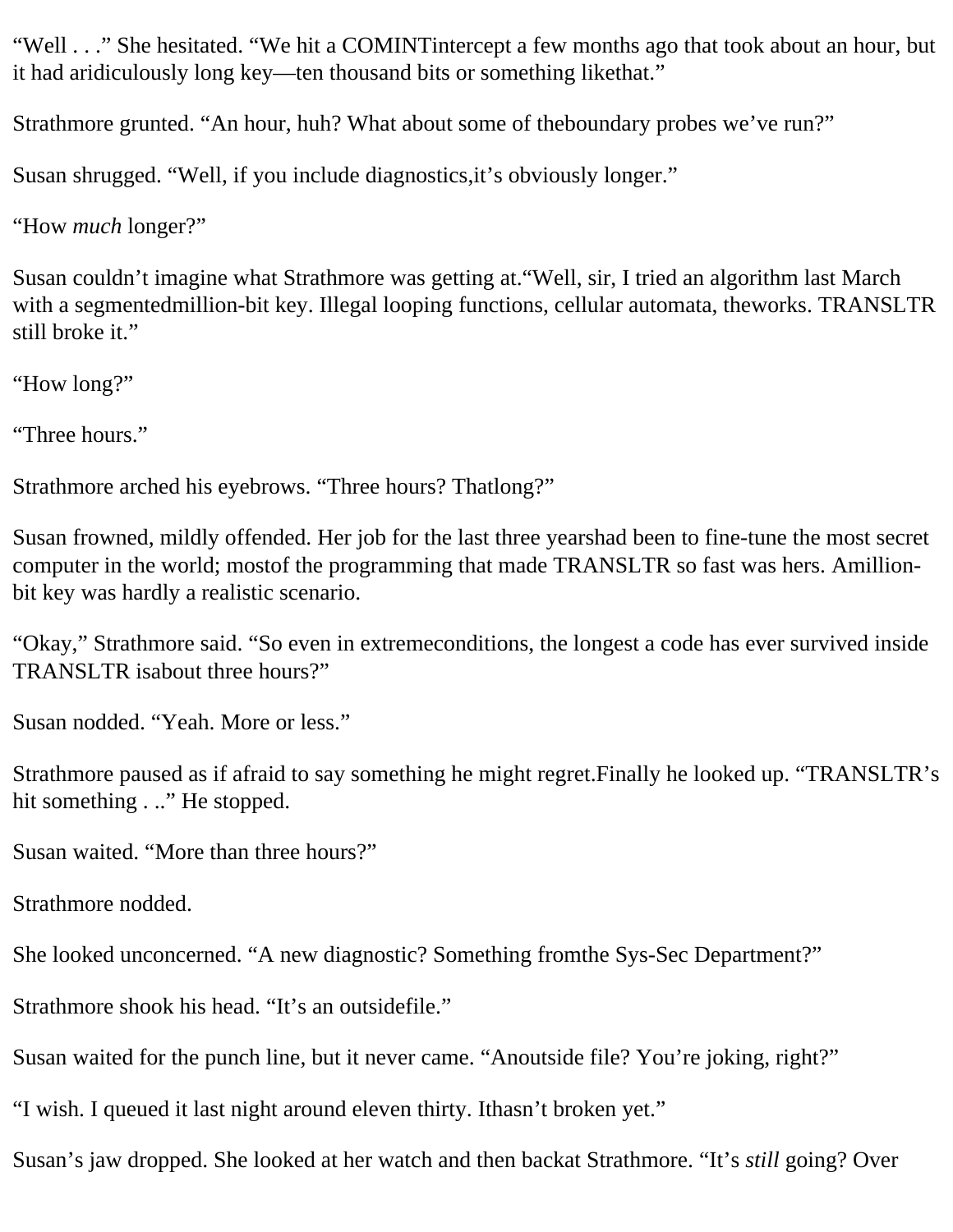fifteenhours?"

Strathmore leaned forward and rotated his monitor toward Susan.The screen was black except for a small, yellow text box blinkingin the middle.

TIME ELAPSED: 15:09:33

AWAITING KEY:

Susan stared in amazement. It appeared TRANSLTR had been workingon one code for over fifteen hours. She knew the computer'sprocessors auditioned thirty million keys per second—onehundred billion per hour. If TRANSLTR was still counting, thatmeant the key had to be enormous—over ten billion digits long.It was absolute insanity.

"It's impossible!" she declared. "Have youchecked for error flags? Maybe TRANSLTR hit a glitchand—"

"The run's clean."

"But the pass-key must be huge!"

Strathmore shook his head. "Standard commercial algorithm.I'm guessing a sixty-four-bit key."

Mystified, Susan looked out the window at TRANSLTR below. Sheknew from experience that it could locate a sixty-four-bit key inunder ten minutes. "There's got to be someexplanation."

Strathmore nodded. "There is. You're not going to likeit."

Susan looked uneasy. "Is TRANSLTR malfunctioning?"

"TRANSLTR's fine."

"Have we got a virus?"

Strathmore shook his head. "No virus. Just hear meout."

Susan was flabbergasted. TRANSLTR had never hit a code itcouldn't break in under an hour. Usually the cleartext wasdelivered to Strathmore's printout module within minutes. Sheglanced at the high-speed printer behind his desk. It wasempty.

"Susan," Strathmore said quietly. "This is goingto be hard to accept at first, but just listen a minute." Hechewed his lip. "This code that TRANSLTR's workingon—it's unique. It's like nothing we've everseen before." Strathmore paused, as if the words were hard forhim to say. "This code is unbreakable."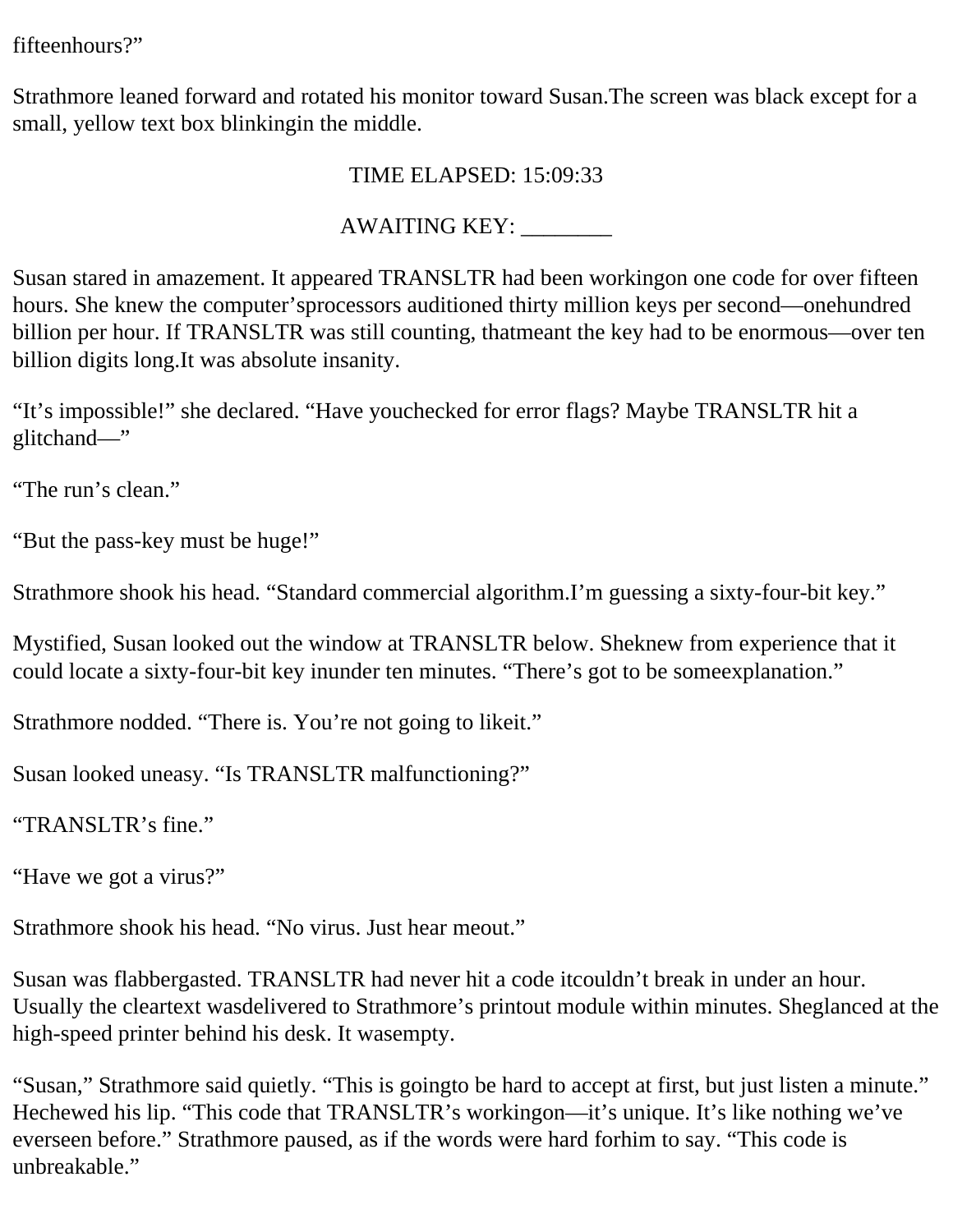Susan stared at him and almost laughed. *Unbreakable? What wasTHAT supposed to mean?* There was no such thing as anunbreakable code—some took longer than others, but every codewas breakable. It was mathematically guaranteed that sooner orlater TRANSLTR would guess the right key. "I *beg* yourpardon?"

"The code's unbreakable," he repeated flatly.

*Unbreakable?* Susan couldn't believe the word hadbeen uttered by a man with twenty-seven years of code analysisexperience.

"Unbreakable, sir?" she said uneasily. "Whatabout the Bergofsky Principle?"

Susan had learned about the Bergofsky Principle early in hercareer. It was a cornerstone of bruteforce technology. It was alsoStrathmore's inspiration for building TRANSLTR. The principleclearly stated that if a computer tried enough keys, it wasmathematically guaranteed to find the right one. A code'ssecurity was not that its pass-key was unfindable but rather thatmost people didn't have the time or equipment to try.

Strathmore shook his head. "This code'sdifferent."

"Different?" Susan eyed him askance. *An unbreakablecode is a mathematical impossibility! He knows that!*

Strathmore ran a hand across his sweaty scalp. "This codeis the product of a brand-new encryption algorithm—onewe've never seen before."

Now Susan was even more doubtful. Encryption algorithms werejust mathematical formulas, recipes for scrambling text into code.Mathematicians and programmers created new algorithms every day.There were hundreds of them on the market—PGP, Diffie-Hellman,ZIP, IDEA, El Gamal. TRANSLTR broke all of their codes every day,no problem. To TRANSLTR all codes looked identical, regardless ofwhich algorithm wrote them.

"I don't understand," she argued."We're not talking about reverse-engineering some complexfunction, we're talking brute force. PGP, Lucifer, DSA—itdoesn't matter. The algorithm generates a key it thinks issecure, and TRANSLTR keeps guessing until it finds it."

Strathmore's reply had the controlled patience of a goodteacher. "Yes, Susan, TRANSLTR will *always* find thekey—even if it's huge." He paused a long moment."Unless . . ."

Susan wanted to speak, but it was clear Strathmore was about todrop his bomb. *Unless what?*

"Unless the computer doesn't know when it'sbroken the code."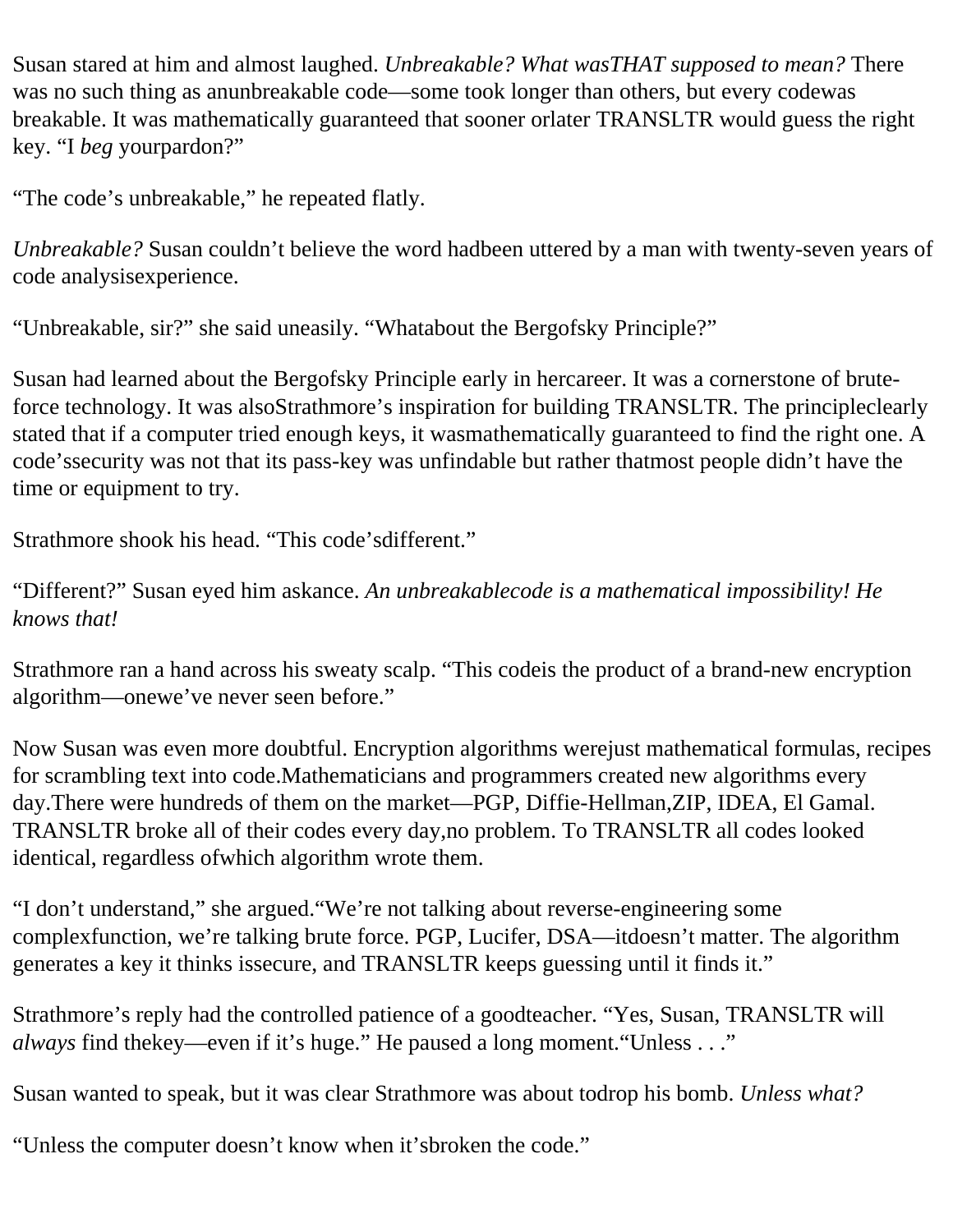Susan almost fell out of her chair. "What!"

"Unless the computer guesses the correct key but just keepsguessing because it doesn't realize it found the rightkey." Strathmore looked bleak. "I think this algorithmhas got a rotating cleartext."

Susan gaped.

The notion of a rotating cleartext function was first put forthin an obscure, 1987 paper by a Hungarian mathematician, JosefHarne. Because brute-force computers broke codes by examiningcleartext for identifiable word patterns, Harne proposed anencryption algorithm that, in addition to encrypting, shifteddecrypted cleartext over a time variant. In theory, the perpetualmutation would ensure that the attacking computer would neverlocate recognizable word patterns and thus never know when it hadfound the proper key. The concept was somewhat like the idea ofcolonizing Mars—fathomable on an intellectual level, but, atpresent, well beyond human ability.

"Where did you get this thing?" she demanded.

The commander's response was slow. "A public sectorprogrammer wrote it."

"What?" Susan collapsed back in her chair."We've got the best programmers in the world downstairs!All of us working together have never even come *close* towriting a rotating cleartext function. Are you trying to tell mesome punk with a PC figured out how to do it?"

Strathmore lowered his voice in an apparent effort to calm her."I wouldn't call this guy a punk."

Susan wasn't listening. She was convinced there had to besome other explanation: A glitch. A virus. Anything was more likelythan an unbreakable code.

Strathmore eyed her sternly. "One of the most brilliantcryptographic minds of all time wrote this algorithm."

Susan was more doubtful than ever; the most brilliantcryptographic minds of all time were in her department, and shecertainly would have heard about an algorithm like this.

"Who?" she demanded.

"I'm sure you can guess." Strathmore said."He's not too fond of the NSA."

"Well, that narrows it down!" she snappedsarcastically.

"He worked on the TRANSLTR project. He broke the rules.Almost caused an intelligence nightmare. I deported him."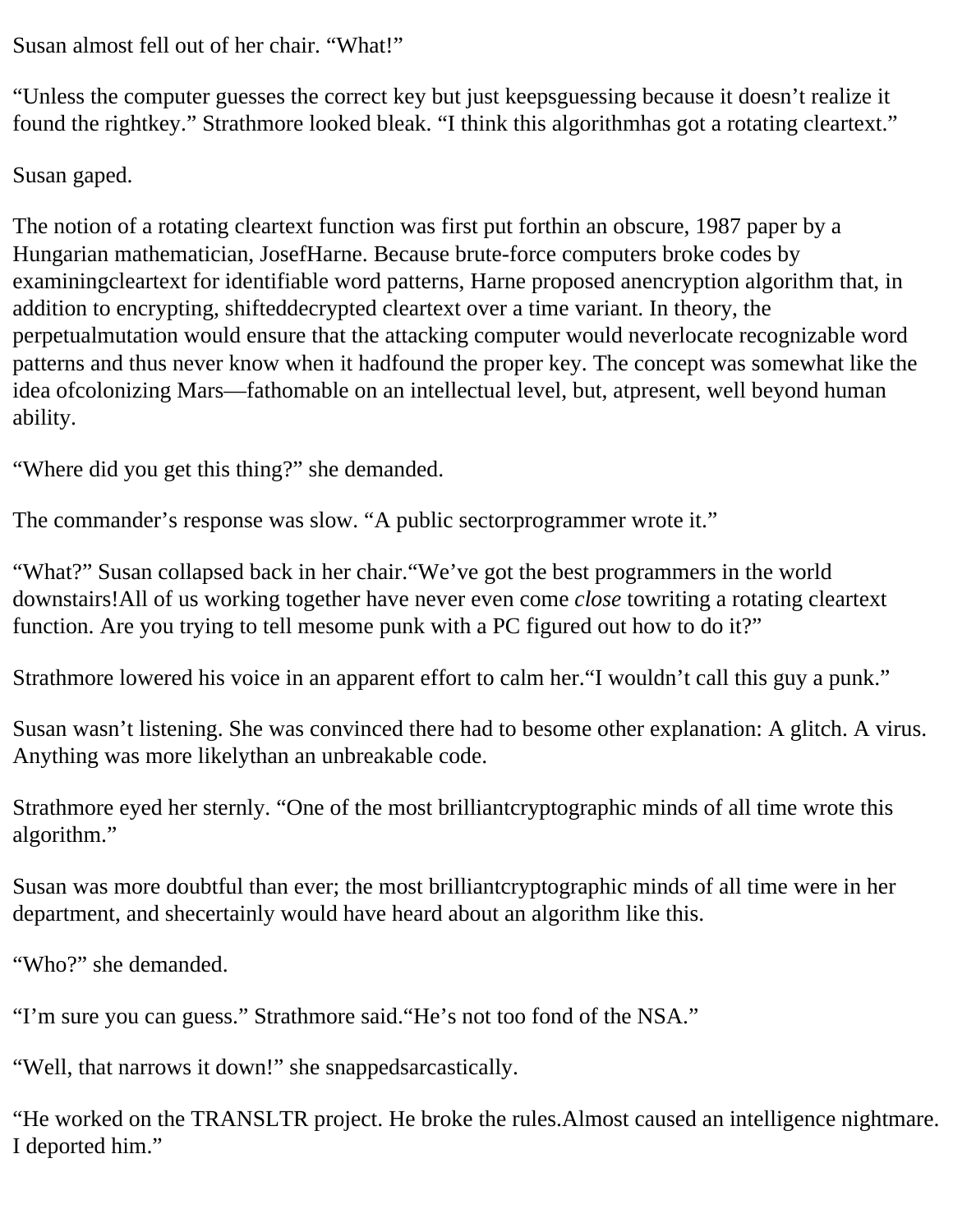Susan's face was blank only an instant before going white. "Oh my God . . ."

Strathmore nodded. "He's been bragging all year abouthis work on a brute-force–resistant algorithm."

"B-but . . ." Susan stammered. "I thought he wasbluffing. He actually *did* it?"

"He did. The ultimate unbreakable code-writer."

Susan was silent a long moment. "But . . . that means . .."

Strathmore looked her dead in the eye. "Yes. Ensei Tankadojust made TRANSLTR obsolete."

# **CHAPTER 6**

Although Ensei Tankado was not alive during the Second WorldWar, he carefully studied everything about it—particularlyabout its culminating event, the blast in which 100,000 of hiscountrymen where incinerated by an atomic bomb.

Hiroshima, 8:15 a.m. August 6, 1945—a vile act ofdestruction. A senseless display of power by a country that hadalready won the war. Tankado had accepted all that. But what hecould never accept was that the bomb had robbed him of ever knowinghis mother. She had died giving birth to him—complicationsbrought on by the radiation poisoning she'd suffered so manyyears earlier.

In 1945, before Ensei was born, his mother, like many of herfriends, traveled to Hiroshima to volunteer in the burn centers. Itwas there that she became one of the hibakusha—the radiatedpeople. Nineteen years later, at the age of thirty-six, as she layin the delivery room bleeding internally, she knew she was finallygoing to die. What she did not know was that death would spare herthe final horror—her only child was to be born deformed.

Ensei's father never even saw his son. Bewildered by theloss of his wife and shamed by the arrival of what the nurses toldhim was an imperfect child who probably would not survive thenight, he disappeared from the hospital and never came back. EnseiTankado was placed in a foster home.

Every night the young Tankado stared down at the twisted fingersholding his daruma wish-doll and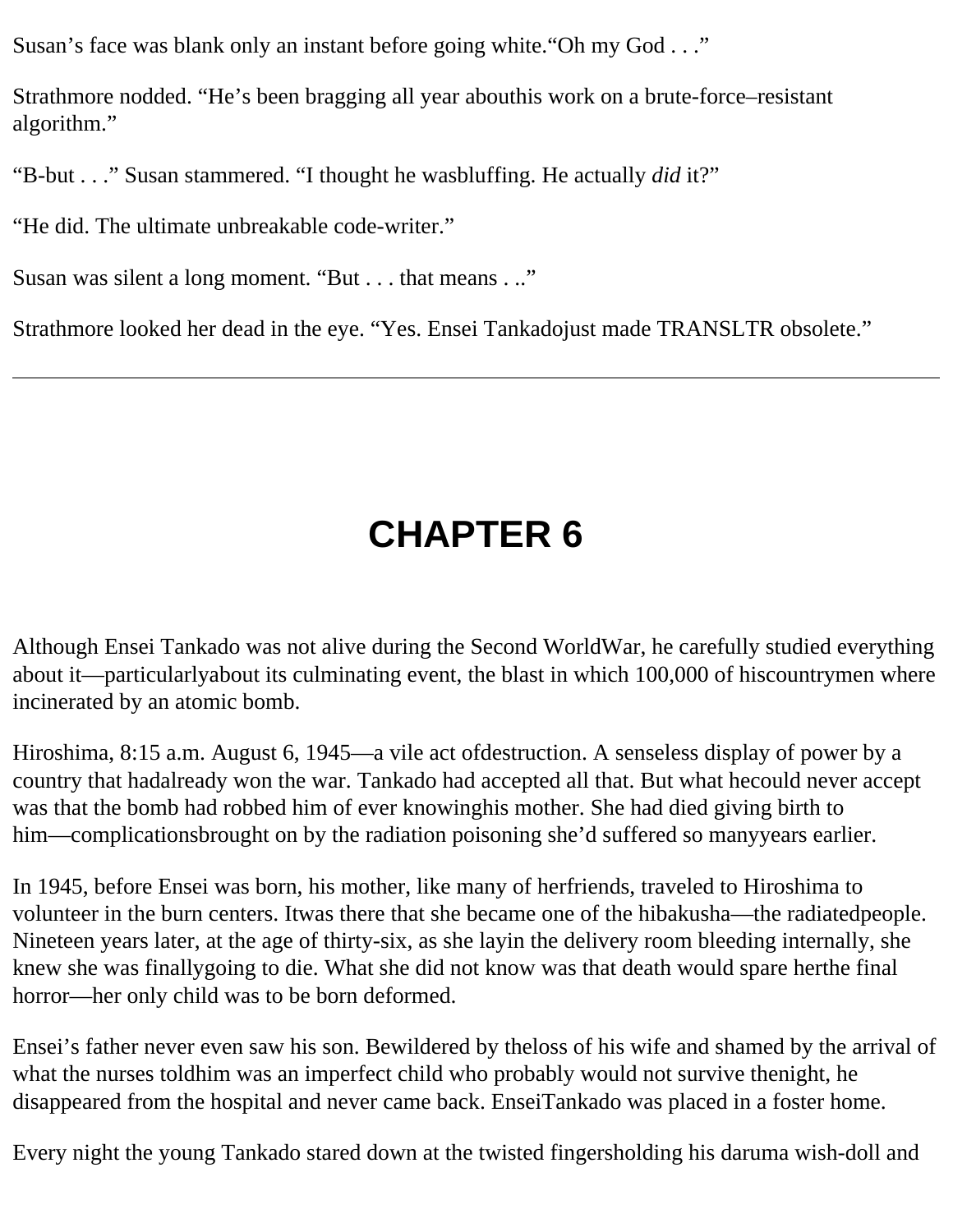swore he'd haverevenge—revenge against the country that had stolen his motherand shamed his father into abandoning him. What he didn't knowwas that destiny was about to intervene.

In February of Ensei's twelfth year, a computermanufacturer in Tokyo called his foster family and asked if theircrippled child might take part in a test group for a new keyboardthey'd developed for handicapped children. His familyagreed.

Although Ensei Tankado had never seen a computer, it seemed heinstinctively knew how to use it. The computer opened worlds he hadnever imagined possible. Before long it became his entire life. Ashe got older, he gave classes, earned money, and eventually earneda scholarship to Doshisha University. Soon Ensei Tankado was knownacross Tokyo as *fugusha kisai—*the crippled genius.

Tankado eventually read about Pearl Harbor and Japanese warcrimes. His hatred of America slowly faded. He became a devoutBuddhist. He forgot his childhood vow of revenge; forgiveness wasthe only path to enlightenment.

By the time he was twenty, Ensei Tankado was somewhat of anunderground cult figure among programmers. IBM offered him a workvisa and a post in Texas. Tankado jumped at the chance. Three yearslater he had left IBM, was living in New York, and was writingsoftware on his own. He rode the new wave of public-key encryption.He wrote algorithms and made a fortune.

Like many of the top authors of encryption algorithms, Tankadowas courted by the NSA. The irony was not lost on him—theopportunity to work in the heart of the government in a country hehad once vowed to hate. He decided to go on the interview. Whateverdoubts he had disappeared when he met Commander Strathmore. Theytalked frankly about Tankado's background, the potentialhostility he might feel toward the U.S., his plans for the future.Tankado took a polygraph test and underwent five weeks of rigorouspsychological profiles. He passed them all. His hatred had beenreplaced by his devotion to Buddha. Four months later Ensei Tankadowent to work in the Cryptography Department of the NationalSecurity Agency.

Despite his large salary, Tankado went to work on an old Mopedand ate a bag lunch alone at his desk instead of joining the restof the department for prime rib and vichyssoise in the commissary.The other cryptographers revered him. He was brilliant—ascreative a programmer as any of them had ever seen. He was kind andhonest, quiet, and of impeccable ethics. Moral integrity was ofparamount importance to him. It was for this reason that hisdismissal from the NSA and subsequent deportation had been such ashock.

\* \* \*

Tankado, like the rest of the Crypto staff, had been working onthe TRANSLTR project with the understanding that if successful, itwould be used to decipher E-mail only in cases preapproved by theJustice Department. The NSA's use of TRANSLTR was to beregulated in much the same way the FBI needed a federal court orderto install a wiretap. TRANSLTR was to include programming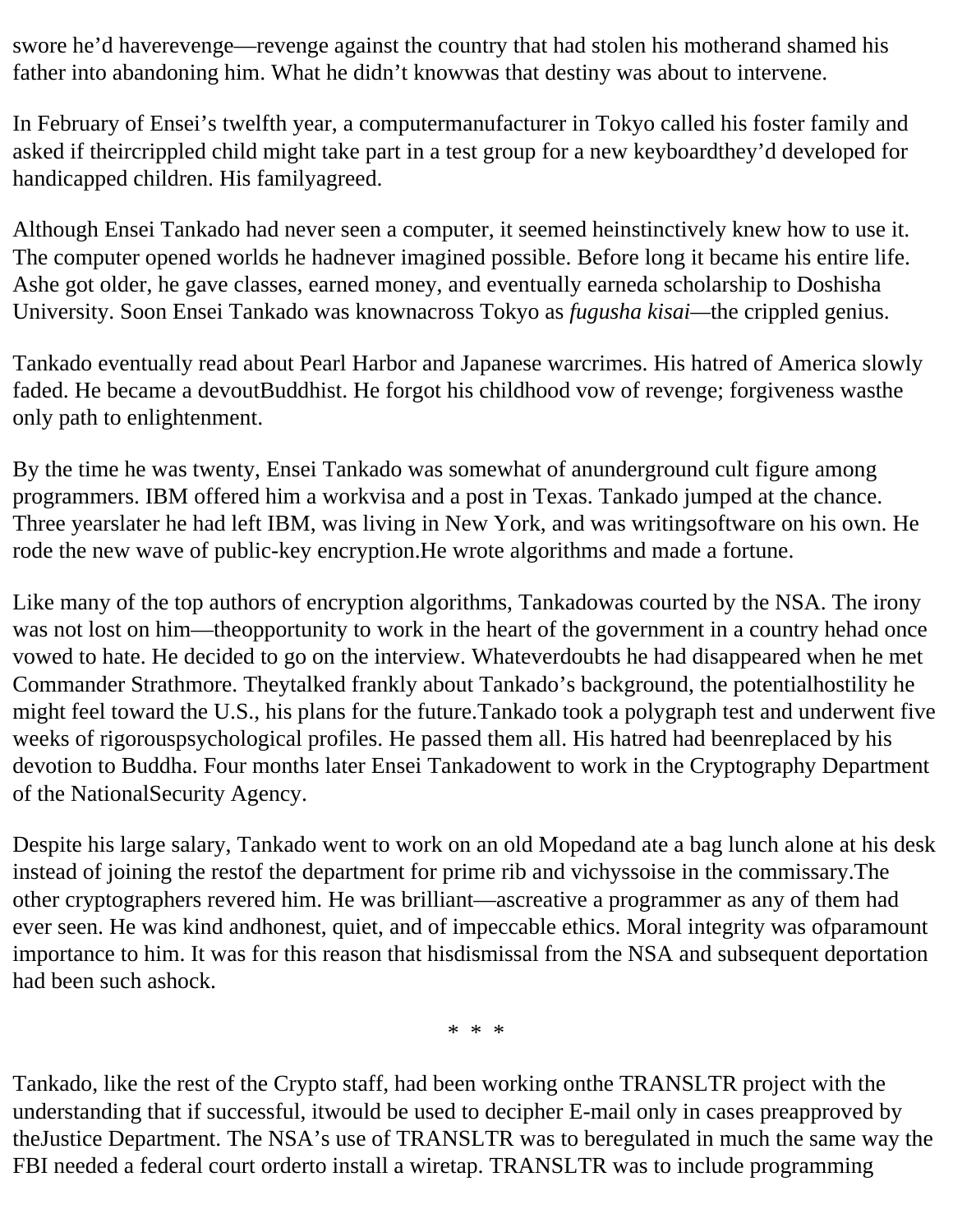thatcalled for passwords held in escrow by the Federal Reserve and theJustice Department in order to decipher a file. This would preventthe NSA from listening indiscriminately to the personalcommunications of law-abiding citizens around the globe.

However, when the time came to enter that programming, theTRANSLTR staff was told there had been a change of plans. Becauseof the time pressures often associated with the NSA'santiterrorist work, TRANSLTR was to be a free-standing decryptiondevice whose day-to-day operation would be regulated solely by theNSA.

Ensei Tankado was outraged. This meant the NSA would, in effect,be able to open everyone's mail and reseal it without theirknowing. It was like having a bug in every phone in the world.Strathmore attempted to make Tankado see TRANSLTR as alaw-enforcement device, but it was no use; Tankado was adamant thatit constituted a gross violation of human rights. He quit on thespot and within hours violated the NSA's code of secrecy bytrying to contact the Electronic Frontier Foundation. Tankado stoodpoised to shock the world with his story of a secret machinecapable of exposing computer users around the world to unthinkablegovernment treachery. The NSA had had no choice but to stophim.

Tankado's capture and deportation, widely publicized amongon-line newsgroups, had been an unfortunate public shaming. AgainstStrathmore's wishes, the NSA damagecontrolspecialists—nervous that Tankado would try to convince peopleof TRANSLTR's existence—generated rumors that destroyedhis credibility. Ensei Tankado was shunned by the global computercommunity—nobody trusted a cripple accused of spying,particularly when he was trying to buy his freedom with absurdallegations about a U.S. code-breaking machine.

The oddest thing of all was that Tankado seemed to understand;it was all part of the intelligence game. He appeared to harbor noanger, only resolve. As security escorted him away, Tankado spokehis final words to Strathmore with a chilling calm.

"We all have a right to keep secrets," he'd said."Someday I'll see to it we can."

### **CHAPTER 7**

Susan's mind was racing—*Ensei Tankado wrote aprogram that creates unbreakable codes!* She could barely graspthe thought.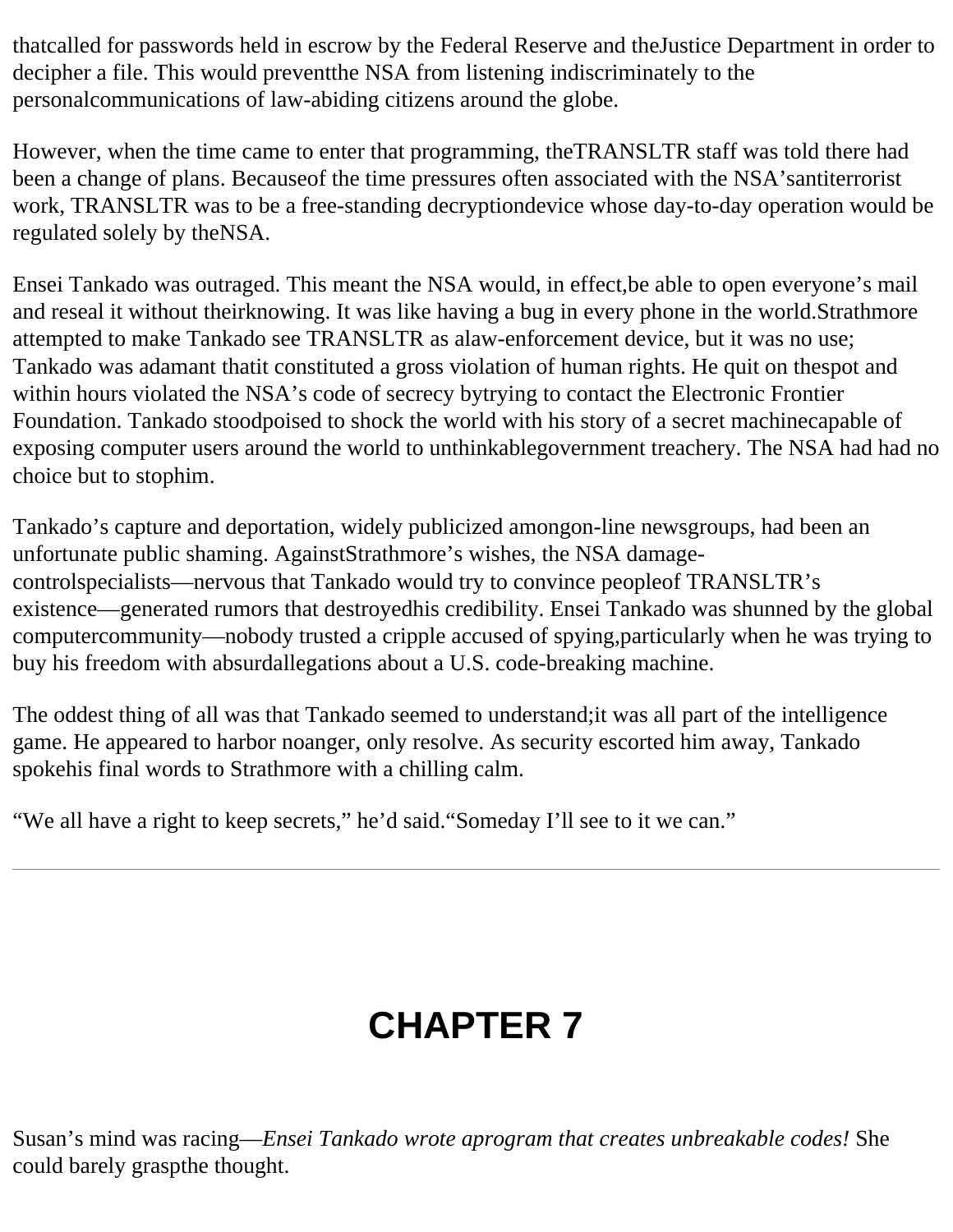"Digital Fortress," Strathmore said. "That'swhat he's calling it. It's the ultimatecounterintelligence weapon. If this program hits the market, everythird grader with a modem will be able to send codes the NSAcan't break. Our intelligence will be shot."

But Susan's thoughts were far removed from the politicalimplications of Digital Fortress. She was still struggling tocomprehend its existence. She'd spent her life breaking codes,firmly denying the existence of the ultimate code. *Every code isbreakable—the Bergofsky Principle!* She felt like anatheist coming face to face with God.

"If this code gets out," she whispered,"cryptography will become a dead science."

Strathmore nodded. "That's the least of ourproblems."

"Can we pay Tankado off? I know he hates us, but can'twe offer him a few million dollars? Convince him not todistribute?"

Strathmore laughed. "A few million? Do you know what thisthing is worth? Every government in the world will bid top dollar.Can you imagine telling the President that we're stillcable-snooping the Iraqis but we can't read the interceptsanymore? This isn't just about the NSA, it's about theentire intelligence community. This facility provides support foreveryone—the FBI, CIA, DEA; they'd all be flying blind.The drug cartels' shipments would become untraceable, majorcorporations could transfer money with no paper trail and leave theIRS out in the cold, terrorists could chat in total secrecy—itwould be chaos."

"The EFF will have field day," Susan said, pale.

"The EFF doesn't have the first clue about what we dohere," Strathmore railed in disgust. "If they knew howmany terrorist attacks we've stopped because we can decryptcodes, they'd change their tune."

Susan agreed, but she also knew the realities; the EFF wouldnever know how important TRANSLTR was. TRANSLTR had helped foildozens of attacks, but the information was highly classified andwould never be released. The rationale behind the secrecy wassimple: The government could not afford the mass hysteria caused byrevealing the truth; no one knew how the public would react to thenews that there had been two nuclear close calls by fundamentalistgroups on U.S. soil in the last year.

Nuclear attack, however, was not the only threat. Only lastmonth TRANSLTR had thwarted one of the most ingeniously conceivedterrorist attacks the NSA had ever witnessed. An antigovernmentorganization had devised a plan, code-named Sherwood Forest. Ittargeted the New York Stock Exchange with the intention of "redistributing the wealth." Over the course of six days,members of the group placed twenty-seven nonexplosive flux pods inthe buildings surrounding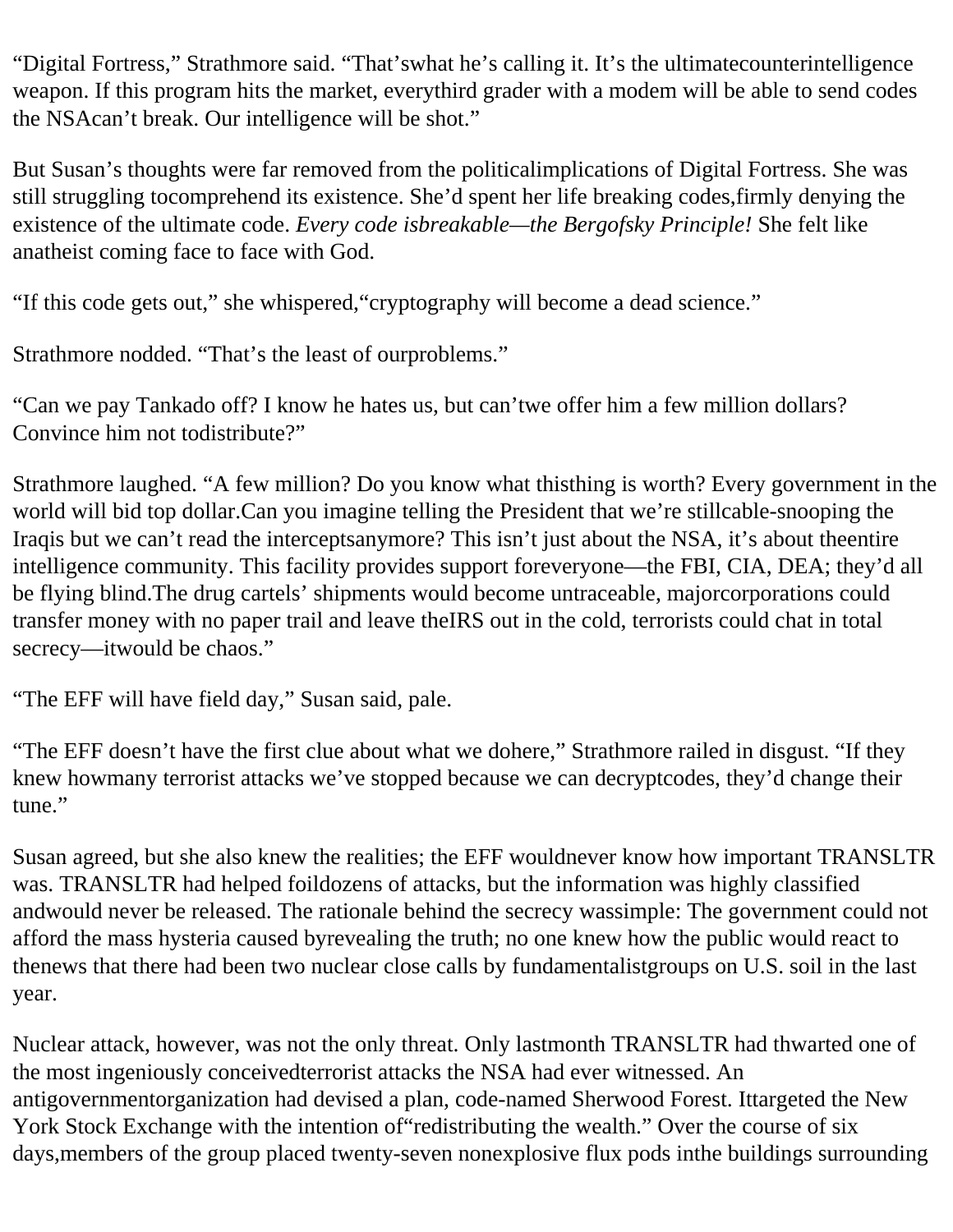the Exchange. These devices, whendetonated, create a powerful blast of magnetism. The simultaneousdischarge of these carefully placed pods would create a magneticfield so powerful that all magnetic media in the Stock Exchangewould be erased—computer hard drives, massive ROM storagebanks, tape backups, and even floppy disks. All records of whoowned what would disintegrate permanently.

Because pinpoint timing was necessary for simultaneousdetonation of the devices, the flux pods were interconnected overInternet telephone lines. During the two-day countdown, thepods' internal clocks exchanged endless streams of encryptedsynchronization data. The NSA intercepted the data-pulses as anetwork anomaly but ignored them as a seemingly harmless exchangeof gibberish. But after TRANSLTR decrypted the data streams,analysts immediately recognized the sequence as anetworksynchronized countdown. The pods were located and removed afull three hours before they were scheduled to go off.

Susan knew that without TRANSLTR the NSA was helpless againstadvanced electronic terrorism. She eyed the Run-Monitor. It stillread over fifteen hours. Even if Tankado's file broke rightnow, the NSA was sunk. Crypto would be relegated to breaking lessthan two codes a day. Even at the present rate of 150 a day, therewas still a backlog of files awaiting decryption.

\* \* \*

"Tankado called me last month," Strathmore said,interrupting Susan's thoughts.

Susan looked up. "Tankado called *you?"*

He nodded. "To warn me."

*"Warn* you? He hates you."

"He called to tell me he was perfecting an algorithm thatwrote unbreakable codes. I didn't believe him."

"But why would he tell you about it?" Susan demanded."Did he want you to buy it?"

"No. It was blackmail."

Things suddenly began falling into place for Susan. "Ofcourse," she said, amazed. "He wanted you to clear hisname."

"No," Strathmore frowned. "Tankado wantedTRANSLTR."

"TRANSLTR?"

"Yes. He ordered me to go public and tell the world we haveTRANSLTR. He said if we admitted we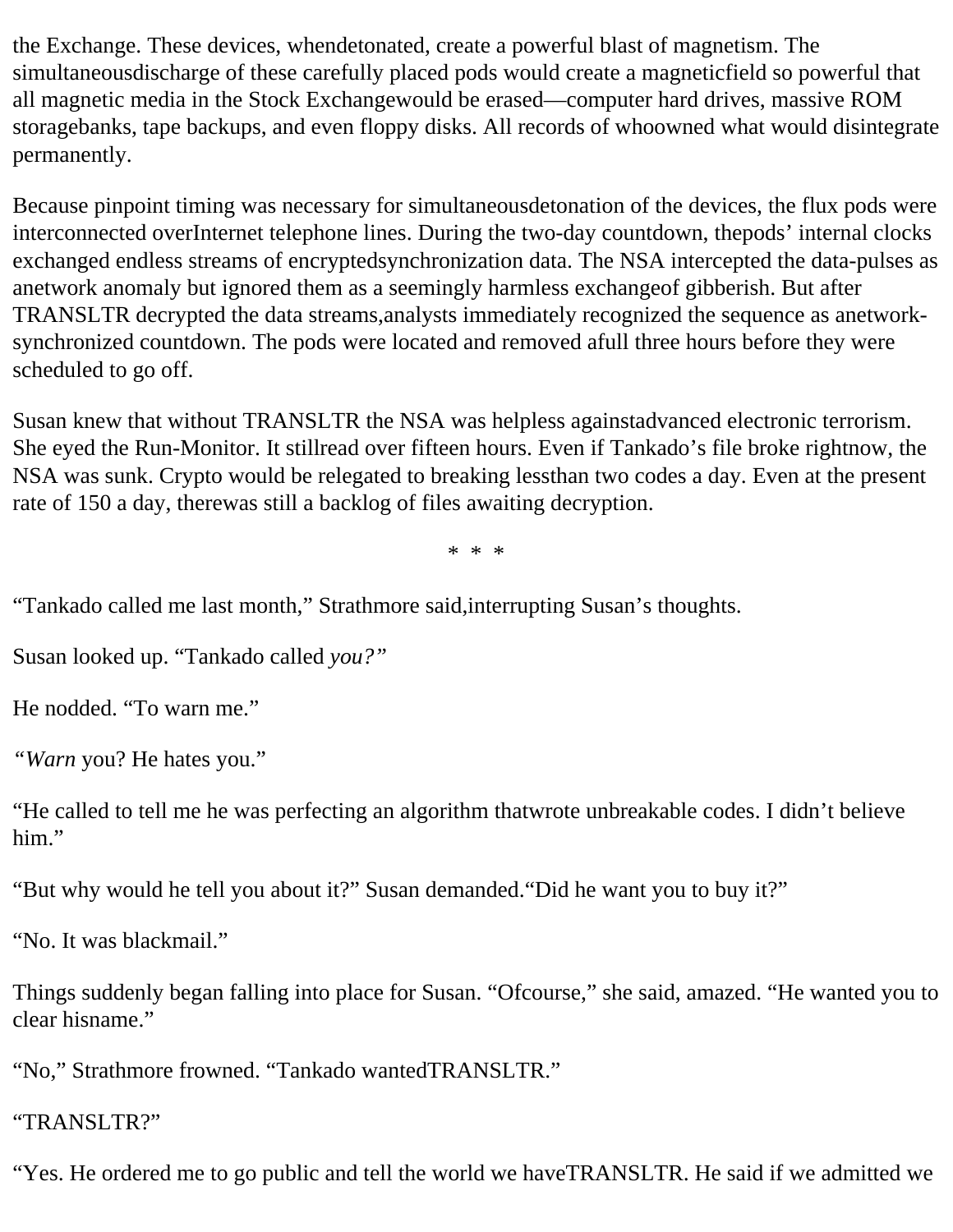can read public E-mail, hewould destroy Digital Fortress."

Susan looked doubtful.

Strathmore shrugged. "Either way, it's too late now.He's posted a complimentary copy of Digital Fortress at hisInternet site. Everyone in the world can download it."

Susan went white. "He *what!"*

"It's a publicity stunt. Nothing to worry about. Thecopy he posted is encrypted. People can download it, but nobody canopen it. It's ingenious, really. The source code for DigitalFortress has been encrypted, locked shut."

Susan looked amazed. "Of course! So everybody can *have* a copy, but nobody can open it."

"Exactly. Tankado's dangling a carrot."

"Have you seen the algorithm?"

The commander looked puzzled. "No, I told you it'sencrypted."

Susan looked equally puzzled. "But we've got TRANSLTR;why not just decrypt it?" But when Susan saw Strathmore'sface, she realized the rules had changed. "Oh my God."She gasped, suddenly understanding. "Digital Fortress isencrypted with *itself?"*

Strathmore nodded. "Bingo."

Susan was amazed. The formula for Digital Fortress had beenencrypted using Digital Fortress. Tankado had posted a pricelessmathematical recipe, but the text of the recipe had been scrambled.And it had used *itself* to do the scrambling.

"It's Biggleman's Safe," Susan stammered inawe.

Strathmore nodded. Biggleman's Safe was a hypotheticalcryptography scenario in which a safe builder wrote blueprints foran unbreakable safe. He wanted to keep the blueprints a secret, sohe built the safe and locked the blueprints inside. Tankado haddone the same thing with Digital Fortress. He'd protected hisblueprints by encrypting them with the formula outlined in hisblueprints.

"And the file in TRANSLTR?" Susan asked.

"I downloaded it from Tankado's Internet site likeeveryone else. The NSA is now the proud owner of the DigitalFortress algorithm; we just can't open it."

Susan marveled at Ensei Tankado's ingenuity. Withoutrevealing his algorithm, he had proven to the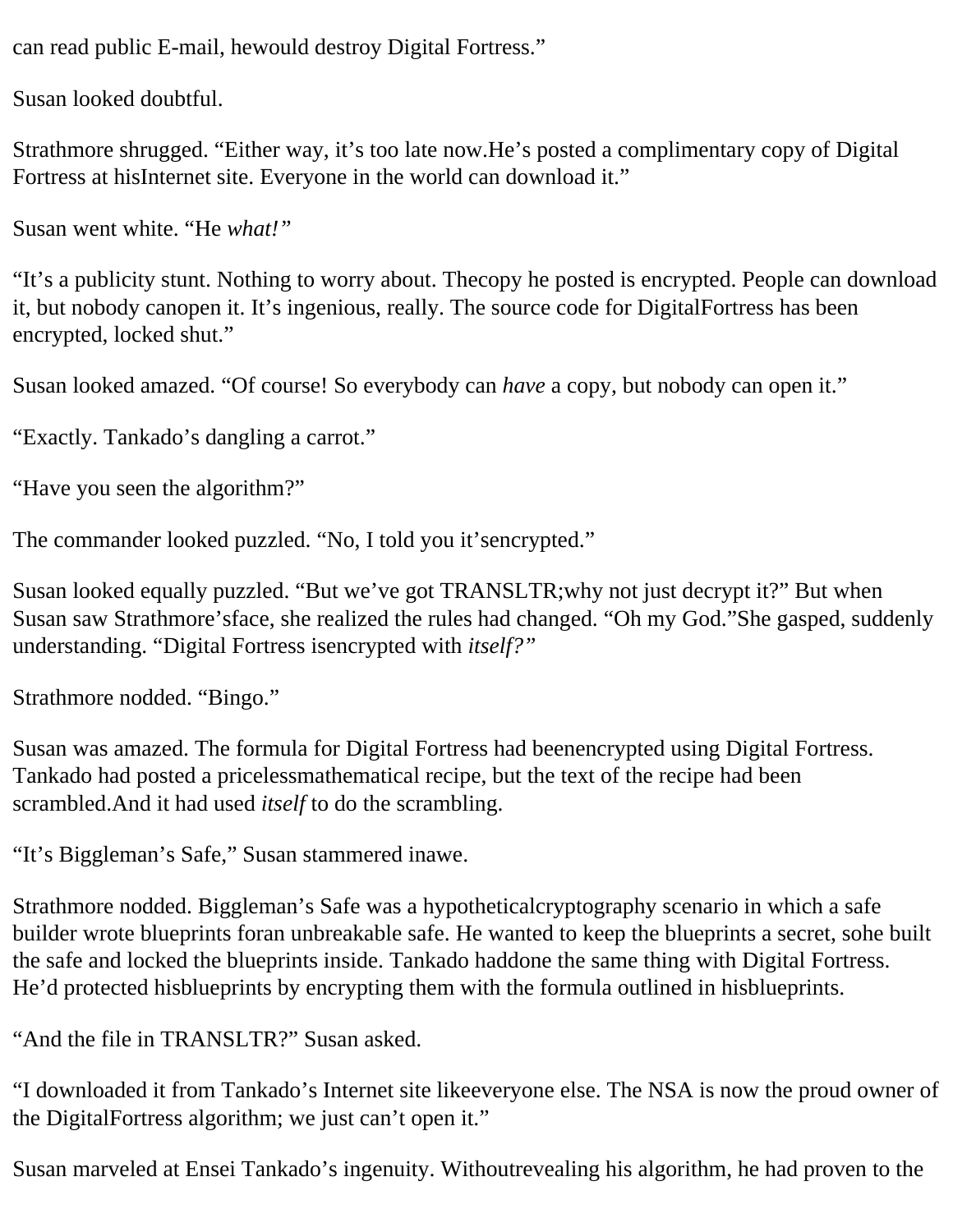NSA that it wasunbreakable.

Strathmore handed her a newspaper clipping. It was a translatedblurb from the Nikkei Shimbun, the Japanese equivalent of the WallStreet Journal, stating that the Japanese programmer Ensei Tankadohad completed a mathematical formula he claimed could writeunbreakable codes. The formula was called Digital Fortress and wasavailable for review on the Internet. The programmer would beauctioning it off to the highest bidder. The column went on to saythat although there was enormous interest in Japan, the few U.S.software companies who had heard about Digital Fortress deemed theclaim preposterous, akin to turning lead to gold. The formula, theysaid, was a hoax and not to be taken seriously.

Susan looked up. "An auction?"

Strathmore nodded. "Right now every software company inJapan has downloaded an encrypted copy of Digital Fortress and istrying to crack it open. Every second they can't, the biddingprice climbs."

"That's absurd," Susan shot back. "All thenew encrypted files are uncrackable unless you have TRANSLTR.Digital Fortress could be nothing more than a generic,public-domain algorithm, and none of these companies could breakit."

"But it's a brilliant marketing ploy," Strathmoresaid. "Think about it—all brands of bulletproof glassstop bullets, but if a company dares you to put a bullet through*theirs,* suddenly everybody's trying."

"And the Japanese actually *believe* Digital Fortressis different? Better than everything else on the market?"

"Tankado may have been shunned, but everybody knowshe's a genius. He's practically a cult icon amonghackers. If Tankado says the algorithm's unbreakable,it's unbreakable."

But they're *all* unbreakable as far as the publicknows!"

"Yes . . ." Strathmore mused. "For themoment."

"What's *that* supposed to mean?"

Strathmore sighed. "Twenty years ago no one imaginedwe'd be breaking twelve-bit stream ciphers. But technologyprogressed. It always does. Software manufacturers assume at somepoint computers like TRANSLTR will exist. Technology is progressingexponentially, and eventually current publickey algorithms willlose their security. Better algorithms will be needed to stay aheadof tomorrow's computers."

"And Digital Fortress is it?"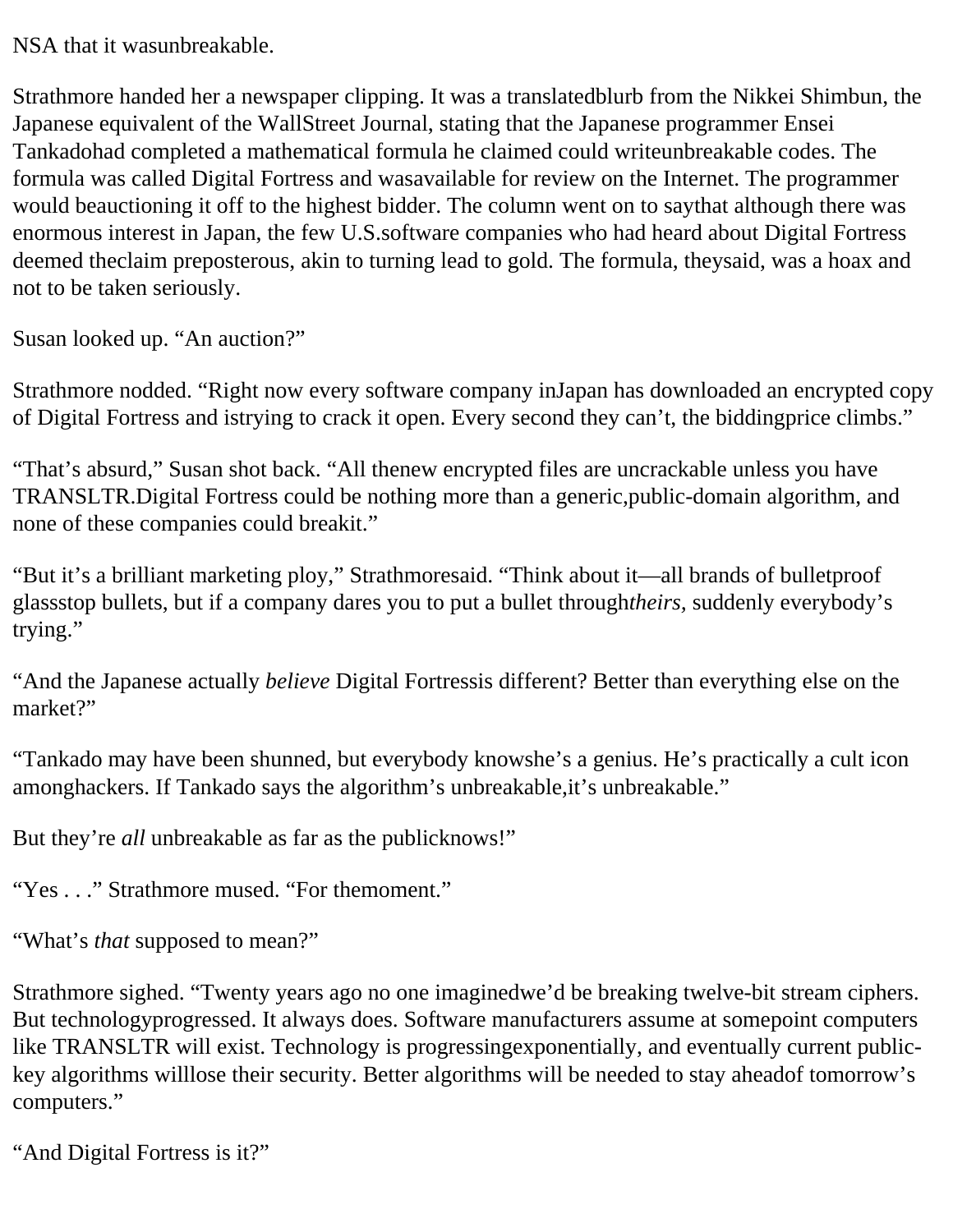"Exactly. An algorithm that resists brute force will neverbecome obsolete, no matter how powerful code-breaking computersget. It could become a world standard overnight."

Susan pulled in a long breath. "God help us," shewhispered. "Can we make a bid?"

Strathmore shook his head. "Tankado gave us our chance. Hemade that clear. It's too risky anyway; if we get caught,we're basically admitting that we're afraid of hisalgorithm. We'd be making a public confession not only that wehave TRANSLTR but that Digital Fortress is immune."

"What's the time frame?"

Strathmore frowned. "Tankado planned to announce thehighest bidder tomorrow at noon."

Susan felt her stomach tighten. "Then what?"

"The arrangement was that he would give the winner thepass-key."

"The *pass-key?"*

"Part of the ploy. Everybody's already got thealgorithm, so Tankado's auctioning off the pass-key thatunlocks it."

Susan groaned. "Of course." It was perfect. Clean andsimple. Tankado had encrypted Digital Fortress, and he alone heldthe pass-key that unlocked it. She found it hard to fathom thatsomewhere out there—probably scrawled on a piece of paper inTankado's pocket—there was a sixty-fourcharacterpass-key that could end U.S. intelligence gathering forever.

Susan suddenly felt ill as she imagined the scenario. Tankadowould give his pass-key to the highest bidder, and that companywould unlock the Digital Fortress file. Then it probably wouldembed the algorithm in a tamper-proof chip, and within five yearsevery computer would come preloaded with a Digital Fortress chip.No commercial manufacturer had ever dreamed of creating anencryption chip because normal encryption algorithms eventuallybecome obsolete. But Digital Fortress would never become obsolete;with a rotating cleartext function, no brute-force attack wouldever find the right key. A new digital encryption standard. Fromnow until forever. Every code unbreakable. Bankers, brokers,terrorists, spies. One world—one algorithm.

Anarchy.

"What are the options?" Susan probed. She was wellaware that desperate times called for desperate measures, even atthe NSA.

"We can't remove him, if that's what you'reasking."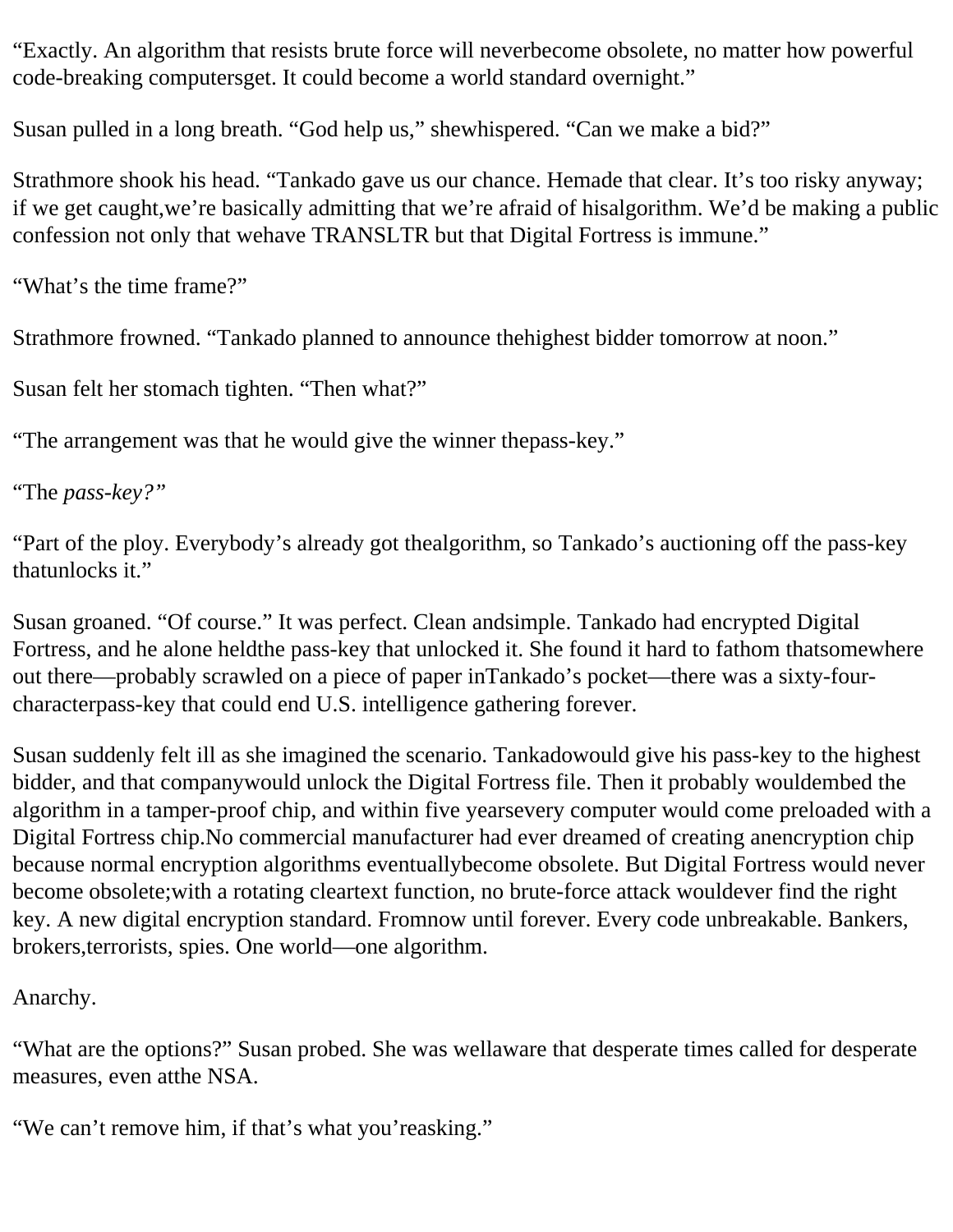It was exactly what Susan was asking. In her years with the NSA,Susan had heard rumors of its loose affiliations with the mostskilled assassins in the world—hired hands brought in to dothe intelligence community's dirty work.

Strathmore shook his head. "Tankado's too smart toleave us an option like that."

Susan felt oddly relieved. "He's protected?"

"Not exactly."

"In hiding?"

Strathmore shrugged. "Tankado left Japan. He planned tocheck his bids by phone. But we know where he is."

"And you don't plan to make a move?"

"No. He's got insurance. Tankado gave a copy of hispass-key to an anonymous third party . . . in case anythinghappened."

*Of course,* Susan marveled. *A guardian angel.*"And I suppose if anything happens to Tankado, the mystery mansells the key?"

"Worse. Anyone hits Tankado, and his partnerpublishes."

Susan looked confused. "His partner *publishes* thekey?"

Strathmore nodded. "Posts it on the Internet, puts it innewspapers, on billboards. In effect, he *gives* itaway."

Susan's eyes widened. "Free downloads?"

"Exactly. Tankado figured if he was dead, he wouldn'tneed the money—why not give the world a little farewellgift?"

There was a long silence. Susan breathed deeply as if to absorbthe terrifying truth. *Ensei Tankado has created an unbreakablealgorithm. He's holding us hostage.*

She suddenly stood. Her voice was determined. "We mustcontact Tankado! There must be a way to convince him not torelease! We can offer him triple the highest bid! We can clear hisname! Anything!"

"Too late," Strathmore said. He took a deep breath."Ensei Tankado was found dead this morning in Seville,Spain."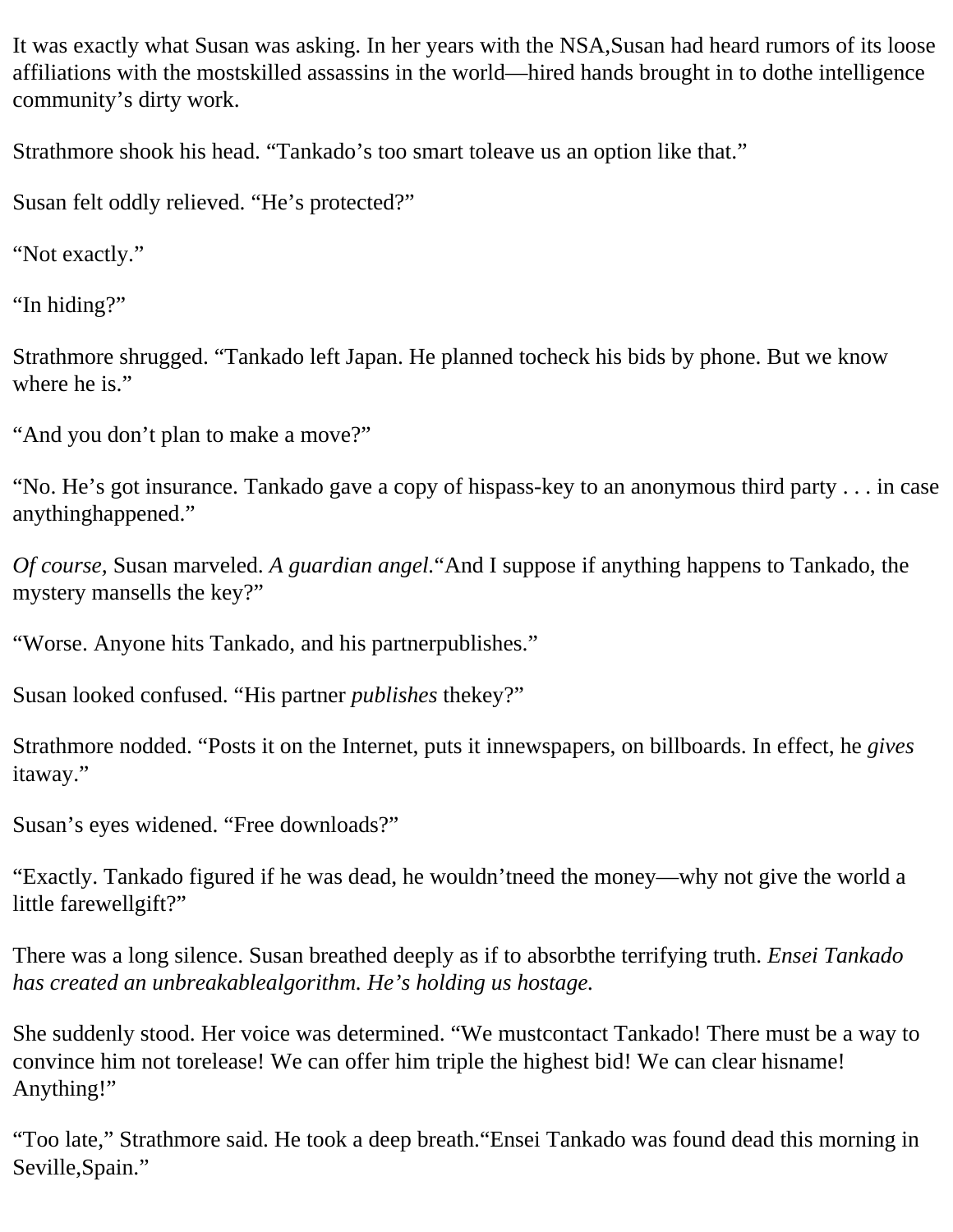### **CHAPTER 8**

The twin-engine Learjet 60 touched down on the scorching runway.Outside the window, the barren landscape of Spain's lowerextremadura blurred and then slowed to a crawl.

"Mr. Becker?" a voice crackled. "We'rehere."

Becker stood and stretched. After unlatching the overheadcompartment, he remembered he had no luggage. There had been notime to pack. It didn't matter—he'd been promisedthe trip would be brief, in and out.

As the engines wound down, the plane eased out of the sun andinto a deserted hangar opposite the main terminal. A moment laterthe pilot appeared and popped the hatch. Becker tossed back thelast of his cranberry juice, put the glass on the wet bar, andscooped up his suit coat.

The pilot pulled a thick manila envelope from his flight suit."I was instructed to give you this." He handed it toBecker. On the front, scrawled in blue pen, were the words:

#### KEEP THE CHANGE.

Becker thumbed through the thick stack of reddish bills. "What the ...?"

"Local currency," the pilot offered flatly.

"I know what it is," Becker stammered. "Butit's . . . it's too much. All I need is taxi fare."Becker did the conversion in his head. "What's in here isworth *thousands* of dollars!"

"I have my orders, sir." The pilot turned and hoistedhimself back into the cabin. The door slid shut behind him.

Becker stared up at the plane and then down at the money in hishand. After standing a moment in the empty hangar, he put theenvelope in his breast pocket, shouldered his suit coat, and headedout across the runway. It was a strange beginning. Becker pushed itfrom his mind. With a little luck he'd be back in time tosalvage some of his Stone Manor trip with Susan.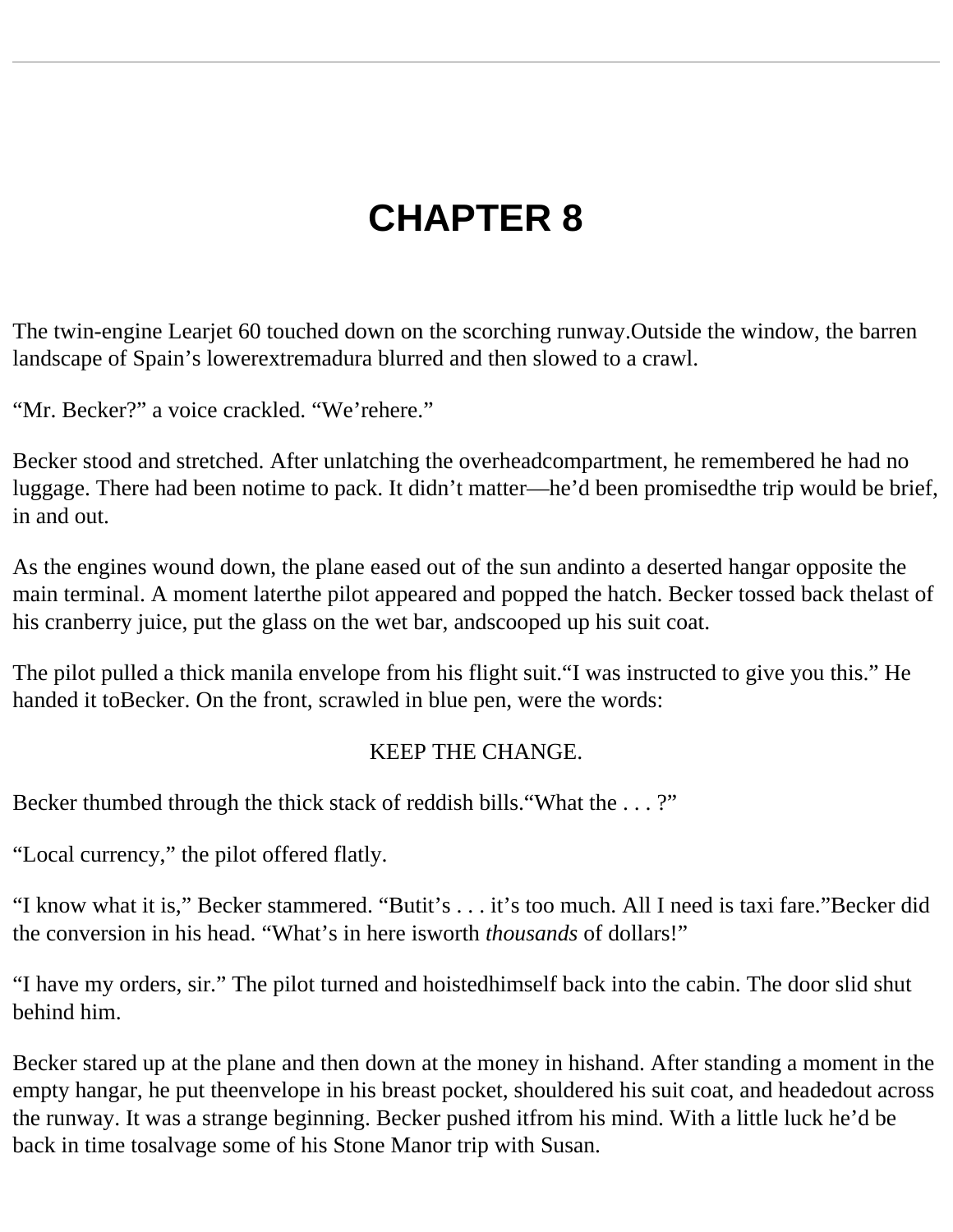There was no way he could have known.

## **CHAPTER 9**

Systems security technician Phil Chartrukian had only intendedto be inside Crypto a minute—just long enough to grab somepaperwork he'd forgotten the day before. But it was not tobe.

After making his way across the Crypto floor and stepping intothe Sys-Sec lab, he immediately knew something was not right. Thecomputer terminal that perpetually monitored TRANSLTR'sinternal workings was unmanned and the monitor was switchedoff.

Chartrukian called out, "Hello?"

There was no reply. The lab was spotless—as if no one hadbeen there for hours.

Although Chartrukian was only twenty-three and relatively new tothe Sys-Sec squad, he'd been trained well, and he knew thedrill: There was *always* a Sys-Sec on duty in Crypto . . .especially on Saturdays when no cryptographers were around.

He immediately powered up the monitor and turned to the dutyboard on the wall. "Who's on watch?" he demandedaloud, scanning the list of names. According to the schedule, ayoung rookie named Seidenberg was supposed to have started a doubleshift at midnight the night before. Chartrukian glanced around theempty lab and frowned. "So where the hell is he?"

As he watched the monitor power up, Chartrukian wondered ifStrathmore knew the Sys-Sec lab was unmanned. He had noticed on hisway in that the curtains of Strathmore's workstation wereclosed, which meant the boss was in—not at all uncommon for aSaturday; Strathmore, despite requesting his cryptographers takeSaturdays off, seemed to work 365 days a year.

There was one thing Chartrukian knew for certain—ifStrathmore found out the Sys-Sec lab was unmanned, it would costthe absent rookie his job. Chartrukian eyed the phone, wondering ifhe should call the young techie and bail him out; there was anunspoken rule among Sys-Sec that they would watch each other'sbacks. In Crypto, Sys-Secs were second-class citizens, constantlyat odds with the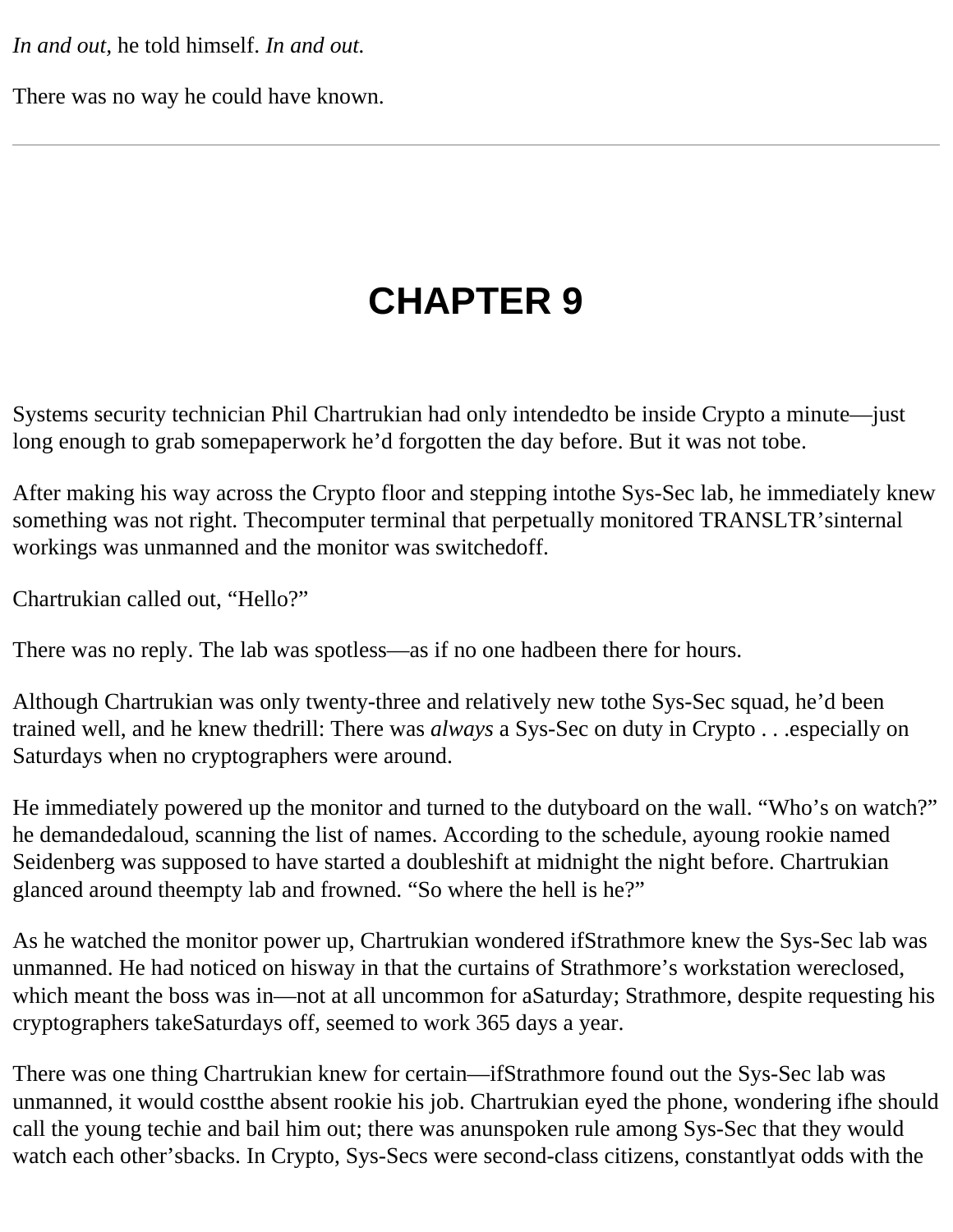lords of the manor. It was no secret that thecryptographers ruled this multibillion-dollar roost; Sys-Secs weretolerated only because they kept the toys running smoothly.

Chartrukian made his decision. He grabbed the phone. But thereceiver never reached his ear. He stopped short, his eyestransfixed on the monitor now coming into focus before him. As ifin slow motion, he set down the phone and stared in open-mouthedwonder.

In eight months as a Sys-Sec, Phil Chartrukian had never seenTRANSLTR's Run-Monitor post anything other than a double zeroin the *hours* field. Today was a first.

#### TIME ELAPSED: 15:17:21

"Fifteen hours and seventeen minutes?" he choked."Impossible!"

He rebooted the screen, praying it hadn't refreshedproperly. But when the monitor came back to life, it looked thesame.

Chartrukian felt a chill. Crypto's Sys-Secs had only oneresponsibility: Keep TRANSLTR "clean"—virusfree.

Chartrukian knew that a fifteen-hour run could only mean onething—infection. An impure file had gotten inside TRANSLTR andwas corrupting the programming. Instantly his training kicked in;it no longer mattered that the Sys-Sec lab had been unmanned or themonitors switched off. He focused on the matter athand—TRANSLTR. He immediately called up a log of all the filesthat had entered TRANSLTR in the last forty-eight hours. He beganscanning the list.

#### *Did an infected file get through?* he wondered. *Couldthe security filters have missed something?*

As a precaution, every file entering TRANSLTR had to passthrough what was known as Gauntlet—a series of powerfulcircuit-level gateways, packet filters, and disinfectant programsthat scanned inbound files for computer viruses and potentiallydangerous subroutines. Files containing programming"unknown" to Gauntlet were immediately rejected. They hadto be checked by hand. Occasionally Gauntlet rejected entirelyharmless files on the basis that they contained programming thefilters had never seen before. In that case, the Sys-Secs did ascrupulous manual inspection, and only then, on confirmation thatthe file was clean, did they bypass Gauntlet's filters andsend the file into TRANSLTR.

Computer viruses were as varied as bacterial viruses. Like theirphysiological counterparts, computer viruses had one goal—toattach themselves to a host system and replicate. In this case, thehost was TRANSLTR.

Chartrukian was amazed the NSA hadn't had problems withviruses before. Gauntlet was a potent sentry, but still, the NSAwas a bottom feeder, sucking in massive amounts of digitalinformation from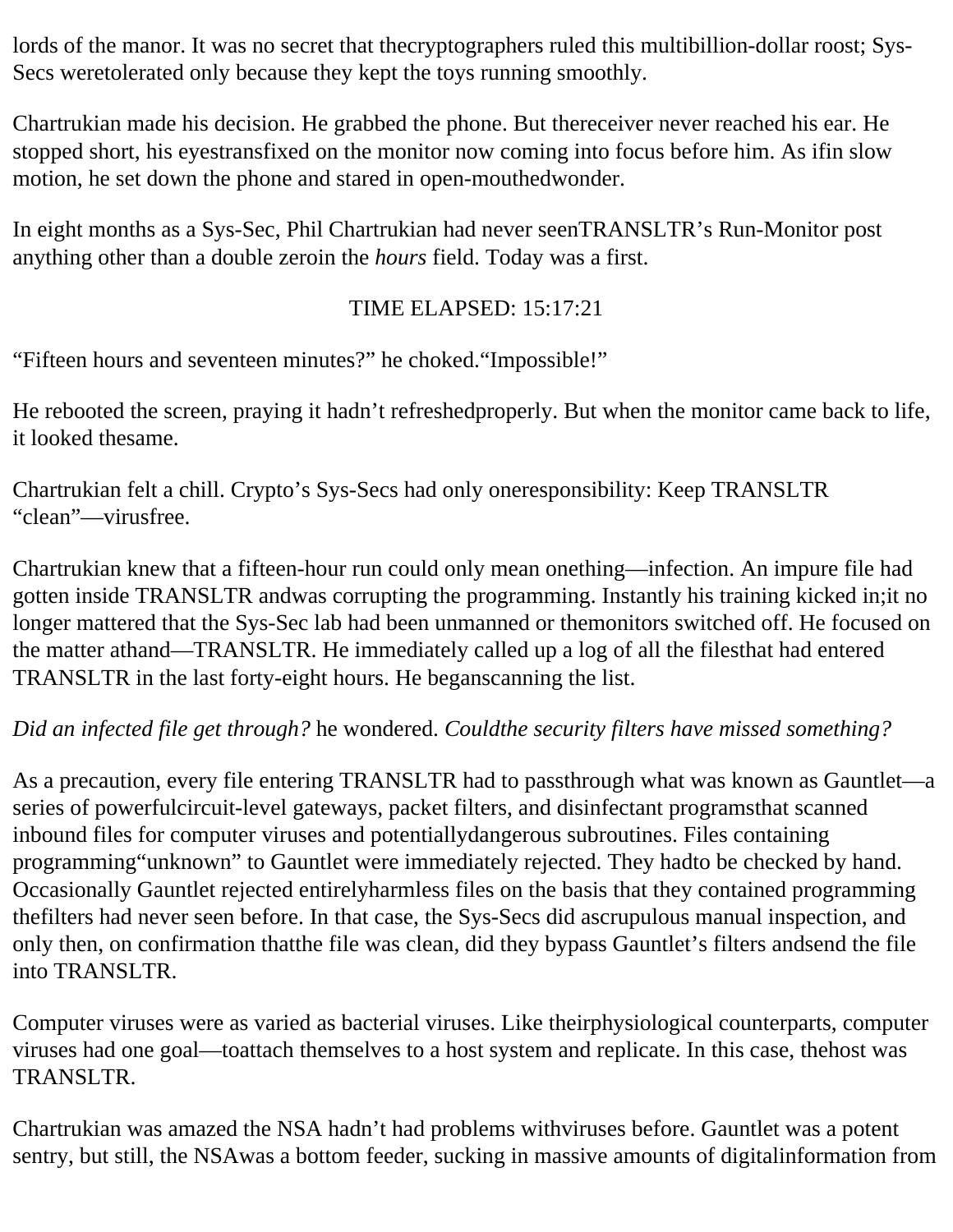systems all over the world. Snooping data was alot like having indiscriminate sex—protection or noprotection, sooner or later you caught something.

Chartrukian finished examining the file list before him. He wasnow more puzzled than before. Every file checked out. Gauntlet hadseen nothing out of the ordinary, which meant the file in TRANSLTRwas totally clean.

"So what the hell's taking so long?" he demandedof the empty room. Chartrukian felt himself break a sweat. Hewondered if he should go disturb Strathmore with the news.

"A virus probe," Chartrukian said firmly, trying tocalm himself down. "I should run a virus probe."

Chartrukian knew that a virus probe would be the first thingStrathmore would request anyway. Glancing out at the desertedCrypto floor, Chartrukian made his decision. He loaded the viralprobe software and launched it. The run would take about fifteenminutes.

"Come back clean," he whispered. "Squeaky clean.Tell Daddy it's nothing."

But Chartrukian sensed it was *not* "nothing."Instinct told him something very unusual was going on inside thegreat decoding beast.

### **CHAPTER 10**

"Ensei Tankado is dead?" Susan felt a wave of nausea."You killed him? I thought you said—"

"We didn't touch him," Strathmore assured her."He died of a heart attack. COMINT phoned early this morning.Their computer flagged Tankado's name in a Seville police logthrough Interpol."

"Heart attack?" Susan looked doubtful. "He wasthirty years old."

"Thirty-two," Strathmore corrected. "He had acongenital heart defect."

"I'd never heard that."

"Turned up in his NSA physical. Not something he braggedabout."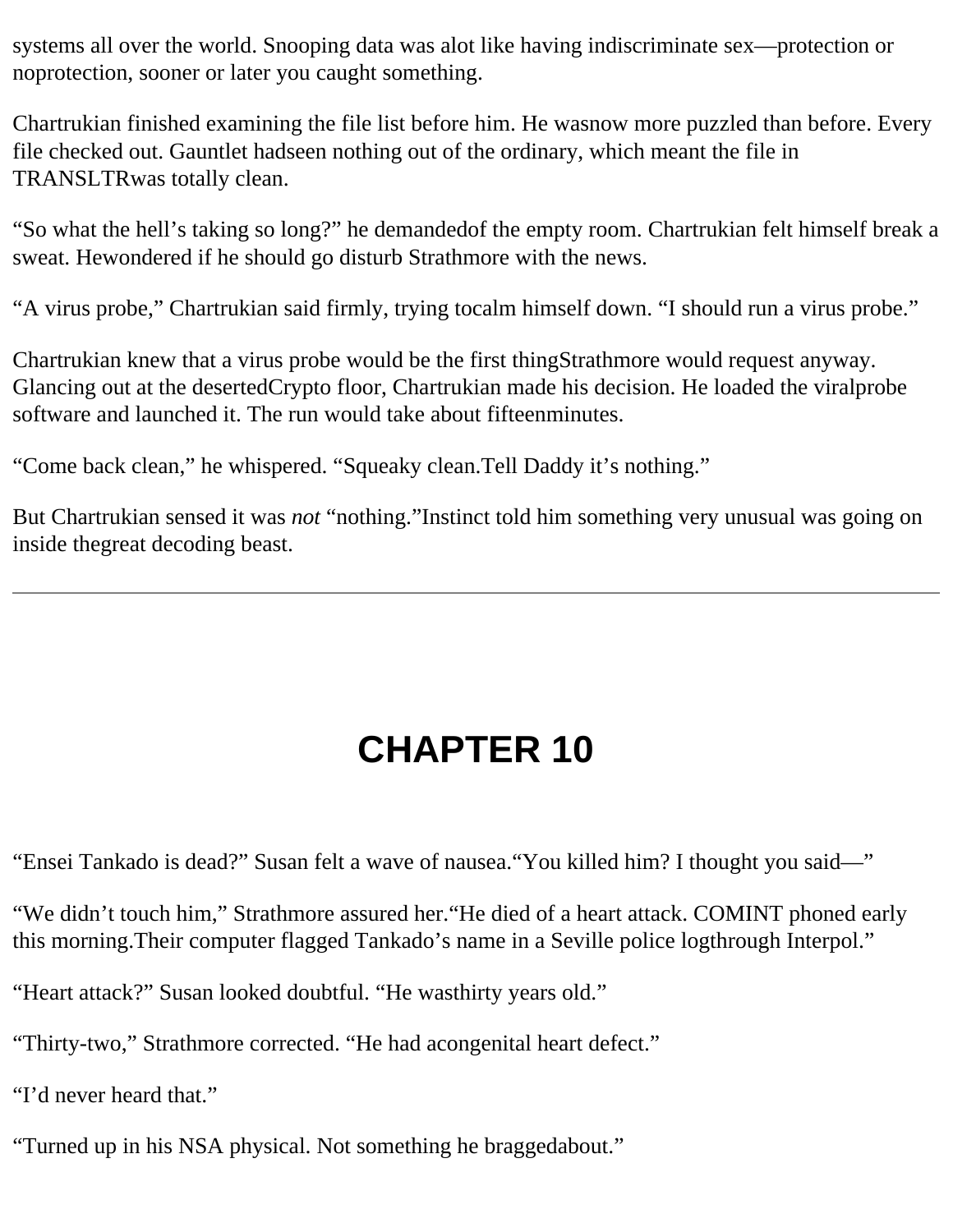Susan was having trouble accepting the serendipity of thetiming. "A defective heart could kill him—just likethat?" It seemed too convenient.

Strathmore shrugged. "Weak heart . . . combine it with theheat of Spain. Throw in the stress of blackmailing the NSA. . .."

Susan was silent a moment. Even considering the conditions, shefelt a pang of loss at the passing of such a brilliant fellowcryptographer. Strathmore's gravelly voice interrupted herthoughts.

"The only silver lining on this whole fiasco is thatTankado was traveling alone. Chances are good his partnerdoesn't know yet he's dead. The Spanish authorities saidthey'd contain the information for as long as possible. Weonly got the call because COMINT was on the ball." Strathmoreeyed Susan closely. "I've got to find the partner beforehe finds out Tankado's dead. That's why I called you in.I need your help."

Susan was confused. It seemed to her that Ensei Tankado'stimely demise had solved their entire problem."Commander," she argued, "if the authorities aresaying he died of a heart attack, we're off the hook; hispartner will know the NSA is not responsible."

"Not responsible?" Strathmore's eyes widened indisbelief. "Somebody blackmails the NSA and turns up dead afew days later—and we're *not responsible?* I'dbet big money Tankado's mystery friend won't see it thatway. Whatever happened, we look guilty as hell. It could easilyhave been poison, a rigged autopsy, any number of things."Strathmore paused. "What was your first reaction when I toldyou Tankado was dead?"

She frowned. "I thought the NSA had killed him."

"Exactly. If the NSA can put five Rhyolite satellites ingeosynchronous orbit over the Mideast, I think it's safe toassume we have the resources to pay off a few Spanishpolicemen." The commander had made his point.

Susan exhaled. *Ensei Tankado is dead. The NSA will beblamed.* "Can we find his partner in time?"

"I think so. We've got a good lead. Tankado madenumerous public announcements that he was working with a partner. Ithink he hoped it would discourage software firms from doing himany harm or trying to steal his key. He threatened that if therewas any foul play, his partner would publish the key, and all firmswould suddenly find themselves in competition with freesoftware."

"Clever." Susan nodded.

Strathmore went on. "A few times, in public, Tankadoreferred to his partner by name. He called him NorthDakota."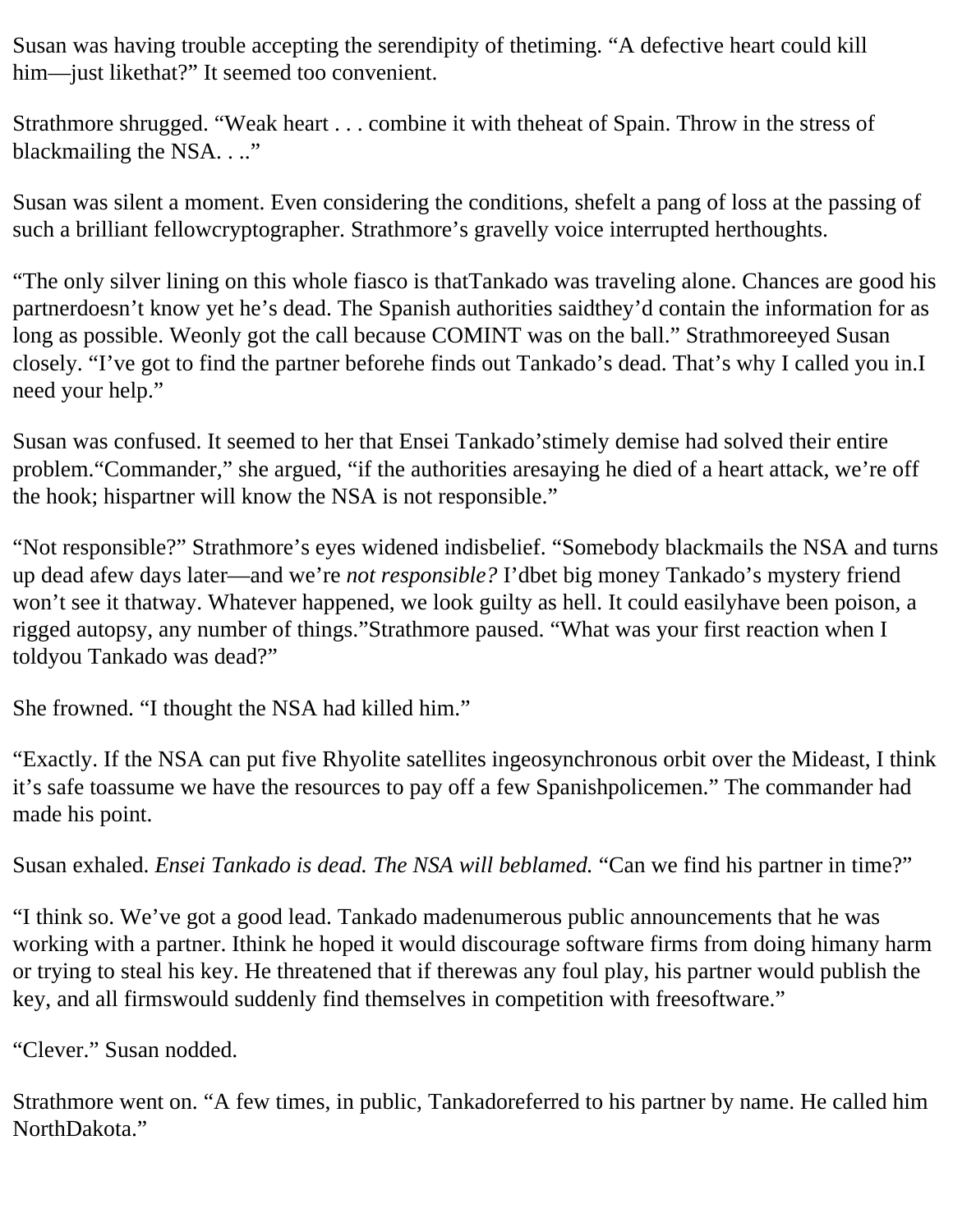"North Dakota? Obviously an alias of some sort."

"Yes, but as a precaution I ran an Internet inquiry usingNorth Dakota as a search string. I didn't think I'd findanything, but I turned up an E-mail account." Strathmorepaused. "Of course I assumed it wasn't the North Dakotawe were looking for, but I searched the account just to be sure.Imagine my shock when I found the account was full of E-mail fromEnsei Tankado." Strathmore raised his eyebrows. "And themessages were full of references to Digital Fortress andTankado's plans to blackmail the NSA."

Susan gave Strathmore a skeptical look. She was amazed thecommander was letting himself be played with so easily."Commander," she argued, "Tankado knows full wellthe NSA can snoop Email from the Internet; he would *never*use E-mail to send secret information. It's a trap. EnseiTankado *gave* you North Dakota. He *knew* you'd runa search. Whatever information he's sending, he *wanted*you to find—it's a false trail."

"Good instinct," Strathmore fired back, "exceptfor a couple of things. I couldn't find anything under NorthDakota, so I tweaked the search string. The account I found wasunder a variation—NDAKOTA."

Susan shook her head. "Running permutations is standardprocedure. Tankado knew you'd try variations until you hitsomething. NDAKOTA's far too easy an alteration."

"Perhaps," Strathmore said, scribbling words on apiece of paper and handing it to Susan. "But look atthis."

Susan read the paper. She suddenly understood theCommander's thinking. On the paper was North Dakota'sE-mail address.

#### NDAKOTA@ara.anon.org

It was the letters ARA in the address that had caughtSusan's eye. ARA stood for American Remailers Anonymous, awell-known anonymous server.

Anonymous servers were popular among Internet users who wantedto keep their identities secret. For a fee, these companiesprotected an E-mailer's privacy by acting as a middleman forelectronic mail. It was like having a numbered post officebox—a user could send and receive mail without ever revealinghis true address or name. The company received E-mail addressed toaliases and then forwarded it to the client's real account.The remailing company was bound by contract never to reveal theidentity or location of its real users.

"It's not proof," Strathmore said. "Butit's pretty suspicious."

Susan nodded, suddenly more convinced. "So you'resaying Tankado didn't care if anybody searched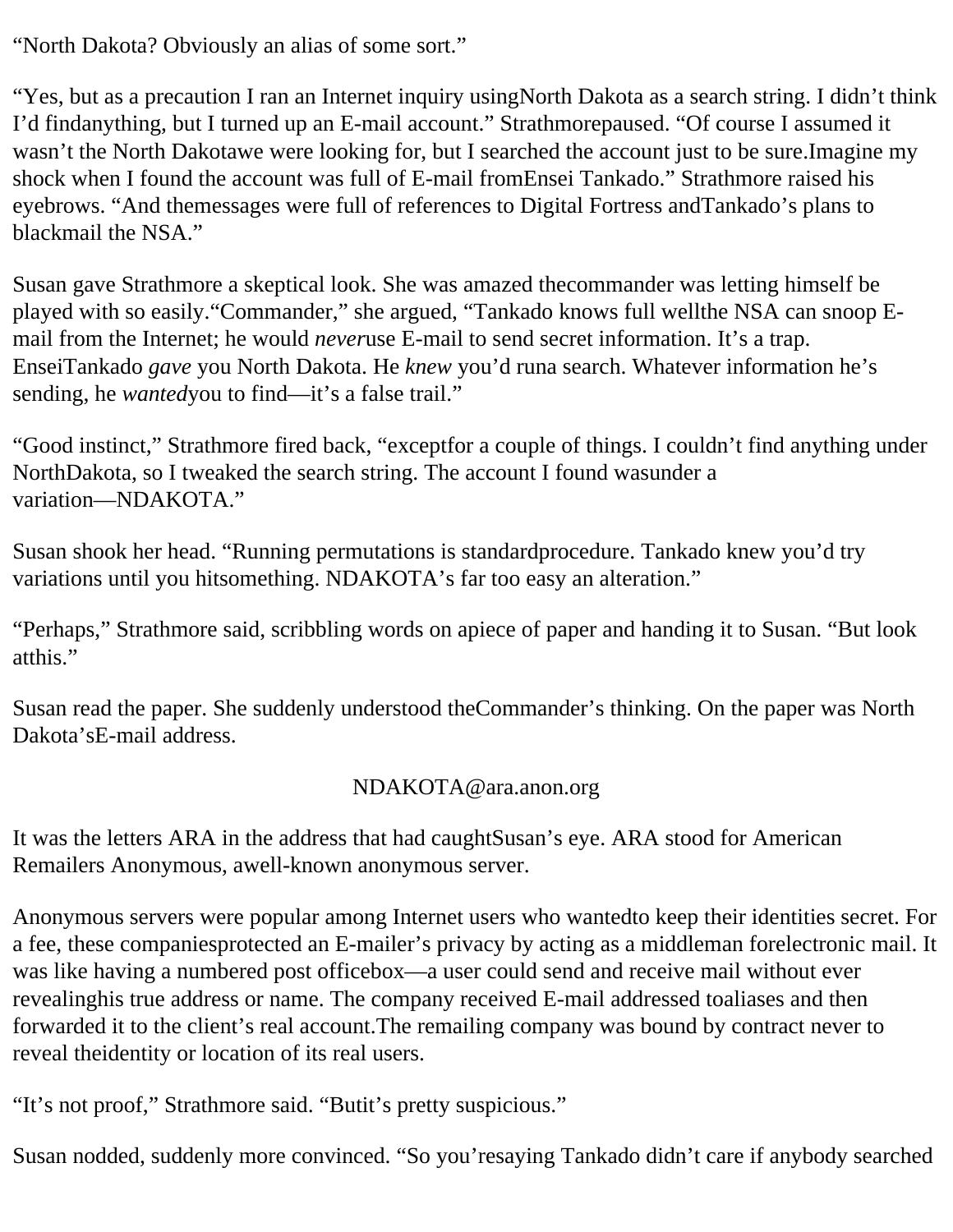for NorthDakota because his identity and location are protected byARA."

"Exactly."

Susan schemed for a moment. "ARA services mainly U.S.accounts. You think North Dakota might be over heresomewhere?"

Strathmore shrugged. "Could be. With an American partner,Tankado could keep the two pass-keys separated geographically.Might be a smart move."

Susan considered it. She doubted Tankado would have shared hispass-key with anyone except a very close friend, and as sherecalled, Ensei Tankado didn't have many friends in theStates.

"North Dakota," she mused, her cryptological mindmulling over the possible meanings of the alias. "What doeshis E-mail to Tankado sound like?"

"No idea. COMINT only caught Tankado's outbound. Atthis point all we have on North Dakota is an anonymousaddress."

Susan thought a minute. "Any chance it's adecoy?"

Strathmore raised an eyebrow. "How so?"

"Tankado could be sending bogus E-mail to a dead account inhopes we'd snoop it. We'd think he's protected, andhe'd never have to risk sharing his pass-key. He could beworking alone."

Strathmore chuckled, impressed. "Tricky idea, except forone thing. He's not using any of his usual home or businessInternet accounts. He's been dropping by Doshisha Universityand logging on to their mainframe. Apparently he's got anaccount there that he's managed to keep secret. It's avery well-hidden account, and I found it only by chance."Strathmore paused. "So . . . if Tankado wanted us to snoop hismail, why would he use a secret account?"

Susan contemplated the question. "Maybe he used a secretaccount so you wouldn't suspect a ploy? Maybe Tankado hid theaccount just deep enough that you'd stumble on to it and thinkyou got lucky. It gives his E-mail credibility."

Strathmore chuckled. "You should have been a field agent.The idea's a good one. Unfortunately, every letter Tankadosends gets a response. Tankado writes, his partnerresponds."

Susan frowned. "Fair enough. So, you're saying NorthDakota's for real."

"Afraid so. And we've got to find him. And *quietly.* If he catches wind that we're onto him, it'sall over."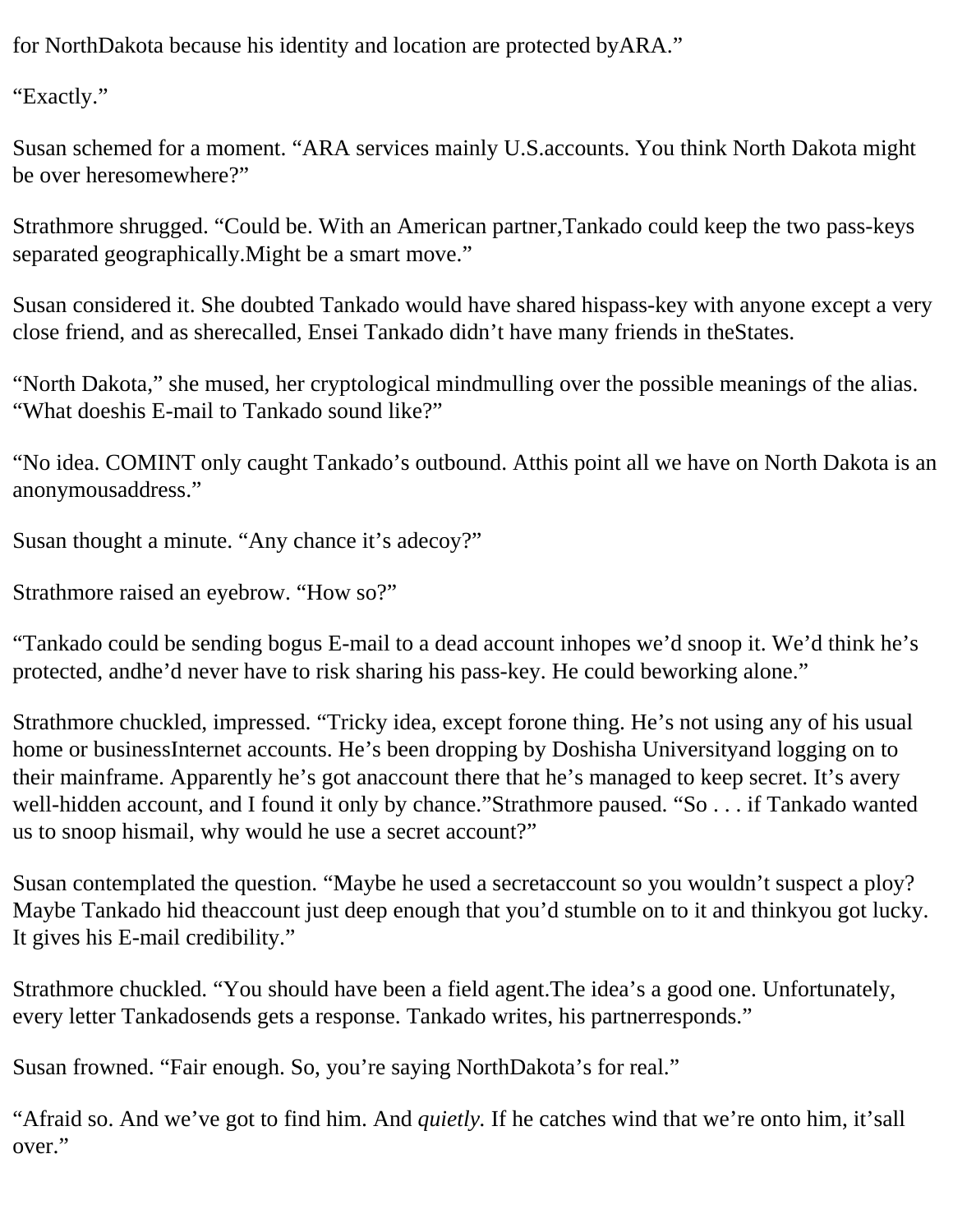Susan now knew exactly why Strathmore had called her in."Let me guess," she said. "You want me to snoopARA's secure database and find North Dakota's realidentity?"

Strathmore gave her a tight smile. "Ms. Fletcher, you readmy mind."

When it came to discreet Internet searches, Susan Fletcher wasthe woman for the job. A year ago, a senior White House officialhad been receiving E-mail threats from someone with an anonymousEmail address. The NSA had been asked to locate the individual.Although the NSA had the clout to demand the remailing companyreveal the user's identity, it opted for a more subtlemethod—a "tracer."

Susan had created, in effect, a directional beacon disguised asa piece of E-mail. She could send it to the user's phonyaddress, and the remailing company, performing the duty for whichit had been contracted, would forward it to the user's realaddress. Once there, the program would record its Internet locationand send word back to the NSA. Then the program would disintegratewithout a trace. From that day on, as far as the NSA was concerned,anonymous remailers were nothing more than a minor annoyance.

"Can you find him?" Strathmore asked.

"Sure. Why did you wait so long to call me?"

"Actually"—he frowned—"I hadn'tplanned on calling you at all. I didn't want anyone else inthe loop. I tried to send a copy of your tracer myself, but youwrote the damn thing in one of those new hybrid languages; Icouldn't get it to work. It kept returning nonsensical data. Ifinally had to bite the bullet and bring you in."

Susan chuckled. Strathmore was a brilliant cryptographicprogrammer, but his repertoire was limited primarily to algorithmicwork; the nuts and bolts of less lofty "secular"programming often escaped him. What was more, Susan had written hertracer in a new, crossbreed programming language called LIMBO; itwas understandable that Strathmore had encountered problems."I'll take care of it." She smiled, turning toleave. "I'll be at my terminal."

"Any idea on a time frame?"

Susan paused. "Well . . . it depends on how efficiently ARAforwards their mail. If he's here in the States and usessomething like AOL or Compuserve, I'll snoop his credit cardand get a billing address within the hour. If he's with auniversity or corporation, it'll take a little longer."She smiled uneasily. "After that, the rest is up toyou."

Susan knew that "the rest" would be an NSA striketeam, cutting power to the guy's house and crashing throughhis windows with stun guns. The team would probably think it was ona drug bust. Strathmore would undoubtedly stride through the rubblehimself and locate the sixty-four-character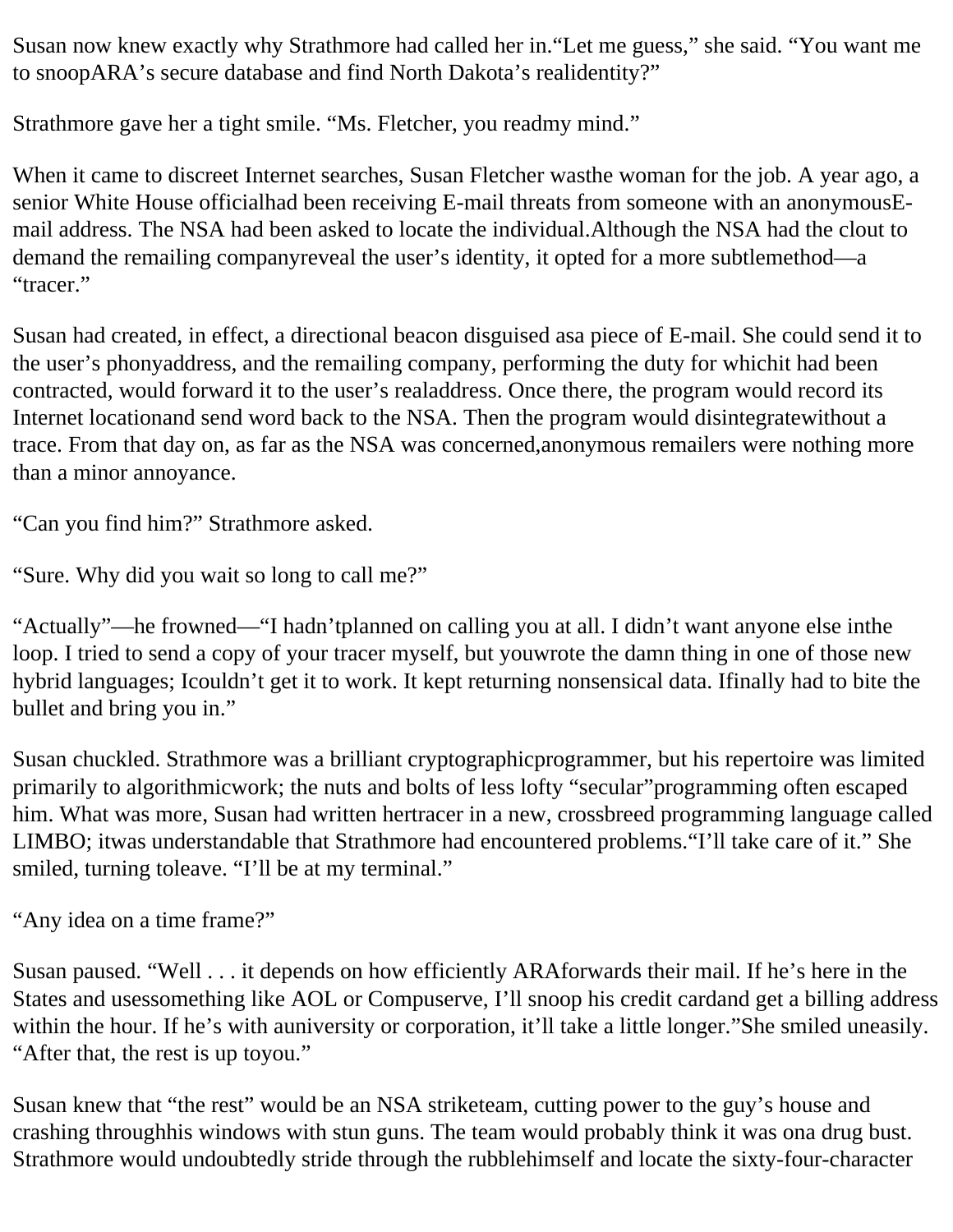pass-key. Then he woulddestroy it. Digital Fortress would languish forever on theInternet, locked for all eternity.

"Send the tracer carefully," Strathmore urged."If North Dakota sees we're onto him, he'll panic,and I'll never get a team there before he disappears with thekey."

"Hit and run," she assured. "The moment thisthing finds his account, it'll dissolve. He'll never knowwe were there."

The commander nodded tiredly. "Thanks."

Susan gave him a soft smile. She was always amazed how even inthe face of disaster Strathmore could muster a quiet calm. She wasconvinced it was this ability that had defined his career andlifted him to the upper echelons of power.

As Susan headed for the door, she took a long look down atTRANSLTR. The existence of an unbreakable algorithm was a conceptshe was still struggling to grasp. She prayed they'd findNorth Dakota in time.

"Make it quick," Strathmore called, "andyou'll be in the Smoky Mountains by nightfall."

Susan froze in her tracks. She knew she had never mentioned hertrip to Strathmore. She wheeled. *Is the NSA tapping myphone?*

Strathmore smiled guiltily. "David told me about your tripthis morning. He said you'd be pretty ticked about postponingit."

Susan was lost. "You talked to David this *morning?"*

"Of course." Strathmore seemed puzzled by Susan'sreaction. "I had to brief him."

"Brief him?" she demanded. "For *what?"*

"For his trip. I sent David to Spain."

# **CHAPTER 11**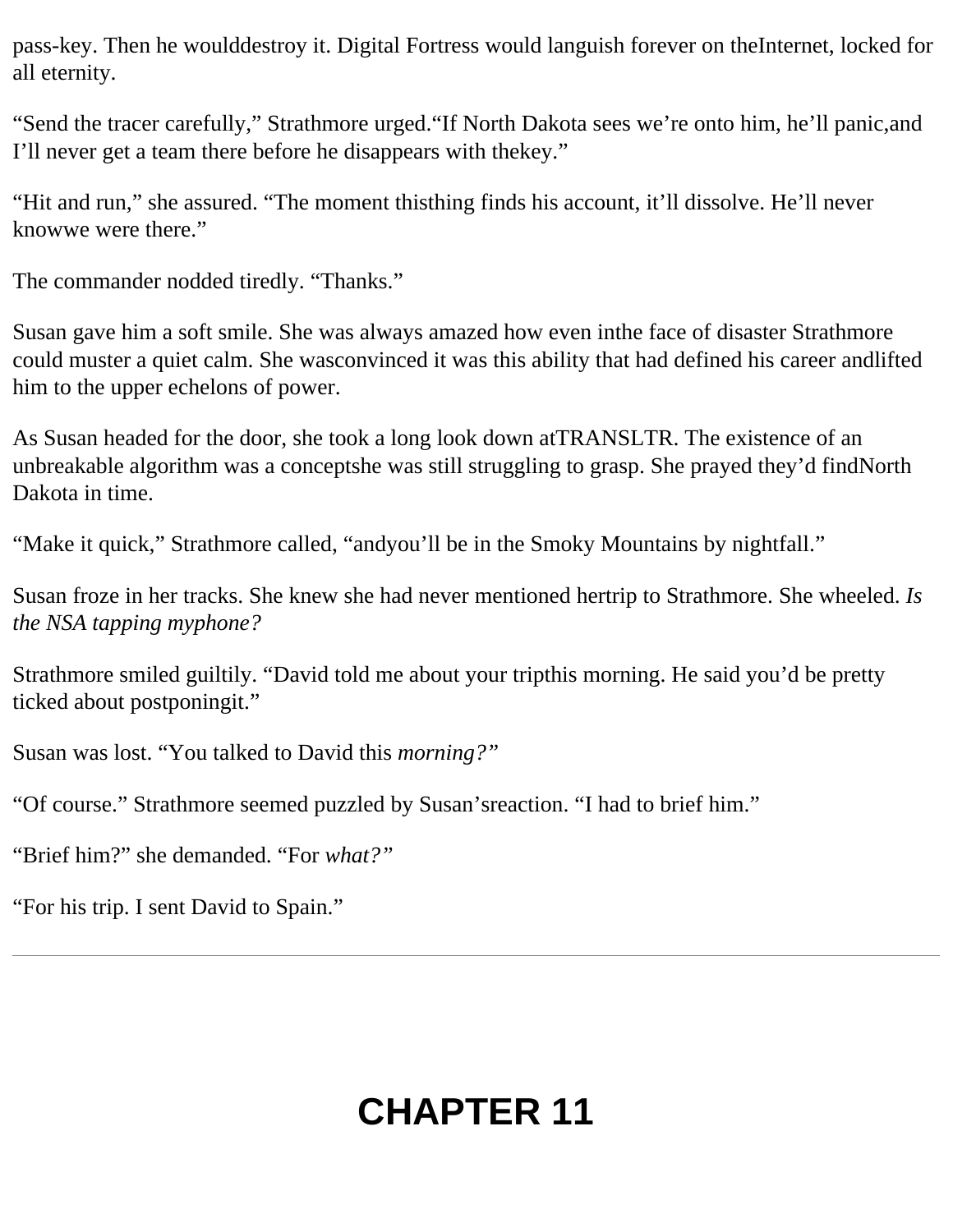Spain. *I sent David to Spain.* The commander's wordsstung.

"David's in Spain?" Susan was incredulous."You sent him to Spain?" Her tone turned angry. *"Why?"*

Strathmore looked dumbfounded. He was apparently not accustomedto being yelled at, even by his head cryptographer. He gave Susan aconfused look. She was flexed like a mother tiger defending hercub.

"Susan," he said. "You spoke to him, didn'tyou? David *did* explain?"

She was too shocked to speak. *Spain? That's why Davidpostponed our Stone Manor trip?*

"I sent a car for him this morning. He said he was going tocall you before he left. I'm sorry. I thought—"

"Why would you send David to Spain?"

Strathmore paused and gave her an obvious look. "To get theother pass-key."

"What other pass-key?"

"Tankado's copy."

Susan was lost. "What are you talking about?"

Strathmore sighed. "Tankado surely would have had a copy ofthe pass-key on him when he died. I sure as hell didn't wantit floating around the Seville morgue."

"So you sent David Becker?" Susan was beyond shock.Nothing was making sense. "David doesn't even work foryou!"

Strathmore looked startled. No one ever spoke to the deputydirector of the NSA that way. "Susan," he said, keepinghis cool, "that's the point. I needed—"

The tiger lashed out. "You've got twenty thousandemployees at your command! What gives you the right to send myfiancé?"

"I needed a civilian courier, someone totally removed fromgovernment. If I went through regular channels and someone caughtwind—"

"And David Becker is the only civilian you know?"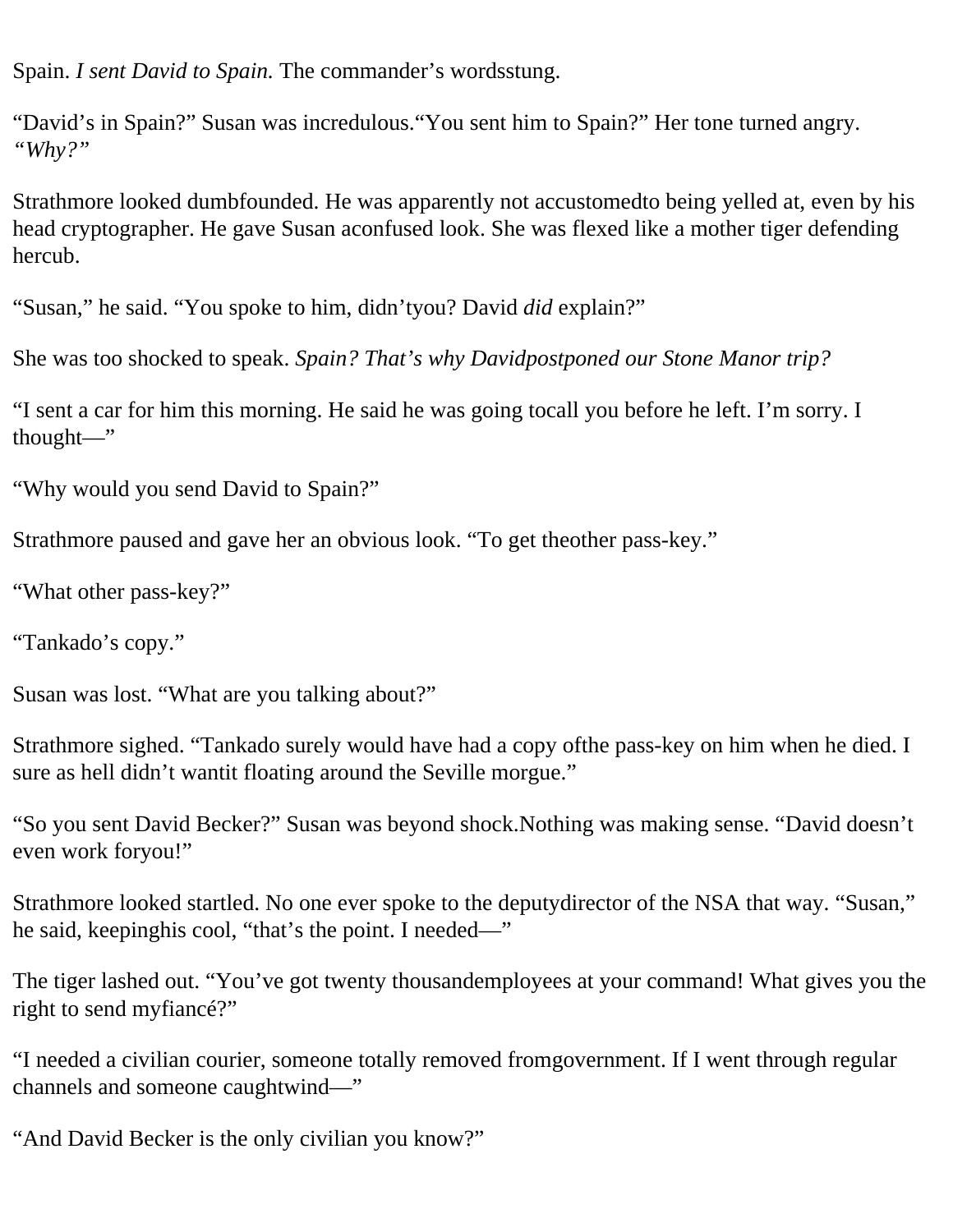"No! David Becker is *not* the only civilian I know!But at six this morning, things were happening quickly! Davidspeaks the language, he's smart, I trust him, and I thoughtI'd do him a favor!"

"A favor?" Susan sputtered. "Sending him to Spainis a favor?"

"Yes! I'm paying him ten thousand for one day'swork. He'll pick up Tankado's belongings, and he'llfly home. That's a favor!"

Susan fell silent. She understood. It was all about money.

Her thoughts wheeled back five months to the night the presidentof Georgetown University had offered David a promotion to thelanguage department chair. The president had warned him that histeaching hours would be cut back and that there would be increasedpaperwork, but there was also a substantial raise in salary. Susanhad wanted to cry out *David, don't do it! You'll bemiserable. We have plenty of money—who cares which one of usearns it?* But it was not her place. In the end, she stood byhis decision to accept. As they fell asleep that night, Susan triedto be happy for him, but something inside kept telling her it wouldbe a disaster. She'd been right—but she'd nevercounted on being *so* right.

"You paid him ten thousand dollars?" she demanded."That's a dirty trick!"

Strathmore was fuming now. "Trick? It wasn't anygoddamn trick! I didn't even tell him about the money. I askedhim as a personal favor. He agreed to go."

"Of course he agreed! You're my boss! You're thedeputy director of the NSA! He couldn't say no!"

"You're right," Strathmore snapped. "Whichis why I called him. I didn't have the luxuryof—"

"Does the director know you sent a civilian?"

"Susan," Strathmore said, his patience obviouslywearing thin, "the director is not involved. He knows nothingabout this."

Susan stared at Strathmore in disbelief. It was as if she nolonger knew the man she was talking to. He had sent herfiancé—a teacher—on an NSA mission and then failedto notify the director about the biggest crisis in the history ofthe organization.

"Leland Fontaine *hasn't* beennotified?"

Strathmore had reached the end of his rope. He exploded."Susan, now listen here! I called you in here because I needan ally, not an inquiry! I've had one hell of morning. Idownloaded Tankado's file last night and sat here by theoutput printer for hours praying TRANSLTR could break it. At dawn Iswallowed my pride and dialed the director—and let me tellyou, *that* was a conversation I was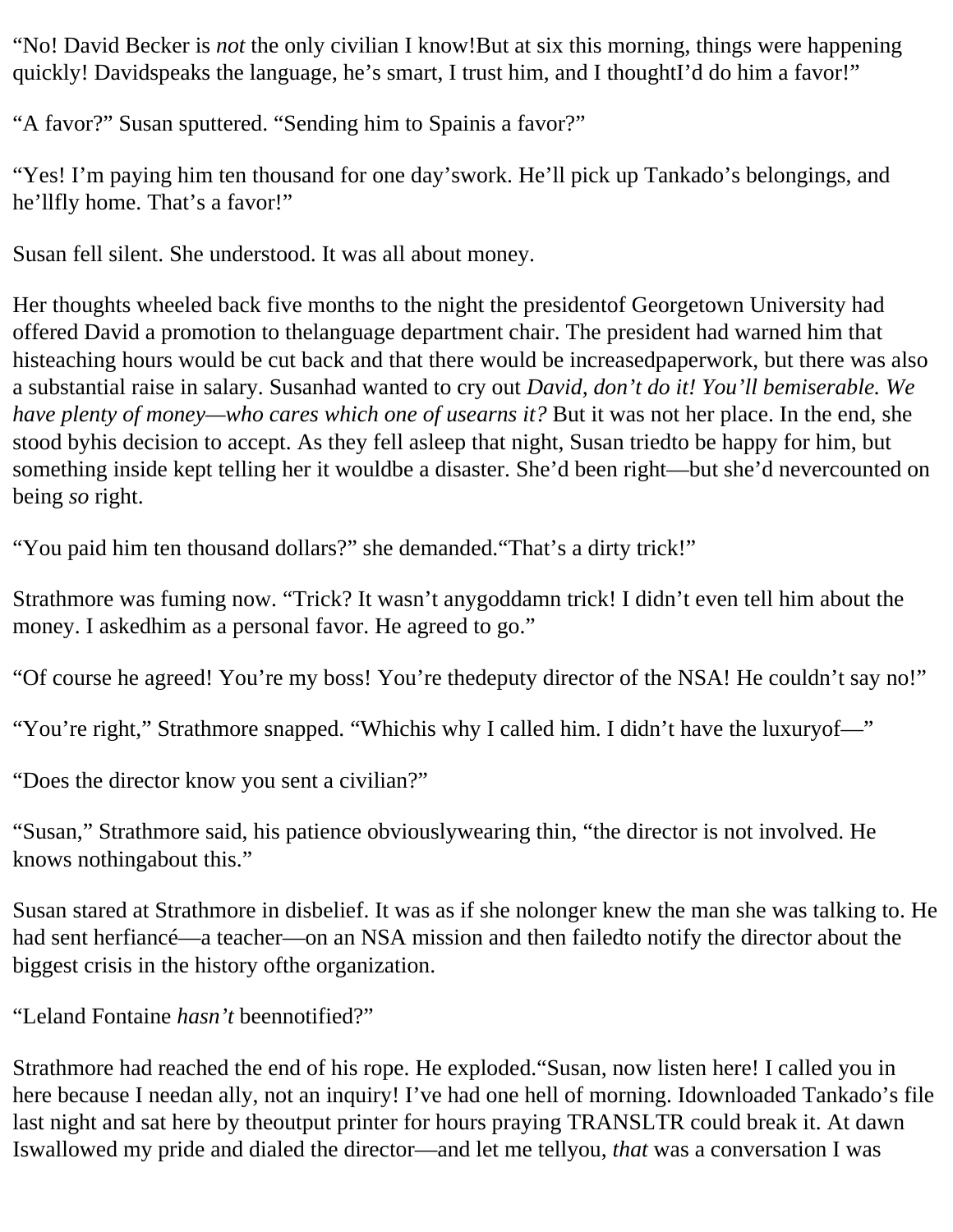*really* lookingforward to. Good morning, sir. I'm sorry to wake you. Why am Icalling? I just found out TRANSLTR is obsolete. It's becauseof an algorithm my entire top-dollar Crypto team couldn't comeclose to writing!" Strathmore slammed his fist on thedesk.

Susan stood frozen. She didn't make a sound. In ten years,she had seen Strathmore lose his cool only a handful of times, andnever once with her.

Ten seconds later neither one of them had spoken. FinallyStrathmore sat back down, and Susan could hear his breathingslowing to normal. When he finally spoke, his voice was eerily calmand controlled.

"Unfortunately," Strathmore said quietly, "itturns out the director is in South America meeting with thePresident of Colombia. Because there's absolutely nothing hecould do from down there, I had two options—request he cut hismeeting short and return, or handle this myself." There was along silence. Strathmore finally looked up, and his tired eyes metSusan's. His expression softened immediately. "Susan,I'm sorry. I'm exhausted. This is a nightmare come true.I know you're upset about David. I didn't mean for you tofind out this way. I thought you knew."

Susan felt a wave of guilt. "I overreacted. I'm sorry.David is a good choice."

Strathmore nodded absently. "He'll be backtonight."

Susan thought about everything the commander was goingthrough—the pressure of overseeing TRANSLTR, the endless hoursand meetings. It was rumored his wife of thirty years was leavinghim. Then on top of it, there was Digital Fortress—the biggestintelligence threat in the history of the NSA, and the poor guy wasflying solo. No wonder he looked about to crack.

"Considering the circumstances," Susan said, "Ithink you should probably call the director."

Strathmore shook his head, a bead of sweat dripping on his desk."I'm not about to compromise the director's safetyor risk a leak by contacting him about a major crisis he can donothing about."

Susan knew he was right. Even in moments like these, Strathmorewas clear-headed. "Have you considered calling thePresident?"

Strathmore nodded. "Yes. I've decided againstit."

Susan had figured as much. Senior NSA officials had the right tohandle verifiable intelligence emergencies without executiveknowledge. The NSA was the only U.S. intelligence organization thatenjoyed total immunity from federal accountability of any sort.Strathmore often availed himself of this right; he preferred towork his magic in isolation.

"Commander," she argued, "this is too big to behandled alone. You've got to let somebody else in onit."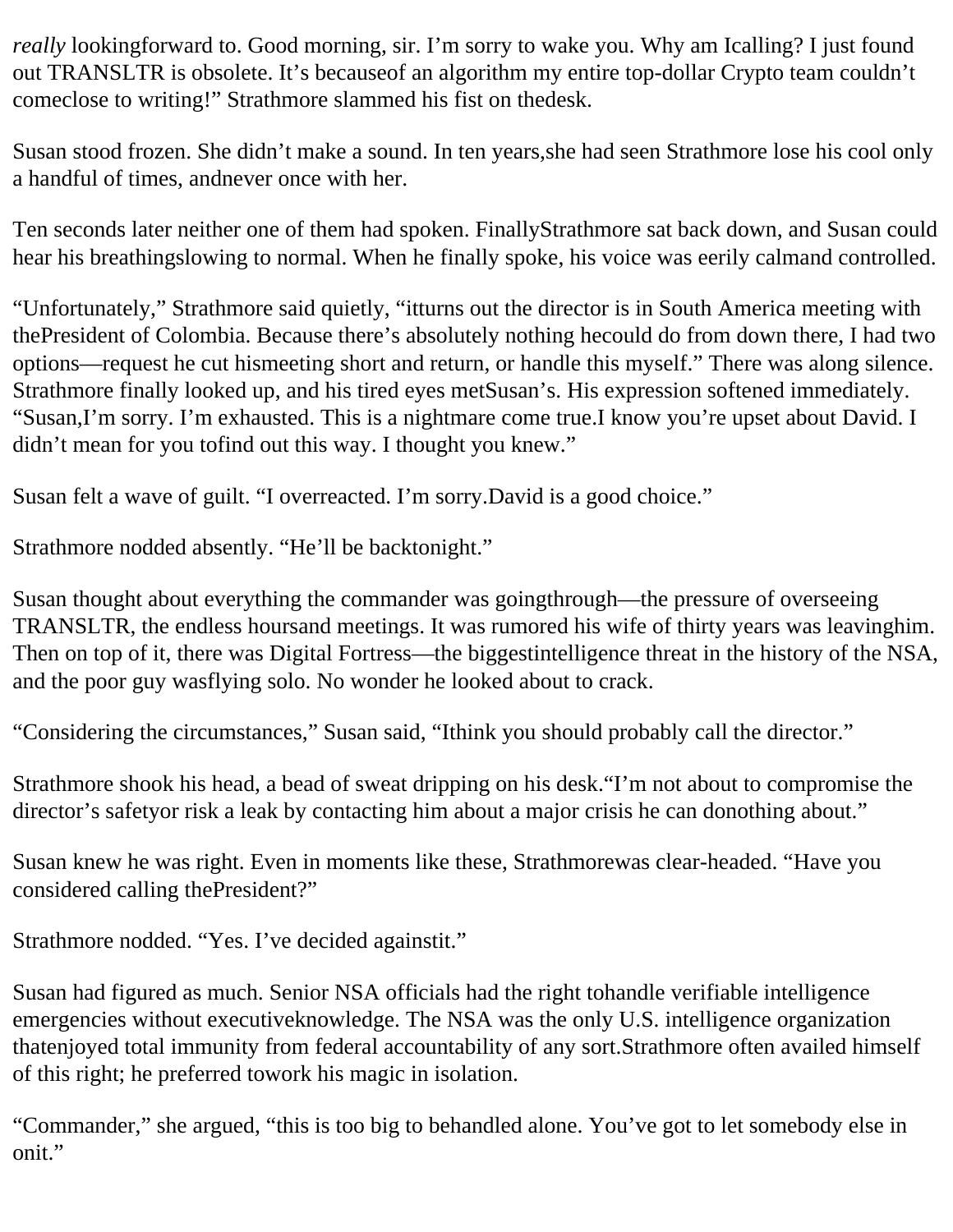"Susan, the existence of Digital Fortress has majorimplications for the future of this organization. I have nointention of informing the President behind the director'sback. We have a crisis, and I'm handling it." He eyed herthoughtfully. "I *am* the deputy director ofoperations." A weary smile crept across his face. "Andbesides, I'm not alone. I've got Susan Fletcher on myteam."

In that instant, Susan realized what she respected so much aboutTrevor Strathmore. For ten years, through thick and thin, he hadalways led the way for her. Steadfast. Unwavering. It was hisdedication that amazed her—his unshakable allegiance to hisprinciples, his country, and his ideals. Come what may, CommanderTrevor Strathmore was a guiding light in a world of impossibledecisions.

"You *are* on my team, aren't you?" heasked.

Susan smiled. "Yes, sir, I am. One hundredpercent."

"Good. Now can we get back to work?"

# **CHAPTER 12**

David Becker had been to funerals and seen dead bodies before,but there was something particularly unnerving about this one. Itwas not an immaculately groomed corpse resting in a silk-linedcoffin. This body had been stripped naked and dumpedunceremoniously on an aluminum table. The eyes had not yet foundtheir vacant, lifeless gaze. Instead they were twisted upwardtoward the ceiling in an eerie freeze-frame of terror andregret.

"¿Dónde están sus efectos?" Beckerasked in fluent Castillian Spanish. "Where are hisbelongings?"

"Allí," replied the yellow-toothed lieutenant. Hepointed to a counter of clothing and other personal items.

"¿Es todo? Is that all?"

"Sí."

Becker asked for a cardboard box. The lieutenant hurried off tofind one.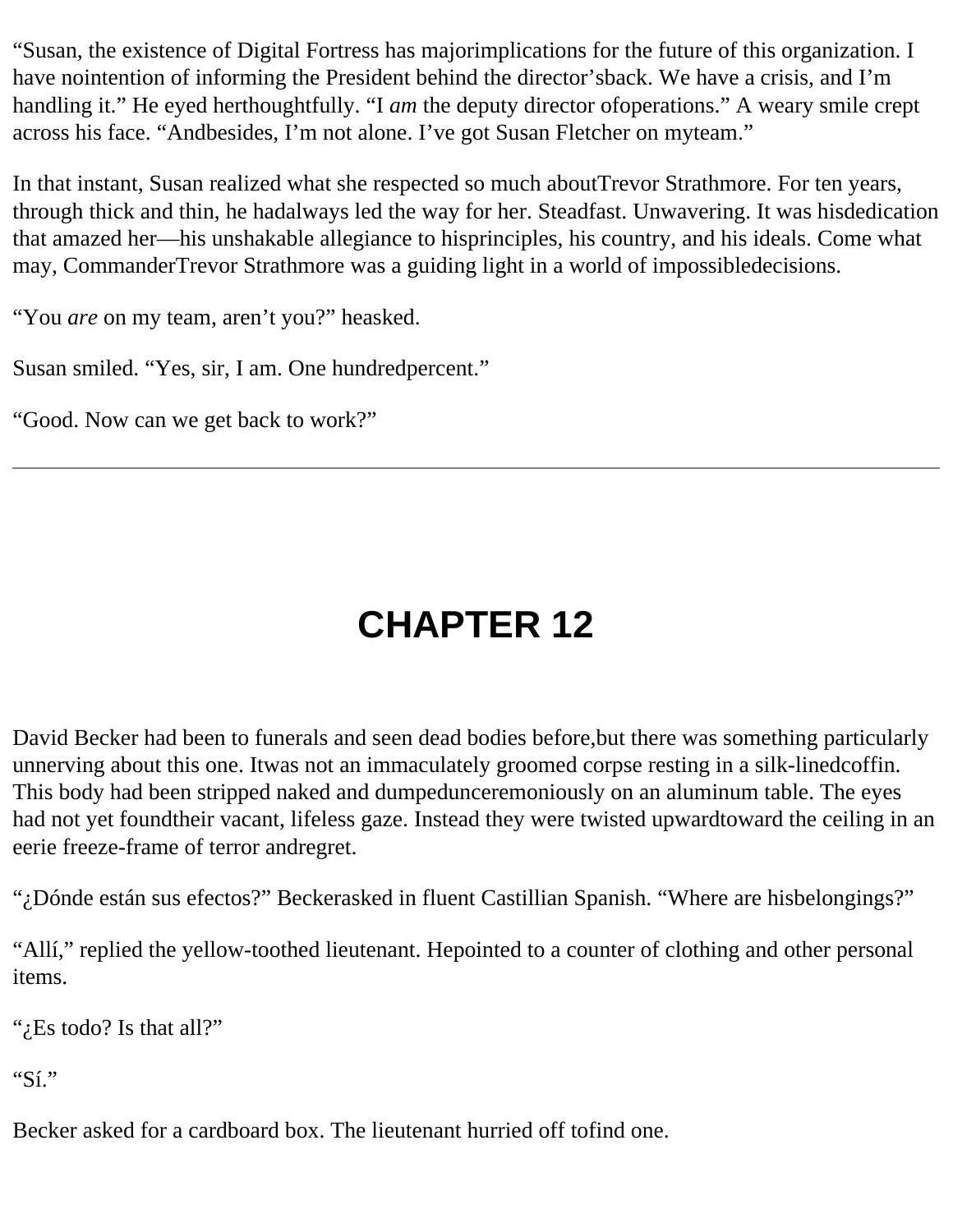It was Saturday evening, and the Seville morgue was technicallyclosed. The young lieutenant had let Becker in under direct ordersfrom the head of the Seville Guardia—it seemed the visitingAmerican had powerful friends.

Becker eyed the pile of clothes. There was a passport, wallet,and glasses stuffed in one of the shoes. There was also a smallduffel the Guardia had taken from the man's hotel.Becker's directions were clear: Touch nothing. Read nothing.Just bring it all back. Everything. Don't miss anything.

Becker surveyed the pile and frowned. *What could the NSApossible want with this junk?*

The lieutenant returned with a small box, and Becker beganputting the clothes inside.

The officer poked at the cadaver's leg. "¿Quienes? Who is he?"

"No idea."

"Looks Chinese."

*Japanese,* Becker thought.

"Poor bastard. Heart attack, huh?"

Becker nodded absently. "That's what they toldme."

The lieutenant sighed and shook his head sympathetically."The Seville sun can be cruel. Be careful out theretomorrow."

"Thanks," Becker said. "But I'm headedhome."

The officer looked shocked. "You just got here!"

"I know, but the guy paying my airfare is waiting for theseitems."

The lieutenant looked offended in the way only a Spaniard can beoffended. "You mean you're not going to *experience*Seville?"

"I was here years ago. Beautiful city. I'd love tostay."

"So you've seen La Giralda?"

Becker nodded. He'd never actually climbed the ancientMoorish tower, but he'd seen it.

"How about the Alcazar?"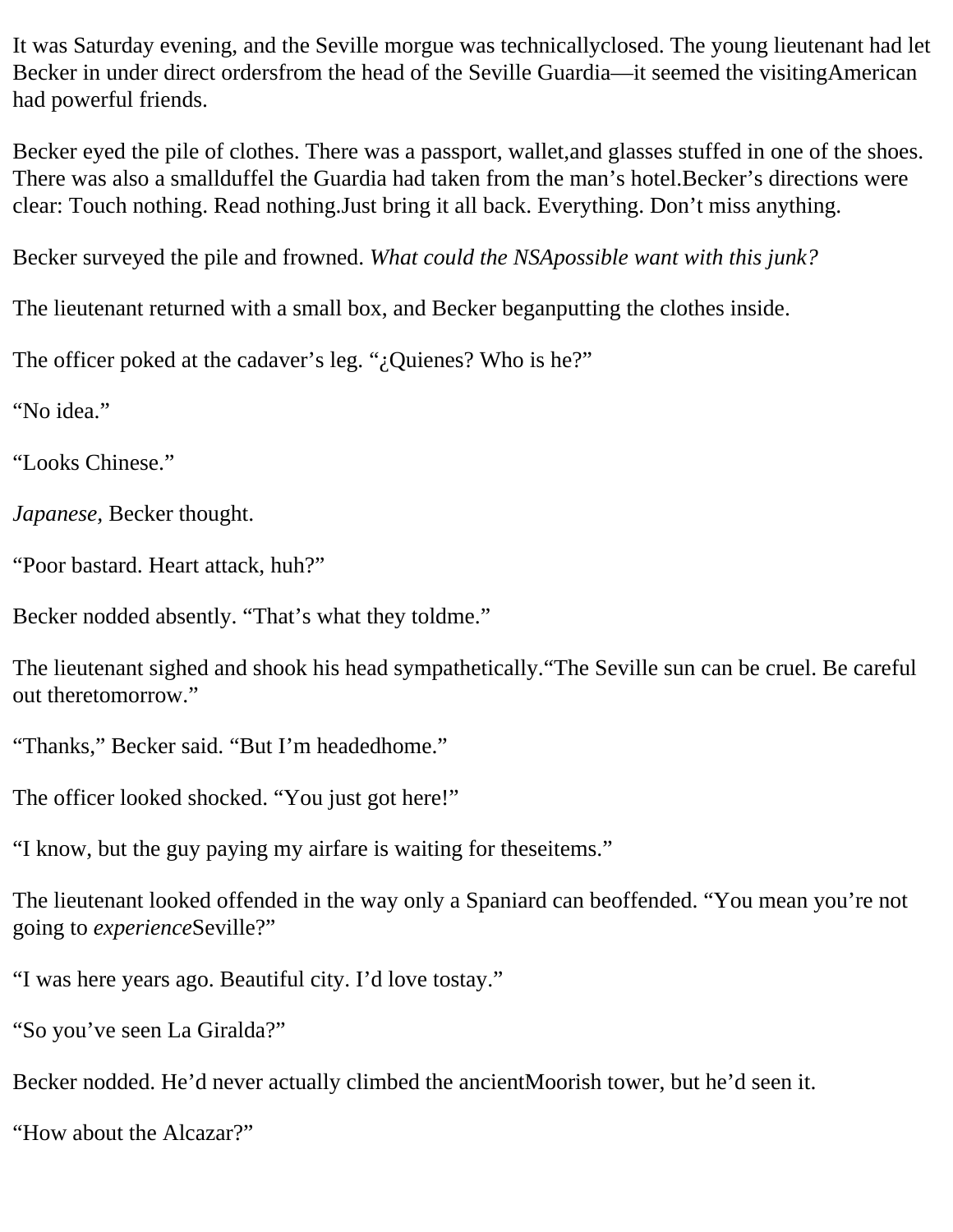Becker nodded again, remembering the night he'd heard Pacode Lucia play guitar in the courtyard—Flamenco under the starsin a fifteenth-century fortress. He wished he'd known Susanback then.

"And of course there's Christopher Columbus." Theofficer beamed. "He's buried in our cathedral."

Becker looked up. "Really? I thought Columbus was buried inthe Dominican Republic."

"Hell no! Who starts these rumors? Columbus's body ishere in Spain! I thought you said you went to college."

Becker shrugged. "I must have missed that day."

"The Spanish church is very proud to own hisrelics."

*The Spanish church.* Becker knew here was only one churchin Spain—the Roman Catholic church. Catholicism was biggerhere than in Vatican City.

"We don't, of course, have his entire body," thelieutenant added. "Solo el escroto."

Becker stopped packing and stared at the lieutenant. *Solo elescroto?* He fought off a grin. "Just hisscrotum?"

The officer nodded proudly. "Yes. When the church obtainsthe remains of a great man, they saint him and spread the relics todifferent cathedrals so everyone can enjoy theirsplendor."

"And you got the . . ." Becker stifled a laugh.

"Oye! It's a pretty important part!" the officerdefended. "It's not like we got a rib or a knuckle likethose churches in Galicia! You should really stay and seeit."

Becker nodded politely. "Maybe I'll drop in on my wayout of town."

"Mala suerte." The officer sighed. "Bad luck. Thecathedral's closed till sunrise mass."

"Another time then." Becker smiled, hoisting the box."I should probably get going. My flight's waiting."He made a final glance around the room.

"You want a ride to the airport?" the officer asked."I've got a MotoGuzzi out front."

"No thanks. I'll catch a cab." Becker had drivena motorcycle once in college and nearly killed himself on it. Hehad no intention of getting on one again, regardless of who wasdriving.

"Whatever you say," the officer said, heading for thedoor. "I'll get the lights."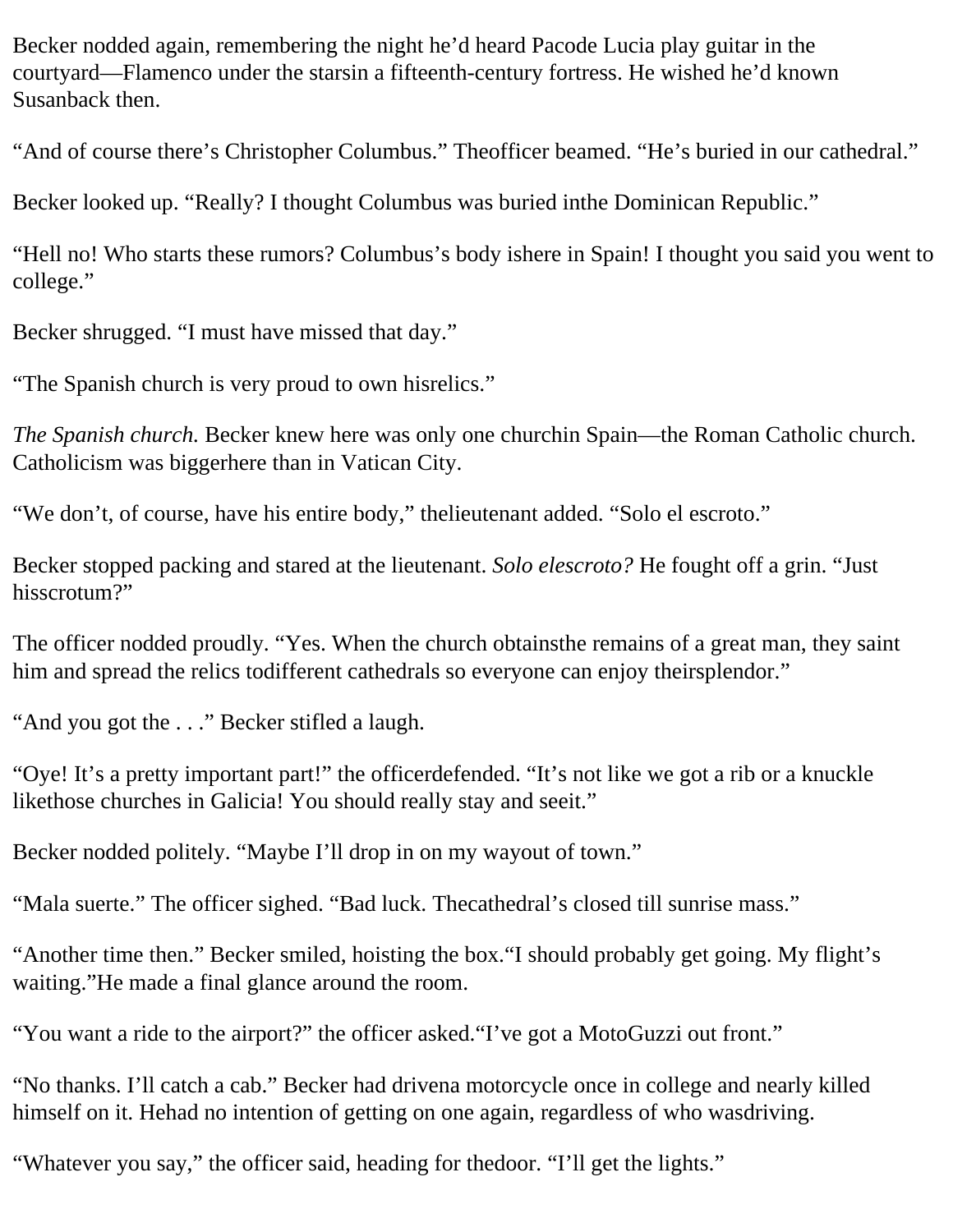Becker tucked the box under his arm. *Have I goteverything?* He took a last look at the body on the table. Thefigure was stark naked, faceup under fluorescent lights, clearlyhiding nothing. Becker found his eyes drawn again to the strangelydeformed hands. He gazed a minute, focusing more intently.

The officer killed the lights, and the room went dark.

"Hold on," Becker said. "Turn those backon."

The lights flickered back on.

Becker set his box on the floor walked over to the corpse. Heleaned down and squinted at the man's left hand.

The officer followed Becker's gaze. "Pretty ugly,huh?"

But the deformity was not what had caught Becker's eye.He'd seen something else. He turned to the officer."You're sure everything's in this box?"

The officer nodded. "Yeah. That's it."

Becker stood for moment with his hands on his hips. Then hepicked up the box, carried it back over to the counter, and dumpedit out. Carefully, piece by piece, he shook out the clothing. Thenhe emptied the shoes and tapped them as if trying to remove apebble. After going over everything a second time, he stepped backand frowned.

"Problem?" asked the lieutenant.

"Yeah," Becker said. "We're missingsomething."

# **CHAPTER 13**

Tokugen Numataka stood in his plush, penthouse office and gazedout at the Tokyo skyline. His employees and competitors knew him as*akuta same*—the deadly shark. For three decadeshe'd outguessed, outbid, and outadvertised all the Japanesecompetition; now he was on the brink of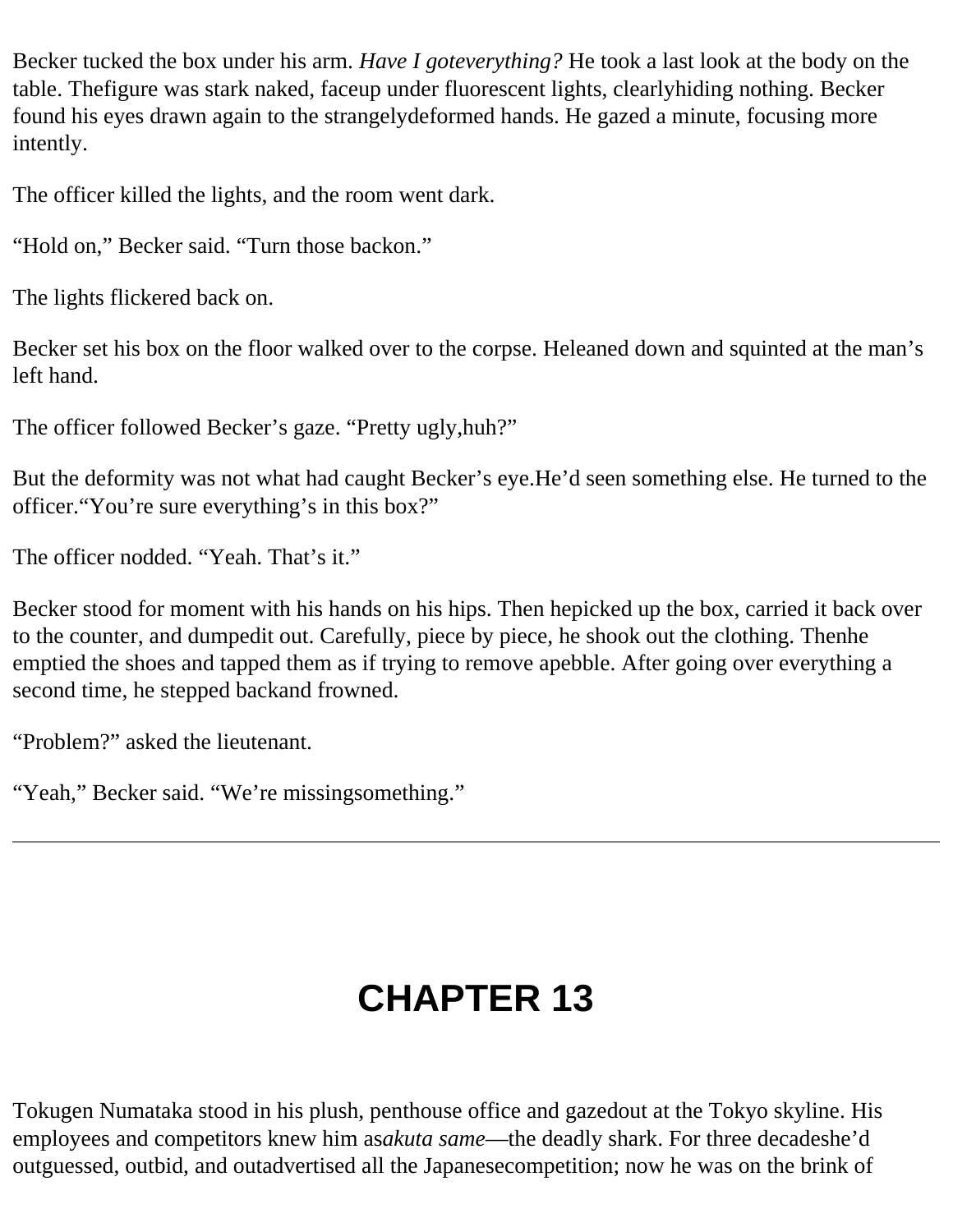becoming a giant in theworld market as well.

He was about to close the biggest deal of his life—a dealthat would make his Numatech Corp. the Microsoft of the future. Hisblood was alive with the cool rush of adrenaline. Business waswar—and war was exciting.

Although Tokugen Numataka had been suspicious when the call hadcome three days ago, he now knew the truth. He was blessed with *myouri*—good fortune. The gods had chosen him.

\* \* \*

"I have a copy of the Digital Fortress pass-key," theAmerican accent had said. "Would you like to buy it?"

Numataka had almost laughed aloud. He knew it was a ploy.Numatech Corp. had bid generously for Ensei Tankado's newalgorithm, and now one of Numatech's competitors was playinggames, trying to find out the amount of the bid.

"You have the pass-key?" Numataka feignedinterest.

"I do. My name is North Dakota."

Numataka stifled a laugh. Everyone knew about North Dakota.Tankado had told the press about his secret partner. It had been awise move on Tankado's part to have a partner; even in Japan, business practices had become dishonorable. Ensei Tankado was notsafe. But one false move by an overeager firm, and the pass-keywould be published; every software firm on the market wouldsuffer.

Numataka took a long pull on his Umami cigar and played alongwith the caller's pathetic charade. "So you'reselling your pass-key? Interesting. How does Ensei Tankado feelabout this?"

"I have no allegiance to Mr. Tankado. Mr. Tankado wasfoolish to trust me. The pass-key is worth hundreds of times whathe is paying me to handle it for him."

"I'm sorry," Numataka said. "Your pass-keyalone is worth nothing to me. When Tankado finds out whatyou've done, he will simply publish his copy, and the marketwill be flooded."

"You will receive both pass-keys," the voice said."Mr. Tankado's *and* mine."

Numataka covered the receiver and laughed aloud. Hecouldn't help asking. "How much are you asking for bothkeys?"

"Twenty million U.S. dollars."

Twenty million was almost exactly what Numataka had bid."Twenty million?" He gasped in mock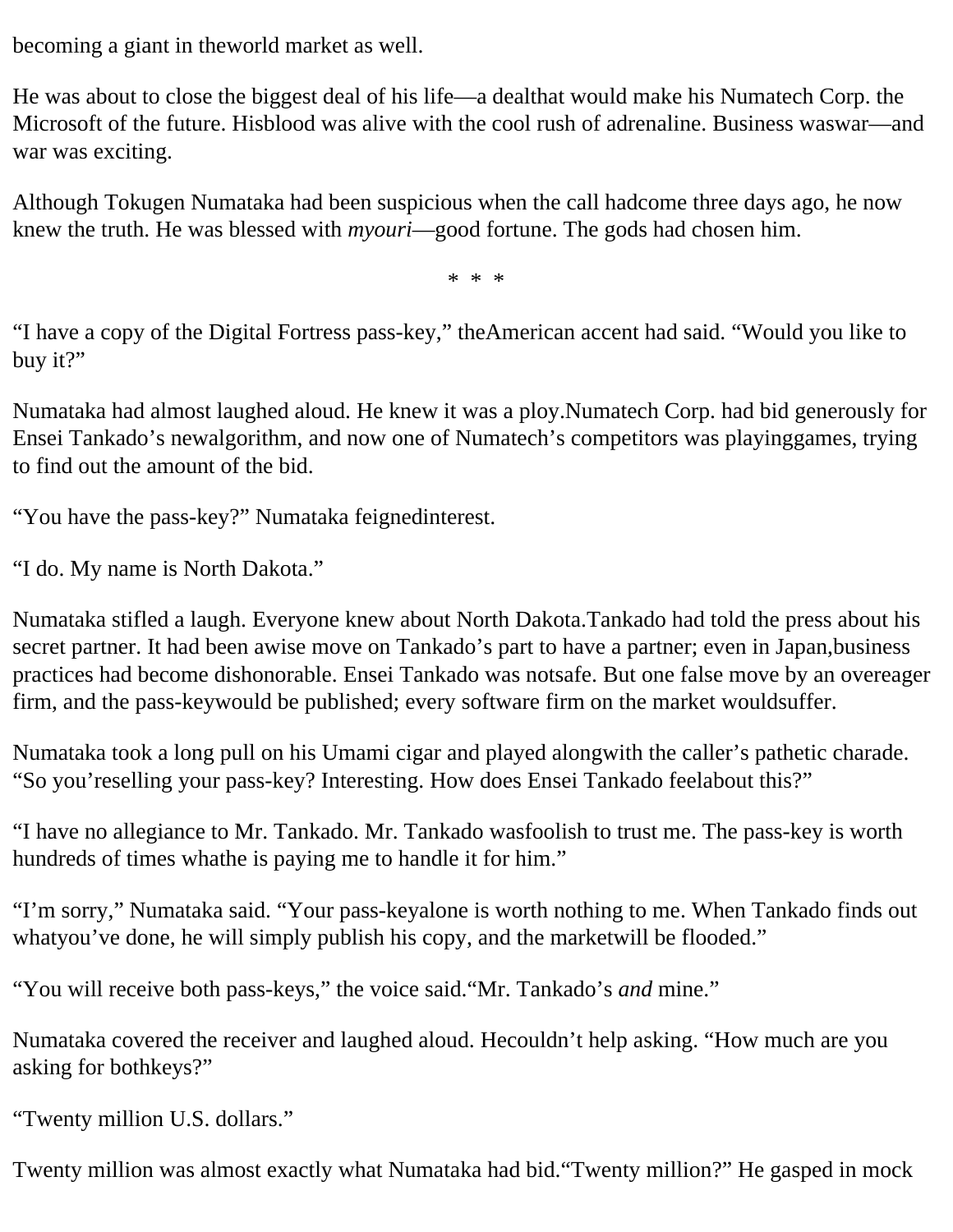horror."That's outrageous!"

"I've seen the algorithm. I assure you it's wellworth it."

*No shit,* thought Numataka. *It's worth ten timesthat.* "Unfortunately," he said, tiring of the game,"we both know Mr. Tankado would never stand for this. Think ofthe legal repercussions."

The caller paused ominously. "What if Mr. Tankado were nolonger a factor?"

Numataka wanted to laugh, but he noted an odd determination inthe voice. "If Tankado were no longer a factor?" Numatakaconsidered it. "Then you and I would have a deal."

"I'll be in touch," the voice said. The line wentdead.

### **CHAPTER 14**

Becker gazed down at the cadaver. Even hours after death, theAsian's face radiated with a pinkish glow of a recent sunburn.The rest of him was a pale yellow—all except the small area ofpurplish bruising directly over his heart.

*Probably from the CPR,* Becker mused. *Too bad itdidn't work.*

He went back to studying the cadaver's hands. They werelike nothing Becker had ever seen. Each hand had only three digits,and they were twisted and askew. The disfigurement, however, wasnot what Becker was looking at.

"Well, I'll be." The lieutenant grunted fromacross the room. "He's Japanese, not Chinese."

Becker looked up. The officer was thumbing through the deadman's passport. "I'd rather you didn't look atthat," Becker requested. *Touch nothing. Readnothing.*

"Ensei Tankado . . . born January—"

"Please," Becker said politely. "Put itback."

The officer stared at the passport a moment longer and thentossed it back on the pile. "This guy's got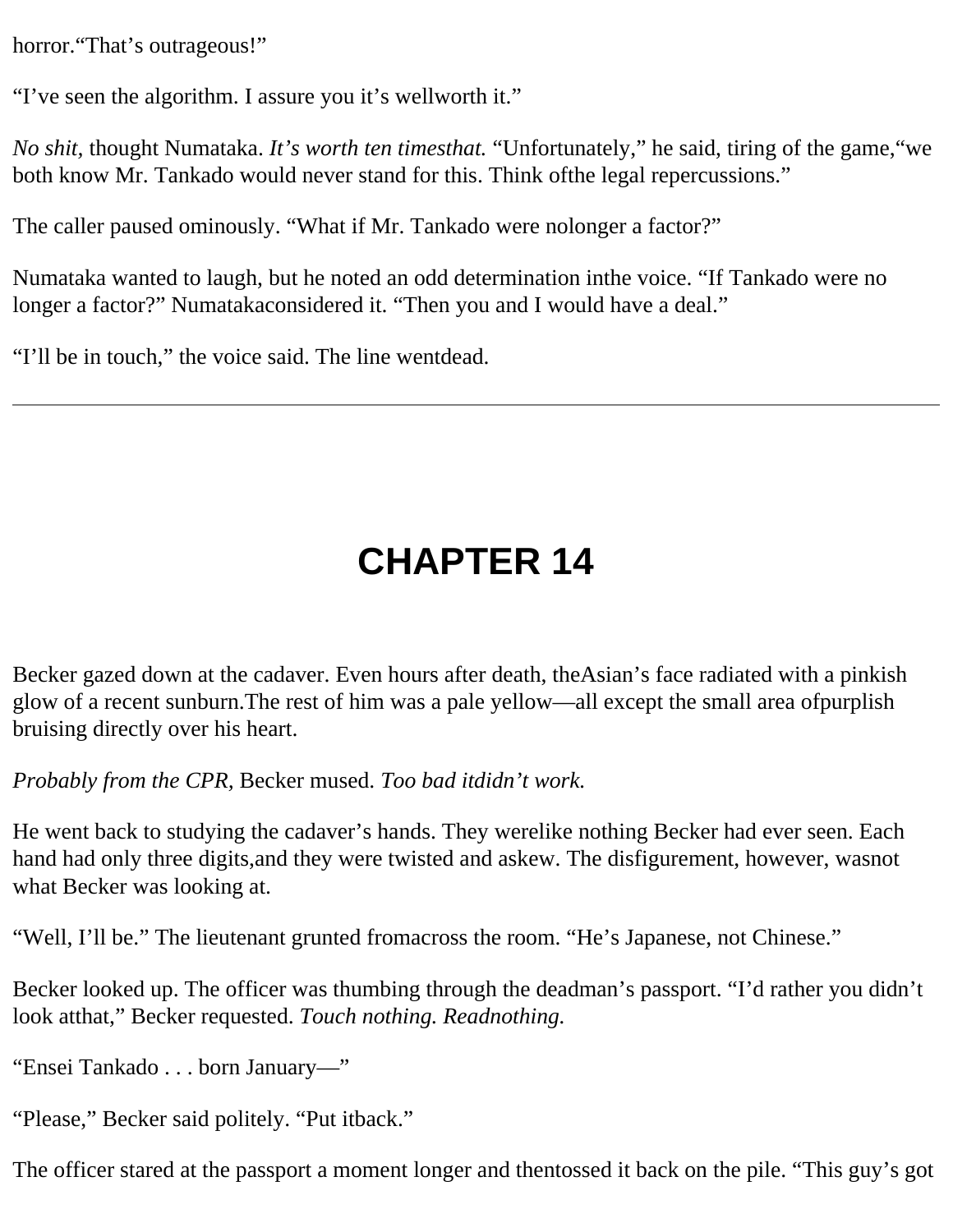a class-3visa. He could have stayed here for years."

Becker poked at the victim's hand with a pen. "Maybehe lived here."

"Nope. Date of entry was last week."

"Maybe he was *moving* here," Becker offeredcurtly.

"Yeah, maybe. Crummy first week. Sunstroke and a heartattack. Poor bastard."

Becker ignored the officer and studied the hand."You're positive he wasn't wearing any jewelry whenhe died?"

The officer looked up, startled. "Jewelry?"

"Yeah. Take a look at this."

The officer crossed the room.

The skin on Tankado's left hand showed traces of sunburn,everywhere except a narrow band of flesh around the smallestfinger.

Becker pointed to the strip of pale flesh. "See how thisisn't sunburned here? Looks like he was wearing aring."

The officer seemed surprised. "A *ring?"* Hisvoice sounded suddenly perplexed. He studied the corpse'sfinger. Then he flushed sheepishly. "My God." Hechuckled. "The story was *true?"*

Becker had a sudden sinking feeling. "I beg yourpardon?"

The officer shook his head in disbelief. "I would havementioned it before . . . but I thought the guy was nuts."

Becker was not smiling. "What guy?"

"The guy who phoned in the emergency. Some Canadiantourist. Kept talking about a ring. Babbling in the worst damnSpanish I ever heard."

"He said Mr. Tankado was wearing a *ring?"*

The officer nodded. He pulled out a Ducado cigarette, eyed theno fumar sign, and lit up anyway. "Guess I should have saidsomething, but the guy sounded totally loco."

Becker frowned. Strathmore's words echoed in his ears. *Iwant everything Ensei Tankado had with*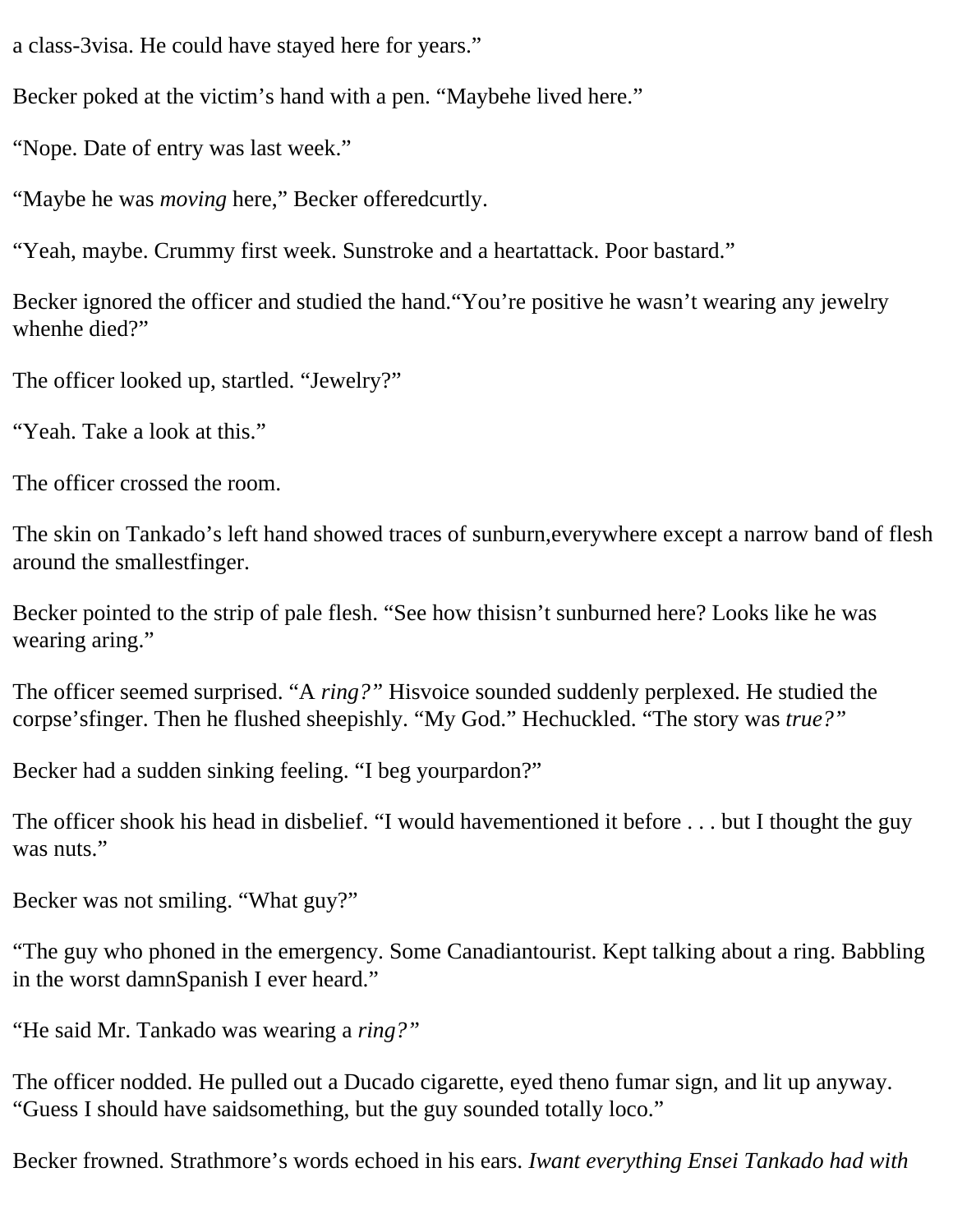*him. Everything. Leavenothing. Not even a tiny scrap of paper.*

"Where is the ring now?" Becker asked.

The officer took a puff. "Long story."

Something told Becker this was *not* good news. "Tellme anyway."

# **CHAPTER 15**

Susan Fletcher sat at her computer terminal inside Node 3. Node3 was the cryptographers' private, soundproofed chamber justoff the main floor. A two-inch sheet of curved one-way glass gavethe cryptographers a panorama of the Crypto floor while prohibitinganyone else from seeing inside.

At the back of the expansive Node 3 chamber, twelve terminalssat in a perfect circle. The annular arrangement was intended toencourage intellectual exchange between cryptographers, to remindthem they were part of a larger team—something like acode-breaker's Knights of the Round Table. Ironically, secretswere frowned on inside Node 3.

Nicknamed the Playpen, Node 3 had none of the sterile feel ofthe rest of Crypto. It was designed to feel like home—plushcarpets, high-tech sound system, fully stocked fridge, kitchenette,a Nerf basketball hoop. The NSA had a philosophy about Crypto:Don't drop a couple billion bucks into a code-breakingcomputer without enticing the best of the best to stick around anduse it.

Susan slipped out of her Salvatore Ferragamo flats and dug herstockinged toes into the thick pile carpet. Well-paid governmentemployees were encouraged to refrain from lavish displays ofpersonal wealth. It was usually no problem for Susan—she wasperfectly happy with her modest duplex, Volvo sedan, andconservative wardrobe. But shoes were another matter. Even whenSusan was in college, she'd budgeted for the best.

*You can't jump for the stars if your feet hurt,* heraunt had once told her. *And when you get where you'regoing, you darn well better look great!*

Susan allowed herself a luxurious stretch and then settled downto business. She pulled up her tracer and prepared to configure it.She glanced at the E-mail address Strathmore had given her.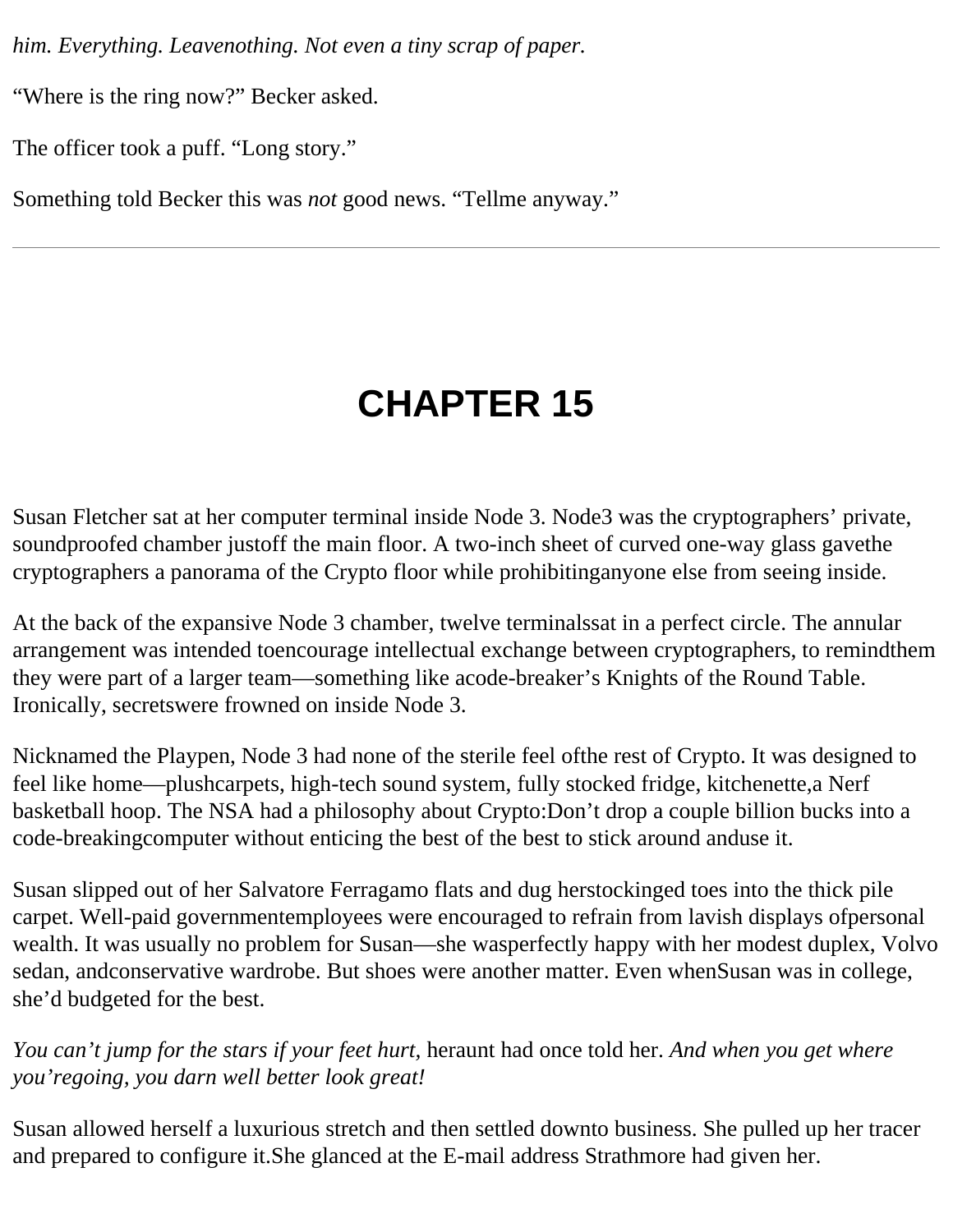#### NDAKOTA@ara.anon.org

The man calling himself North Dakota had an anonymous account,but Susan knew it would not remain anonymous for long. The tracerwould pass through ARA, get forwarded to North Dakota, and thensend information back containing the man's real Internetaddress.

If all went well, it would locate North Dakota soon, andStrathmore could confiscate the pass-key. That would leave onlyDavid. When he found Tankado's copy, both pass-keys could bedestroyed; Tankado's little time bomb would be harmless, adeadly explosive without a detonator.

Susan double-checked the address on the sheet in front of herand entered the information in the correct datafield. She chuckledthat Strathmore had encountered difficulty sending the tracerhimself. Apparently he'd sent it twice, both times receivingTankado's address back rather than North Dakota's. It wasa simple mistake, Susan thought; Strathmore had probablyinterchanged the datafields, and the tracer had searched for thewrong account.

Susan finished configuring her tracer and queued it for release.Then she hit return. The computer beeped once.

#### TRACER SENT.

Now came the waiting game.

Susan exhaled. She felt guilty for having been hard on thecommander. If there was anyone qualified to handle this threatsingle-handed, it was Trevor Strathmore. He had an uncanny way ofgetting the best of all those who challenged him.

Six months ago, when the EFF broke a story that an NSA submarinewas snooping underwater telephone cables, Strathmore calmly leakeda conflicting story that the submarine was actually illegallyburying toxic waste. The EFF and the oceanic environmentalistsspent so much time bickering over which version was true, the mediaeventually tired of the story and moved on.

Every move Strathmore made was meticulously planned. He dependedheavily on his computer when devising and revising his plans. Likemany NSA employees, Strathmore used NSA-developed software calledBrainStorm—a risk-free way to carry out "what-if"scenarios in the safety of a computer.

BrainStorm was an artificial intelligence experiment describedby its developers as a Cause & Effect Simulator. It originallyhad been intended for use in political campaigns as a way to createreal-time models of a given "political environment." Fedby enormous amounts of data, the program created a relationaryweb—a hypothesized model of interaction between politicalvariables, including current prominent figures, their staffs, theirpersonal ties to each other, hot issues, individuals'motivations weighted by variables like sex, ethnicity, money, andpower. The user could then enter any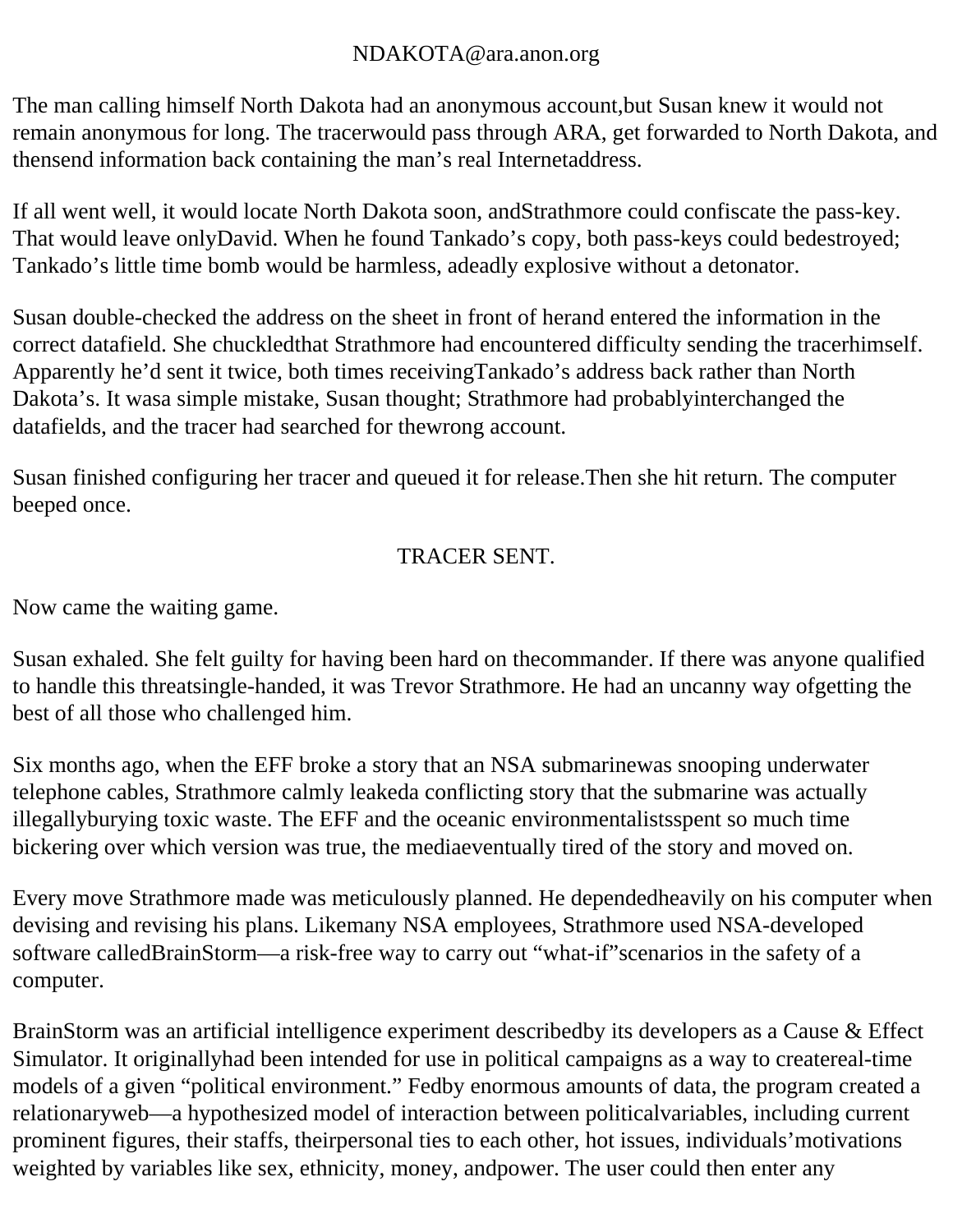hypothetical event andBrainStorm would predict the event's effect on "theenvironment."

Commander Strathmore worked religiously with BrainStorm—notfor political purposes, but as a TFM device; Time-Line, Flowchart,& Mapping software was a powerful tool for outlining complexstrategies and predicting weaknesses. Susan suspected there wereschemes hidden in Strathmore's computer that someday wouldchange the world.

*Yes,* Susan thought, *I was too hard on him.*

Her thoughts were jarred by the hiss of the Node 3 doors.

Strathmore burst in. "Susan," he said. "Davidjust called. There's been a setback."

### **CHAPTER 16**

"A ring?" Susan looked doubtful. "Tankado'smissing a ring?"

"Yes. We're lucky David caught it. It was a realheads-up play."

"But you're after a pass-key, not jewelry."

"I know," Strathmore said, "but I think theymight be one and the same."

Susan looked lost.

"It's a long story."

She motioned to the tracer on her screen. "I'm notgoing anywhere."

Strathmore sighed heavily and began pacing. "Apparently,there were witnesses to Tankado's death. According to theofficer at the morgue, a Canadian tourist called the Guardia thismorning in a panic—he said a Japanese man was having a heartattack in the park. When the officer arrived, he found Tankado deadand the Canadian there with him, so he radioed the paramedics.While the paramedics took Tankado's body to the morgue, theofficer tried to get the Canadian to tell him what happened. Allthe old guy did was babble about some ring Tankado had given awayright before he died."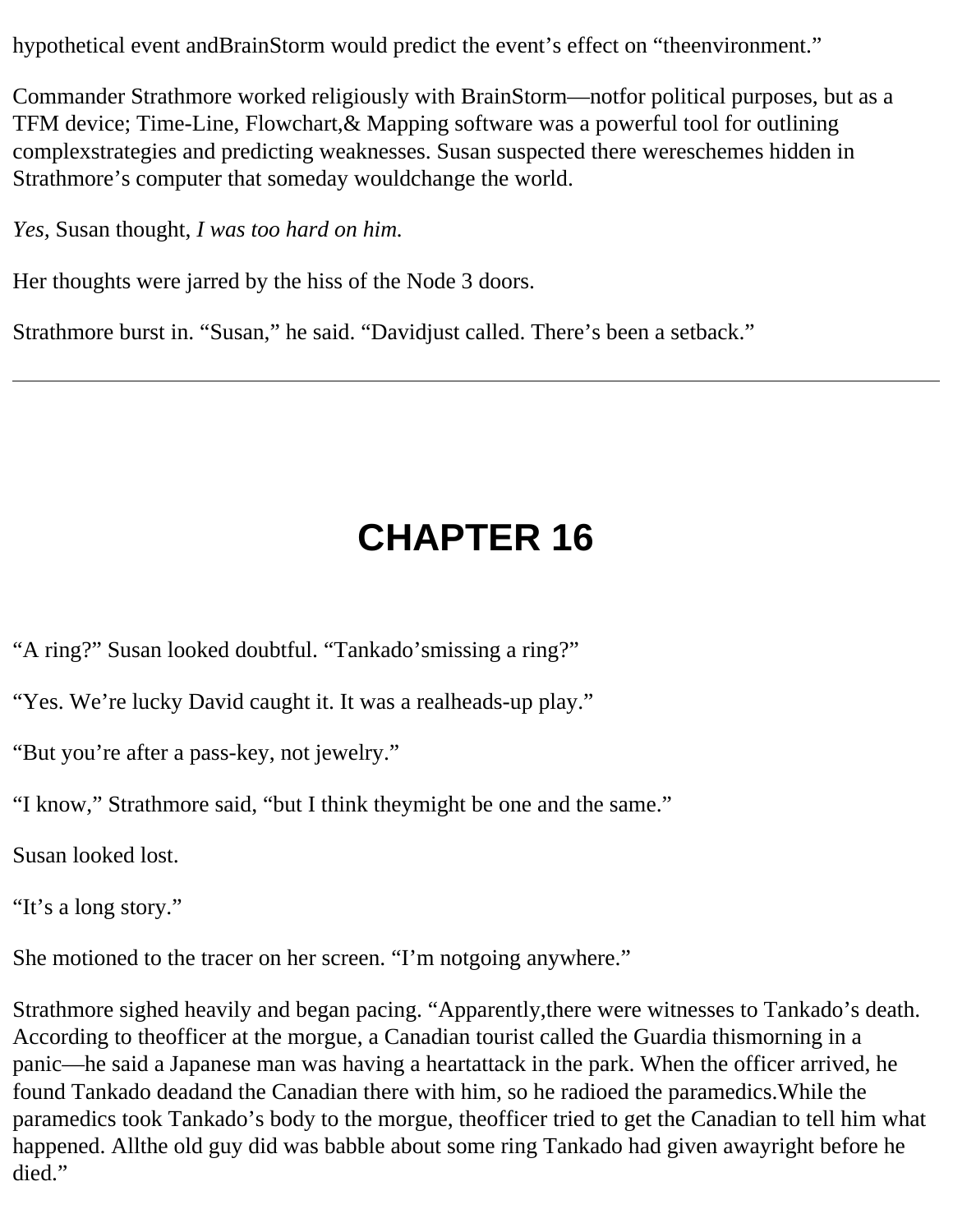Susan eyed him skeptically. "Tankado *gave away* aring?"

"Yeah. Apparently he forced it in this old guy'sface—like he was begging him to take it. Sounds like the oldguy got a close look at it." Strathmore stopped pacing andturned. "He said the ring was engraved—with some sort oflettering."

"Lettering?"

"Yes, and according to him, it wasn't English."Strathmore raised his eyebrows expectantly.

"Japanese?"

Strathmore shook his head. "My first thought too. But getthis—the Canadian complained that the letters didn'tspell anything. Japanese characters could never be confused withour Roman lettering. He said the engraving looked like a cat hadgotten loose on a typewriter."

Susan laughed. "Commander, you don't reallythink—"

Strathmore cut her off. "Susan, it's crystal clear.Tankado engraved the Digital Fortress pass-key on his ring. Gold isdurable. Whether he's sleeping, showering, eating—thepass-key would always be with him, ready at a moment's noticefor instant publication."

Susan looked dubious. "On his finger? In the open likethat?"

"Why not? Spain isn't exactly the encryption capitalof the world. Nobody would have any idea what the letters meant.Besides, if the key is a standard sixty-four-bit—even in broaddaylight, nobody could possibly read and memorize all sixty-fourcharacters."

Susan looked perplexed. "And Tankado gave this ring to atotal stranger moments before he died? Why?"

Strathmore's gaze narrowed. "Why do youthink?"

It took Susan only a moment before it clicked. Her eyeswidened.

Strathmore nodded. "Tankado was trying to get rid of it. Hethought we'd killed him. He felt himself dying and logicallyassumed we were responsible. The timing was too coincidental. Hefigured we'd gotten to him, poison or something, a slow-actingcardiac arrestor. He knew the only way we'd dare kill him isif we'd found North Dakota."

Susan felt a chill. "Of course," she whispered."Tankado thought that we neutralized his insurance policy sowe could remove *him* too."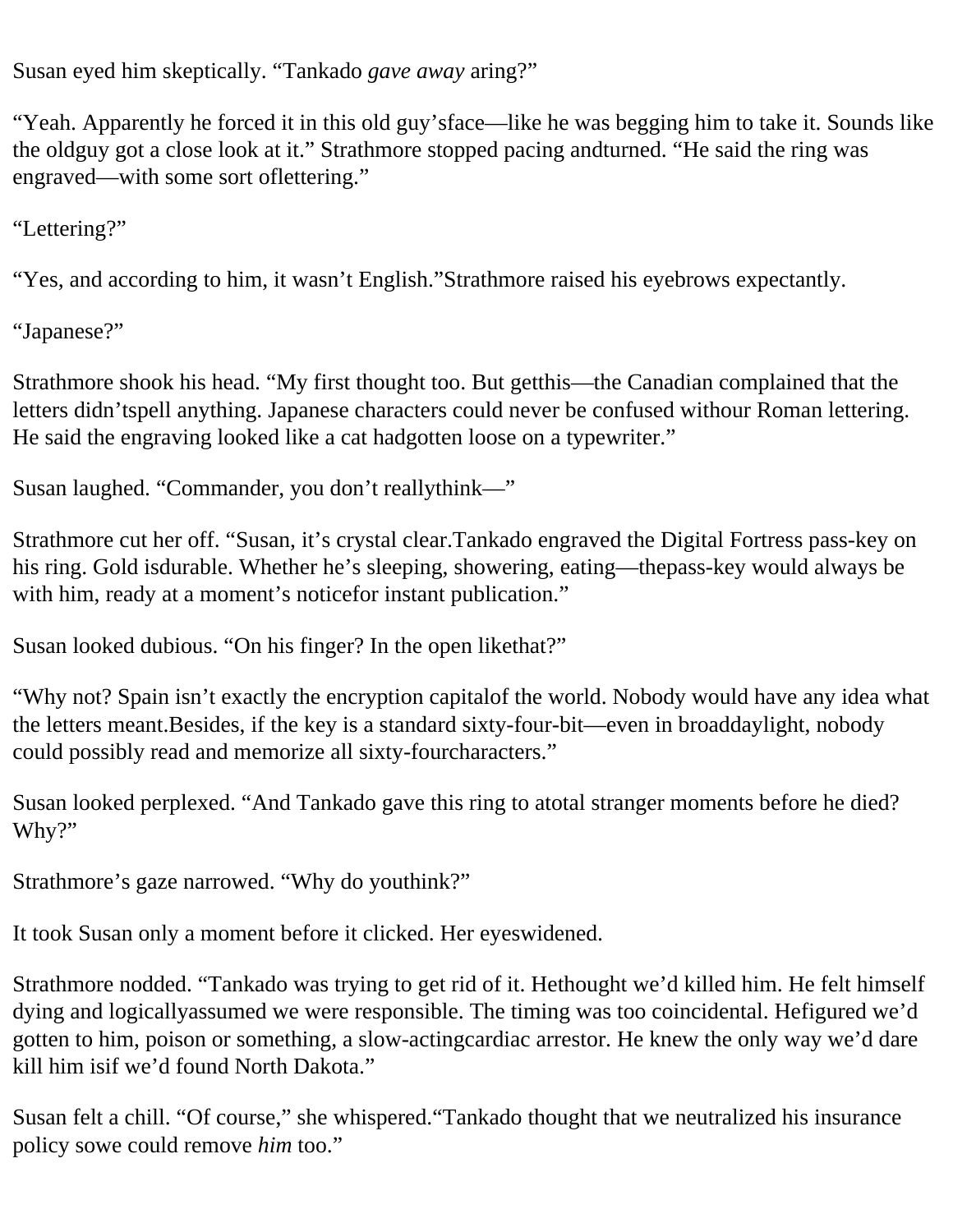It was all coming clear to Susan. The timing of the heart attackwas so fortunate for the NSA that Tankado had assumed the NSA wasresponsible. His final instinct was revenge. Ensei gave away hisring as a last-ditch effort to publish the pass-key. Now,incredibly, some unsuspecting Canadian tourist held the key to themost powerful encryption algorithm in history.

Susan sucked in a deep breath and asked the inevitable question."So where is the Canadian now?"

Strathmore frowned. "That's the problem."

"The officer doesn't know where he is?"

"No. The Canadian's story was so absurd that theofficer figured he was either in shock or senile. So he put the oldguy on the back of his motorcycle to take him back to his hotel.But the Canadian didn't know enough to hang on; he fell offbefore they'd gone three feet—cracked his head and brokehis wrist."

"What!" Susan choked.

"The officer wanted to take him to a hospital, but theCanadian was furious—said he'd walk back to Canada beforehe'd get on the motorcycle again. So all the officer could dowas walk him to a small public clinic near the park. He left himthere to get checked out."

Susan frowned. "I assume there's no need to ask whereDavid is headed."

## **CHAPTER 17**

David Becker stepped out onto the scorching tile concourse ofPlaza de España. Before him, El Ayuntamiento—the ancientcity council building—rose from the trees on a three-acre bedof blue and white azulejo tiles. Its Arabic spires and carvedfacade gave the impression it had been intended more as a palacethan a public office. Despite its history of military coups, fires,and public hangings, most tourists visited because the localbrochures plugged it as the English military headquarters in thefilm *Lawrence of Arabia*. It had been far cheaper forColumbia Pictures to film in Spain than in Egypt, and the Moorishinfluence on Seville's architecture was enough to convincemoviegoers they were looking at Cairo.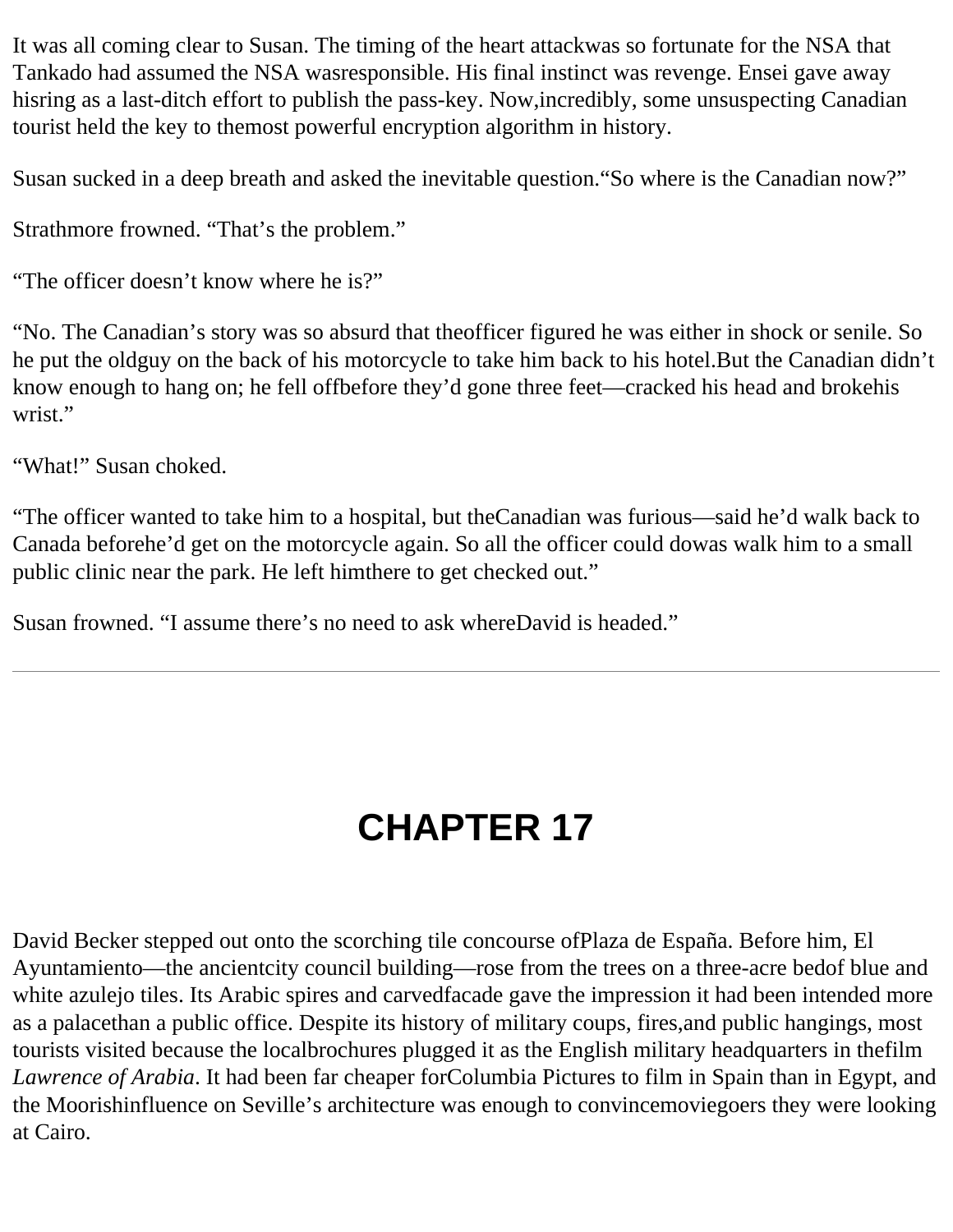Becker reset his Seiko for local time: 9:10 p.m.—stillafternoon by local standards; a proper Spaniard never ate dinnerbefore sunset, and the lazy Andalusian sun seldom surrendered theskies before ten.

Even in the early-evening heat, Becker found himself walkingacross the park at a brisk clip. Strathmore's tone had soundeda lot more urgent this time than it had that morning. His neworders left no room for misinterpretation: Find the Canadian, getthe ring. Do whatever is necessary, just get that ring.

Becker wondered what could possibly be so important about a ringwith lettering all over it. Strathmore hadn't offered, andBecker hadn't asked. *NSA,* he thought. *Never SayAnything.*

\* \* \*

On the other side of Avenida Isabela Católica, the clinicwas clearly visible—the universal symbol of a red cross in awhite circle painted on the roof. The Guardia officer had droppedthe Canadian off hours ago. Broken wrist, bumped head—no doubtthe patient had been treated and discharged by now. Becker justhoped the clinic had discharge information—a local hotel orphone number where the man could be reached. With a little luck,Becker figured he could find the Canadian, get the ring, and be onhis way home without any more complications.

Strathmore had told Becker, "Use the ten thousand cash tobuy the ring if you have to. I'll reimburse you."

"That's not necessary," Becker had replied.He'd intended to return the money anyway. He hadn't goneto Spain for money, he'd gone for Susan. Commander TrevorStrathmore was Susan's mentor and guardian. Susan owed him alot; a one-day errand was the least Becker could do.

Unfortunately, things this morning hadn't gone quite asBecker had planned. He'd hoped to call Susan from the planeand explain everything. He considered having the pilot radioStrathmore so he could pass along a message but was hesitant toinvolve the deputy director in his romantic problems.

Three times Becker had tried to call Susan himself—firstfrom a defunct cellular on board the jet, next from a pay phone atthe airport, then again from the morgue. Susan was not in. Davidwondered where she could be. He'd gotten her answering machinebut had not left a message; what he wanted to say was not a messagefor an answering machine.

As he approached the road, he spotted a phone booth near thepark entrance. He jogged over, snatched up the receiver, and usedhis phone card to place the call. There was a long pause as thenumber connected. Finally it began to ring.

#### *Come on. Be there.*

After five rings the call connected.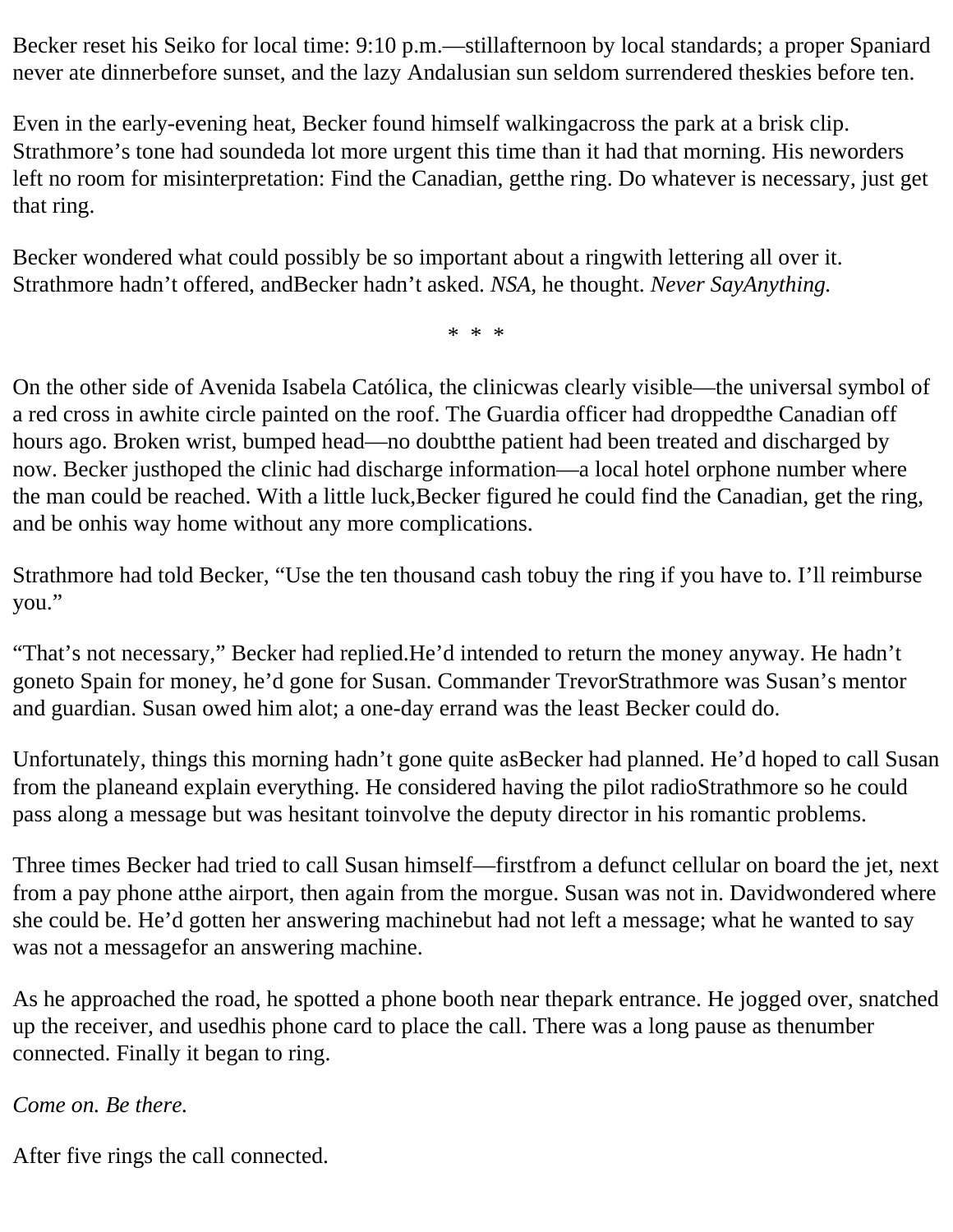"Hi. This is Susan Fletcher. Sorry I'm not in rightnow, but if you leave your name . . ."

Becker listened to the message. *Where is she?* By nowSusan would be panicked. He wondered if maybe she'd gone toStone Manor without him. There was a beep.

"Hi. It's David." He paused, unsure what to say.One of the things he hated about answering machines was that if youstopped to think, they cut you off. "Sorry I didn'tcall," he blurted just in time. He wondered if he should tellher what was going on. He thought better of it. "CallCommander Strathmore. He'll explain everything."Becker's heart was pounding. *This is absurd,* hethought. "I love you," he added quickly and hung up.

Becker waited for some traffic to pass on Avenida Borbolla. Hethought about how Susan undoubtedly would have assumed the worst;it was unlike him not to call when he'd promised to.

Becker stepped out onto the four-lane boulevard. "In andout," he whispered to himself. "In and out." He wastoo preoccupied to see the man in wire-rim glasses watching fromacross the street.

### **CHAPTER 18**

Standing before the huge plate-glass window in his Tokyoskyrise, Numataka took a long pull on his cigar and smiled tohimself. He could scarcely believe his good fortune. He had spokento the American again, and if all was going according to thetimetable, Ensei Tankado had been eliminated by now, and his copyof the pass-key had been confiscated.

It was ironic, Numataka thought, that he himself would end upwith Ensei Tankado's pass-key. Tokugen Numataka had metTankado once many years ago. The young programmer had come toNumatech Corp. fresh out of college, searching for a job. Numatakahad denied him. There was no question that Tankado was brilliant,but at the time there were other considerations. Although Japan waschanging, Numataka had been trained in the old school; he lived bythe code of menboko—honor and face. Imperfection was not to betolerated. If he hired a cripple, he would bring shame on hiscompany. He had disposed of Tankado's résumé withouta glance.

Numataka checked his watch again. The American, North Dakota,should have called by now. Numataka felt a tinge of nervousness. Hehoped nothing was wrong.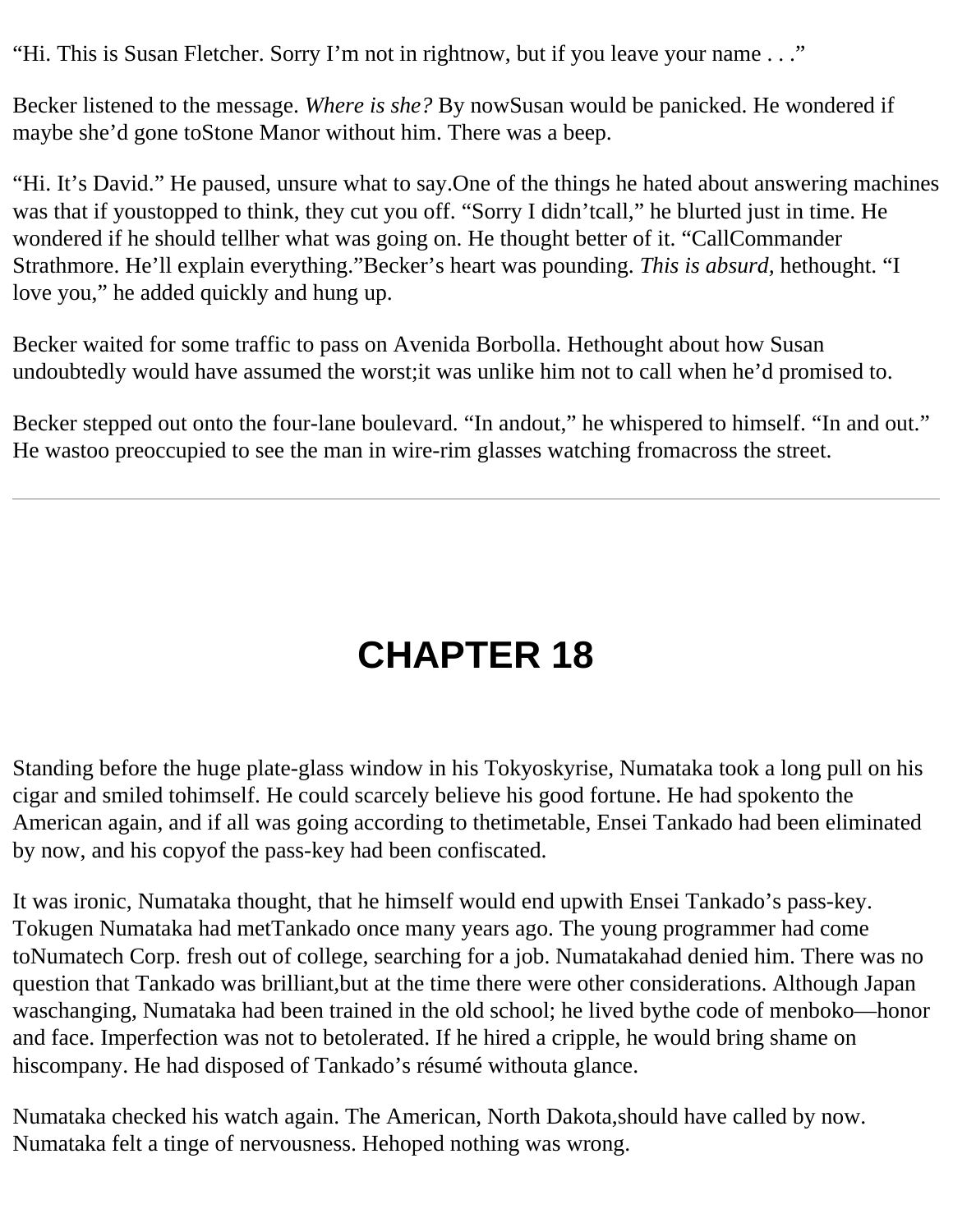If the pass-keys were as good as promised, they would unlock themost sought-after product of the computer age—a totallyinvulnerable digital encryption algorithm. Numataka could embed thealgorithm in tamper-proof, spray-sealed VSLI chips and mass marketthem to world computer manufacturers, governments, industries, andperhaps, even the darker markets . . . the black market of worldterrorists.

Numataka smiled. It appeared, as usual, that he had found favorwith the shichigosan—the seven deities of good luck. NumatechCorp. was about to control the only copy of Digital Fortress thatwould ever exist. Twenty million dollars was a lot ofmoney—but considering the product, it was the steal of thecentury.

# **CHAPTER 19**

"What if someone else is looking for the ring?" Susanasked, suddenly nervous. "Could David be in danger?"

Strathmore shook his head. "Nobody else knows the ringexists. That's why I sent David. I wanted to keep it that way.Curious spooks don't usually tail Spanish teachers."

"He's a professor," Susan corrected, immediatelyregretting the clarification. Every now and again Susan got thefeeling David wasn't good enough for the commander, that hethought somehow she could do better than a schoolteacher.

"Commander," she said, moving on, "if you briefedDavid by car phone this morning, someone could have interceptedthe—"

"One-in-a-million shot," Strathmore interrupted, histone reassuring. "Any eavesdropper had to be in the immediatevicinity and know exactly what to listen for." He put his handon her shoulder. "I would never have sent David if I thoughtit was dangerous." He smiled. "Trust me. Any sign oftrouble, and I'll send in the pros."

Strathmore's words were punctuated by the sudden sound ofsomeone pounding on the Node 3 glass. Susan and Strathmoreturned.

Sys-Sec Phil Chartrukian had his face pressed against the paneand was pounding fiercely, straining to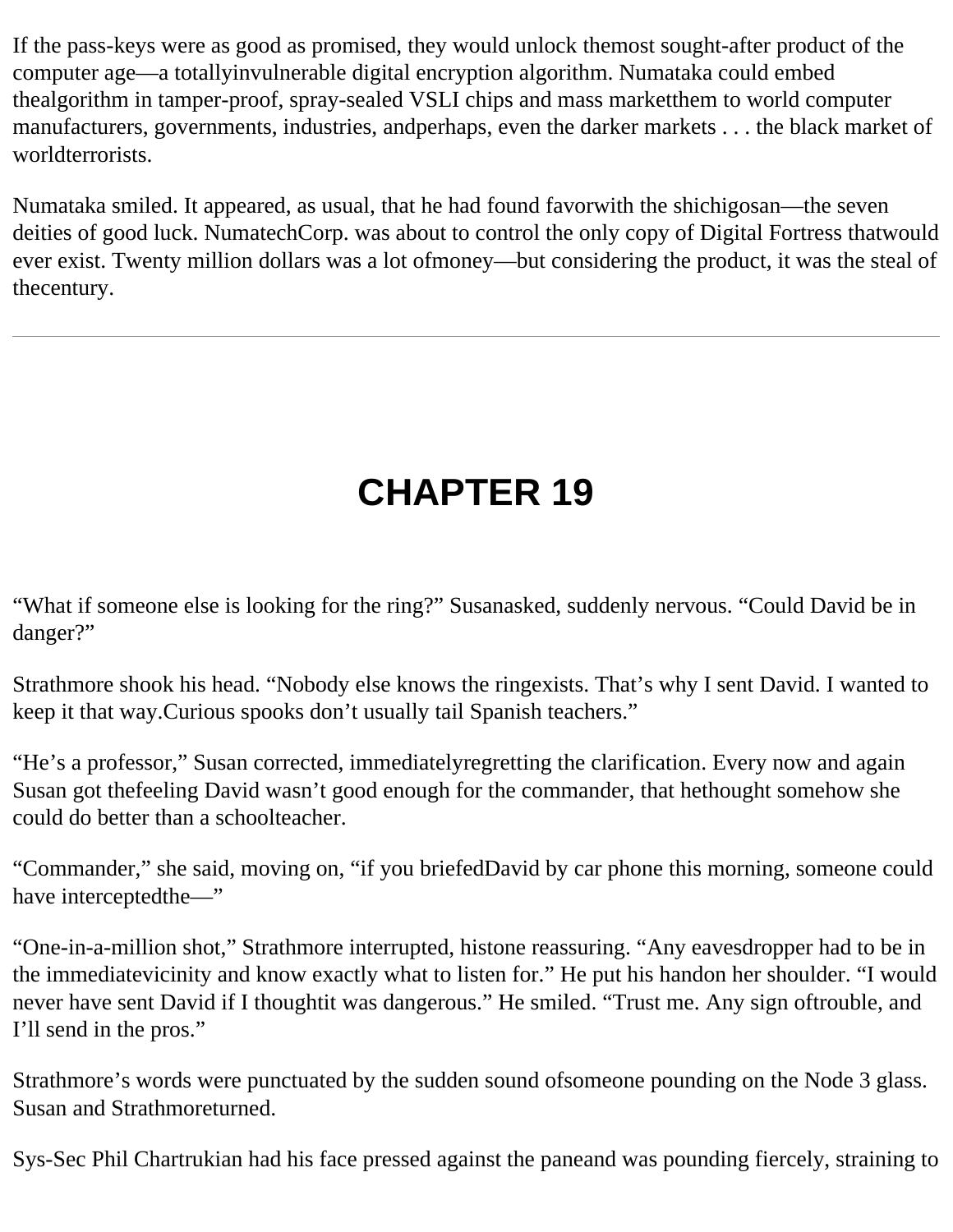see through. Whatever hewas excitedly mouthing was not audible through the soundproofedglass. He looked like he'd seen a ghost.

"What the hell is Chartrukian doing here?" Strathmoregrowled. "He's not on duty today."

"Looks like trouble," Susan said. "He probablysaw the Run-Monitor."

"Goddamn it!" the commander hissed. "Ispecifically called the scheduled Sys-Sec last night and told himnot to come in!"

Susan was not surprised. Canceling a Sys-Sec duty was irregular,but Strathmore undoubtedly had wanted privacy in the dome. The lastthing he needed was some paranoid Sys-Sec blowing the lid offDigital Fortress.

"We better abort TRANSLTR," Susan said. "We canreset the Run-Monitor and tell Phil he was seeing things."

Strathmore appeared to consider it, then shook his head."Not yet. TRANSLTR is fifteen hours into this attack. I wantto run it a full twenty-four—just to be sure."

This made sense to Susan. Digital Fortress was the first everuse of a rotating cleartext function. Maybe Tankado had overlookedsomething; maybe TRANSLTR would break it after twenty-four hours.Somehow Susan doubted it.

"TRANSLTR keeps running," Strathmore resolved. "Ineed to know for sure this algorithm is untouchable."

Chartrukian continued pounding on the pane.

"Here goes nothing." Strathmore groaned. "Back meup."

The commander took a deep breath and then strode to the slidingglass doors. The pressure plate on the floor activated, and thedoors hissed open.

Chartrukian practically fell into the room. "Commander,sir. I . . . I'm sorry to bother you, but the Run-Monitor . .. I ran a virus probe and—"

"Phil, Phil, Phil," the commander gushed pleasantly ashe put a reassuring hand on Chartrukian's shoulder. "Slowdown. What seems to be the problem?"

From the easygoing tone in Strathmore's voice, nobody wouldever have guessed his world was falling in around him. He steppedaside and ushered Chartrukian into the sacred walls of Node 3. TheSys-Sec stepped over the threshold hesitantly, like a well-traineddog that knew better.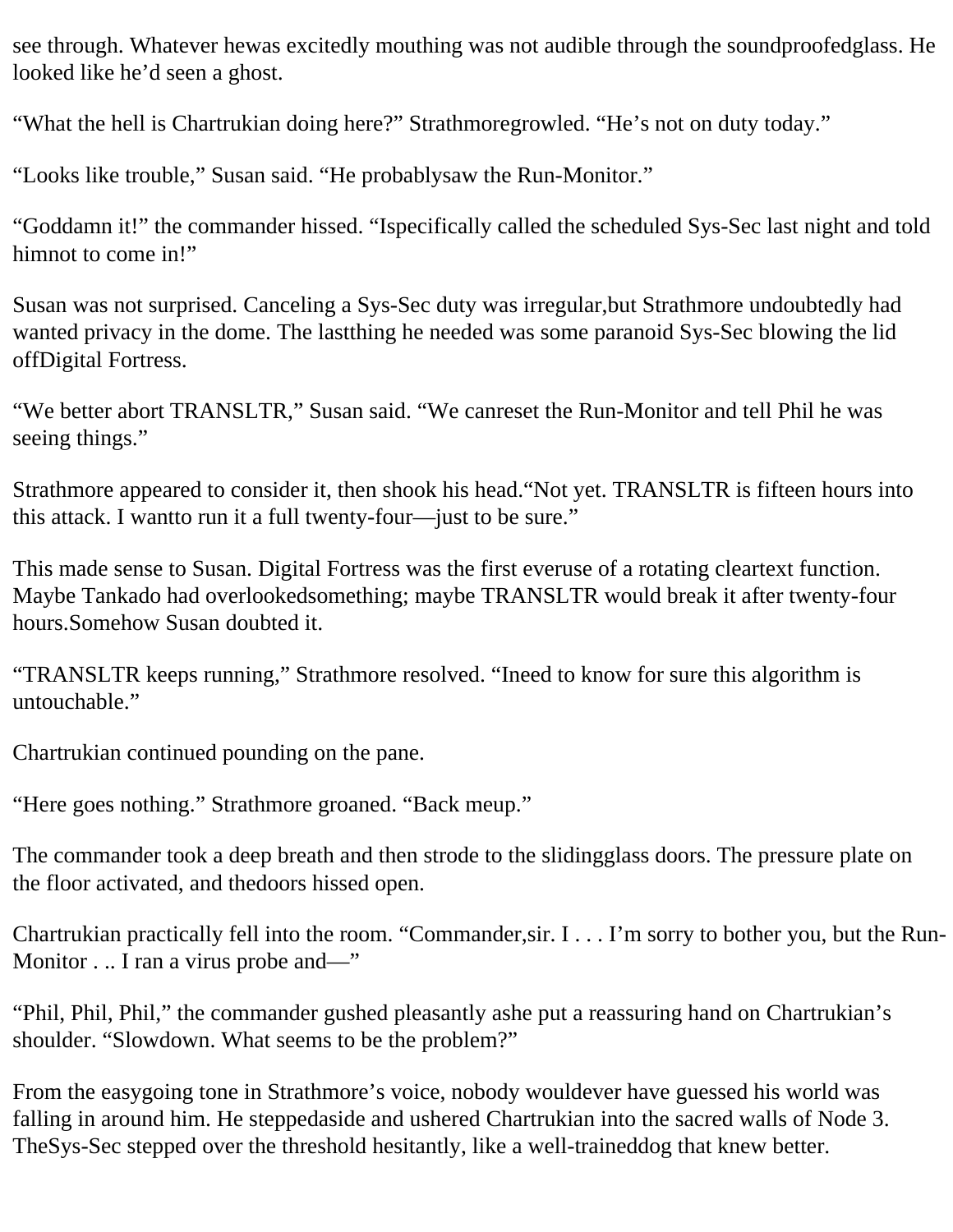From the puzzled look on Chartrukian's face, it was obvioushe'd never seen the inside of this place. Whatever had beenthe source of his panic was momentarily forgotten. He surveyed theplush interior, the line of private terminals, the couches, thebookshelves, the soft lighting. When his gaze fell on the reigningqueen of Crypto, Susan Fletcher, he quickly looked away. Susanintimidated the hell out of him. Her mind worked on a differentplane. She was unsettlingly beautiful, and his words always seemedto get jumbled around her. Susan's unassuming air made it evenworse.

"What seems to be the problem, Phil?" Strathmore said,opening the refrigerator. "Drink?"

"No, ah—no, thank you, sir." He seemedtongue-tied, not sure he was truly welcome. "Sir . . . I thinkthere's a problem with TRANSLTR."

Strathmore closed the refrigerator and looked at Chartrukiancasually. "You mean the Run-Monitor?"

Chartrukian looked shocked. "You mean you've *seen* it?"

"Sure. It's running at about sixteen hours, ifI'm not mistaken."

Chartrukian seemed puzzled. "Yes, sir, sixteen hours. Butthat's not all, sir. I ran a virus probe, and it'sturning up some pretty strange stuff."

"Really?" Strathmore seemed unconcerned. "Whatkind of stuff?"

Susan watched, impressed with the commander'sperformance.

Chartrukian stumbled on. "TRANSLTR's processingsomething very advanced. The filters have never seen anything likeit. I'm afraid TRANSLTR may have some sort of virus."

"A virus?" Strathmore chuckled with just a hint ofcondescension. "Phil, I appreciate your concern, I really do.But Ms. Fletcher and I are running a new diagnostic, some veryadvanced stuff. I would have alerted you to it, but I wasn'taware you were on duty today."

The Sys-Sec did his best to cover gracefully. "I switchedwith the new guy. I took his weekend shift."

Strathmore's eyes narrowed. "That's odd. I spoketo him last night. I told him not to come in. He said nothing aboutswitching shifts."

Chartrukian felt a knot rise in his throat. There was a tensesilence.

"Well." Strathmore finally sighed. "Sounds likean unfortunate mix-up." He put a hand on the Sys-Sec'sshoulder and led him toward the door. "The good news is youdon't have to stay. Ms. Fletcher and I will be here all day.We'll hold the fort. You just enjoy your weekend."

Chartrukian was hesitant. "Commander, I really think weshould check the—"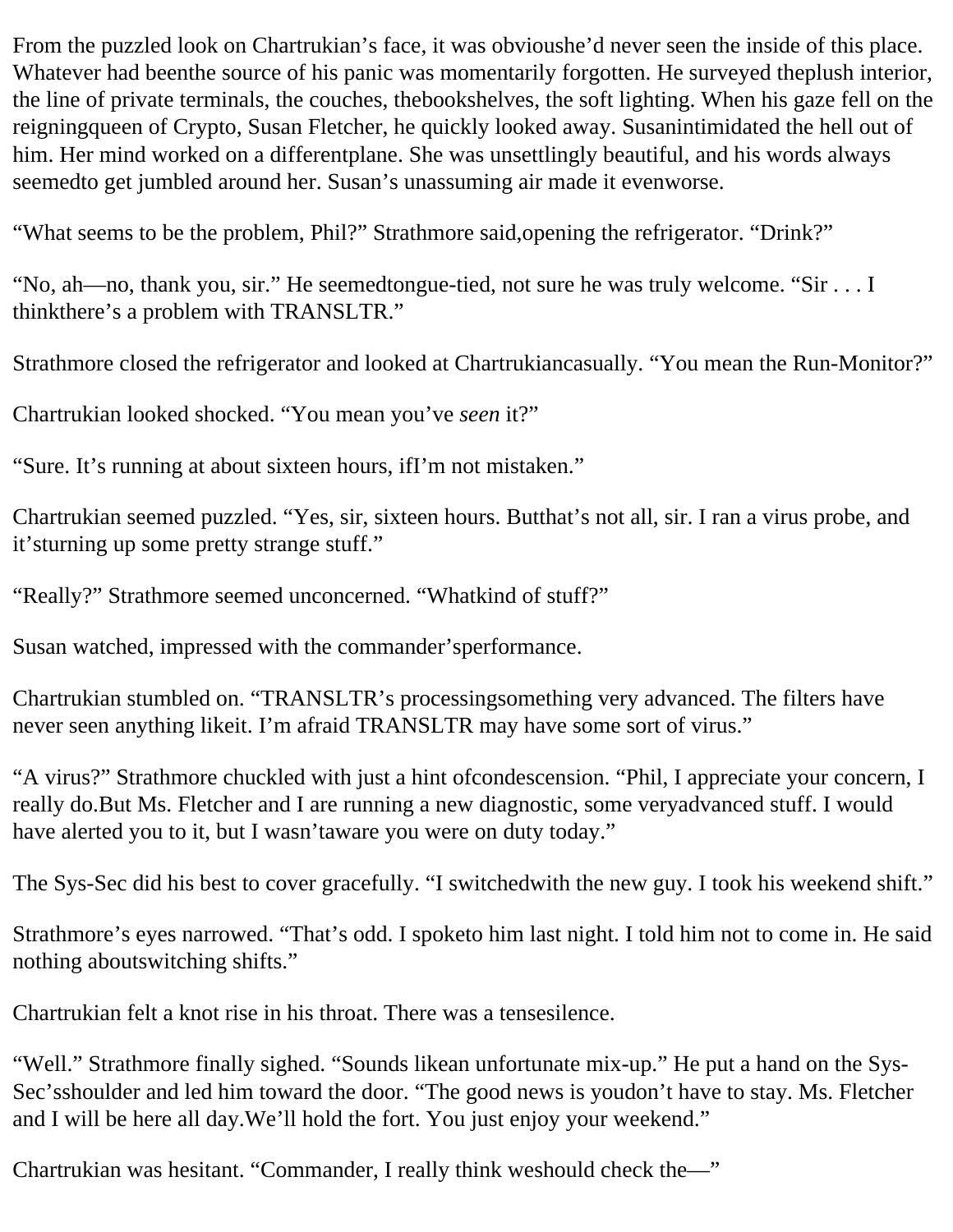"Phil," Strathmore repeated a little more sternly,"TRANSLTR is fine. If your probe saw something strange,it's because *we* put it there. Now if you don'tmind . . ." Strathmore trailed off, and the Sys-Secunderstood. His time was up.

\* \* \*

"A diagnostic, my ass!" Chartrukian muttered as hefumed back into the Sys-Sec lab. "What kind of loopingfunction keeps three million processors busy for sixteenhours?"

Chartrukian wondered if he should call the Sys-Sec supervisor.*Goddamn cryptographers,* he thought. *They just don'tunderstand security!*

The oath Chartrukian had taken when he joined Sys-Sec beganrunning through his head. He had sworn to use his expertise,training, and instinct to protect the NSA'smultibillion-dollar investment.

"Instinct," he said defiantly. *It doesn't takea psychic to know this isn't any goddamn diagnostic!*

Defiantly, Chartrukian strode over to the terminal and fired upTRANSLTR's complete array of system assessment software.

"Your baby's in trouble, Commander," he grumbled."You don't trust instinct? I'll get youproof!"

### **CHAPTER 20**

La Clínica de Salud Pública was actually a convertedelementary school and didn't much resemble a hospital at all.It was a long, one-story brick building with huge windows and arusted swing set out back. Becker headed up the crumblingsteps.

Inside, it was dark and noisy. The waiting room was a line offolding metal chairs that ran the entire length of a long narrowcorridor. A cardboard sign on a sawhorse read oficina with an arrowpointing down the hall.

Becker walked the dimly lit corridor. It was like some sort ofeerie set conjured up for a Hollywood horror flick. The air smelledof urine. The lights at the far end were blown out, and the lastforty or fifty feet revealed nothing but muted silhouettes. Ableeding woman . . . a young couple crying . . . a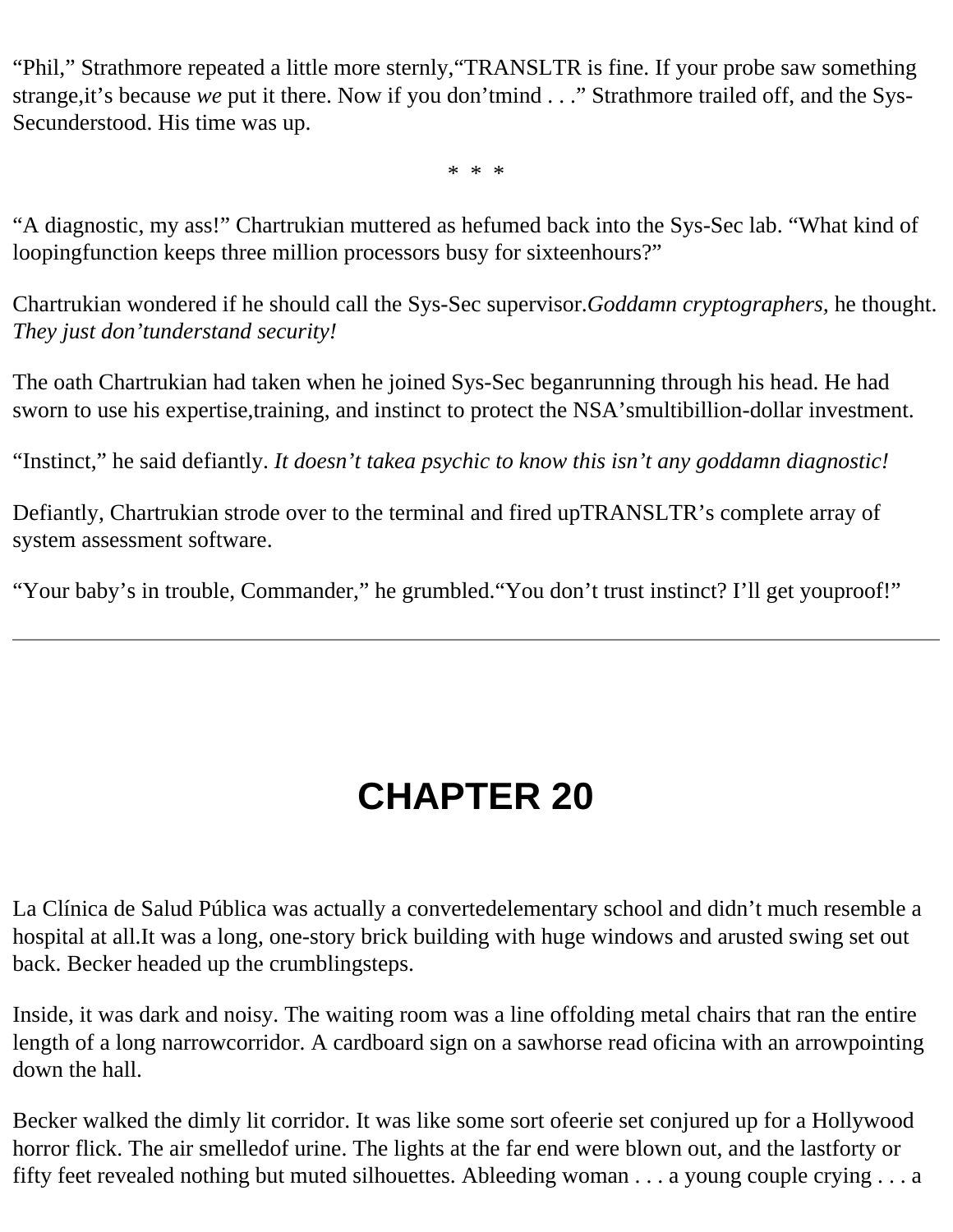little girlpraying . . . Becker reached the end of the darkened hall. The doorto his left was slightly ajar, and he pushed it open. It wasentirely empty except for an old, withered woman naked on a cotstruggling with her bedpan.

*Lovely.* Becker groaned. He closed the door. *Where thehell is the office?*

Around a small dog-leg in the hall, Becker heard voices. Hefollowed the sound and arrived at a translucent glass door thatsounded as if a brawl were going on behind it. Reluctantly, Beckerpushed the door open. The office. *Mayhem.* Just as he'dfeared.

The line was about ten people deep, everyone pushing andshouting. Spain was not known for its efficiency, and Becker knewhe could be there all night waiting for discharge info on theCanadian. There was only one secretary behind the desk, and she wasfending off disgruntled patients. Becker stood in the doorway amoment and pondered his options. There was a better way.

"Con permiso!" an orderly shouted. A fast-rollinggurney sailed by.

Becker spun out of the way and called after the orderly"; Dónde está el teléfono?"

Without breaking stride, the man pointed to a set of doubledoors and disappeared around the corner. Becker walked over to thedoors and pushed his way through.

The room before him was enormous—an old gymnasium. Thefloor was a pale green and seemed to swim in and out of focus underthe hum of the fluorescent lights. On the wall, a basketball hoophung limply from its backboard. Scattered across the floor were afew dozen patients on low cots. In the far corner, just beneath aburned-out scoreboard, was an old pay phone. Becker hoped itworked.

As he strode across the floor, he fumbled in his pocket for acoin. He found 75 pesetas in cinco-duros coins, change from thetaxi—just enough for two local calls. He smiled politely to anexiting nurse and made his way to the phone. Scooping up thereceiver, Becker dialed Directory Assistance. Thirty seconds laterhe had the number for the clinic's main office.

Regardless of the country, it seemed there was one universaltruth when it came to offices: Nobody could stand the sound of anunanswered phone. It didn't matter how many customers werewaiting to be helped, the secretary would always drop what she wasdoing to pick up the phone.

Becker punched the six-digit exchange. In a moment he'dhave the clinic's office. There would undoubtedly be only oneCanadian admitted today with a broken wrist and a concussion; hisfile would be easy to find. Becker knew the office would behesitant to give out the man's name and discharge address to atotal stranger, but he had a plan.

The phone began to ring. Becker guessed five rings was all itwould take. It took nineteen.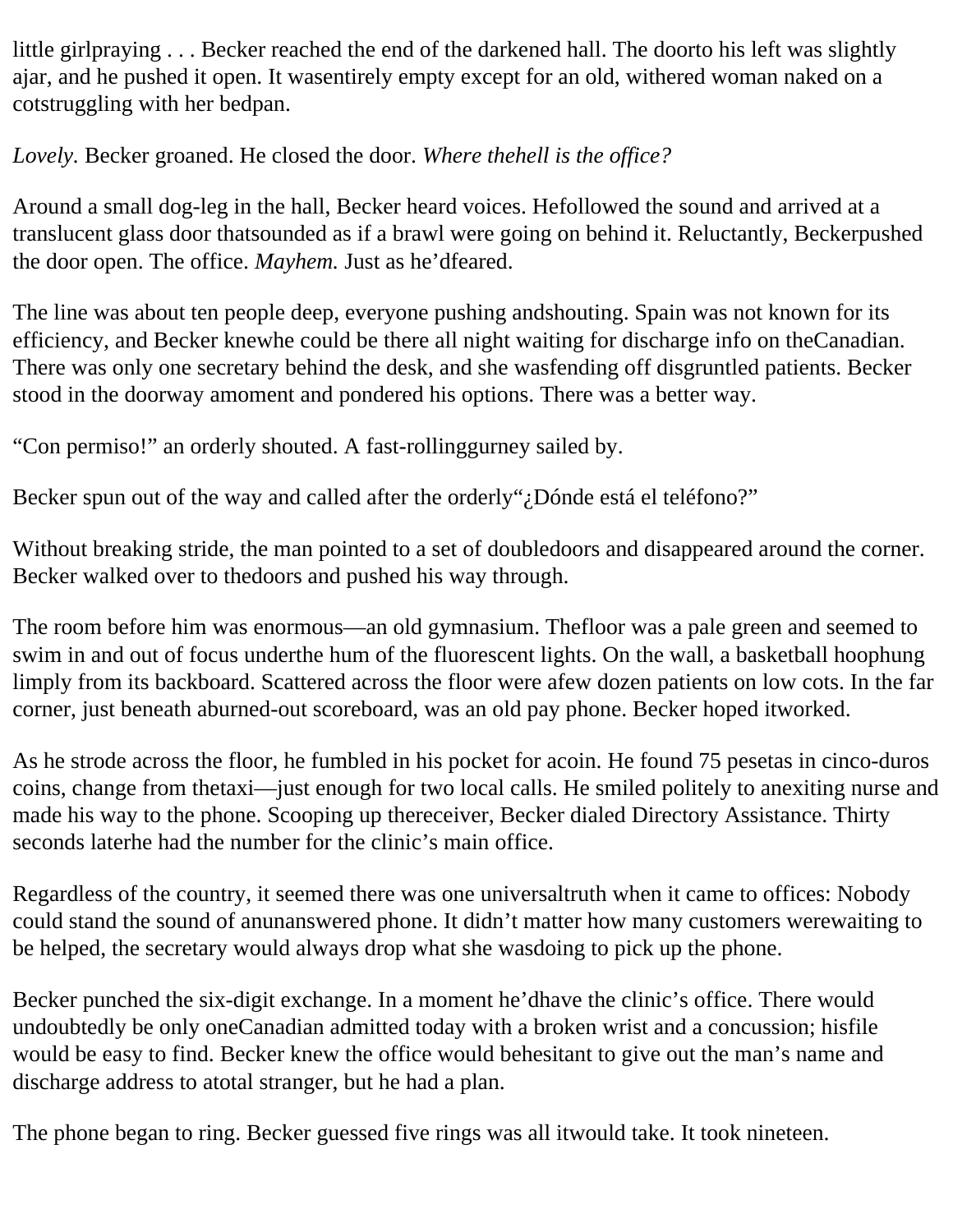"Clínica de Salud Pública," barked thefrantic secretary.

Becker spoke in Spanish with a thick Franco-American accent."This is David Becker. I'm with the Canadian Embassy. Oneof our citizens was treated by you today. I'd like hisinformation such that the embassy can arrange to pay hisfees."

"Fine," the woman said. "I'll send it to theembassy on Monday."

"Actually," Becker pressed, "it's importantI get it immediately."

"Impossible," the woman snapped. "We're verybusy."

Becker sounded as official as possible. "It is an urgentmatter. The man had a broken wrist and a head injury. He wastreated sometime this morning. His file should be right ontop."

Becker thickened the accent in his Spanish—just clearenough to convey his needs, just confusing enough to beexasperating. People had a way of bending the rules when they wereexasperated.

Instead of bending the rules, however, the woman cursedself-important North Americans and slammed down the phone.

Becker frowned and hung up. Strikeout. The thought of waitinghours in line didn't thrill him; the clock wasticking—the old Canadian could be anywhere by now. Maybe hehad decided to go back to Canada. Maybe he would sell the ring.Becker didn't have hours to wait in line. With reneweddetermination, Becker snatched up the receiver and redialed. Hepressed the phone to his ear and leaned back against the wall. Itbegan to ring. Becker gazed out into the room. One ring . . . tworings . . . three—

A sudden surge of adrenaline coursed through his body.

Becker wheeled and slammed the receiver back down into itscradle. Then he turned and stared back into the room in stunnedsilence. There on a cot, directly in front of him, propped up on apile of old pillows, lay an elderly man with a clean white cast onhis right wrist.

# **CHAPTER 21**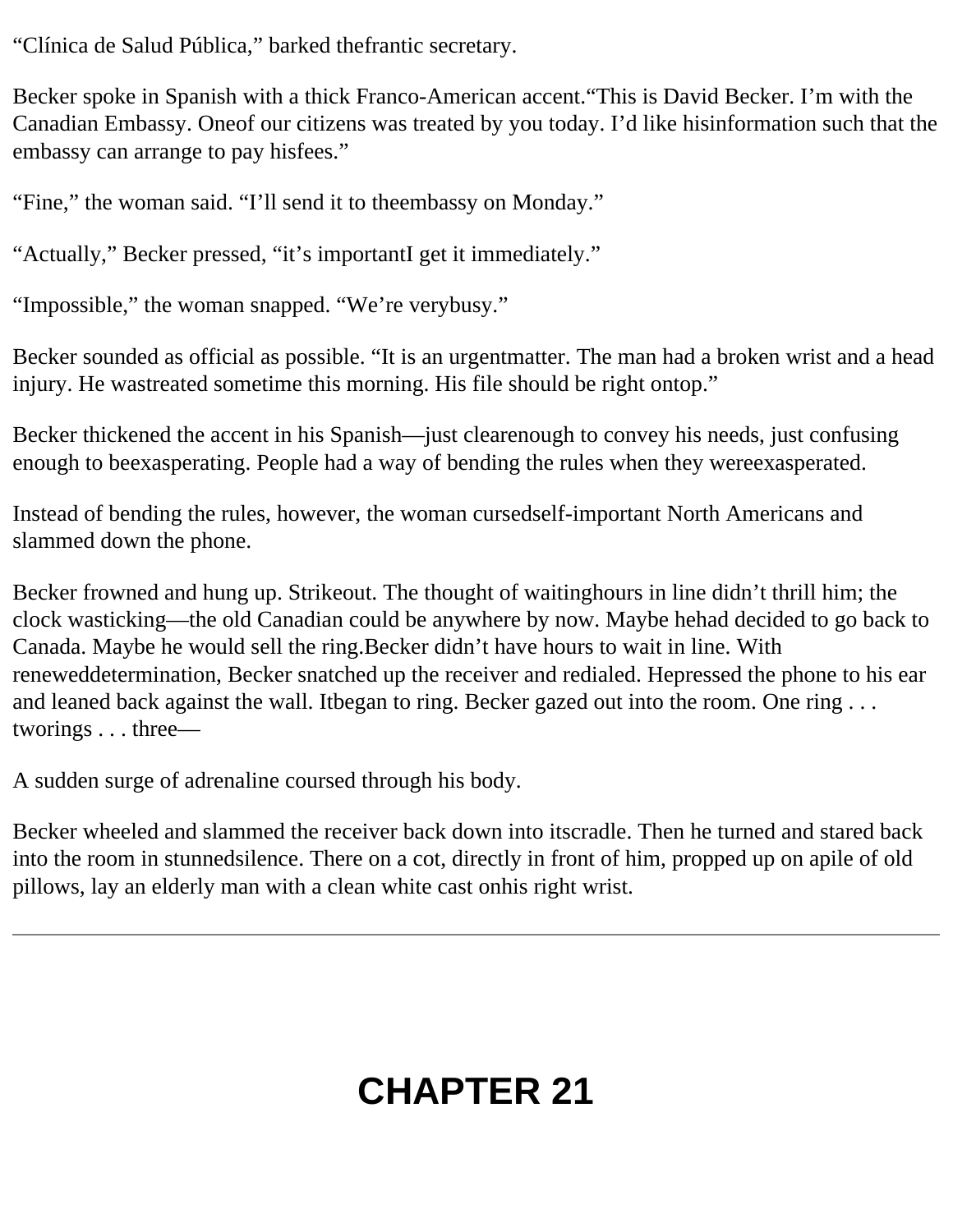The American on Tokugen Numataka's private line soundedanxious.

"Mr. Numataka—I only have a moment."

"Fine. I trust you have both pass-keys."

"There will be a small delay," the Americananswered.

"Unacceptable," Numataka hissed. "You said Iwould have them by the end of today!"

"There is one loose end."

"Is Tankado dead?"

"Yes," the voice said. "My man killed Mr.Tankado, but he failed to get the pass-key. Tankado gave it awaybefore he died. To a tourist."

"Outrageous!" Numataka bellowed. "Then how canyou promise me exclusive—"

"Relax," the American soothed. "You will haveexclusive rights. That is my guarantee. As soon as the missingpass-key is found, Digital Fortress will be yours."

"But the pass-key could be copied!"

"Anyone who has seen the key will be eliminated."

There was a long silence. Finally Numataka spoke. "Where isthe key now?"

"All you need to know is that it *will* befound."

"How can you be so certain?"

"Because I am not the only one looking for it. AmericanIntelligence has caught wind of the missing key. For obviousreasons they would like to prevent the release of Digital Fortress.They have sent a man to locate the key. His name is DavidBecker."

"How do you know this?"

"That is irrelevant."

Numataka paused. "And if Mr. Becker locates thekey?"

"My man will take it from him."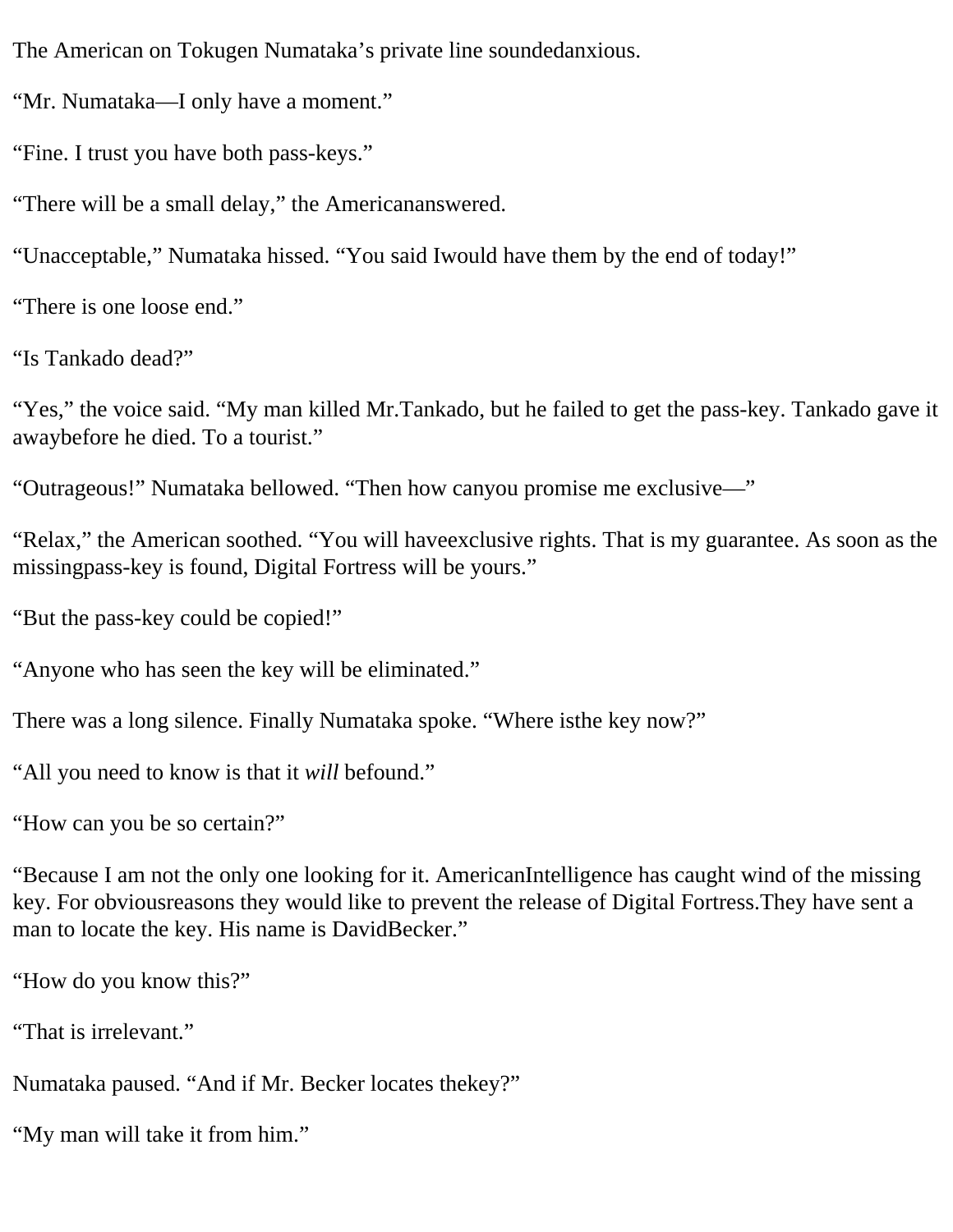"You needn't be concerned," the American saidcoldly. "When Mr. Becker finds the key, he will be properlyrewarded."

## **CHAPTER 22**

David Becker strode over and stared down at the old man asleepon the cot. The man's right wrist was wrapped in a cast. Hewas between sixty and seventy years old. His snow-white hair wasparted neatly to the side, and in the center of his forehead was adeep purple welt that spread down into his right eye.

*A little bump?* he thought, recalling thelieutenant's words. Becker checked the man's fingers.There was no gold ring anywhere. Becker reached down and touchedthe man's arm. "Sir?" He shook him lightly."Excuse me . . . sir?"

The man didn't move.

Becker tried again, a little louder. "Sir?"

The man stirred. "Qu'est-ce . . . quelle heureest—" He slowly opened his eyes and focused on Becker. Hescowled at having been disturbed. "Qu'est-ce-que vousvoulez?"

*Yes,* Becker thought, *a French Canadian!* Beckersmiled down at him. "Do you have a moment?"

Although Becker's French was perfect, he spoke in what hehoped would be the man's weaker language, English. Convincinga total stranger to hand over a gold ring might be a little tricky;Becker figured he could use any edge he could get.

There was a long silence as the man got his bearings. Hesurveyed his surroundings and lifted a long finger to smooth hislimp white mustache. Finally he spoke. "What do youwant?" His English carried a thin, nasal accent.

"Sir," Becker said, overpronouncing his words as ifspeaking to a deaf person, "I need to ask you a fewquestions."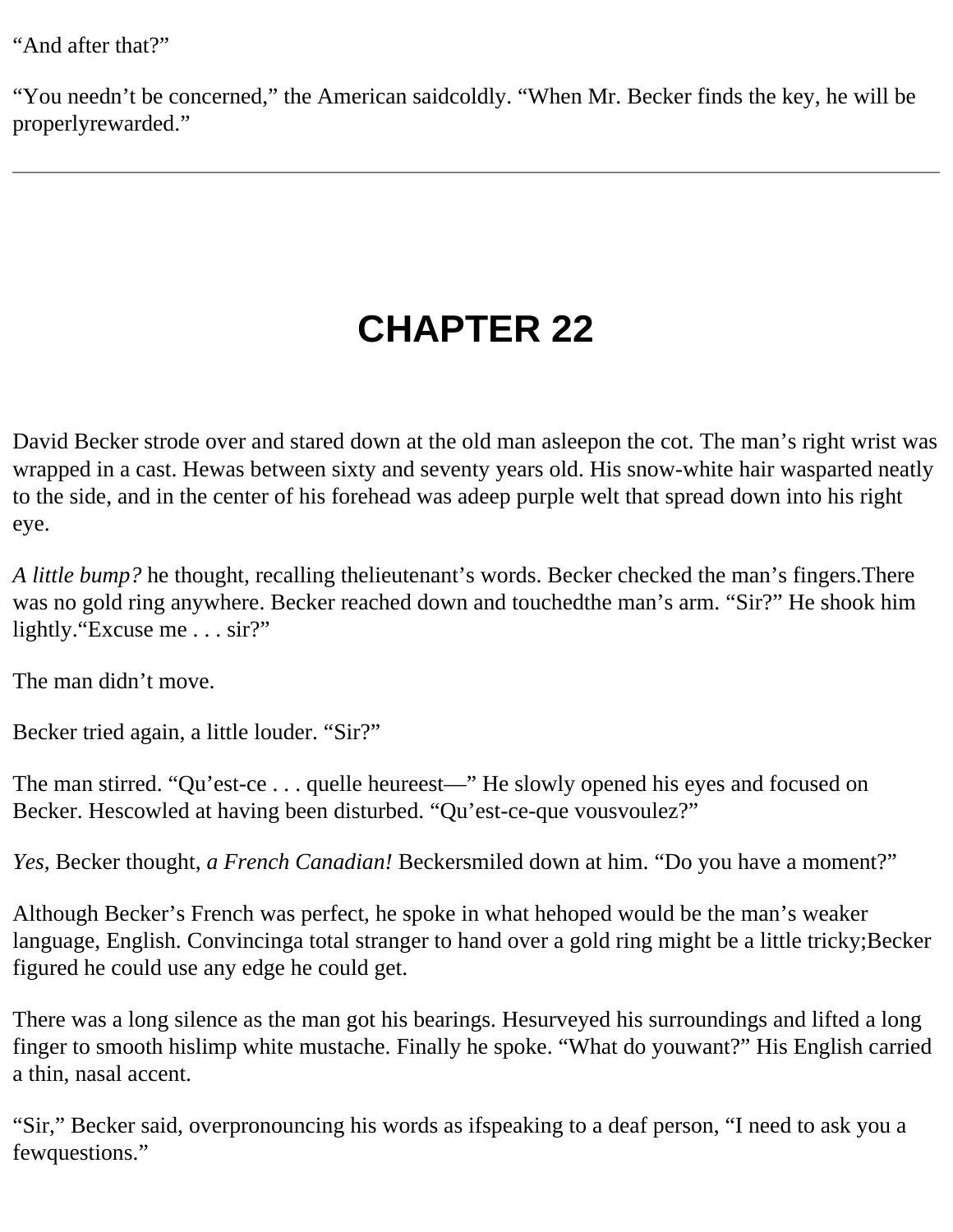The man glared up at him with a strange look on his face."Do you have some sort of problem?"

Becker frowned; the man's English was impeccable. Heimmediately lost the condescending tone. "I'm sorry tobother you, sir, but were you by any chance at the Plaza deEspaña today?"

The old man's eyes narrowed. "Are you from the CityCouncil?"

"No, actually I'm—"

"Bureau of Tourism?"

"No,  $\Gamma$ m—"

"Look, I know why you're here!" The old manstruggled to sit up. "I'm not going to be intimidated! IfI've said it once, I've said it a thousandtimes—Pierre Cloucharde writes the world the way he *lives* the world. Some of your corporate guidebooks might sweepthis under the table for a free night on the town, but the *Montreal Times* is *not* for hire! I refuse!"

"I'm sorry, sir. I don't think youunder—"

"Merde alors! I understand perfectly!" He wagged abony finger at Becker, and his voice echoed through the gymnasium."You're not the first! They tried the same thing at theMoulin Rouge, Brown's Palace, and the Golfigno in Lagos! But*what* went to press? The truth! The worst WellingtonI've ever eaten! The filthiest tub I've ever seen! Andthe rockiest beach I've ever walked! My readers expect noless!"

Patients on nearby cots began sitting up to see what was goingon. Becker looked around nervously for a nurse. The last thing heneeded was to get kicked out.

Cloucharde was raging. "That miserable excuse for a policeofficer works for *your* city! He made me get on hismotorcycle! Look at me!" He tried to lift his wrist. *"Now* who's going to write my column?"

"Sir, I—"

"I've never been so uncomfortable in my forty-threeyears of travel! Look at this place! You know, my column issyndicated in over—"

"Sir!" Becker held up both hands urgently signalingtruce. "I'm not interested in your column; I'm fromthe Canadian Consulate. I'm here to make sure you'reokay!"

Suddenly there was a dead quiet in the gymnasium. The old manlooked up from his bed and eyed the intruder suspiciously.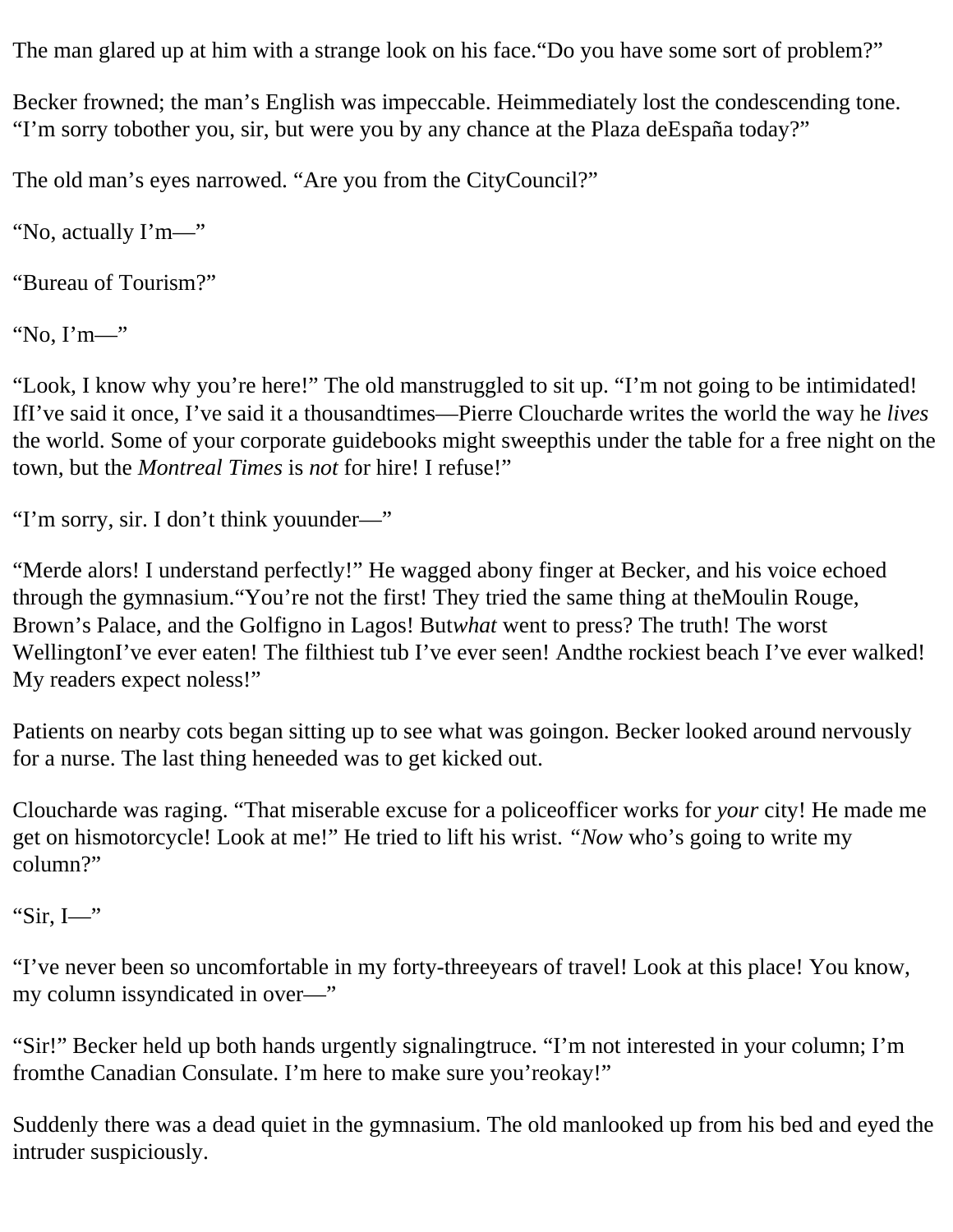Becker ventured on in almost a whisper. "I'm here tosee if there's anything I can do to help." *Like bringyou a couple of Valium.*

After a long pause, the Canadian spoke. "Theconsulate?" His tone softened considerably.

Becker nodded.

"So, you're *not* here about my column?"

"No, sir."

It was as if a giant bubble had burst for Pierre Cloucharde. Hesettled slowly back down onto his mound of pillows. He lookedheartbroken. "I thought you were from the city . . . trying toget me to . . ." He faded off and then looked up. "Ifit's not about my column, then why *are* youhere?"

It was a good question, Becker thought, picturing the SmokyMountains. "Just an informal diplomatic courtesy," helied.

The man looked surprised. "A diplomatic courtesy?"

"Yes, sir. As I'm sure a man of your stature is wellaware, the Canadian government works hard to protect its countrymenfrom the indignities suffered in these, er—shall wesay—less *refined* countries."

Cloucharde's thin lips parted in a knowing smile. "Butof course . . . how pleasant."

"You *are* a Canadian citizen, aren'tyou?"

"Yes, of course. How silly of me. Please forgive me.Someone in my position is often approached with . . . well . . . you understand."

"Yes, Mr. Cloucharde, I certainly do. The price one paysfor celebrity."

"Indeed." Cloucharde let out a tragic sigh. He was anunwilling martyr tolerating the masses. "Can you believe thishideous place?" He rolled his eyes at the bizarresurroundings. "It's a mockery. And they've decidedto keep me overnight."

Becker looked around. "I know. It's terrible. I'msorry it took me so long to get here."

Cloucharde looked confused. "I wasn't even aware youwere coming."

Becker changed the subject. "Looks like a nasty bump onyour head. Does it hurt?"

"No, not really. I took a spill this morning—the priceone pays for being a good Samaritan. The wrist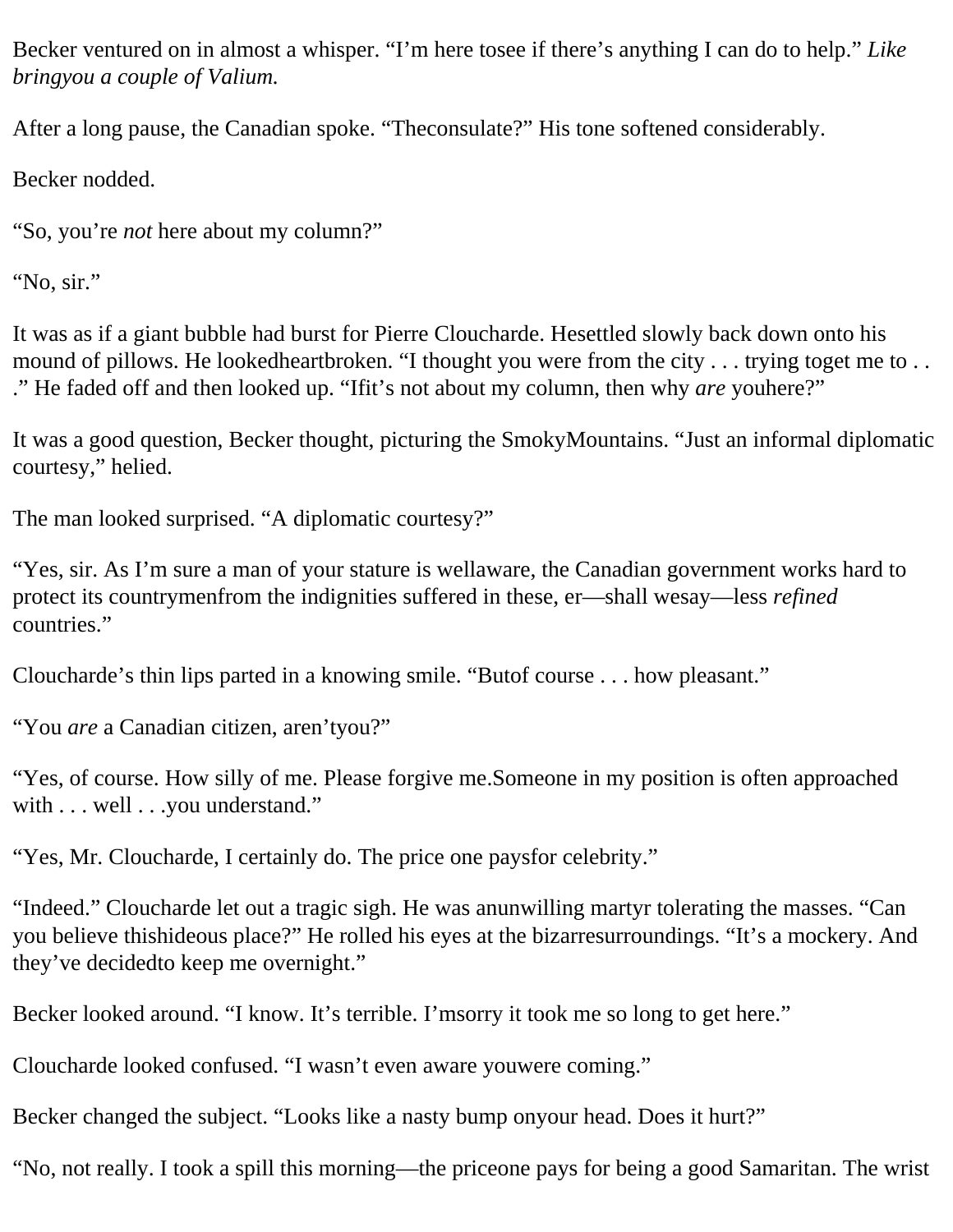is the thingthat's hurting me. Stupid Guardia. I mean, really! Putting aman of *my* age on a motorcycle. It'sreprehensible."

"Is there anything I can get for you?"

Cloucharde thought a moment, enjoying the attention. "Well,actually . . ." He stretched his neck and tilted his head leftand right. "I *could* use another pillow if it's nottoo much trouble."

"Not at all." Becker grabbed a pillow off a nearby cotand helped Cloucharde get comfortable.

The old man sighed contentedly. "Much better . . . thankyou."

"Pas du tout," Becker replied.

"Ah!" The man smiled warmly. "So you *do*speak the language of the civilized world."

"That's about the extent of it," Becker saidsheepishly.

"Not a problem," Cloucharde declared proudly. "Mycolumn is syndicated in the U.S.; my English is firstrate."

"So I've heard." Becker smiled. He sat down onthe edge of Cloucharde's cot. "Now, if you don'tmind my asking, Mr. Cloucharde, why would a man such as yourselfcome to a place like *this?* There are far better hospitals inSeville."

Cloucharde looked angry. "That police officer . . . hebucked me off his motorcycle and then left me bleeding in thestreet like a stuck pig. I had to walk over here."

"He didn't offer to take you to a betterfacility?"

"On that godawful bike of his? No thanks!"

"What exactly happened this morning?"

"I told it all to the lieutenant."

"I've spoken to the officer and—"

"I hope you reprimanded him!" Clouchardeinterrupted.

Becker nodded. "In the severest terms. My office will befollowing up."

"I should hope so."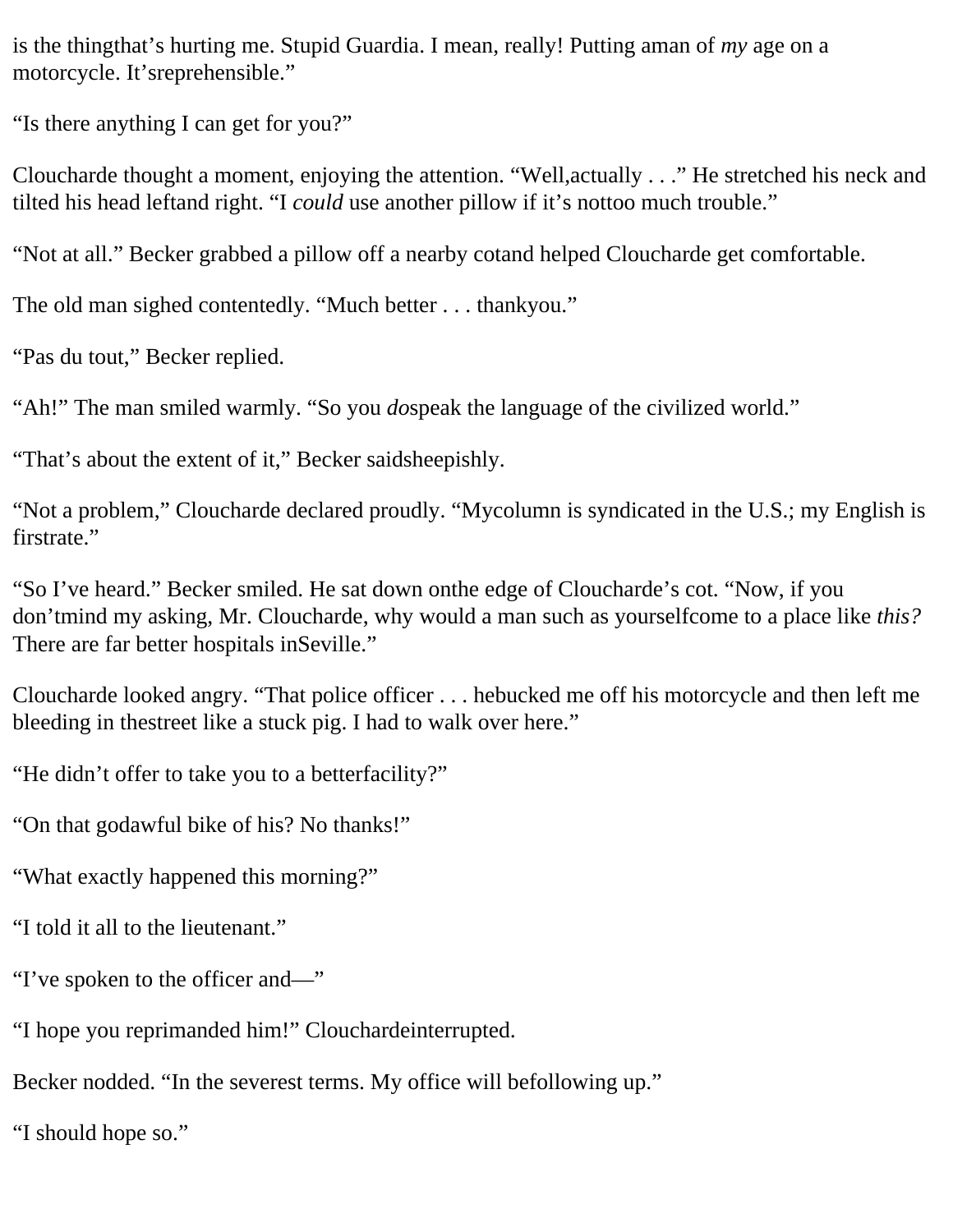"Monsieur Cloucharde." Becker smiled, pulling a penout of his jacket pocket. "I'd like to make a formalcomplaint to the city. Would you help? A man of your reputationwould be a valuable witness."

Cloucharde looked buoyed by the prospect of being quoted. He satup. "Why, yes . . . of course. It would be mypleasure."

Becker took out a small note pad and looked up. "Okay,let's start with this morning. Tell me about theaccident."

The old man sighed. "It was sad really. The poor Asianfellow just collapsed. I tried to help him—but it was nouse."

"You gave him CPR?"

Cloucharde looked ashamed. "I'm afraid I don'tknow how. I called an ambulance."

Becker remembered the bluish bruises on Tankado's chest."Did the paramedics administer CPR?"

"Heavens, no!" Cloucharde laughed. "No reason towhip a dead horse—the fellow was long gone by the time theambulance got there. They checked his pulse and carted him off,leaving me with that horrific policeman."

*That's strange,* Becker thought, wondering where thebruise had come from. He pushed it from his mind and got to thematter at hand. "What about the ring?" he said asnonchalantly as possible.

Cloucharde looked surprised. "The lieutenant told you aboutthe ring?"

"Yes, he did."

Cloucharde seemed amazed. "Really? I didn't think hebelieved my story. He was so rude—as if he thought I werelying. But my story was accurate, of course. I pride myself onaccuracy."

"Where is the ring?" Becker pressed.

Cloucharde didn't seem to hear. He was glassy-eyed, staringinto space. "Strange piece really, all thoseletters—looked like no language I'd ever seen."

"Japanese, maybe?" Becker offered.

"Definitely not."

"So you got a good look at it?"

"Heavens, yes! When I knelt down to help, the man keptpushing his fingers in my face. He wanted to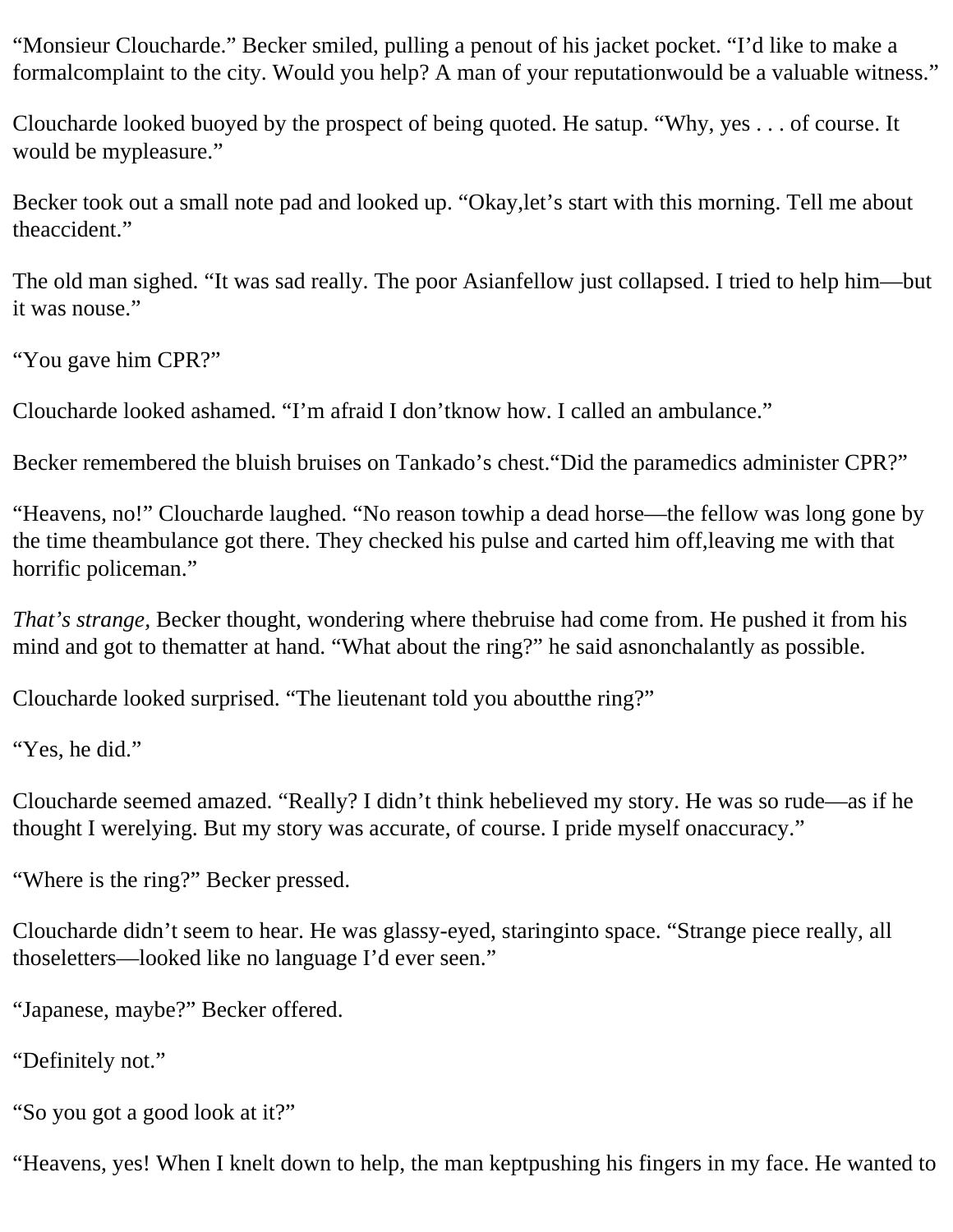give me the ring. Itwas most bizarre, horrible really—his hands were quitedreadful."

"And that's when you took the ring?"

Cloucharde went wide-eyed. "That's what the officertold you! That *I* took the ring?"

Becker shifted uneasily.

Cloucharde exploded. "I knew he wasn't listening!That's how rumors get started! I told him the Jap fellow gaveaway the ring—but not to *me!* There's no way Iwould take anything from a dying man! My heavens! The thought ofit!"

Becker sensed trouble. "So you don't have thering?"

"Heavens, no!"

A dull ache crept through the pit of his stomach. "Then whohas it?"

Cloucharde glared at Becker indignantly. "The German! TheGerman has it!"

Becker felt like the floor had been pulled out from under him."German? What German?"

"The German in the park! I told the officer about him! Irefused the ring but the fascist swine accepted it!"

Becker set down his pen and paper. The charade was over. Thiswas trouble. "So a *German* has the ring?"

"Indeed."

"Where did he go?"

"No idea. I ran to call the police. When I got back, he wasgone."

"Do you know who he was?"

"Some tourist."

"Are you sure?"

"My life is tourists," Cloucharde snapped. "Iknow one when I see one. He and his lady friend were out strollingthe park."

Becker was more and more confused every moment. "Ladyfriend? There was somebody *with* the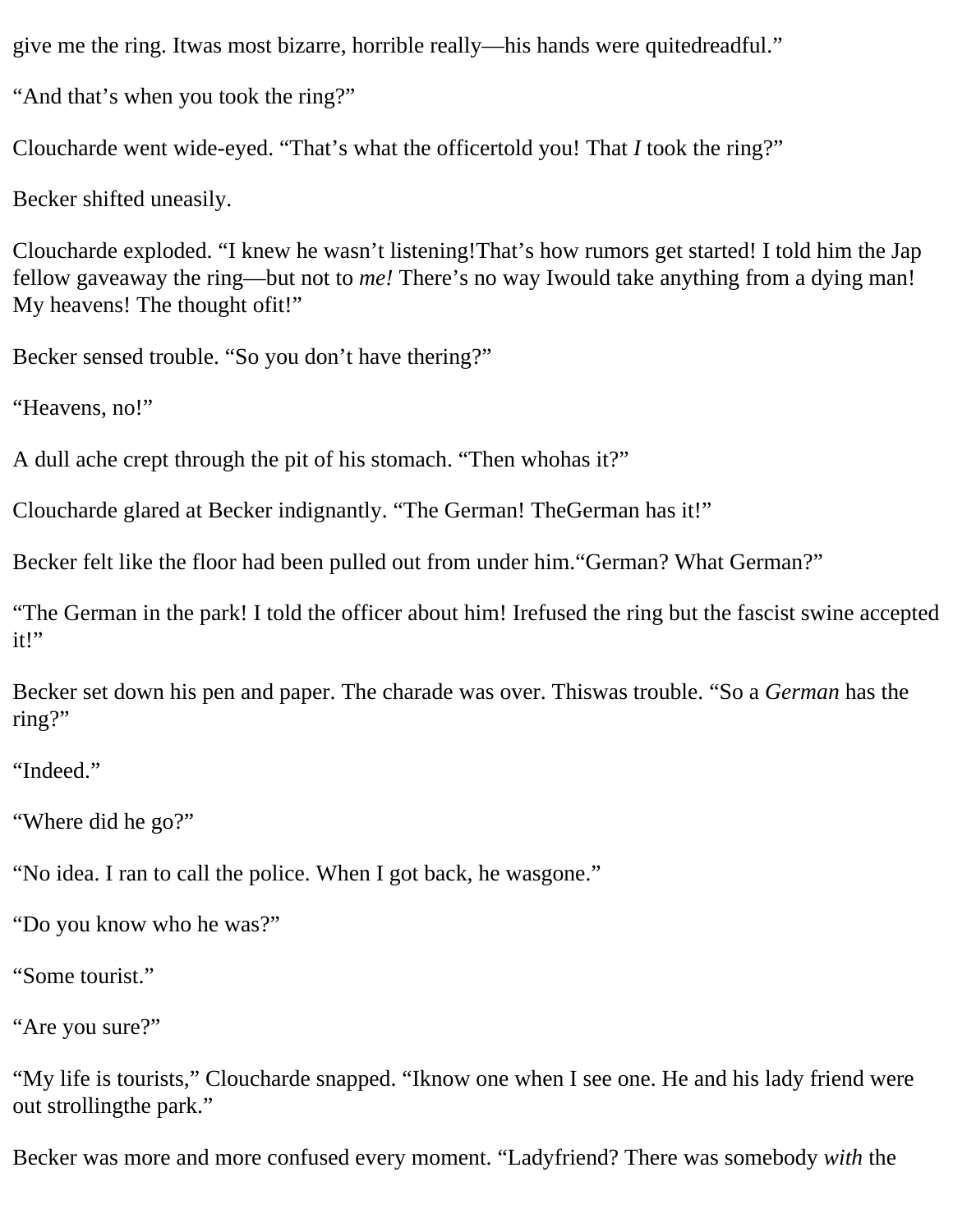German?"

Cloucharde nodded. "An escort. Gorgeous redhead. Mon Dieu!Beautiful."

"An escort?" Becker was stunned. "As in . . . aprostitute?"

Cloucharde grimaced. "Yes, if you must use the vulgarterm."

"But . . . the officer said nothing about—"

"Of course not! I never mentioned the escort."Cloucharde dismissed Becker with a patronizing wave of his goodhand. "They aren't criminals—it's absurd thatthey're harassed like common thieves."

Becker was still in a mild state of shock. "Was thereanyone else there?"

"No, just the three of us. It was hot."

"And you're positive the woman was aprostitute?"

"Absolutely. No woman that beautiful would be with a manlike that unless she were well paid! Mon Dieu! He was fat, fat, *fat!* A loudmouthed, overweight, obnoxious German!"Cloucharde winced momentarily as he shifted his weight, but heignored the pain and plowed on. "This man was abeast—three hundred pounds at least. He locked onto that poordear like she was about to run away—not that I'd blameher. I mean really! Hands all over her. Bragged that he had her allweekend for three hundred dollars! *He's* the one whoshould have dropped dead, not that poor Asian fellow."Cloucharde came up for air, and Becker jumped in.

"Did you get his name?"

Cloucharde thought for a moment and then shook his head."No idea." He winced in pain again and settled slowlyback into his pillows.

Becker sighed. The ring had just evaporated before his eyes.Commander Strathmore was not going to be happy.

Cloucharde dabbed at his forehead. His burst of enthusiasm hadtaken its toll. He suddenly looked ill.

Becker tried another approach. "Mr. Cloucharde, I'dlike to get a statement from the German and his escort as well. Doyou have any idea where they're staying?"

Cloucharde closed his eyes, his strength fading. His breathinggrew shallow.

"Anything at all?" Becker pressed. "Theescort's name?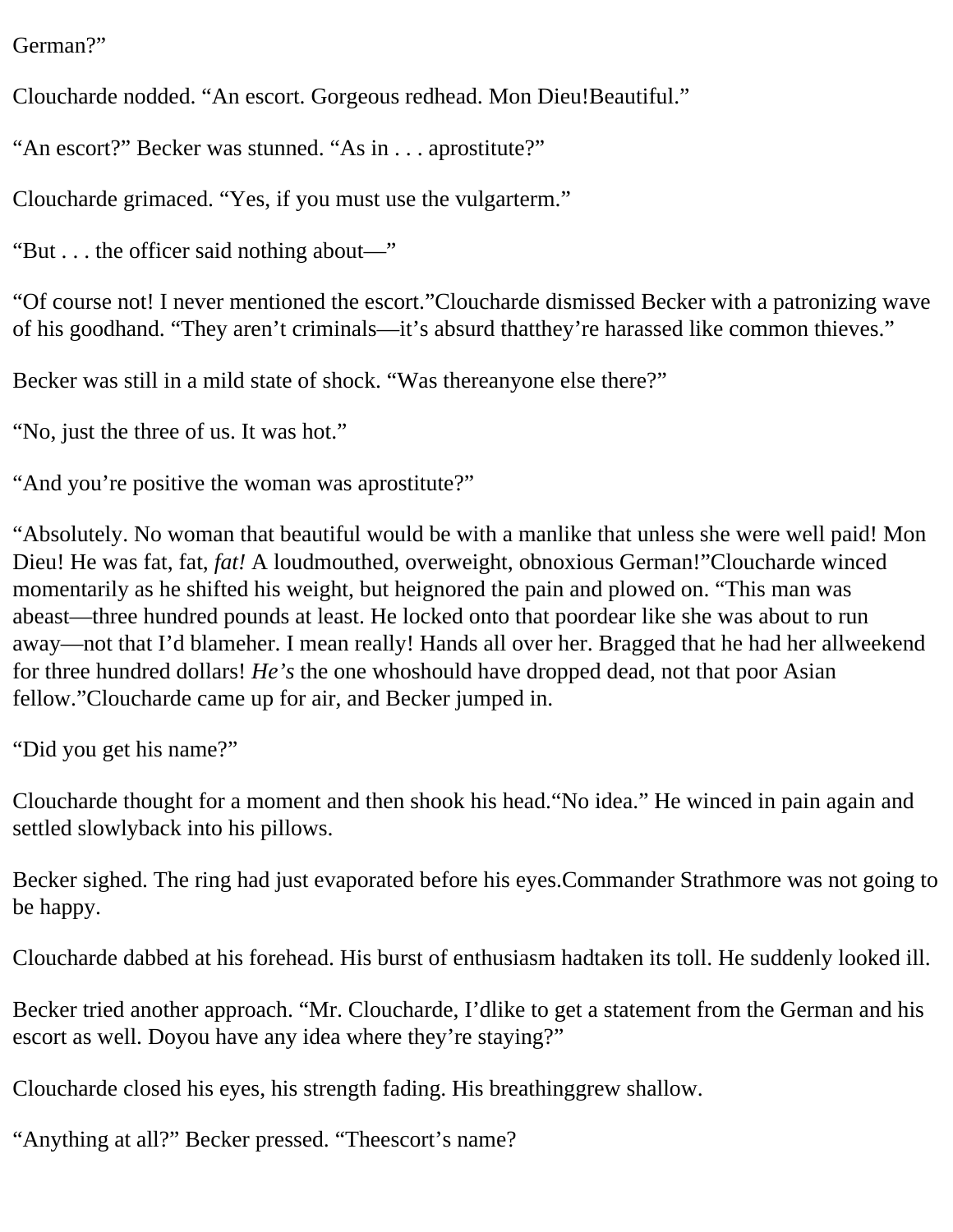There was a long silence.

Cloucharde rubbed his right temple. He was suddenly lookingpale. "Well . . . ah . . . no. I don't believe . .." His voice was shaky.

Becker leaned toward him. "Are you all right?"

Cloucharde nodded lightly. "Yes, fine . . . just a little .. . the excitement maybe . . ." He trailed off.

"Think, Mr. Cloucharde." Becker urged quietly."It's important."

Cloucharde winced. "I don't know . . . the woman . . .the man kept calling her . . ." He closed his eyes andgroaned.

"What was her name?"

"I really don't recall . . ." Cloucharde wasfading fast.

"Think." Becker prodded. "It's importantthat the consular file be as complete as possible. I'll needto support your story with statements from the other witnesses. Anyinformation you can give me to help locate them . . ."

But Cloucharde was not listening. He was dabbing his foreheadwith the sheet. "I'm sorry . . . perhaps tomorrow . .." He looked nauseated.

"Mr. Cloucharde, it's important you remember this *now."* Becker suddenly realized he was speaking too loudly.People on nearby cots were still sitting up watching what was goingon. On the far side of the room a nurse appeared through the doubledoors and strode briskly toward them.

"Anything at all," Becker pressed urgently.

"The German called the woman—"

Becker lightly shook Cloucharde, trying to bring him back.

Cloucharde's eyes flickered momentarily. "Her name . .."

*Stay with me, old fella . . .*

"Dew . . ." Cloucharde's eyes closed again. Thenurse was closing in. She looked furious.

"Dew?" Becker shook Cloucharde's arm.

The old man groaned. "He called her . . ." Clouchardewas mumbling now, barely audible.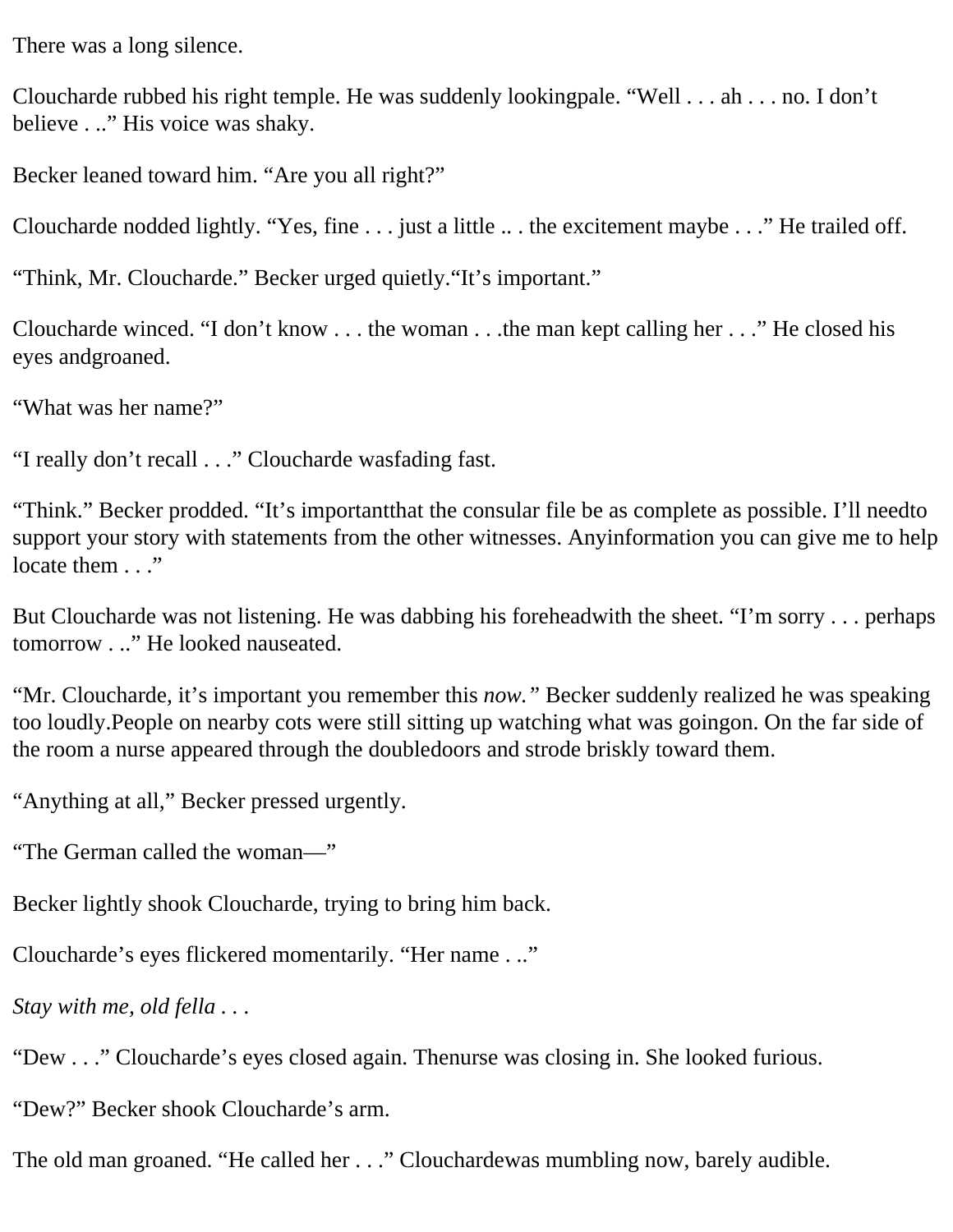The nurse was less than ten feet away yelling at Becker in angrySpanish. Becker heard nothing. His eyes were fixed on the oldman's lips. He shook Cloucharde one last time as the nursebore down on him.

The nurse grabbed David Becker's shoulder. She pulled himto his feet just as Cloucharde's lips parted. The single wordleaving the old man's mouth was not actually spoken. It wassoftly sighed—like a distant sensual remembrance."Dewdrop . . ."

The scolding grasp yanked Becker away.

*Dewdrop?* Becker wondered. *What the hell kind of nameis Dewdrop?* He spun away from the nurse and turned one lasttime to Cloucharde. "Dewdrop? Are you *sure?"*

But Pierre Cloucharde was fast asleep.

## **CHAPTER 23**

Susan sat alone in the plush surroundings of Node 3. She nurseda lemon mist herb tea and awaited the return of her tracer.

As senior cryptographer, Susan enjoyed the terminal with thebest view. It was on the back side of the ring of computers andfaced the Crypto floor. From this spot, Susan could oversee all ofNode 3. She could also see, on the other side of the one-way glass,TRANSLTR standing dead-center of the Crypto floor.

Susan checked the clock. She had been waiting almost an hour.American Remailers Anonymous was apparently taking their timeforwarding North Dakota's mail. She sighed heavily. Despiteher efforts to forget her morning conversation with David, thewords played over and over in her head. She knew she'd beenhard on him. She prayed he was okay in Spain.

Her thoughts were jarred by the loud hiss of the glass doors.She looked up and groaned. Cryptographer Greg Hale stood in theopening.

Greg Hale was tall and muscular with thick blond hair and a deepcleft chin. He was loud, thickfleshed, and perpetuallyoverdressed. His fellow cryptographers had nicknamed him"Halite"—after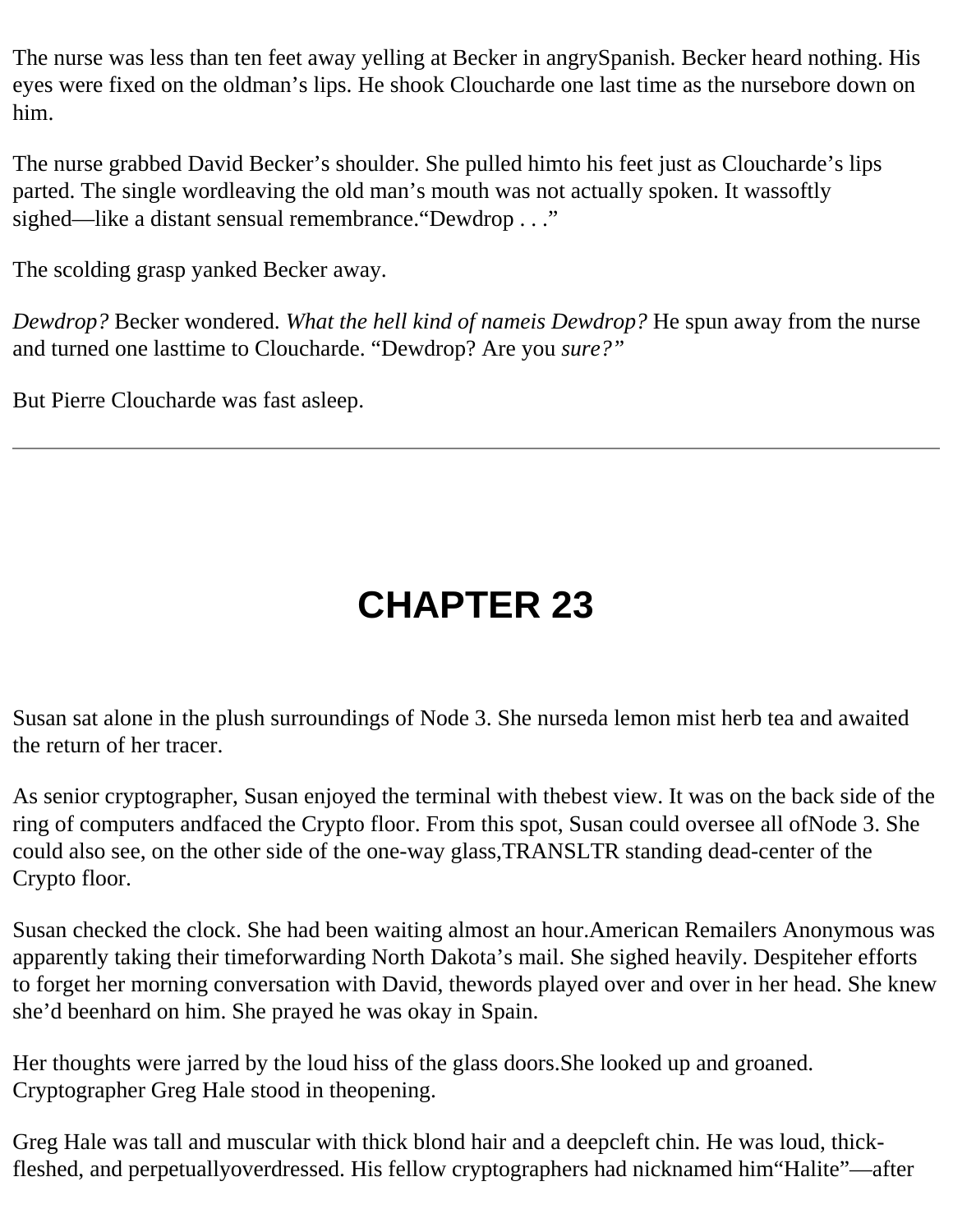the mineral. Hale had always assumedit referred to some rare gem—paralleling his unrivaledintellect and rock-hard physique. Had his ego permitted him toconsult an encyclopedia, he would have discovered it was nothingmore than the salty residue left behind when oceans dried up.

Like all NSA cryptographers, Hale made a solid salary. However,he had a hard time keeping that fact to himself. He drove a whiteLotus with a moon roof and a deafening subwoofer system. He was agadget junkie, and his car was his showpiece; he'd installed aglobal positioning computer system, voice-activated door locks, afive-point radar jammer, and a cellular fax/phone so he'dnever be out of touch with his message services. His vanity plateread megabyte and was framed in violet neon.

Greg Hale had been rescued from a childhood of petty crime bythe U.S. Marine Corps. It was there that he'd learned aboutcomputers. He was one of the best programmers the Marines had everseen, well on his way to a distinguished military career. But twodays before the completion of his third tour of duty, his futuresuddenly changed. Hale accidentally killed a fellow Marine in adrunken brawl. The Korean art of self-defense, Taekwondo, provedmore deadly than defensive. He was promptly relieved of hisduty.

After serving a brief prison term, Halite began looking for workin the private sector as a programmer. He was always up front aboutthe incident in the marines, and he courted prospective employersby offering a month's work without pay to prove his worth. Hehad no shortage of takers, and once they found out what he could dowith a computer, they never wanted to let him go.

As his computer expertise grew, Hale began making Internetconnections all over the world. He was one of the new breed ofcyberfreaks with E-mail friends in every nation, moving in and outof seedy electronic bulletin boards and European chat groups.He'd been fired by two different employers for using theirbusiness accounts to upload pornographic photos to some of hisfriends.

\* \* \*

"What are *you* doing here?" Hale demanded,stopping in the doorway and staring at Susan. He'd obviouslyexpected to have Node 3 to himself today.

Susan forced herself to stay cool. "It's Saturday,Greg. I could ask you the same question." But Susan knew whatHale was doing there. He was the consummate computer addict.Despite the Saturday rule, he often slipped into Crypto on weekendsto use the NSA's unrivalled computing power to run newprograms he was working on.

"Just wanted to retweak a few lines and check myE-mail," Hale said. He eyed her curiously. "What was ityou said *you*'re doing here?"

"I didn't," Susan replied.

Hale arched a surprised eyebrow. "No reason to be coy. Wehave no secrets here in Node 3,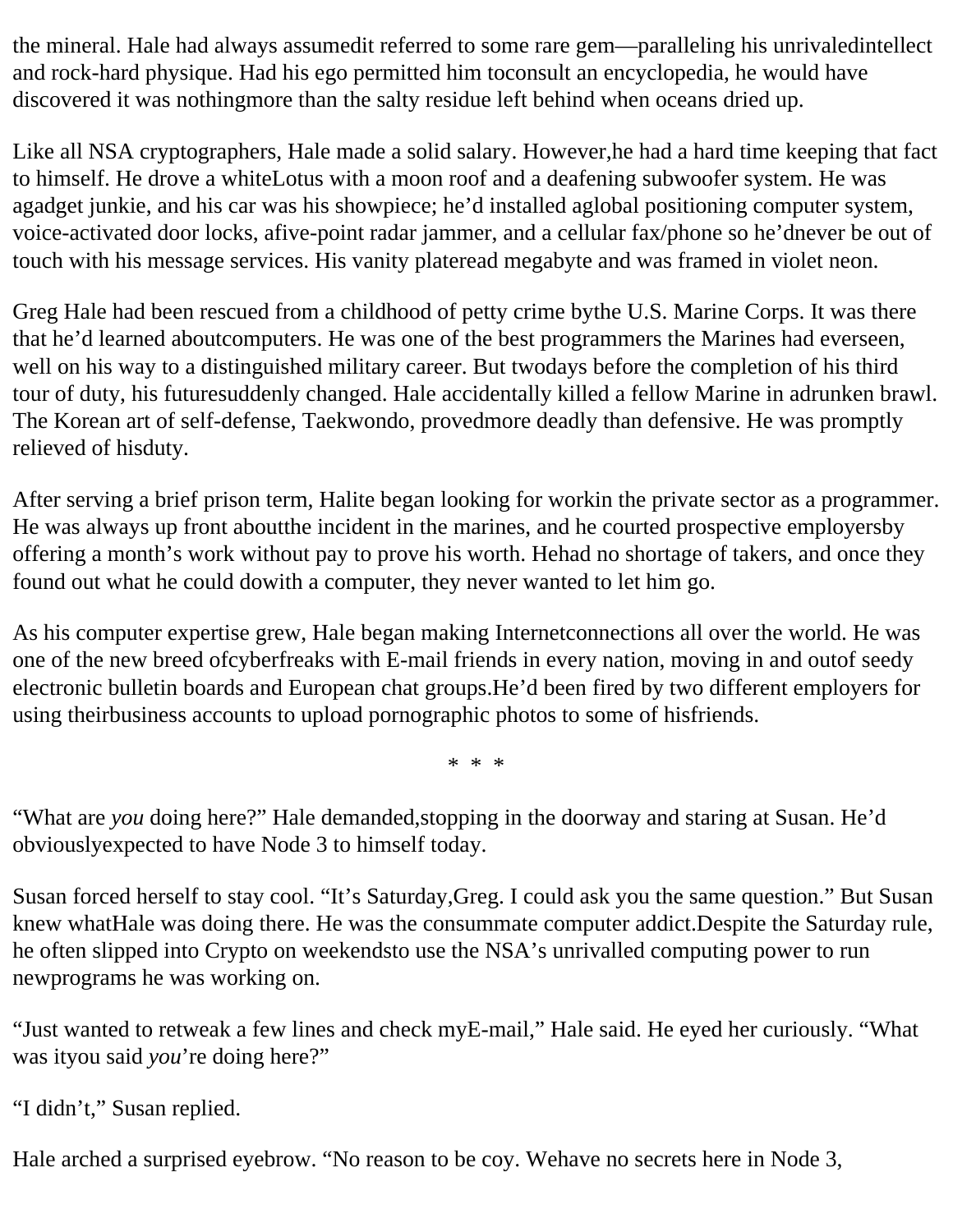remember? All for one and one forall."

Susan sipped her lemon mist and ignored him. Hale shrugged andstrode toward the Node 3 pantry. The pantry was always his firststop. As Hale crossed the room, he sighed heavily and made a pointof ogling Susan's legs stretched out beneath her terminal.Susan, without looking up, retracted her legs and kept working.Hale smirked.

Susan had gotten used to Hale hitting on her. His favorite linewas something about interfacing to check the compatibility of theirhardware. It turned Susan's stomach. She was proud to complainto Strathmore about Hale; it was far easier just to ignore him.

Hale approached the Node 3 pantry and pulled open the latticedoors like a bull. He slid a Tupperware container of tofu out ofthe fridge and popped a few pieces of the gelatinous whitesubstance in his mouth. Then he leaned on the stove and smoothedhis gray Bellvienne slacks and well-starched shirt. "You gonnabe here long?"

"All night," Susan said flatly.

"Hmm . . ." Halite cooed with his mouth full. "Acozy Saturday in the Playpen, just the two of us."

"Just the *three* of us," Susan interjected."Commander Strathmore's upstairs. You might want todisappear before he sees you."

Hale shrugged. "He doesn't seem to mind *you*here. He must really enjoy your company."

Susan forced herself to keep silent.

Hale chuckled to himself and put away his tofu. Then he grabbeda quart of virgin olive oil and took a few swigs. He was a healthfiend and claimed olive oil cleaned out his lower intestine. Whenhe wasn't pushing carrot juice on the rest of the staff, hewas preaching the virtues of high colonics.

Hale replaced the olive oil and went to down his computerdirectly opposite Susan. Even across the wide ring of terminals,Susan could smell his cologne. She crinkled her nose.

"Nice cologne, Greg. Use the entire bottle?

Hale flicked on his terminal. "Only for you,dear."

As he sat there waiting for his terminal to warm up, Susan had asudden unsettling thought. What if Hale accessed TRANSLTR'sRun-Monitor? There was no logical reason why he would, butnonetheless Susan knew he would never fall for some half-bakedstory about a diagnostic that stumped TRANSLTR for sixteen hours.Hale would demand to know the truth. The truth was something Susanhad no intention of telling him. She did not trust Greg Hale. Hewas not NSA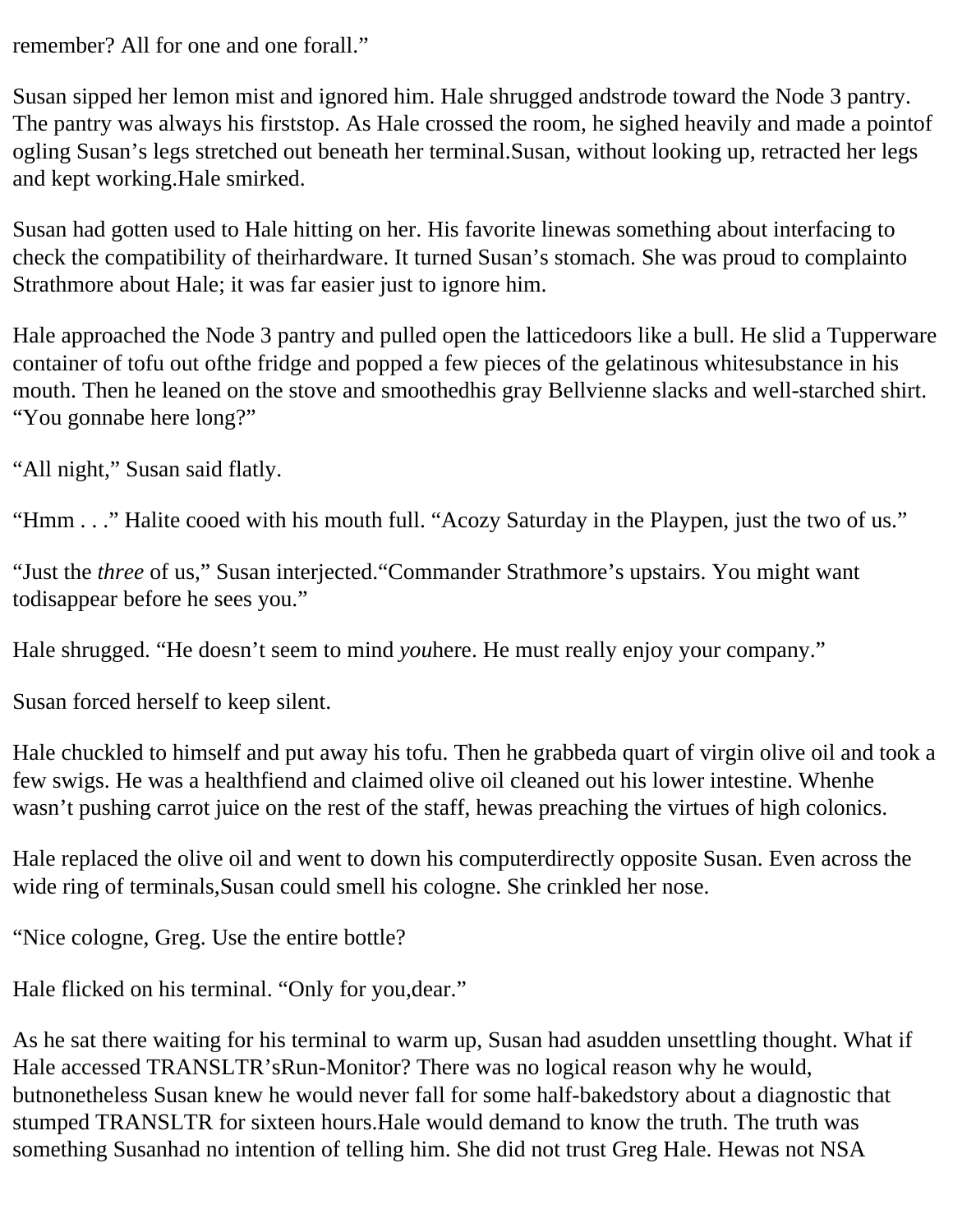material. Susan had been against hiring him in thefirst place, but the NSA had had no choice. Hale had been theproduct of damage control.

The Skipjack fiasco.

Four years ago, in an effort to create a single, public-keyencryption standard, Congress charged the nation's bestmathematicians, those at the NSA, to write a new superalgorithm.The plan was for Congress to pass legislation that made the newalgorithm the nation's standard, thus alleviating theincompatibilities now suffered by corporations that used differentalgorithms.

Of course, asking the NSA to lend a hand in improving public-keyencryption was somewhat akin to asking a condemned man to build hisown coffin. TRANSLTR had not yet been conceived, and an encryptionstandard would only help to proliferate the use of code-writing andmake the NSA's already difficult job that much harder.

The EFF understood this conflict of interest and lobbiedvehemently that the NSA might create an algorithm of poorquality—something it could break. To appease these fears,Congress announced that when the NSA's algorithm was finished,the formula would be published for examination by the world'smathematicians to ensure its quality.

Reluctantly, the NSA's Crypto team, led by CommanderStrathmore, created an algorithm they christened Skipjack. Skipjackwas presented to Congress for their approval. Mathematicians fromall over the world tested Skipjack and were unanimously impressed.They reported that it was a strong, untainted algorithm and wouldmake a superb encryption standard. But three days before Congresswas to vote their certain approval of Skipjack, a young programmerfrom Bell Laboratories, Greg Hale, shocked the world by announcinghe'd found a back door hidden in the algorithm.

The back door consisted of a few lines of cunning programmingthat Commander Strathmore had inserted into the algorithm. It hadbeen added in so shrewd a way that nobody, except Greg Hale, hadseen it. Strathmore's covert addition, in effect, meant thatany code written by Skipjack could be decrypted via a secretpassword known only to the NSA. Strathmore had come within inchesof turning the nation's proposed encryption standard into thebiggest intelligence coup the NSA had ever seen; the NSA would haveheld the master key to every code written in America.

The computer-savvy public was outraged. The EFF descended on thescandal like vultures, ripping Congress to shreds for theirnaïveté and proclaiming the NSA the biggest threat to thefree world since Hitler. The encryption standard was dead.

It had come as little surprise when the NSA hired Greg Hale twodays later. Strathmore felt it was better to have him on the insideworking for the NSA than on the outside working against it.

Strathmore faced the Skipjack scandal head-on. He defended hisactions vehemently to Congress. He argued that the public'scraving for privacy would come back to haunt them. He insisted thepublic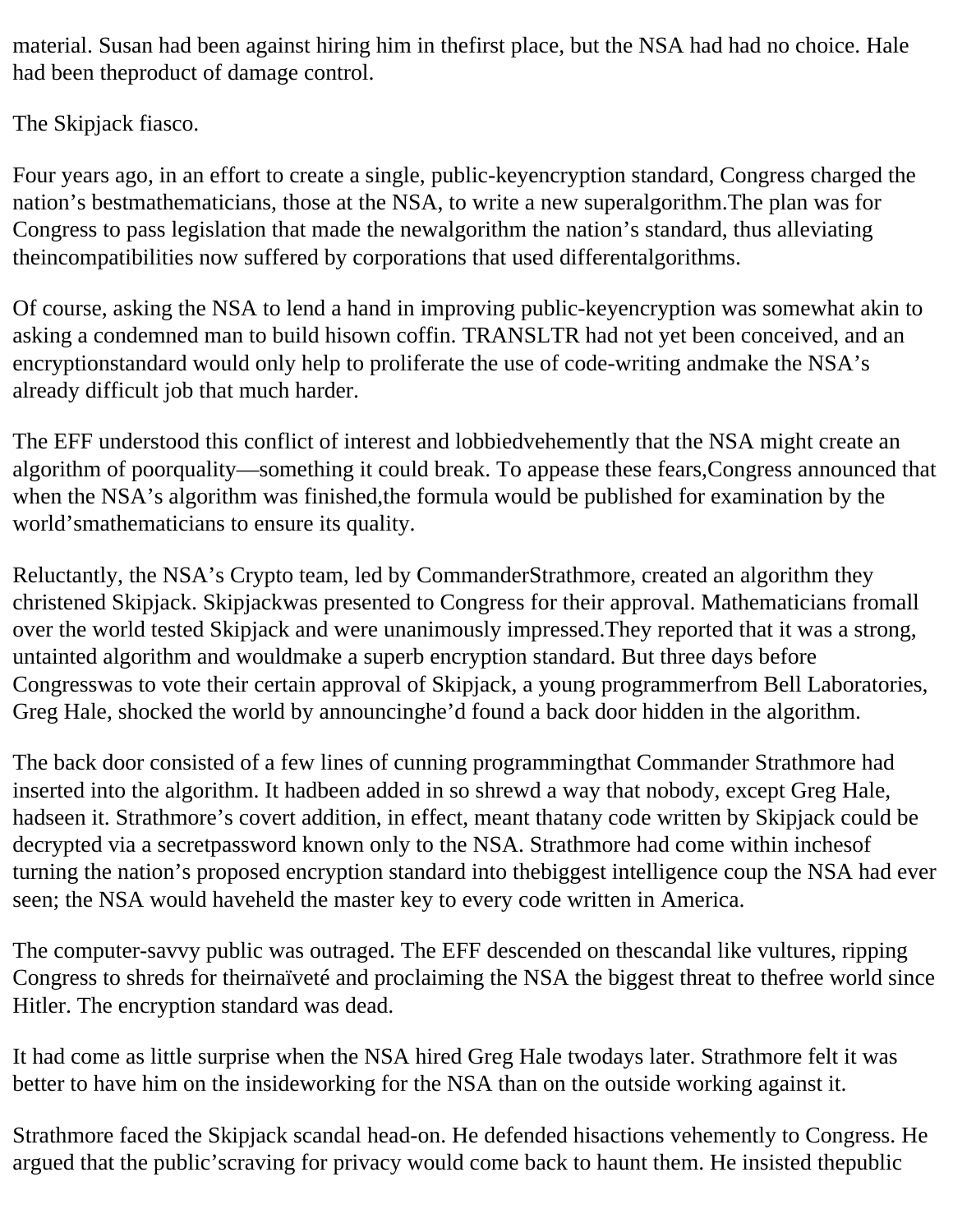needed someone to watch over them; the public needed the NSAto break codes in order to keep the peace. Groups like the EFF feltdifferently. And they'd been fighting him ever since.

# **CHAPTER 24**

David Becker stood in a phone booth across the street from LaClínica de Salud Pública; he'd just been ejected forharassing patient number 104, Monsieur Cloucharde.

Things were suddenly more complicated than he'danticipated. His little favor to Strathmore—picking up somepersonal belongings—had turned into a scavenger hunt for somebizarre ring.

He'd just called Strathmore and told him about the Germantourist. The news had not been received well. After demanding thespecifics, Strathmore had fallen silent for a long time."David," he had finally said very gravely, "findingthat ring is a matter of national security. I'm leaving it inyour hands. Don't fail me." The phone had gone dead.

David stood in the phone booth and sighed. He picked up thetattered Guía Telefónica and began scanning the yellowpages. "Here goes nothing," he muttered to himself.

There were only three listings for Escort Services in thedirectory, and he didn't have much to go on. All he knew wasthat the German's date had red hair, which conveniently wasrare in Spain. The delirious Cloucharde had recalled theescort's name as Dewdrop. Becker cringed—Dewdrop? Itsounded more like a cow than a beautiful girl. Not a good Catholicname at all; Cloucharde must have been mistaken.

Becker dialed the first number.

\* \* \*

"Servicio Social de Sevilla," a pleasant female voiceanswered.

Becker affected his Spanish with a thick German accent. "Hola, ¿hablas Aleman?"

"No. But I speak English" came the reply.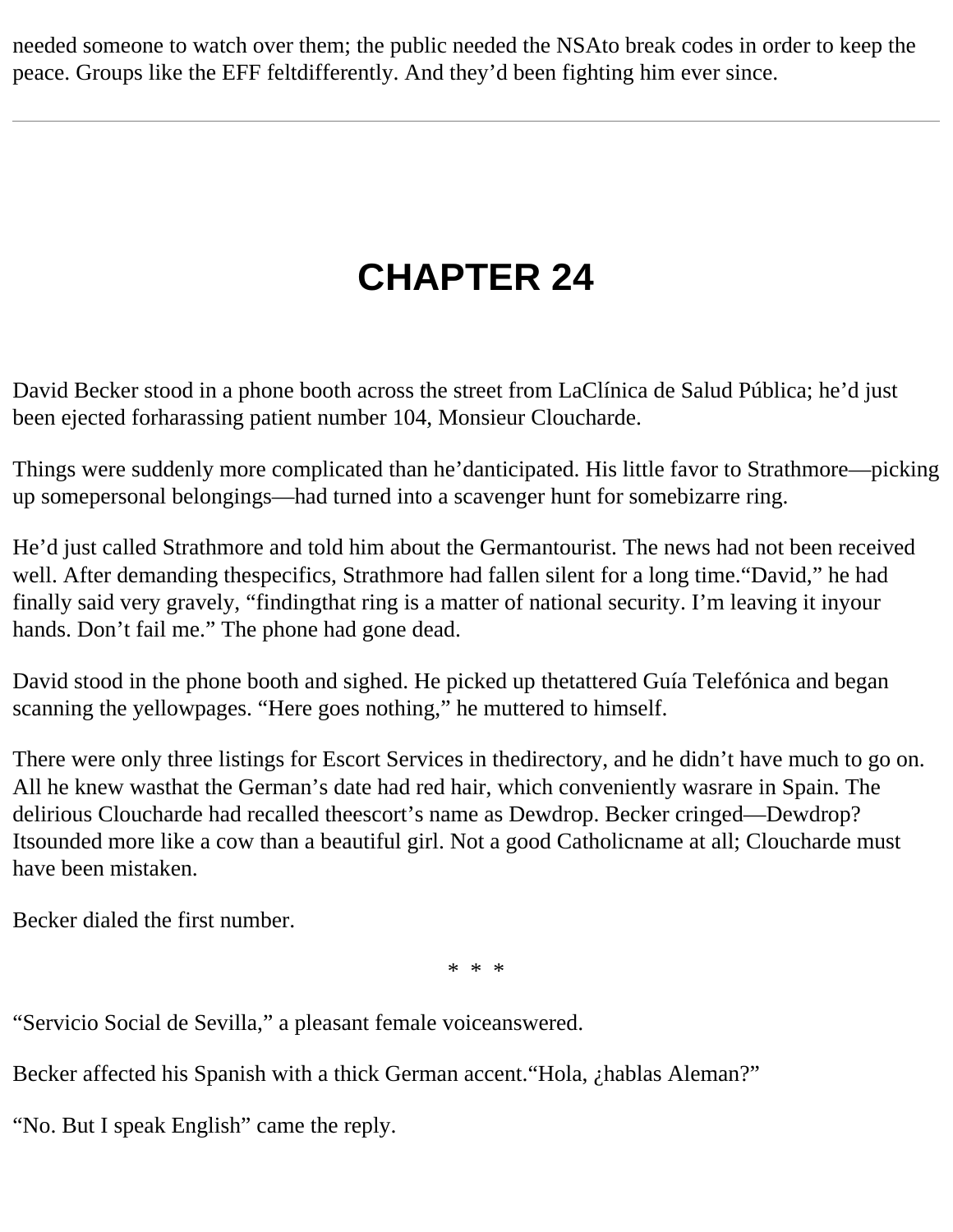Becker continued in broken English. "Thank you. I wonderingif you to help me?"

"How can we be of service?" The woman spoke slowly inan effort to aid her potential client. "Perhaps you would likean escort?"

"Yes, please. Today my brother, Klaus, he has girl, verybeautiful. Red hair. I want same. For tomorrow, please."

"Your brother Klaus comes here?" The voice wassuddenly effervescent, like they were old friends.

"Yes. He very fat. You remember him, no?"

"He was here today, you say?"

Becker could hear her checking the books. There would be noKlaus listed, but Becker figured clients seldom used their realnames.

"Hmm, I'm sorry," she apologized. "Idon't see him here. What was the girl's name your brotherwas with?"

"Had red hair," Becker said, avoiding thequestion.

"Red hair?" she repeated. There was a pause."This is Servicio Social de Sevilla. Are you sure your brothercomes here?"

"Sure, yes."

"Señor, we have no redheads. We have only pureAndalusian beauties."

"Red hair," Becker repeated, feeling stupid.

"I'm sorry, we have no redheads at all, but ifyou—"

"Name is Dewdrop," Becker blurted, feeling evenstupider.

The ridiculous name apparently meant nothing to the woman. Sheapologized, suggested Becker was confusing her with another agency,and politely hung up.

Strike one.

\* \* \*

Becker frowned and dialed the next number. It connectedimmediately.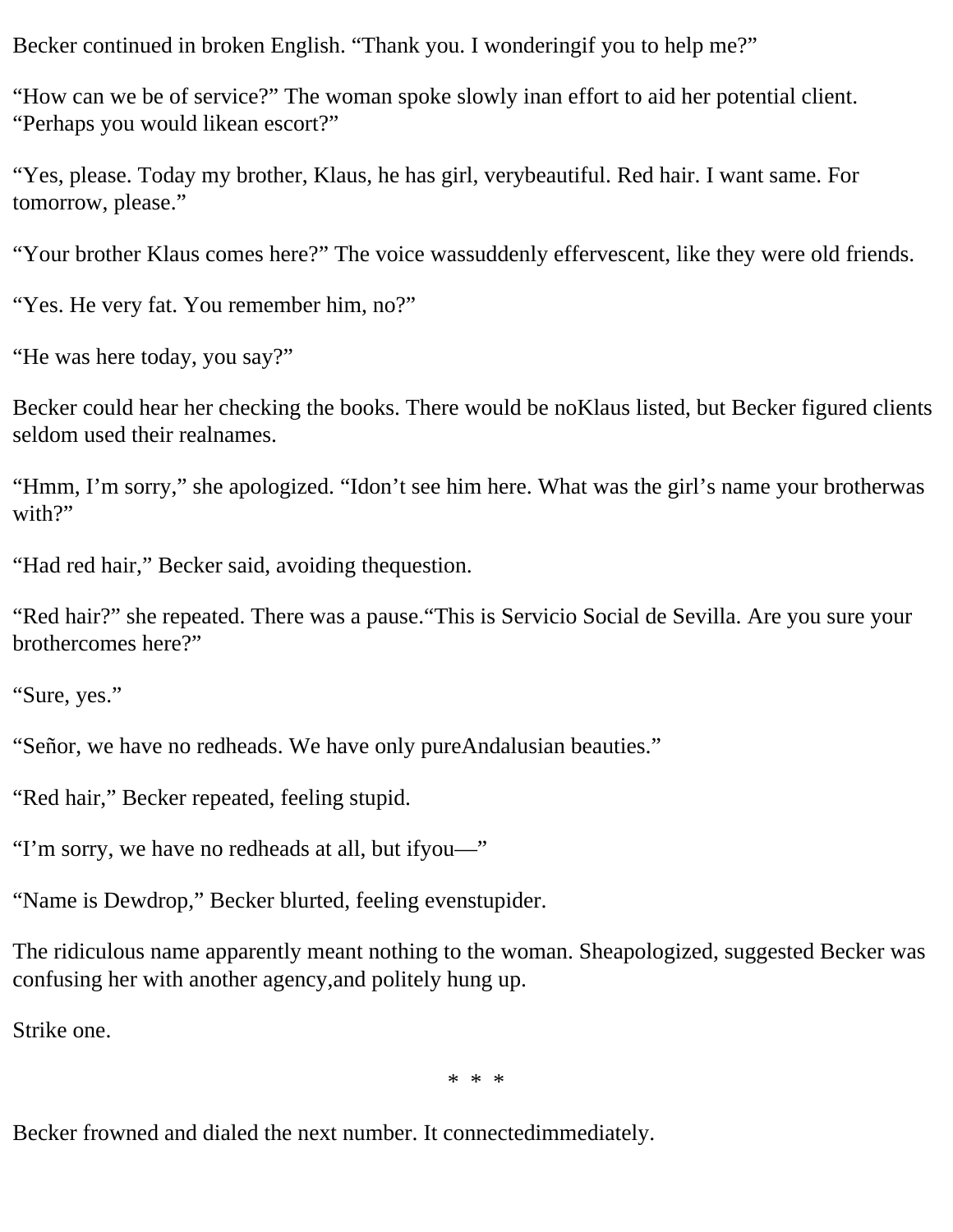"Buenas noches, Mujeres España. May I helpyou?"

Becker launched into his same spiel, a German tourist who waswilling to pay top dollar for the redhaired girl who was out withhis brother today.

This time the response was in polite German, but again noredheads. "Keine Rotköpfe, I'm sorry." Thewoman hung up.

Strike two.

Becker looked down at the phone book. There was only one numberleft. The end of the rope already.

He dialed.

\* \* \*

"Escortes Belén," a man answered in a very slicktone.

Again Becker told his story.

"Sí, sí, señor. My name is SeñorRoldán. I would be pleased to help. We have two redheads.Lovely girls."

Becker's heart leapt. "Very beautiful?" herepeated in his German accent. "Red hair?"

"Yes, what is your brother's name? I will tell you whowas his escort today. And we can send her to youtomorrow."

"Klaus Schmidt." Becker blurted a name recalled froman old textbook.

A long pause. "Well, sir . . . I don't see a KlausSchmidt on our registry, but perhaps your brother chose to bediscreet—perhaps a wife at home?" He laughedinappropriately.

"Yes, Klaus married. But he very fat. His wife no lie withhim." Becker rolled his eyes at himself reflected in thebooth. *If Susan could hear me now,* he thought. "I fatand lonely too. I want lie with her. Pay lots of money."

Becker was giving an impressive performance, but he'd gonetoo far. Prostitution was illegal in Spain, and SeñorRoldán was a careful man. He'd been burned before byGuardia officials posing as eager tourists. *I want lie withher.* Roldán knew it was a setup. If he said yes, he wouldbe heavily fined and, as always, forced to provide one of his mosttalented escorts to the police commissioner free of charge for anentire weekend.

When Roldán spoke, his voice not quite as friendly."Sir, this is Escortes Belén. May I ask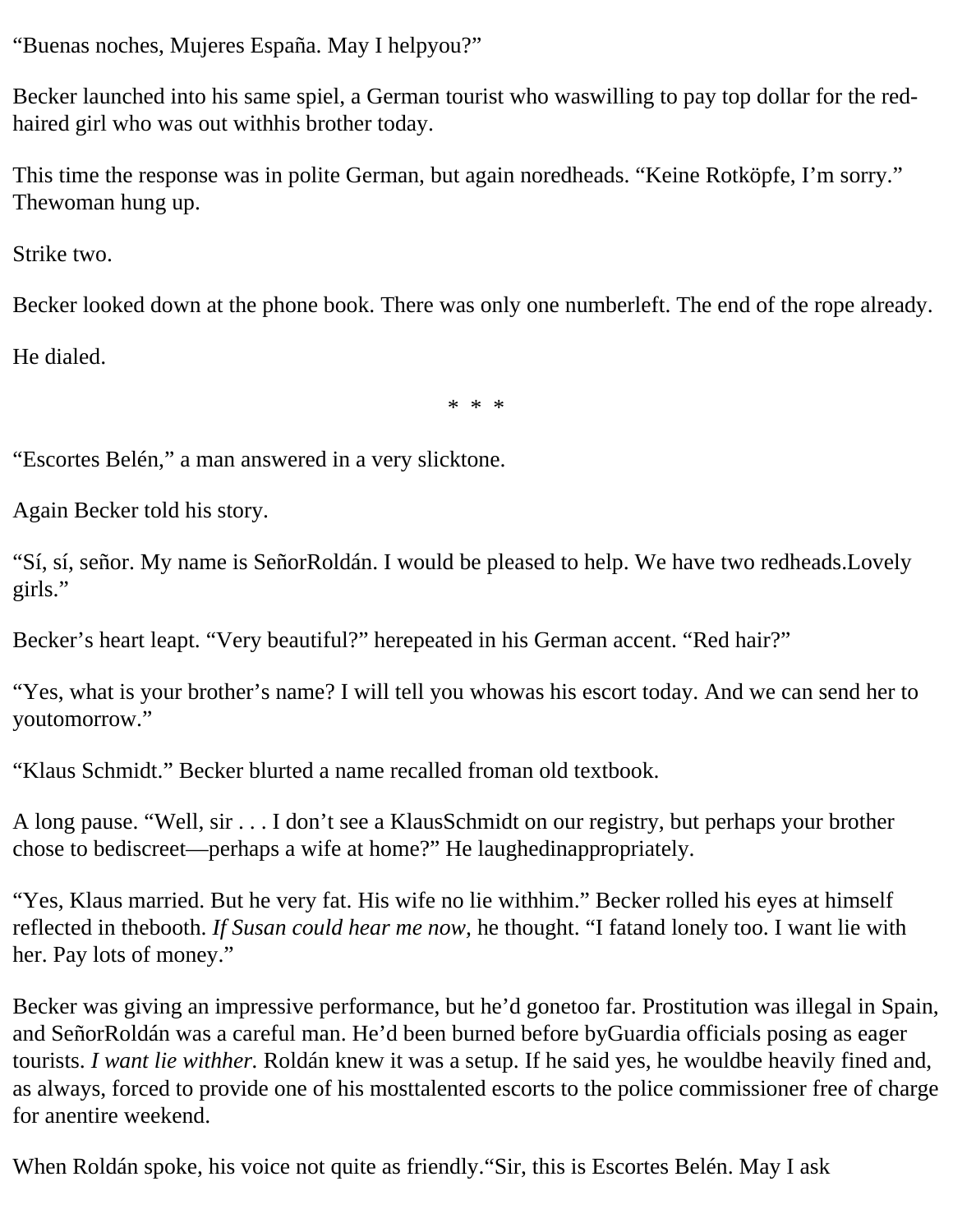who'scalling?"

"Aah . . . Sigmund Schmidt," Becker inventedweakly.

"Where did you get our number?"

"La Guía Telefónica—yellow pages."

"Yes, sir, that's because we are an escortservice."

"Yes. I want escort." Becker sensed something waswrong.

"Sir, Escortes Belén is a service providing escorts tobusinessmen for luncheons and dinners. This is why we are listed inthe phone book. What we do is legal. What you are looking for is a*prostitute."* The word slid off his tongue like a viledisease.

"But my brother . . ."

"Sir, if your brother spent the day kissing a girl in thepark, she was not one of ours. We have strict regulations aboutclient-escort contact."

"But . . ."

"You have us confused with someone else. We only have tworedheads, Inmaculada and Rocío, and neither would allow a manto sleep with them for money. That is called prostitution, and itis illegal in Spain. Good night, sir."

" $But$ —"

#### CLICK.

Becker swore under his breath and dropped the phone back intoits cradle. Strike three. He was certain Cloucharde had said theGerman had hired the girl for the entire weekend.

\* \* \*

Becker stepped out of the phone booth at the intersection ofCalle Salado and Avenida Asunción. Despite the traffic, thesweet scent of Seville oranges hung all around him. It wastwilight—the most romantic hour. He thought of Susan.Strathmore's words invaded his mind: *Find the ring.*Becker flopped miserably on a bench and pondered his next move.

*What move?*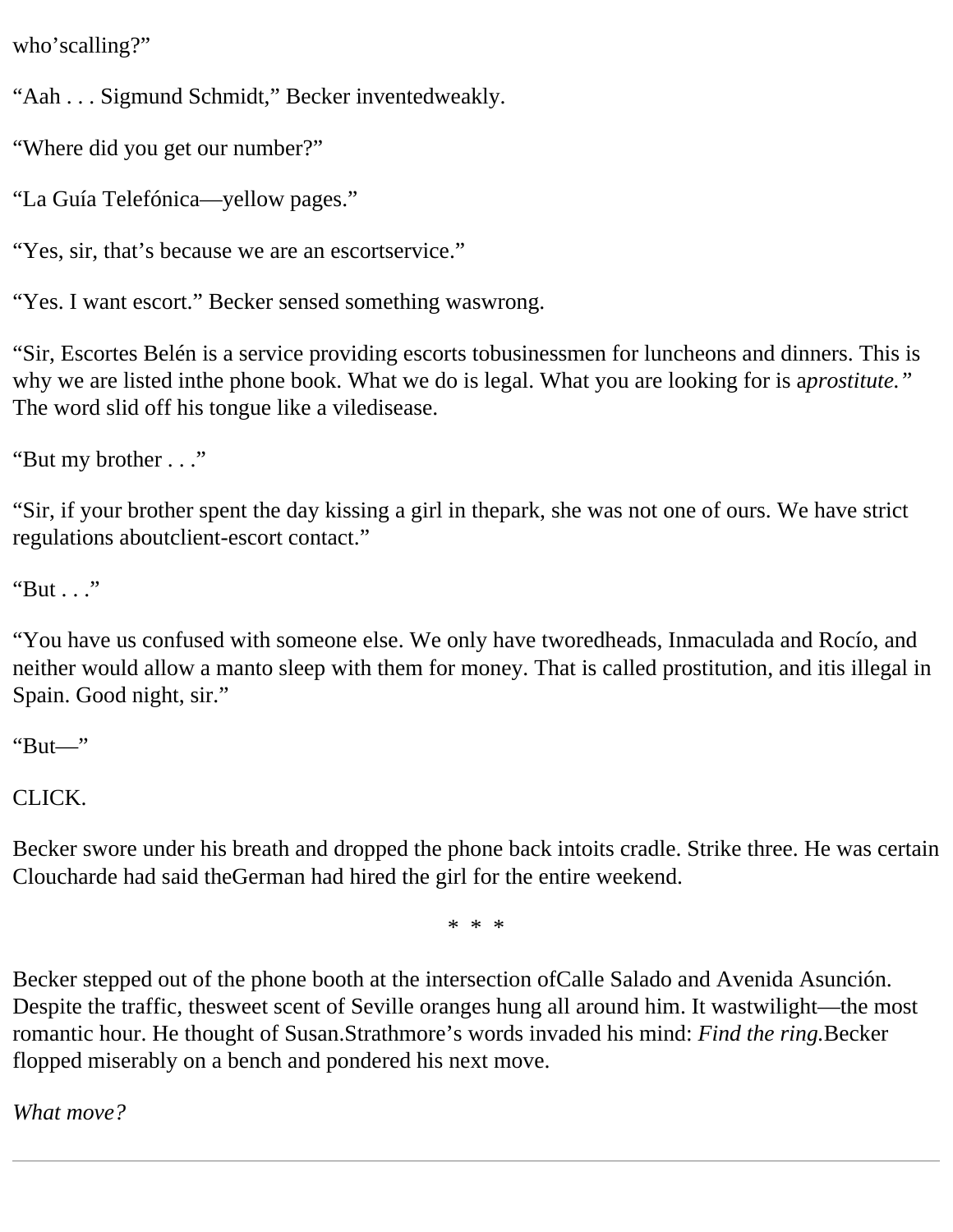# **CHAPTER 25**

Inside the Clínica de Salud Pública, visiting hourswere over. The gymnasium lights had been turned out. PierreCloucharde was fast asleep. He did not see the figure hunched overhim. The needle of a stolen syringe glinted in the dark. Then itdisappeared into the IV tube just above Cloucharde's wrist.The hypodermic contained 30 cc of cleaning fluid stolen from ajanitor's cart. With great force, a strong thumb rammed theplunger down and forced the bluish liquid into the old man'sveins.

Cloucharde was awake only for a few seconds. He might havescreamed in pain had a strong hand not been clamped across hismouth. He lay trapped on his cot, pinned beneath a seeminglyimmovable weight. He could feel the pocket of fire searing its wayup his arm. There was an excruciating pain traveling through hisarmpit, his chest, and then, like a million shattering pieces ofglass, it hit his brain. Cloucharde saw a brilliant flash of light. . . and then nothing.

The visitor released his grip and peered through the darkness atthe name on the medical chart. Then he slipped silently out.

On the street, the man in wire-rim glasses reached to a tinydevice attached to his belt. The rectangular pack was about thesize of a credit card. It was a prototype of the new Monoclecomputer. Developed by the U.S. Navy to help technicians recordbattery voltages in cramped quarters on submarines, the miniaturecomputer packed a cellular modem and the newest advances inmicrotechnology. Its visual monitor was a transparent liquidcrystal display, mounted in the left lens of a pair of eyeglasses.The Monocle reflected a whole new age in personal computing; theuser could now look *through* his data and still interact withthe world around him.

The Monocle's real coup, though, was not its miniaturedisplay but rather its data entry system. A user enteredinformation via tiny contacts fixed to his fingertips; touching thecontacts together in sequence mimicked a shorthand similar to courtstenography. The computer would then translate the shorthand intoEnglish.

The killer pressed a tiny switch, and his glasses flickered tolife. His hands inconspicuously at his sides, he began touchingdifferent fingertips together in rapid succession. A messageappeared before his eyes.

SUBJECT: P. CLOUCHARDE—TERMINATED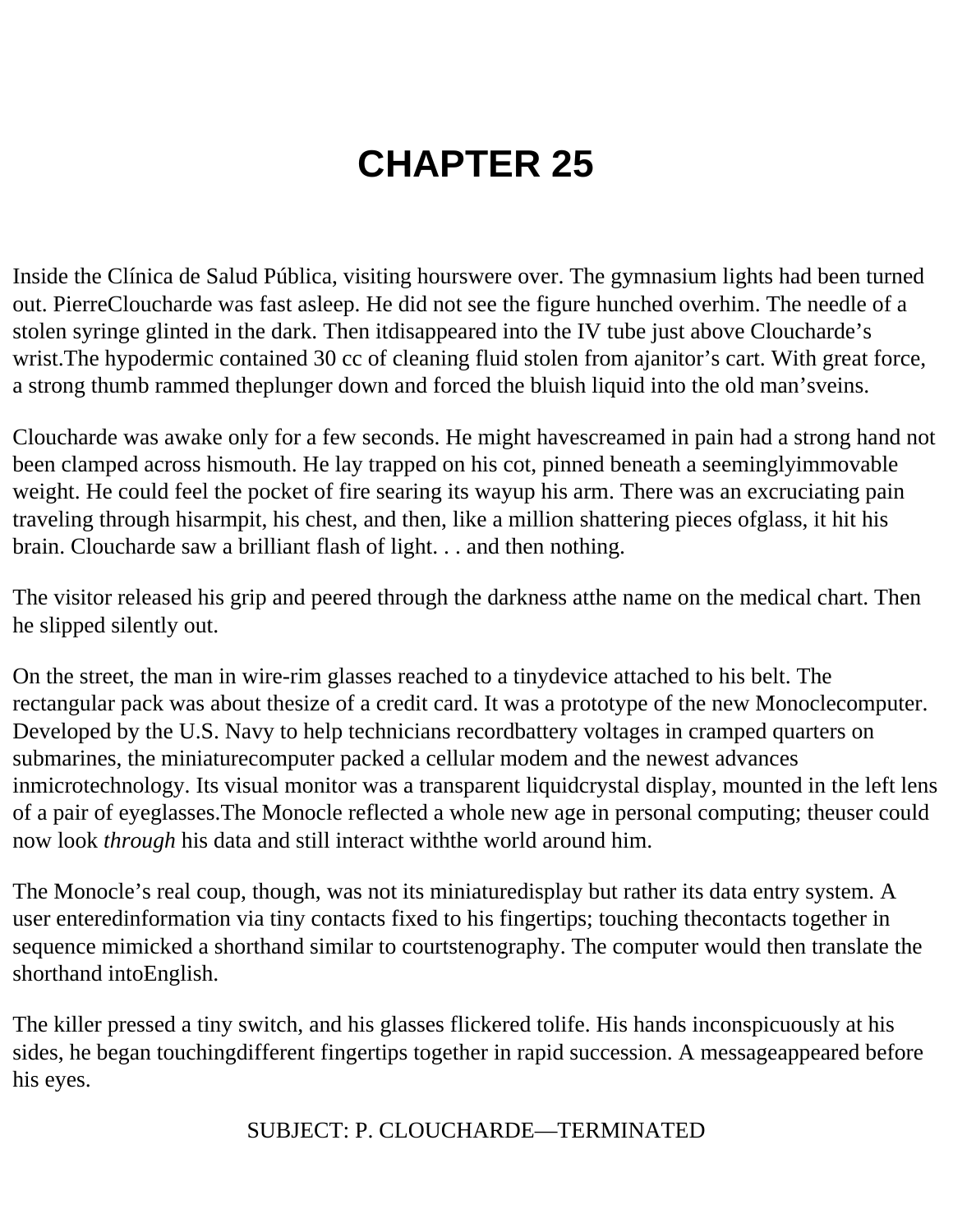He smiled. Transmitting notification of kills was part of hisassignment. But including victim's names . . . that, to theman in the wire-rim glasses, was elegance. His fingers flashedagain, and his cellular modem activated.

#### MESSAGE SENT

### **CHAPTER 26**

Sitting on the bench across from the public clinic, Beckerwondered what he was supposed to do now. His calls to the escortagencies had turned up nothing. The commander, uneasy aboutcommunication over unsecured public phones, had asked David not tocall again until he had the ring. Becker considered going to thelocal police for help—maybe they had a record of a red-headedhooker—but Strathmore had given strict orders about that too.*You are invisible. No one is to know this ring exists.*

Becker wondered if he was supposed to wander the drugged-outdistrict of Triana in search of this mystery woman. Or maybe he wassupposed to check all the restaurants for an obese German.Everything seemed like a waste of time.

Strathmore's words kept coming back: *It's a matterof national security . . . you must find that ring.*

A voice in the back of Becker's head told him he'dmissed something—something crucial—but for the life ofhim, he couldn't think what it would be. *I'm ateacher, not a damned secret agent!* He was beginning to wonderwhy Strathmore hadn't sent a professional.

Becker stood up and walked aimlessly down Calle Deliciaspondering his options. The cobblestone sidewalk blurred beneath hisgaze. Night was falling fast.

#### *Dewdrop.*

There was something about that absurd name that nagged at theback of his mind. *Dewdrop.* The slick voice of SeñorRoldán at Escortes Belén was on endless loop in his head.*"We only have two redheads . . . Two redheads, Inmaculadaand Rocío . . . Rocío . . . Rocío . .."*

Becker stopped short. He suddenly knew. *And I call myself alanguage specialist?* He couldn't believe he'd missedit.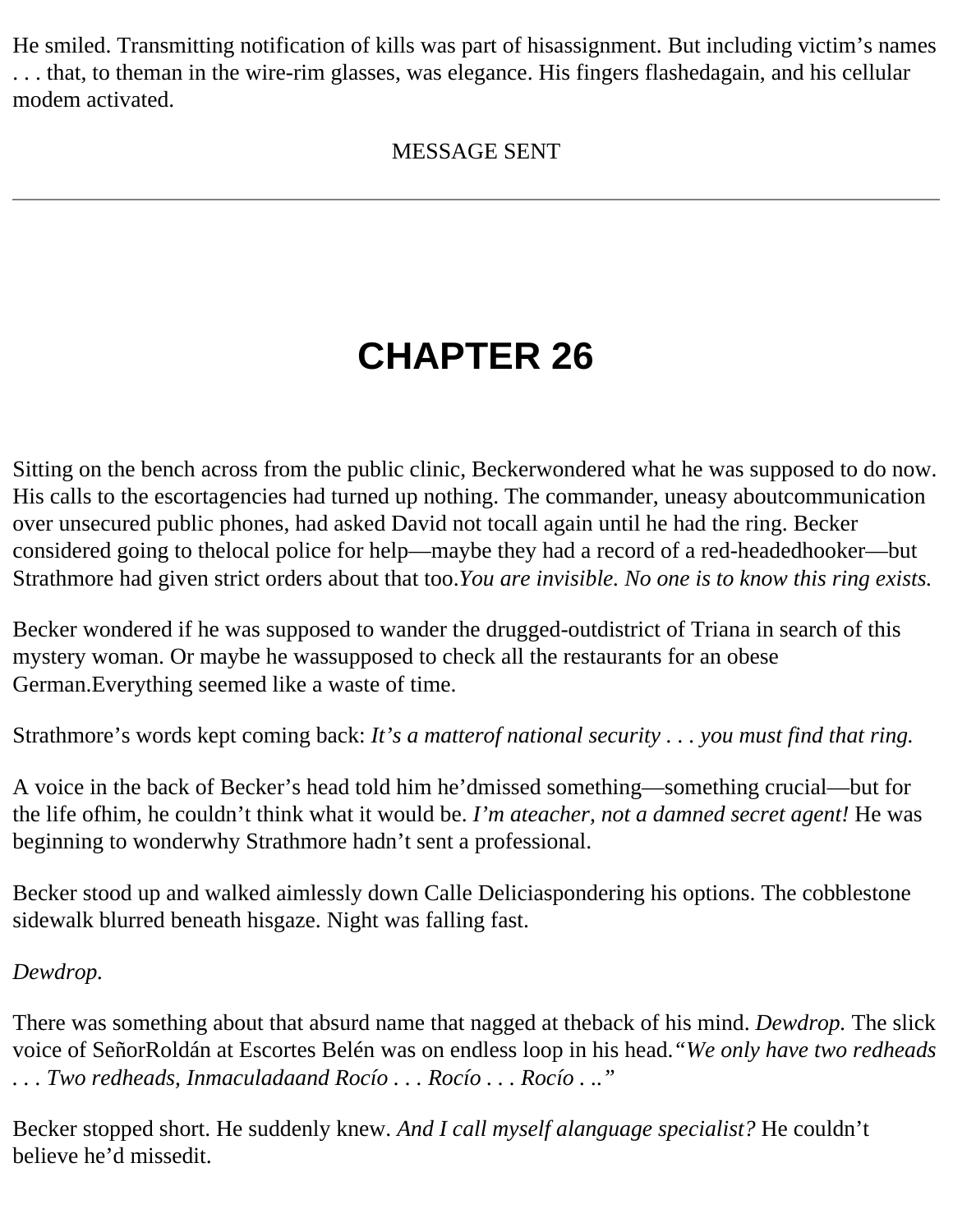Rocío was one of the most popular girl's names inSpain. It carried all the right implications for a young Catholicgirl—purity, virginity, natural beauty. The connotations ofpurity all stemmed from the name's literalmeaning*—Drop of Dew!*

The old Canadian's voice rang in Becker's ears. *Dewdrop.* Rocío had translated her name to the onlylanguage she and her client had in common—English. Excited,Becker hurried off to find a phone.

Across the street, a man in wire-rim glasses followed just outof sight.

# **CHAPTER 27**

On the Crypto floor, the shadows were growing long and faint.Overhead, the automatic lighting gradually increased to compensate.Susan was still at her terminal silently awaiting news from hertracer. It was taking longer than expected.

Her mind had been wandering—missing David and willing GregHale to go home. Although Hale hadn't budged, thankfullyhe'd been silent, engrossed in whatever he was doing at histerminal. Susan couldn't care less what Hale was doing, aslong as he didn't access the Run-Monitor. He obviouslyhadn't—sixteen hours would have brought an audible yelpof disbelief.

Susan was sipping her third cup of tea when it finallyhappened—her terminal beeped once. Her pulse quickened. Aflashing envelope icon appeared on her monitor announcing thearrival of E-mail. Susan shot a quick glance toward Hale. He wasabsorbed in his work. She held her breath and doubleclicked theenvelope.

"North Dakota," she whispered to herself."Let's see who you are."

When the E-mail opened, it was a single line. Susan read it. Andthen she read it again.

#### DINNER AT ALFREDO'S? 8 PM?

Across the room, Hale muffled a chuckle. Susan checked themessage header.

#### FROM: GHALE@crypto.nsa.gov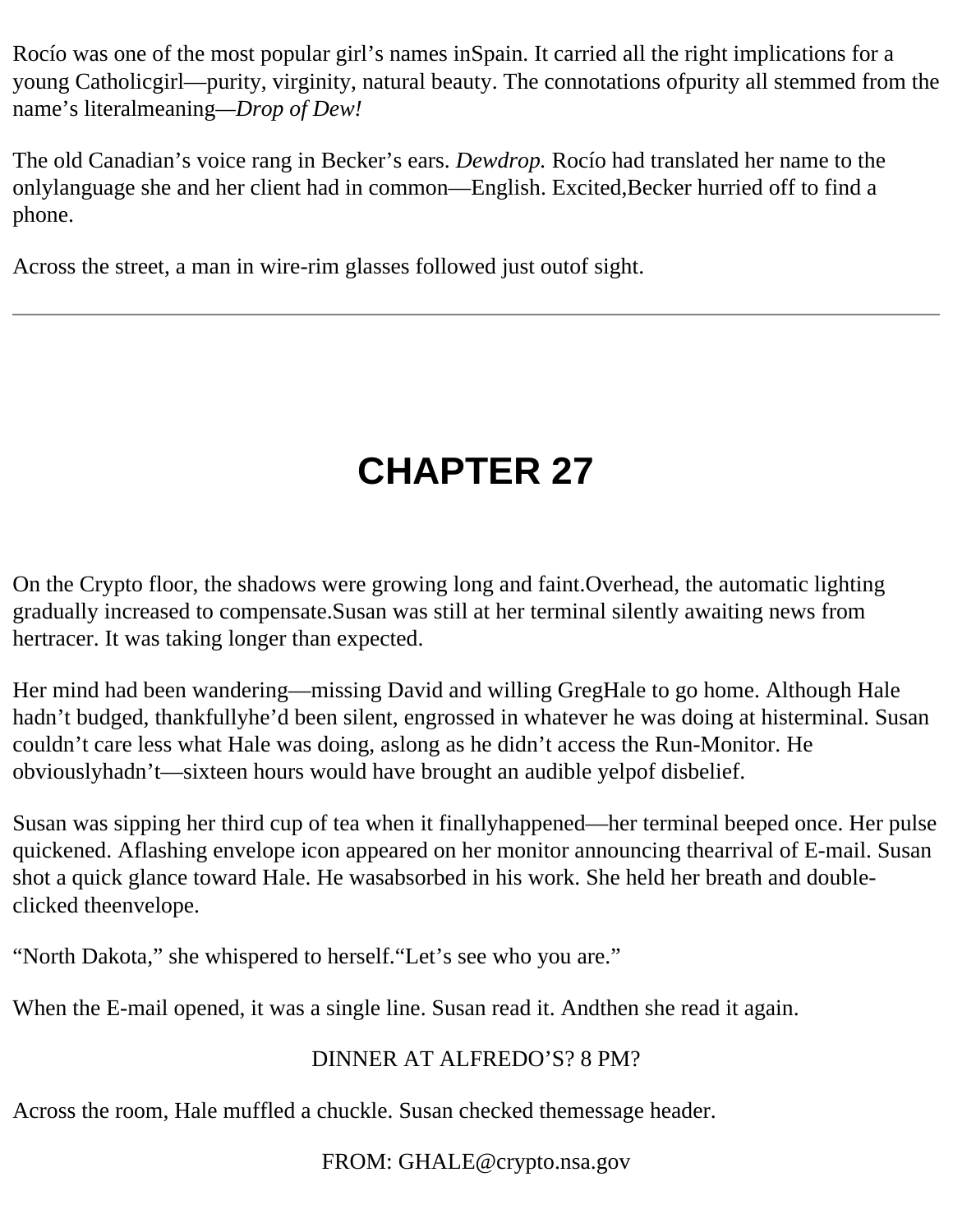Susan felt a surge of anger but fought it off. She deleted themessage. "Very mature, Greg."

"They make a great carpaccio." Hale smiled. "Whatdo you say? Afterward we could—"

"Forget it."

"Snob." Hale sighed and turned back to his terminal.That was strike eighty-nine with Susan Fletcher. The brilliantfemale cryptographer was a constant frustration to him. Hale hadoften fantasized about having sex with her—pinning her againstTRANSLTR's curved hull and taking her right there against thewarm black tile. But Susan would have nothing to do with him. InHale's mind, what made things worse was that she was in lovewith some university teacher who slaved for hours on end forpeanuts. It would be a pity for Susan to dilute her superior genepool procreating with some geek—particularly when she couldhave Greg. *We'd have perfect children,* he thought.

"What are you working on?" Hale asked, trying adifferent approach.

Susan said nothing.

"Some team player *you* are. Sure I can't have apeek?" Hale stood and started moving around the circle ofterminals toward her.

Susan sensed that Hale's curiosity had the potential tocause some serious problems today. She made a snap decision."It's a diagnostic," she offered, falling back onthe commander's lie.

Hale stopped in his tracks. "Diagnostic?" He soundeddoubtful. "You're spending Saturday running a diagnosticinstead of playing with the prof?"

"His name is David."

"Whatever."

Susan glared at him. "Haven't you got anything betterto do?"

"Are you trying to get rid of me?" Hale pouted.

"Actually, yes."

"Gee, Sue, I'm hurt."

Susan Fletcher's eyes narrowed. She hated being called Sue.She had nothing against the nickname, but Hale was the only onewho'd ever used it.

"Why don't I help you?" Hale offered. He wassuddenly circling toward her again. "I'm great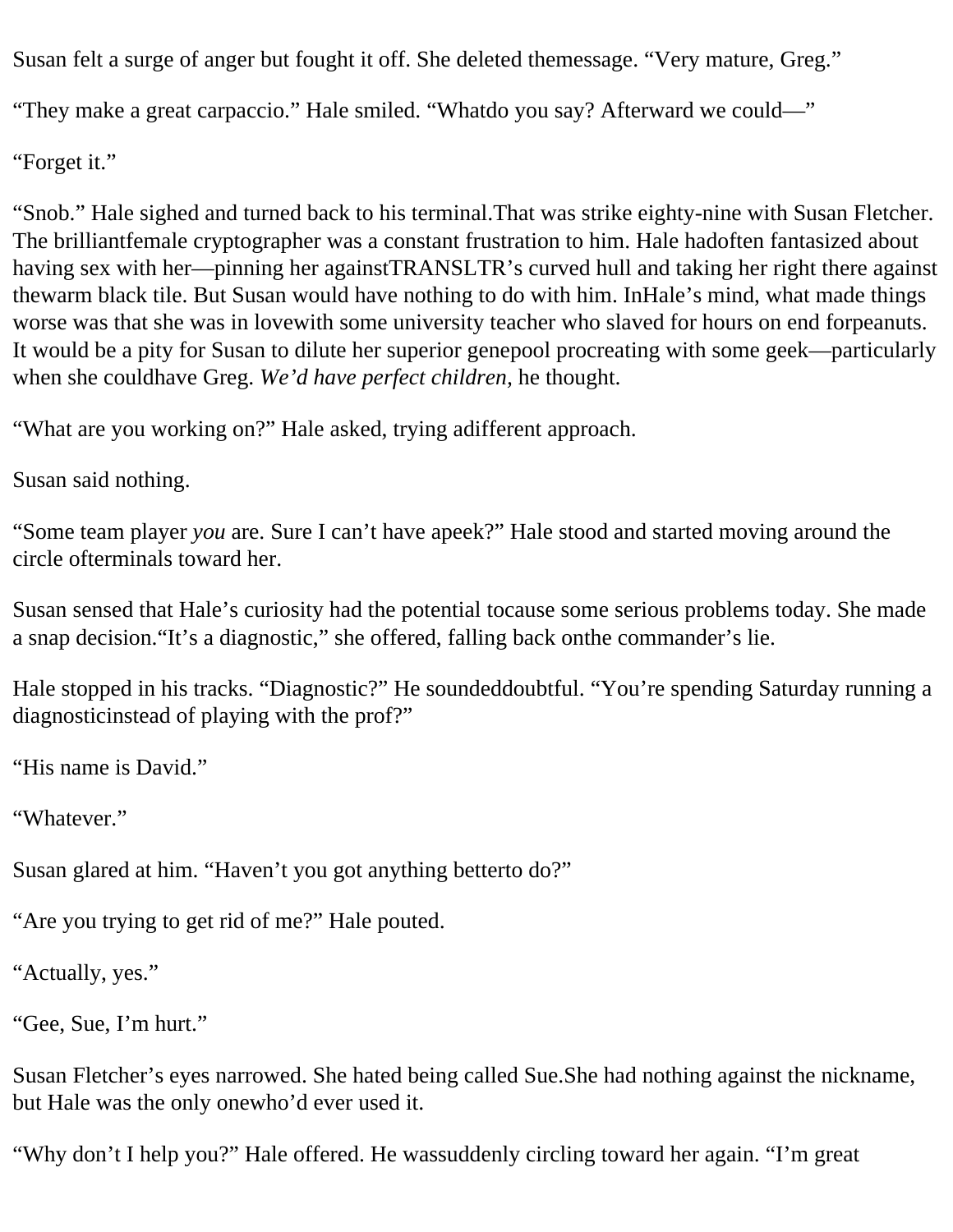withdiagnostics. Besides, I'm dying to see what diagnostic couldmake the mighty Susan Fletcher come to work on aSaturday."

Susan felt a surge of adrenaline. She glanced down at the traceron her screen. She knew she couldn't let Hale seeit—he'd have too many questions. "I've got itcovered, Greg," she said.

But Hale kept coming. As he circled toward her terminal, Susanknew she had to act fast. Hale was only a few yards away when shemade her move. She stood to meet his towering frame, blocking hisway. His cologne was overpowering.

She looked him straight in the eye. "I said no."

Hale cocked his head, apparently intrigued by her odd display ofsecrecy. He playfully stepped closer. Greg Hale was not ready forwhat happened next.

With unwavering cool, Susan pressed a single index fingeragainst his rock-hard chest, stopping his forward motion.

Hale halted and stepped back in shock. Apparently Susan Fletcherwas serious; she had *never* touched him before, ever. Itwasn't quite what Hale had had in mind for their firstcontact, but it was a start. He gave her a long puzzled look andslowly returned to his terminal. As he sat back down, one thingbecame perfectly clear: The lovely Susan Fletcher was working onsomething important, and it sure as hell wasn't anydiagnostic.

## **CHAPTER 28**

Señor Roldán was sitting behind his desk at EscortesBelén congratulating himself for deftly sidestepping theGuardia's newest pathetic attempt to trap him. Having anofficer fake a German accent and request a girl for thenight—it was entrapment; what would they think of next?

The phone on his desk buzzed loudly. Señor Roldánscooped up the receiver with a confident flair. "Buenasnoches, Escortes Belén."

"Buenas noches," a man's voice said inlightning-fast Spanish. He sounded nasal, like he had a slightcold. "Is this a hotel?"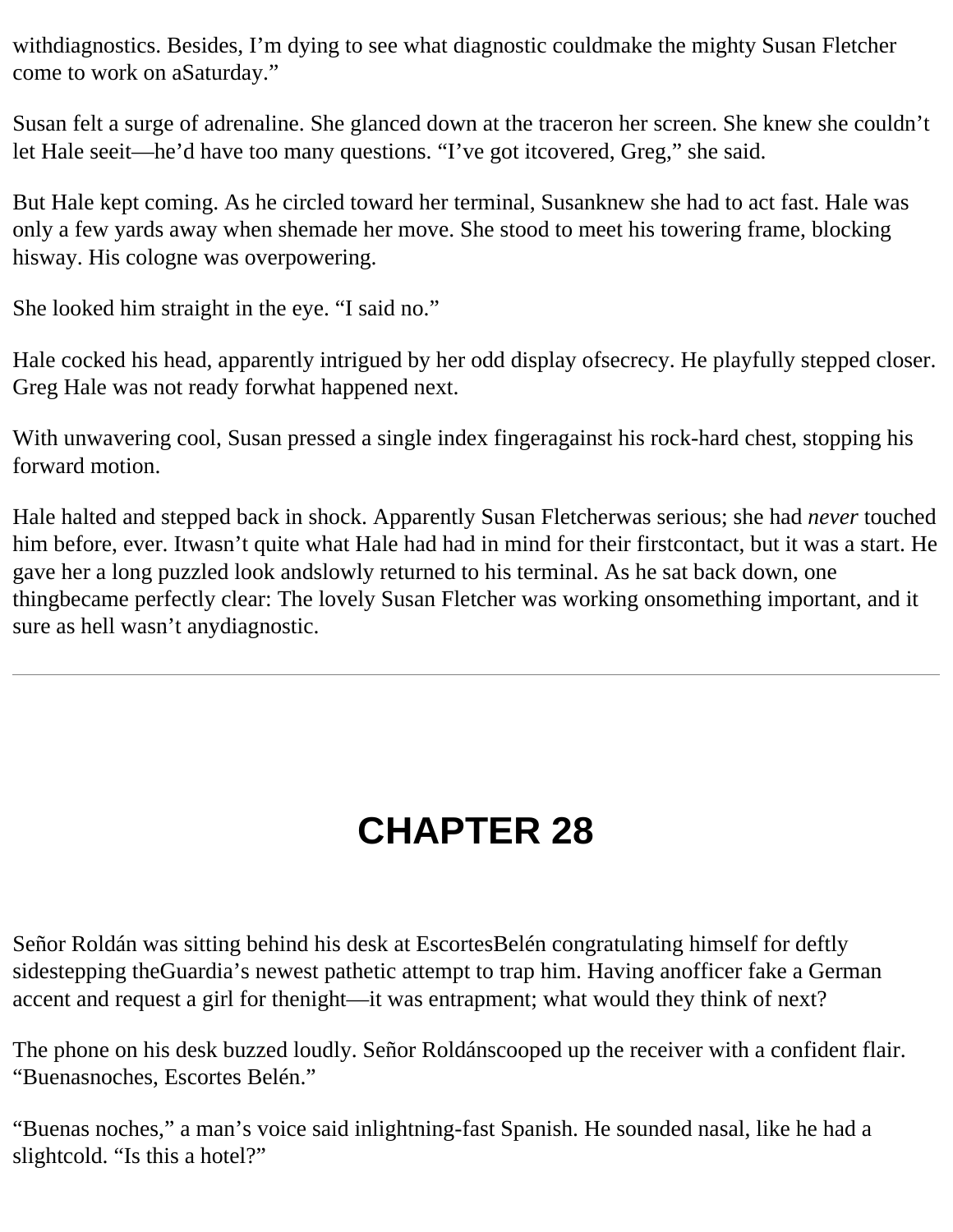"No, sir. What number are you dialing?" SeñorRoldán was not going to fall for any more tricks thisevening.

"34-62-10," the voice said.

Roldán frowned. The voice sounded vaguely familiar. Hetried to place the accent—Burgos, maybe? "You'vedialed the correct number," Roldán offered cautiously,"but this is an escort service."

There was a pause on the line. "Oh . . . I see. I'msorry. Somebody wrote down this number; I thought it was a hotel.I'm visiting here, from Burgos. My apologies for disturbingyou. Good nigh—"

"Espére! Wait!" Señor Roldáncouldn't help himself; he was a salesman at heart. Was this areferral? A new client from up north? He wasn't going to let alittle paranoia blow a potential sale.

"My friend," Roldán gushed into the phone."I thought I recognized a bit of a Burgos accent on you. Imyself am from Valencia. What brings you to Seville?"

"I sell jewelry. Majórica pearls."

"Majóricas, reeaally! You must travel quite abit."

The voice coughed sickly. "Well, yes, I do."

"In Seville on business?" Roldán pressed. Therewas no way in hell this guy was Guardia; he was a customer with acapital C. "Let me guess—a friend gave you our number? Hetold you to give us a call. Am I right?"

The voice was obviously embarrassed. "Well, no, actually,it's nothing like that."

"Don't be shy, señor. We are an escort service,nothing to be ashamed of. Lovely girls, dinner dates, that is all.Who gave you our number? Perhaps he is a regular. I can give you aspecial rate."

The voice became flustered. "Ah . . . nobody actually *gave* me this number. I found it with a passport. I'mtrying to find the owner."

Roldán's heart sank. This man was not a customer afterall. "You *found* the number, you say?"

"Yes, I found a man's passport in the park today. Yournumber was on a scrap of paper inside. I thought perhaps it was theman's hotel; I was hoping to return his passport to him. Mymistake. I'll just drop it off at a police station on my wayout of—"

"Perdón," Roldán interrupted nervously."Might I suggest a better idea?" Roldán pridedhimself on discretion, and visits to the Guardia had a way ofmaking his customers ex-customers. "Consider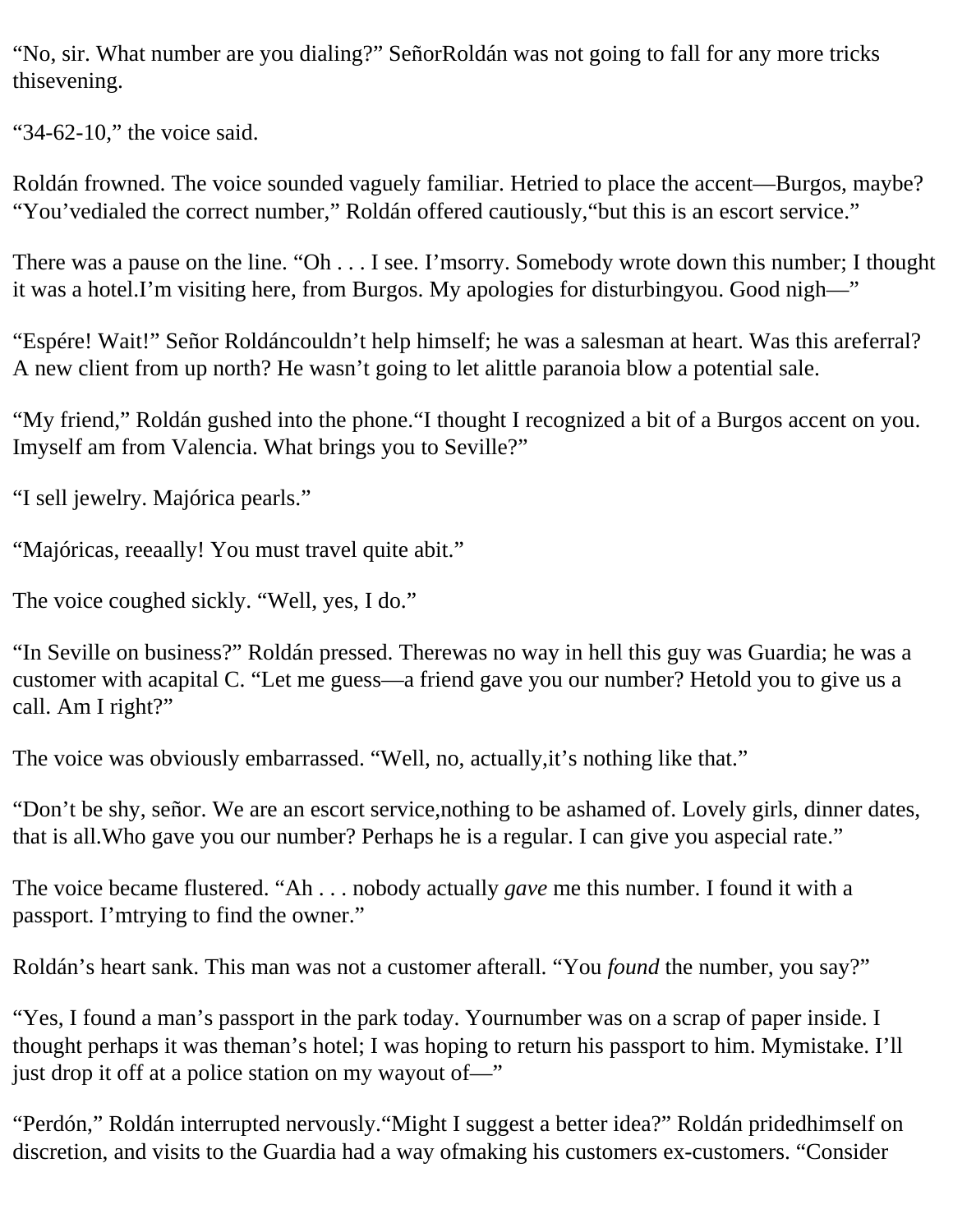this," heoffered. "Because the man with the passport had our number, heis most likely a client here. Perhaps I could save you a trip tothe police."

The voice hesitated. "I don't know. I should probably just—"

"Do not be too hasty, my friend. I'm ashamed to admitthat the police here in Seville are not always as efficient as thepolice up north. It could be *days* before this man'spassport is returned to him. If you tell me his name, I could seethat he gets his passport *immediately."*

"Yes, well . . . I suppose there's no harm . . ."Some paper rustled, and the voice returned. "It's aGerman name. I can't quite pronounce it . . . Gusta . . .Gustafson?"

Roldán didn't recognize the name, but he had clientsfrom all over the world. They never left their real names."What does he look like—in his photo? Perhaps I willrecognize him."

"Well . . ." the voice said. "His face is very, very fat."

Roldán immediately knew. He remembered the obese face well.It was the man with Rocío. It was odd, he thought, to have twocalls about the German in one night.

"Mr. Gustafson?" Roldán forced a chuckle."Of course! I know him well. If you bring me his passport,I'll see he gets it."

"I'm downtown without a car," the voiceinterrupted. "Maybe you could come to me?"

"Actually," Roldán hedged, "I can'tleave the phone. But it's really not that far ifyou—"

"I'm sorry, it's late to be out wandering about.There's a Guardia precinct nearby. I'll drop it there,and when you see Mr. Gustafson, you can tell him where itis."

"No, wait!" Roldán cried. "The police reallyneedn't be involved. You said you're downtown, right? Doyou know the Alfonso XIII Hotel? It's one of the city'sfinest."

"Yes," the voice said. "I know the Alfonso XIII.It's nearby."

"Wonderful! Mr. Gustafson is a guest there tonight.He's probably there now."

The voice hesitated. "I see. Well, then . . . I suppose itwould be no trouble."

"Superb! He's having dinner with one of our escorts inthe hotel restaurant." Roldán knew they were probably inbed by now, but he needed to be careful not to offend thecaller's refined sensibilities. "Just leave the passportwith the concierge, his name is Manuel. Tell him I sent you. Askhim to give it to Rocío. Rocío is Mr. Gustafson'sdate for the evening. She will see that the passport is returned.You might slip your name and address inside—perhaps Mr.Gustafson will send you a little thank you."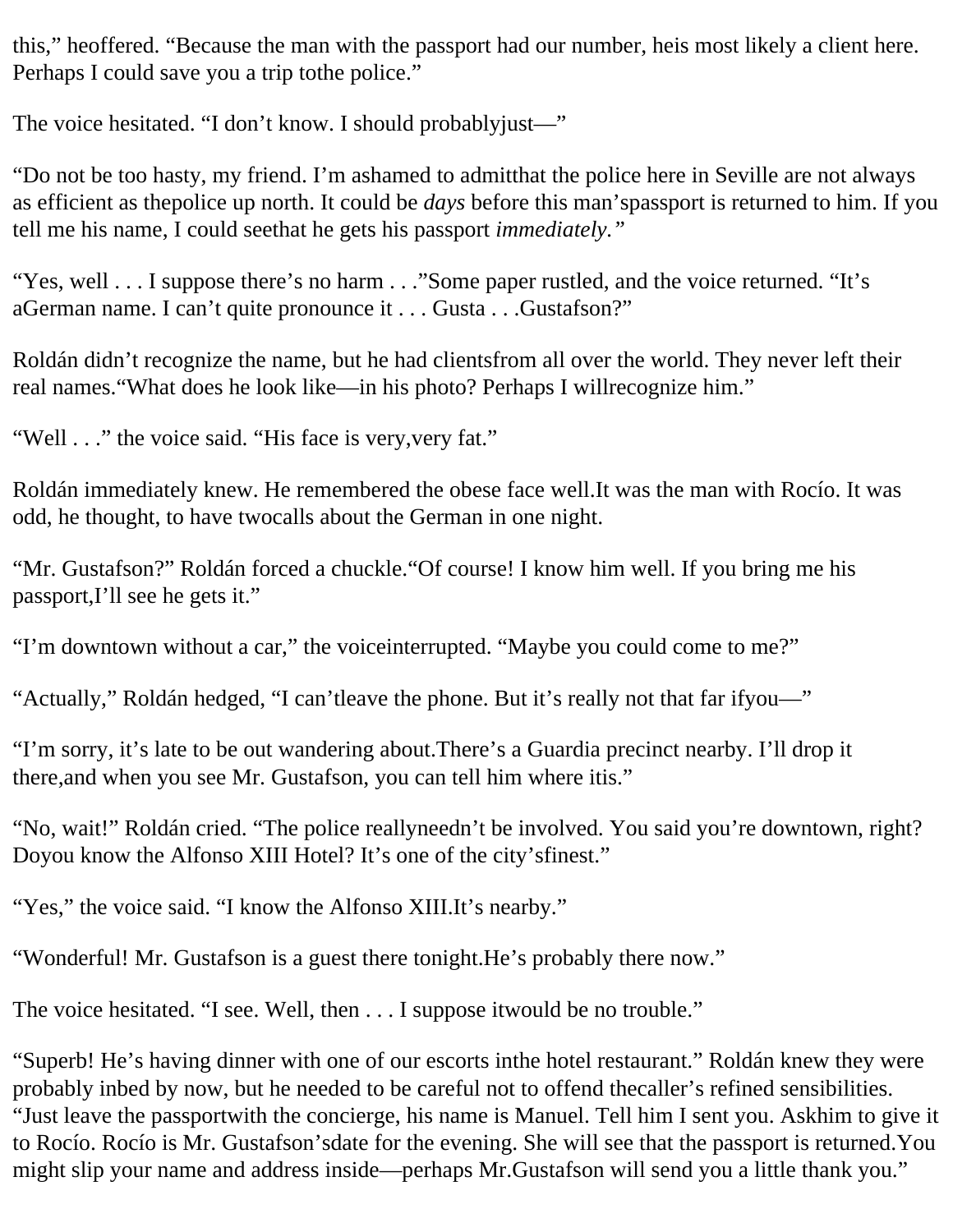"A fine idea. The Alfonso XIII. Very well, I'll takeit over right now. Thank you for your help."

\* \* \*

David Becker hung up the phone. "Alfonso XIII." Hechuckled. "Just have to know how to ask."

Moments later a silent figure followed Becker up Calle Deliciasinto the softly settling Andalusian night.

## **CHAPTER 29**

Still unnerved from her encounter with Hale, Susan gazed outthrough the one-way glass of Node 3. The Crypto floor was empty.Hale was silent again, engrossed. She wished he would leave.

She wondered if she should call Strathmore; the commander couldsimply kick Hale out—after all, it *was* Saturday. Susanknew, however, that if Hale got kicked out, he would immediatelybecome suspicious. Once dismissed, he probably would start callingother cryptographers asking what they thought was going on. Susandecided it was better just to let Hale be. He would leave on hisown soon enough.

*An unbreakable algorithm.* She sighed, her thoughtsreturning to Digital Fortress. It amazed her that an algorithm likethat could really be created—then again, the proof was rightthere in front of her; TRANSLTR appeared useless against it.

Susan thought of Strathmore, nobly bearing the weight of thisordeal on his shoulders, doing what was necessary, staying cool inthe face of disaster.

Susan sometimes saw David in Strathmore. They had many of thesame qualities—tenacity, dedication, intelligence. SometimesSusan thought Strathmore would be lost without her; the purity ofher love for cryptography seemed to be an emotional lifeline toStrathmore, lifting him from the sea of churning politics andreminding him of his early days as a code-breaker.

Susan relied on Strathmore too; he was her shelter in a world ofpower-hungry men, nurturing her career, protecting her, and, as heoften joked, making all her dreams come true. There was some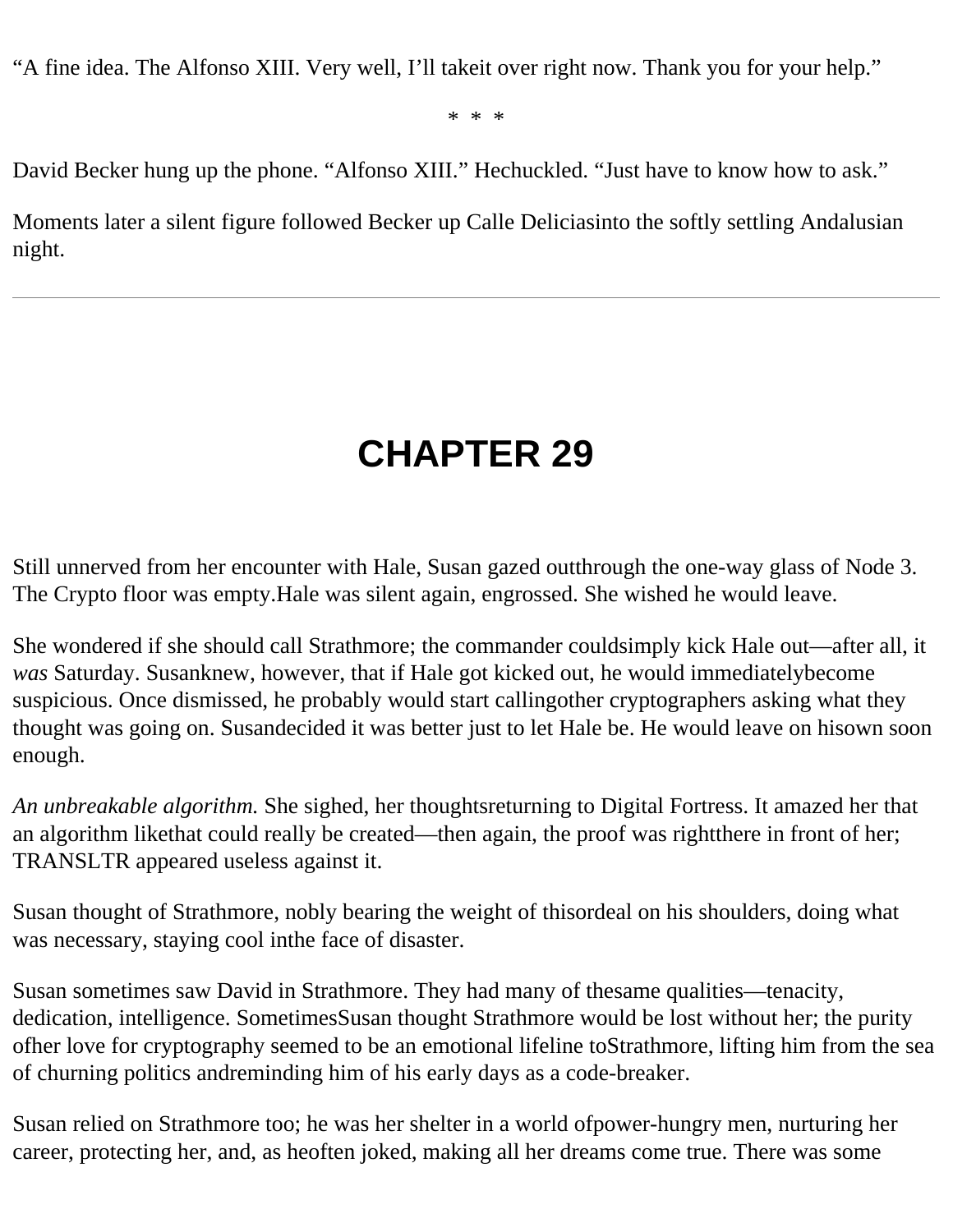truthto that, she thought. As unintentional as it may have been, thecommander was the one who'd made the call that brought DavidBecker to the NSA that fateful afternoon. Her mind reeled back tohim, and her eyes fell instinctively to the pull-slide beside herkeyboard. There was a small fax taped there.

The fax had been there for seven months. It was the only codeSusan Fletcher had yet to break. It was from David. She read it forthe five-hundredth time.

#### PLEASE ACCEPT THIS HUMBLE FAX

#### MY LOVE FOR YOU IS WITHOUT WAX.

He'd sent it to her after a minor tiff. She'd beggedhim for months to tell her what it meant, but he had refused. *Without wax.* It was David's revenge. Susan had taughtDavid a lot about code-breaking, and to keep him on his toes, shehad taken to encoding all of her messages to him with some simpleencryption scheme. Shopping lists, love notes—they were allencrypted. It was a game, and David had become quite a goodcryptographer. Then he'd decided to return the favor.He'd started signing all his letters "Without wax,David." Susan had over two dozen notes from David. They wereall signed the same way. *Without wax.*

Susan begged to know the hidden meaning, but David wasn'ttalking. Whenever she asked, he simply smiled and said, *"You're* the code-breaker."

The NSA's head cryptographer had triedeverything—substitutions, cipher boxes, even anagrams.She'd run the letters "without wax" through hercomputer and asked for rearrangements of the letters into newphrases. All she'd gotten back was: taxi hut wow. It appearedEnsei Tankado was not the only one who could write unbreakablecodes.

Her thoughts were interrupted by the sound of the pneumaticdoors hissing open. Strathmore strode in.

"Susan, any word yet?" Strathmore saw Greg Hale andstopped short. "Well, good evening, Mr. Hale." Hefrowned, his eyes narrowing. "On a Saturday, no less. To whatdo we owe the honor?"

Hale smiled innocently. "Just making sure I pull myweight."

"I see." Strathmore grunted, apparently weighing hisoptions. After a moment, it seemed he too decided not to rockHale's boat. He turned coolly to Susan. "Ms. Fletcher,could I speak to you for a moment? *Outside?"*

Susan hesitated. "Ah . . . yes, sir." She shot anuneasy glance at her monitor and then across the room at Greg Hale."Just a minute."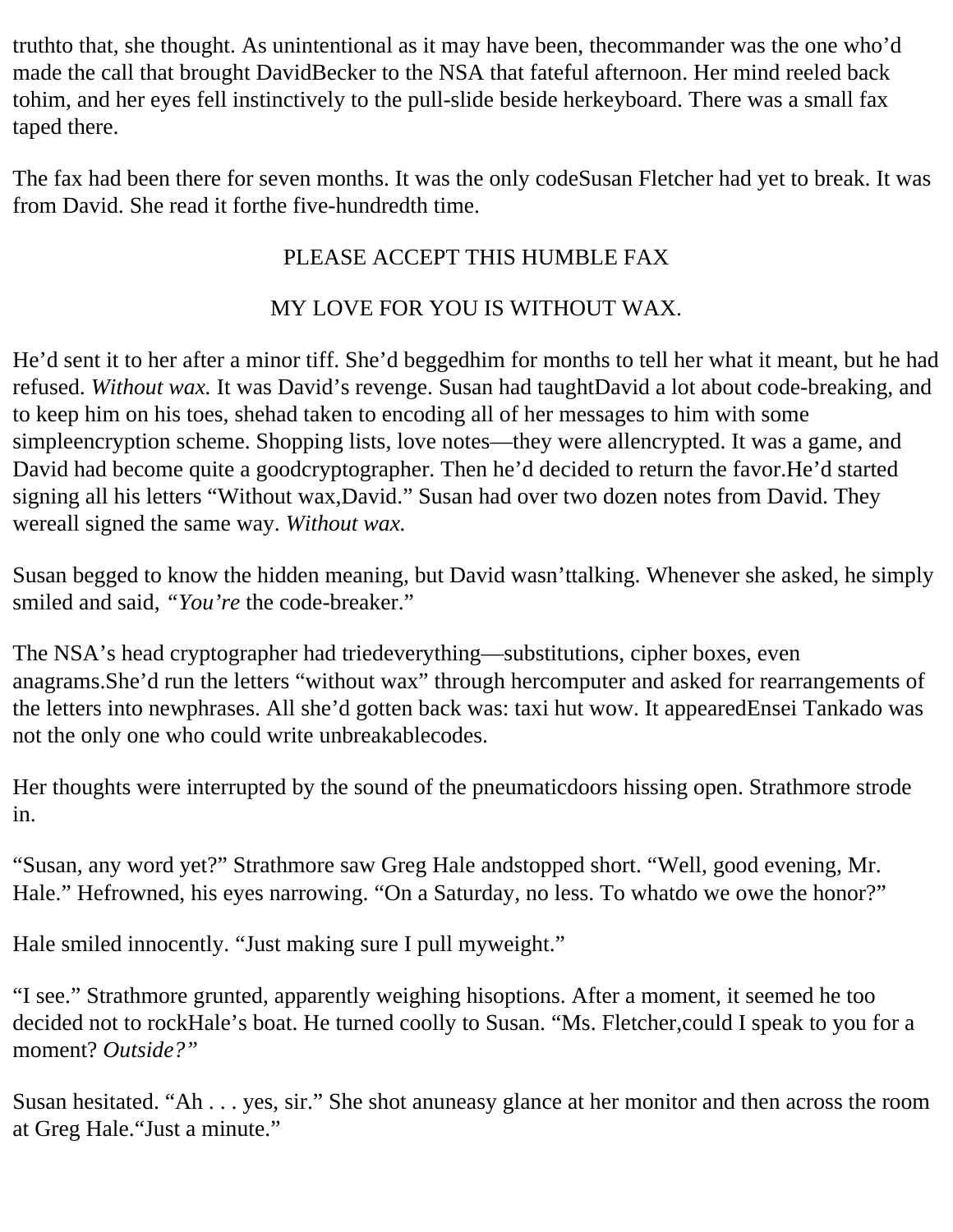With a few quick keystrokes, she pulled up a program calledScreenLock. It was a privacy utility. Every terminal in Node 3 wasequipped with it. Because the terminals stayed on around the clock,ScreenLock enabled cryptographers to leave their stations and knowthat nobody would tamper with their files. Susan entered herfive-character privacy code, and her screen went black. It wouldremain that way until she returned and typed the propersequence.

Then she slipped on her shoes and followed the commanderout.

\* \* \*

"What the hell is *he* doing here?" Strathmoredemanded as soon as he and Susan were outside Node 3.

"His usual," Susan replied. "Nothing."

Strathmore looked concerned. "Has he said anything aboutTRANSLTR?"

"No. But if he accesses the Run-Monitor and sees itregistering seventeen hours, he'll have something to say allright."

Strathmore considered it. "There's no reason he'daccess it."

Susan eyed the commander. "You want to send himhome?"

"No. We'll let him be." Strathmore glanced overat the Sys-Sec office. "Has Chartrukian left yet?"

"I don't know. I haven't seen him."

"Jesus." Strathmore groaned. "This is acircus." He ran a hand across the beard stubble that haddarkened his face over the past thirty-six hours. "Any wordyet on the tracer? I feel like I'm sitting on my hands upthere."

"Not yet. Any word from David?"

Strathmore shook his head. "I asked him not to call meuntil he has the ring."

Susan looked surprised. "Why not? What if he needshelp?"

Strathmore shrugged. "I can't help him fromhere—he's on his own. Besides, I'd rather not talkon unsecured lines just in case someone's listening."

Susan's eyes widened in concern. "What's *that* supposed to mean?"

Strathmore immediately looked apologetic. He gave her areassuring smile. "David's fine. I'm just beingcareful."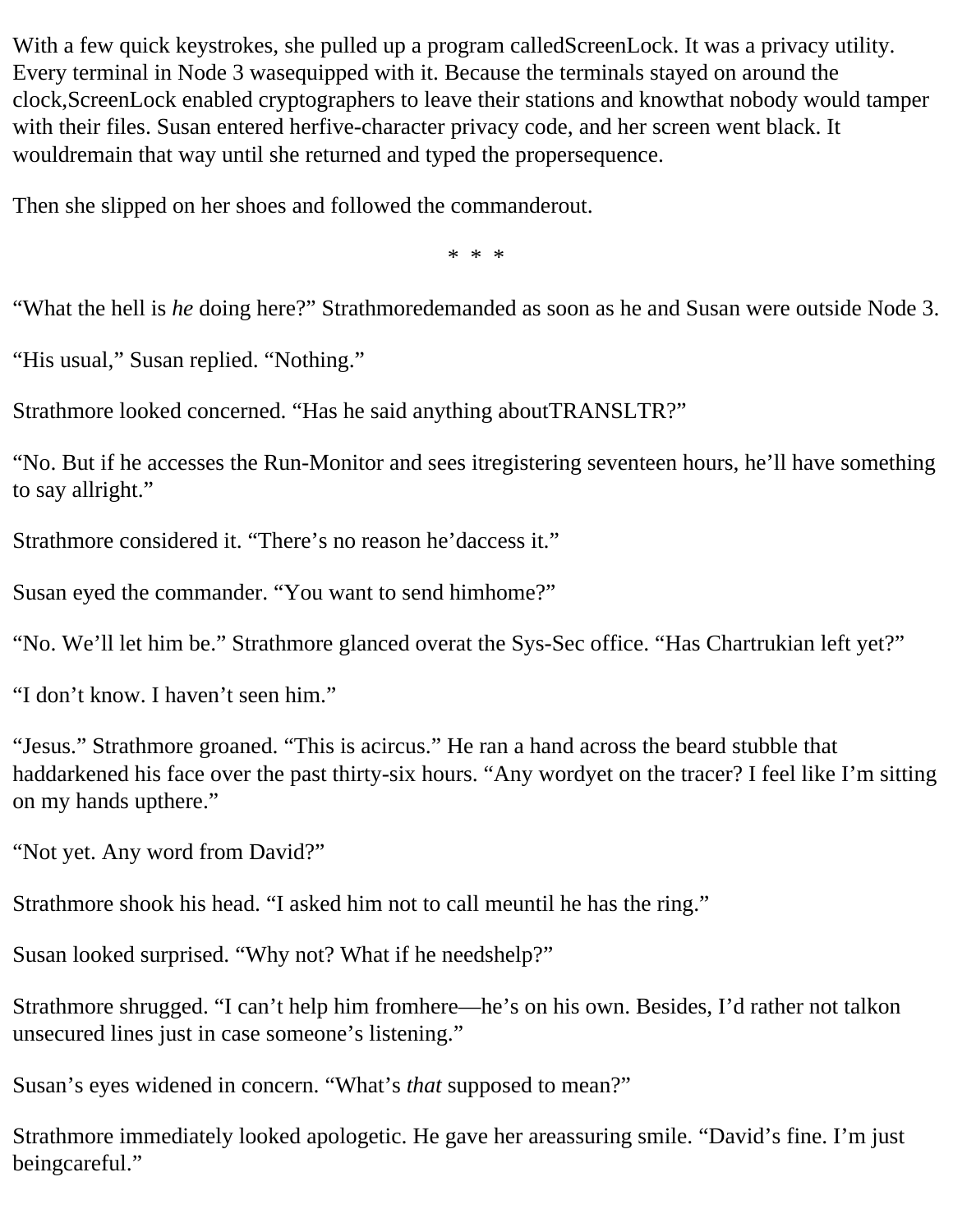Thirty feet away from their conversation, hidden behind theone-way glass of Node 3, Greg Hale stood at Susan's terminal.Her screen was black. Hale glanced out at the commander and Susan.Then he reached for his wallet. He extracted a small index card andread it.

Double-checking that Strathmore and Susan were still talking,Hale carefully typed five keystrokes on Susan's keyboard. Asecond later her monitor sprang to life.

"Bingo." He chuckled.

Stealing the Node 3 privacy codes had been simple. In Node 3,every terminal had an identical detachable keyboard. Hale hadsimply taken his keyboard home one night and installed a chip thatkept a record of every keystroke made on it. Then he had come inearly, swapped his modified keyboard for someone else's, andwaited. At the end of the day, he switched back and viewed the datarecorded by the chip. Even though there were millions of keystrokesto sort through, finding the access code was simple; the firstthing a cryptographer did every morning was type the privacy codethat unlocked his terminal. This, of course, made Hale's jobeffortless—the privacy code always appeared as the first fivecharacters on the list.

It was ironic, Hale thought as he gazed at Susan's monitor.He'd stolen the privacy codes just for kicks. He was happy nowhe'd done it; the program on Susan's screen lookedsignificant.

Hale puzzled over it for a moment. It was written inLIMBO—not one of his specialties. Just by looking at it,though, Hale could tell one thing for certain—this was *not* a diagnostic. He could make sense of only two words. Butthey were enough.

#### TRACER SEARCHING . . .

"Tracer?" he said aloud. "Searching for *what?"* Hale felt suddenly uneasy. He sat a moment studyingSusan's screen. Then he made his decision.

Hale understood enough about the LIMBO programming language toknow that it borrowed heavily from two other languages—C andPascal—both of which he knew cold. Glancing up to check thatStrathmore and Susan were still talking outside, Hale improvised.He entered a few modified Pascal commands and hit return. Thetracer's status window responded exactly as he had hoped.

#### TRACER ABORT?

He quickly typed: YES

#### ARE YOU SURE?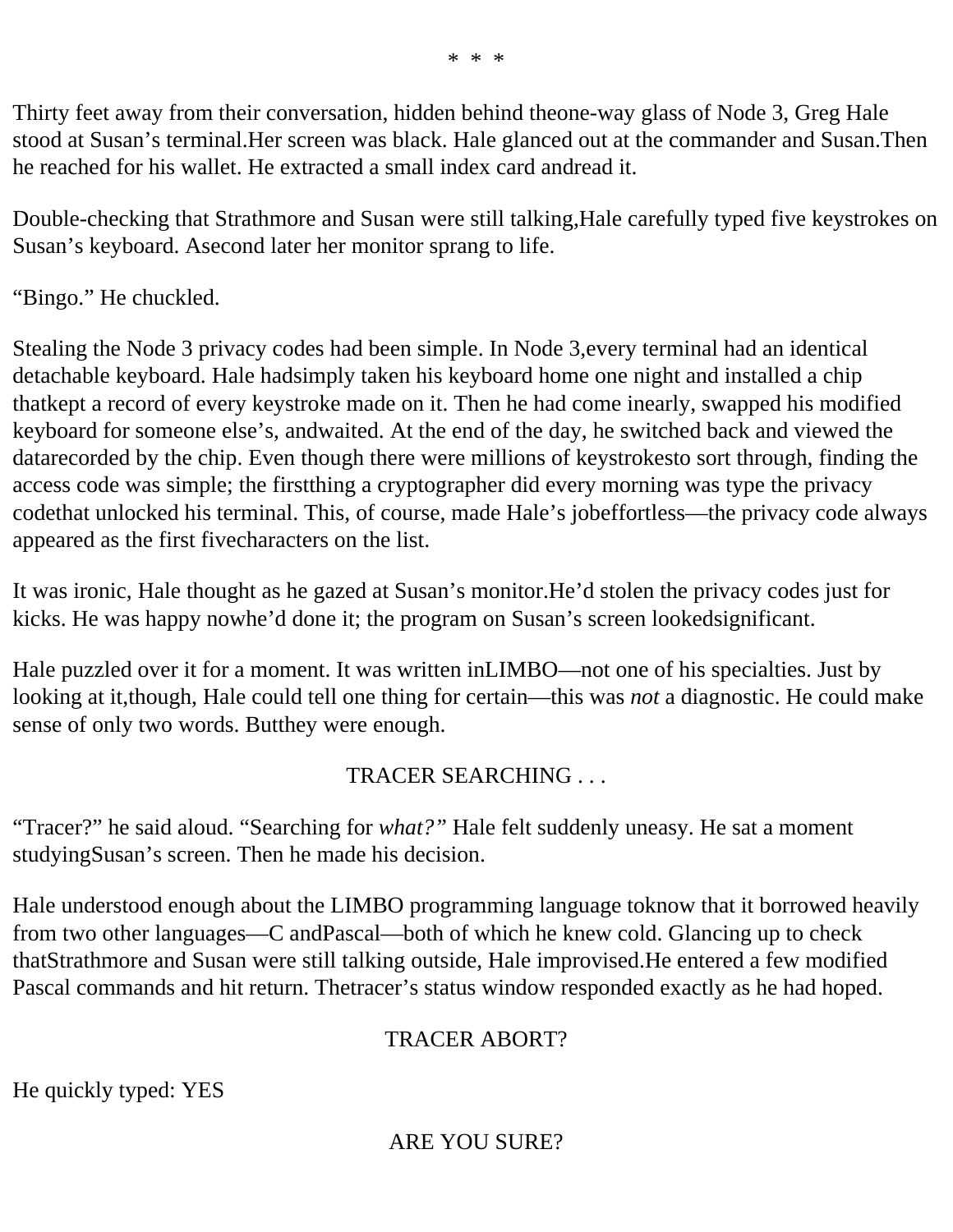Again he typed: YES

After a moment the computer beeped.

#### TRACER ABORTED

Hale smiled. The terminal had just sent a message tellingSusan's tracer to self-destruct prematurely. Whatever she waslooking for would have to wait.

Mindful to leave no evidence, Hale expertly navigated his wayinto her system activity log and deleted all the commands he'djust typed. Then he reentered Susan's privacy code.

The monitor went black.

When Susan Fletcher returned to Node 3, Greg Hale was seatedquietly at his terminal.

### **CHAPTER 30**

Alfonso XIII was a small four-star hotel set back from thePuerta de Jerez and surrounded by a thick wrought-iron fence andlilacs. David made his way up the marble stairs. As he reached forthe door, it magically opened, and a bellhop ushered himinside.

"Baggage, señor? May I help you?"

"No, thanks. I need to see the concierge."

The bellhop looked hurt, as if something in their two-secondencounter had not been satisfactory. "Por aquí,señor." He led Becker into the lobby, pointed to theconcierge, and hurried off.

The lobby was exquisite, small and elegantly appointed.Spain's Golden Age had long since passed, but for a while inthe mid-1600s, this small nation had ruled the world. The room wasa proud reminder of that era—suits of armor, militaryetchings, and a display case of gold ingots from the New World.

Hovering behind the counter marked conserje was a trim,well-groomed man smiling so eagerly that it appeared he'dwaited his entire life to be of assistance. "En qué puedoservirle, señor? How may I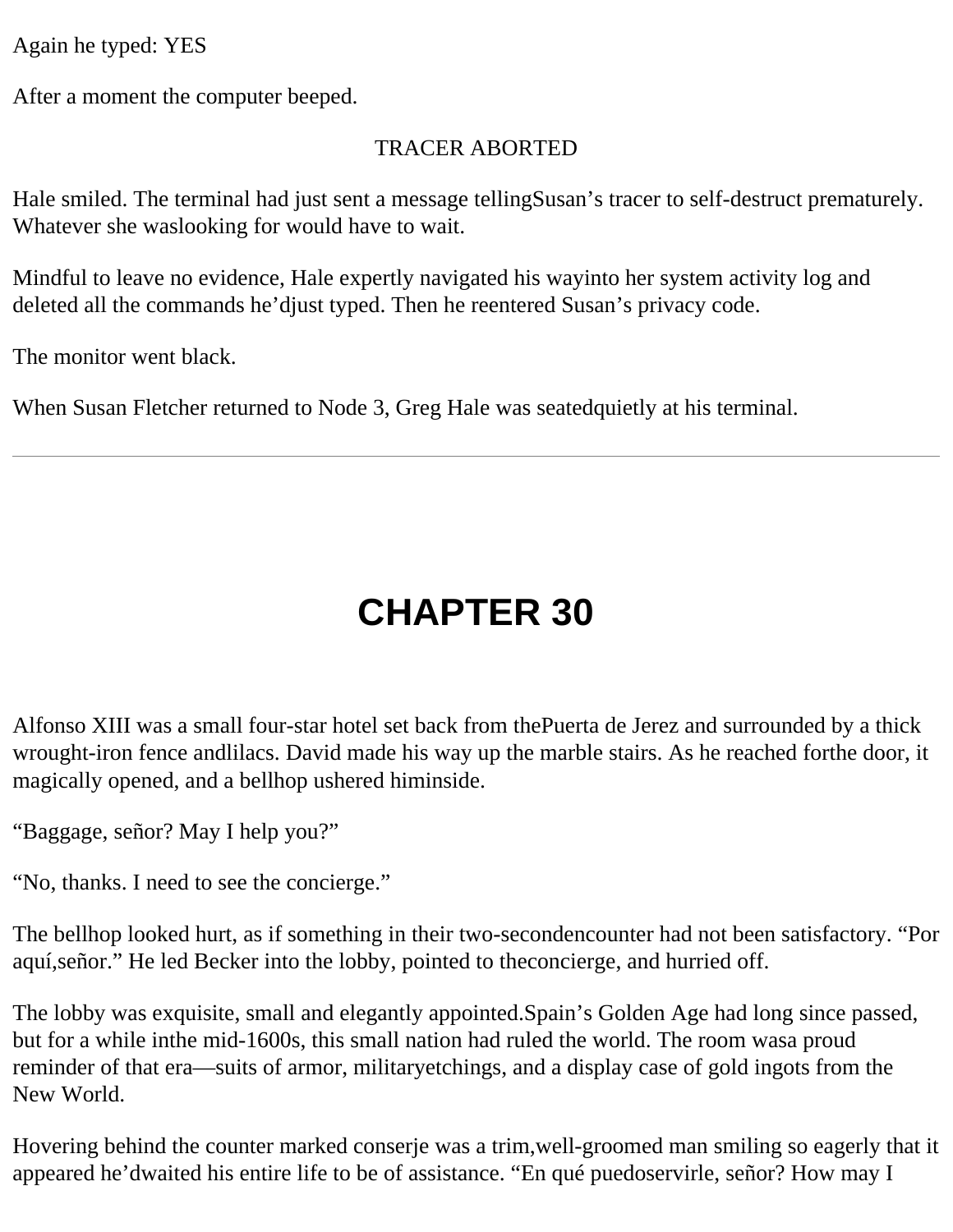serve you?" He spoke with anaffected lisp and ran his eyes up and down Becker's body.

Becker responded in Spanish. "I need to speak toManuel."

The man's well-tanned face smiled even wider."Sí, sí, señor. I am Manuel. What is it youdesire?"

"Señor Roldán at Escortes Belén told me youwould—"

The concierge silenced Becker with a wave and glanced nervouslyaround the lobby. "Why don't you step over here?" Heled Becker to the end of the counter. "Now," hecontinued, practically in a whisper. "How may I helpyou?"

Becker began again, lowering his voice. "I need to speak toone of his escorts whom I believe is dining here. Her name isRocío."

The concierge let out his breath as though overwhelmed."Aaah, Rocío—a beautiful creature."

"I need to see her immediately."

"But, señor, she is with a client."

Becker nodded apologetically. "It's important."*A matter of national security.*

The concierge shook his head. "Impossible. Perhaps if youleft a—"

"It will only take a moment. Is she in the diningroom?"

The concierge shook his head. "Our dining room closed halfan hour ago. I'm afraid Rocío and her guest have retiredfor the evening. If you'd like to leave me a message, I cangive it to her in the morning." He motioned to the bank ofnumbered message boxes behind him.

"If I could just call her room and—"

"I'm sorry," the concierge said, his politenessevaporating. "The Alfonso XIII has strict policies regardingclient privacy."

Becker had no intention of waiting ten hours for a fat man and aprostitute to wander down for breakfast.

"I understand," Becker said. "Sorry to botheryou." He turned and walked back into the lobby. He strodedirectly to a cherry roll-top desk that had caught his eye on hisway in. It held a generous supply of Alfonso XIII postcards andstationery as well as pens and envelopes. Becker sealed a blankpiece of paper in an envelope and wrote one word on theenvelope.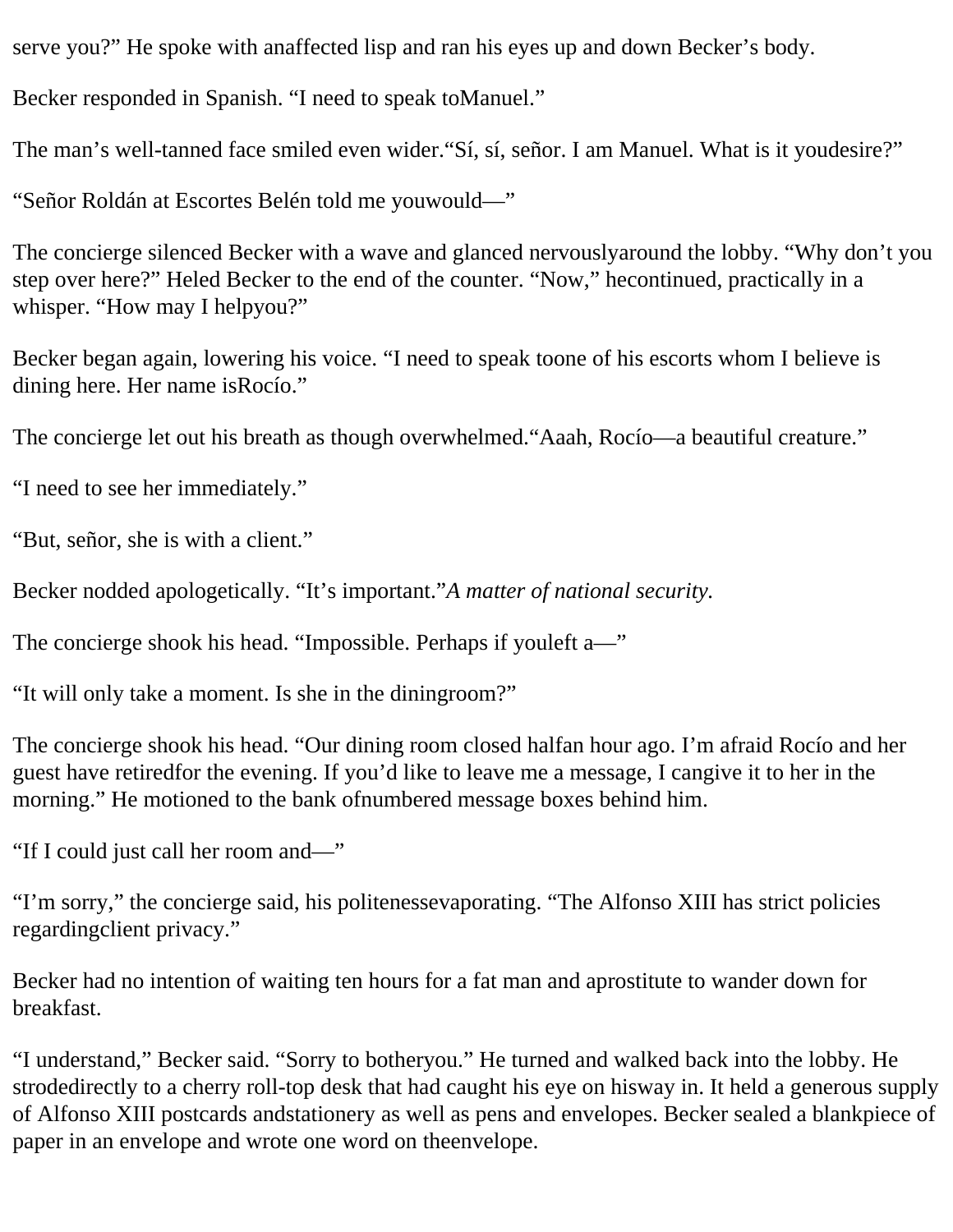#### ROCÍO.

Then he went back to the concierge.

"I'm sorry to trouble you again," Becker saidapproaching sheepishly. "I'm being a bit of a fool, Iknow. I was hoping to tell Rocío personally how much I enjoyedour time together the other day. But I'm leaving town tonight.Perhaps I'll just leave her a note after all." Beckerlaid the envelope on the counter.

The concierge looked down at the envelope and clucked sadly tohimself. *Another lovesick heterosexual,* he thought. *Whata waste.* He looked up and smiled. "But of course, Mr. . .. ?"

"Buisán," Becker said. "MiguelBuisán."

"Of course. I'll be sure Rocío gets this in themorning."

"Thank you." Becker smiled and turned to go.

The concierge, after discreetly checking out Becker'sbackside, scooped up the envelope off the counter and turned to thebank of numbered slots on the wall behind him. Just as the manslipped the envelope into one of the slots, Becker spun with onefinal inquiry.

"Where might I call a taxi?"

The concierge turned from the wall of cubbyholes and answered.But Becker did not hear his response. The timing had been perfect.The concierge's hand was just emerging from a box marked Suite<sub>301</sub>.

Becker thanked the concierge and slowly wandered off looking forthe elevator.

*In and out,* he repeated to himself.

# **CHAPTER 31**

Susan returned to Node 3. Her conversation with Strathmore hadmade her increasingly anxious about David's safety. Herimagination was running wild.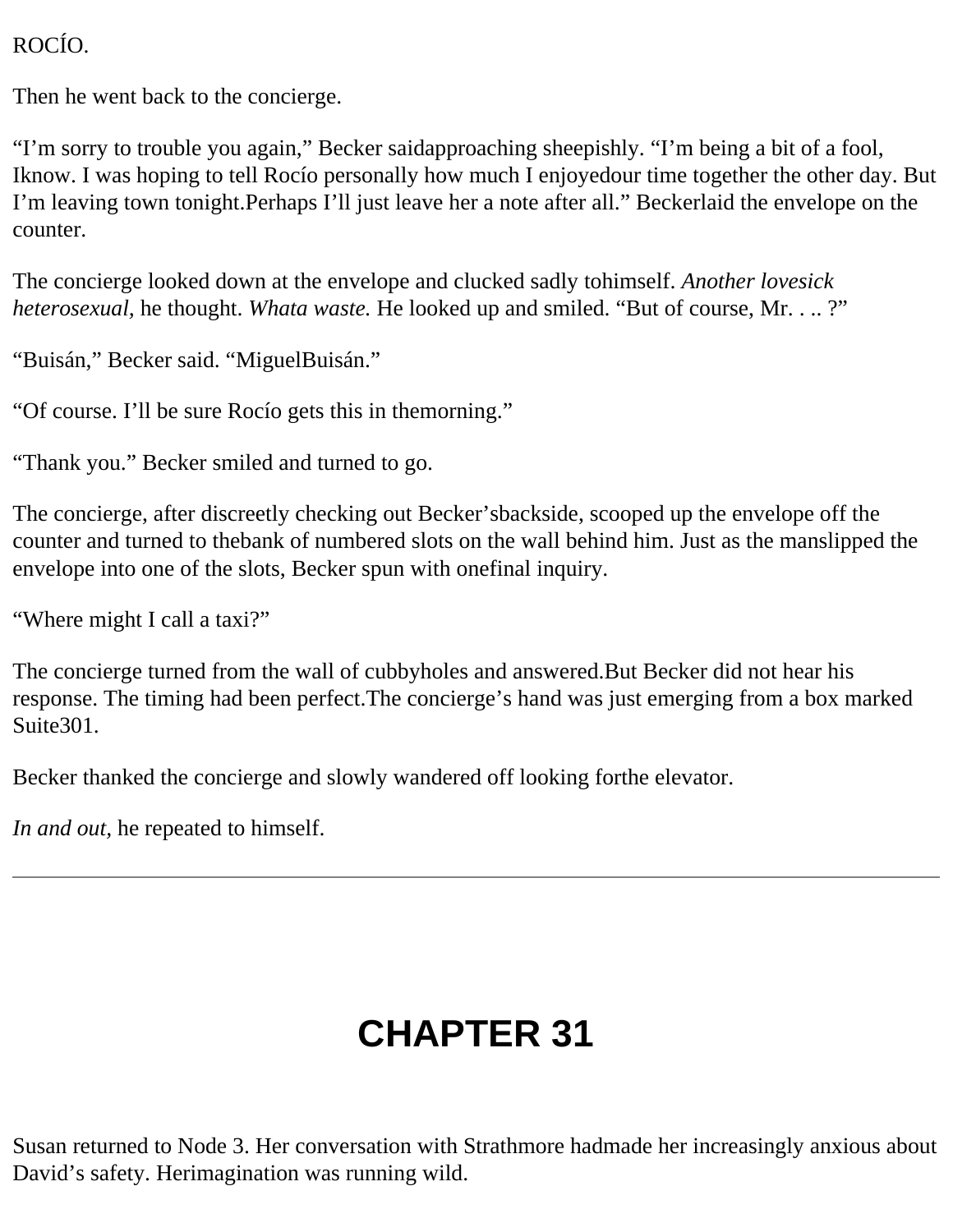"So," Hale spouted from his terminal. "What didStrathmore want? A romantic evening alone with his headcryptographer?"

Susan ignored the comment and settled in at her terminal. Shetyped her privacy code and the screen came to life. The tracerprogram came into view; it still had not returned any informationon North Dakota.

*Damn,* Susan thought. *What's taking solong?*

"You seem uptight," Hale said innocently. "Havingtrouble with your diagnostic?"

"Nothing serious," she replied. But Susan wasn'tso sure. The tracer was overdue. She wondered if maybe she'dmade a mistake while writing it. She began scanning the long linesof LIMBO programming on her screen, searching for anything thatcould be holding things up.

Hale observed her smugly. "Hey, I meant to ask you,"he ventured. "What do you make of that unbreakable algorithmEnsei Tankado said he was writing?"

Susan's stomach did a flip. She looked up."Unbreakable algorithm?" She caught herself. "Oh,yeah . . . I think I read something about that."

"Pretty incredible claim."

"Yeah," Susan replied, wondering why Hale had suddenlybrought it up. "I don't buy it, though. Everyone knows anunbreakable algorithm is a mathematical impossibility."

Hale smiled. "Oh, yeah . . . the BergofskyPrinciple."

"And common sense," she snapped.

"Who knows . . ." Hale sighed dramatically."There are more things in heaven and earth than are dreamt ofin your philosophy."

"I beg your pardon?"

"Shakespeare," Hale offered."*Hamlet.*"

"Read a lot while you were in jail?"

Hale chuckled. "Seriously, Susan, did you ever think thatmaybe it *is* possible, that maybe Tankado really *did*write an unbreakable algorithm?"

This conversation was making Susan uneasy. "Well, *we*couldn't do it."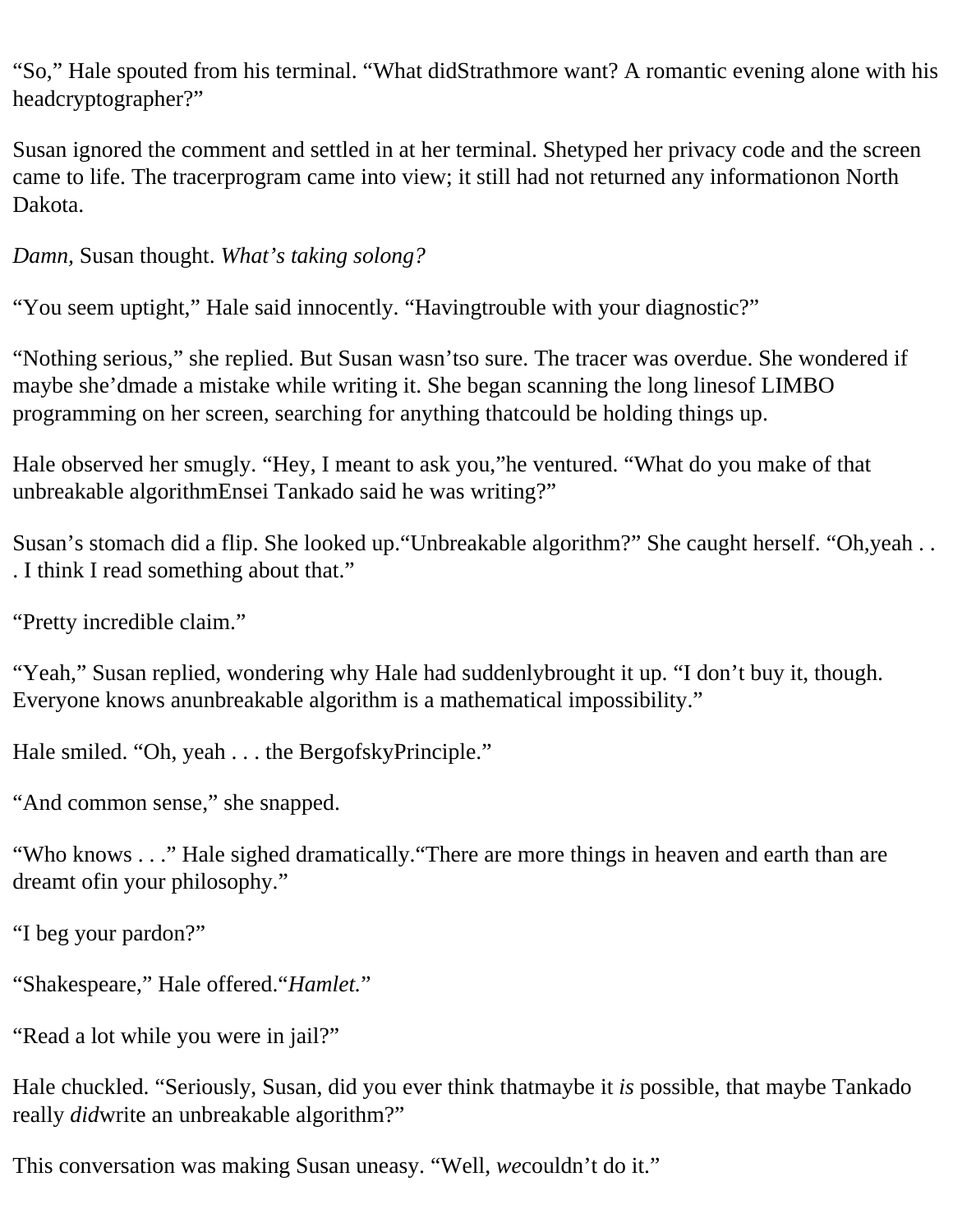"Maybe Tankado's better than we are."

"Maybe." Susan shrugged, feigning disinterest.

"We corresponded for a while," Hale offered casually."Tankado and me. Did you know that?"

Susan looked up, attempting to hide her shock."Really?"

"Yeah. After I uncovered the Skipjack algorithm, he wroteme—said we were brothers in the global fight for digitalprivacy."

Susan could barely contain her disbelief. *Hale knows Tankadopersonally!* She did her best to look uninterested.

Hale went on. "He congratulated me for proving thatSkipjack had a back door—called it a coup for privacy rightsof civilians all over the world. You gotta admit, Susan, the backdoor in Skipjack was an underhanded play. Reading the world'sE-mail? If you ask me, Strathmore *deserved* to getcaught."

"Greg," Susan snapped, fighting her anger, "thatback door was so the NSA could decode E-mail that threatened thisnation's security."

"Oh, really?" Hale sighed innocently. "Andsnooping the average citizen was just a lucky byproduct?"

"We don't snoop average citizens, and you know it. TheFBI can tap telephones, but that doesn't mean they listen to*every* call that's ever made."

"If they had the manpower, they would."

Susan ignored the remark. "Governments should have theright to gather information that threatens the commongood."

"Jesus Christ"—Hale sighed—"you soundlike you've been brainwashed by Strathmore. You know damn wellthe FBI can't listen in whenever they want—they'vegot to get a warrant. A spiked encryption standard would mean theNSA could listen in to *anyone, anytime, anywhere."*

"You're right—as we *should* be ableto!" Susan's voice was suddenly harsh. "If youhadn't uncovered the back door in Skipjack, we'd haveaccess to *every* code we need to break, instead of just whatTRANSLTR can handle."

"If I hadn't found the back door," Hale argued,"someone else would have. I saved your asses by uncovering itwhen I did. Can you imagine the fallout if Skipjack had been incirculation when the news broke?"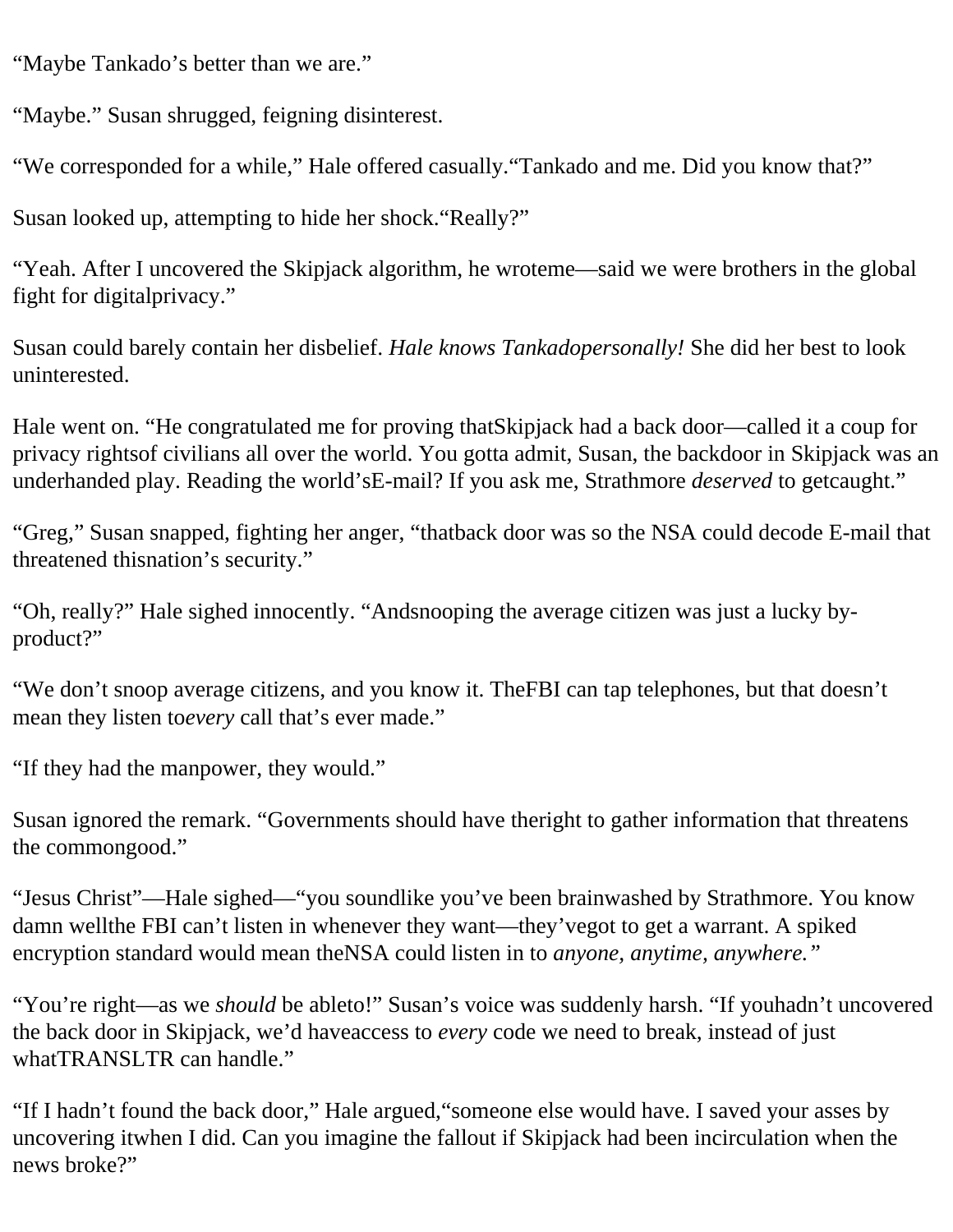"Either way," Susan shot back, "now we'vegot a paranoid EFF who think we put back doors in *all* ouralgorithms."

Hale asked smugly, "Well, don't we?"

Susan eyed him coldly.

"Hey," he said, backing off, "the point is mootnow anyway. You built TRANSLTR. You've got your instantinformation source. You can read *what* you want, *when*you want—no questions asked. You win."

"Don't you mean *we* win? Last I heard, youworked for the NSA."

"Not for long," Hale chirped.

"Don't make promises."

"I'm serious. Someday I'm getting out ofhere."

"I'll be crushed."

In that moment, Susan found herself wanting to curse Hale foreverything that wasn't going right. She wanted to curse himfor Digital Fortress, for her troubles with David, for the factthat she wasn't in the Smokys—but none of it was hisfault. Hale's only fault was that he was obnoxious. Susanneeded to be the bigger person. It was her responsibility as headcryptographer to keep the peace, to educate. Hale was young andnäive.

Susan looked over at him. It was frustrating, she thought, thatHale had the talent to be an asset in Crypto, but he stillhadn't grasped the importance of what the NSA did.

"Greg," Susan said, her voice quiet and controlled,"I'm under a lot of pressure today. I just get upset whenyou talk about the NSA like we're some kind of high-techpeeping Tom. This organization was founded for one purpose—toprotect the security of this nation. That may involve shaking a fewtrees and looking for the bad apples from time to time. I thinkmost citizens would gladly sacrifice some privacy to know that thebad guys can't maneuver unchecked."

Hale said nothing.

"Sooner or later," Susan argued, "the people ofthis nation need to put their trust somewhere. There's a lotof good out there—but there's also a lot of bad mixed in.Someone has to have access to all of it and separate the right fromwrong. That's our job. That's our duty. Whether we likeit or not, there is a frail gate separating democracy from anarchy.The NSA guards that gate."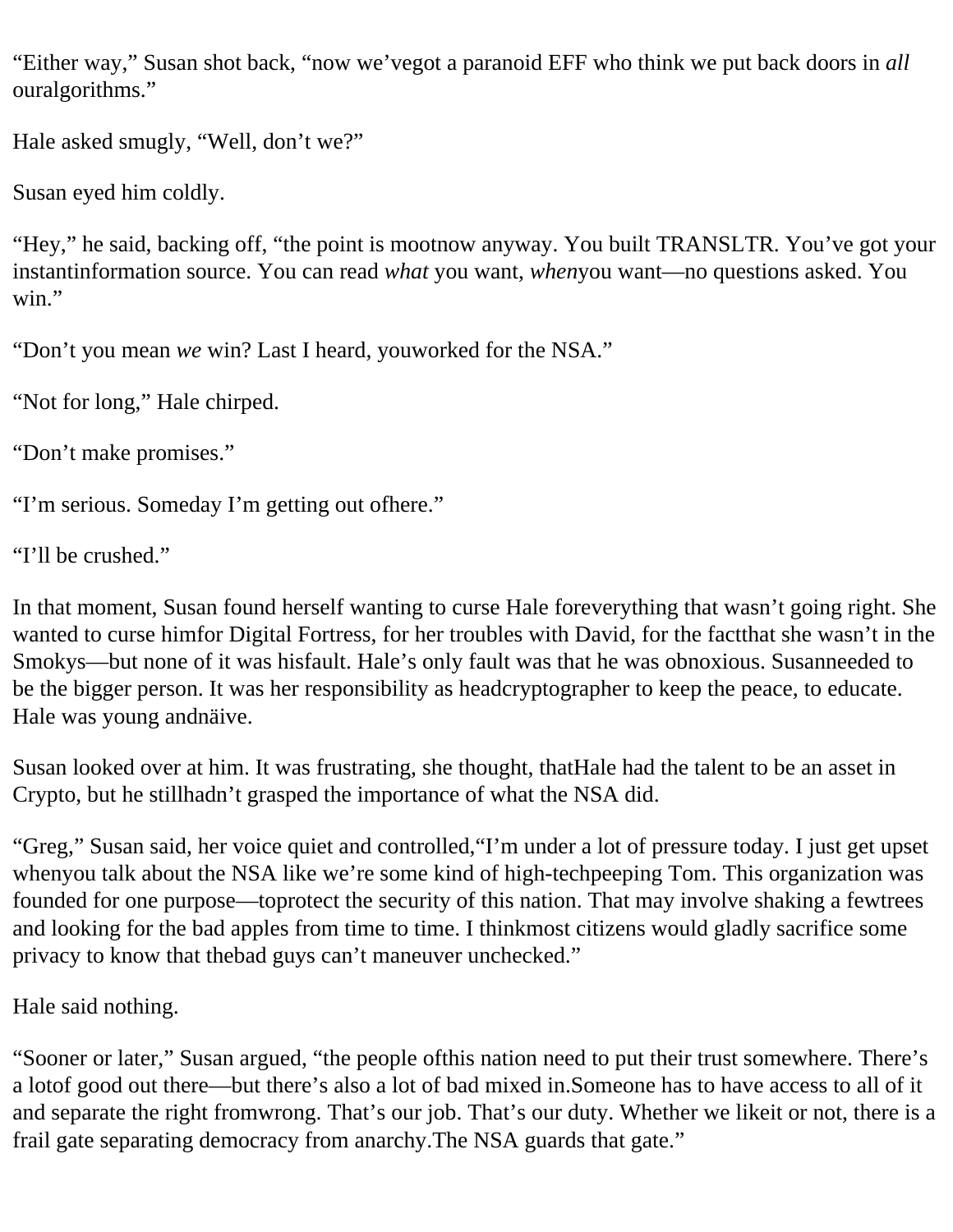Hale nodded thoughtfully. "Quis custodiet ipsoscustodes?"

Susan looked puzzled.

"It's Latin," Hale said. "From *Satires* of Juvenal. It means 'Who will guard theguards?' "

"I don't get it," Susan said. " 'Whowill guard the guards?' "

"Yeah. If *we're* the guards of society, then whowill watch *us* and make sure that *we're* notdangerous?"

Susan nodded, unsure how to respond.

Hale smiled. "It's how Tankado signed all his lettersto me. It was his favorite saying."

# **CHAPTER 32**

David Becker stood in the hallway outside suite 301. He knewthat somewhere behind the ornately carved door was the ring. *Amatter of national security.*

Becker could hear movement inside the room. Faint talking. Heknocked. A deep German accent called out.

" $Ja?"$ 

Becker remained silent.

" $Ja?"$ 

The door opened a crack, and a rotund Germanic face gazed downat him.

Becker smiled politely. He did not know the man's name."Deutscher, ja?" he asked. "German, right?"

The man nodded, uncertain.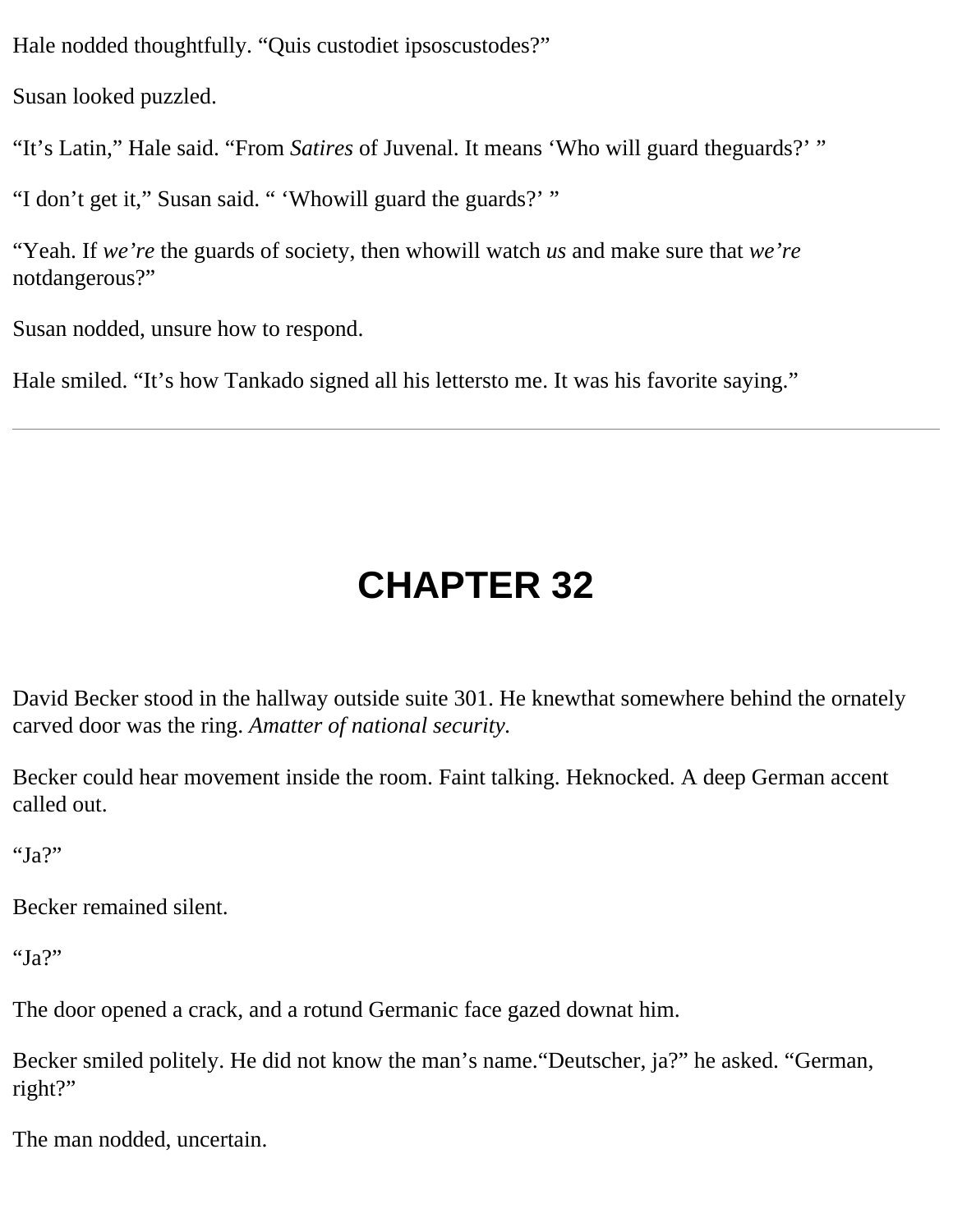Becker continued in perfect German. "May I speak to you amoment?"

The man looked uneasy. "Was willst du? What do youwant?"

Becker realized he should have rehearsed this before brazenlyknocking on a stranger's door. He searched for the rightwords. "You have something I need."

These were apparently not the right words. The German'seyes narrowed.

"Ein ring," Becker said. "Du hast einen Ring. Youhave a ring."

"Go away," the German growled. He started to close thedoor. Without thinking, Becker slid his foot into the crack andjammed the door open. He immediately regretted the action.

The German's eyes went wide. "Was tust du?" hedemanded. "What are you doing?"

Becker knew he was in over his head. He glanced nervously up anddown the hall. He'd already been thrown out of the clinic; hehad no intention of going two for two.

"Nimm deinen Fuß weg!" the German bellowed."Remove your foot!"

Becker scanned the man's pudgy fingers for a ring. Nothing.*I'm so close,* he thought. "Ein Ring!" Beckerrepeated as the door slammed shut.

\* \* \*

David Becker stood a long moment in the well-furnished hallway.A replica of a Salvador Dali hung nearby. "Fitting."Becker groaned. *Surrealism. I'm trapped in an absurddream.* He'd woken up that morning in his own bed but hadsomehow ended up in Spain breaking into a stranger's hotelroom on a quest for some magical ring.

Strathmore's stern voice pulled him back to reality: *Youmust find that ring.*

Becker took a deep breath and blocked out the words. He wantedto go home. He looked back to the door marked 301. His ticket homewas just on the other side—a gold ring. All he had to do wasget it.

He exhaled purposefully. Then he strode back to suite 301 andknocked loudly on the door. It was time to play hardball.

\* \* \*

The German yanked open the door and was about to protest, butBecker cut him off. He flashed his Maryland squash club ID andbarked, "Polizei!" Then Becker pushed his way into theroom and threw on the lights.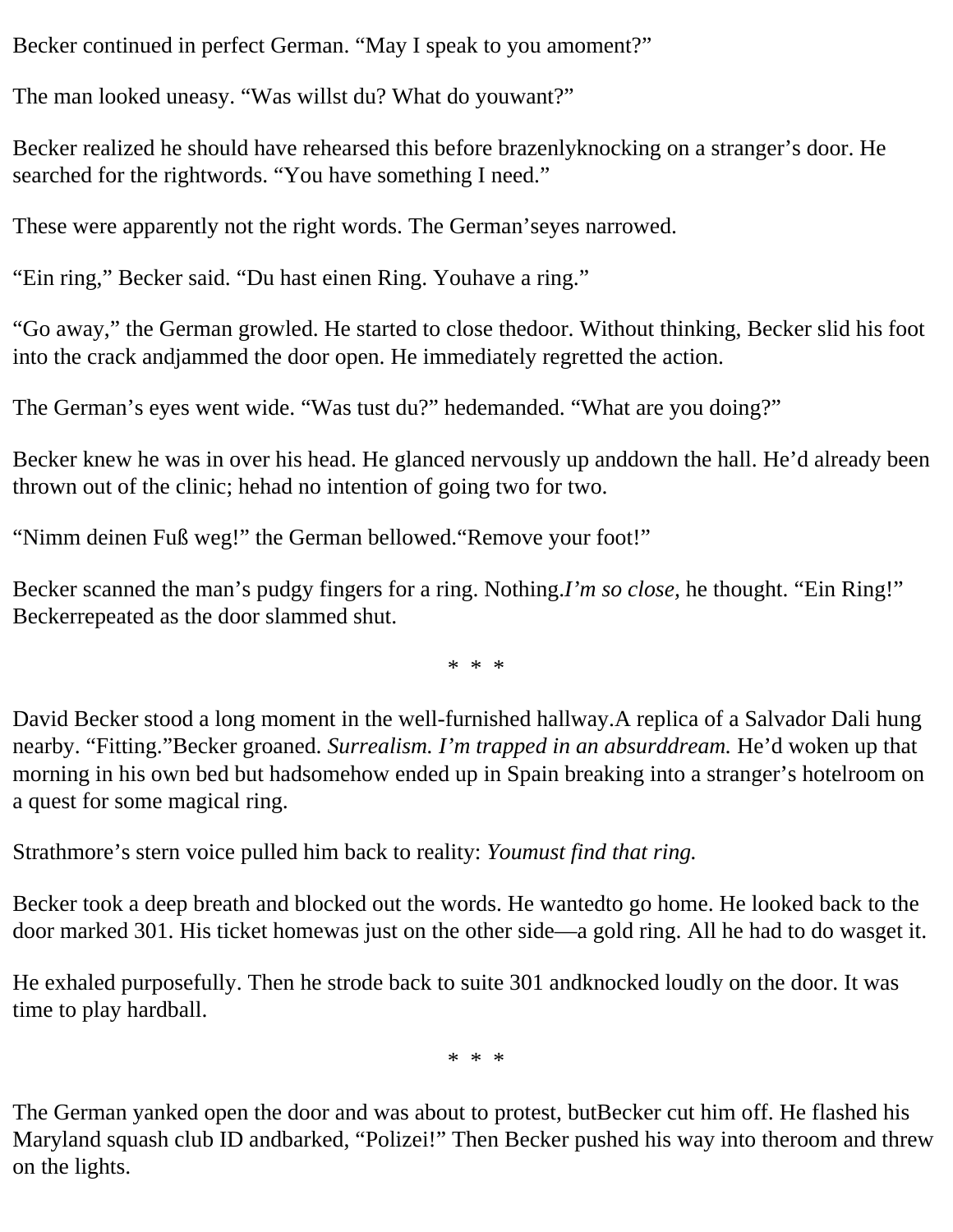Wheeling, the German squinted in shock. "Wasmachst—"

"Silence!" Becker switched to English. "Do youhave a prostitute in this room?" Becker peered around theroom. It was as plush as any hotel room he'd ever seen. Roses,champagne, a huge canopy bed. Rocío was nowhere to be seen.The bathroom door was closed.

"Prostituiert?" The German glanced uneasily at theclosed bathroom door. He was larger than Becker had imagined. Hishairy chest began right under his triple chin and sloped outward tohis colossal gut. The drawstring of his white terry-cloth AlfonsoXIII bathrobe barely reached around his waist.

Becker stared up at the giant with his most intimidating look."What is your name?"

A look of panic rippled across the German's corpulent face."Was willst du? What do you want?"

"I am with the tourist relations branch of the SpanishGuardia here in Seville. Do you have a prostitute in thisroom?"

The German glanced nervously at the bathroom door. He hesitated."Ja," he finally admitted.

"Do you know this is illegal in Spain?"

"Nein," the German lied. "I did not know.I'll send her home right now."

"I'm afraid it's too late for that," Beckersaid with authority. He strolled casually into the room. "Ihave a proposition for you."

"Ein Vorschlag?" The German gasped. "Aproposition?"

"Yes. I can take you to headquarters right now . . ."Becker paused dramatically and cracked his knuckles.

"Or what?" the German asked, his eyes widening infear.

"Or we make a deal."

"What kind of deal?" The German had heard storiesabout the corruption in the Spanish Guardia Civil.

"You have something I want," Becker said.

"Yes, of course!" the German effused, forcing a smile.He went immediately to the wallet on his dresser. "Howmuch?"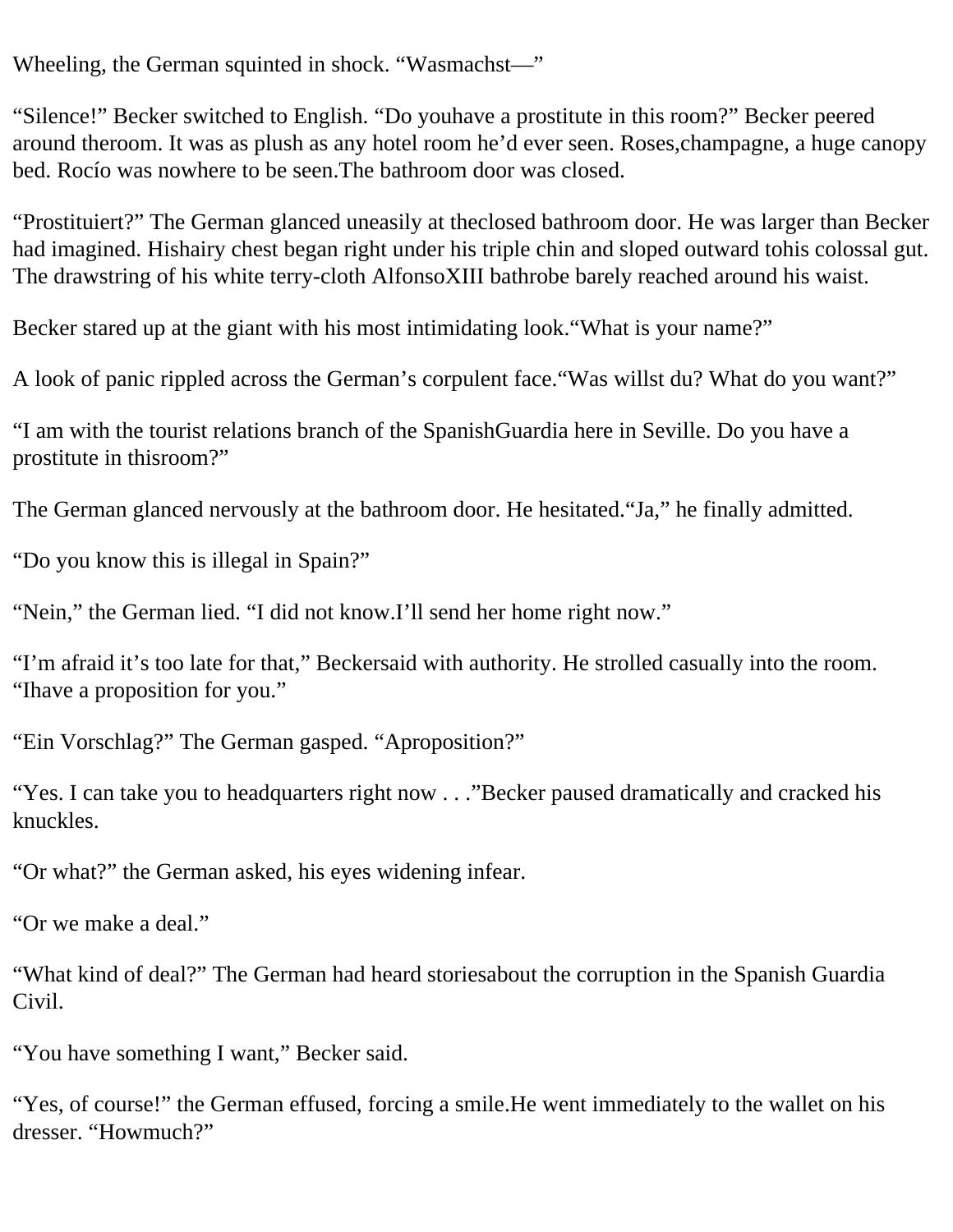Becker let his jaw drop in mock indignation. "Are youtrying to bribe an officer of the law?" he bellowed.

"No! Of course not! I just thought . . ." The obeseman quickly set down his wallet. "I . . . I . . ." He wastotally flustered. He collapsed on the corner of the bed and wrunghis hands. The bed groaned under his weight. "I'msorry."

Becker pulled a rose from the vase in the center of the room andcasually smelled it before letting it fall to the floor. He spunsuddenly. "What can you tell me about the murder?"

The German went white. "Mord? Murder?"

"Yes. The Asian man this morning? In the park? It was anassassination—Ermordung." Becker loved the German wordfor assassination. Ermordung. It was so chilling.

"Ermordung? He . . . he was . . . ?"

"Yes."

"But . . . but that's impossible," the Germanchoked. "I was there. He had a heart attack. I saw it. Noblood. No bullets."

Becker shook his head condescendingly. "Things are notalways as they seem."

The German went whiter still.

Becker gave an inward smile. The lie had served its purpose. Thepoor German was sweating profusely.

"Wh-wh-at do you want?" he stammered. "I knownothing."

Becker began pacing. "The murdered man was wearing a goldring. I need it."

"I-I don't have it."

Becker sighed patronizingly and motioned to the bathroom door."And Rocío? Dewdrop?"

The man went from white to purple. "You know Dewdrop?"He wiped the sweat from his fleshy forehead and drenched histerry-cloth sleeve. He was about to speak when the bathroom doorswung open.

Both men looked up.

Rocío Eva Granada stood in the doorway. A vision. Longflowing red hair, perfect Iberian skin, deep-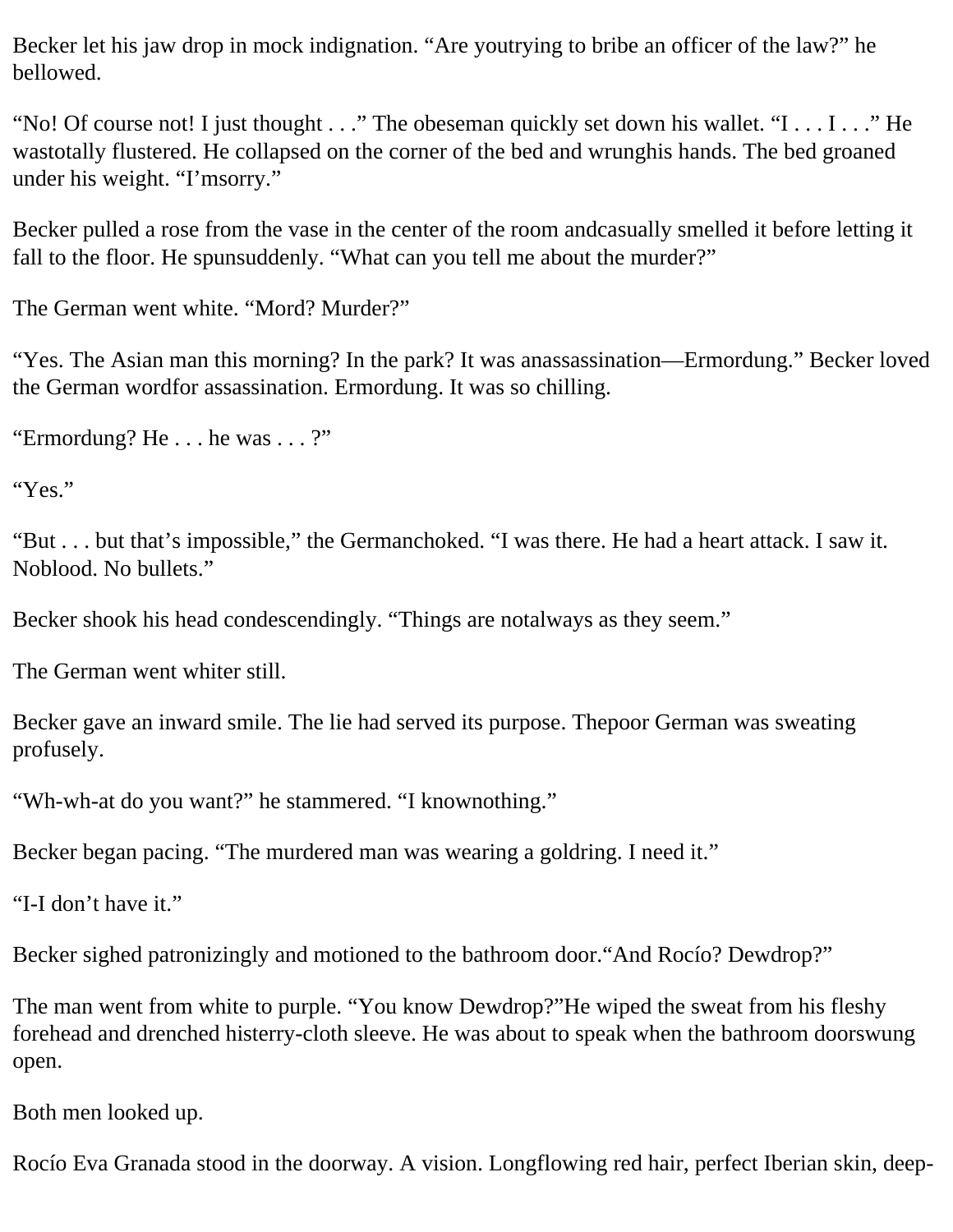brown eyes, a highsmooth forehead. She wore a white terry-cloth robe that matched theGerman's. The tie was drawn snugly over her wide hips, and theneck fell loosely open to reveal her tanned cleavage. She steppedinto the bedroom, the picture of confidence.

"May I help you?" she asked in throaty English.

Becker gazed across the room at the stunning woman before himand did not blink. "I need the ring," he said coldly.

"Who are you?" she demanded.

Becker switched to Spanish with a dead-on Andalusian accent."Guardia Civil."

She laughed. "Impossible," she replied in Spanish.

Becker felt a knot rise in his throat. Rocío was clearly alittle tougher than her client. "Impossible?" herepeated, keeping his cool. "Shall I take you downtown toprove it?"

Rocío smirked. "I will not embarrass you by acceptingyour offer. Now, who are you?"

Becker stuck to his story. "I am with the SevilleGuardia."

Rocío stepped menacingly toward him. "I know everypolice officer on the force. They are my best clients."

Becker felt her stare cutting right through him. He regrouped."I am with a special tourist task force. Give me the ring, or I'll have to take you down to the precinct and—"

"And what?" she demanded, raising her eyebrows in mockanticipation.

Becker fell silent. He was in over his head. The plan wasbackfiring. *Why isn't she buying this?*

Rocío came closer. "I don't know who you are orwhat you want, but if you don't get out of this suite rightnow, I will call hotel security, and the *real* Guardia willarrest you for impersonating a police officer."

Becker knew that Strathmore could have him out of jail in fiveminutes, but it had been made very clear to him that this matterwas supposed to be handled discreetly. Getting arrested was notpart of the plan.

Rocío had stopped a few feet in front of Becker and wasglaring at him.

"Okay." Becker sighed, accentuating the defeat in hisvoice. He let his Spanish accent slip. "I am not with theSeville police. A U.S. government organization sent me to locatethe ring. That's all I can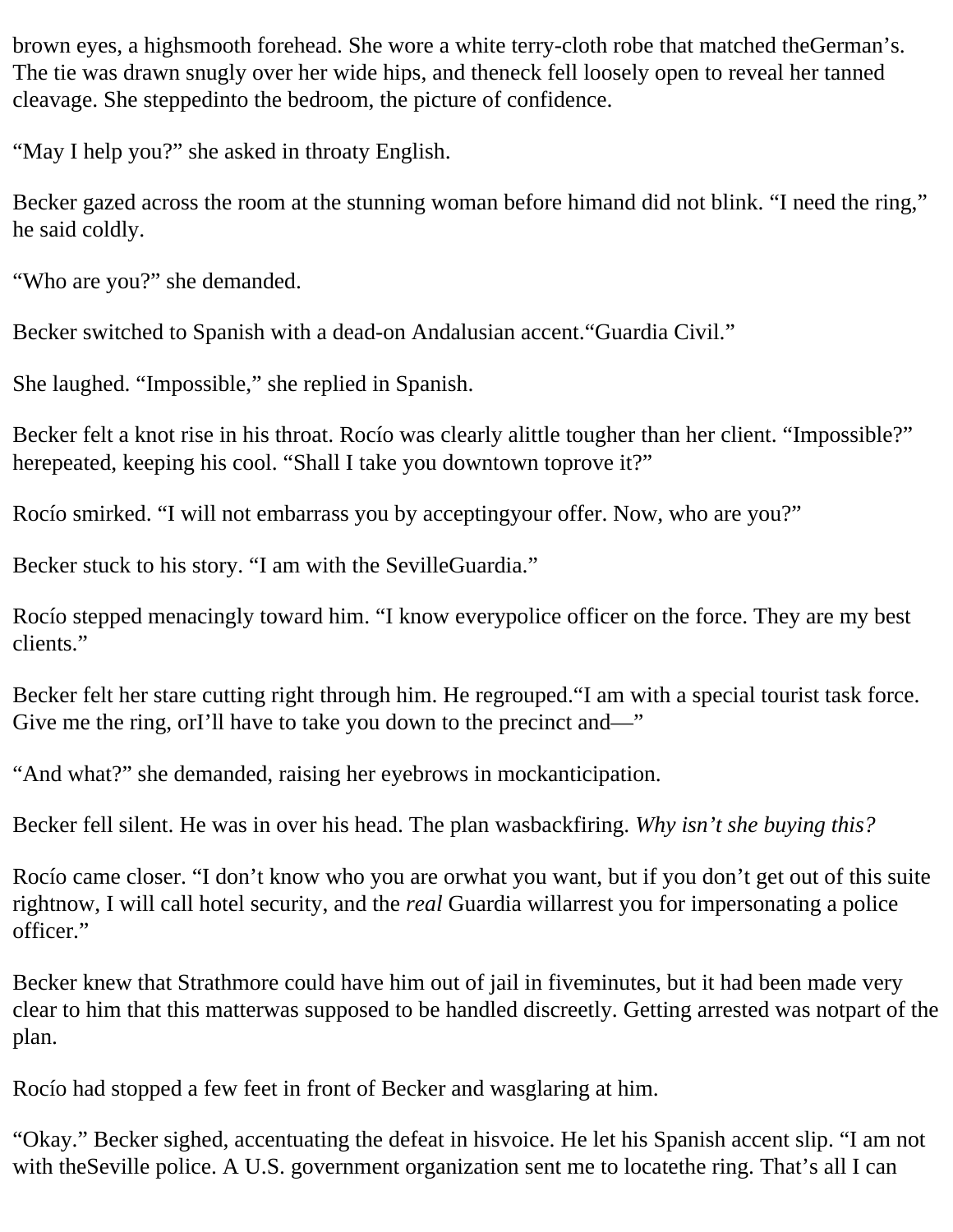reveal. I've been authorizedto pay you for it."

There was a long silence.

Rocío let his statement hang in the air a moment beforeparting her lips in a sly smile. "Now that wasn't sohard, was it?" She sat down on a chair and crossed her legs. "How much can you pay?"

Becker muffled his sigh of relief. He wasted no time gettingdown to business. "I can pay you 750,000 pesetas. Fivethousand American dollars." It was half what he had on him butprobably ten times what the ring was actually worth.

Rocío raised her eyebrows. "That's a lot ofmoney."

"Yes it is. Do we have a deal?"

Rocío shook her head. "I wish I could sayyes."

"A million pesetas?" Becker blurted. "It'sall I have."

"My, my." She smiled. "You Americans don'tbargain very well. You wouldn't last a day in ourmarkets."

"Cash, right now," Becker said, reaching for theenvelope in his jacket. *I just want to go home.*

Rocío shook her head. "I can't."

Becker bristled angrily. "Why not?"

"I no longer have the ring," she said apologetically."I've already sold it."

### **CHAPTER 33**

Tokugen Numataka stared out his window and paced like a cagedanimal. He had not yet heard from his contact, North Dakota. *Damn Americans! No sense of punctuality!*

He would have called North Dakota himself, but he didn'thave a phone number for him. Numataka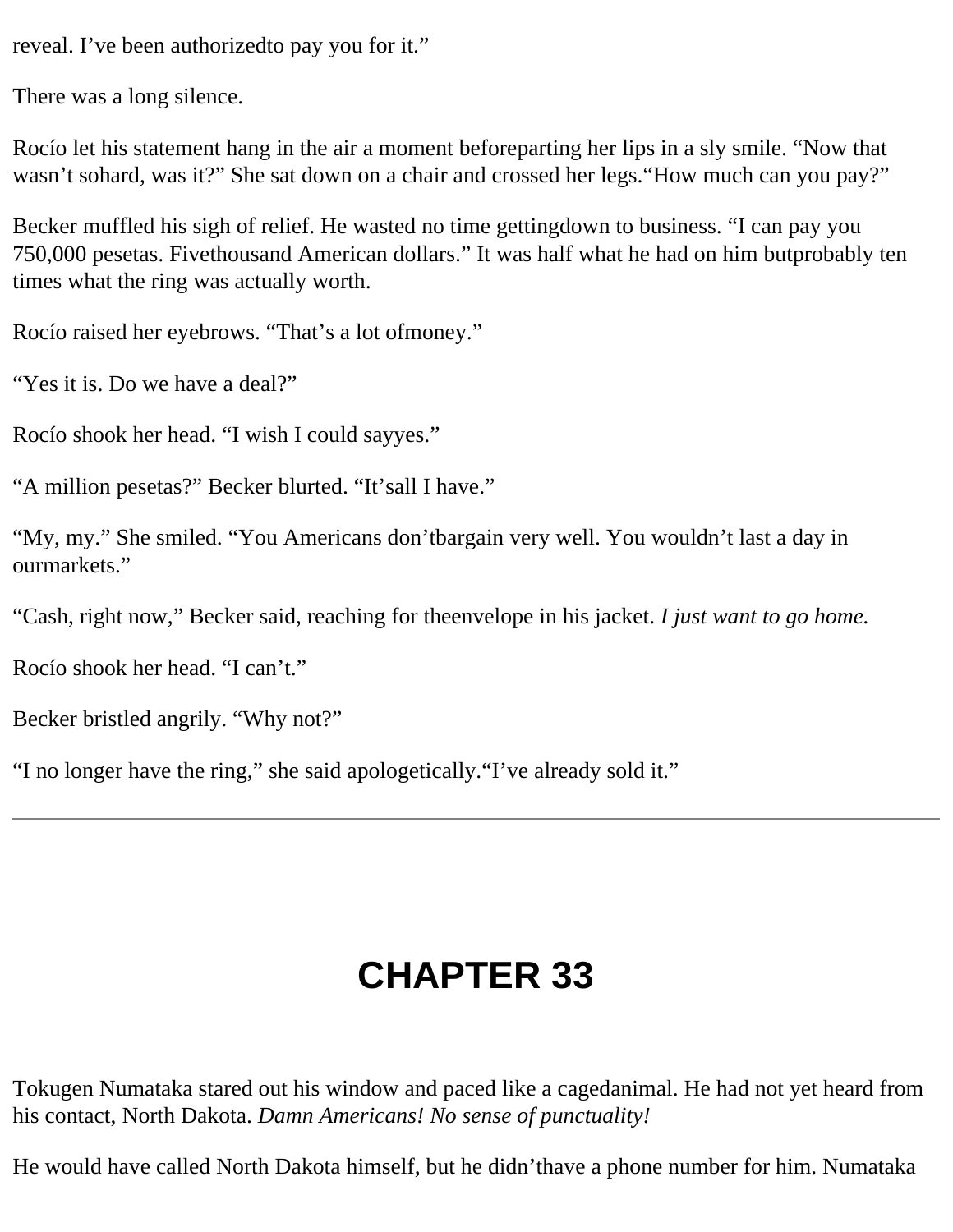hated doing business thisway—with someone else in control.

The thought had crossed Numataka's mind from the beginningthat the calls from North Dakota could be a hoax—a Japanesecompetitor playing him for the fool. Now the old doubts were comingback. Numataka decided he needed more information.

He burst from his office and took a left down Numatech'smain hallway. His employees bowed reverently as he stormed past.Numataka knew better than to believe they actually lovedhim—bowing was a courtesy Japanese employees offered even themost ruthless of bosses.

Numataka went directly to the company's main switchboard.All calls were handled by a single operator on a Corenco 2000,twelve-line switchboard terminal. The woman was busy but stood andbowed as Numataka entered.

"Sit down," he snapped.

She obeyed.

"I received a call at four forty-five on my personal linetoday. Can you tell me where it came from?" Numataka kickedhimself for not having done this earlier.

The operator swallowed nervously. "We don't havecaller identification on this machine, sir. But I can contact thephone company. I'm sure they can help."

Numataka had no doubt the phone company could help. In thisdigital age, privacy had become a thing of the past; there was arecord of everything. Phone companies could tell you exactly whohad called you and how long you'd spoken.

"Do it," he commanded. "Let me know what you findout."

## **CHAPTER 34**

Susan sat alone in Node 3, waiting for her tracer. Hale haddecided to step outside and get some air—a decision for whichshe was grateful. Oddly, however, the solitude in Node 3 providedlittle asylum. Susan found herself struggling with the newconnection between Tankado and Hale.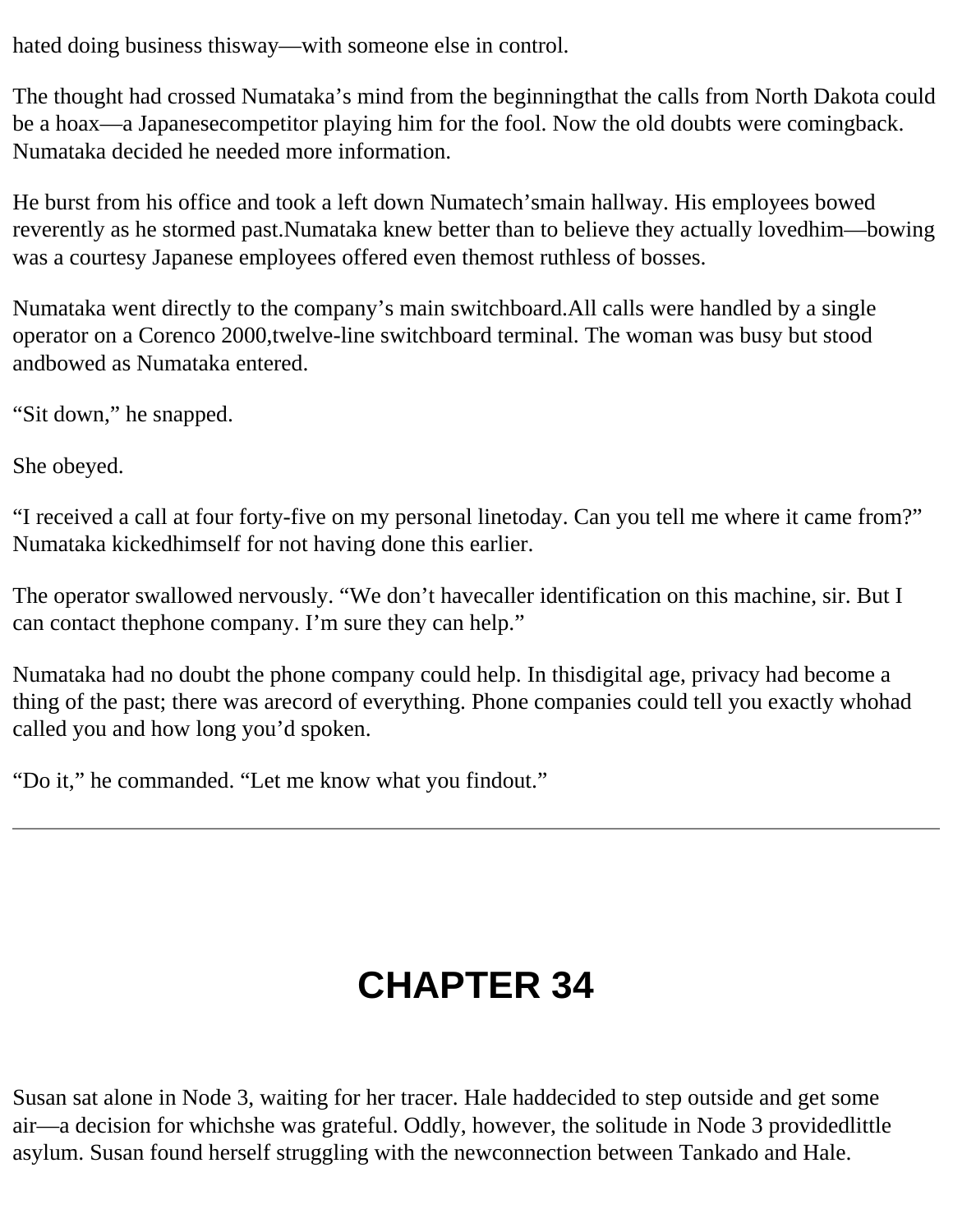"Who will guard the guards?" she said to herself. *Quis custodiet ipsos custodes.* The words kept circling in herhead. Susan forced them from her mind.

Her thoughts turned to David, hoping he was all right. She stillfound it hard to believe he was in Spain. The sooner they found thepass-keys and ended this, the better.

Susan had lost track of how long she'd been sitting therewaiting for her tracer. Two hours? Three? She gazed out at thedeserted Crypto floor and wished her terminal would beep. There wasonly silence. The late-summer sun had set. Overhead, the automaticfluorescents had kicked on. Susan sensed time was running out.

She looked down at her tracer and frowned. "Come on,"she grumbled. "You've had plenty of time." Shepalmed her mouse and clicked her way into her tracer's statuswindow. "How long have you been running, anyway?"

Susan opened the tracer's status window—a digitalclock much like the one on TRANSLTR; it displayed the hours andminutes her tracer had been running. Susan gazed at the monitorexpecting to see a readout of hours and minutes. But she sawsomething else entirely. What she saw stopped the blood in herveins.

#### TRACER ABORTED

"Tracer aborted!" she choked aloud."Why?"

In a sudden panic, Susan scrolled wildly through the data,searching the programming for any commands that might have told thetracer to abort. But her search went in vain. It appeared hertracer had stopped all by itself. Susan knew this could mean onlyone thing—her tracer had developed a bug.

Susan considered "bugs" the most maddening asset ofcomputer programming. Because computers followed a scrupulouslyprecise order of operations, the most minuscule programming errorsoften had crippling effects. Simple syntactical errors—such asa programmer mistakenly inserting a comma instead of aperiod—could bring entire systems to their knees. Susan hadalways thought the term "bug" had an amusing origin:

It came from the world's first computer—the Mark1—a room-size maze of electromechanical circuits built in 1944in a lab at Harvard University. The computer developed a glitch oneday, and no one was able to locate the cause. After hours ofsearching, a lab assistant finally spotted the problem. It seemed amoth had landed on one of the computer's circuit boards andshorted it out. From that moment on, computer glitches werereferred to as bugs.

"I don't have time for this," Susan cursed.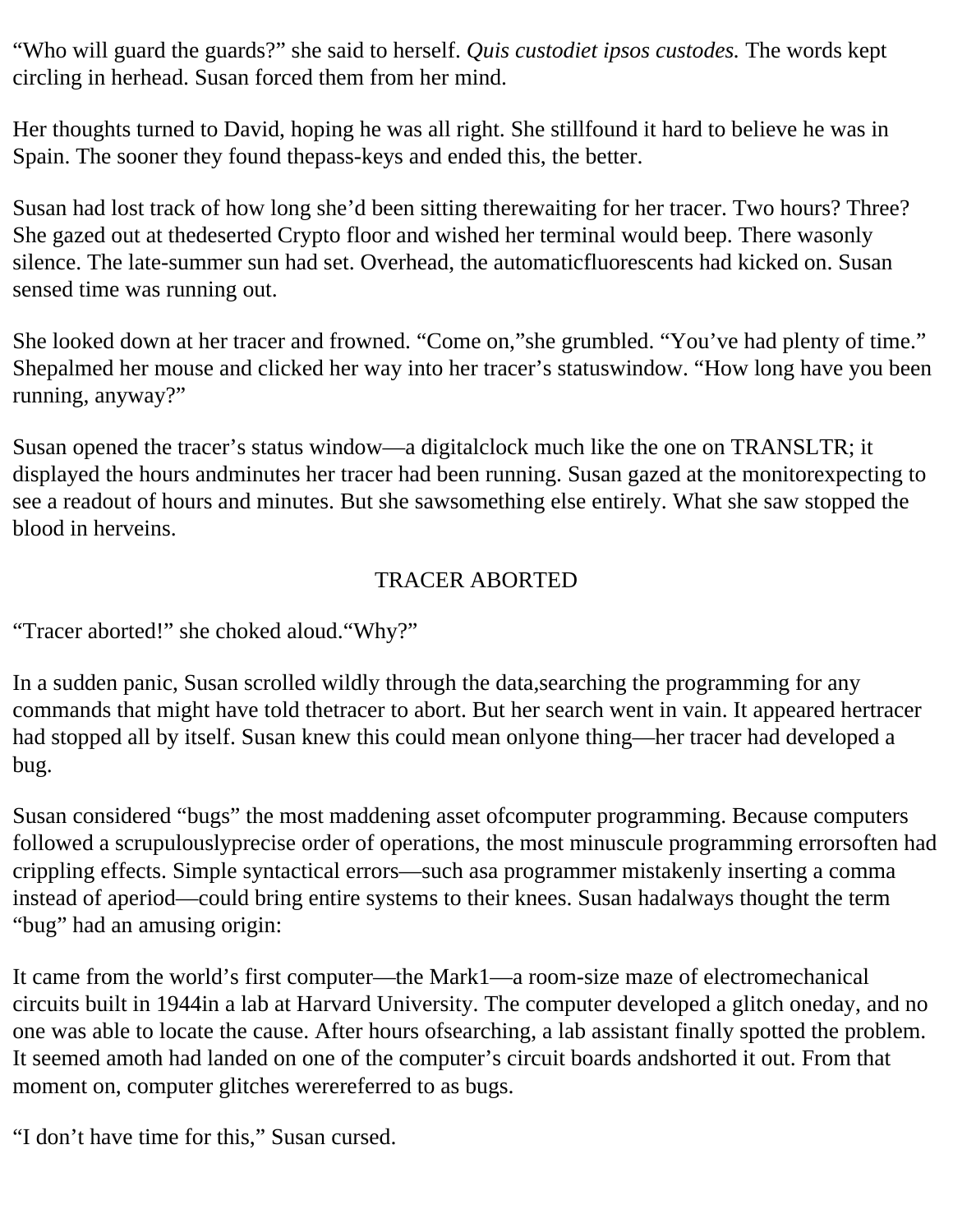Finding a bug in a program was a process that could take days.Thousands of lines of programming needed to be searched to find atiny error—it was like inspecting an encyclopedia for a singletypo.

Susan knew she had only one choice—to send her traceragain. She also knew the tracer was almost guaranteed to hit thesame bug and abort all over again. Debugging the tracer would taketime, time she and the commander didn't have.

But as Susan stared at her tracer, wondering what errorshe'd made, she realized something didn't make sense. Shehad used this exact same tracer last month with no problems at all.Why would it develop a glitch all of a sudden?

As she puzzled, a comment Strathmore made earlier echoed in hermind. *Susan, I tried to send the tracer myself, but the data itreturned was nonsensical.*

Susan heard the words again. *The data it returned . ..*

She cocked her head. Was it possible? The data it returned?

If Strathmore had received data back from the tracer, then itobviously was working. His data was nonsensical, Susan assumed,because he had entered the wrong search strings—butnonetheless, the tracer was working.

Susan immediately realized that there was one other possibleexplanation for why her tracer aborted. Internal programming flawswere not the only reasons programs glitched; sometimes there were*external* forces—power surges, dust particles on circuitboards, faulty cabling. Because the hardware in Node 3 was so welltuned, she hadn't even considered it.

Susan stood and strode quickly across Node 3 to a largebookshelf of technical manuals. She grabbed a spiral binder markedSYS-OP and thumbed through. She found what she was looking for,carried the manual back to her terminal, and typed a few commands.Then she waited while the computer raced through a list of commandsexecuted in the past three hours. She hoped the search would turnup some sort of external interrupt—an abort command generatedby a faulty power supply or defective chip.

Moments later Susan's terminal beeped. Her pulse quickened.She held her breath and studied the screen.

#### ERROR CODE 22

Susan felt a surge of hope. It was good news. The fact that theinquiry had found an error code meant her tracer was fine. Thetrace had apparently aborted due to an external anomaly that wasunlikely to repeat itself.

error code 22. Susan racked her memory trying to remember whatcode 22 stood for. Hardware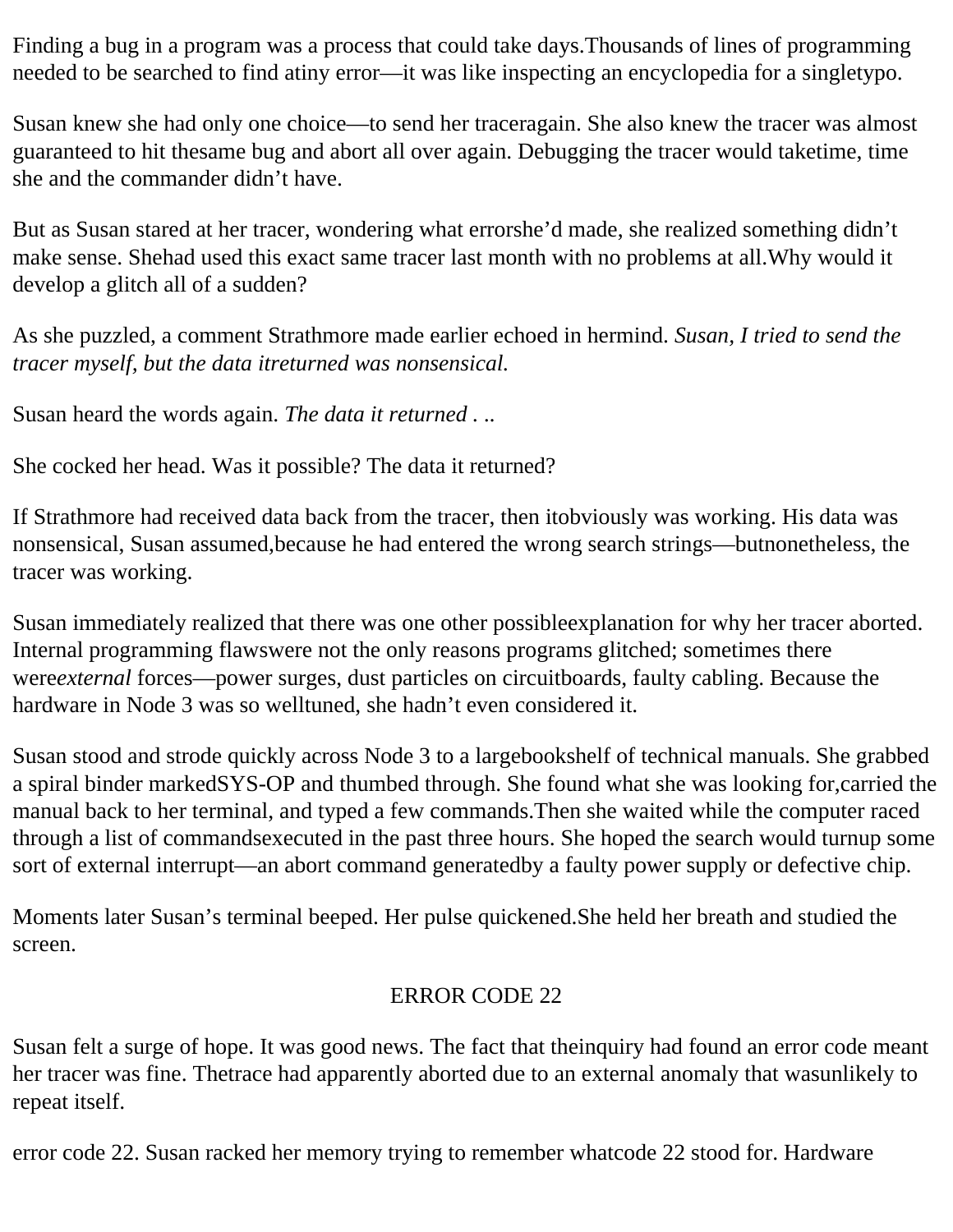failures were so rare in Node 3 thatshe couldn't remember the numerical codings.

Susan flipped through the SYS-OP manual, scanning the list oferror codes.

#### 19: CORRUPT HARD PARTITION

#### 20: DC SPIKE

#### 21: MEDIA FAILURE

When she reached number 22, she stopped and stared a longmoment. Baffled, she double-checked her monitor.

#### ERROR CODE 22

Susan frowned and returned to the SYS-OP manual. What she sawmade no sense. The explanation simply read:

22: MANUAL ABORT

## **CHAPTER 35**

Becker stared in shock at Rocío. "You *sold* thering?"

The woman nodded, her silky red hair falling around hershoulders.

Becker willed it not to be true. "Pero . . . but . .."

She shrugged and said in Spanish, "A girl near thepark."

Becker felt his legs go weak. *This can't be!*

Rocío smiled coyly and motioned to the German."Él quería que lo guardara. He wanted to keep it,but I told him no. I've got Gitana blood in me, Gypsy blood;we Gitanas, in addition to having red hair, are very superstitious.A ring offered by a dying man is not a good sign."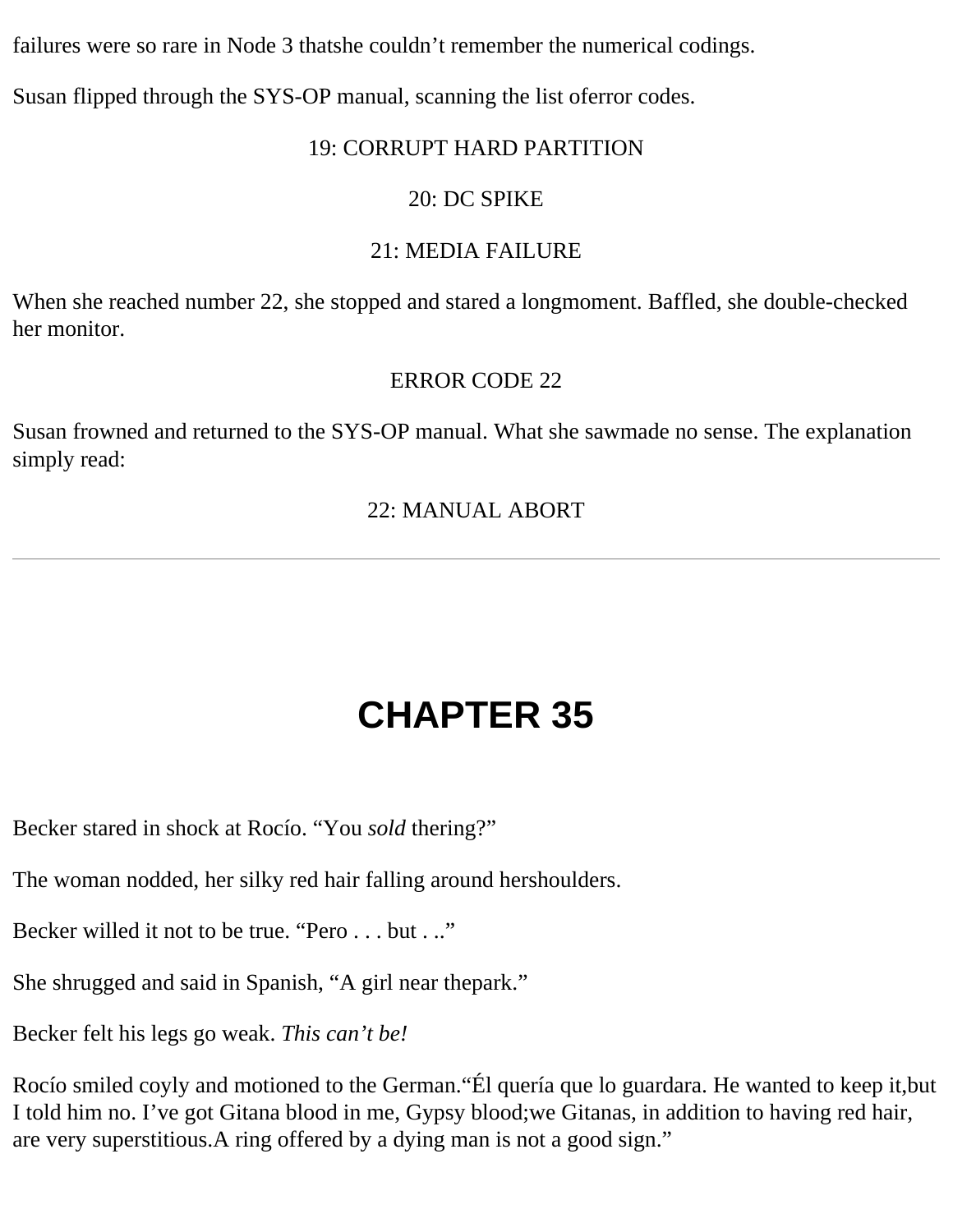"Did you know the girl?" Becker interrogated.

Rocío arched her eyebrows. "Vaya. You really want thisring, don't you?"

Becker nodded sternly. "Who did you sell it to?"

The enormous German sat bewildered on the bed. His romanticevening was being ruined, and he apparently had no idea why."Was passiert?" he asked nervously. "What'shappening?"

Becker ignored him.

"I didn't actually sell it," Rocío said."I tried to, but she was just a kid and had no money. I endedup giving it to her. Had I known about your generous offer, I wouldhave saved it for you."

"Why did you leave the park?" Becker demanded."Somebody had died. Why didn't you wait for the police?And give *them* the ring?"

"I solicit many things, Mr. Becker, but *trouble* isnot one of them. Besides, that old man seemed to have things undercontrol."

"The Canadian?"

"Yes, he called the ambulance. We decided to leave. I sawno reason to involve my date or myself with the police."

Becker nodded absently. He was still trying to accept this crueltwist of fate. *She gave the damn thing away!*

"I tried to help the dying man," Rocío explained."But he didn't seem to want it. He started with thering—kept pushing it in our faces. He had these three crippledfingers sticking up. He kept pushing his hand at us—like wewere supposed to take the ring. I didn't want to, but myfriend here finally did. Then the guy died."

"And you tried CPR?" Becker guessed.

"No. We didn't touch him. My friend got scared.He's big, but he's a wimp." She smiled seductivelyat Becker. "Don't worry—he can't speak a wordof Spanish."

Becker frowned. He was wondering again about the bruises onTankado's chest. "Did the paramedics give CPR?"

"I have no idea. As I told you, we left before theyarrived."

"You mean after you *stole* the ring." Beckerscowled.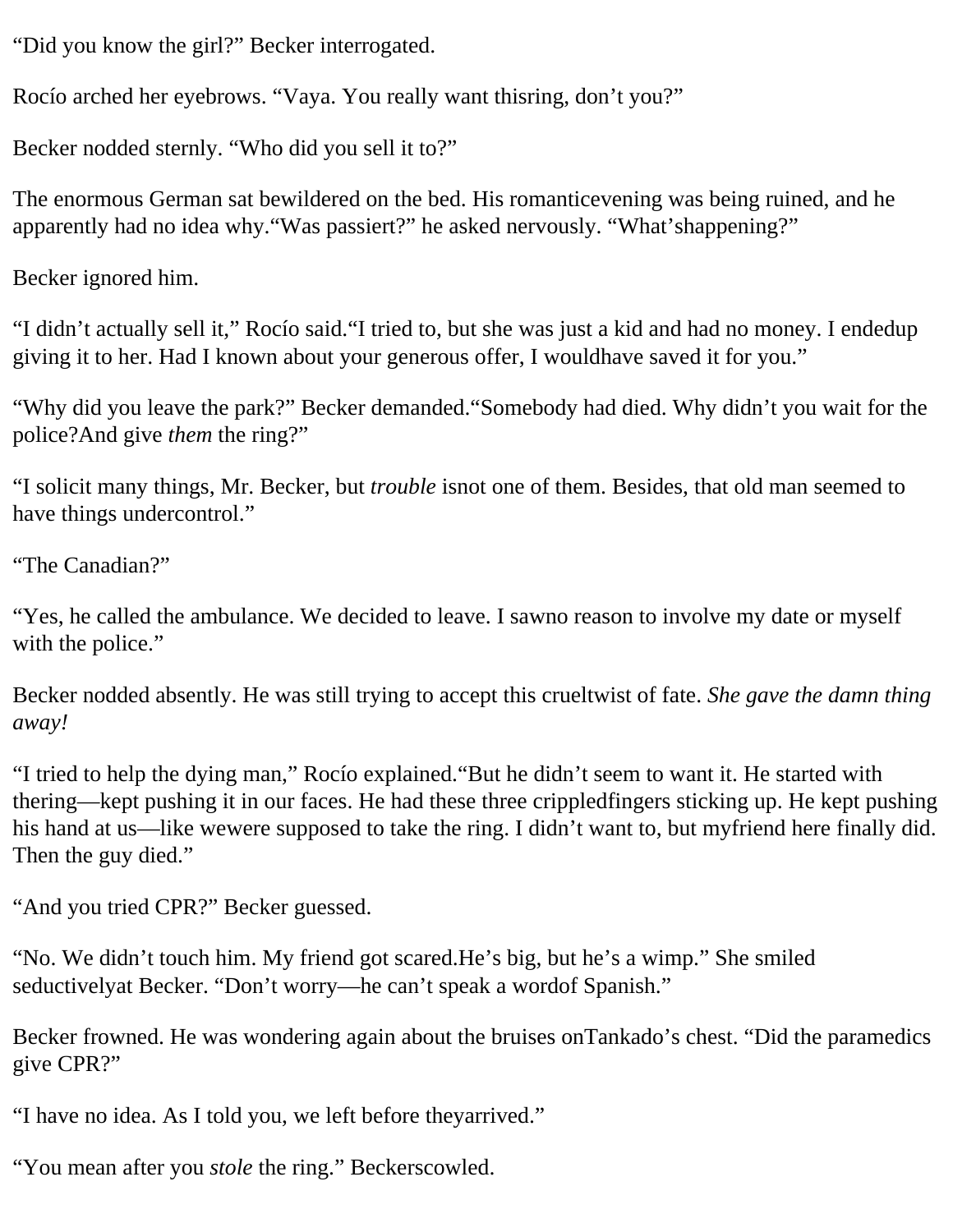Rocío glared at him. "We did not steal the ring. Theman was dying. His intentions were clear. We gave him his lastwish."

Becker softened. Rocío was right; he probably would havedone the same damn thing. "But then you gave the ring to somegirl?"

"I told you. The ring made me nervous. The girl had lots ofjewelry on. I thought she might like it."

"And she didn't think it was strange? That you'djust *give* her a ring?"

"No. I told her I found it in the park. I thought she mightoffer to pay me for it, but she didn't. I didn't care. Ijust wanted to get rid of it."

"When did you give it to her?"

Rocío shrugged. "This afternoon. About an hour after Igot it."

Becker checked his watch: 11:48 p.m. The trail was eight hoursold. *What the hell am I doing here? I'm supposed to be inthe Smokys.* He sighed and asked the only question he couldthink of. "What did the girl look like?"

"Era un punki," Rocío replied.

Becker looked up, puzzled. "Un punki?"

"Sí. Punki."

"A punk?"

"Yes, a punk," she said in rough English, and thenimmediately switched back to Spanish. "Mucha joyería.Lots of jewelry. A weird pendant in one ear. A skull, Ithink."

"There are punk rockers in Seville?"

Rocío smiled. "Todo bajo el sol. Everything under thesun." It was the motto of Seville's Tourism Bureau.

"Did she give you her name?"

"No."

"Did she say where she was going?"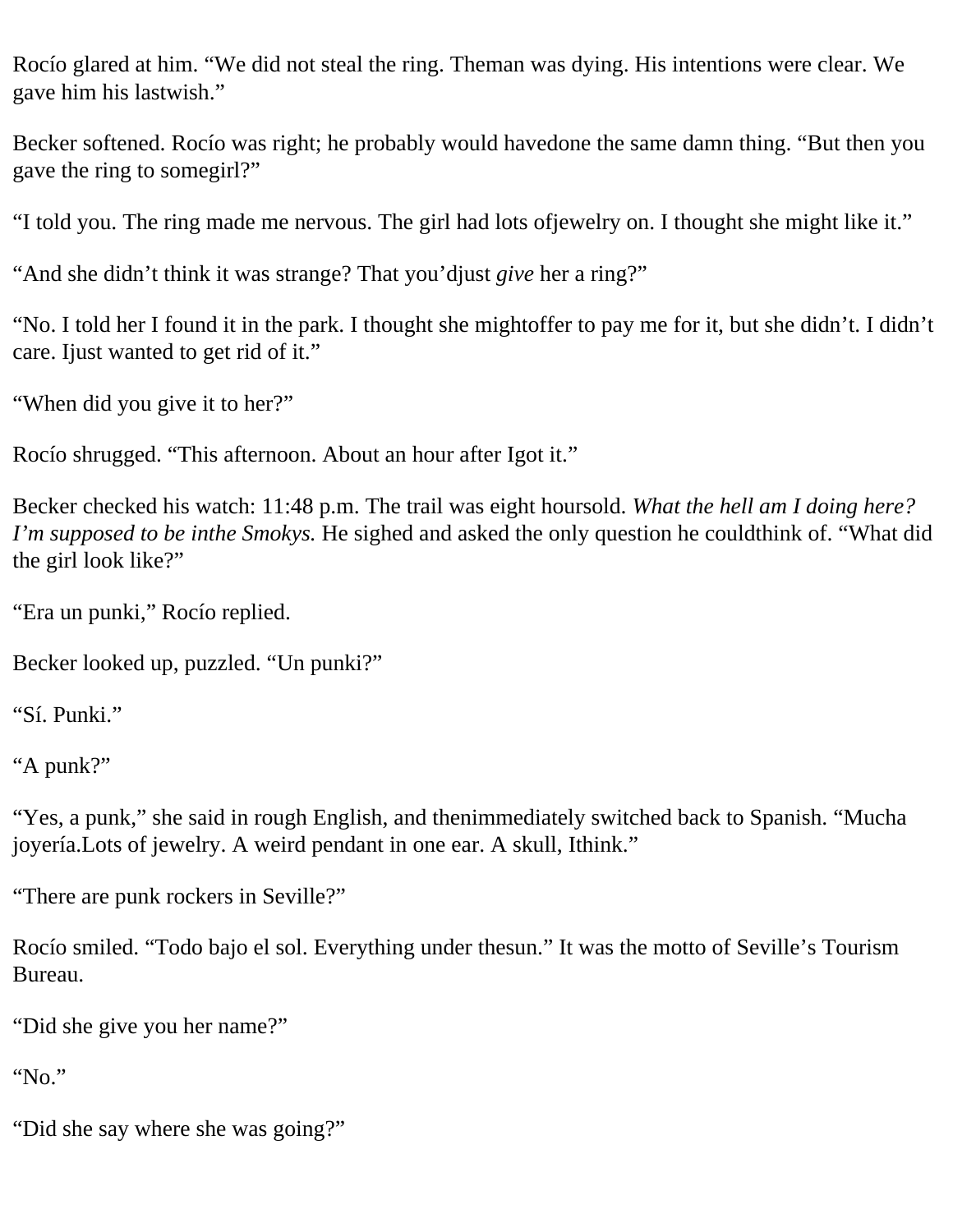"No. Her Spanish was poor."

"She wasn't Spanish?" Becker asked.

"No. She was English, I think. She had wild hair—red,white, and blue."

Becker winced at the bizarre image. "Maybe she wasAmerican," he offered.

"I don't think so," Rocío said. "Shewas wearing a T-shirt that looked like the British flag."

Becker nodded dumbly. "Okay. Red, white, and blue hair, aBritish flag T-shirt, a skull pendant in her ear. Whatelse?"

"Nothing. Just your average punk."

*Average punk?* Becker was from a world of collegiatesweatshirts and conservative haircuts—he couldn't evenpicture what the woman was talking about. "Can you think ofanything else at all?" he pressed.

Rocío thought a moment. "No. That's it."

Just then the bed creaked loudly. Rocío's clientshifted his weight uncomfortably. Becker turned to him and spoke influent German. "Noch etwas? Anything else? Anything to help mefind the punk rocker with the ring?"

There was a long silence. It was as if the giant man hadsomething he wanted to say, but he wasn't sure how to say it.His lower lip quivered momentarily, there was a pause, and then hespoke. The four words that came out were definitely English, butthey were barely intelligible beneath his thick German accent."Fock off und die."

Becker gaped in shock. "I beg your pardon?

"Fock off und die," the man repeated, patting his leftpalm against his fleshy right forearm—a crude approximation ofthe Italian gesture for "fuck you."

Becker was too drained to be offended. *Fuck off and die? Whathappened to Das Wimp?* He turned back to Rocío and spoke inSpanish. "Sounds like I've overstayed mywelcome."

"Don't worry about him." She laughed."He's just a little frustrated. He'll getwhat's coming to him." She tossed her hair andwinked.

"Is there anything else?" Becker asked. "Anythingyou can tell me that might help?"

Rocío shook her head. "That's all. Butyou'll never find her. Seville is a big city—it can bevery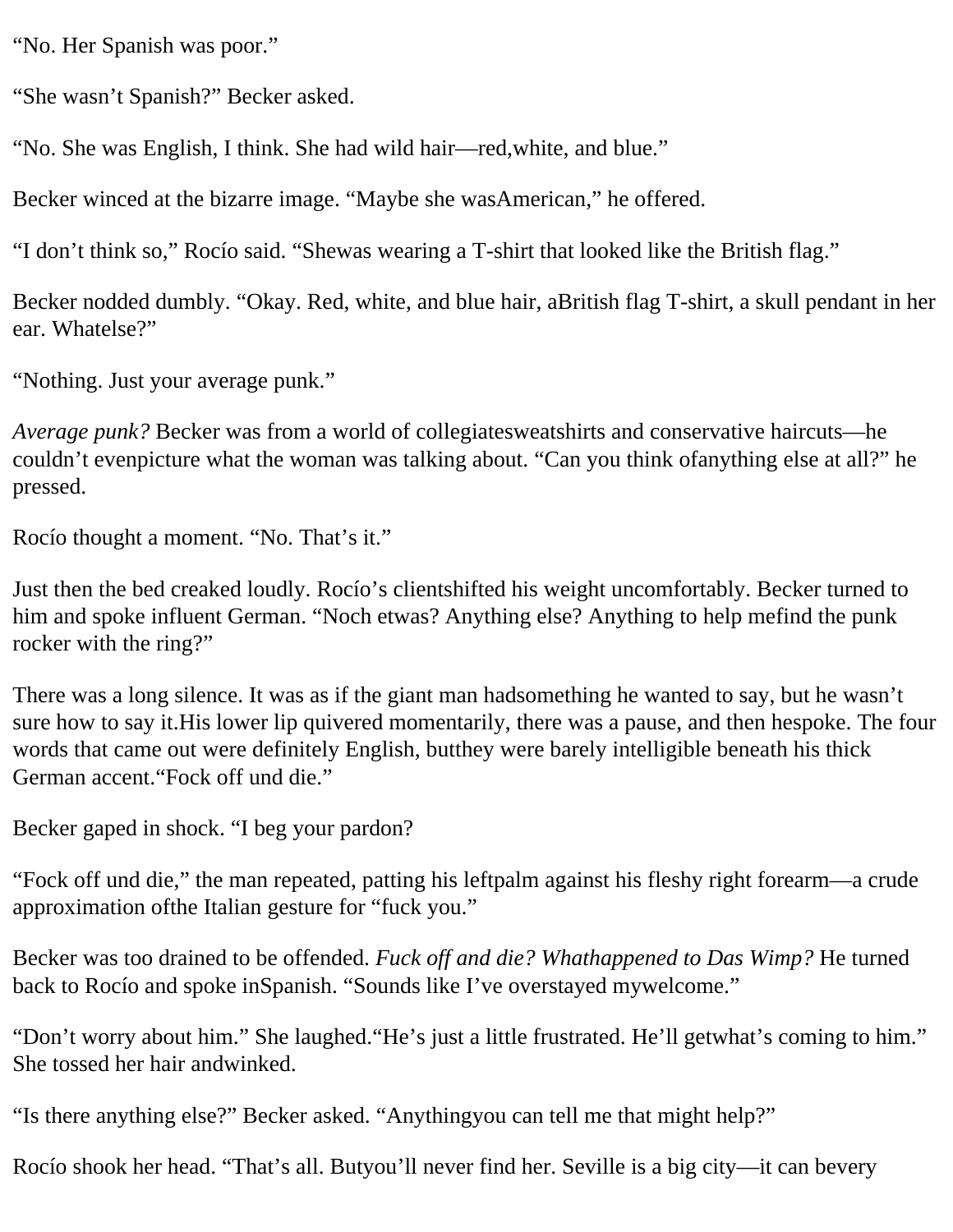deceptive."

"I'll do the best I can." *It's a matterof national security . . .*

"If you have no luck," Rocío said, eyeing thebulging envelope in Becker's pocket, "please stop back.My friend will be sleeping, no doubt. Knock quietly. I'll findus an extra room. You'll see a side of Spain you'll neverforget." She pouted lusciously.

Becker forced a polite smile. "I should be going." Heapologized to the German for interrupting his evening.

The giant smiled timidly. "Keine Ursache."

Becker headed out the door. *No problem? Whatever happened to"Fuck off and die"?*

### **CHAPTER 36**

"Manual abort?" Susan stared at her screen,mystified.

She knew she hadn't typed any manual abort command—atleast not intentionally. She wondered if maybe she'd hit thewrong sequence of keys by mistake.

"Impossible," she muttered. According to the headers,the abort command had been sent less than twenty minutes ago. Susanknew the only thing she'd typed in the last twenty minutes washer privacy code when she'd stepped out to talk to thecommander. It was absurd to think the privacy code could have beenmisinterpreted as an abort command.

Knowing it was a waste of time, Susan pulled up her ScreenLocklog and double-checked that her privacy code had been enteredproperly. Sure enough, it had.

"Then *where,"* she demanded angrily, "wheredid it get a *manual* abort?"

Susan scowled and closed the ScreenLock window. Unexpectedly,however, in the split second as the window blipped away, somethingcaught her eye. She reopened the window and studied the data. Itmade no sense. There was a proper "locking" entry whenshe'd left Node 3, but the timing of the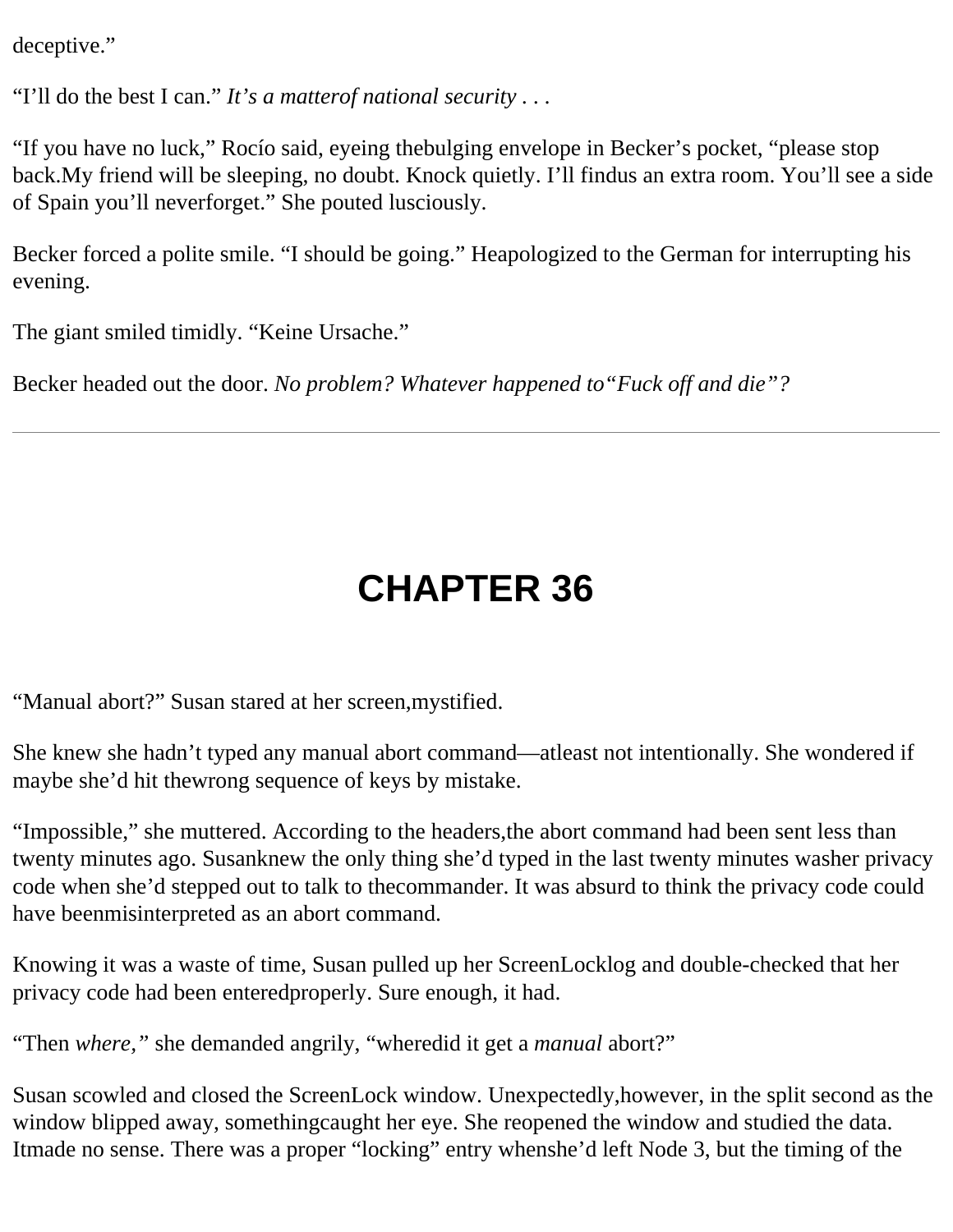subsequent"unlock" entry seemed strange. The two entries were lessthan one minute apart. Susan was certain she'd been outsidewith the commander for more than one minute.

Susan scrolled down the page. What she saw left her aghast.Registering three minutes later, a *second* set of lock-unlockentries appeared. According to the log, someone had unlocked herterminal while she was gone.

"Not possible!" she choked. The only candidate wasGreg Hale, and Susan was quite certain she'd never given Haleher privacy code. Following good cryptographic procedure, Susan hadchosen her code at random and never written it down; Hale'sguessing the correct five-character alphanumeric was out of thequestion—it was thirty-six to the fifth power, over sixtymillion possibilities.

But the ScreenLock entries were as clear as day. Susan stared atthem in wonder. Hale had somehow been on her terminal while she wasgone. He had sent her tracer a manual abort command.

The questions of *how* quickly gave way to questions of *why?* Hale had no motive to break into her terminal. Hedidn't even know Susan was running a tracer. Even if he didknow, Susan thought, why would he object to her tracking some guynamed North Dakota?

The unanswered questions seemed to be multiplying in her head."First things first," she said aloud. She would deal withHale in a moment. Focusing on the matter at hand, Susan reloadedher tracer and hit the enter key. Her terminal beeped once.

#### TRACER SENT

Susan knew the tracer would take hours to return. She cursedHale, wondering how in the world he'd gotten her privacy code,wondering what interest he had in her tracer.

Susan stood up and strode immediately for Hale's terminal.The screen was black, but she could tell it was not locked—themonitor was glowing faintly around the edges. Cryptographers seldomlocked their terminals except when they left Node 3 for the night.Instead, they simply dimmed the brightness on their monitors—auniversal, honor-code indication that no one should disturb theterminal.

Susan reached for Hale's terminal. "Screw the honorcode," she said. "What the hell are you up to?"

Throwing a quick glance out at the deserted Crypto floor, Susanturned up Hale's brightness controls. The monitor came intofocus, but the screen was entirely empty. Susan frowned at theblank screen. Uncertain how to proceed, she called up a searchengine and typed:

### SEARCH FOR: "TRACER"

It was a long shot, but if there were any references toSusan's tracer in Hale's computer, this search would findthem. It might shed some light on why Hale had manually aborted herprogram. Seconds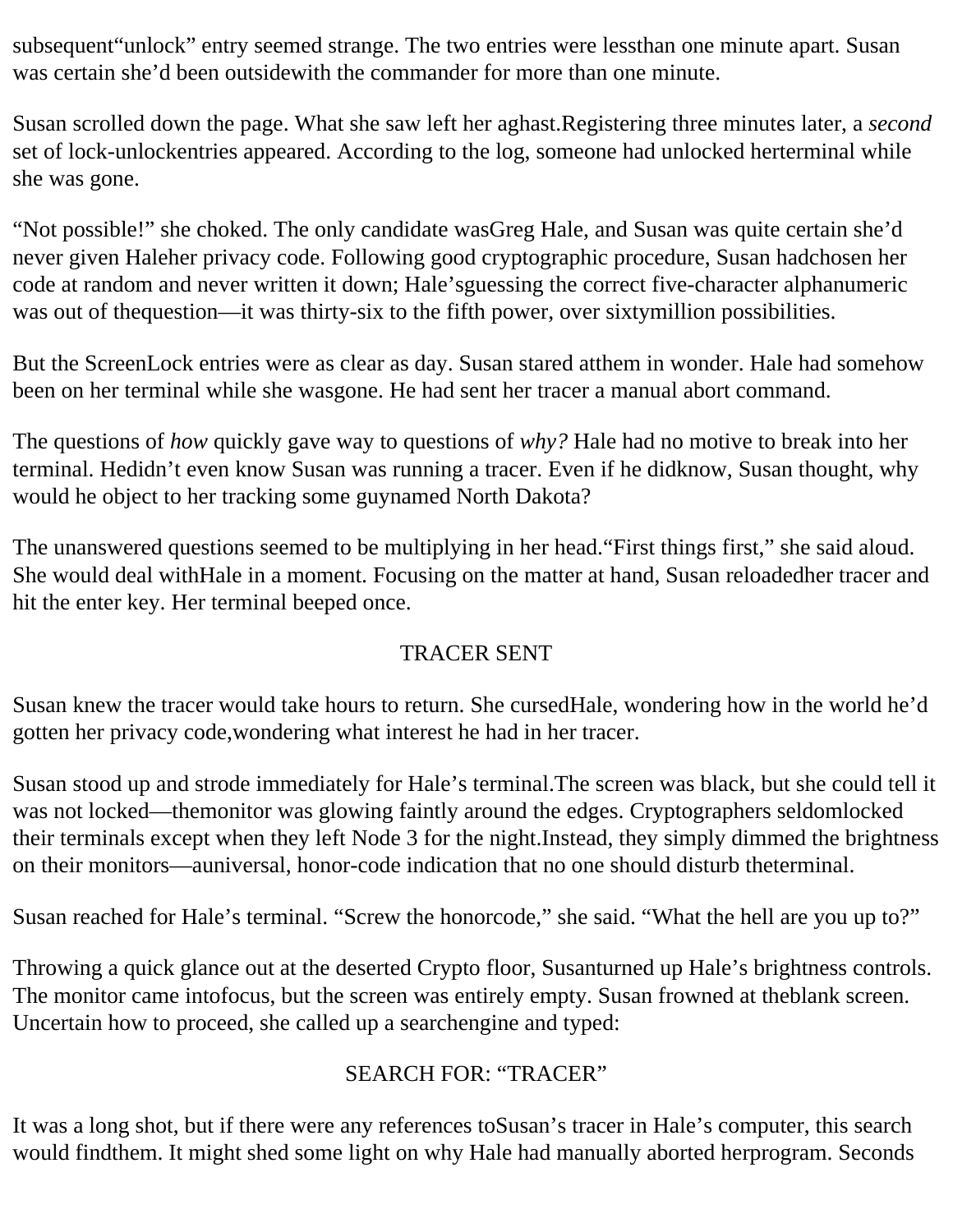later the screen refreshed.

### NO MATCHES FOUND

Susan sat a moment, unsure what she was even looking for. Shetried again.

### SEARCH FOR: "SCREENLOCK"

The monitor refreshed and provided a handful of innocuousreferences—no hint that Hale had any copies of Susan'sprivacy code on his computer.

Susan sighed loudly. *So what programs has he been usingtoday?* She went to Hale's "recent applications"menu to find the last program he had used. It was his E-mailserver. Susan searched his hard drive and eventually found hisE-mail folder hidden discreetly inside some other directories. Sheopened the folder, and additional folders appeared; it seemed Halehad numerous E-mail identities and accounts. One of them, Susannoticed with little surprise, was an anonymous account. She openedthe folder, clicked one of the old, inbound messages, and readit.

She instantly stopped breathing. The message read:

TO: NDAKOTA@ARA.ANON.ORG

FROM: ET@DOSHISHA.EDU

GREAT PROGRESS! DIGITAL FORTRESS IS ALMOST DONE.

### THIS THING WILL SET THE NSA BACK DECADES!

As if in a dream, Susan read the message over and over. Then,trembling, she opened another.

TO: NDAKOTA@ARA.ANON.ORG

FROM: ET@DOSHISHA.EDU

### ROTATING CLEARTEXT WORKS! MUTATION STRINGS ARE THE TRICK!

It was unthinkable, and yet there it was. E-mail from EnseiTankado. He had been writing to Greg Hale. They were workingtogether. Susan went numb as the impossible truth stared up at herfrom the terminal.

### *Greg Hale is NDAKOTA?*

Susan's eyes locked on the screen. Her mind searcheddesperately for some other explanation, but there was none. It wasproof—sudden and inescapable: Tankado had used mutationstrings to create a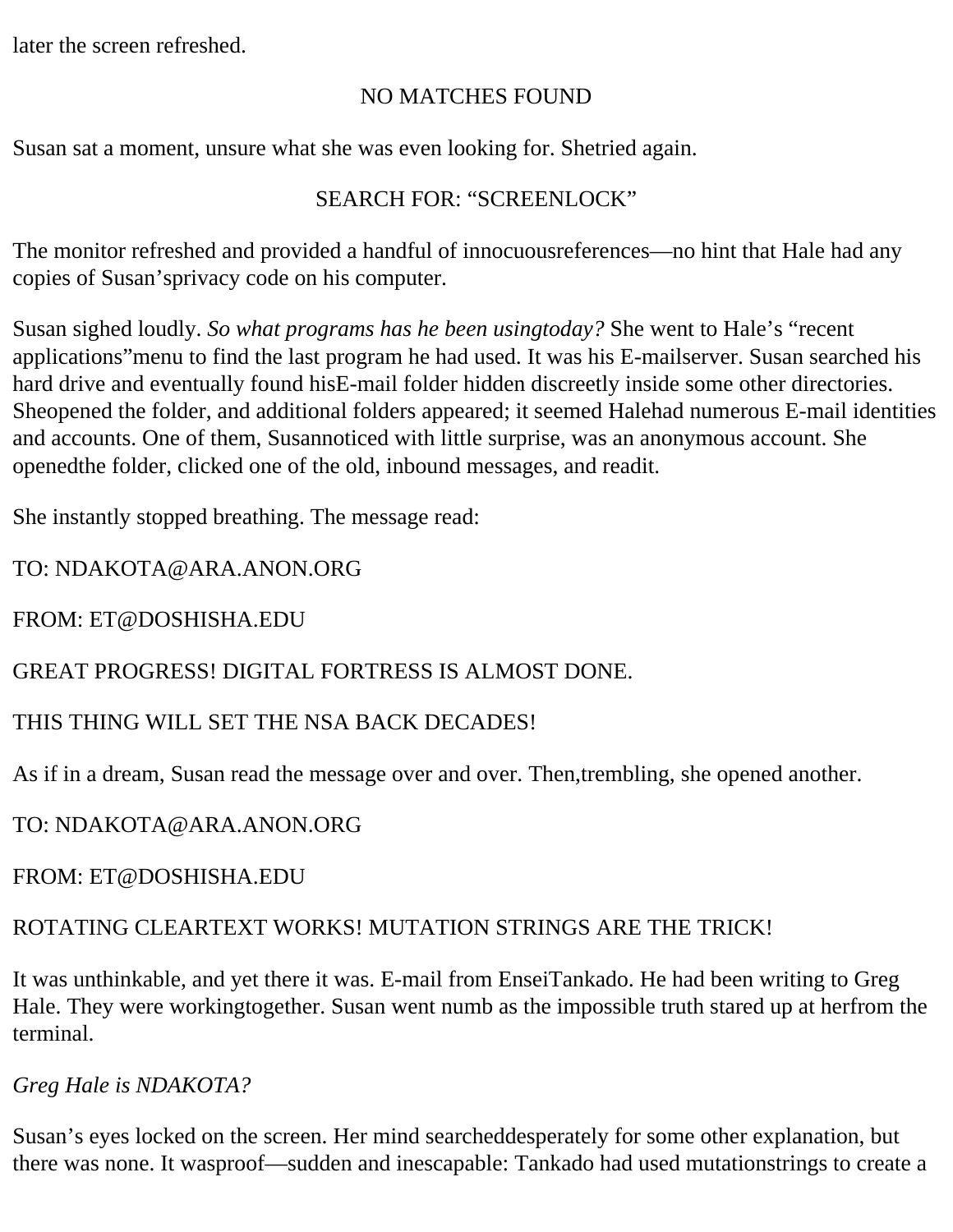rotating cleartext function, and Hale hadconspired with him to bring down the NSA.

"It's . . ." Susan stammered. "It's . .. not possible."

As if to disagree, Hale's voice echoed from the past: *Tankado wrote me a few times . . . Strathmore took a gamble hiringme . . . I'm getting out of here someday.*

Still, Susan could not accept what she was seeing. True, GregHale was obnoxious and arrogant—but he wasn't a traitor.He knew what Digital Fortress would do to the NSA; there was no wayhe was involved in a plot to release it!

And yet, Susan realized, there was nothing to stophim—nothing except honor and decency. She thought of theSkipjack algorithm. Greg Hale had ruined the NSA's plans oncebefore. What would prevent him from trying again?

"But Tankado . . ." Susan puzzled. *Why wouldsomeone as paranoid as Tankado trust someone as unreliable asHale?*

She knew that none of it mattered now. All that mattered wasgetting to Strathmore. By some ironic stroke of fate,Tankado's partner was right there under their noses. Shewondered if Hale knew yet that Ensei Tankado was dead.

She quickly began closing Hale's E-mail files in order toleave the terminal exactly as she had found it. Hale could suspectnothing—not yet. The Digital Fortress pass-key, she realizedin amazement, was probably hidden somewhere inside that verycomputer.

But as Susan closed the last of the files, a shadow passedoutside the Node 3 window. Her gaze shot up, and she saw Greg Haleapproaching. Her adrenaline surged. He was almost to the doors.

"Damn!" she cursed, eyeing the distance back to herseat. She knew she'd never make it. Hale was almost there.

She wheeled desperately, searching Node 3 for options. The doorsbehind her clicked. Then they engaged. Susan felt instinct takeover. Digging her shoes into the carpet, she accelerated in long,reaching strides toward the pantry. As the doors hissed open, Susanslid to a stop in front of the refrigerator and yanked open thedoor. A glass pitcher on top tipped precariously and then rocked toa stop.

"Hungry?" Hale asked, entering Node 3 and walkingtoward her. His voice was calm and flirtatious. "Want to sharesome tofu?"

Susan exhaled and turned to face him. "No thanks," sheoffered. "I think I'll just—" But the words gotcaught in her throat. She went white.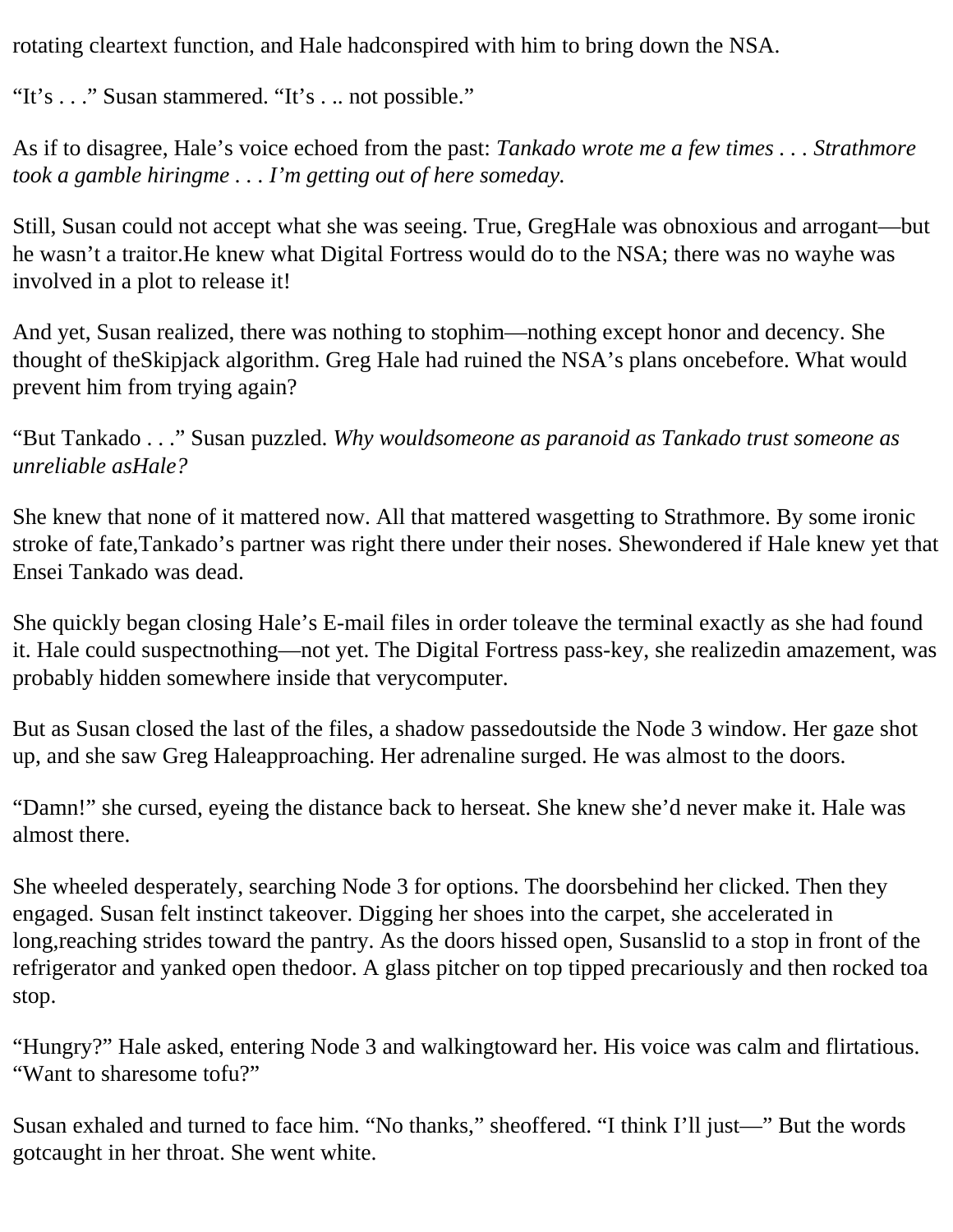Hale eyed her oddly. "What's wrong?"

Susan bit her lip and locked eyes with him. "Nothing,"she managed. But it was a lie. Across the room, Hale'sterminal glowed brightly. She'd forgotten to dim it.

### **CHAPTER 37**

Downstairs at the Alfonso XIII, Becker wandered tiredly over tothe bar. A dwarf-like bartender lay a napkin in front of him."Qué bebe Usted? What are you drinking?"

"Nothing, thanks," Becker replied. "I need toknow if there are any clubs in town for punk rockers?"

The bartender eyed him strangely. "Clubs? Forpunks?"

"Yeah. Is there anyplace in town where they all hangout?"

"No lo sé, señor. I don't now. But certainlynot here!" He smiled. "How about a drink?"

Becker felt like shaking the guy. Nothing was going quite theway he'd planned.

"; Quiere Vd. algo?" The bartender repeated. "¿Fino? ¿Jerez?"

Faint strains of classical music were being piped in overhead.*Brandenburg Concertos,* Becker thought. *Number four.*He and Susan had seen the Academy of St. Martin in the Fields playthe Brandenburgs at the university last year. He suddenly wishedshe were with him now. The breeze from an overhead air-conditioningvent reminded Becker what it was like outside. He pictured himselfwalking the sweaty, drugged-out streets of Triana looking for somepunk in a British flag Tshirt. He thought of Susan again."Zumo de arándano," he heard himself say."Cranberry juice."

The bartender looked baffled. "Solo?" Cranberry juicewas a popular drink in Spain, but drinking it alone was unheardof.

```
"Sí." Becker said. "Solo."
```
"¿Echo un poco de Smirnoff?" The bartenderpressed. "A splash of vodka?"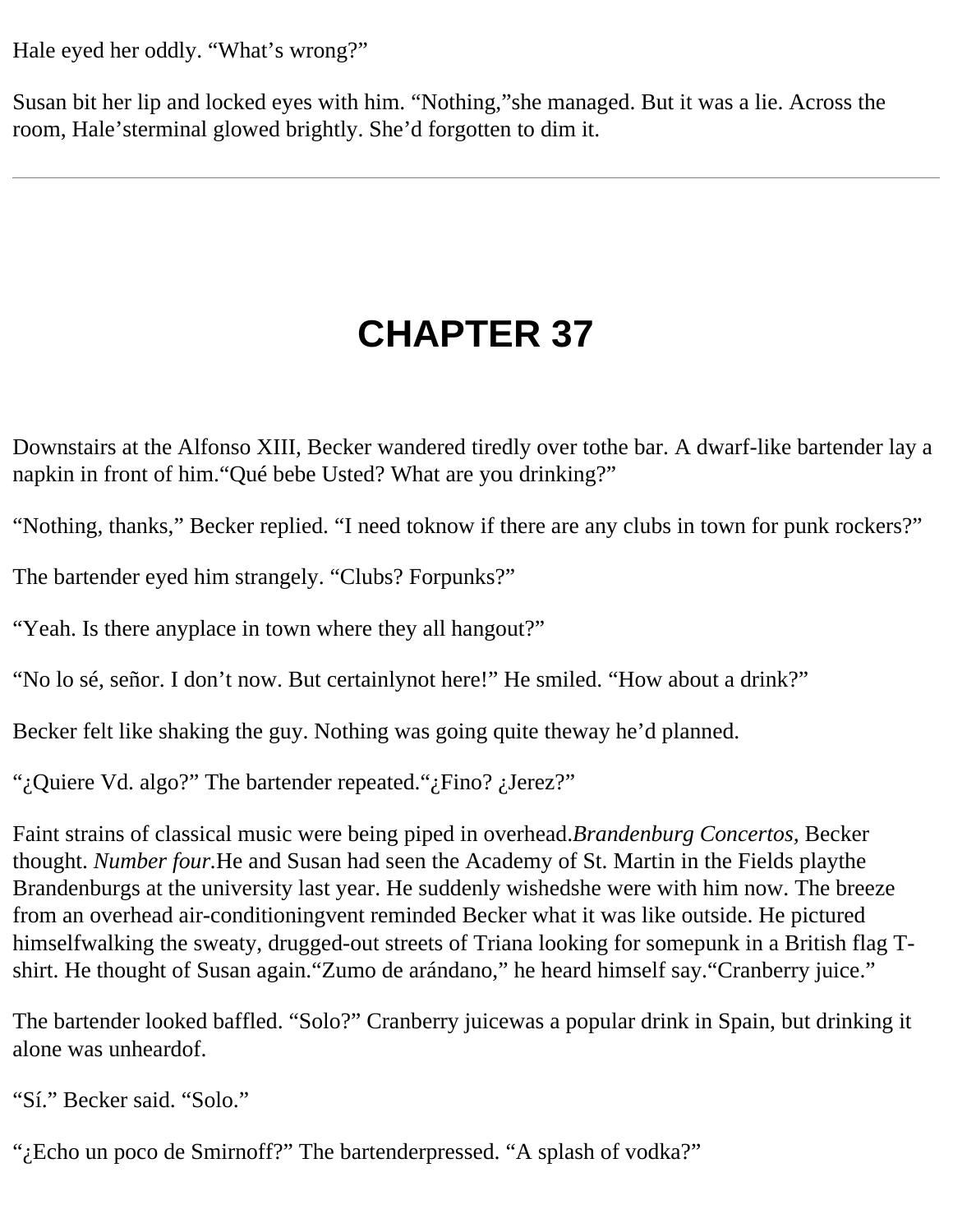"No, gracias."

". Gratis?" he coaxed. "On thehouse?"

Through the pounding in his head, Becker pictured the filthystreets of Triana, the stifling heat, and the long night ahead ofhim. *What the hell.* He nodded. "Sí, échame unpoco de vodka."

The bartender seemed much relieved and hustled off to make thedrink.

Becker glanced around the ornate bar and wondered if he wasdreaming. Anything would make more sense than the truth. *I'm a university teacher,* he thought, *on a secretmission.*

The bartender returned with a flourish and presentedBecker's beverage. "A su gusto, señor. Cranberrywith a splash of vodka."

Becker thanked him. He took a sip and gagged. *That's asplash?*

# **CHAPTER 38**

Hale stopped halfway to the Node 3 pantry and stared at Susan."What's wrong, Sue? You look terrible."

Susan fought her rising fear. Ten feet away, Hale's monitorglowed brightly. "I'm . . . I'm okay," shemanaged, her heart pounding.

Hale eyed her with a puzzled look on his face. "You wantsome water?"

Susan could not answer. She cursed herself. *How could Iforget to dim his damn monitor?* Susan knew the moment Halesuspected her of searching his terminal, he'd suspect she knewhis real identity, North Dakota. She feared Hale would do anythingto keep that information inside Node 3.

Susan wondered if she should make a dash for the door. But shenever got the chance. Suddenly there was a pounding at the glasswall. Both Hale and Susan jumped. It was Chartrukian. He wasbanging his sweaty fists against the glass again. He looked likehe'd seen Armageddon.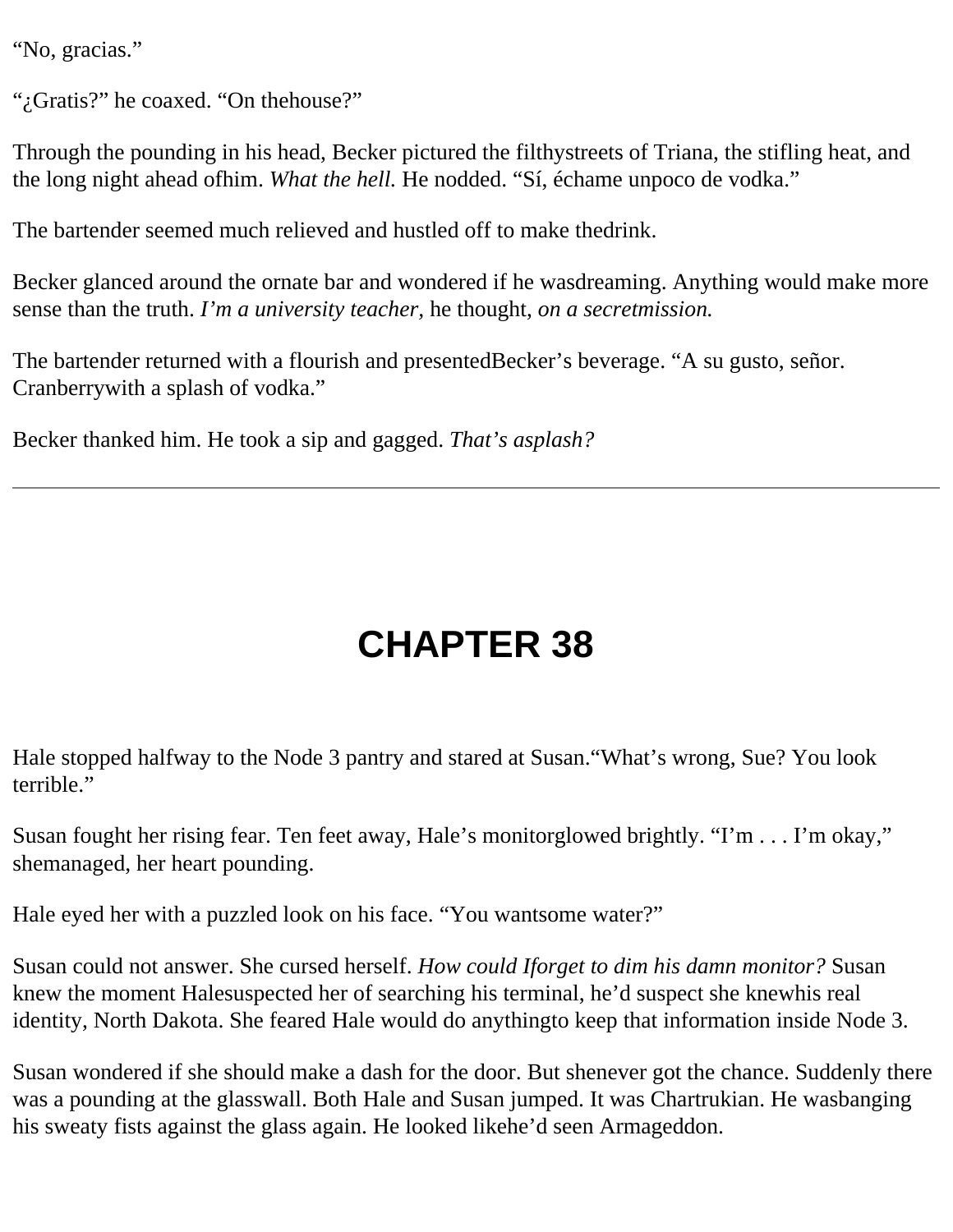Hale scowled at the crazed Sys-Sec outside the window, thenturned back to Susan. "I'll be right back. Get yourself adrink. You look pale." Hale turned and went outside.

Susan steadied herself and moved quickly to Hale'sterminal. She reached down and adjusted the brightness controls.The monitor went black.

Her head was pounding. She turned and eyed the conversation nowtaking place on the Crypto floor. Apparently, Chartrukian had notgone home, after all. The young Sys-Sec was now in a panic,spilling his guts to Greg Hale. Susan knew it didn'tmatter—Hale knew everything there was to know.

*I've got to get to Strathmore,* she thought. *Andfast.*

# **CHAPTER 39**

Room 301. Rocío Eva Granada stood naked in front of thebathroom mirror. This was the moment she'd been dreading allday. The German was on the bed waiting for her. He was the biggestman she'd ever been with.

Reluctantly, she took an ice cube from the water bucket andrubbed it across her nipples. They quickly hardened. This was hergift—to make men feel wanted. It's what kept them comingback. She ran her hands across her supple, well-tanned body andhoped it would survive another four or five more years until shehad enough to retire. Señor Roldán took most of her pay,but without him she knew she'd be with the rest of the hookerspicking up drunks in Triana. These men at least had money. Theynever beat her, and they were easy to satisfy. She slipped into herlingerie, took a deep breath, and opened the bathroom door.

As Rocío stepped into the room, the German's eyesbulged. She was wearing a black negligee. Her chestnut skinradiated in the soft light, and her nipples stood at attentionbeneath the lacy fabric.

"Komm doch hierher," he said eagerly, shedding hisrobe and rolling onto his back.

Rocío forced a smile and approached the bed. She gazed downat the enormous German. She chuckled in relief. The organ betweenhis legs was tiny.

He grabbed at her and impatiently ripped off her negligee. Hisfat fingers groped at every inch of her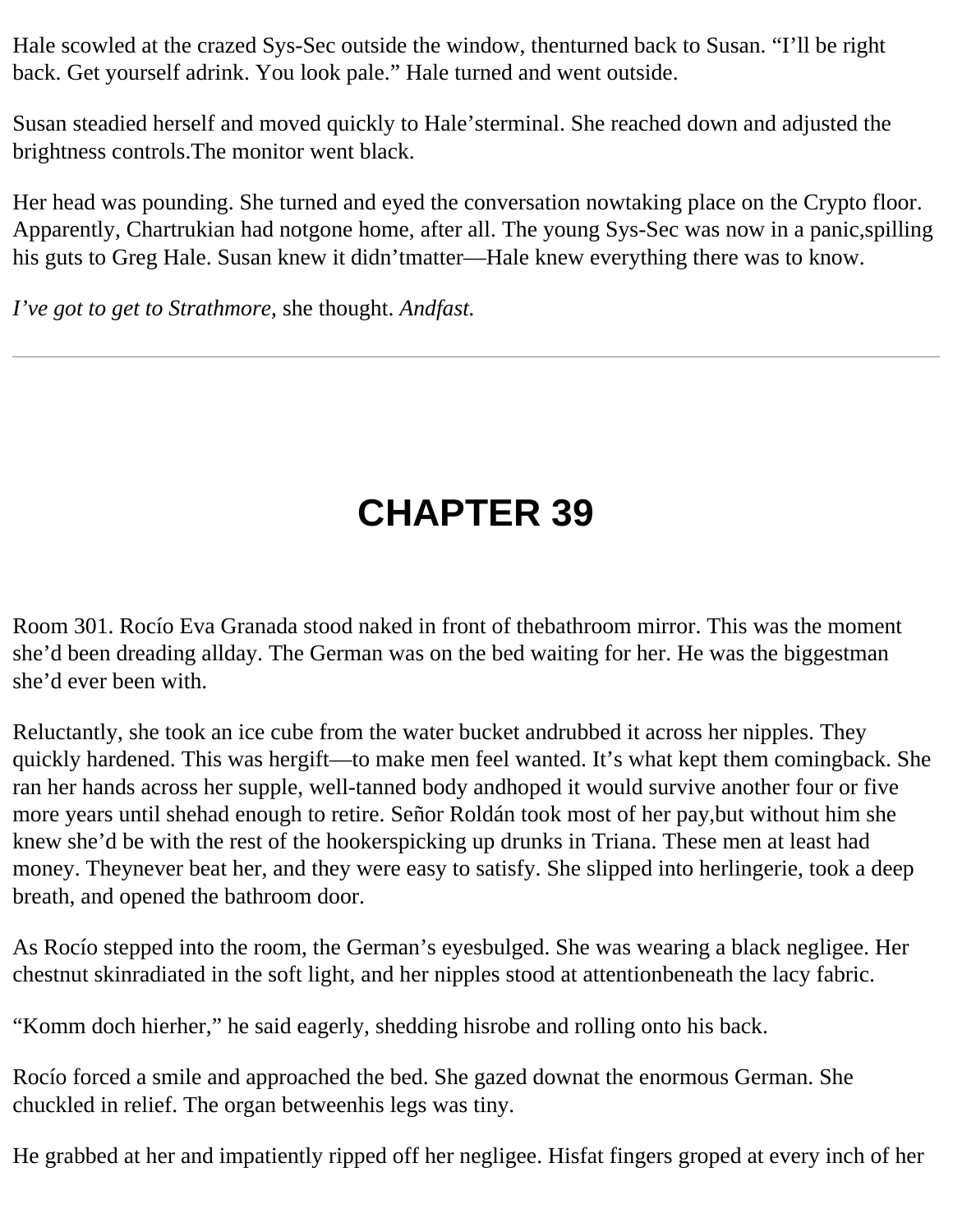body. She fell on top ofhim and moaned and writhed in false ecstasy. As he rolled her overand climbed on top of her, she thought she would be crushed. Shegasped and choked against his puttylike neck. She prayed he wouldbe quick.

"Sí! Sí!" she gasped in between thrusts. Shedug her fingernails into his backside to encourage him.

Random thoughts cascaded through her mind—faces of thecountless men she'd satisfied, ceilings she'd stared atfor hours in the dark, dreams of having children . . .

Suddenly, without warning, the German's body arched,stiffened, and almost immediately collapsed on top of her. *That's all?* she thought, surprised and relieved.

She tried to slide out from under him. "Darling," shewhispered huskily. "Let me get on top." But the man didnot move.

She reached up and pushed at his massive shoulders."Darling, I . . . I can't breathe!" She beganfeeling faint. She felt her ribs cracking."¡Despiértate!" Her fingers instinctivelystarted pulling at his matted hair. *Wake up!*

It was then that she felt the warm sticky liquid. It was mattedin his hair—flowing onto her cheeks, into her mouth. It wassalty. She twisted wildly beneath him. Above her, a strange shaftof light illuminated the German's contorted face. The bullethole in his temple was gushing blood all over her. She tried toscream, but there was no air left in her lungs. He was crushingher. Delirious, she clawed toward the shaft of light coming fromthe doorway. She saw a hand. A gun with a silencer. A flash oflight. And then nothing.

# **CHAPTER 40**

Outside Node 3, Chartrukian looked desperate. He was trying toconvince Hale that TRANSLTR was in trouble. Susan raced by themwith only one thought in mind—to find Strathmore.

The panicked Sys-Sec grabbed Susan's arm as she passed."Ms. Fletcher! We have a virus! I'm positive! You haveto—"

Susan shook herself free and glared ferociously. "I thoughtthe commander told you to go home."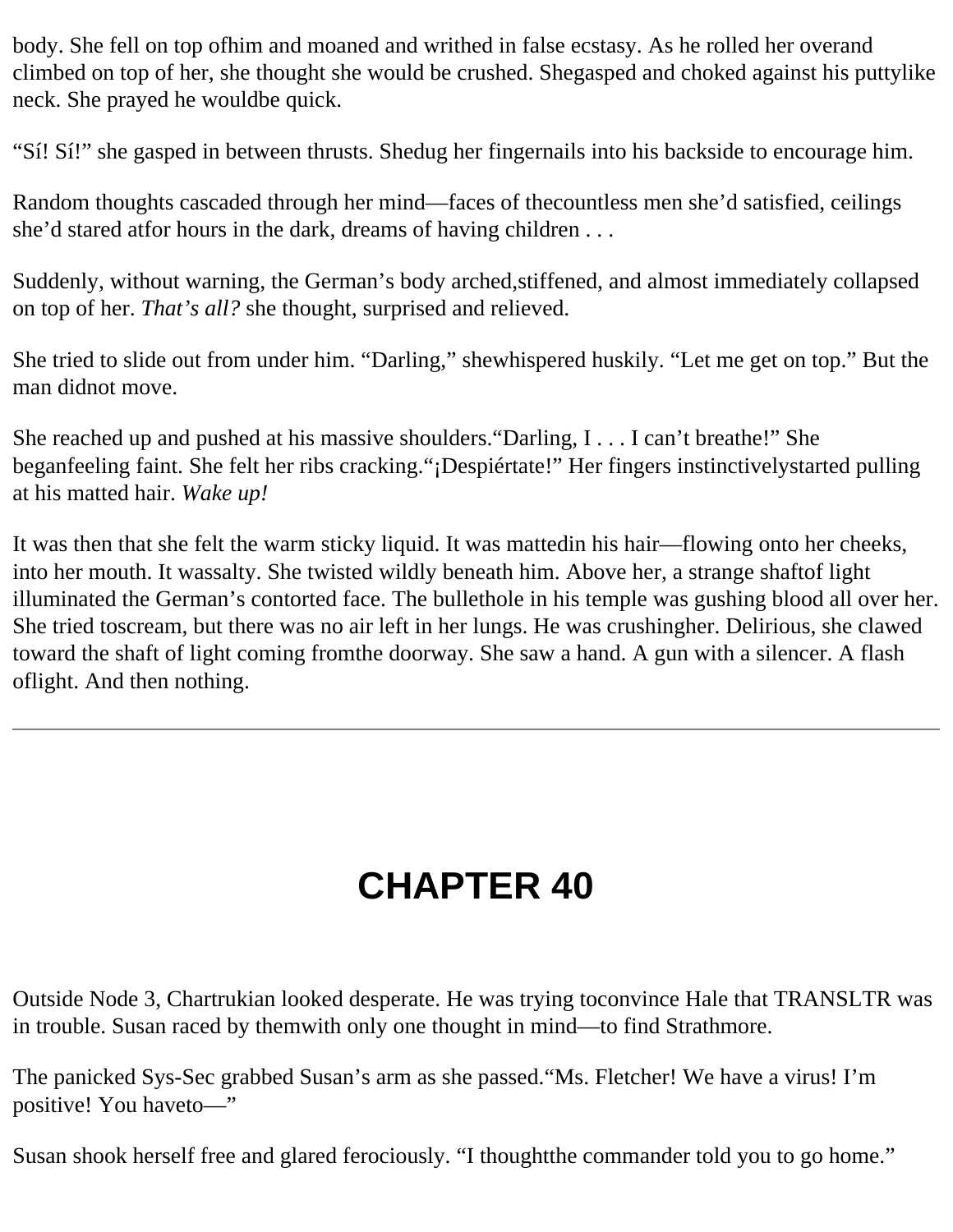"But the Run-Monitor! It's registeringeighteen—"

"Commander Strathmore told you to go home!"

"FUCK STRATHMORE!" Chartrukian screamed, the wordsresounding throughout the dome.

A deep voice boomed from above. "Mr. Chartrukian?"

The three Crypto employees froze.

High above them, Strathmore stood at the railing outside hisoffice.

For a moment, the only sound inside the dome was the uneven humof the generators below. Susan tried desperately to catchStrathmore's eye. *Commander! Hale is North Dakota!*

But Strathmore was fixated on the young Sys-Sec. He descendedthe stairs without so much as a blink, keeping his eyes trained onChartrukian the whole way down. He made his way across the Cryptofloor and stopped six inches in front of the trembling technician.*"What* did you say?"

"Sir," Chartrukian choked, "TRANSLTR's introuble."

"Commander?" Susan interjected. "If Icould—"

Strathmore waved her off. His eyes never left the Sys-Sec.

Phil blurted, "We have an infected file, sir. I'm sureof it!"

Strathmore's complexion turned a deep red. "Mr.Chartrukian, we've been through this. There is *no* fileinfecting TRANSLTR!"

"Yes, there is!" he cried. "And if it makes itsway to the main databank—"

"Where the hell is this infected file?" Strathmorebellowed. "Show it to me!"

Chartrukian hesitated. "I can't."

"Of course you can't! It doesn't exist!"

Susan said, "Commander, I must—"

Again Strathmore silenced her with an angry wave.

Susan eyed Hale nervously. He seemed smug and detached. *Itmakes perfect sense,* she thought. *Hale wouldn't beworried about a virus; he knows what's really going on insideTRANSLTR.*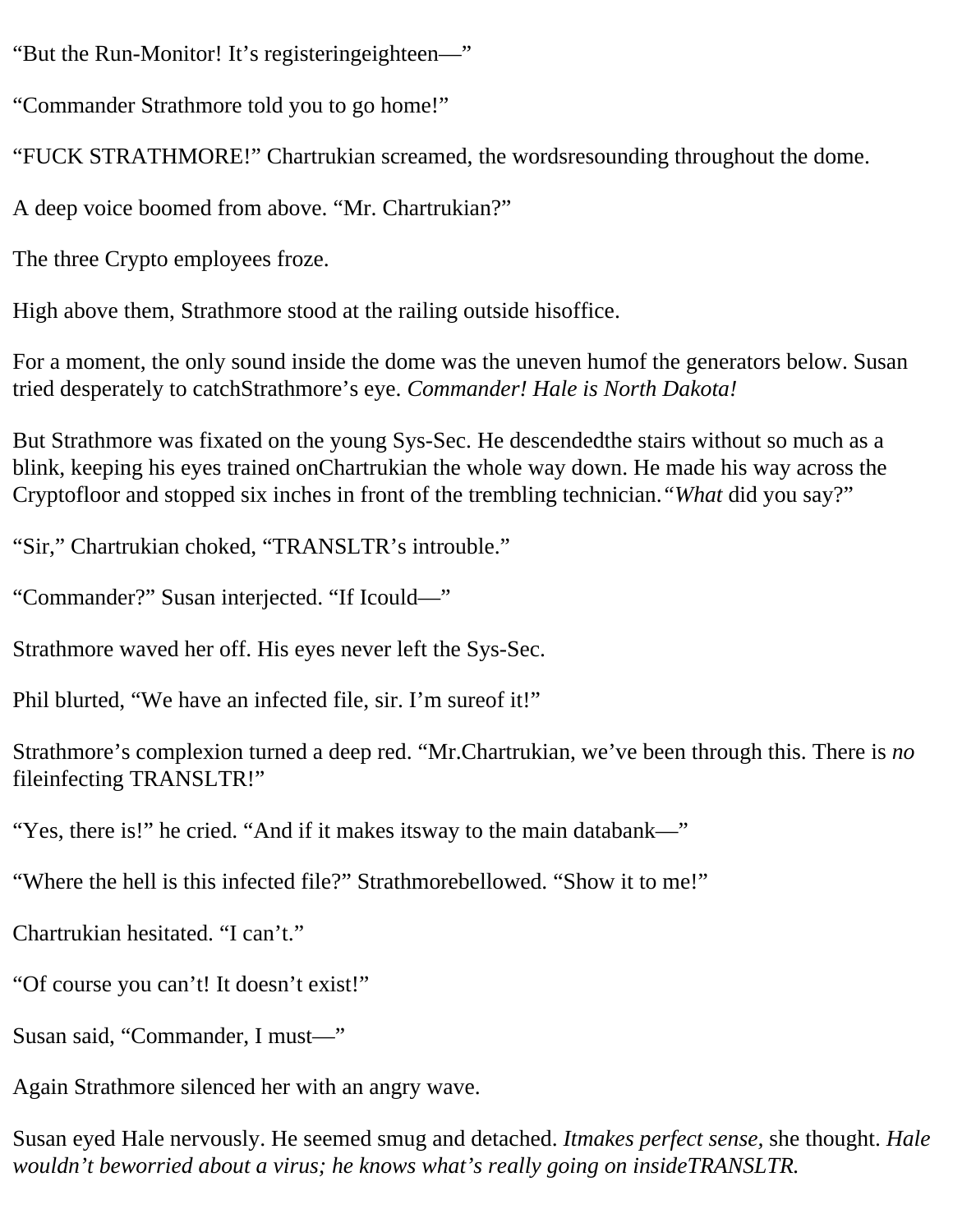Chartrukian was insistent. "The infected file *exists,* sir. But Gauntlet never picked it up."

"If Gauntlet never picked it up," Strathmore fumed,"then how the hell do you know it exists?"

Chartrukian suddenly sounded more confident. "Mutationstrings, sir. I ran a full analysis, and the probe turned upmutation strings!"

Susan now understood why the Sys-Sec was so concerned. *Mutation strings*, she mused. She knew mutation strings wereprogramming sequences that corrupted data in extremely complexways. They were very common in computer viruses, particularlyviruses that altered large blocks of data. Of course, Susan alsoknew from Tankado's E-mail that the mutation stringsChartrukian had seen were harmless—simply part of DigitalFortress.

The Sys-Sec went on. "When I first saw the strings, sir, Ithought Gauntlet's filters had failed. But then I ran sometests and found out . . ." He paused, looking suddenly uneasy."I found out that somebody manually *bypassed*Gauntlet."

The statement met with a sudden hush. Strathmore's faceturned an even deeper shade of crimson. There was no doubt whomChartrukian was accusing; Strathmore's terminal was the onlyone in Crypto with clearance to bypass Gauntlet's filters.

When Strathmore spoke, his voice was like ice. "Mr.Chartrukian, not that it is any concern of yours, but *I*bypassed Gauntlet." He went on, his temper hovering near theboiling point. "As I told you earlier, I'm running a veryadvanced diagnostic. The mutation strings you see in TRANSLTR arepart of that diagnostic; they are there because *I* put themthere. Gauntlet refused to let me load the file, so I bypassed itsfilters." Strathmore's eyes narrowed sharply atChartrukian. "Now, will there be anything else before yougo?"

In a flash, it all clicked for Susan. When Strathmore haddownloaded the encrypted Digital Fortress algorithm from theInternet and tried to run it through TRANSLTR, the mutation stringshad tripped Gauntlet's filters. Desperate to know whetherDigital Fortress was breakable, Strathmore decided to bypass thefilters.

Normally, bypassing Gauntlet was unthinkable. In this situation,however, there was no danger in sending Digital Fortress directlyinto TRANSLTR; the commander knew exactly what the file was andwhere it came from.

"With all due respect, sir," Chartrukian pressed,"I've never heard of a diagnostic that employsmutation—"

"Commander," Susan interjected, not able to waitanother moment. "I really need to—"

This time her words were cut short by the sharp ring ofStrathmore's cellular phone. The commander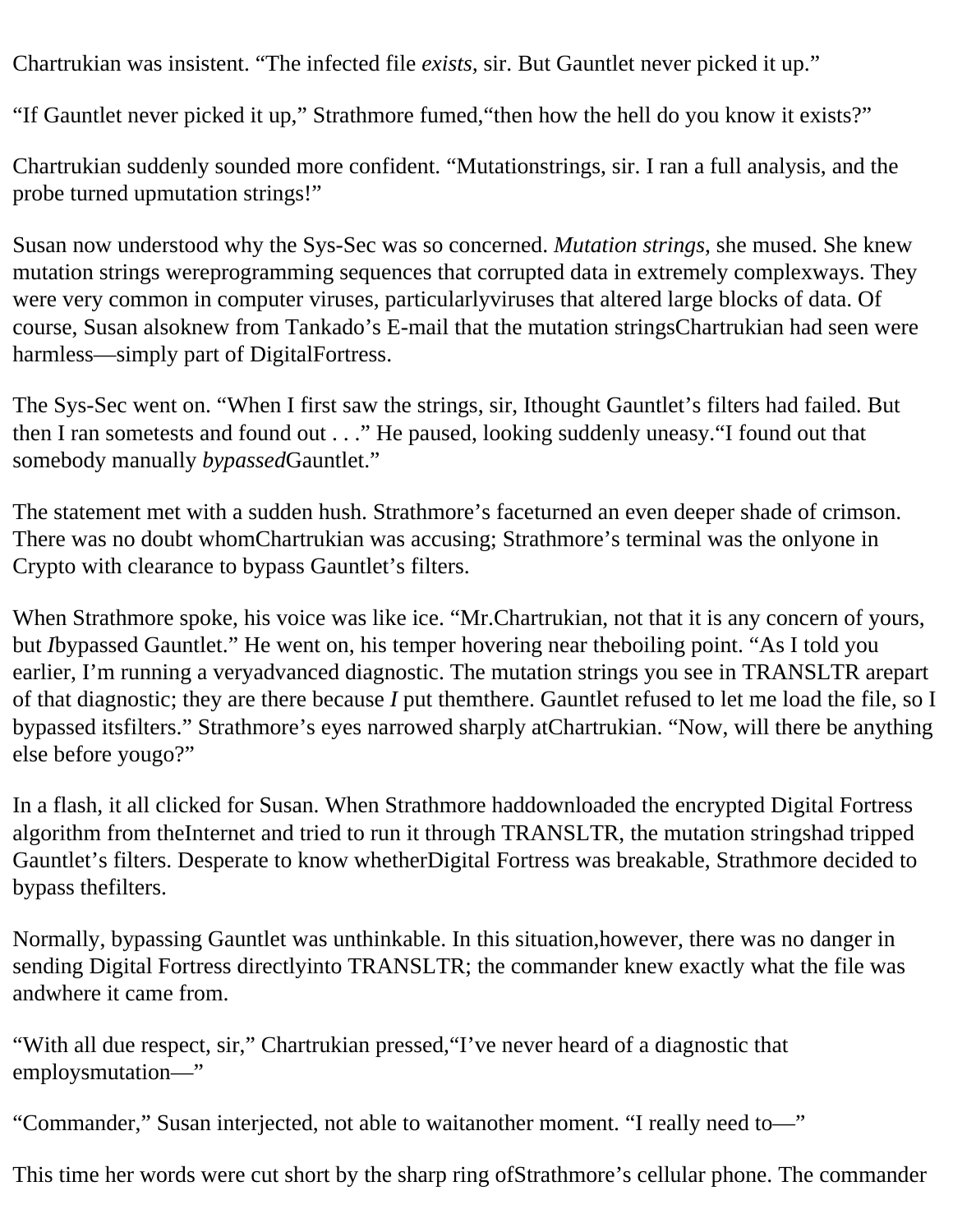snatched up thereceiver. "What is it!" he barked. Then he fell silentand listened to the caller.

Susan forgot about Hale for an instant. She prayed the callerwas David. *Tell me he's okay,* she thought. *Tell mehe found the ring!* But Strathmore caught her eye and he gaveher a frown. It was not David.

Susan felt her breath grow short. All she wanted to know wasthat the man she loved was safe. Strathmore, Susan knew, wasimpatient for other reasons; if David took much longer, thecommander would have to send backup—NSA field agents. It was agamble he had hoped to avoid.

"Commander?" Chartrukian urged. "I really thinkwe should check—"

"Hold on," Strathmore said, apologizing to his caller.He covered his mouthpiece and leveled a fiery stare at his youngSys-Sec. "Mr. Chartrukian," he growled, "thisdiscussion is over. You are to leave Crypto. *Now.*That's an order."

Chartrukian stood stunned. "But, sir, mutationstr—"

"NOW!" Strathmore bellowed.

Chartrukian stared a moment, speechless. Then he stormed offtoward the Sys-Sec lab.

Strathmore turned and eyed Hale with a puzzled look. Susanunderstood the commander's mystification. Hale had beenquiet—too quiet. Hale knew very well there was no such thingas a diagnostic that used mutation strings, much less one thatcould keep TRANSLTR busy eighteen hours. And yet Hale hadn'tsaid a word. He appeared indifferent to the entire commotion.Strathmore was obviously wondering *why.* Susan had theanswer.

"Commander," she said insistently, "if I couldjust speak—"

"In a minute," he interjected, still eyeing Halequizzically. "I need to take this call." With that,Strathmore turned on his heel and headed for his office.

Susan opened her mouth, but the words stalled on the tip of hertongue. *Hale is North Dakota!* She stood rigid, unable tobreathe. She felt Hale staring at her. Susan turned. Hale steppedaside and swung his arm graciously toward the Node 3 door."After you, Sue."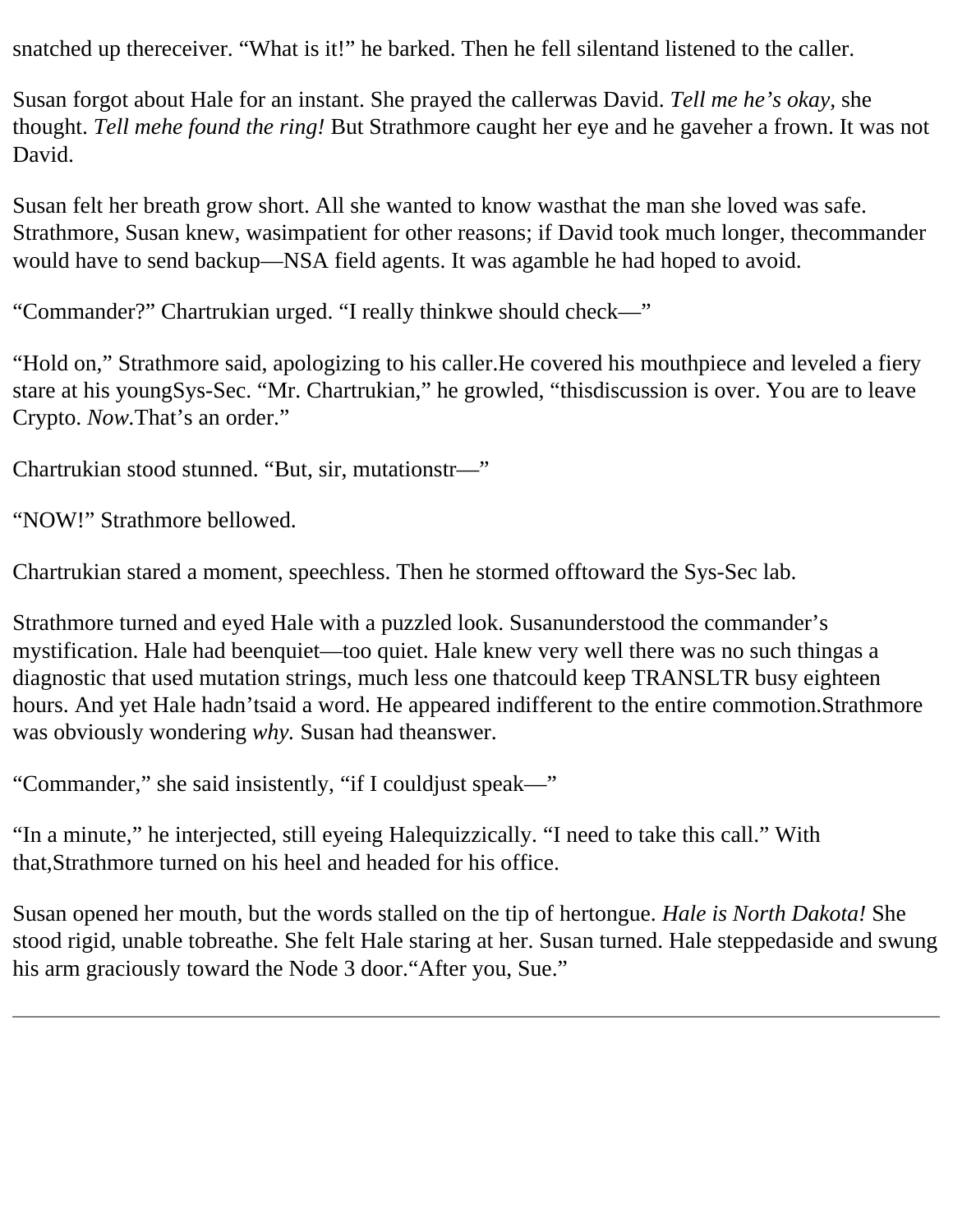In a linen closet on the third floor of the Alfonso XIII, a maidlay unconscious on the floor. The man with wire-rim glasses wasreplacing a hotel master key in her pocket. He had not sensed herscream when he struck her, but he had no way of knowing forsure—he had been deaf since he was twelve.

He reached to the battery pack on his belt with a certain kindof reverence; a gift from a client, the machine had given him newlife. He could now receive his contracts anywhere in the world. Allcommunications arrived instantaneously and untraceably.

He was eager as he touched the switch. His glasses flickered tolife. Once again his fingers carved into the empty air and beganclicking together. As always, he had recorded the names of hisvictims—a simple matter of searching a wallet or purse. The contacts on his fingers connected, and the letters appeared in thelens of his glasses like ghosts in the air.

### SUBJECT: ROCIO EVA GRANADA—TERMINATED

### SUBJECT: HANS HUBER—TERMINATED

Three stories below David Becker paid his tab and wanderedacross the lobby, his half-finished drink in hand. He headed towardthe hotel's open terrace for some fresh air. *In andout,* he mused. Things hadn't panned out quite as heexpected. He had a decision to make. Should he just give up and goback to the airport? *A matter of national security.* He sworeunder his breath. So why the hell had they sent aschoolteacher?

Becker moved out of sight of the bartender and dumped theremaining drink in a potted jasmine. The vodka had made himlight-headed. *Cheapest drunk in history,* Susan often calledhim. After refilling the heavy crystal glass from a water fountain,Becker took a long swallow.

He stretched a few times trying to shake off the light haze thathad settled over him. Then he set down his glass and walked acrossthe lobby.

As he passed the elevator, the doors slid opened. There was aman inside. All Becker saw were thick wire-rim glasses. The manraised a handkerchief to blow his nose. Becker smiled politely andmoved on . . . out into the stifling Sevillian night.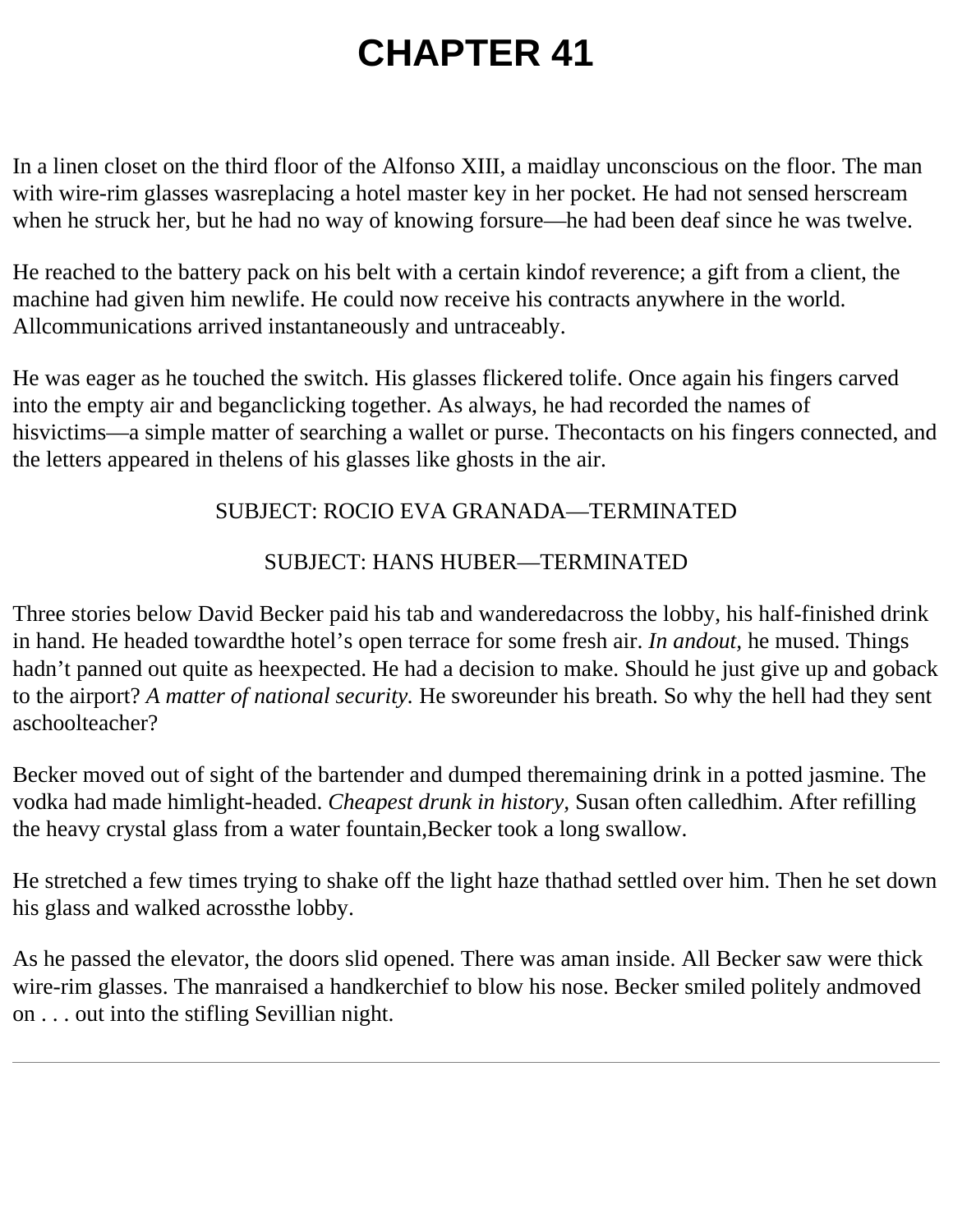Inside Node 3, Susan caught herself pacing frantically. Shewished she'd exposed Hale when she'd had the chance.

Hale sat at his terminal. "Stress is a killer, Sue.Something you want to get off your chest?"

Susan forced herself to sit. She had thought Strathmore would beoff the phone by now and return to speak to her, but he was nowhereto be seen. Susan tried to keep calm. She gazed at her computerscreen. The tracer was still running—for the second time. Itwas immaterial now. Susan knew whose address it would return:GHALE@crypto.nsa.gov.

Susan gazed up toward Strathmore's workstation and knew shecouldn't wait any longer. It was time to interrupt thecommander's phone call. She stood and headed for the door.

Hale seemed suddenly uneasy, apparently noticing Susan'sodd behavior. He strode quickly across the room and beat her to thedoor. He folded his arms and blocked her exit.

"Tell me what's going on," he demanded."There's something going on here today. What isit?"

"Let me out," Susan said as evenly as possible,feeling a sudden twinge of danger.

"Come on," Hale pressed. "Strathmore practicallyfired Chartrukian for doing his job. What's going on insideTRANSLTR? We don't have any diagnostics that run eighteenhours. That's bullshit, and you know it. Tell me what'sgoing on."

Susan's eyes narrowed. *You know damn well what'sgoing on!* "Back off, Greg," she demanded. "Ineed to use the bathroom."

Hale smirked. He waited a long moment and then stepped aside."Sorry Sue. Just flirting."

Susan pushed by him and left Node 3. As she passed the glasswall, she sensed Hale's eyes boring into her from the otherside.

Reluctantly, she circled toward the bathrooms. She would have tomake a detour before visiting the Commander. Greg Hale couldsuspect nothing.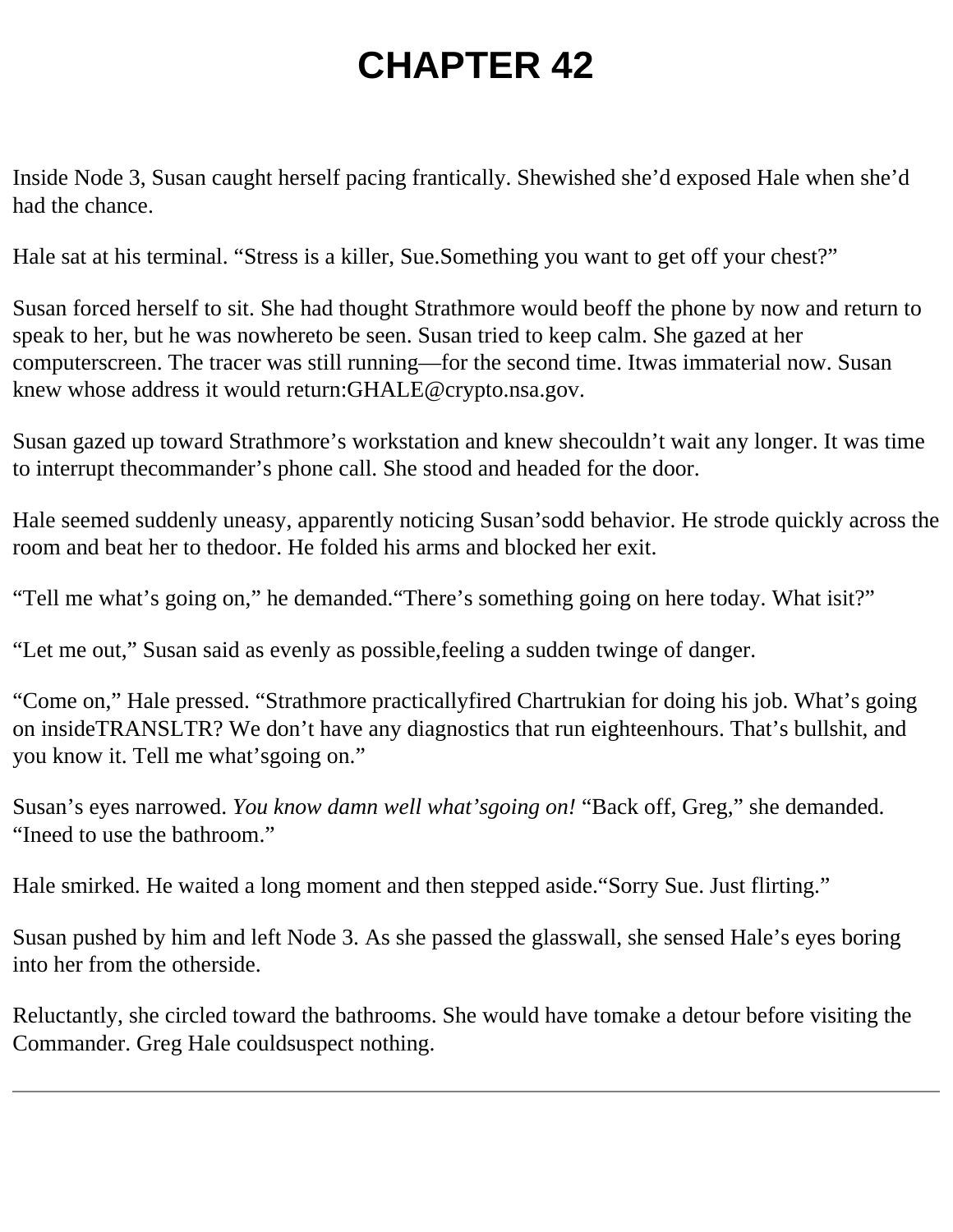A jaunty forty-five, Chad Brinkerhoff was well-pressed,well-groomed, and well-informed. His summer-weight suit, like histan skin, showed not a wrinkle or hint of wear. His hair was thick,sandy blond, and most importantly—all his own. His eyes were abrilliant blue—subtly enhanced by the miracle of tintedcontact lenses.

He surveyed the wood-paneled office around him and knew he hadrisen as far as he would rise in the NSA. He was on the ninthfloor—Mahogany Row. Office 9A197. The Directorial Suite.

It was a Saturday night, and Mahogany Row was all but deserted,its executives long gone—off enjoying whatever pastimesinfluential men enjoyed in their leisure. Although Brinkerhoff hadalways dreamed of a "real" post with the agency, he hadsomehow ended up as a "personal aide"—the officialcul de sac of the political rat race. The fact that he worked sideby side with the single most powerful man in American intelligencewas little consolation. Brinkerhoff had graduated with honors fromAndover and Williams, and yet here he was, middle-aged, with noreal power—no real stake. He spent his days arranging someoneelse's calendar.

\* \* \*

There were definite benefits to being the director'spersonal aide—Brinkerhoff had a plush office in thedirectorial suite, full access to all the NSA departments, and acertain level of distinction that came from the company he kept. Heran errands for the highest echelons of power. Deep downBrinkerhoff knew he was born to be a PA—smart enough to takenotes, handsome enough to give press conferences, and lazy enoughto be content with it.

The sticky-sweet chime of his mantel clock accented the end ofanother day of his pathetic existence. *Shit,* he thought. *Five o'clock on a Saturday. What the hell am I doinghere?*

"Chad?" A woman appeared in his doorway.

Brinkerhoff looked up. It was Midge Milken, Fontaine'sinternal security analyst. She was sixty, slightly heavy, and, muchto the puzzlement of Brinkerhoff, quite appealing. A consummateflirt and an ex-wife three times over, Midge prowled the six-roomdirectorial suite with a saucy authority. She was sharp, intuitive,worked ungodly hours, and was rumored to know more about theNSA's inner workings than God himself.

*Damn,* Brinkerhoff thought, eyeing her in her graycashmere-dress. *Either I'm getting older, or she'slooking younger.*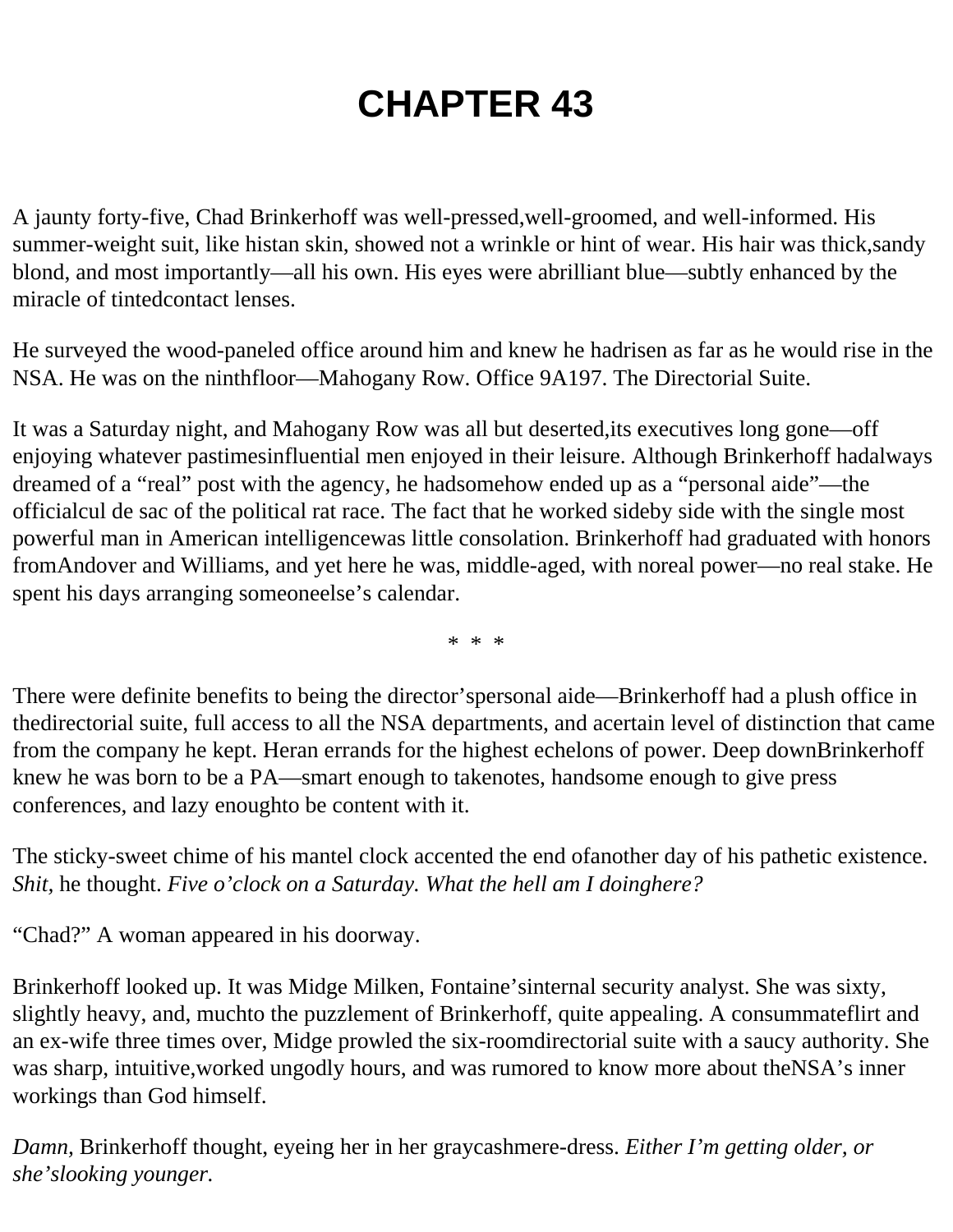"Weekly reports." She smiled, waving a fanfold ofpaper. "You need to check the figures."

Brinkerhoff eyed her body. "Figures look good fromhere."

"Really Chad," she laughed. "I'm old enoughto be your mother."

*Don't remind me,* he thought.

Midge strode in and sidled up to his desk. "I'm on myway out, but the director wants these compiled by the time he getsback from South America. That's Monday, bright andearly." She dropped the printouts in front of him.

"What am I, an accountant?"

"No, hon, you're a cruise director. Thought you knewthat."

"So what am I doing crunching numbers?"

She ruffled his hair. "You wanted more responsibility. Hereit is."

He looked up at her sadly. "Midge . . . I have nolife."

She tapped her finger on the paper. *"This* is yourlife, Chad Brinkerhoff." She looked down at him and softened."Anything I can get you before I go?"

He eyed her pleadingly and rolled his aching neck. "Myshoulders are tight."

Midge didn't bite. "Take an aspirin."

He pouted. "No back rub?"

She shook her head. *"Cosmopolitan* says two-thirds ofbackrubs end in sex."

Brinkerhoff looked indignant. *"Ours* neverdo!"

"Precisely." She winked. "That's theproblem."

"Midge—"

"Night, Chad." She headed for the door.

"You're leaving?"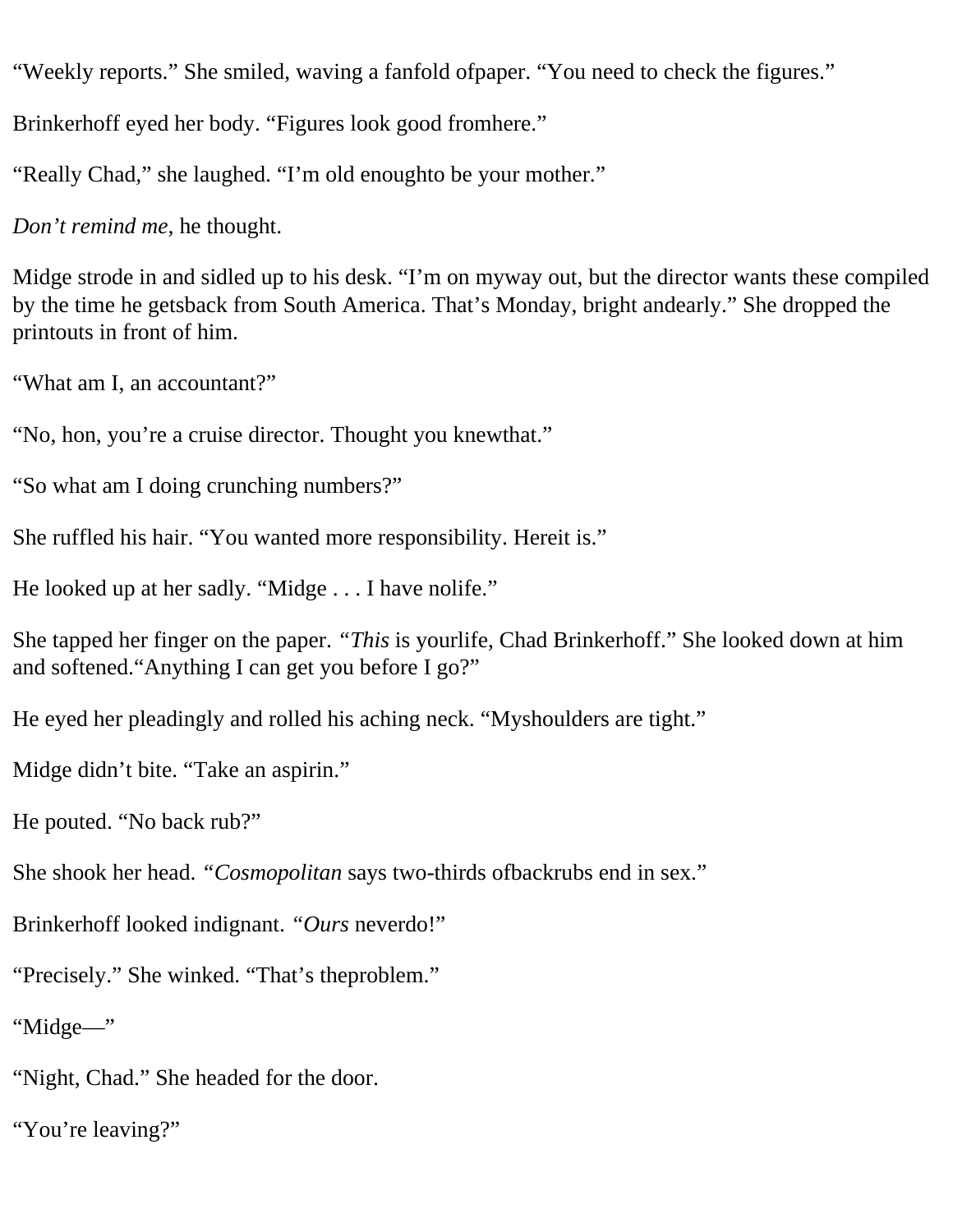"You know I'd stay," Midge said, pausing in thedoorway, "but I do have *some* pride. I just can'tsee playing second fiddle—particularly to ateenager."

"My wife's *not* a teenager," Brinkerhoffdefended. "She just acts like one."

Midge gave him a surprised look. "I wasn't talkingabout your wife." She battered her eyes innocently. "Iwas talking about *Carmen."* She spoke the name with athick Puerto Rican accent.

Brinkerhoff's voice cracked slightly. "Who?"

"Carmen? In food services?"

Brinkerhoff felt himself flush. Carmen Huerta was atwenty-seven-year-old pastry chef who worked in the NSA commissary.Brinkerhoff had enjoyed a number of presumably secret after-hoursflings with her in the stockroom.

She gave him a wicked wink. "Remember, Chad . . . BigBrother knows all."

*Big Brother?* Brinkerhoff gulped in disbelief. *BigBrother watches the STOCKROOMS too?*

Big Brother, or "Brother" as Midge often called it,was a Centrex 333 that sat in a small closetlike space off thesuite's central room. Brother was Midge's whole world. Itreceived data from 148 closed circuit video cameras, 399 electronicdoors, 377 phones taps, and 212 free-standing bugs in the NSAcomplex.

The directors of the NSA had learned the hard way that 26,000employees were not only a great asset but a great liability. Everymajor security breach in the NSA's history had come fromwithin. It was Midge's job as internal security analyst, towatch everything that went on within the walls of the NSA . . .including, apparently, the commissary stockroom.

Brinkerhoff stood to defend himself, but Midge was already onher way out.

"Hands *above* the desk," she called over hershoulder. "No funny stuff after I go. The walls haveeyes."

Brinkerhoff sat and listened to the sound of her heels fadingdown the corridor. At least he knew Midge would never tell. She wasnot without her weaknesses. Midge had indulged in a fewindiscretions of her own—mostly wandering back rubs withBrinkerhoff.

His thoughts turned back to Carmen. He pictured her lissomebody, those dark thighs, that AM radio she played fullblast—hot San Juan salsa. He smiled. *Maybe I'll dropby for a snack when I'm done.*

He opened the first printout.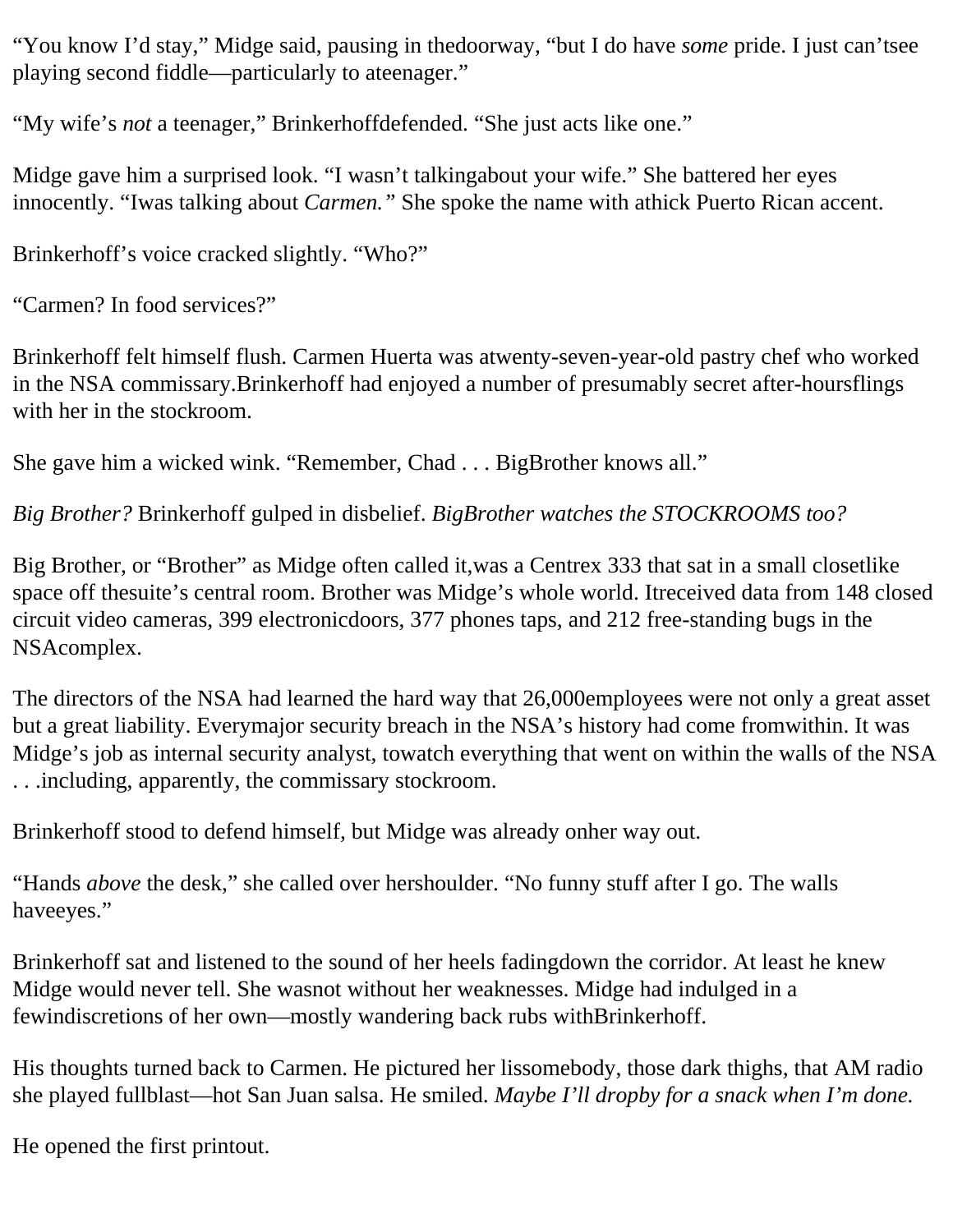#### CRYPTO—PRODUCTION/EXPENDITURE

His mood immediately lightened. Midge had given him a freebie;the Crypto report was always a piece of cake. Technically he wassupposed to compile the whole thing, but the only figure thedirector ever asked for was the MCD—the mean cost perdecryption. The MCD represented the estimated amount it costTRANSLTR to break a single code. As long as the figure was below\$1,000 per code, Fontaine didn't flinch. *A grand a pop.*Brinkerhoff chuckled. *Our tax dollars at work.*

As he began plowing through the document and checking the dailyMCDs, images of Carmen Huerta smearing herself with honey andconfectioner's sugar began playing in his head. Thirty secondslater he was almost done. The Crypto data was perfect—asalways.

But just before moving on to the next report, something caughthis eye. At the bottom of the sheet, the last MCD was off. Thefigure was so large that it had carried over into the next columnand made a mess of the page. Brinkerhoff stared at the figure inshock.

*999,999,999?* He gasped. *A billion dollars?* Theimages of Carmen vanished. A *billion-*dollar code?

Brinkerhoff sat there a minute, paralyzed. Then in a burst ofpanic, he raced out into the hallway. "Midge! Comeback!"

# **CHAPTER 44**

Phil Chartrukian stood fuming in the Sys-Sec lab.Strathmore's words echoed in his head: *Leave now!That's an order!* He kicked the trash can and swore in theempty lab.

"Diagnostic, my ass! Since when does the deputy directorbypass Gauntlet's filters!?"

The Sys-Secs were well paid to protect the computer systems atthe NSA, and Chartrukian had learned that there were only two jobrequirements: be utterly brilliant and exhaustively paranoid.

*Hell,* he cursed, *this isn't paranoia! The fuckingRun-Monitor's reading eighteen hours!*

It was a virus. Chartrukian could feel it. There was littledoubt in his mind what was going on: Strathmore had made a mistakeby bypassing Gauntlet's filters, and now he was trying tocover it up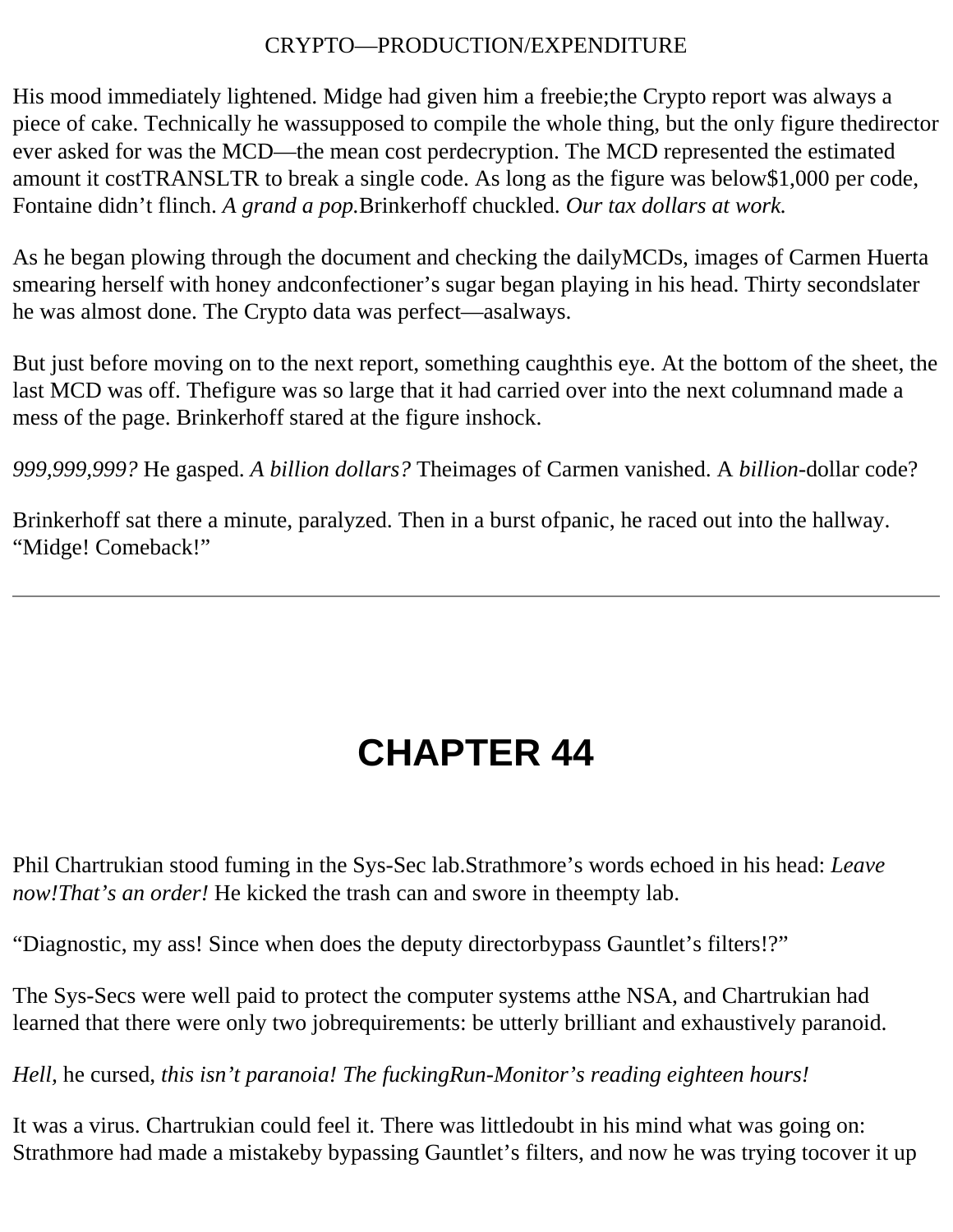with some half-baked story about a diagnostic.

Chartrukian wouldn't have been quite so edgy had TRANSLTRbeen the only concern. But it wasn't. Despite its appearance,the great decoding beast was by no means an island. Although thecryptographers believed Gauntlet was constructed for the solepurpose of protecting their codebreaking masterpiece, the Sys-Secsunderstood the truth. The Gauntlet filters served a much highergod. The NSA's main databank.

The history behind the databank's construction had alwaysfascinated Chartrukian. Despite the efforts of the Department ofDefense to keep the Internet to themselves in the late 1970s, itwas too useful a tool not to attract the public-sector. Eventuallyuniversities pried their way on. Shortly after that came thecommercial servers. The floodgates opened, and the public pouredin. By the early 90's, the government's once-secure"Internet" was a congested wasteland of public E-mail andcyberporn.

Following a number of unpublicized, yet highly damaging computerinfiltrations at the Office of Naval Intelligence, it becameincreasingly clear that government secrets were no longer safe oncomputers connected to the burgeoning Internet. The President, inconjunction with the Department of Defense, passed a classifieddecree that would fund a new, totally secure government network toreplace the tainted Internet and function as a link between U.S.intelligence agencies. To prevent further computer pilfering ofgovernment secrets, all sensitive data was relocated to one, highlysecure location—the newly constructed NSA databank—theFort Knox of U.S. intelligence data.

Literally millions of the country's most classified photos,tapes, documents, and videos were digitized and transferred to theimmense storage facility and then the hard copies were destroyed.The databank was protected by a triple-layer power relay and atiered digital backup system. It was also 214 feet underground toshield it from magnetic fields and possible explosions. Activitieswithin the control room were designated *Top Secret Umbra . ..* the country's highest level of security.

The secrets of the country had never been safer. Thisimpregnable databank now housed blueprints for advanced weaponry,witness protection lists, aliases of field agents, detailedanalyses and proposals for covert operations. The list was endless.There would be no more black-bag jobs damaging U.S.intelligence.

Of course, the officers of the NSA realized that stored data hadvalue only if it was accessible. The real coup of the databank wasnot getting the classified data off the streets, it was making itaccessible only to the correct people. All stored information had asecurity rating and, depending on the level of secrecy, wasaccessible to government officials on a compartmentalized basis. Asubmarine commander could dial in and check the NSA's mostrecent satellite photos of Russian ports, but he would not haveaccess to the plans for an antidrug mission in South America. CIAanalysts could access histories of known assassins but could notaccess launch codes reserved for the President.

Sys-Secs, of course, had no clearance for the information in thedatabank, but they were responsible for its safety. Like all largedatabanks—from insurance companies to universities—theNSA facility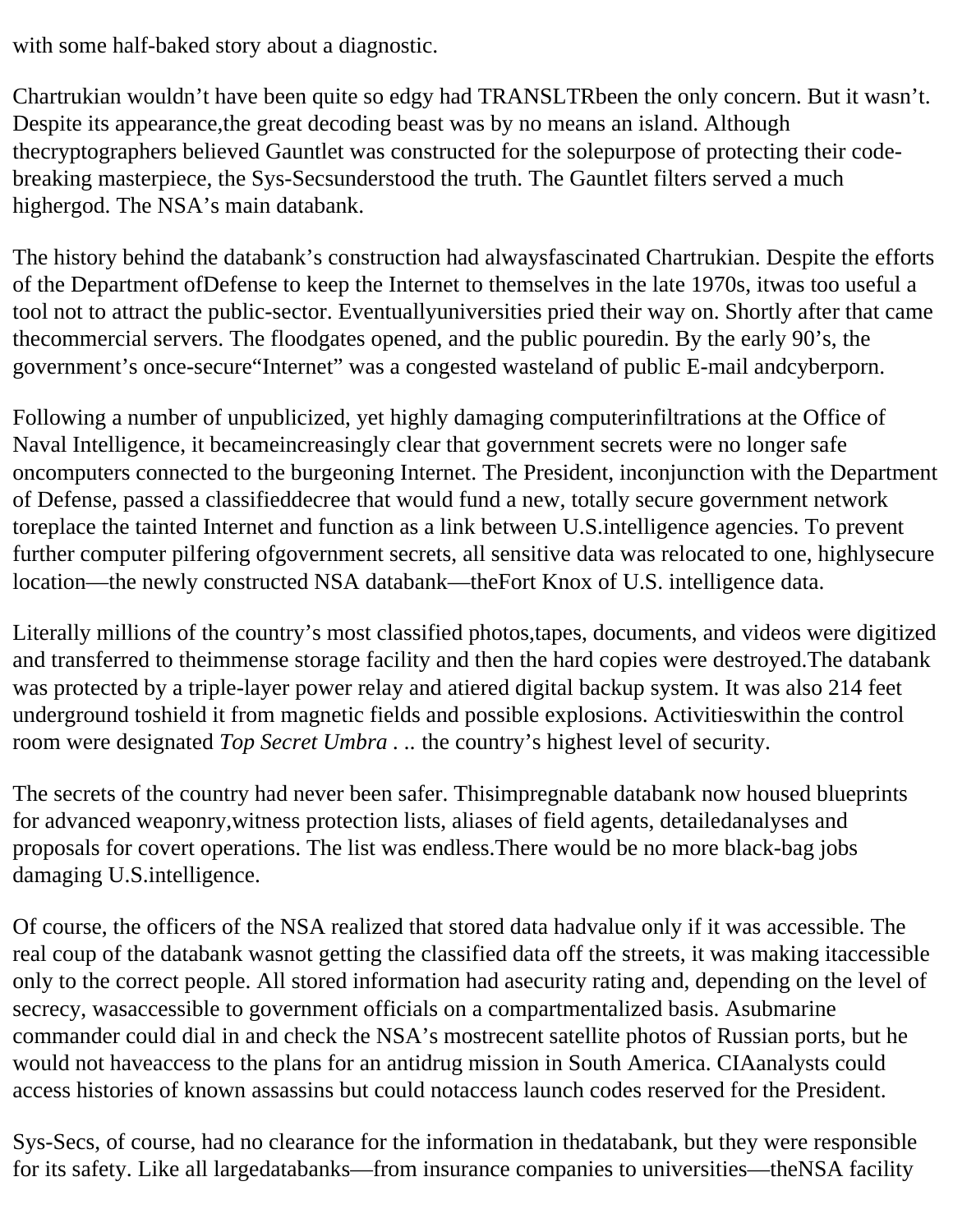was constantly under attack by computer hackers tryingto sneak a peek at the secrets waiting inside. But the NSA securityprogrammers were the best in the world. No one had ever come closeto infiltrating the NSA databank—and the NSA had no reason tothink anybody ever would.

\* \* \*

Inside the Sys-Sec lab, Chartrukian broke into a sweat trying todecide whether to leave. Trouble in TRANSLTR meant trouble in thedatabank too. Strathmore's lack of concern wasbewildering.

Everyone knew that TRANSLTR and the NSA main databank wereinextricably linked. Each new code, once broken, was fired fromCrypto through 450 yards of fiber-optic cable to the NSA databankfor safe keeping. The sacred storage facility had limited points ofentry—and TRANSLTR was one of them. Gauntlet was supposed tobe the impregnable threshold guardian. And Strathmore had bypassedit.

Chartrukian could hear his own heart pounding. *TRANSLTR's been stuck eighteen hours!* The thought of acomputer virus entering TRANSLTR and then running wild in thebasement of the NSA proved too much. "I've got to reportthis," he blurted aloud.

In a situation like this, Chartrukian knew there was only oneperson to call: the NSA's senior Sys-Sec officer, theshort-fused, 400-pound computer guru who had built Gauntlet. Hisnickname was Jabba. He was a demigod at the NSA—roaming thehalls, putting out virtual fires, and cursing the feeblemindednessof the inept and the ignorant. Chartrukian knew that as soon asJabba heard Strathmore had bypassed Gauntlet's filters, allhell would break loose. *Too bad,* he thought, *I'vegot a job to do.* He grabbed the phone and dialed Jabba'stwenty-four-hour cellular.

# **CHAPTER 45**

David Becker wandered aimlessly down Avenida del Cid and triedto collect his thoughts. Muted shadows played on the cobblestonesbeneath his feet. The vodka was still with him. Nothing about hislife seemed in focus at the moment. His mind drifted back to Susan,wondering if she'd gotten his phone message yet.

Up ahead, a Seville Transit Bus screeched to a halt in front ofa bus stop. Becker looked up. The bus's doors cranked open,but no one disembarked. The diesel engine roared back to life, butjust as the bus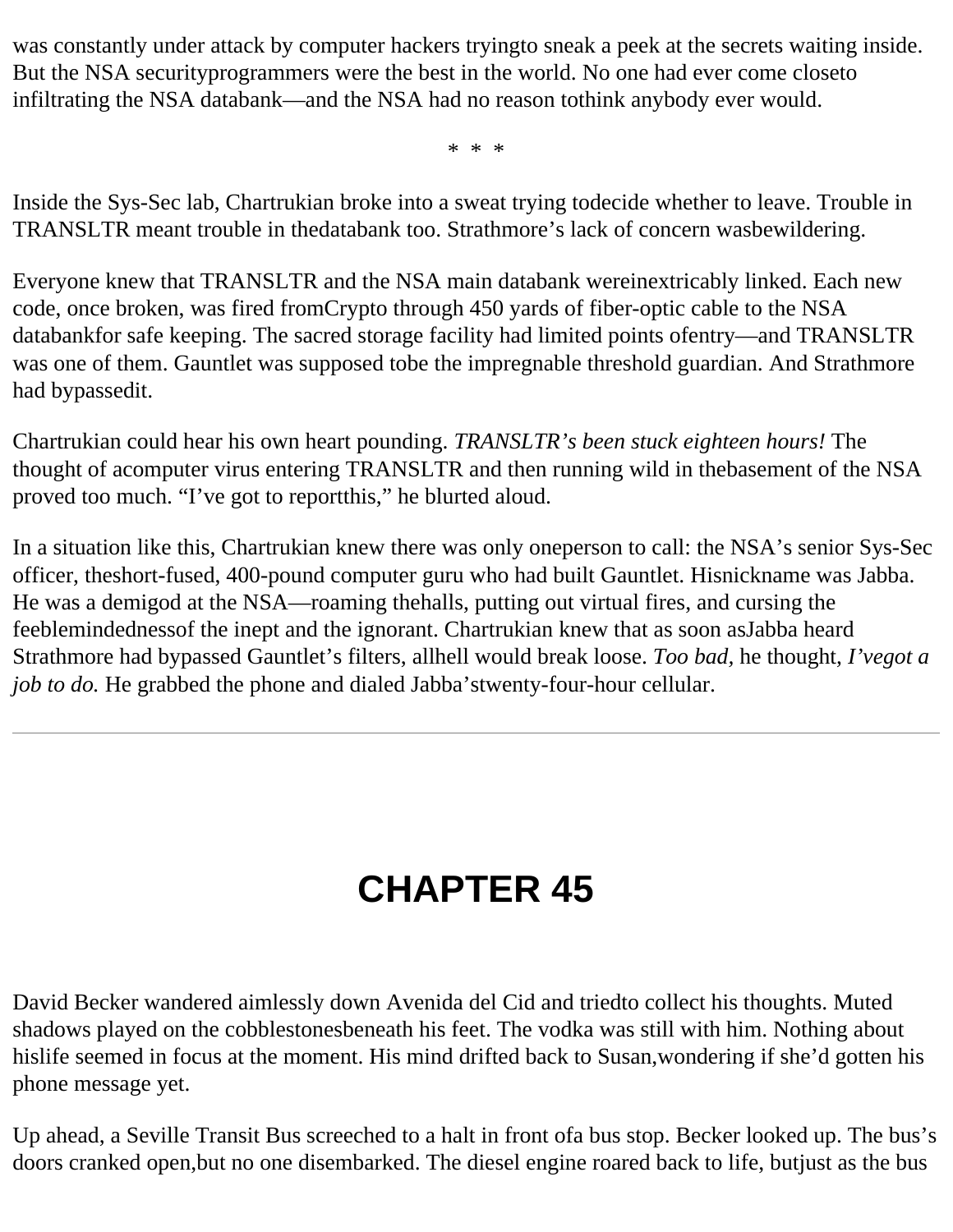was pulling out, three teenagers appeared out of abar up the street and ran after it, yelling and waving. The engineswound down again, and the kids hurried to catch up.

Thirty yards behind them, Becker stared in utter incredulity.His vision was suddenly focused, but he knew what he was seeing wasimpossible. It was a one-in-a-million chance.

#### *I'm hallucinating.*

But as the bus doors opened, the kids crowded around to board.Becker saw it again. This time he was certain. Clearly illuminatedin the haze of the corner streetlight, he'd seen her.

The passengers climbed on, and the bus's engines revved upagain. Becker suddenly found himself at a full sprint, the bizarreimage fixed in his mind—black lipstick, wild eye shadow, andthat hair . . . spiked straight up in three distinctive spires.Red, white, and blue.

As the bus started to move, Becker dashed up the street into awake of carbon monoxide.

"Espera!" he called, running behind the bus.

Becker's cordovan loafers skimmed the pavement. His usualsquash agility was not with him, though; he felt off balance. Hisbrain was having trouble keeping track of his feet. He cursed thebartender and his jet lag.

The bus was one of Seville's older diesels, and fortunatelyfor Becker, first gear was a long, arduous climb. Becker felt thegap closing. He knew he had to reach the bus before itdownshifted.

The twin tailpipes choked out a cloud of thick smoke as thedriver prepared to drop the bus into second gear. Becker strainedfor more speed. As he surged even with the rear bumper, Beckermoved right, racing up beside the bus. He could see the reardoors—and as on all Seville buses, it was propped wide open:cheap air-conditioning.

Becker fixed his sights on the opening and ignored the burningsensation in his legs. The tires were beside him, shoulder high,humming at a higher and higher pitch every second. He surged towardthe door, missing the handle and almost losing his balance. Hepushed harder. Underneath the bus, the clutch clicked as the driverprepared to change gears.

### *He's shifting! I won't make it!*

But as the engine cogs disengaged to align the larger gears, thebus let up ever so slightly. Becker lunged. The engine reengagedjust as his fingertips curled around the door handle. Becker'sshoulder almost ripped from its socket as the engine dug in,catapulting him up onto the landing.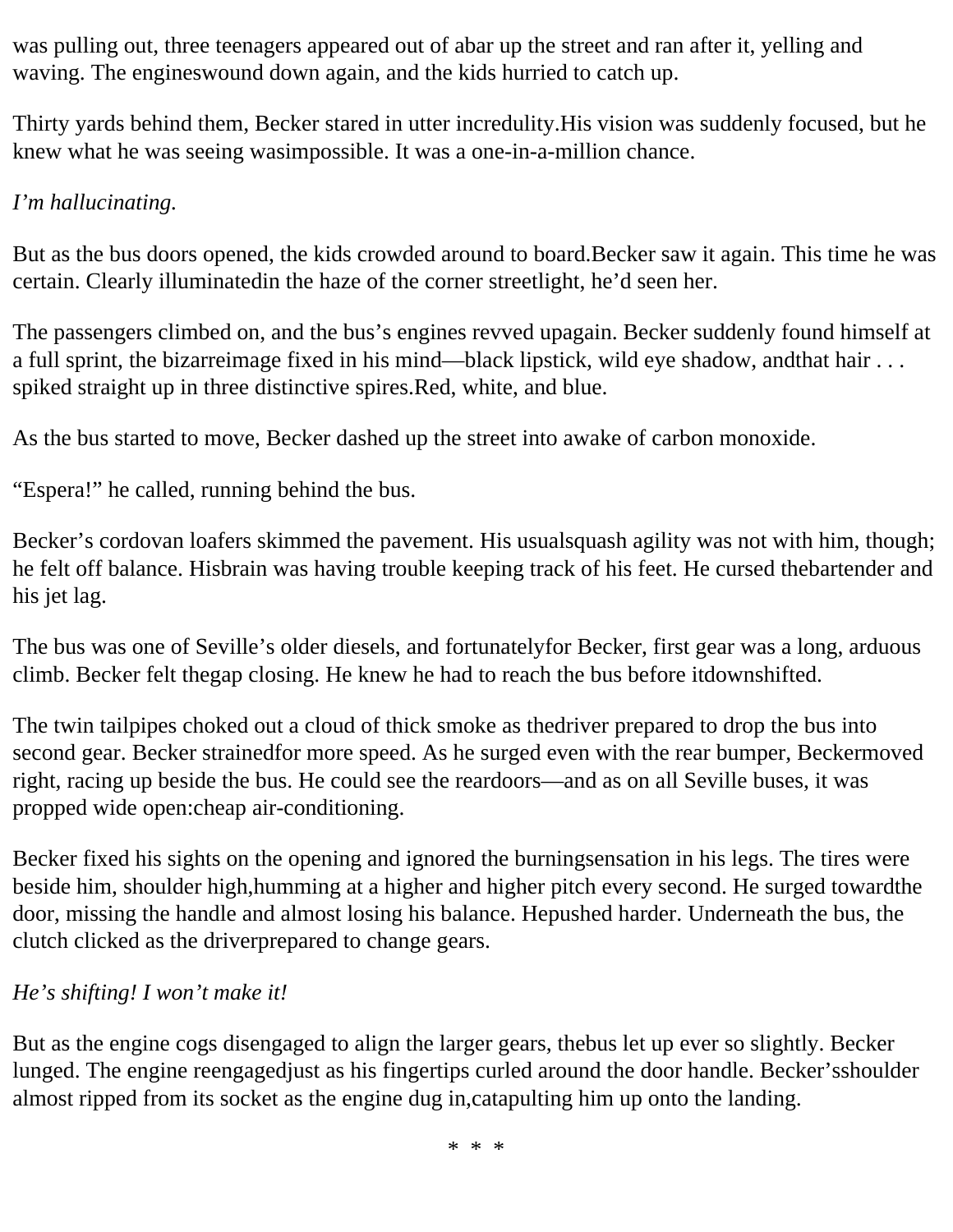David Becker lay collapsed just inside the vehicle'sdoorway. The pavement raced by only inches away. He was now sober.His legs and shoulder ached. Wavering, he stood, steadied himself,and climbed into the darkened bus. In the crowd of silhouettes,only a few seats away, were the three distinctive spikes ofhair.

*Red, white, and blue! I made it!*

Becker's mind filled with images of the ring, the waitingLearjet 60, and at the end of it all, Susan.

As Becker came even with the girl's seat wondering what tosay to her, the bus passed beneath a streetlight. The punk'sface was momentarily illuminated.

Becker stared in horror. The makeup on her face was smearedacross a thick stubble. She was not a girl at all, but a young man.He wore a silver stud in his upper lip, a black leather jacket, andno shirt.

"What the fuck do *you* want?" the hoarse voiceasked. His accent was New York.

With the disorientated nausea of a slow-motion free fall, Beckergazed at the busload of passengers staring back at him. They wereall punks. At least half of them had red, white, and blue hair.

"Siéntate!" the driver yelled.

Becker was too dazed to hear.

*"Siéntate!"* The driver screamed. *"Sit down!"*

Becker turned vaguely to the angry face in the rearview mirror.But he had waited too long.

Annoyed, the driver slammed down hard on the brakes. Becker felthis weight shift. He reached for a seat back but missed. For aninstant, David Becker was airborne. Then he landed hard on thegritty floor.

On Avenida del Cid, a figure stepped from the shadows. Headjusted his wire-rim glasses and peered after the departing bus.David Becker had escaped, but it would not be for long. Of all thebuses in Seville, Mr. Becker had just boarded the infamous number27.

Bus 27 had only one destination.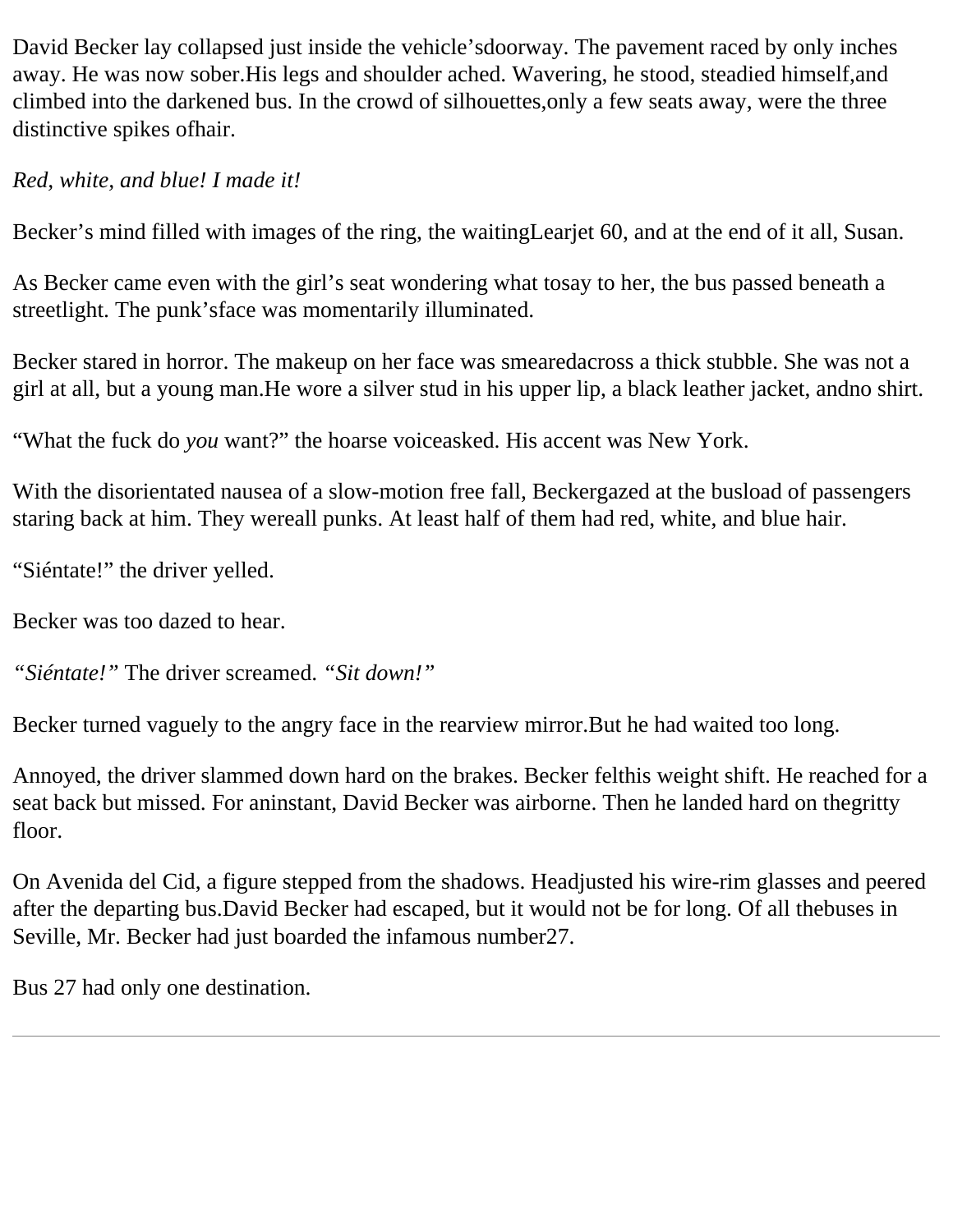Phil Chartrukian slammed down his receiver. Jabba's linewas busy; Jabba spurned call-waiting as an intrusive gimmick thatwas introduced by AT&T to increase profits by connecting everycall; the simple phrase "I'm on the other line, I'llcall you back" made phone companies millions annually.Jabba's refusal of call-waiting was his own brand of silentobjection to the NSA's requirement that he carry an emergencycellular at all times.

Chartrukian turned and looked out at the deserted Crypto floor.The hum of the generators below sounded louder every minute. Hesensed that time was running out. He knew he was supposed to leave,but from out of the rumble beneath Crypto, the Sys-Sec mantra beganplaying in his head: *Act first, explain later.*

In the high-stakes world of computer security, minutes oftenmeant the difference between saving a system or losing it. Therewas seldom time to justify a defensive procedure before taking it.Sys-Secs were paid for their technical expertise . . . and theirinstinct.

*Act first, explain later.* Chartrukian knew what he had todo. He also knew that when the dust settled, he would be either anNSA hero or in the unemployment line.

The great decoding computer had a virus—of that, theSys-Sec was certain. There was one responsible course of action.Shut it down.

Chartrukian knew there were only two ways to shut down TRANSLTR.One was the commander's private terminal, which was locked inhis office—out of the question. The other was the manualkillswitch located on one of the sublevels beneath the Cryptofloor.

Chartrukian swallowed hard. He hated the sublevels. He'donly been there once, during training. It was like something out ofan alien world with its long mazes of catwalks, freon ducts, and adizzy 136 foot drop to the rumbling power supplies below . . .

It was the last place he felt like going, and Strathmore was thelast person he felt like crossing, but duty was duty. *They'll thank me tomorrow,* he thought, wondering if he wasright.

Taking a deep breath, Chartrukian opened the seniorSys-Sec's metal locker. On a shelf of disassembled computerparts, hidden behind a media concentrator and LAN tester, was aStanford alumni mug. Without touching the rim, he reached insideand lifted out a single Medeco key.

"It's amazing," he grumbled, "whatSystem-Security officers *don't* know aboutsecurity."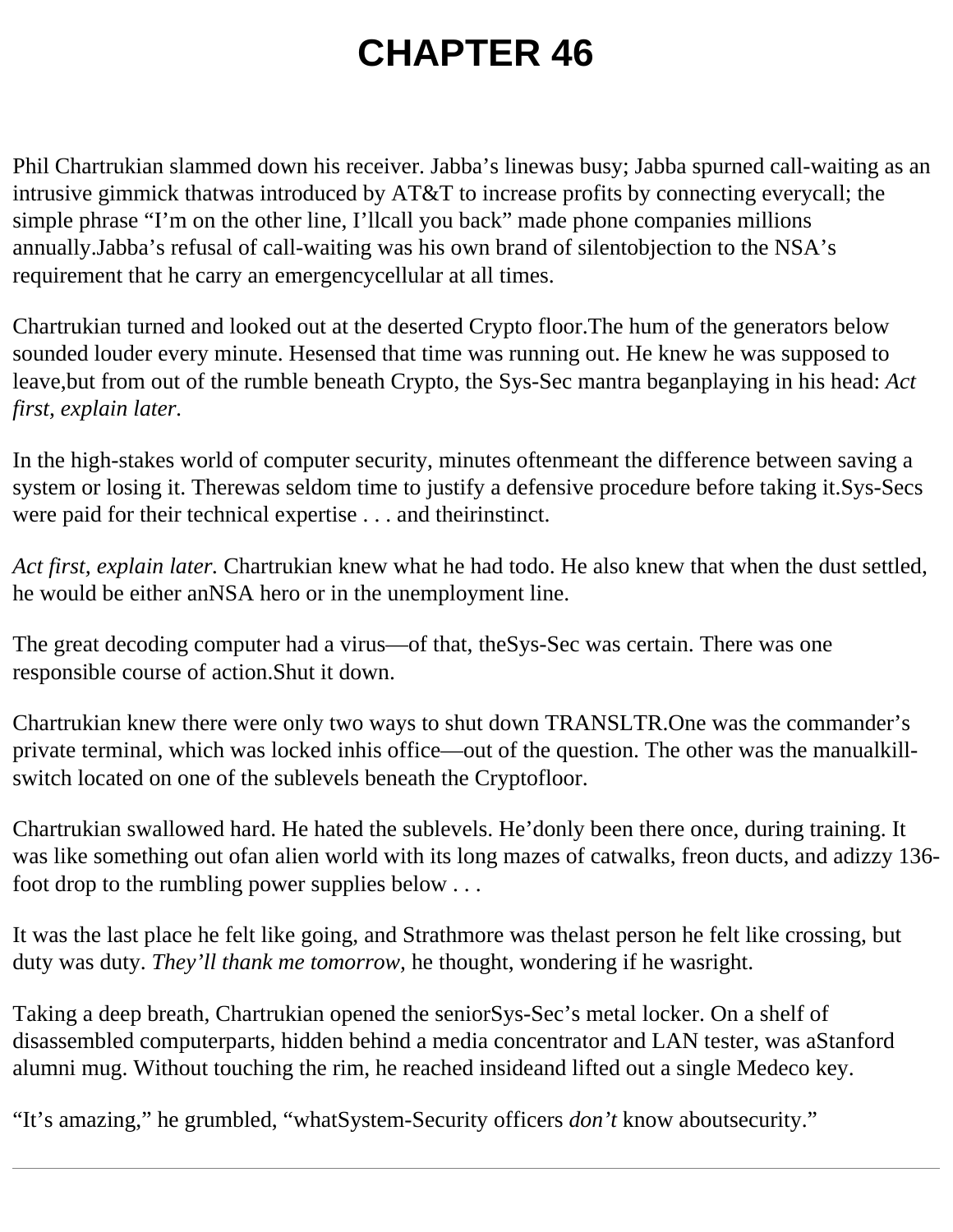"A billion-dollar code?" Midge snickered, accompanyingBrinkerhoff back up the hallway. "That's a goodone."

"I swear it," he said.

She eyed him askance. "This better not be some ploy to getme out of this dress."

"Midge, I would never—" he saidself-righteously.

"I know, Chad. Don't remind me."

Thirty seconds later, Midge was sitting in Brinkerhoff'schair and studying the Crypto report.

"See?" he said, leaning over her and pointing to thefigure in question. "This MCD? A billion dollars!"

Midge chuckled. "It *does* appear to be a touch on thehigh side, doesn't it?"

"Yeah." He groaned. "Just a touch."

"Looks like a divide-by-zero."

"A who?"

"A divide-by-zero," she said, scanning the rest of thedata. "The MCD's calculated as a fraction—totalexpense divided by number of decryptions."

"Of course." Brinkerhoff nodded blankly and tried notto peer down the front of her dress.

"When the denominator's zero," Midge explained,"the quotient goes to infinity. Computers hate infinity, sothey type all nines." She pointed to a different column."See this?"

"Yeah." Brinkerhoff refocused on the paper.

"It's today's raw production data. Take a look atthe number of decryptions."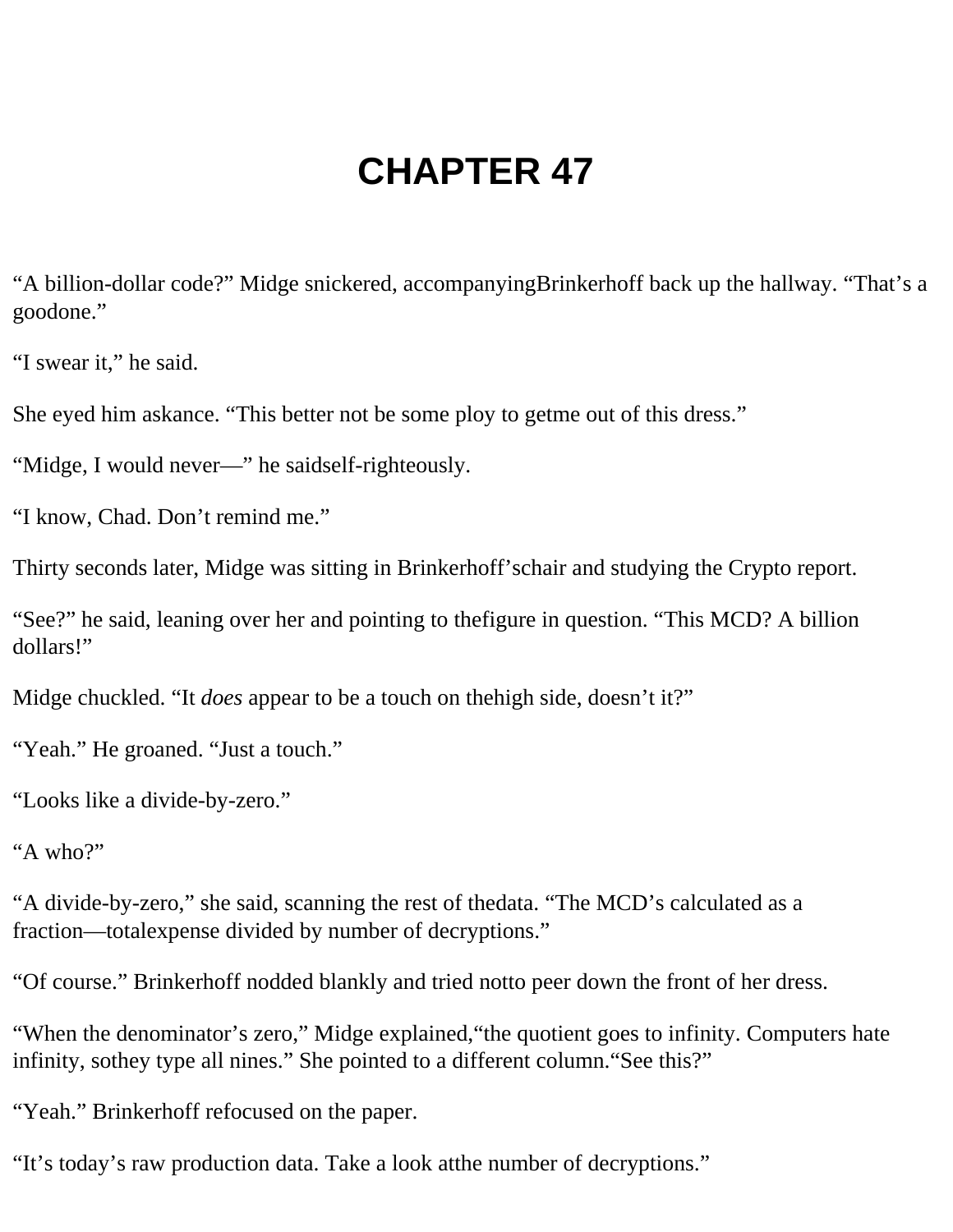Brinkerhoff dutifully followed her finger down the column.

#### NUMBER OF DECRYPTIONS  $= 0$

Midge tapped on the figure. "It's just as I suspected.Divide-by-zero."

Brinkerhoff arched his eyebrows. "So everything'sokay?"

She shrugged. "Just means we haven't broken any codestoday. TRANSLTR must be taking a break."

"A break?" Brinkerhoff looked doubtful. He'd beenwith the director long enough to know that "breaks" werenot part of his preferred modus operandi—particularly withrespect to TRANSLTR. Fontaine had paid \$2 billion for thecode-breaking behemoth, and he wanted his money's worth. Everysecond TRANSLTR sat idle was money down the toilet.

"Ah . . . Midge?" Brinkerhoff said. "TRANSLTRdoesn't take any breaks. It runs day and night. You knowthat."

She shrugged. "Maybe Strathmore didn't feel likehanging out last night to prepare the weekend run. He probably knewFontaine was away and ducked out early to go fishing."

"Come on, Midge." Brinkerhoff gave her disgusted look."Give the guy a break."

It was no secret Midge Milken didn't like TrevorStrathmore. Strathmore had attempted a cunning maneuver rewritingSkipjack, but he'd been caught. Despite Strathmore's boldintentions, the NSA had paid dearly. The EFF had gained strength,Fontaine had lost credibility with Congress, and worst of all, theagency had lost a lot of its anonymity. There were suddenlyhousewives in Minnesota complaining to America Online and Prodigythat the NSA might be reading their E-mail—like the NSA gave adamn about a secret recipe for candied yams.

Strathmore's blunder had cost the NSA, and Midge feltresponsible—not that she could have anticipated thecommander's stunt, but the bottom line was that anunauthorized action had taken place behind Director Fontaine'sback, a back Midge was paid to cover. Fontaine's hands-offattitude made him susceptible; and it made Midge nervous. But thedirector had learned long ago to stand back and let smart people dotheir jobs; that's exactly how he handled TrevorStrathmore.

"Midge, you know damn well Strathmore's notslacking," Brinkerhoff argued. "He runs TRANSLTR like afiend."

Midge nodded. Deep down, she knew that accusing Strathmore ofshirking was absurd. The commander was as dedicated as theycame—dedicated to a fault. He bore the evils of the world ashis own personal cross. The NSA's Skipjack plan had beenStrathmore's brainchild—a bold attempt to change theworld. Unfortunately, like so many divine quests, this crusadeended in crucifixion.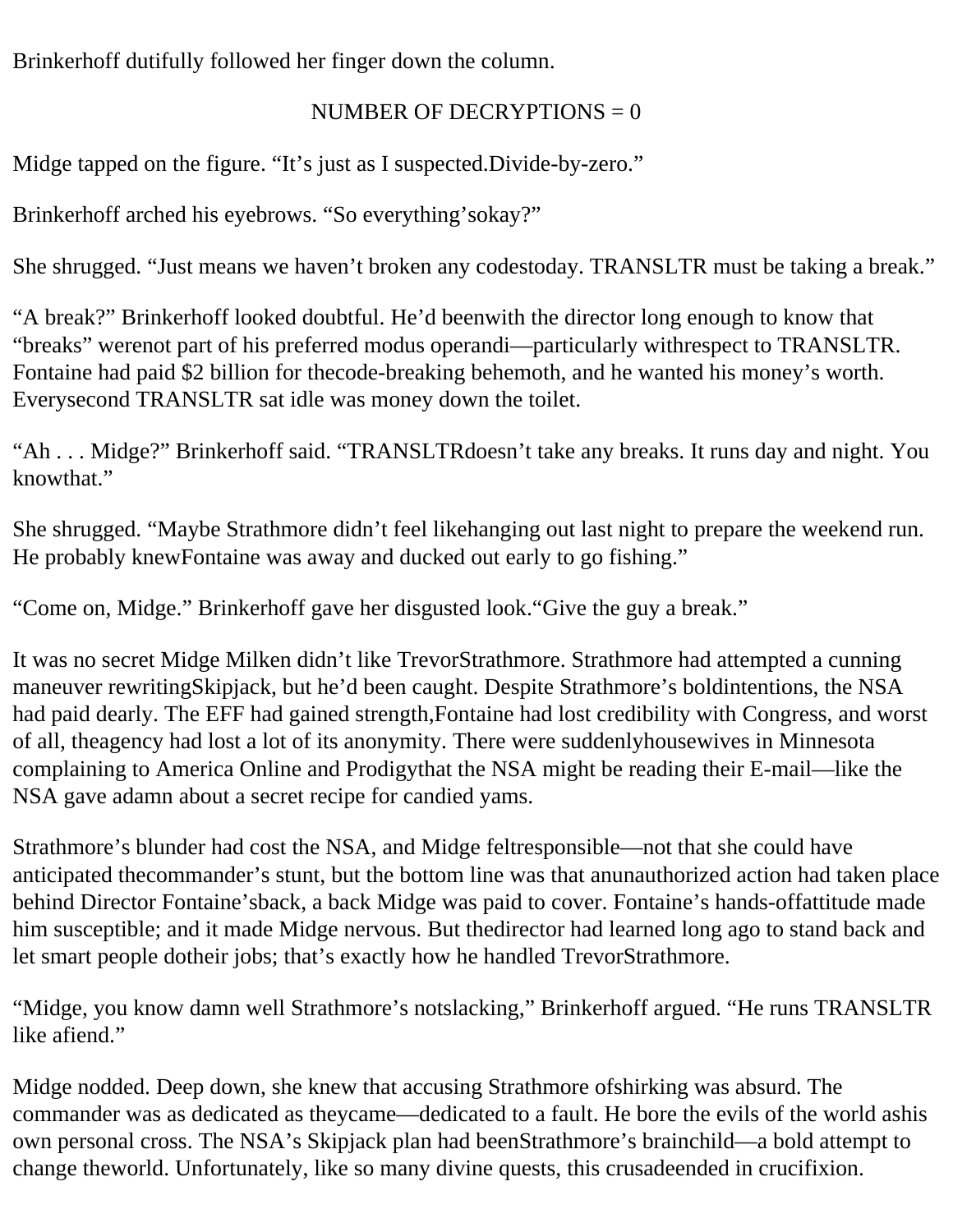"Okay," she admitted, "so I'm being a littleharsh."

"A little?" Brinkerhoff eyes narrowed."Strathmore's got a backlog of files a mile long.He's not about to let TRANSLTR sit idle for a wholeweekend."

"Okay, okay." Midge sighed. "My mistake."She furrowed her brow and puzzled why TRANSLTR hadn't brokenany codes all day. "Let me double-check something," shesaid, and began flipping through the report. She located what shewas looking for and scanned the figures. After a moment she nodded."You're right, Chad. TRANSLTR's been running fullforce. Raw consumables are even a little on the high side;we're at over half a million kilowatt-hours since midnightlast night."

"So where does that leave us?"

Midge was puzzled. "I'm not sure. It'sodd."

"You want to rerun the data?"

She gave him a disapproving stare. There were two things onenever questioned about Midge Milken. One of them was her data.Brinkerhoff waited while Midge studied the figures.

"Huh." She finally grunted. "Yesterday'sstats look fine: 237 codes broken. MCD, \$874. Average time percode, a little over six minutes. Raw consumables, average. Lastcode entering TRANSLTR—" She stopped.

"What is it?"

"That's funny," she said. "Last file onyesterday's queue log ran at 11:37 p.m."

"So?"

"So, TRANSLTR breaks codes every six minutes or so. Thelast file of the day usually runs closer to midnight. It suredoesn't look like—" Midge suddenly stopped short andgasped.

Brinkerhoff jumped. "What!"

Midge was staring at the readout in disbelief. "This file?The one that entered TRANSLTR last night?"

"Yeah?"

"It hasn't broken yet. It's queue time was23:37:08—but it lists *no* decrypt time." Midgefumbled with the sheets. "Yesterday *or* today!"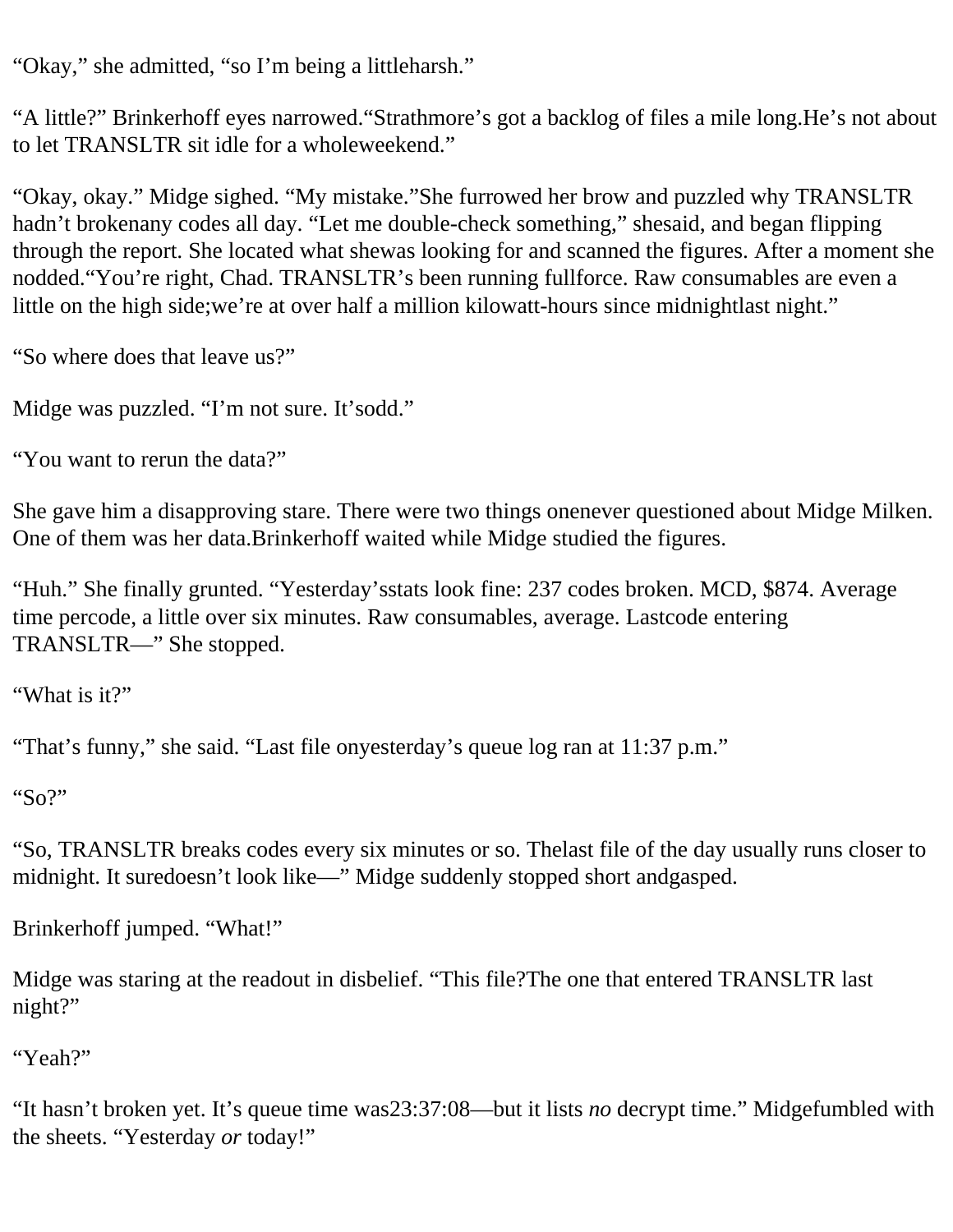Brinkerhoff shrugged. "Maybe those guys are running a toughdiagnostic."

Midge shook her head. *"Eighteen hours tough?"*She paused. "Not likely. Besides, the queue data saysit's an outside file. We should call Strathmore."

"At home?" Brinkerhoff swallowed. "On a Saturdaynight?"

"No," Midge said. "If I know Strathmore,he's on top of this. I'll bet good money he's here.Just a hunch." Midge's hunches were the other thing onenever questioned. "Come on," she said, standing up."Let's see if I'm right."

\* \* \*

Brinkerhoff followed Midge to her office, where she sat down andbegan to work Big Brother's keypads like a virtuoso pipeorganist.

Brinkerhoff gazed up at the array of closed-caption videomonitors on her wall, their screens all freeze frames of the NSAseal. "You're gonna snoop Crypto?" he askednervously.

"Nope," Midge replied. "Wish I could, butCrypto's a sealed deal. It's got no video. No sound. Nonothing. Strathmore's orders. All I've got is approachstats and basic TRANSLTR stuff. We're lucky we've evengot *that.* Strathmore wanted total isolation, but Fontaineinsisted on the basics."

Brinkerhoff looked puzzled. "Crypto hasn't gotvideo?"

"Why?" she asked, without turning from her monitor."You and Carmen looking for a little more privacy?"

Brinkerhoff grumbled something inaudible.

Midge typed some more keys. "I'm pullingStrathmore's elevator log." She studied her monitor amoment and then rapped her knuckle on the desk. "He'shere," she said matter-of-factly. "He's in Cryptoright now. Look at this. Talk about long hours—he went inyesterday morning bright and early, and his elevator hasn'tbudged since. I'm showing no magno-card use for him on themain door. So he's definitely in there."

Brinkerhoff breathed a slight sigh of relief. "So, ifStrathmore's in there, everything's okay,right?"

Midge thought a moment. "Maybe," she finallydecided.

"Maybe?"

"We should call him and double-check."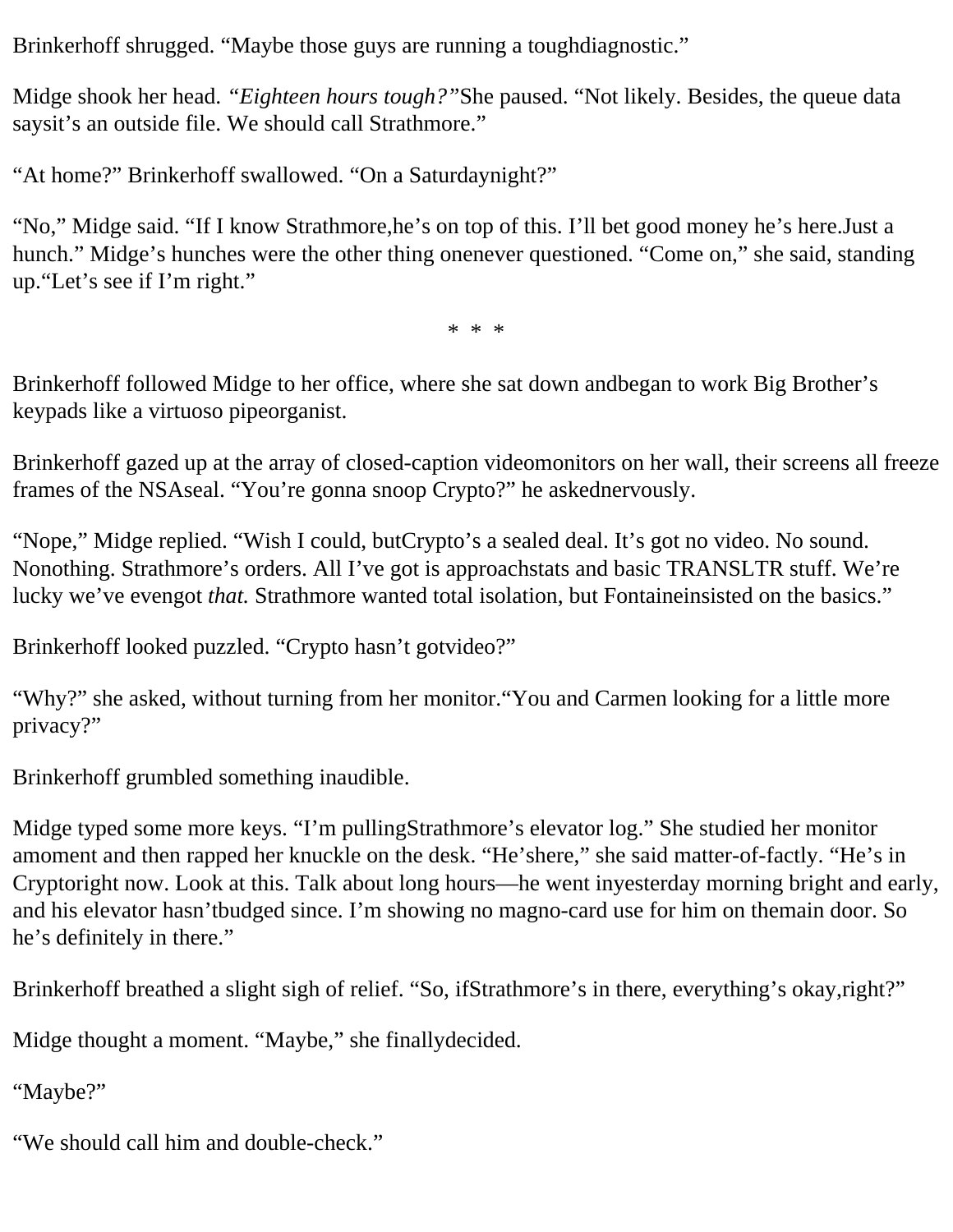Brinkerhoff groaned. "Midge, he's the deputy director.I'm sure he has everything under control. Let's notsecond-guess—"

"Oh, come on, Chad—don't be such a child.We're just doing our job. We've got a snag in the stats,and we're following up. Besides," she added,"I'd like to remind Strathmore that Big Brother'swatching. Make him think twice before planning any more of hishare-brained stunts to save the world." Midge picked up thephone and began dialing.

Brinkerhoff looked uneasy. "You really think you shouldbother him?"

"I'm not bothering him," Midge said, tossing himthe receiver. *"You* are."

# **CHAPTER 48**

"What?" Midge sputtered in disbelief. "Strathmoreclaims our data is wrong?"

Brinkerhoff nodded and hung up the phone.

"Strathmore *denied* that TRANSLTR's been stuckon one file for eighteen hours?"

"He was quite pleasant about the whole thing."Brinkerhoff beamed, pleased with himself for surviving the phonecall. "He assured me TRANSLTR was working fine. Said it wasbreaking codes every six minutes even as we speak. Thanked me forchecking up on him."

"He's lying," Midge snapped. "I've beenrunning these Crypto stats for two years. The data is neverwrong."

"First time for everything," he said casually.

She shot him a disapproving look. "I run all data *twice."*

"Well . . . you know what they say about computers. Whenthey screw up, at least they're consistent about it."

Midge spun and faced him. "This isn't funny, Chad! TheDDO just told a blatant lie to the director's office. I wantto know why!"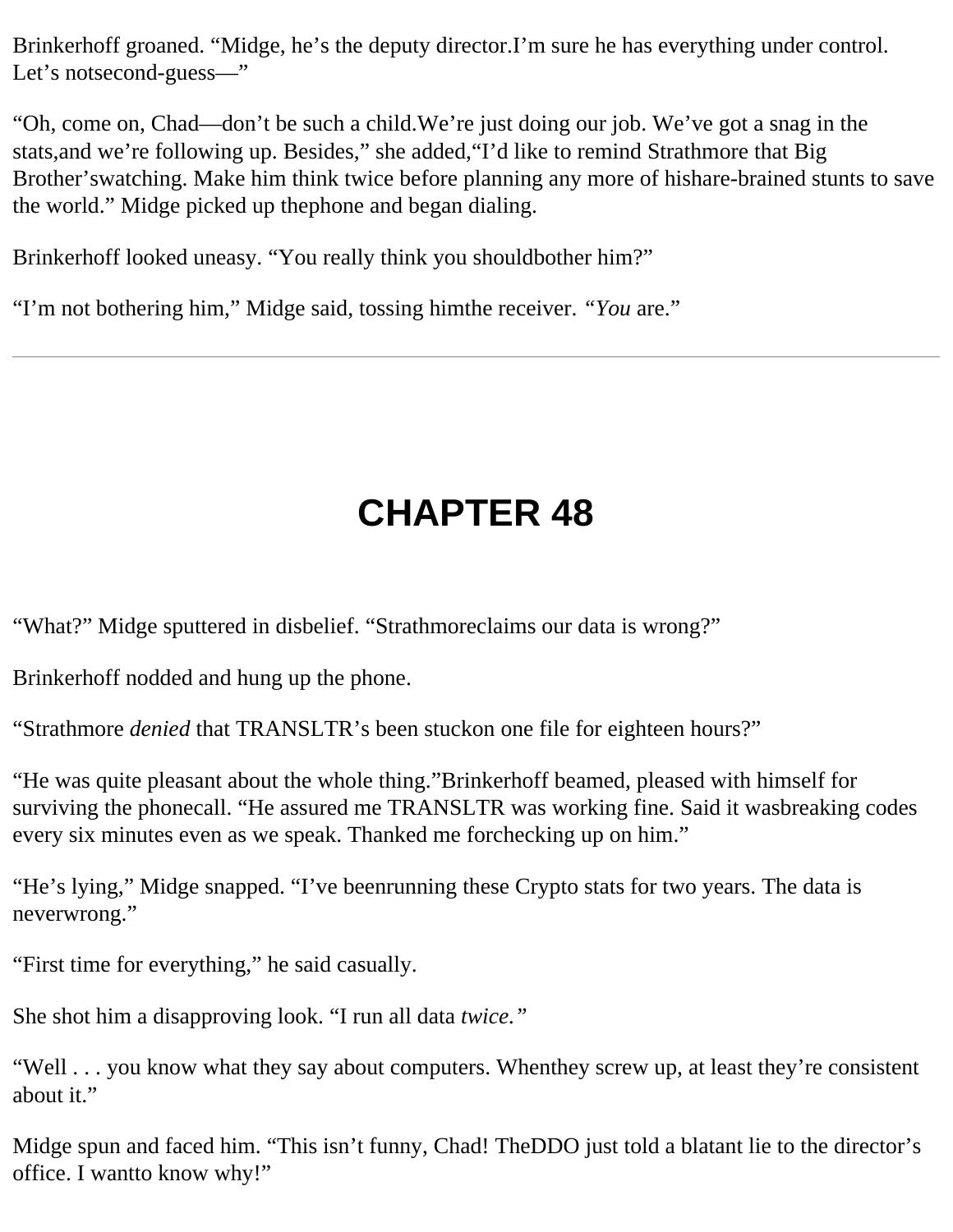Brinkerhoff suddenly wished he hadn't called her back in.Strathmore's phone call had set her off. Ever since Skipjack,whenever Midge had a sense that something suspicious was going on,she made an eerie transition from flirt to fiend. There was nostopping her until she sorted it out.

"Midge, it *is* possible our data is off,"Brinkerhoff said firmly. "I mean, think about it—a filethat ties up TRANSLTR for eighteen hours? It's unheard of. Gohome. It's late."

She gave him a haughty look and tossed the report on thecounter. "I trust the data. Instinct says it'sright."

Brinkerhoff frowned. Not even the director questioned MidgeMilken's instincts anymore—she had an uncanny habit ofalways being right.

"Something's up," she declared. "And Iintend to find out what it is."

# **CHAPTER 49**

Becker dragged himself off the floor of the bus and collapsed inan empty seat.

"Nice move, dipshit." The kid with the three spikessneered. Becker squinted in the stark lighting. It was the kidhe'd chased onto the bus. He glumly surveyed the sea of red,white, and blue coif-fures.

"What's with the hair?" Becker moaned, motioningto the others. "It's all . . ."

"Red, white, and blue?" the kid offered.

Becker nodded, trying not to stare at the infected perforationin the kid's upper lip.

"Judas Taboo," the kid said matter-of-factly.

Becker looked bewildered.

The punk spit in the aisle, obviously disgusted withBecker's ignorance. "Judas Taboo? Greatest punk since SidVicious? Blew his head off here a year ago today. It's hisanniversary."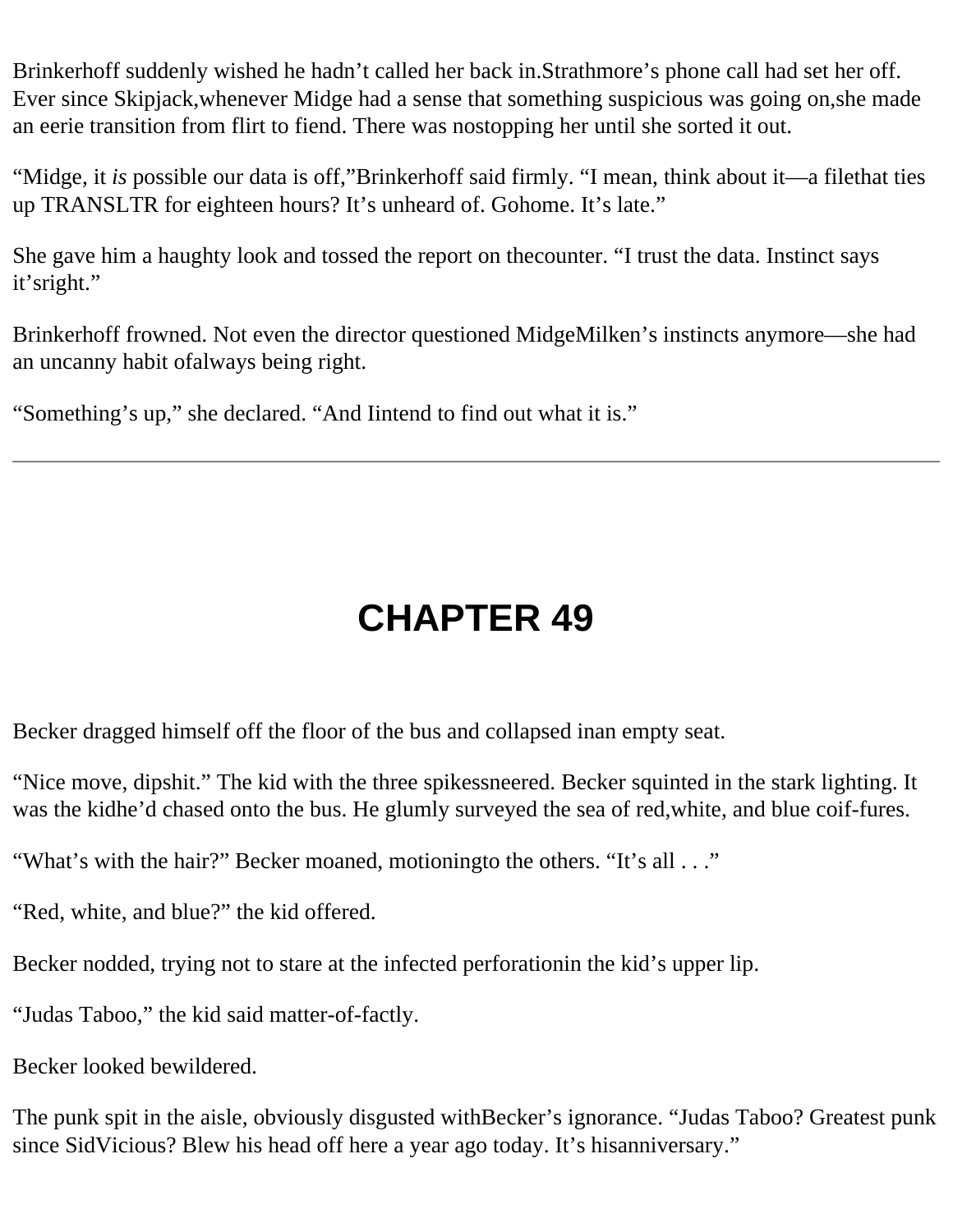Becker nodded vaguely, obviously missing the connection.

"Taboo did his hair this way the day he signed off."The kid spit again. "Every fan worth his weight in piss hasgot red, white, and blue hair today."

For a long moment, Becker said nothing. Slowly, as if he hadbeen shot with a tranquilizer, he turned and faced front. Beckersurveyed the group on the bus. Every last one was a punk. Most werestaring at him.

*Every fan has red, white, and blue hair today.*

Becker reached up and pulled the driver-alert cord on the wall.It was time to get off. He pulled again. Nothing happened. Hepulled a third time, more frantically. Nothing.

"They disconnect 'em on bus 27." The kid spatagain. "So we don't fuck with 'em."

Becker turned. "You mean, I can't get off?"

The kid laughed. "Not till the end of the line."

Five minutes later, the bus was barreling along an unlit Spanishcountry road. Becker turned to the kid behind him. "Is thisthing ever going to stop?"

The kid nodded. "Few more miles."

"Where are we going?"

He broke into a sudden wide grin. "You mean you don'tknow?"

Becker shrugged.

The kid started laughing hysterically. "Oh, shit.You're gonna love it."

# **CHAPTER 50**

Only yards from TRANSLTR's hull, Phil Chartrukian stoodover a patch of white lettering on the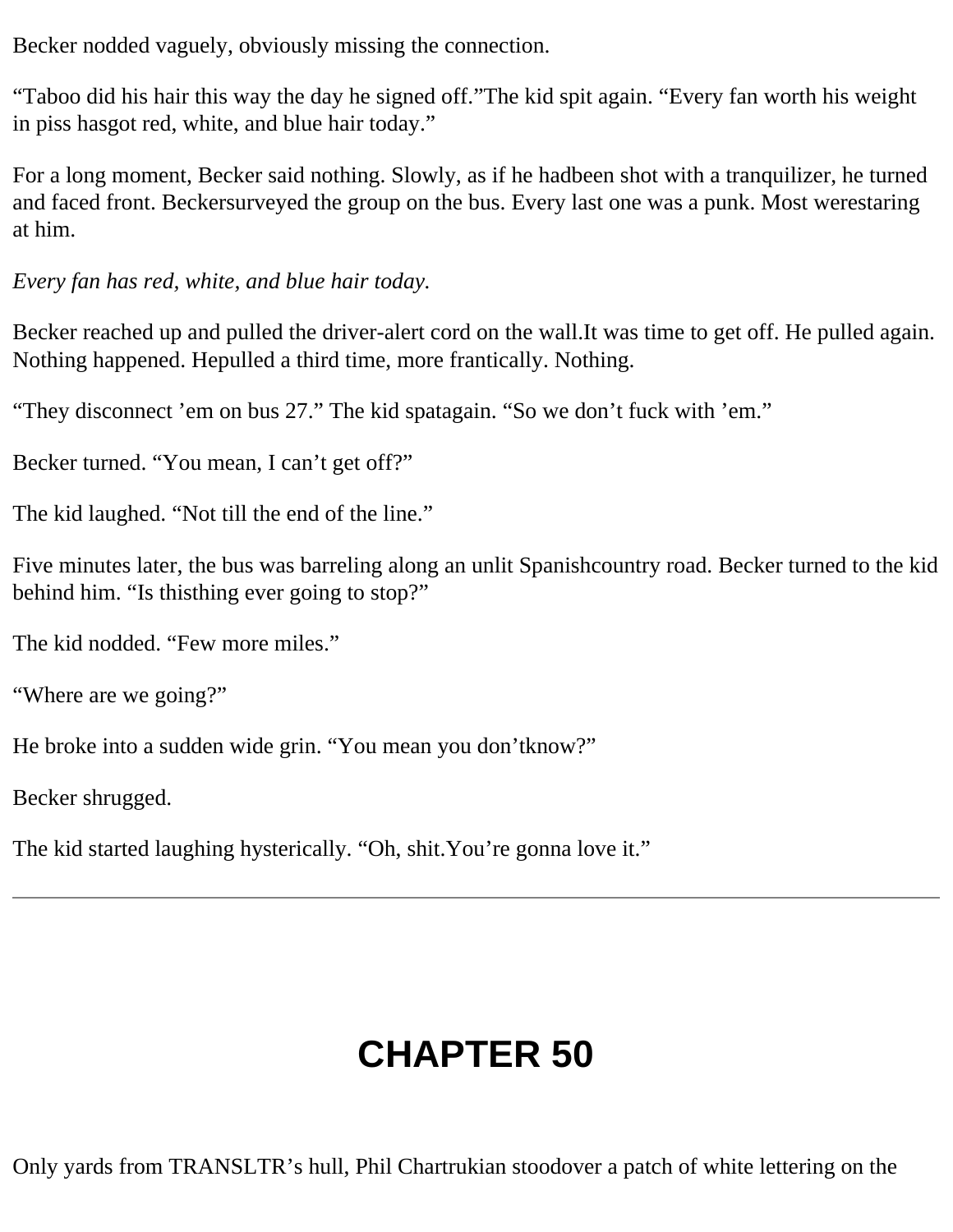### CRYPTO SUBLEVELS

### AUTHORIZED PERSONNEL ONLY

He knew he was definitely *not* authorized personnel. Heshot a quick glance up at Strathmore's office. The curtainswere still pulled. Chartrukian had seen Susan Fletcher go into thebathrooms, so he knew she wasn't a problem. The only otherquestion was Hale. He glanced toward Node 3, wondering if thecryptographer were watching.

"Fuck it," he grumbled.

Below his feet the outline of a recessed trapdoor was barelyvisible in the floor. Chartrukian palmed the key he'd justtaken from the Sys-Sec lab.

He knelt down, inserted the key in the floor, and turned. Thebolt beneath clicked. Then he unscrewed the large externalbutterfly latch and freed the door. Checking once again over hisshoulder, he squatted down and pulled. The panel was small, onlythree feet by three feet, but it was heavy. When it finally opened,the Sys-Sec stumbled back.

A blast of hot air hit him in the face. It carried with it thesharp bite of freon gas. Billows of steam swirled out of theopening, illuminated by the red utility lighting below. The distanthum of the generators became a rumble. Chartrukian stood up andpeered into the opening. It looked more like the gateway to hellthan a service entrance for a computer. A narrow ladder led to aplatform under the floor. Beyond that, there were stairs, but allhe could see was swirling red mist.

\* \* \*

Greg Hale stood behind the one-way glass of Node 3. He watchedas Phil Chartrukian eased himself down the ladder toward thesublevels. From where Hale was standing, the Sys-Sec's headappeared to have been severed from his body and left out on theCrypto floor. Then, slowly, it sank into the swirling mist.

"Gutsy move," Hale muttered. He knew where Chartrukianwas headed. An emergency manual abort of TRANSLTR was a logicalaction if he thought the computer had a virus. Unfortunately, itwas also a sure way to have Crypto crawling with Sys-Secs in aboutten minutes. Emergency actions raised alert flags at the mainswitchboard. A Sys-Sec investigation of Crypto was something Halecould not afford. Hale left Node 3 and headed for the trapdoor.Chartrukian had to be stopped.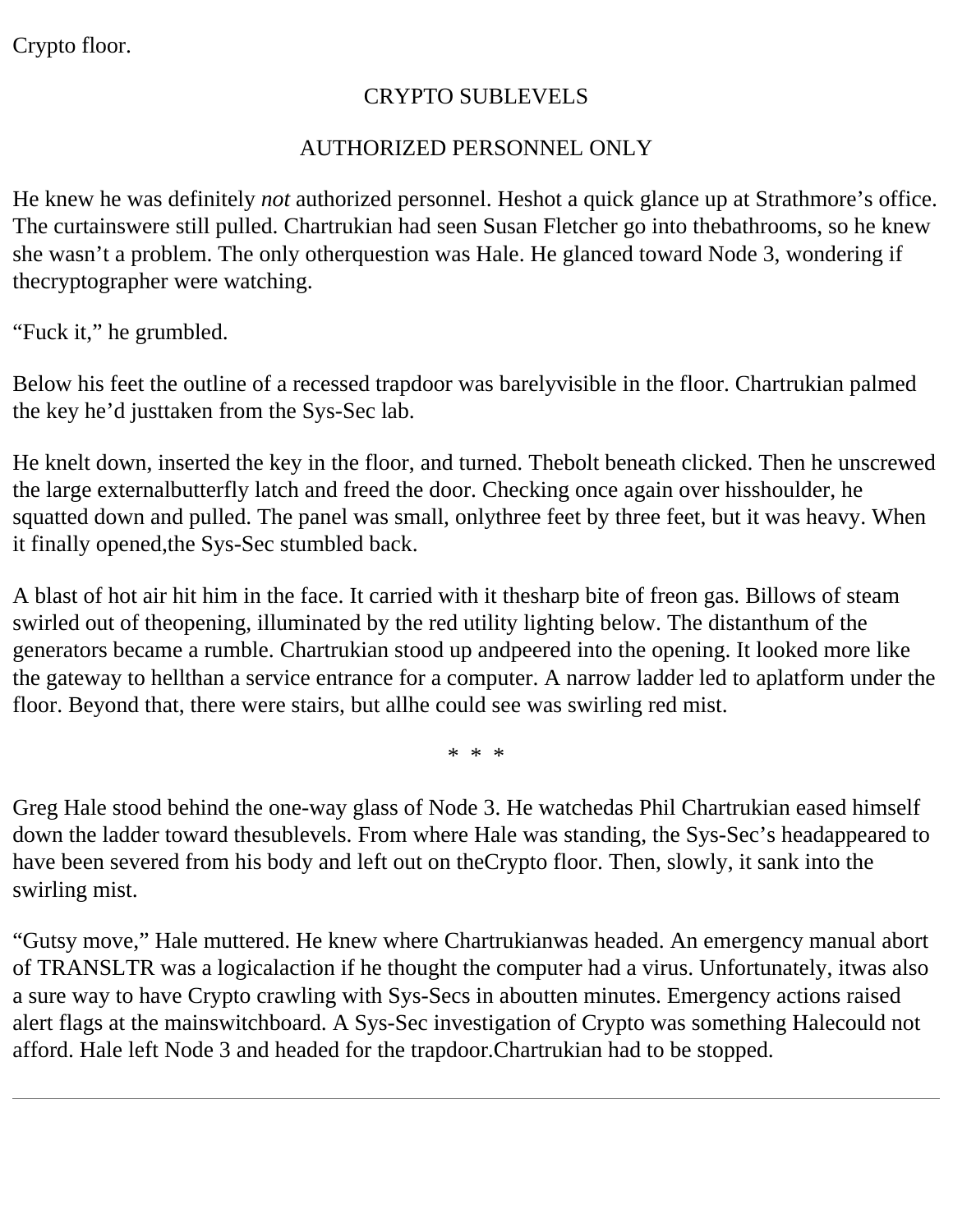## **CHAPTER 51**

Jabba resembled a giant tadpole. Like the cinematic creature forwhom he was nicknamed, the man was a hairless spheroid. As residentguardian angel of all NSA computer systems, Jabba marched fromdepartment to department, tweaking, soldering, and reaffirming hiscredo that prevention was the best medicine. No NSA computer hadever been infected under Jabba's reign; he intended to keep itthat way.

Jabba's home base was a raised workstation overlooking theNSA's underground, ultra-secret databank. It was there that avirus would do the most damage and there that he spent the majorityof his time. At the moment, however, Jabba was taking a break andenjoying pepperoni calzones in the NSA's all-night commissary.He was about to dig into his third when his cellular phonerang.

"Go," he said, coughing as he swallowed amouthful.

```
"Jabba," a woman's voice cooed. "It'sMidge."
```
"Data Queen!" the huge man gushed. He'd alwayshad a soft spot for Midge Milken. She was sharp, and she was alsothe only woman Jabba had ever met who flirted with him. "Howthe hell are you?"

"No complaints."

Jabba wiped his mouth. "You on site?"

"Yup."

"Care to join me for a calzone?"

"Love to Jabba, but I'm watching these hips."

"Really?" He snickered. "Mind if I joinyou?"

"You're bad."

"You have no idea...."

"Glad I caught you in," she said. "I need someadvice."

He took a long swallow of Dr Pepper. "Shoot."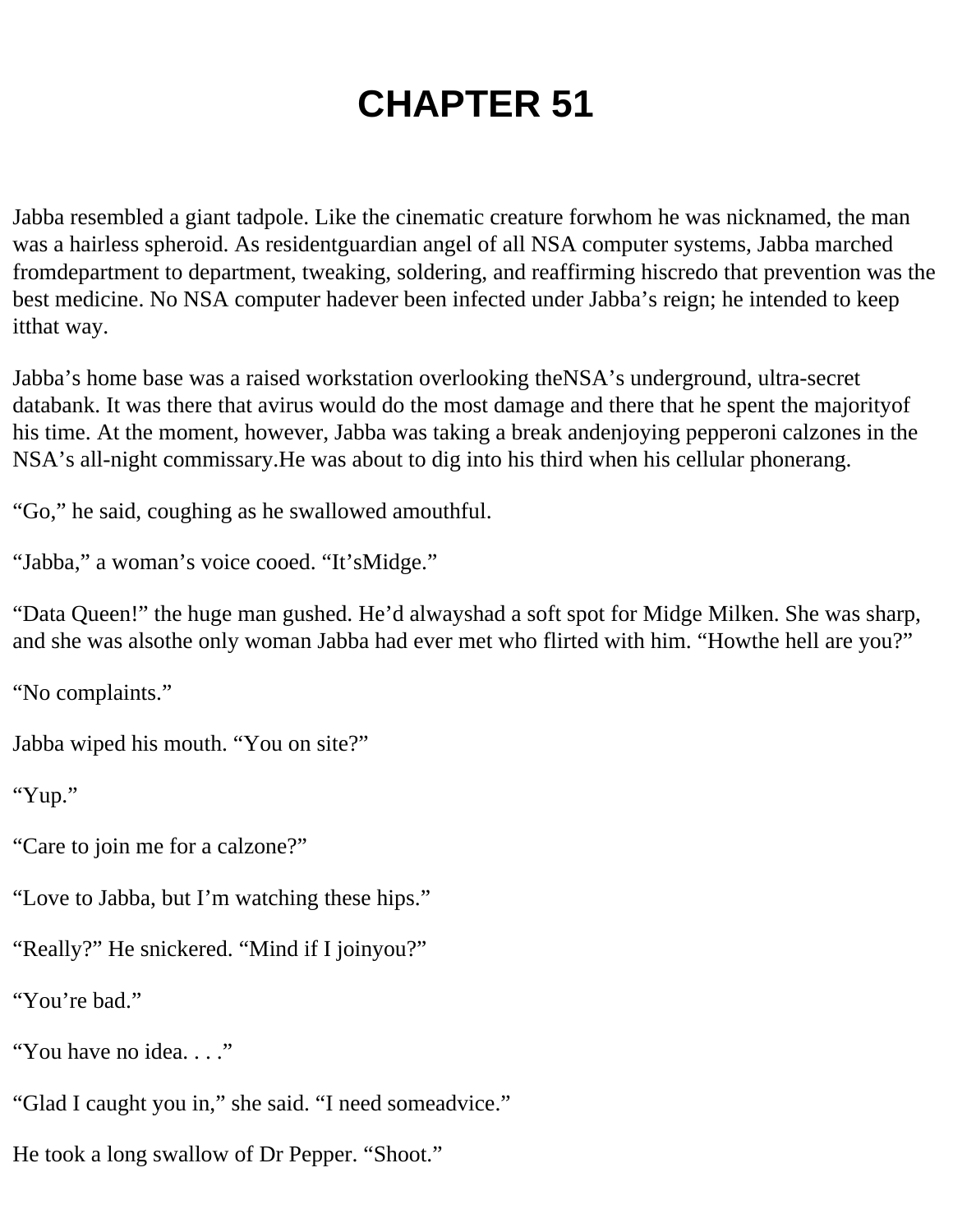"It might be nothing," Midge said, "but my Cryptostats turned up something odd. I was hoping you could shed somelight."

"What ya got?" He took another sip.

"I've got a report saying TRANSLTR's been runningthe same file for eighteen hours and hasn't crackedit."

Jabba sprayed Dr Pepper all over his calzone. "You *what?"*

"Any ideas?"

He dabbed at his calzone with a napkin. "What report isthis?"

"Production report. Basic cost analysis stuff." Midgequickly explained what she and Brinkerhoff had found.

"Have you called Strathmore?"

"Yes. He said everything's fine in Crypto. SaidTRANSLTR's running full speed ahead. Said our data'swrong."

Jabba furrowed his bulbous forehead. "So what's theproblem? Your report glitched." Midge did not respond. Jabbacaught her drift. He frowned. "You don't think yourreport glitched?"

"Correct."

"So you think Strathmore's lying?"

"It's not that," Midge said diplomatically,knowing she was on fragile ground. "It's just that mystats have never been wrong in the past. I thought I'd get asecond opinion."

"Well," Jabba said, "I hate to be the one tobreak it to you, but your data's fried."

"You think so?"

"I'd bet my job on it." Jabba took a big bite ofsoggy calzone and spoke with his mouth full. "Longest a filehas ever lasted inside TRANSLTR is three hours. That includesdiagnostics, boundary probes, everything. Only thing that couldlock it down for eighteen hours would have to be viral. Nothingelse could do it."

"Viral?"

"Yeah, some kind of redundant cycle. Something that gotinto the processors, created a loop, and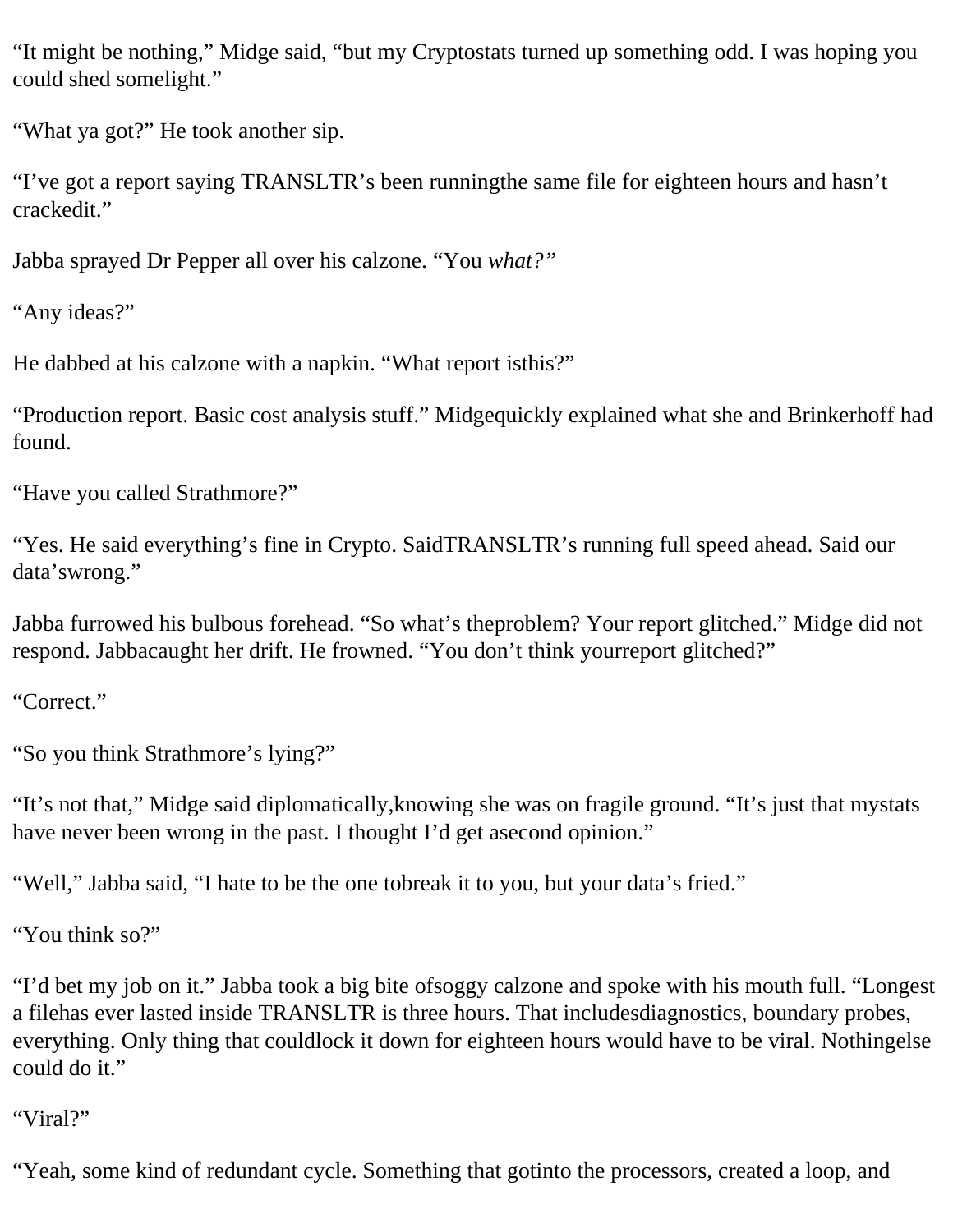basically gummed up theworks."

"Well," she ventured, "Strathmore's been inCrypto for about thirty-six hours straight. Any chance he'sfighting a virus?"

Jabba laughed. "Strathmore's been in there forthirty-six hours? Poor bastard. His wife probably said hecan't come home. I hear she's bagging his ass."

Midge thought a moment. She'd heard that too. She wonderedif maybe she was being paranoid.

"Midge." Jabba wheezed and took another long drink."If Strathmore's toy had a virus, he would have calledme. Strathmore's sharp, but he doesn't know shit aboutviruses. TRANSLTR's all he's got. First sign of trouble,he would have pressed the panic button—and around here, thatmeans *me."* Jabba sucked in a long strand of mozzarella."Besides, there's no way in hell TRANSLTR has a virus.Gauntlet's the best set of package filters I've everwritten. Nothing gets through."

After a long silence, Midge sighed. "Any otherthoughts?"

"Yup. Your data's fried."

"You already said that."

"Exactly."

She frowned. "You haven't caught wind of anything?Anything at all?"

Jabba laughed harshly. "Midge . . . listen up. Skipjacksucked. Strathmore blew it. But move on—it's over."There was a long silence on the line, and Jabba realized he'dgone too far. "Sorry, Midge. I know you took heat over thatwhole mess. Strathmore was wrong. I know how you feel abouthim."

"This has nothing to do with Skipjack," she saidfirmly.

*Yeah, sure,* Jabba thought. "Listen, Midge, Idon't have feelings for Strathmore one way or another. I mean,the guy's a cryptographer. They're basically allself-centered assholes. They need their data yesterday. Every damnfile is the one that could save the world."

"So what are you saying?"

Jabba sighed. "I'm saying Strathmore's a psycholike the rest of them. But I'm also saying he loves TRANSLTRmore than his own goddamn wife. If there were a problem, he wouldhave called me."

Midge was quiet a long time. Finally she let out a reluctantsigh. "So you're saying my data's fried?"

Jabba chuckled. "Is there an echo in here?"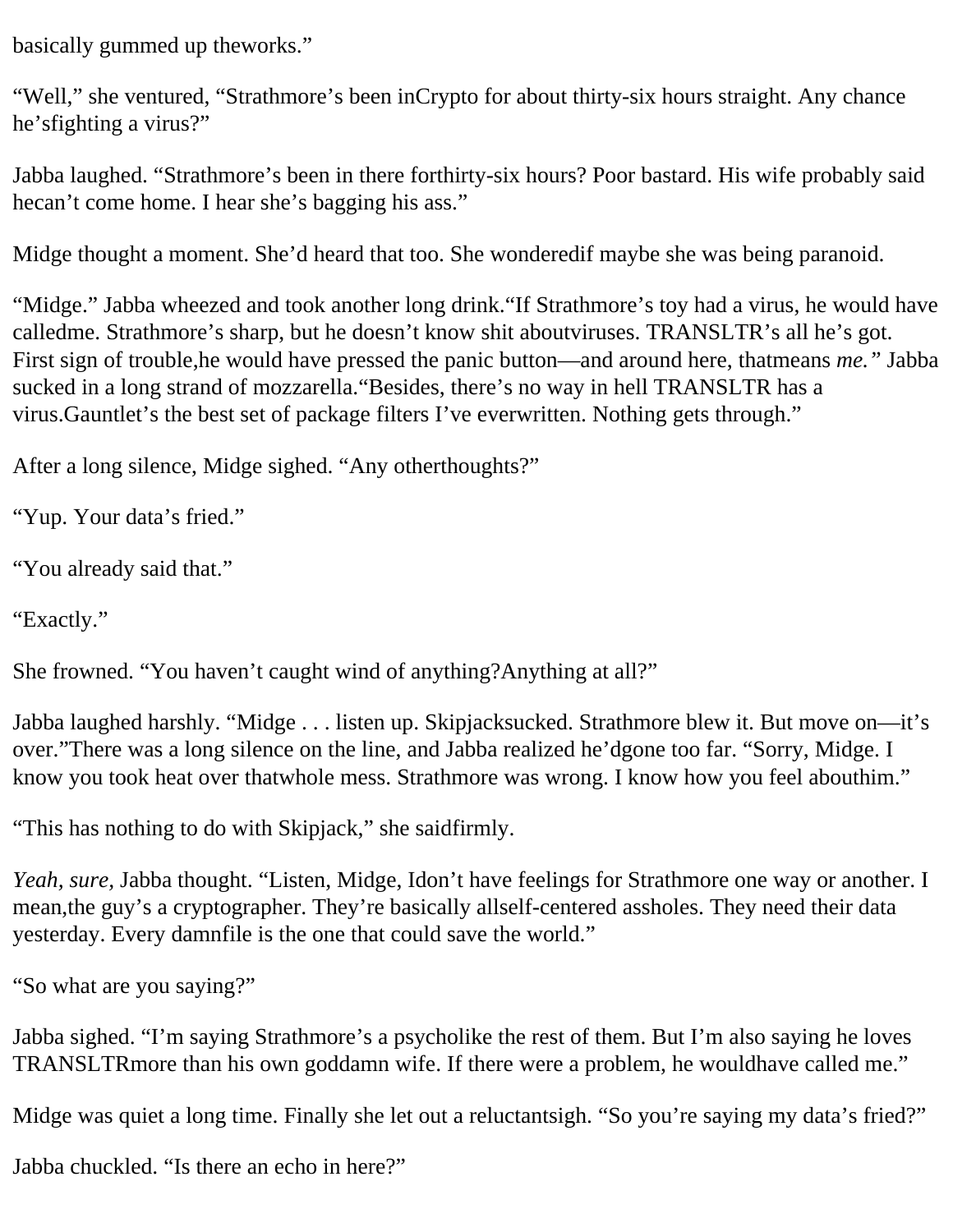She laughed.

"Look, Midge. Drop me a work order. I'll be up onMonday to double-check your machine. In the meantime, get the hellout of here. It's Saturday night. Go get yourself laid orsomething."

She sighed. "I'm trying, Jabba. Believe me, I'mtrying."

## **CHAPTER 52**

Club Embrujo—"Warlock" in English—wassituated in the suburbs at the end of the number 27 bus line.Looking more like a fortification than a dance club, it wassurrounded on all sides by high stucco walls into which wereembedded shards of shattered beer bottles—a crude securitysystem preventing anyone from entering illegally without leavingbehind a good portion of flesh.

During the ride, Becker had resolved himself to the fact thathe'd failed. It was time to call Strathmore with the badnews—the search was hopeless. He had done the best he could;now it was time to go home.

But now, gazing out at the mob of patrons pushing their waythrough the club's entrance, Becker was not so sure hisconscience would allow him to give up the search. He was staring atthe biggest crowd of punks he'd ever seen; there werecoiffures of red, white, and blue everywhere.

Becker sighed, weighing his options. He scanned the crowd andshrugged. *Where else would she be on a Saturday night?*Cursing his good fortune, Becker climbed off the bus.

The access to Club Embrujo was a narrow stone corridor. AsBecker entered he immediately felt himself caught up in the inwardsurge of eager patrons.

"Outta my way, faggot!" A human pincushion pawed pasthim, giving Becker an elbow in the side.

"Nice tie." Someone gave Becker's necktie a hardyank.

"Wanna fuck?" A teenage girl stared up at him lookinglike something out of *Dawn of the Dead.*

The darkness of the corridor spilled out into a huge cementchamber that wreaked of alcohol and body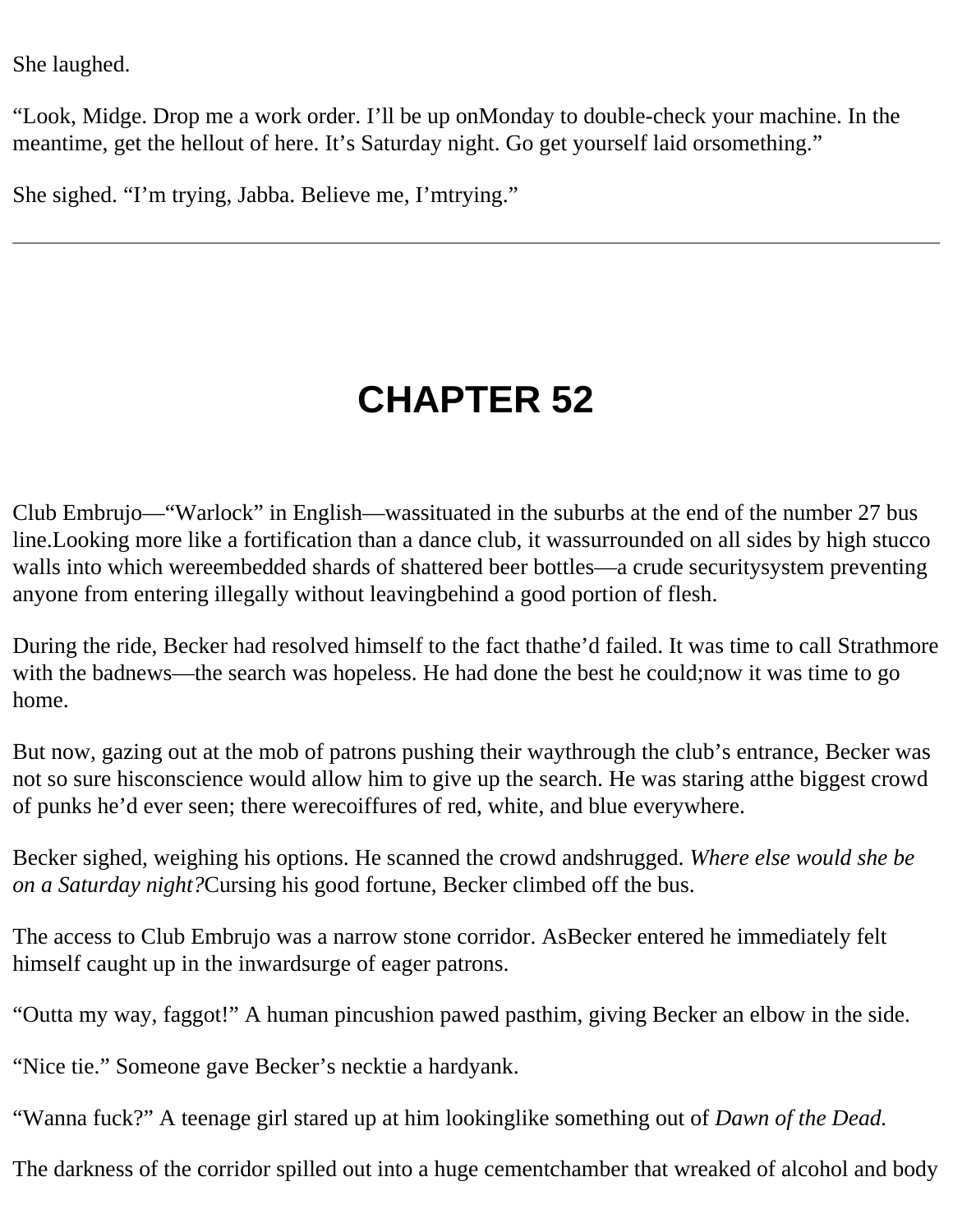odor. The scene wassurreal—a deep mountain grotto in which hundreds of bodiesmoved as one. They surged up and down, hands pressed firmly totheir sides, heads bobbing like lifeless bulbs on top of rigidspines. Crazed souls took running dives off a stage and landed on asea of human limbs. Bodies were passed back and forth like humanbeach balls. Overhead, the pulsating strobes gave the whole thingthe look of an old, silent movie.

On the far wall, speakers the size of minivans shook so deeplythat not even the most dedicated dancers could get closer thanthirty feet from the pounding woofers.

Becker plugged his ears and searched the crowd. Everywhere helooked was another red, white, and blue head. The bodies werepacked so closely together that he couldn't see what they werewearing. He saw no hint of a British flag anywhere. It was obvioushe'd never be able to enter the crowd without gettingtrampled. Someone nearby started vomiting.

*Lovely.* Becker groaned. He moved off down a spray-paintedhallway.

The hall turned into a narrow mirrored tunnel, which opened toan outdoor patio scattered with tables and chairs. The patio wascrowded with punk rockers, but to Becker it was like the gateway toShangri-La—the summer sky opened up above him and the musicfaded away.

Ignoring the curious stares, Becker walked out into the crowd.He loosened his tie and collapsed into a chair at the nearestunoccupied table. It seemed like a lifetime since Strathmore'searly-morning call.

After clearing the empty beer bottles from his table, Beckerlaid his head in his hands. *Just for a few minutes,* hethought.

\* \* \*

Five miles away, the man in wire-rim glasses sat in the back ofa Fiat taxi as it raced headlong down a country road.

"Embrujo," he grunted, reminding the driver of theirdestination.

The driver nodded, eyeing his curious new fare in the rearviewmirror. "Embrujo," he grumbled to himself. "Weirdercrowd every night."

# **CHAPTER 53**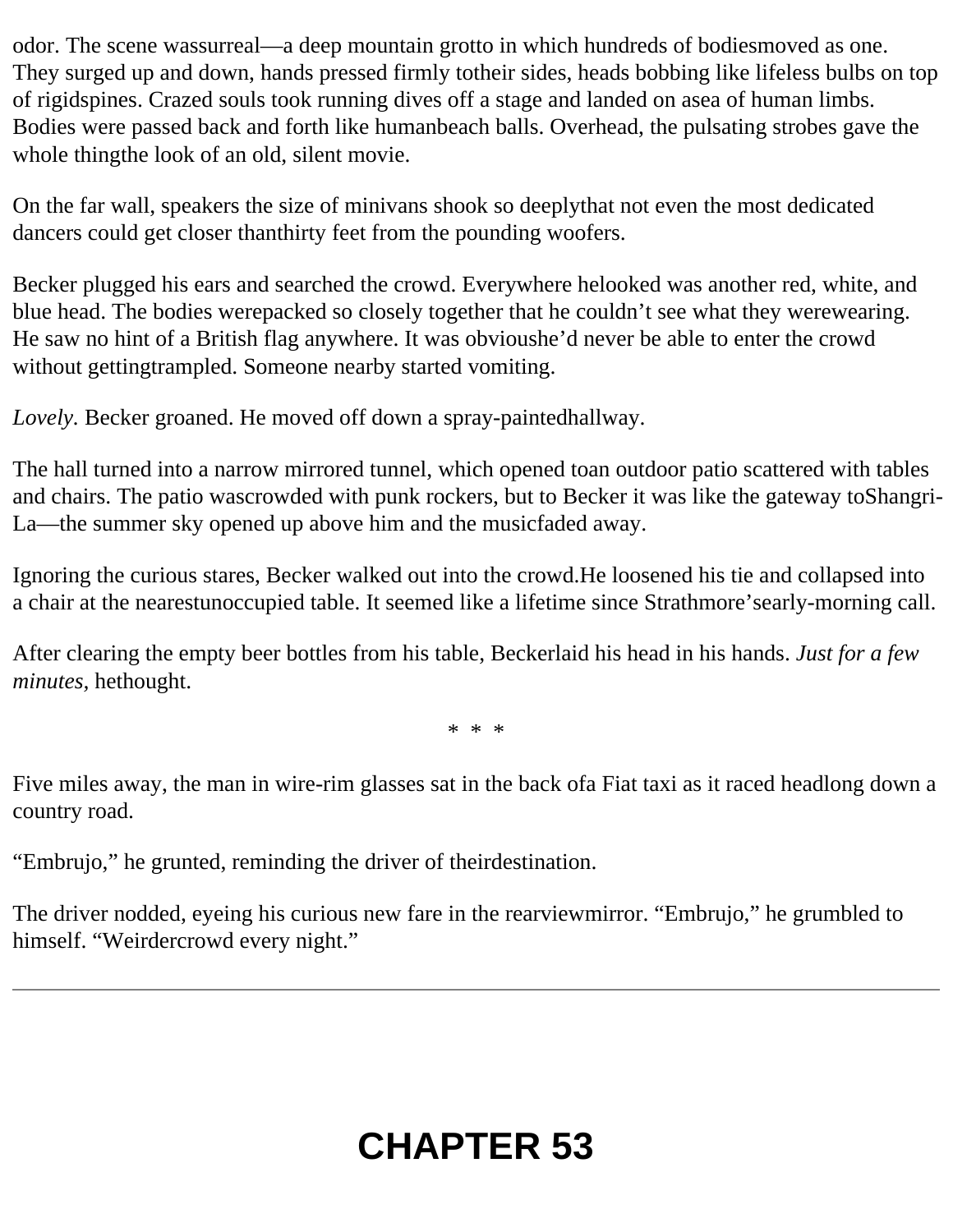Tokugen Numataka lay naked on the massage table in his penthouseoffice. His personal masseuse worked out the kinks in his neck. Sheground her palms into the fleshy pockets surrounding his shoulderblades, slowly working her way down to the towel covering hisbackside. Her hands slipped lower . . . beneath his towel. Numatakabarely noticed. His mind was elsewhere. He had been waiting for hisprivate line to ring. It had not.

There was a knock at the door.

"Enter," Numataka grunted.

The masseuse quickly pulled her hands from beneath thetowel.

The switchboard operator entered and bowed. "Honoredchairman?"

"Speak."

The operator bowed a second time. "I spoke to the phoneexchange. The call originated from country code 1—the UnitedStates."

Numataka nodded. This was good news. *The call came from theStates.* He smiled. *It was genuine.*

"Where in the U.S.?" he demanded.

"They're working on it, sir."

"Very well. Tell me when you have more."

The operator bowed again and left.

Numataka felt his muscles relax. Country code 1. Good newsindeed.

## **CHAPTER 54**

Susan Fletcher paced impatiently in the Crypto bathroom andcounted slowly to fifty. Her head was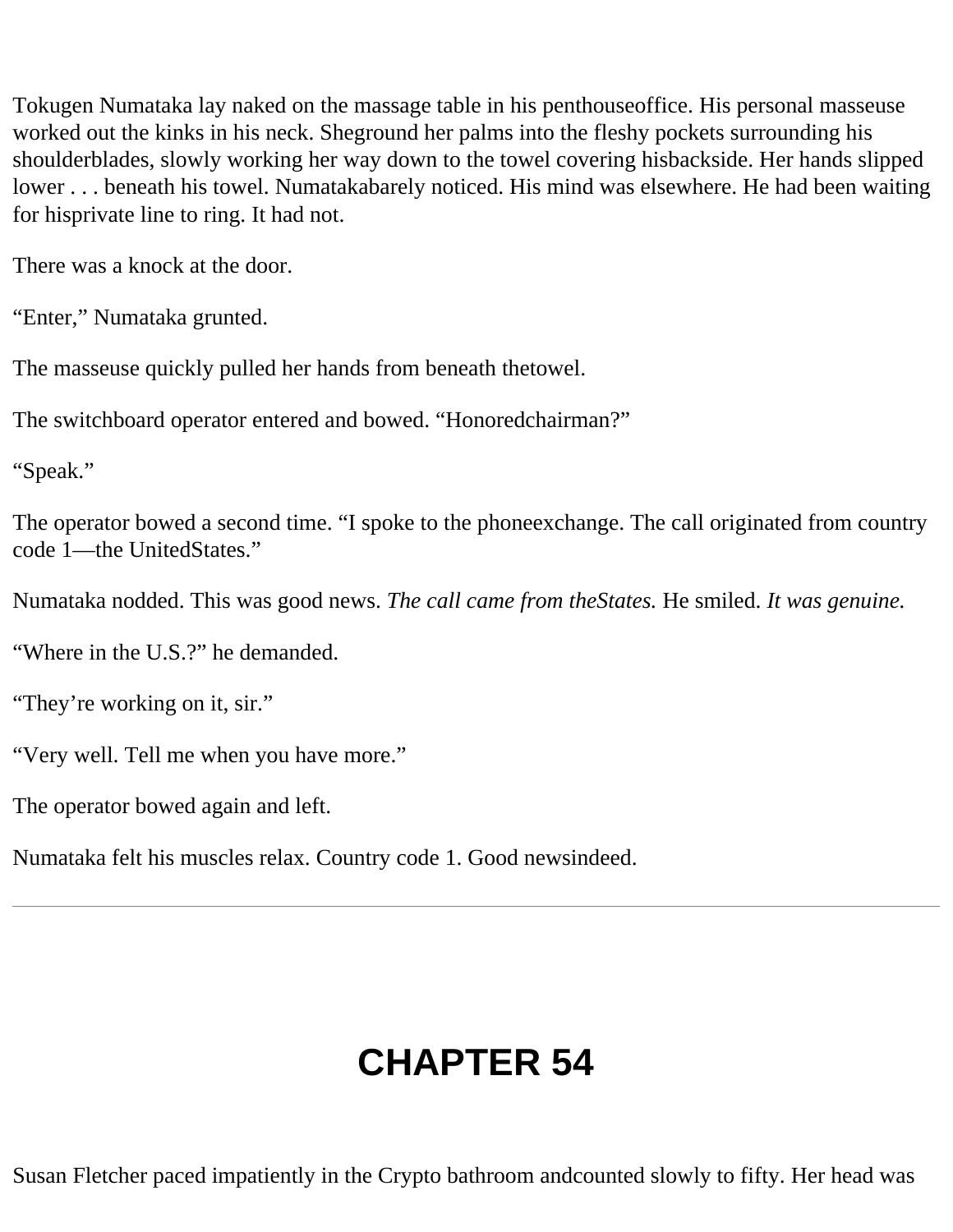#### throbbing. *Just a littlelonger,* she told herself. *Hale is North Dakota!*

Susan wondered what Hale's plans were. Would he announcethe pass-key? Would he be greedy and try to sell the algorithm?Susan couldn't bear to wait any longer. It was time. She hadto get to Strathmore.

Cautiously she cracked the door and peered out at the reflectivewall on the far side of Crypto. There was no way to know if Halewas still watching. She'd have to move quickly toStrathmore's office. Not too quickly, of course—she couldnot let Hale suspect she was on to him. She reached for the doorand was about to pull it open when she heard something. Voices.Men's voices.

The voices were coming through the ventilation shaft near thefloor. She released the door and moved toward the vent. The wordswere muffled by the dull hum of the generators below. Theconversation sounded like it was coming up from the sublevelcatwalks. One voice was shrill, angry. It sounded like PhilChartrukian.

```
"You don't believe me?"
```
The sound of more arguing rose.

```
"We have a virus!"
```
Then the sound of harsh yelling.

```
"We need to call Jabba!"
```
Then there were sounds of a struggle.

"Let me go!"

The noise that followed was barely human. It was a long wailingcry of horror, like a tortured animal about to die. Susan frozebeside the vent. The noise ended as abruptly as it had begun. Thenthere was a silence.

An instant later, as if choreographed for some cheap horrormatinee, the lights in the bathroom slowly dimmed. Then theyflickered and went out. Susan Fletcher found herself standing intotal blackness.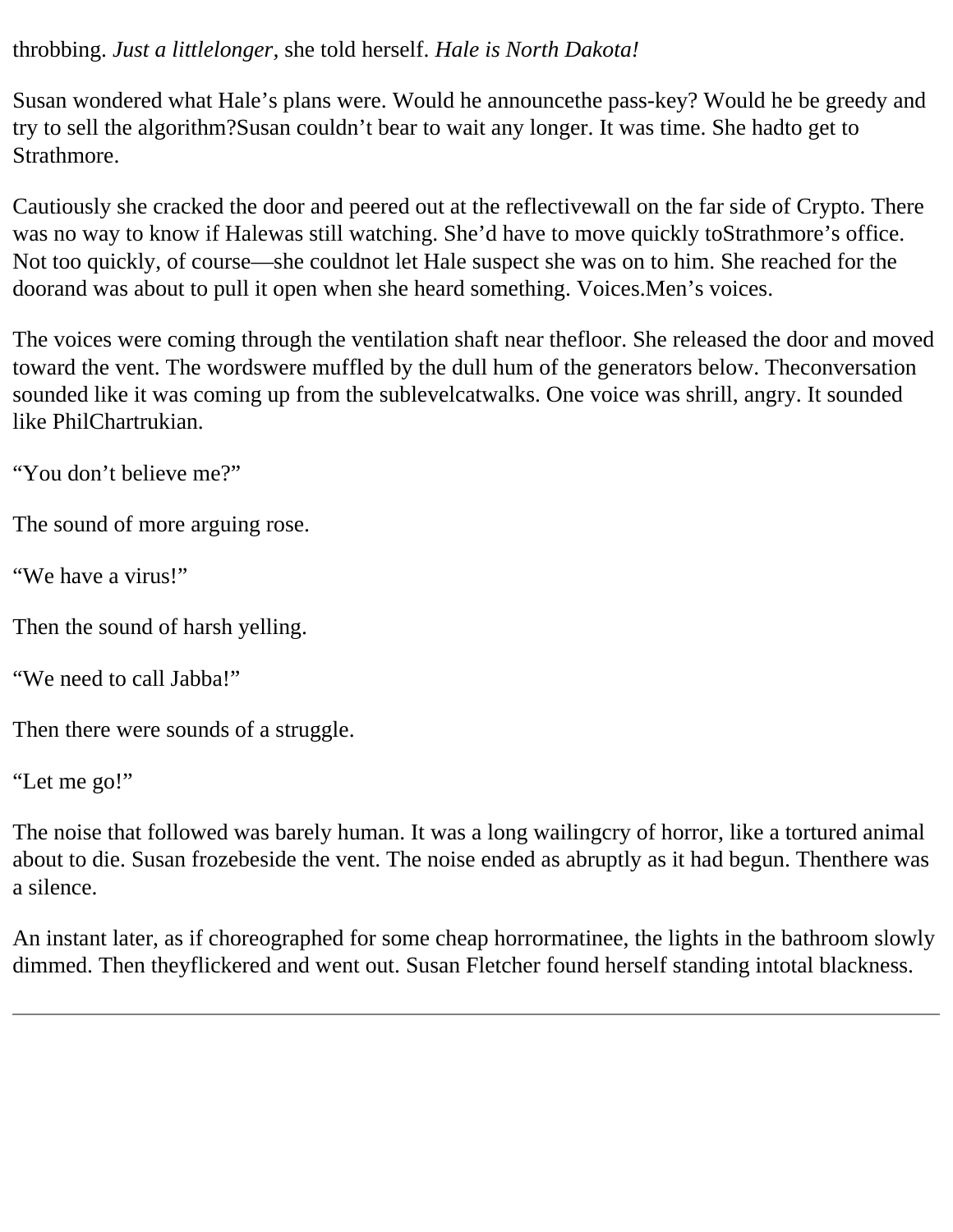#### **CHAPTER 55**

"You're in my seat, asshole."

Becker lifted his head off his arms. *Doesn't anyonespeak Spanish in this damn country?*

Glaring down at him was a short, pimple-faced teenager with ashaved head. Half of his scalp was red and half was purple. Helooked like an Easter egg. "I said you're in my seat,asshole."

"I heard you the first time," Becker said, standingup. He was in no mood for a fight. It was time to go.

"Where'd you put my bottles?" the kid snarled.There was a safety pin in his nose.

Becker pointed to the beer bottles he'd set on the ground."They were empty."

"They were *my* fuckin' empties!"

"My apologies," Becker said, and turned to go.

The punk blocked his way. "Pick 'em up!"

Becker blinked, not amused. "You're kidding,right?" He was a full foot taller and outweighed the kid byabout fifty pounds.

"Do I fuckin' *look* like I'mkidding?"

Becker said nothing.

"Pick 'em up!" The kid's voice cracked.

Becker attempted to step around him, but the teenager blockedhis way. "I said, fuckin' pick 'em up!"

Stoned punks at nearby tables began turning to watch theexcitement.

"You don't want to do this, kid," Becker saidquietly.

"I'm warning you!" The kid seethed. "This ismy table! I come here every night. Now *pick 'emup!"*

Becker's patience ran out. Wasn't he supposed to be inthe Smokys with Susan? What was he doing in Spain arguing with apsychotic adolescent?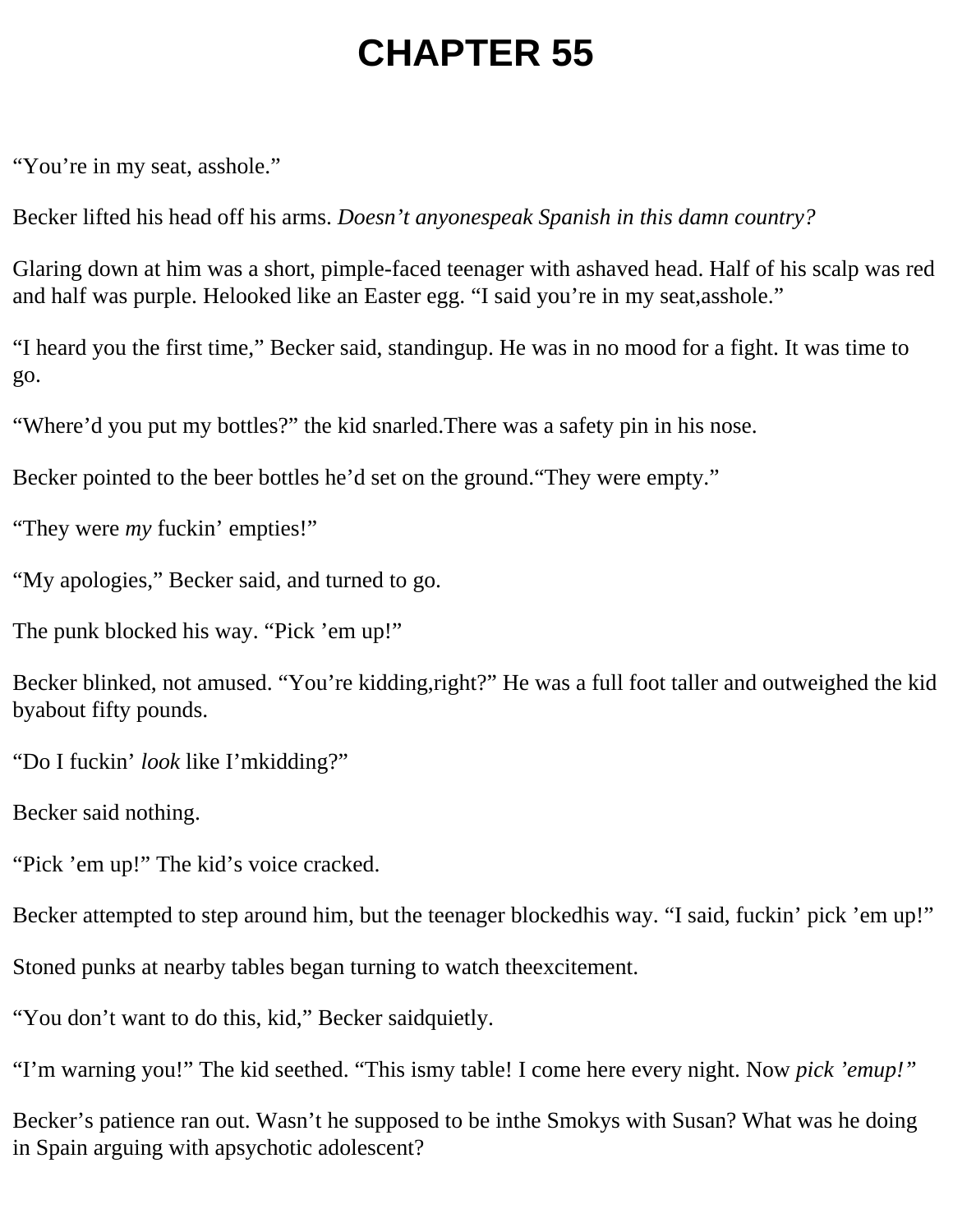Without warning, Becker caught the kid under the armpits, liftedhim up, and slammed his rear end down on the table. "Look, yourunny-nosed little runt. You're going to back off right now,or I'm going to rip that safety pin out of your nose and pinyour mouth shut."

The kid's face went pale.

Becker held him a moment, then he released his grip. Withouttaking his eyes off the frightened kid, Becker stooped down, pickedup the bottles, and returned them to the table. "What do yousay?" he asked.

The kid was speechless.

"You're welcome," Becker snapped. *Thiskid's a walking billboard for birth control.*

"Go to hell!" the kid yelled, now aware of his peerslaughing at him. "Ass-wipe!"

Becker didn't move. Something the kid had said suddenlyregistered. *I come here every night.* Becker wondered ifmaybe the kid could help him. "I'm sorry," Beckersaid, "I didn't catch your name."

"Two-Tone," he hissed, as if he were giving a deathsentence.

"Two-Tone?" Becker mused. "Let me guess . . .because of your hair?"

"No shit, Sherlock."

"Catchy name. Make that up yourself?"

"Damn straight," he said proudly. "I'm gonna*patent* it."

Becker scowled. "You mean *trademark it?"*

The kid looked confused.

"You'd need a trademark for a name," Becker said."Not a patent."

"Whatever!" the punk screamed in frustration.

The motley assortment of drunken and drugged-out kids at thenearby tables were now in hysterics. Two-Tone stood up and sneeredat Becker. "What the fuck do you want from me?"

Becker thought a moment. *I want you to wash your hair, cleanup your language, and get a job.* Becker figured it was too muchto ask on a first meeting. "I need some information," hesaid.

"Fuck you."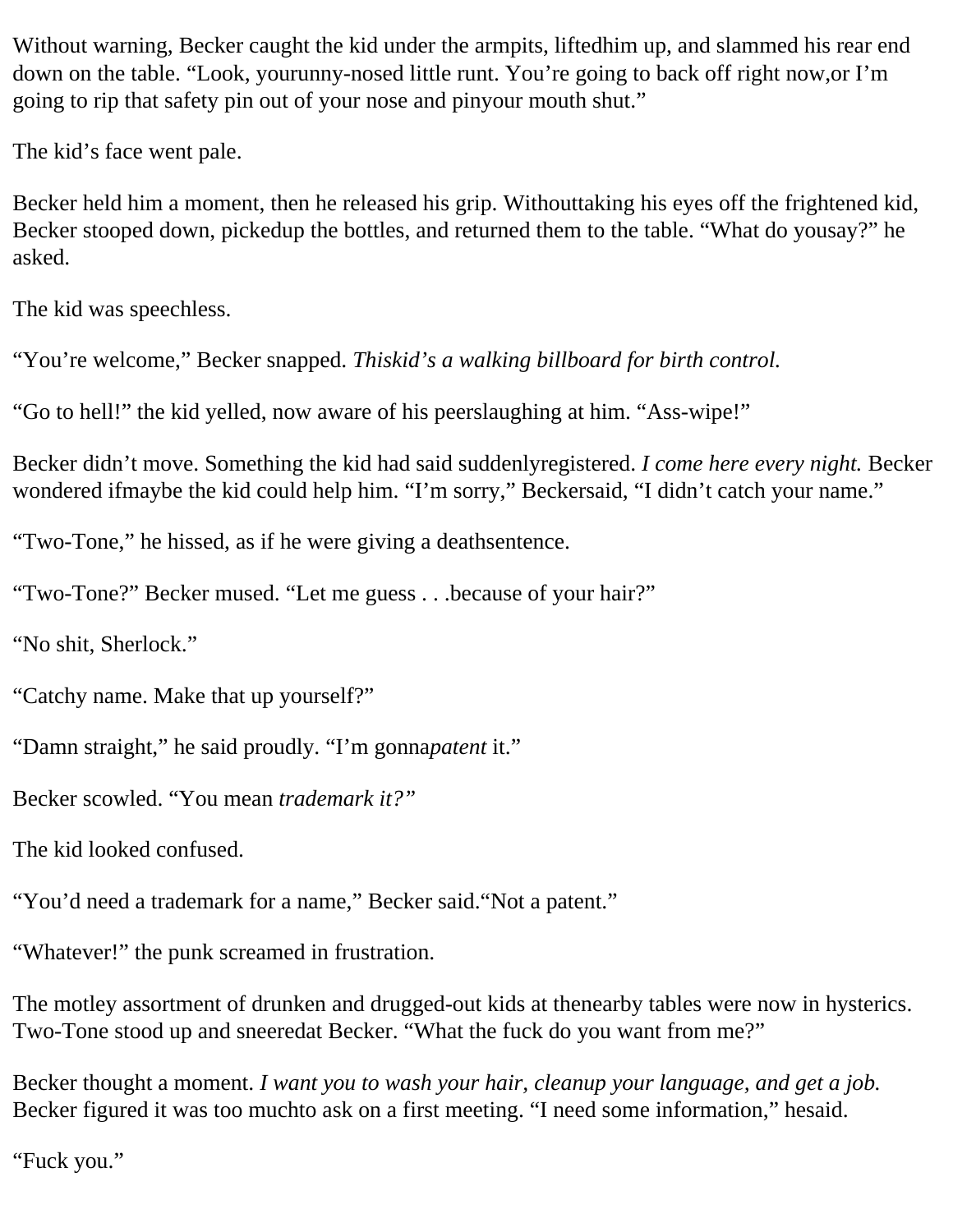"I'm looking for someone."

"I ain't seen him."

*"Haven't* seen him," Becker corrected as heflagged a passing waitress. He bought two Águila beers andhanded one to Two-Tone. The boy looked shocked. He took a swig ofbeer and eyed Becker warily.

"You hitting on me, mister?"

Becker smiled. "I'm looking for a girl."

Two-Tone let out a shrill laugh. "You sure as hellain't gonna get any action dressed like that!"

Becker frowned. "I'm not looking for action. I justneed to talk to her. Maybe you could help me find her."

Two-Tone set down his beer. "You a cop?"

Becker shook his head.

The kid's eyes narrowed. "You look like acop."

"Kid, I'm from Maryland. If I were a cop, I'd bea little out of my jurisdiction, don't you think?"

The question seemed to stump him.

"My name's David Becker." Becker smiled andoffered his hand across the table.

The punk recoiled in disgust. "Back off, fag boy."

Becker retracted the hand.

The kid sneered. "I'll help you, but it'll costyou."

Becker played along. "How much?"

"A hundred bucks."

Becker frowned. "I've only got pesetas."

"Whatever! Make it a hundred *pesetas."*

Foreign currency exchange was obviously not one ofTwo-Tone's fortes; a hundred pesetas was about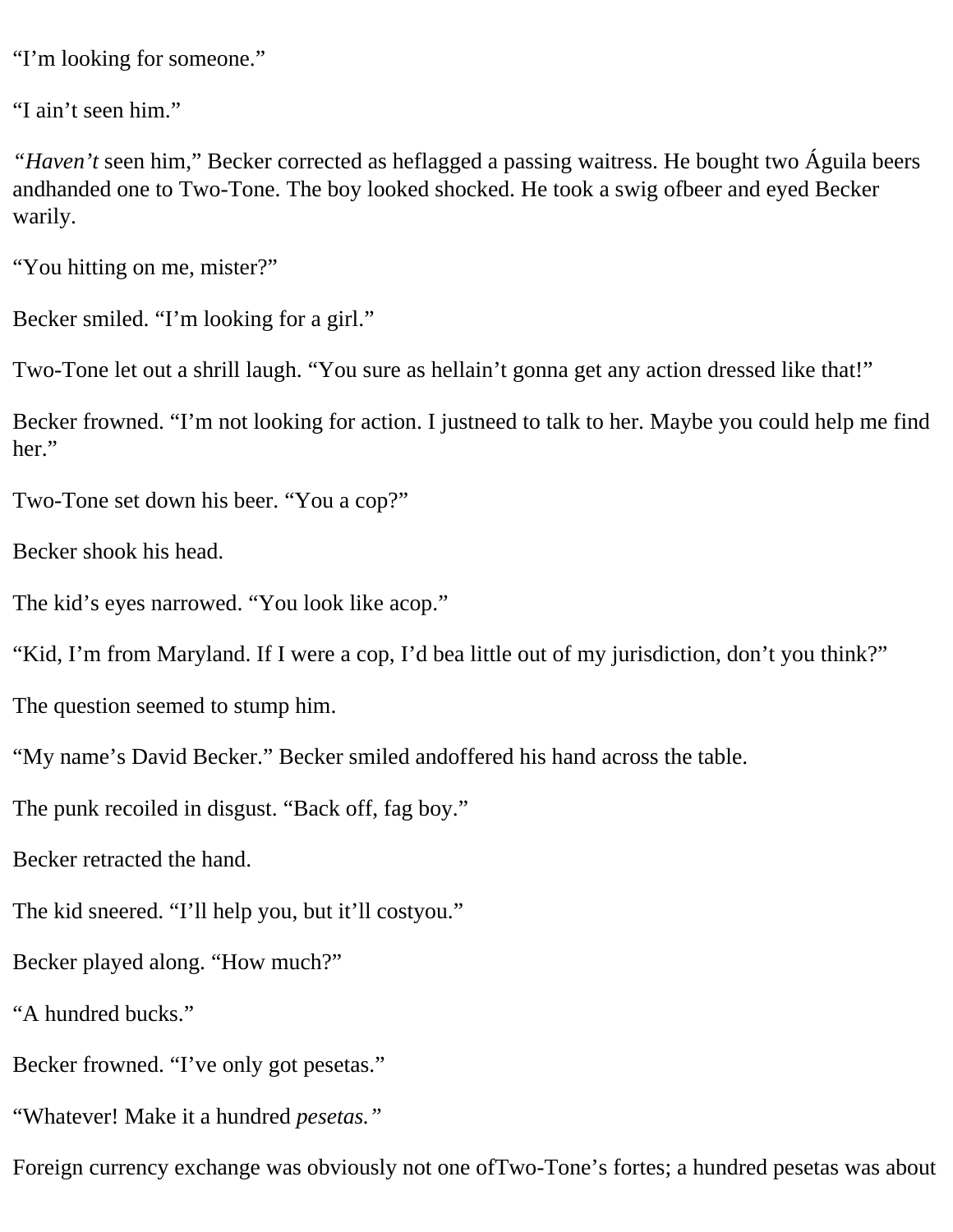eighty-sevencents. "Deal," Becker said, rapping his bottle on thetable.

The kid smiled for the first time. "Deal."

"Okay," Becker continued in his hushed tone. "Ifigure the girl I'm looking for might hang out here.She's got red, white, and blue hair."

Two-Tone snorted. "It's Judas Taboo'sanniversary. Everybody's got—"

"She's also wearing a British flag T-shirt and has askull pendant in one ear."

A faint look of recognition crossed Two-Tone's face. Beckersaw it and felt a surge of hope. But a moment later Two-Tone'sexpression turned stern. He slammed his bottle down and grabbedBecker's shirt.

"She's Eduardo's, you asshole! I'd watch it!You touch her, and he'll kill you!"

#### **CHAPTER 56**

Midge Milken prowled angrily into the conference room acrossfrom her office. In addition to the thirty-two foot mahogany tablewith the NSA seal inlaid in black cherry and walnut, the conferenceroom contained three Marion Pike watercolors, a Boston fern, amarble wet bar, and of course, the requisite Sparklett's watercooler. Midge helped herself to a glass of water, hoping it mightcalm her nerves.

As she sipped at the liquid, she gazed across at the window. Themoonlight was filtering through the open venetian blind and playingon the grain of the table. She'd always thought this wouldmake a nicer director's office than Fontaine's currentlocation on the front of the building. Rather than looking out overthe NSA parking lot, the conference room looked out over animpressive array of NSA outbuildings—including the Cryptodome, a high-tech island floating separate from the main buildingon three wooded acres. Purposefully situated behind the naturalcover of a grove of maples, Crypto was difficult to see from mostwindows in the NSA complex, but the view from the directorial suitewas perfect. To Midge the conference room seemed the perfectvantage point for a king to survey his domain. She had suggestedonce that Fontaine move his office, but the director had simplyreplied, "Not on the rear." Fontaine was not a man to befound on the back end of anything.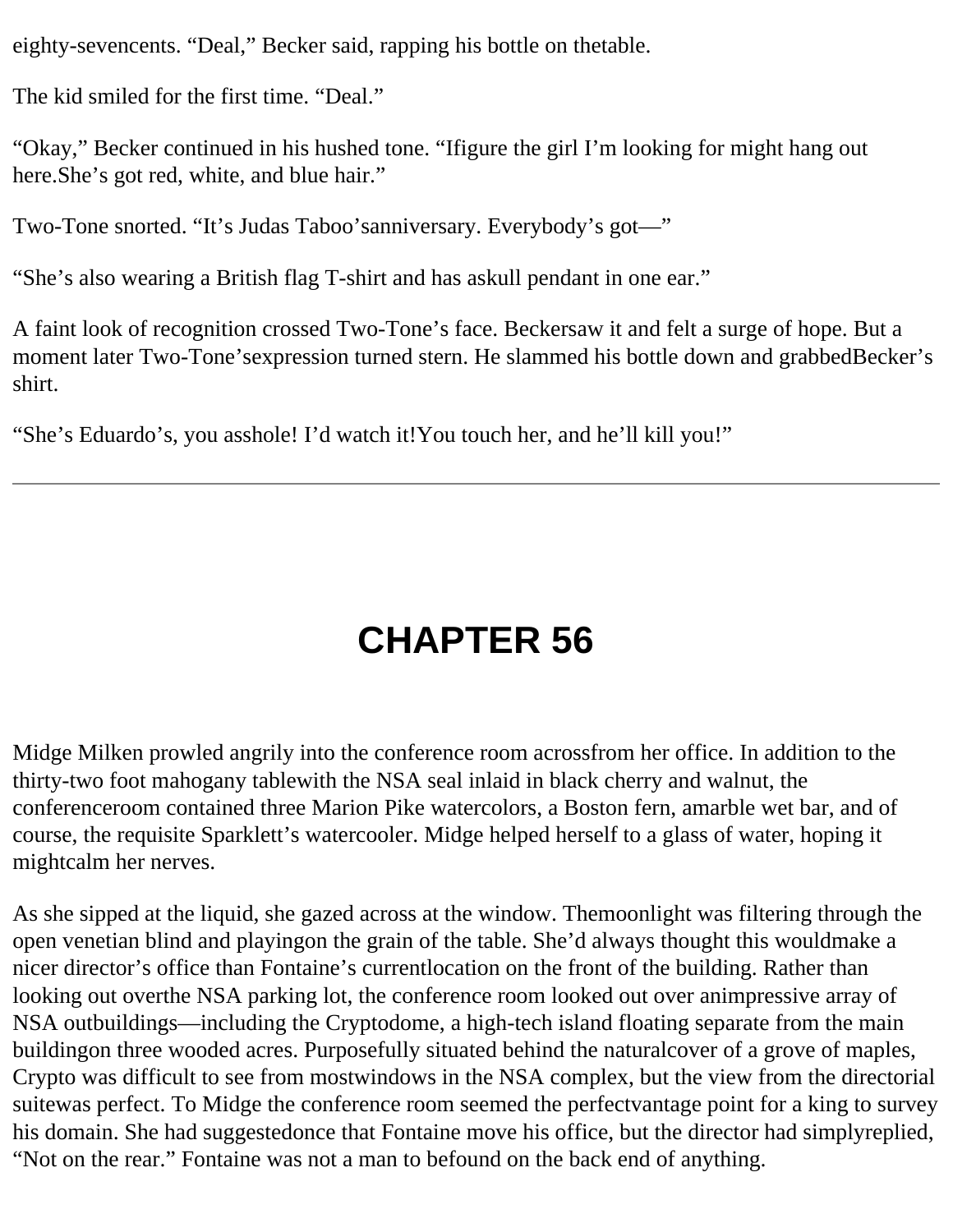Midge pulled apart the blinds. She stared out at the hills.Sighing ruefully, she let her eyes fall toward the spot whereCrypto stood. Midge had always felt comforted by the sight of theCrypto dome—a glowing beacon regardless of the hour. Buttonight, as she gazed out, there was no comfort. Instead she foundherself staring into a void. As she pressed her face to the glass,she was gripped by a wild, girlish panic. Below her there wasnothing but blackness. Crypto had disappeared!

## **CHAPTER 57**

The Crypto bathrooms had no windows, and the darknesssurrounding Susan Fletcher was absolute. She stood dead still for amoment trying to get her bearings, acutely aware of the growingsense of panic gripping her body. The horrible cry from theventilation shaft seemed to hang all around her. Despite her effortto fight off a rising sense of dread, fear swept across her fleshand took control.

In a flurry of involuntary motion, Susan found herself gropingwildly across stall doors and sinks. Disoriented, she spun throughthe blackness with her hands out in front of her and tried topicture the room. She knocked over a garbage can and found herselfagainst a tiled wall. Following the wall with her hand, shescrambled toward the exit and fumbled for the door handle. Shepulled it open and stumbled out onto the Crypto floor.

There she froze for a second time.

The Crypto floor looked nothing like it had just moments ago.TRANSLTR was a gray silhouette against the faint twilight coming inthrough the dome. All of the overhead lighting was dead. Not eventhe electronic keypads on the doors were glowing.

As Susan's eyes became accustomed to the dark, she saw thatthe only light in Crypto was coming through the opentrapdoor—a faint red glow from the utility lighting below. Shemoved toward it. There was the faint smell of ozone in the air.

When she made it to the trapdoor, she peered into the hole. Thefreon vents were still belching swirling mist through the redness,and from the higher-pitched drone of the generators, Susan knewCrypto was running on backup power. Through the mist she could makeout Strathmore standing on the platform below. He was leaning overthe railing and staring into the depths of TRANSLTR's rumblingshaft.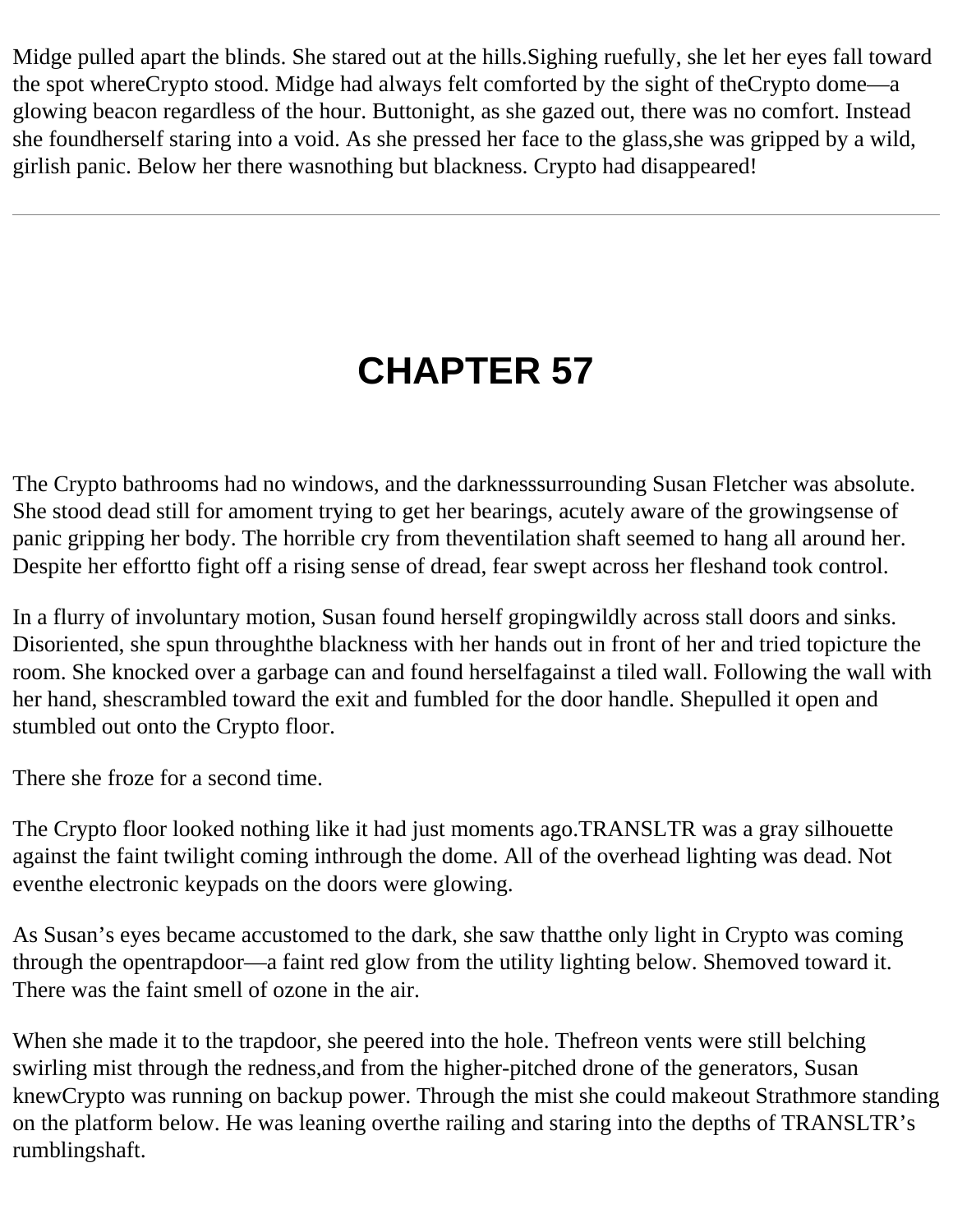"Commander!"

There was no response.

Susan eased onto the ladder. The hot air from below rushed inunder her skirt. The rungs were slippery with condensation. She setherself down on the grated landing.

"Commander?"

Strathmore did not turn. He continued staring down with a blanklook of shock, as if in a trance. Susan followed his gaze over thebanister. For a moment she could see nothing except wisps of steam.Then suddenly she saw it. A figure. Six stories below. It appearedbriefly in the billows of steam. There it was again. A tangled massof twisted limbs. Lying ninety feet below them, Phil Chartrukianwas sprawled across the sharp iron fins of the main generator. Hisbody was darkened and burned. His fall had shorted outCrypto's main power supply.

But the most chilling image of all was not of Chartrukian but ofsomeone else, another body, halfway down the long staircase,crouched, hiding in the shadows. The muscular frame wasunmistakable. It was Greg Hale.

#### **CHAPTER 58**

The punk screamed at Becker, "Megan belongs to my friendEduardo! You stay away from her!"

"Where is she?" Becker's heart was racing out ofcontrol.

"Fuck you!"

"It's an emergency!" Becker snapped. He grabbedthe kid's sleeve. "She's got a ring that belongs tome. I'll pay her for it! A lot!"

Two-Tone stopped dead and burst into hysterics. "You meanthat ugly, gold piece of shit is yours?"

Becker's eyes widened. "You've seen it?"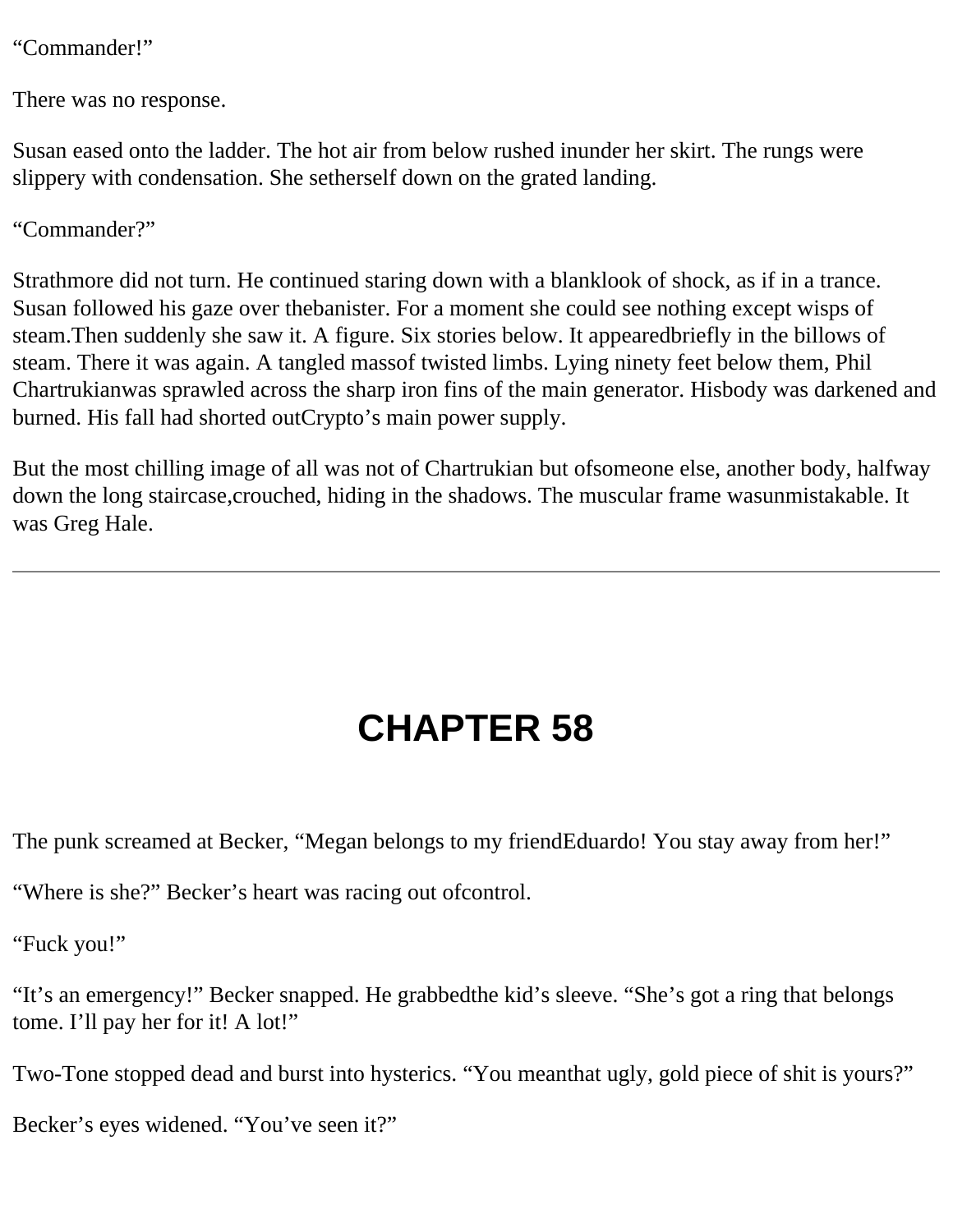Two-Tone nodded coyly.

"Where is it?" Becker demanded.

"No clue." Two-Tone chuckled. "Megan was up heretrying to hock it."

"She was trying to *sell* it?"

"Don't worry, man, she didn't have any luck.You've got shitty taste in jewelry."

"Are you sure nobody bought it?"

"Are you shitting me? For four hundred bucks? I told herI'd give her fifty, but she wanted more. She was trying to buya plane ticket—standby."

Becker felt the blood drain from his face. "Whereto?"

"Fuckin' Connecticut," Two-tone snapped."Eddie's bummin'."

"Connecticut?"

"Shit, yeah. Going back to Mommy and Daddy's mansionin the burbs. Hated her Spanish homestay family. Three Spicbrothers always hitting on her. No fucking hot water."

Becker felt a knot rise in his throat. "When is sheleaving?"

Two-Tone looked up. "When?" He laughed."She's long gone by now. Went to the airport hours ago.Best spot to hock the ring—rich tourists and shit. Once shegot the cash, she was flying out."

A dull nausea swept through Becker's gut. *This is somekind of sick joke, isn't it?* He stood a long moment."What's her last name?"

Two-Tone pondered the question and shrugged.

"What flight was she taking?"

"She said something about the Roach Coach."

"Roach Coach?"

"Yeah. Weekend red-eye—Seville, Madrid, La Guardia.That's what they call it. College kids take it 'causeit's cheap. Guess they sit in back and smokeroaches."

*Great.* Becker groaned, running a hand through his hair. "What time did it leave?"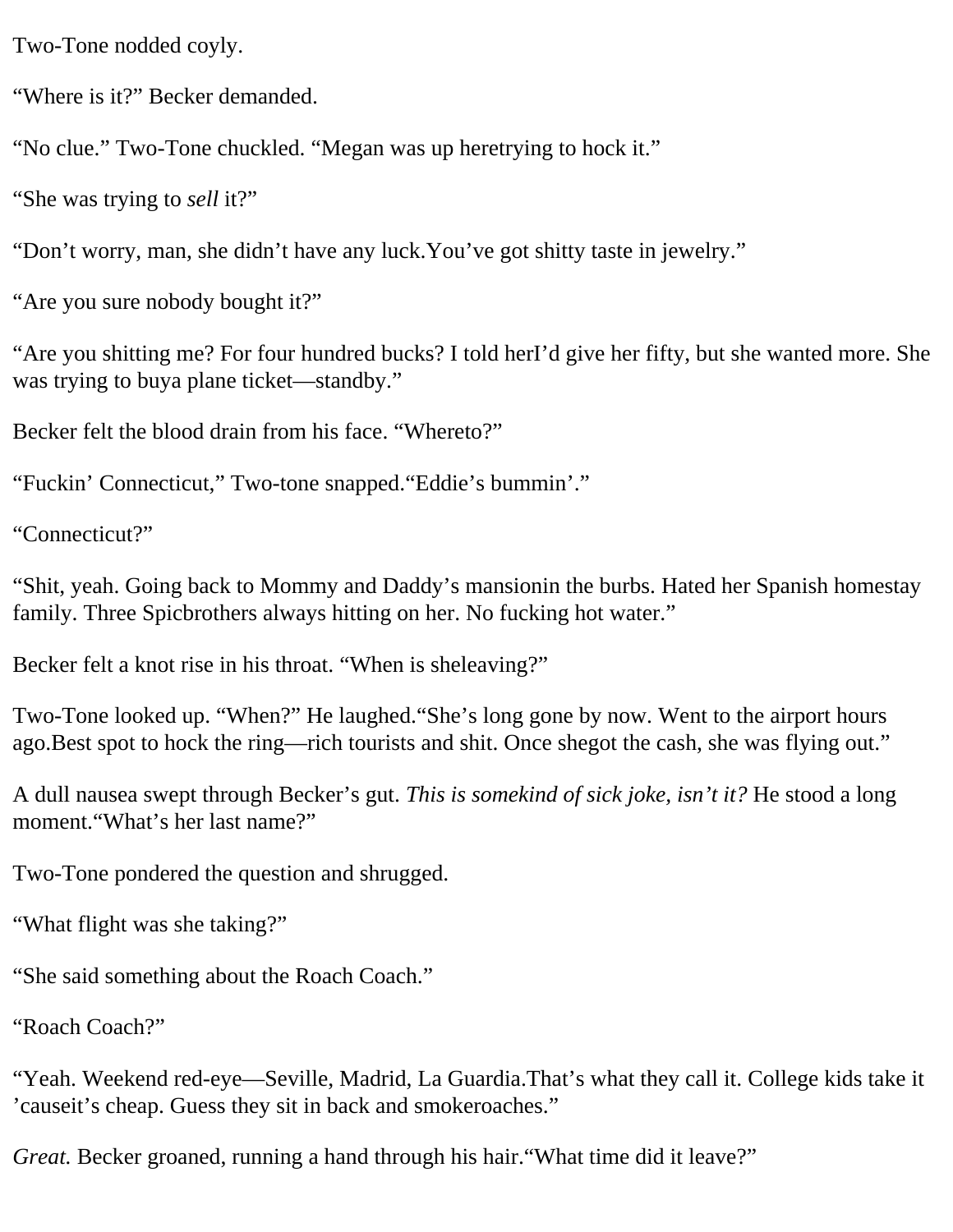"Two a.m. sharp, every Saturday night. She's somewhereover the Atlantic by now."

Becker checked his watch. It read 1:45 p.m. He turned toTwo-Tone, confused. "You said it's a two a.m.flight?"

The punk nodded, laughing. "Looks like you're fucked,ol' man."

Becker pointed angrily to his watch. "But it's only quarter to two!"

Two-Tone eyed the watch, apparently puzzled. "Well,I'll be damned." he laughed. "I'm usually notthis buzzed till four a.m.!"

"What's the fastest way to the airport?" Beckersnapped.

"Taxi stand out front."

Becker grabbed a 1,000-peseta note from his pocket and stuffedit in Two-Tone's hand.

"Hey, man, thanks!" the punk called after him."If you see Megan, tell her I said hi!" But Becker wasalready gone.

Two-Tone sighed and staggered back toward the dance floor. Hewas too drunk to notice the man in wire-rim glasses followinghim.

Outside, Becker scanned the parking lot for a taxi. There wasnone. He ran over to a stocky bouncer. "Taxi!"

The bouncer shook his head. "Demasiado temprano. Tooearly."

*Too early?* Becker swore. *It's two o'clock inthe morning!*

"Pídame uno! Call me one!"

The man pulled out a walkie-talkie. He said a few words and thensigned off. "Veinte minutos," he offered.

"Twenty minutes?!" Becker demanded. "Y elautobus?"

The bouncer shrugged. "Forty-five minutos."

Becker threw up his hands. *Perfect!*

The sound of a small engine turned Becker's head. Itsounded like a chainsaw. A big kid and his chainclad date pulledinto the parking lot on an old Vespa 250 motorcycle. Thegirl's skirt had blown high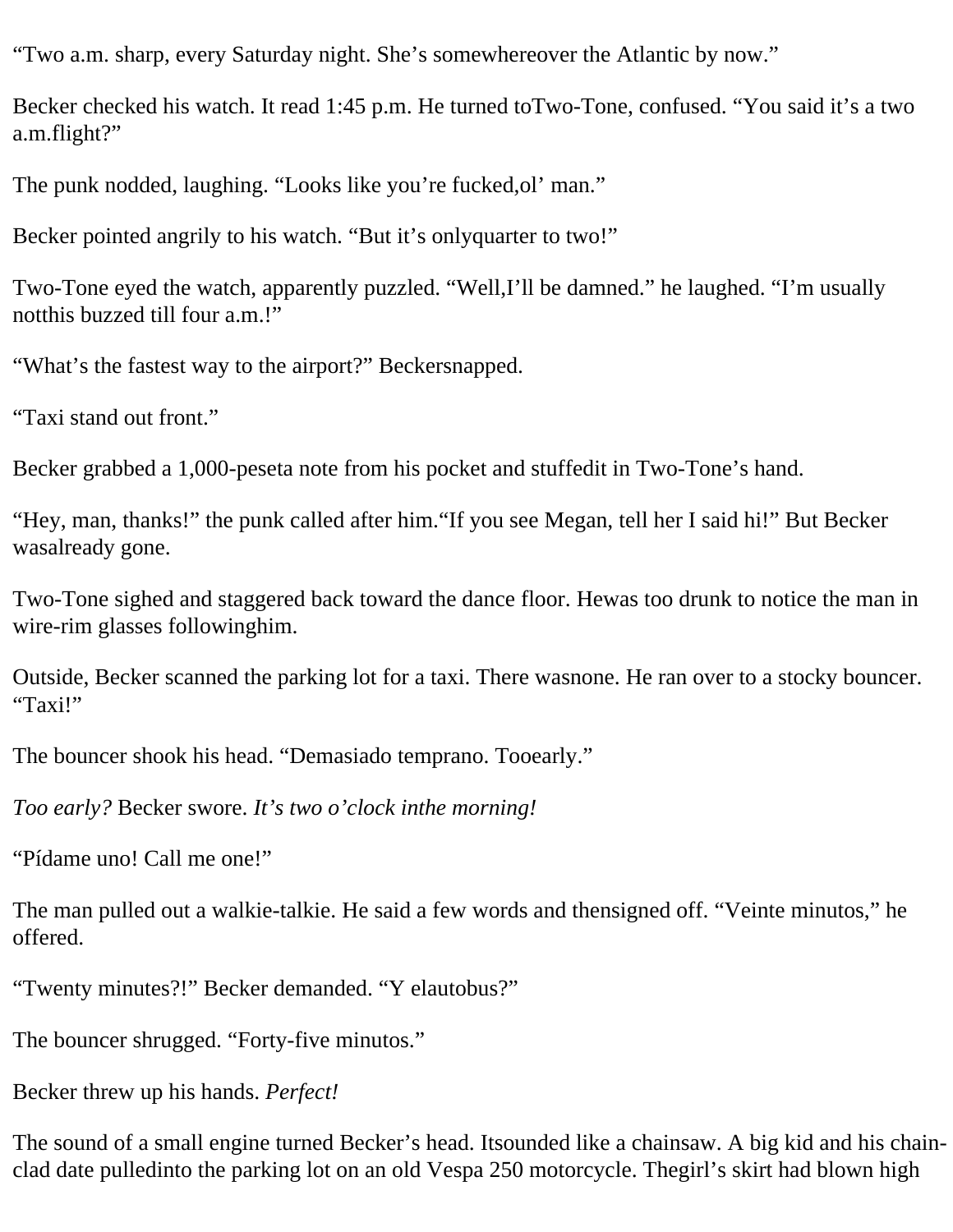on her thighs. She didn'tseem to notice. Becker dashed over. *I can't believeI'm doing this,* he thought. *I hate motorcycles.* Heyelled to the driver. "I'll pay you ten thousand pesetasto take me to the airport!"

The kid ignored him and killed the engine.

"Twenty thousand!" Becker blurted. "I need to getto the airport!"

The kid looked up. "Scusi?" He was Italian.

"Aeropórto! Per favore. Sulla Vespa! Venti millepesete!"

The Italian eyed his crummy, little bike and laughed."Venti mille pesete? La Vespa?"

"Cinquanta mille! Fifty thousand!" Becker offered. Itwas about four hundred dollars.

The Italian laughed doubtfully. "Dov'é la plata?Where's the cash?"

Becker pulled five 10,000-peseta notes from his pocket and heldthem out. The Italian looked at the money and then at hisgirlfriend. The girl grabbed the cash and stuffed it in herblouse.

*"Grazie!"* the Italian beamed. He tossed Beckerthe keys to his Vespa. Then he grabbed his girlfriend's hand,and they ran off laughing into the building.

"Aspetta!" Becker yelled. "Wait! I wanted a *ride!"*

#### **CHAPTER 59**

Susan reached for Commander Strathmore's hand as he helpedher up the ladder onto the Crypto floor. The image of PhilChartrukian lying broken on the generators was burned into hermind. The thought of Hale hiding in the bowels of Crypto had lefther dizzy. The truth was inescapable—Hale had pushedChartrukian.

Susan stumbled past the shadow of TRANSLTR back towardCrypto's main exit—the door she'd come through hoursearlier. Her frantic punching on the unlit keypad did nothing tomove the huge portal. She was trapped; Crypto was a prison. Thedome sat like a satellite, 109 yards away from the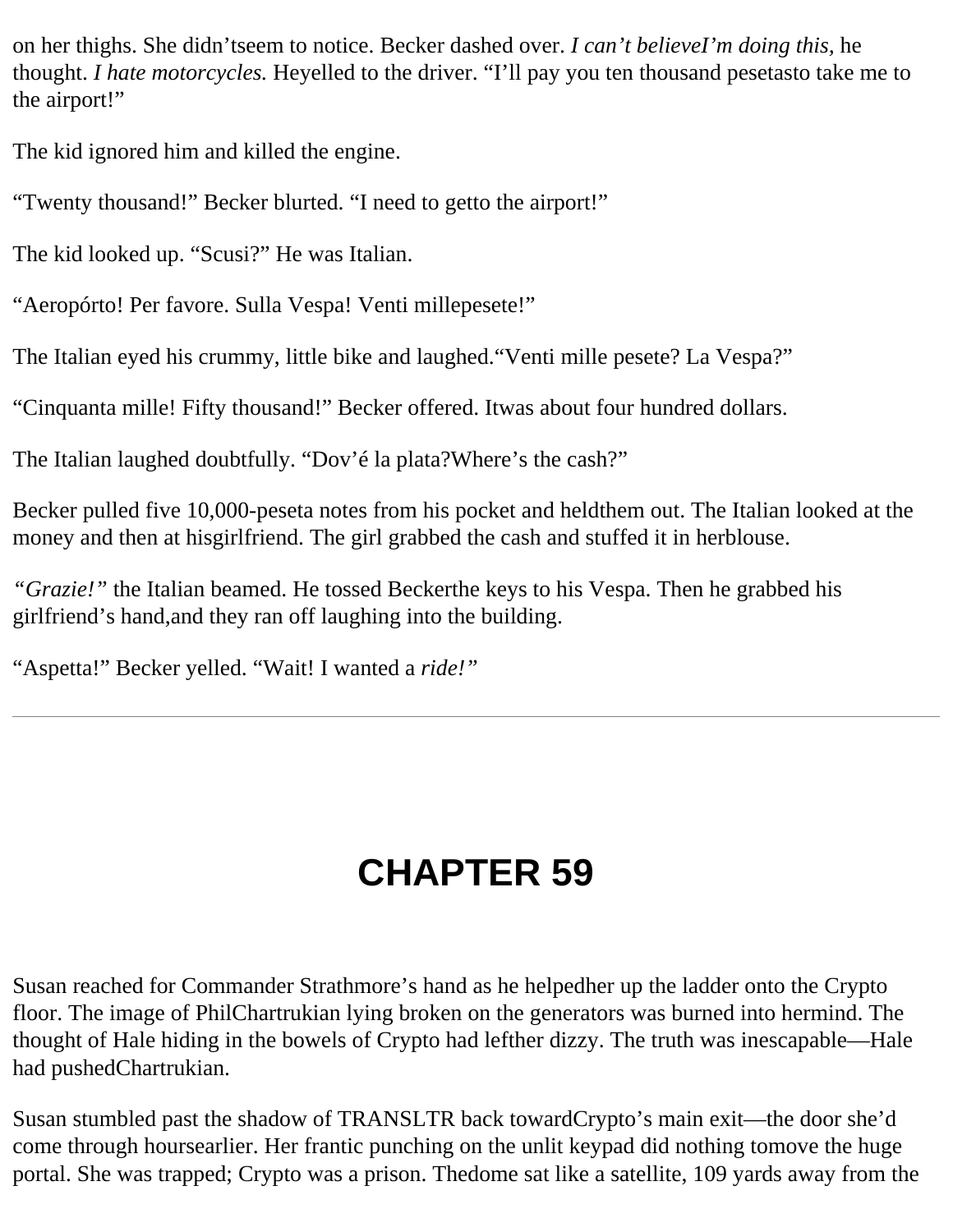main NSAstructure, accessible only through the main portal. Since Cryptomade its own power, the switchboard probably didn't even knowthey were in trouble.

"The main power's out," Strathmore said, arrivingbehind her. "We're on aux."

The backup power supply in Crypto was designed so that TRANSLTRand its cooling systems took precedence over all other systems,including lights and doorways. That way an untimely power outagewould not interrupt TRANSLTR during an important run. It also meantTRANSLTR would never run without its freon cooling system; in anuncooled enclosure, the heat generated by three million processorswould rise to treacherous levels—perhaps even igniting thesilicon chips and resulting in a fiery meltdown. It was an image noone dared consider.

Susan fought to get her bearings. Her thoughts were consumed bythe single image of the Sys-Sec on the generators. She stabbed atthe keypad again. Still no response. "Abort the run!" shedemanded. Telling TRANSLTR to stop searching for the DigitalFortress pass-key would shut down its circuits and free up enoughbackup power to get the doors working again.

"Easy, Susan," Strathmore said, putting a steadyinghand on her shoulder.

The commander's reassuring touch lifted Susan from herdaze. She suddenly remembered why she had been going to get him.She wheeled, "Commander! Greg Hale is North Dakota!"

There was a seemingly endless beat of silence in the dark.Finally Strathmore replied. His voice sounded more confused thanshocked. "What are you talking about?"

"Hale . . ." Susan whispered. "He's NorthDakota."

There was more silence as Strathmore pondered Susan'swords. "The tracer?" He seemed confused. "Itfingered Hale?"

"The tracer isn't back yet. Hale aborted it!"

Susan went on to explain how Hale had stopped her tracer and howshe'd found E-mail from Tankado in Hale's account.Another long moment of silence followed. Strathmore shook his headin disbelief.

"There's no way *Greg Hale* is Tankado'sinsurance! It's absurd! Tankado would never trustHale."

"Commander," she said, "Hale sank us oncebefore—Skipjack. Tankado trusted him."

Strathmore could not seem to find words.

"Abort TRANSLTR," Susan begged him. "We'vegot North Dakota. Call building security. Let's get out ofhere."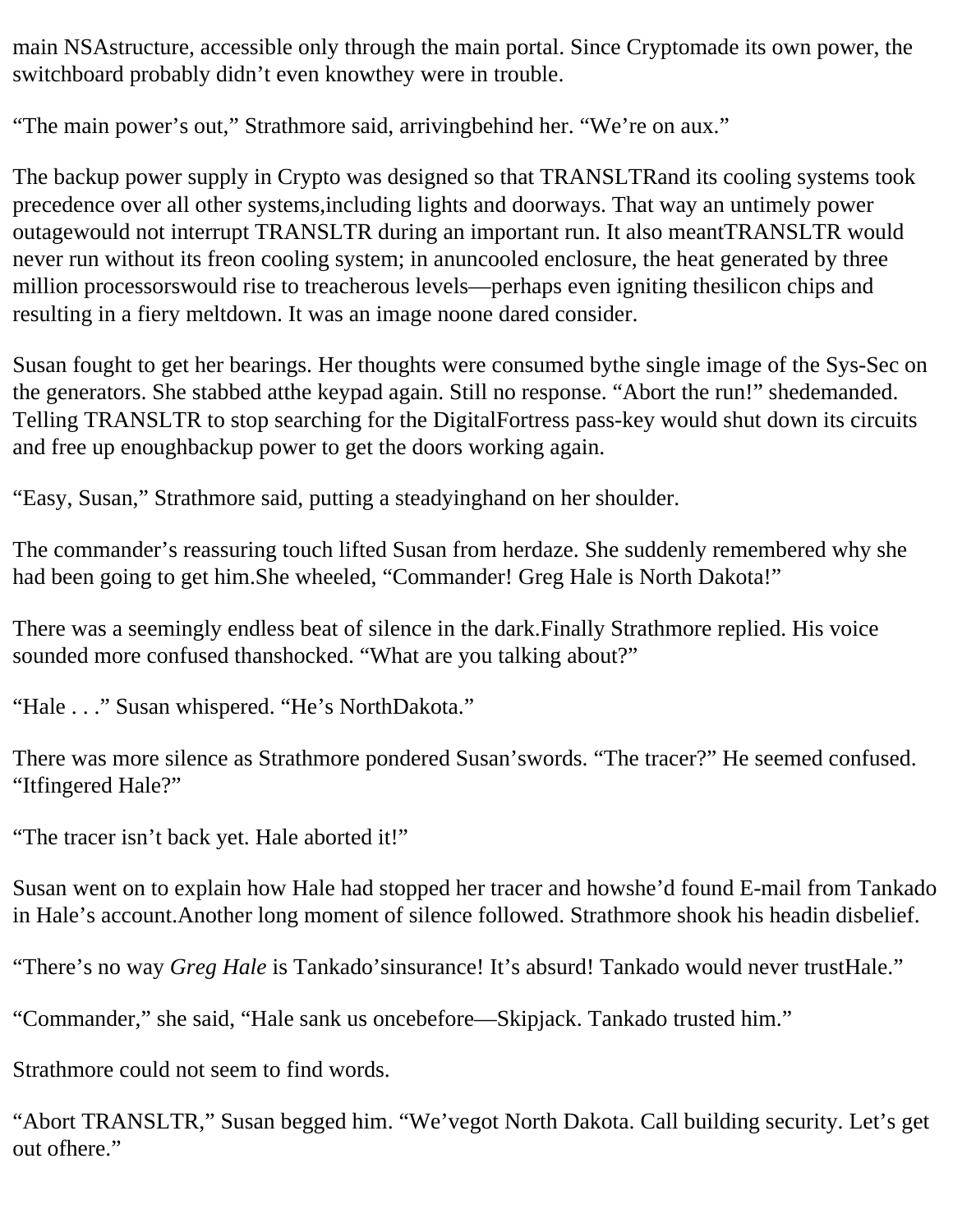Strathmore held up his hand requesting a moment to think.

Susan looked nervously in the direction of the trapdoor. Theopening was just out of sight behind TRANSLTR, but the reddish glowspilled out over the black tile like fire on ice. *Come on, callSecurity, Commander! Abort TRANSLTR! Get us out of here!*

Suddenly Strathmore sprang to action. "Follow me," hesaid. He strode toward the trapdoor.

"Commander! Hale is dangerous! He—"

But Strathmore disappeared into the dark. Susan hurried tofollow his silhouette. The commander circled around TRANSLTR andarrived over the opening in the floor. He peered into the swirling,steaming pit. Silently he looked around the darkened Crypto floor.Then he bent down and heaved the heavy trapdoor. It swung in a lowarc. When he let go, it slammed shut with a deadening thud. Cryptowas once again a silent, blackened cave. It appeared North Dakotawas trapped.

Strathmore knelt down. He turned the heavy butterfly lock. Itspun into place. The sublevels were sealed.

Neither he nor Susan heard the faint steps in the direction ofNode 3.

## **CHAPTER 60**

Two-tone headed through the mirrored corridor that led from theoutside patio to the dance floor. As he turned to check his safetypin in the reflection, he sensed a figure looming up behind him. Hespun, but it was too late. A pair of rocklike arms pinned his bodyface-first against the glass.

The punk tried to twist around. "Eduardo? Hey, man, is thatyou?" Two-Tone felt a hand brush over his wallet before thefigure leaned firmly into his back. "Eddie!" the punkcried. "Quit fooling around! Some guy was lookin' forMegan."

The figure held him firmly.

"Hey, Eddie, man, cut it out!" But when Two-Tonelooked up into the mirror, he saw the figure pinning him was nothis friend at all.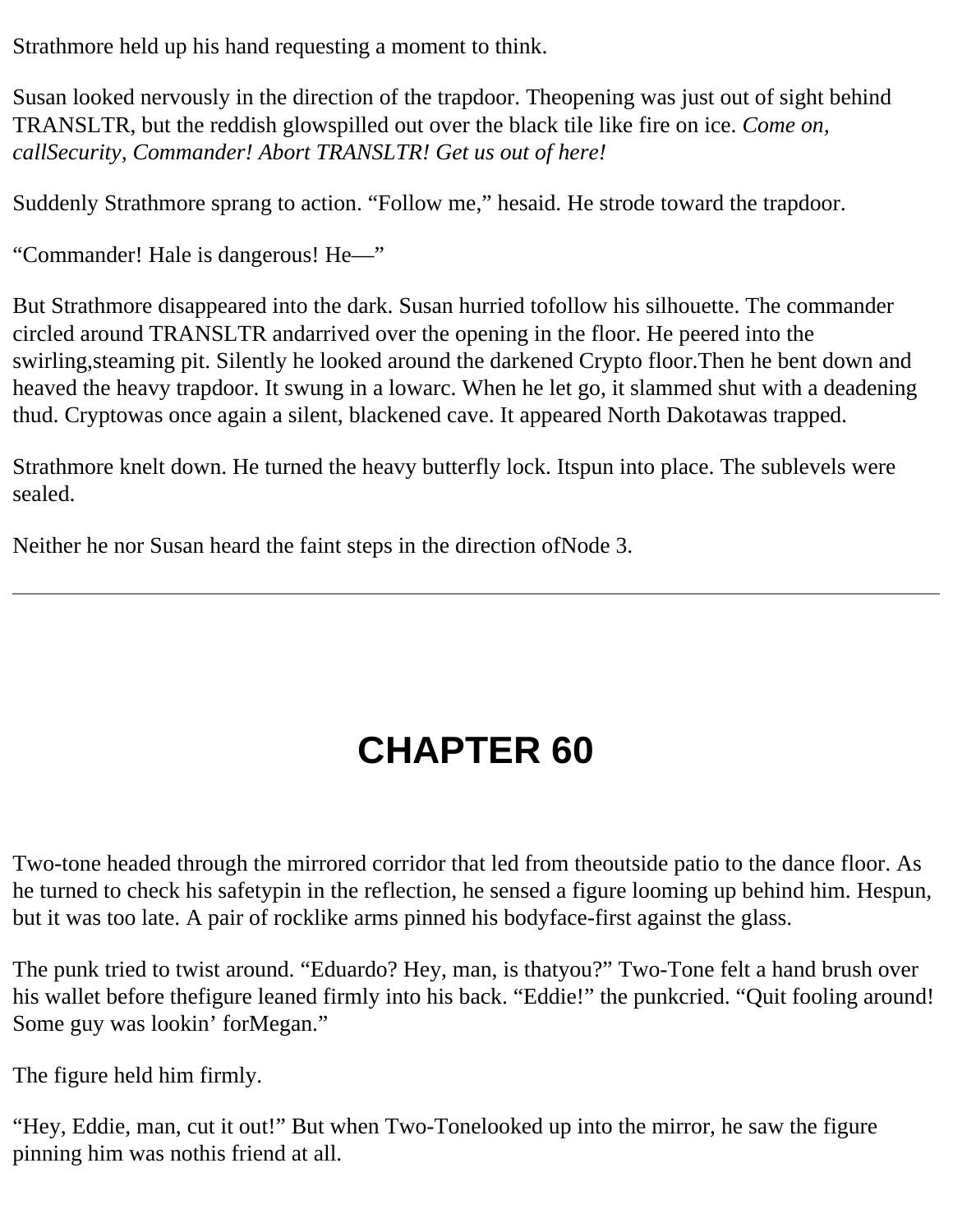The face was pockmarked and scarred. Two lifeless eyes staredout like coal from behind wire-rim glasses. The man leaned forward,placing his mouth against Two-Tone's ear. A strange, voicechoked, *"Adónde fué?* Where'd hego?" The words sounded somehow misshapen.

The punk froze, paralyzed with fear.

*"Adónde fué?"* the voice repeated."El Americano."

"The . . . the airport. Aeropuerto," Two-Tonestammered.

"Aeropuerto?" the man repeated, his dark eyes watchingTwo-Tone's lips in the mirror.

The punk nodded.

"Tenía el anillo? Did he have the ring?"

Terrified, Two-Tone shook his head. "No."

"Viste el anillo? Did you see the ring?"

Two-Tone paused. What was the right answer?

"Viste el anillo?" the muffled voice demanded.

Two-Tone nodded affirmatively, hoping honesty would pay. It didnot. Seconds later he slid to the floor, his neck broken.

# **CHAPTER 61**

Jabba lay on his back lodged halfway inside a dismantledmainframe computer. There was a penlight in his mouth, a solderingiron in his hand, and a large schematic blueprint propped on hisbelly. He had just finished attaching a new set of attenuators to afaulty motherboard when his cellular phone sprang to life.

"Shit," he swore, groping for the receiver through apile of cables. "Jabba here."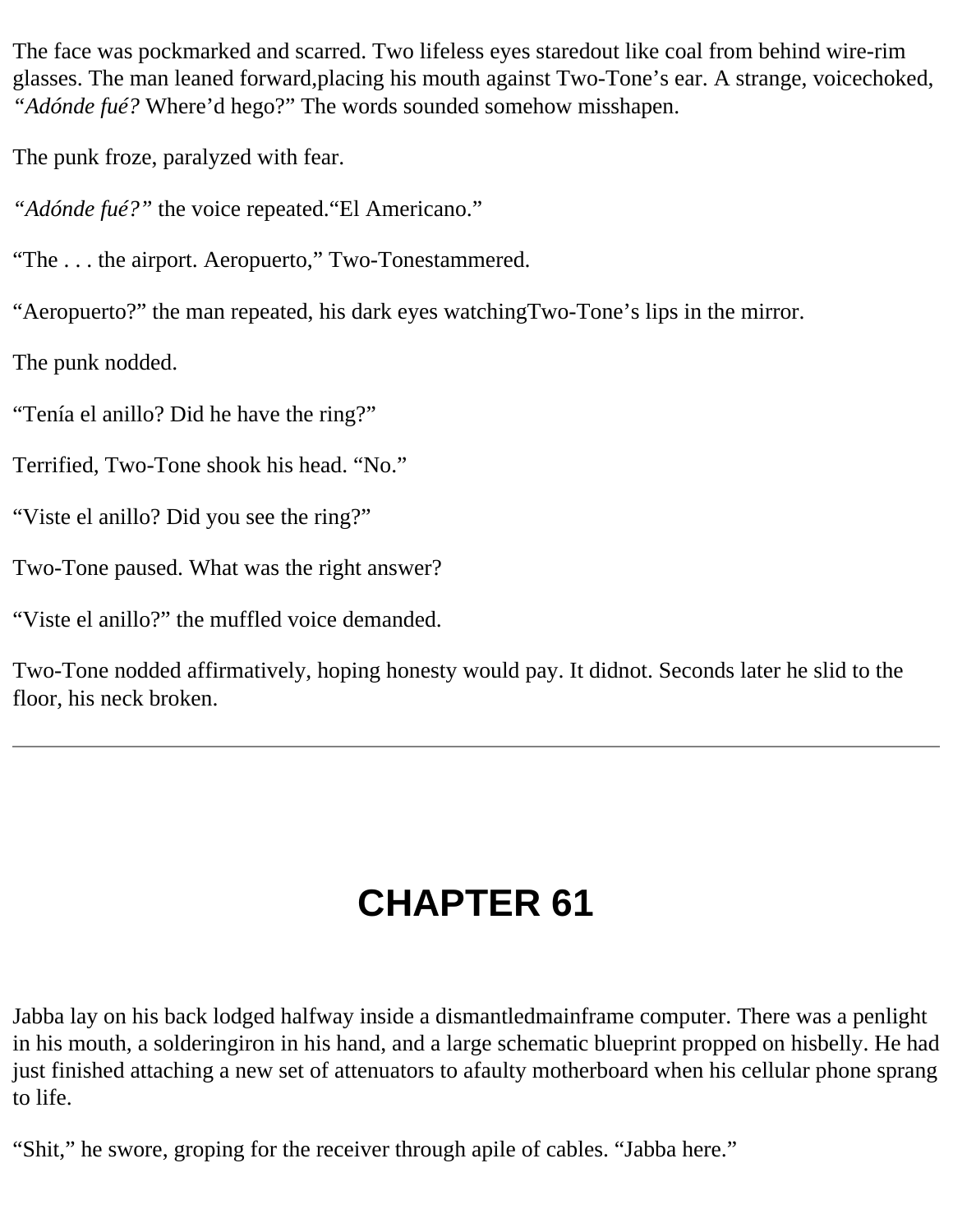"Jabba, it's Midge."

He brightened. "Twice in one night? People are gonna starttalking."

"Crypto's got problems." Her voice was tense.

Jabba frowned. "We been through this already.Remember?"

"It's a *power* problem."

"I'm not an electrician. Call Engineering."

"The dome's dark."

"You're seeing things. Go home." He turned backto his schematic.

*"Pitch black!"* she yelled.

Jabba sighed and set down his penlight. "Midge, first ofall, we've got aux power in there. It would never be *pitch* black. Second, Strathmore's got a slightly betterview of Crypto than I do right now. Why don't you call *him?"*

"Because this has to do with *him.* He's hidingsomething."

Jabba rolled his eyes. "Midge sweetie, I'm up to myarmpits in serial cable here. If you need a date, I'll cutloose. Otherwise, call Engineering."

"Jabba, this is *serious.* I can *feel*it."

*She can feel it?* It was official, Jabba thought, Midgewas in one of her *moods.* "If Strathmore's notworried, *I'm* not worried."

"Crypto's pitch black, dammit!"

"So maybe Strathmore's stargazing."

"Jabba! I'm not kidding around here!"

"Okay, okay," he grumbled, propping himself up on anelbow. "Maybe a generator shorted out. As soon as I'mdone here, I'll stop by Crypto and—"

"What about aux power!" Midge demanded. "If agenerator blew, why is there no aux power?"

"I don't know. Maybe Strathmore's got TRANSLTRrunning and aux power is tapped out."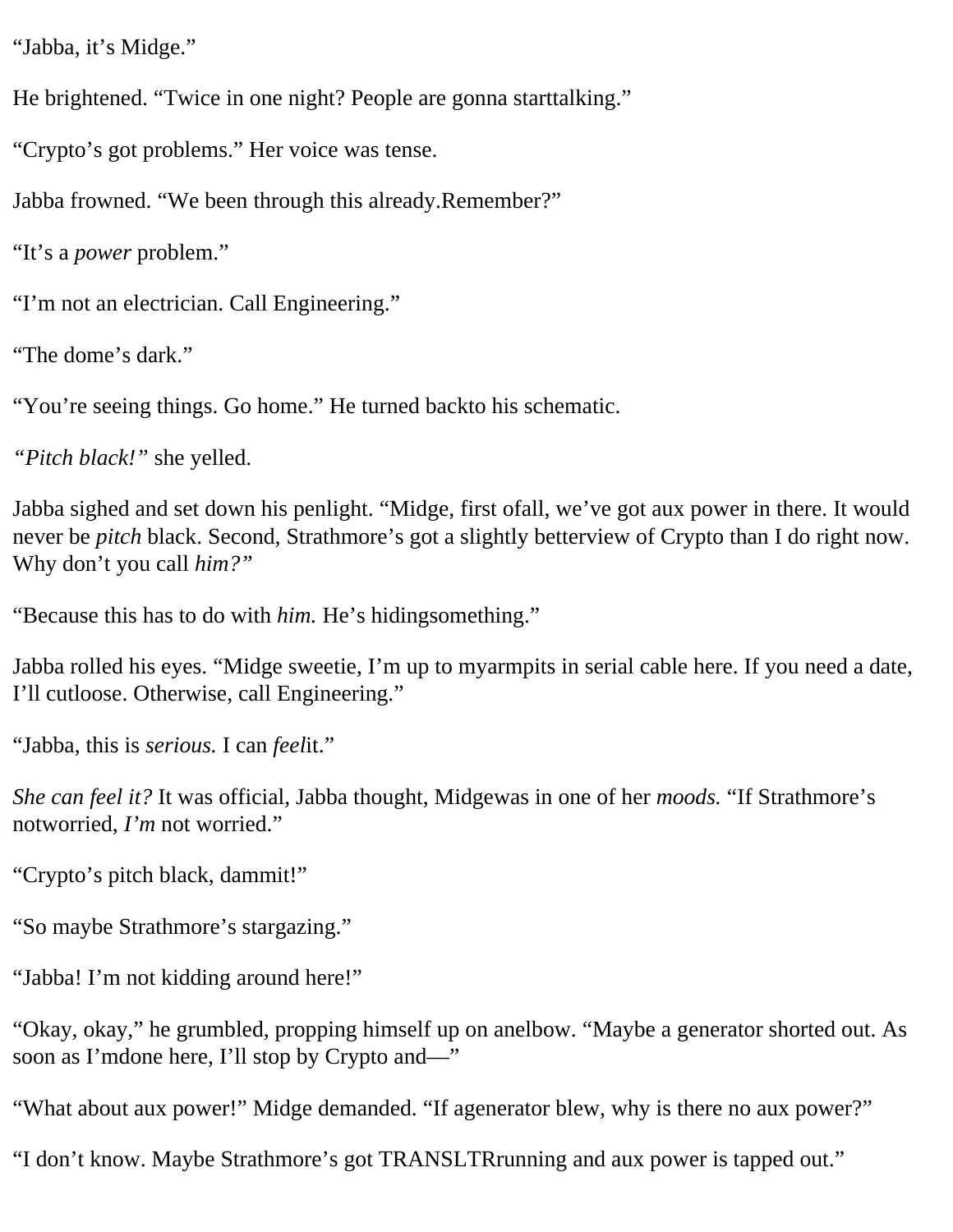"So why doesn't he abort? Maybe it's a virus. Yousaid something earlier about a virus."

"Damn it, Midge!" Jabba exploded. "I told you,there's *no* virus in Crypto! Stop being so damned *paranoid!"*

There was a long silence on the line.

"Aw, shit, Midge," Jabba apologized. "Let meexplain." His voice was tight. "First of all, we'vegot Gauntlet—no virus could possibly get through. Second, ifthere's a power failure, it's *hardware*related—viruses don't kill *power,*they attack software and data. Whatever's going on in Crypto,it's *not* a virus."

Silence.

"Midge? You there?"

Midge's response was icy. "Jabba, I have a job to do.I don't expect to be yelled at for doing it. When I call toask why a multi billion-dollar facility is in the dark, I expect aprofessional response."

"Yes, ma'am."

"A simple yes or no will suffice. Is it possible theproblem in Crypto is virus-related?"

"Midge . . . I told you—"

"Yes or no. Could TRANSLTR have a virus?"

Jabba sighed. "No, Midge. It's totallyimpossible."

"Thank you."

He forced a chuckle and tried to lighten the mood. "Unlessyou think Strathmore wrote one himself and bypassed myfilters."

There was a stunned silence. When Midge spoke, her voice had aneerie edge. "Strathmore can *bypass* Gauntlet?"

Jabba sighed. "It was a *joke,* Midge." But heknew it was too late.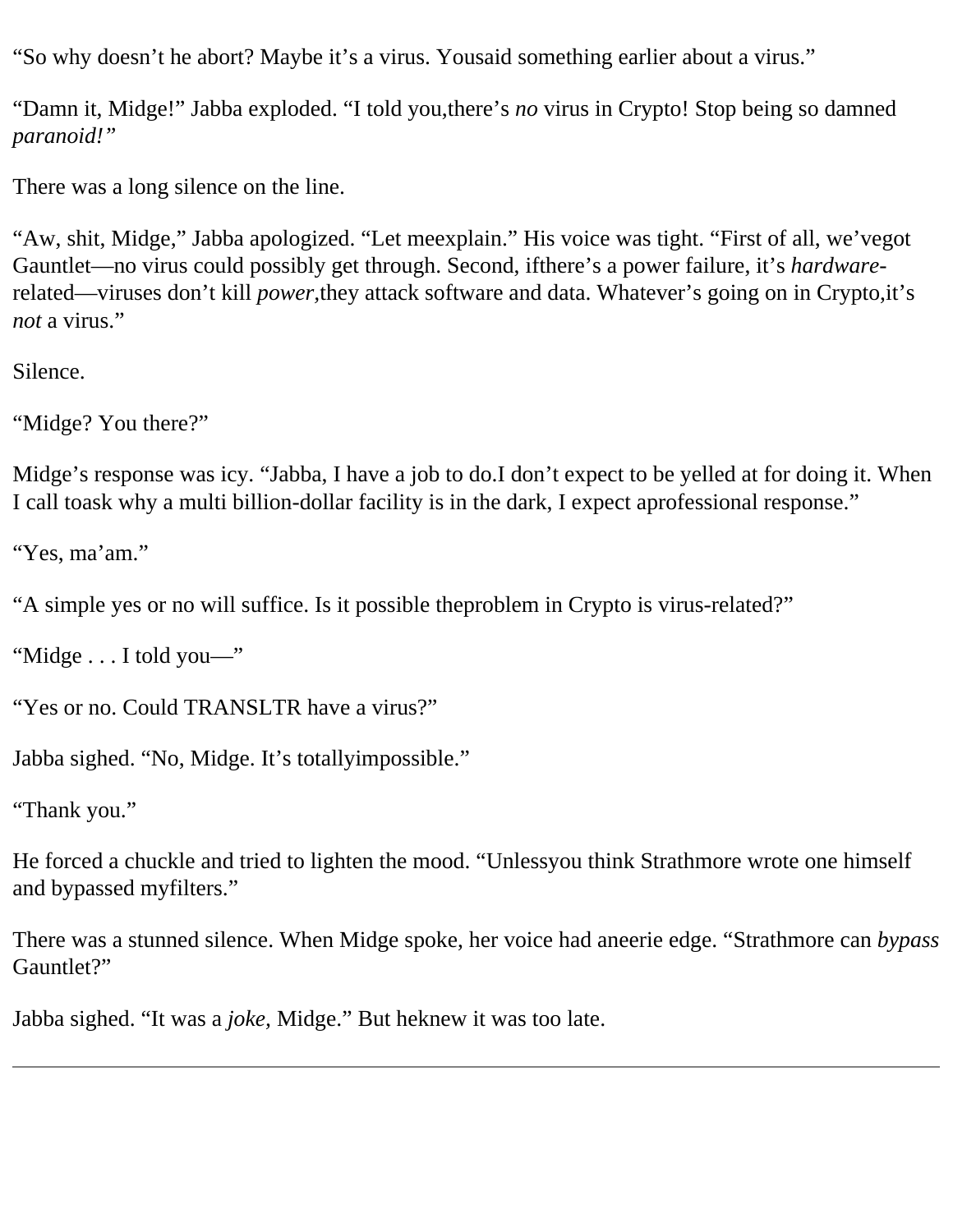#### **CHAPTER 62**

The Commander and Susan stood beside the closed trapdoor anddebated what to do next.

"We've got Phil Chartrukian dead down there,"Strathmore argued. "If we call for help, Crypto will turn intoa circus."

"So what do you propose we do?" Susan demanded,wanting only to leave.

Strathmore thought a moment. "Don't ask me how ithappened," he said, glancing down at the locked trapdoor,"but it looks like we've inadvertently located andneutralized North Dakota." He shook his head in disbelief."Damn lucky break if you ask me." He still seemed stunnedby the idea that Hale was involved in Tankado's plan. "Myguess is that Hale's got the pass-key hidden in his terminalsomewhere—maybe he's got a copy at home. Either way,he's trapped."

"So why not call building security and let them cart himaway?"

"Not yet," Strathmore said, "if the Sys-Secsuncover stats of this endless TRANSLTR run, we've got a wholenew set of problems. I want all traces of Digital Fortress deletedbefore we open the doors."

Susan nodded reluctantly. It was a good plan. When Securityfinally pulled Hale from the sublevels and charged him withChartrukian's death, he probably would threaten to tell theworld about Digital Fortress. But the proof would beerased—Strathmore could play dumb. *An endless run? Anunbreakable algorithm? But that's absurd! Hasn't Haleheard of the Bergofsky Principle?*

"Here's what we need to do." Strathmore coollyoutlined his plan. "We erase all of Hale's correspondencewith Tankado. We erase all records of my bypassing Gauntlet, all ofChartrukian's Sys-Sec analysis, the Run-Monitor records,everything. Digital Fortress disappears. It was never here. We buryHale's key and pray to God David finds Tankado'scopy."

*David,* Susan thought. She forced him from her mind. Sheneeded to stay focused on the matter at hand.

"I'll handle the Sys-Sec lab," Strathmore said."Run-Monitor stats, mutation activity stats, the works. Youhandle Node 3. Delete all of Hale's E-mail. Any records ofcorrespondence with Tankado, anything that mentions DigitalFortress."

"Okay," Susan replied, focusing. "I'll eraseHale's whole drive. Reformat everything."

"No!" Strathmore's response was stern."Don't do that. Hale most likely has a copy of thepass-key in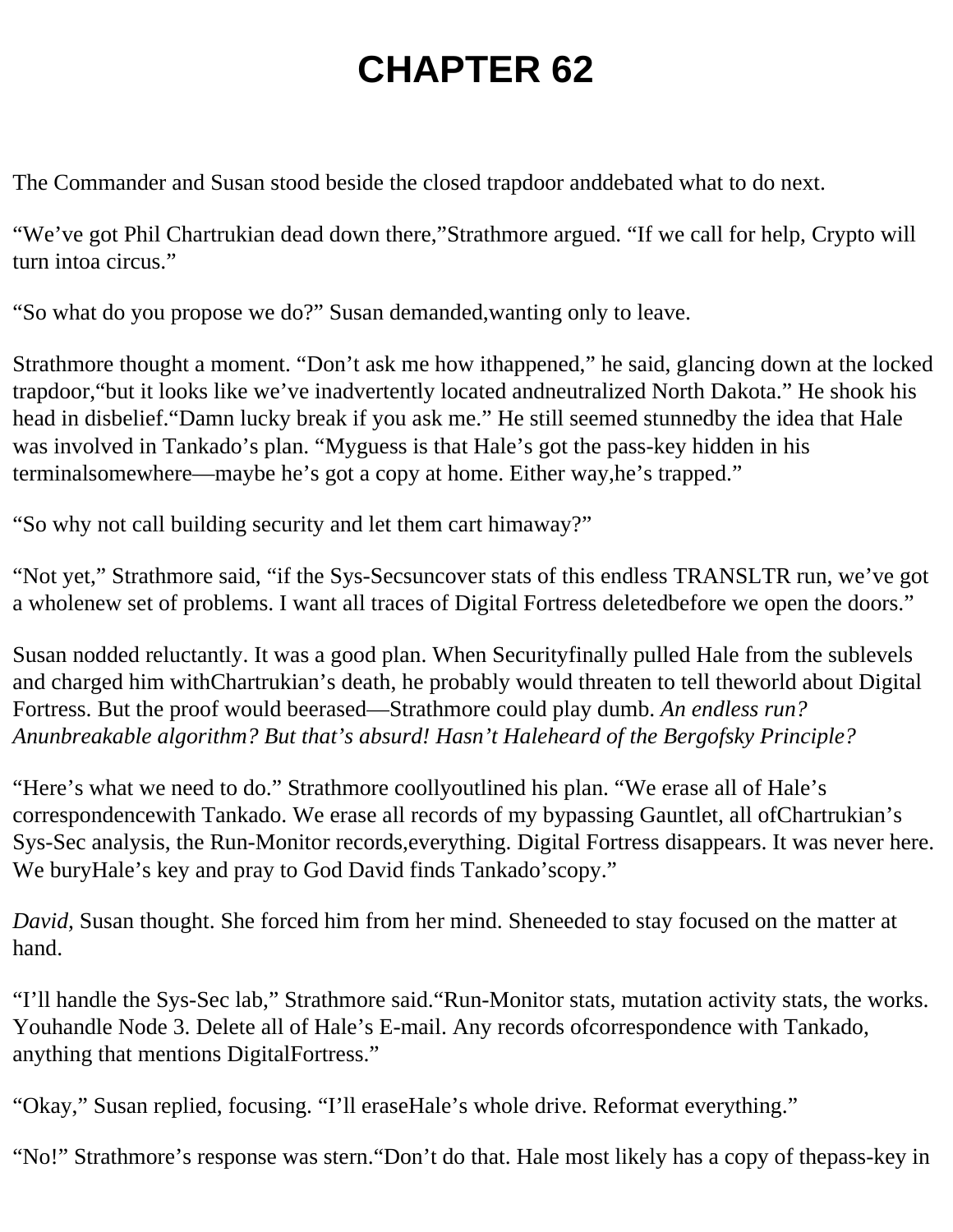there. I want it."

Susan gaped in shock. "You want the pass-key? I thought thewhole point was to *destroy* the passkeys!"

"It is. But I want a copy. I want to crack open this damnfile and have a look at Tankado's program."

Susan shared Strathmore's curiosity, but instinct told herunlocking the Digital Fortress algorithm was not wise, regardlessof how interesting it would be. Right now, the deadly program waslocked safely in its encrypted vault—totally harmless. As soonas he decrypted it. . . . "Commander, wouldn't we bebetter off just to—"

"I want the key," he replied.

Susan had to admit, ever since hearing about Digital Fortress,she'd felt a certain academic curiosity to know how Tankadohad managed to write it. Its mere existence contradicted the mostfundamental rules of cryptography. Susan eyed the commander."You'll delete the algorithm immediately after we seeit?"

"Without a trace."

Susan frowned. She knew that finding Hale's key would nothappen instantly. Locating a random passkey on one of the Node 3hard drives was somewhat like trying to find a single sock in abedroom the size of Texas. Computer searches only worked when youknew what you were looking for; this passkey was random.Fortunately, however, because Crypto dealt with so much randommaterial, Susan and some others had developed a complex processknown as a nonconformity search. The search essentially asked thecomputer to study every string of characters on its hard drive,compare each string against an enormous dictionary, and flag anystrings that seemed nonsensical or random. It was tricky work torefine the parameters continually, but it was possible.

Susan knew she was the logical choice to find the pass-key. Shesighed, hoping she wouldn't regret it. "If all goes well,it will take me about half an hour."

"Then let's get to work," Strathmore said,putting a hand on her shoulder and leading her through the darknesstoward Node 3.

Above them, a star-filled sky had stretched itself across thedome. Susan wondered if David could see the same stars fromSeville.

As they approached the heavy glass doors of Node 3, Strathmoreswore under his breath. The Node 3 keypad was unlit, and the doorswere dead.

"Damn it," he said. "No power. Iforgot."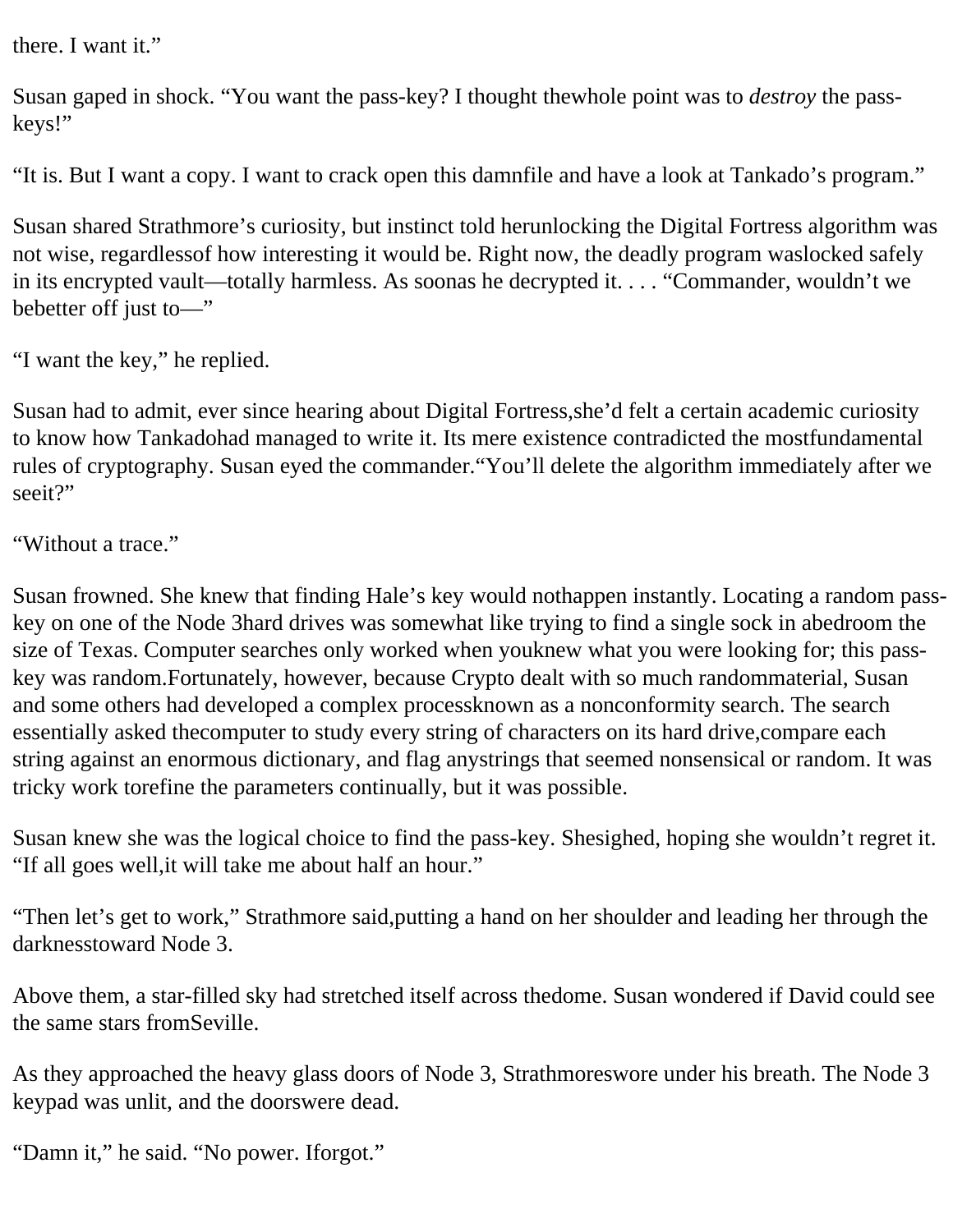Strathmore studied the sliding doors. He placed his palms flatagainst the glass. Then he leaned sideways trying to slide themopen. His hands were sweaty and slipped. He wiped them on his pantsand tried again. This time the doors slid open a tiny crack.

Susan, sensing progress, got in behind Strathmore and they bothpushed together. The doors slid open about an inch. They held it amoment, but the pressure was too great. The doors sprang shutagain.

"Hold on," Susan said, repositioning herself in frontof Strathmore. "Okay, now try."

They heaved. Again the door opened only about an inch. A faintray of blue light appeared from inside Node 3; the terminals werestill on; they were considered critical to TRANSLTR and werereceiving aux power.

Susan dug the toe of her Ferragamo's into the floor andpushed harder. The door started to move. Strathmore moved to get abetter angle. Centering his palms on the left slider, he pushedstraight back. Susan pushed the right slider in the oppositedirection. Slowly, arduously, the doors began to separate. Theywere now almost a foot apart.

"Don't let go," Strathmore said, panting as theypushed harder. "Just a little farther."

Susan repositioned herself with her shoulder in the crack. Shepushed again, this time with a better angle. The doors fought backagainst her.

Before Strathmore could stop her, Susan squeezed her slenderbody into the opening. Strathmore protested, but she was intent.She wanted out of Crypto, and she knew Strathmore well enough toknow she wasn't going anywhere until Hale's pass-key wasfound.

She centered herself in the opening and pushed with all herstrength. The doors seemed to push back. Suddenly Susan lost hergrip. The doors sprang toward her. Strathmore fought to hold themoff, but it was too much. Just as the doors slammed shut, Susansqueezed through and collapsed on the other side.

The commander fought to reopen the door a tiny sliver. He puthis face to the narrow crack. "Jesus, Susan—are youokay?"

Susan stood up and brushed herself off. "Fine."

She looked around. Node 3 was deserted, lit only by the computermonitors. The bluish shadows gave the place a ghostly ambiance. Sheturned to Strathmore in the crack of the door. His face lookedpallid and sickly in the blue light.

"Susan," he said. "Give me twenty minutes todelete the files in Sys-Sec. When all traces are gone, I'll goup to my terminal and abort TRANSLTR."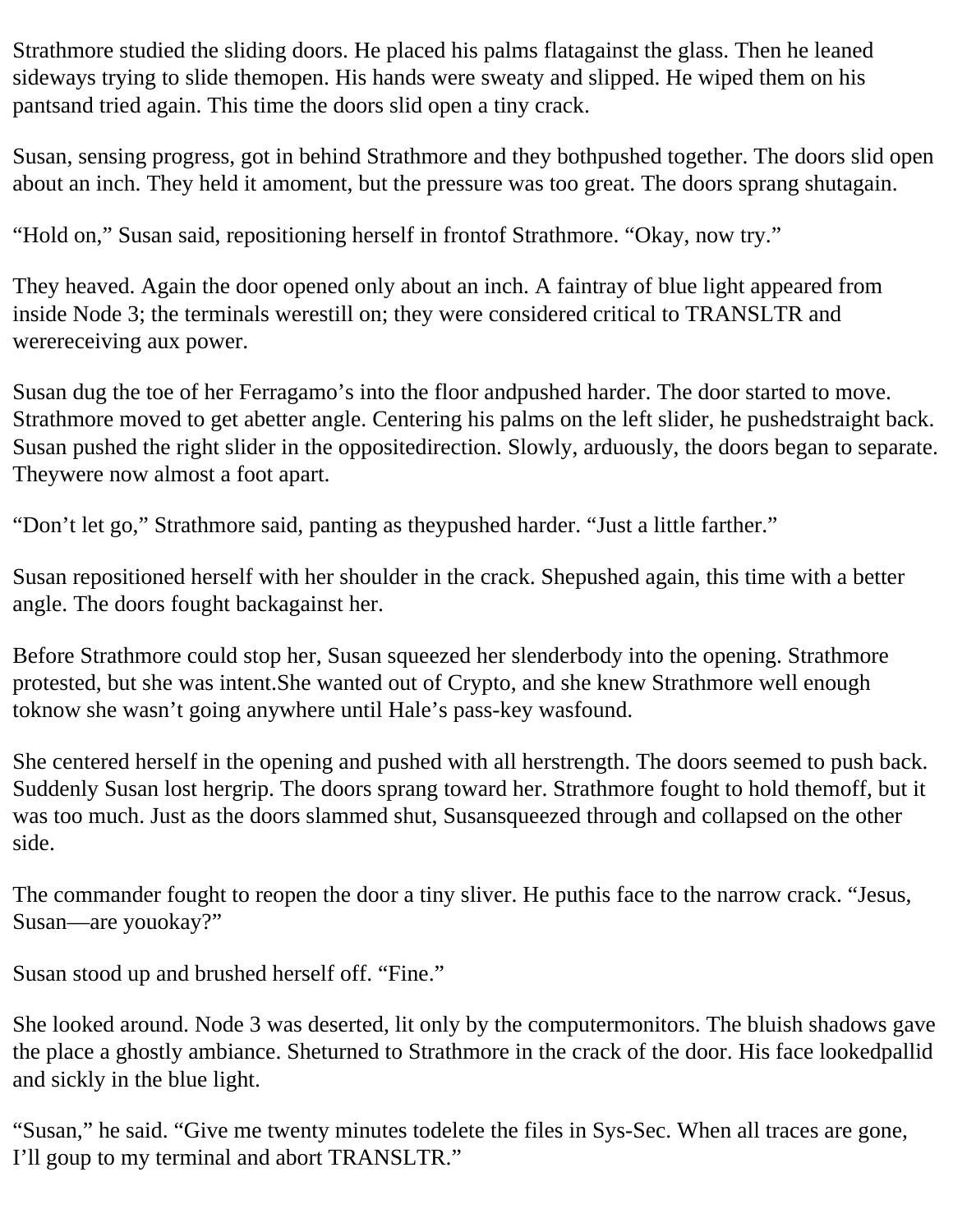"You *better,"* Susan said, eyeing the heavyglass doors. She knew that until TRANSLTR stopped hoarding auxpower, she was a prisoner in Node 3.

Strathmore let go of the doors, and they snapped shut. Susanwatched through the glass as the commander disappeared into theCrypto darkness.

#### **CHAPTER 63**

Becker's newly purchased Vespa motorcycle struggled up theentry road to Aeropuerto de Sevilla. His knuckles had been whitethe whole way. His watch read just after 2:00 a.m. local time.

As he approached the main terminal, he rode up on the sidewalkand jumped off the bike while it was still moving. It clattered tothe pavement and sputtered to a stop. Becker dashed on rubbery legsthrough the revolving door. *Never again,* he swore tohimself.

The terminal was sterile and starkly lit. Except for a janitorbuffing the floor, the place was deserted. Across the concourse, aticket agent was closing down the Iberia Airlines counter. Beckertook it as a bad sign.

He ran over. "El vuelo a los Estados Unidos?"

The attractive Andalusian woman behind the counter looked up andsmiled apologetically. "Acaba de salir. You just missedit." Her words hung in the air for a long moment.

*I* missed it. Becker's shoulders slumped. "Wasthere standby room on the flight?"

"Plenty," the woman smiled. "Almost empty. Buttomorrow's eight a.m. also has—"

"I need to know if a friend of mine made that flight. Shewas flying standby."

The woman frowned. "I'm sorry, sir. There were severalstandby passengers tonight, but our privacy clausestates—"

"It's very important," Becker urged. "I justneed to know if she made the flight. That's all."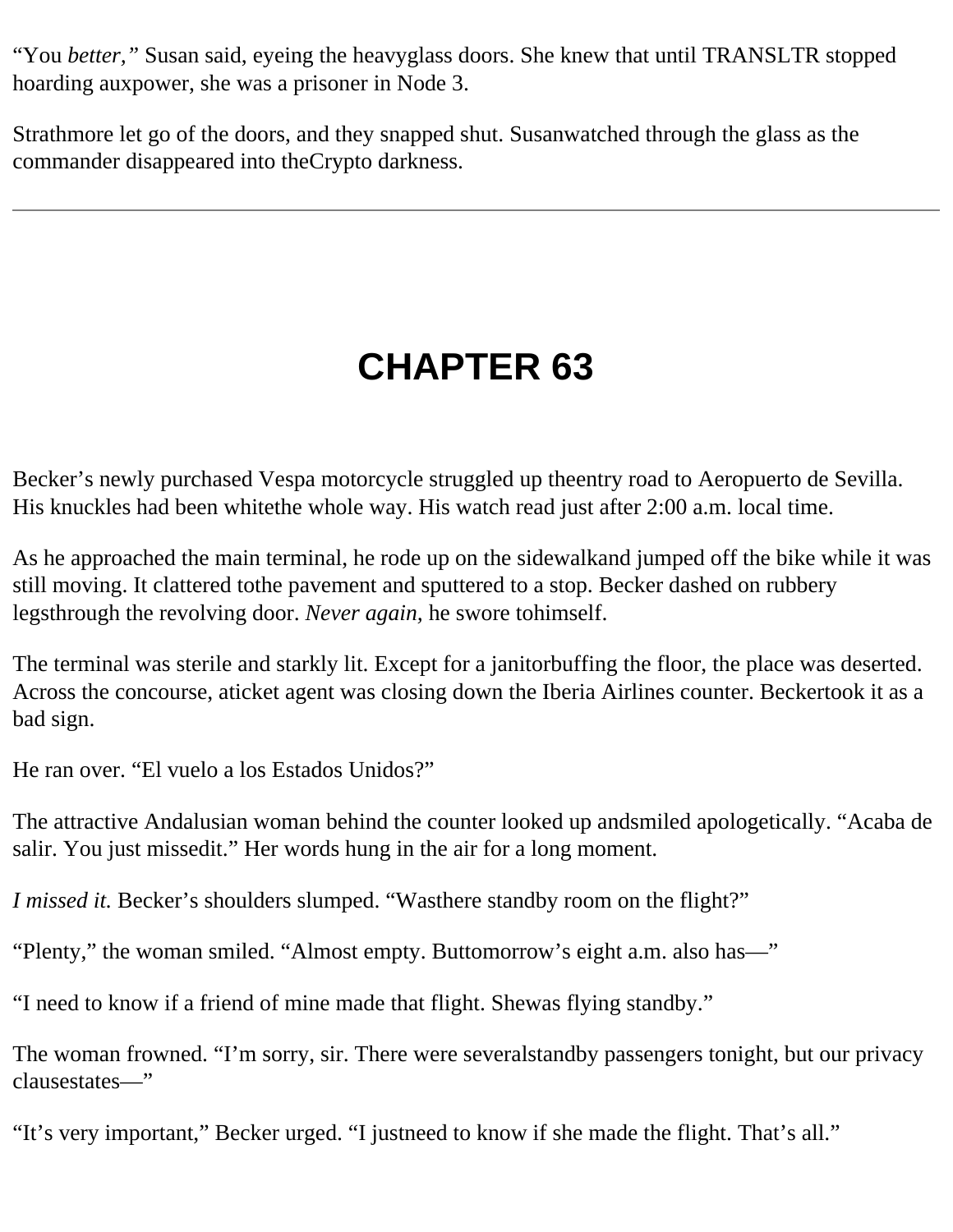The woman gave a sympathetic nod. "Lovers'quarrel?"

Becker thought a moment. Then he gave her a sheepish grin."It's *that* obvious?"

She gave him a wink. "What's her name?"

"Megan," he replied sadly.

The agent smiled. "Does your lady friend have a lastname?"

Becker exhaled slowly. *Yes, but I don't know it!*"Actually, it's kind of a complicated situation. You saidthe plane was almost empty. Maybe you could—"

"Without a last name I really can't . . ."

"Actually," Becker interrupted, having another idea."Have you been on all night?"

The woman nodded. "Seven to seven."

"Then maybe you saw her. She's a young girl. Maybefifteen or sixteen? Her hair was—" Before the words lefthis mouth, Becker realized his mistake.

The agent's eyes narrowed. "Your lover is fifteenyears old?"

"No!" Becker gasped. "I mean . . ." *Shit.* "If you could just help me, it's veryimportant."

"I'm sorry," the woman said coldly.

"It's not the way it sounds. If you couldjust—"

"Good night, sir." The woman yanked the metal gratedown over the counter and disappeared into a back room.

Becker groaned and stared skyward. *Smooth,* David. Verysmooth. He scanned the open concourse. Nothing. *She must havesold the ring and made the flight.* He headed for the custodian."Has visto a una niña?" he called over the sound ofthe tile buffer. "Have you seen a girl?"

The old man reached down and killed the machine."Eh?"

"Una niña?" Becker repeated. "Pelo rojo,azul, y blanco. Red white and blue hair."

The custodian laughed. "Qué fea. Sounds ugly." Heshook his head and went back to work.

\* \* \*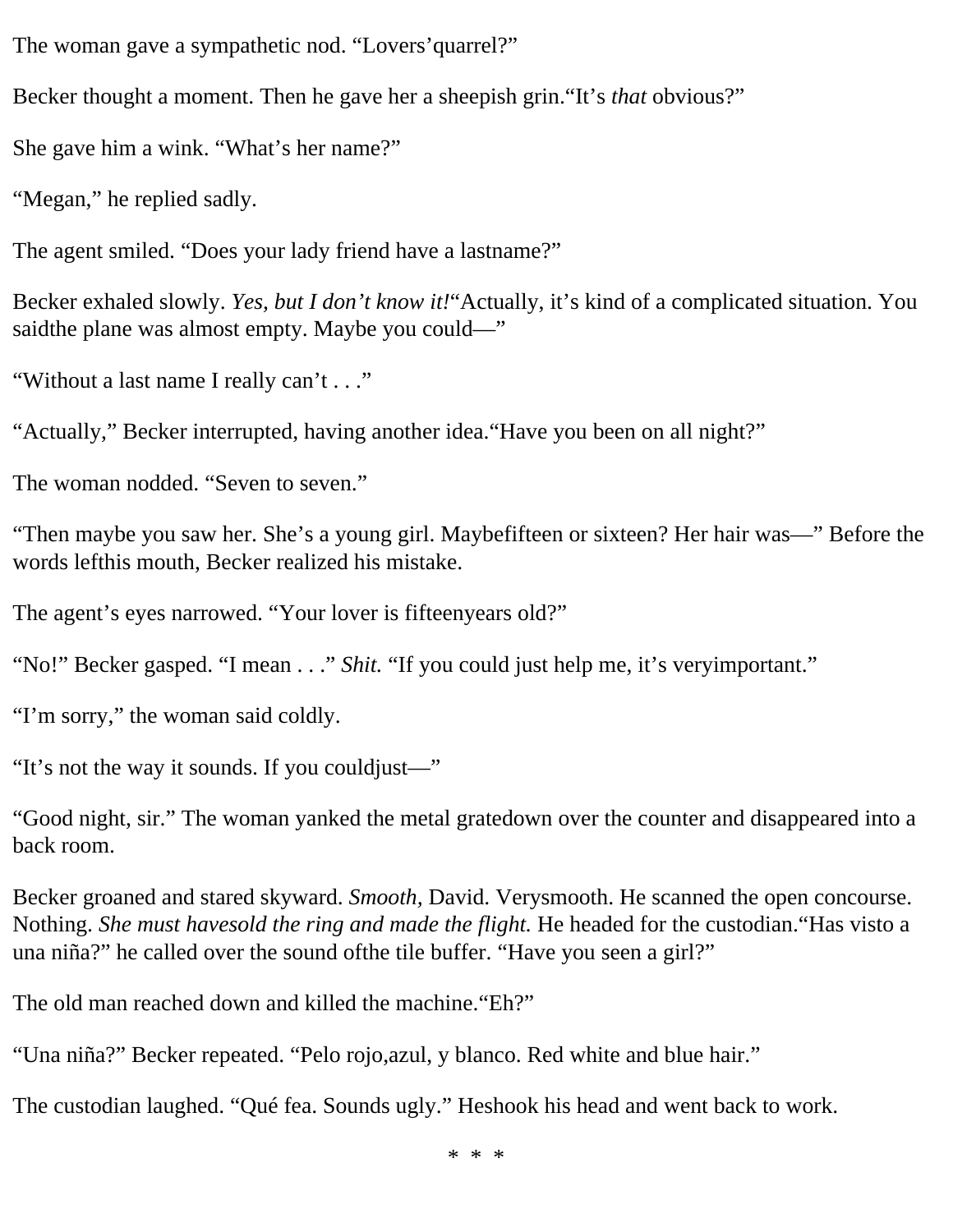David Becker stood in the middle of the deserted airportconcourse and wondered what to do next. The evening had been acomedy of errors. Strathmore's words pounded in his head:Don't call until you have the ring. A profound exhaustionsettled over him. If Megan sold the ring and made the flight, therewas no telling who had the ring now.

Becker closed his eyes and tried to focus. *What's mynext move?* He decided to consider it in a moment. First, heneeded to make a long-overdue trip to a rest room.

#### **CHAPTER 64**

Susan stood alone in the dimly lit silence of Node 3. The taskat hand was simple: Access Hale's terminal, locate his key,and then delete all of his communication with Tankado. There couldbe no hint of Digital Fortress anywhere.

Susan's initial fears of saving the key and unlockingDigital Fortress were nagging at her again. She felt uneasytempting fate; they'd been lucky so far. North Dakota hadmiraculously appeared right under their noses and been trapped. Theonly remaining question was David; he had to find the otherpass-key. Susan hoped he was making progress.

As she made her way deeper into Node 3, Susan tried to clear hermind. It was odd that she felt uneasy in such a familiar space.Everything in Node 3 seemed foreign in the dark. But there wassomething else. Susan felt a momentary hesitation and glanced backat the inoperable doors. There was no escape. *Twentyminutes,* she thought.

As she turned toward Hale's terminal, she noticed astrange, musky odor—it was definitely not a Node 3 smell. Shewondered if maybe the deionizer was malfunctioning. The smell wasvaguely familiar, and with it came an unsettling chill. Shepictured Hale locked below in his enormous steaming cell. *Did heset something on fire?* She looked up at the vents and sniffed.But the odor seemed to be coming from nearby.

Susan glanced toward the latticed doors of the kitchenette. Andin an instant she recognized the smell. It was *cologne . . . andsweat.*

She recoiled instinctively, not prepared for what she saw. Frombehind the lattice slats of the kitchenette, two eyes stared out ather. It only took an instant for the horrifying truth to hit her.Greg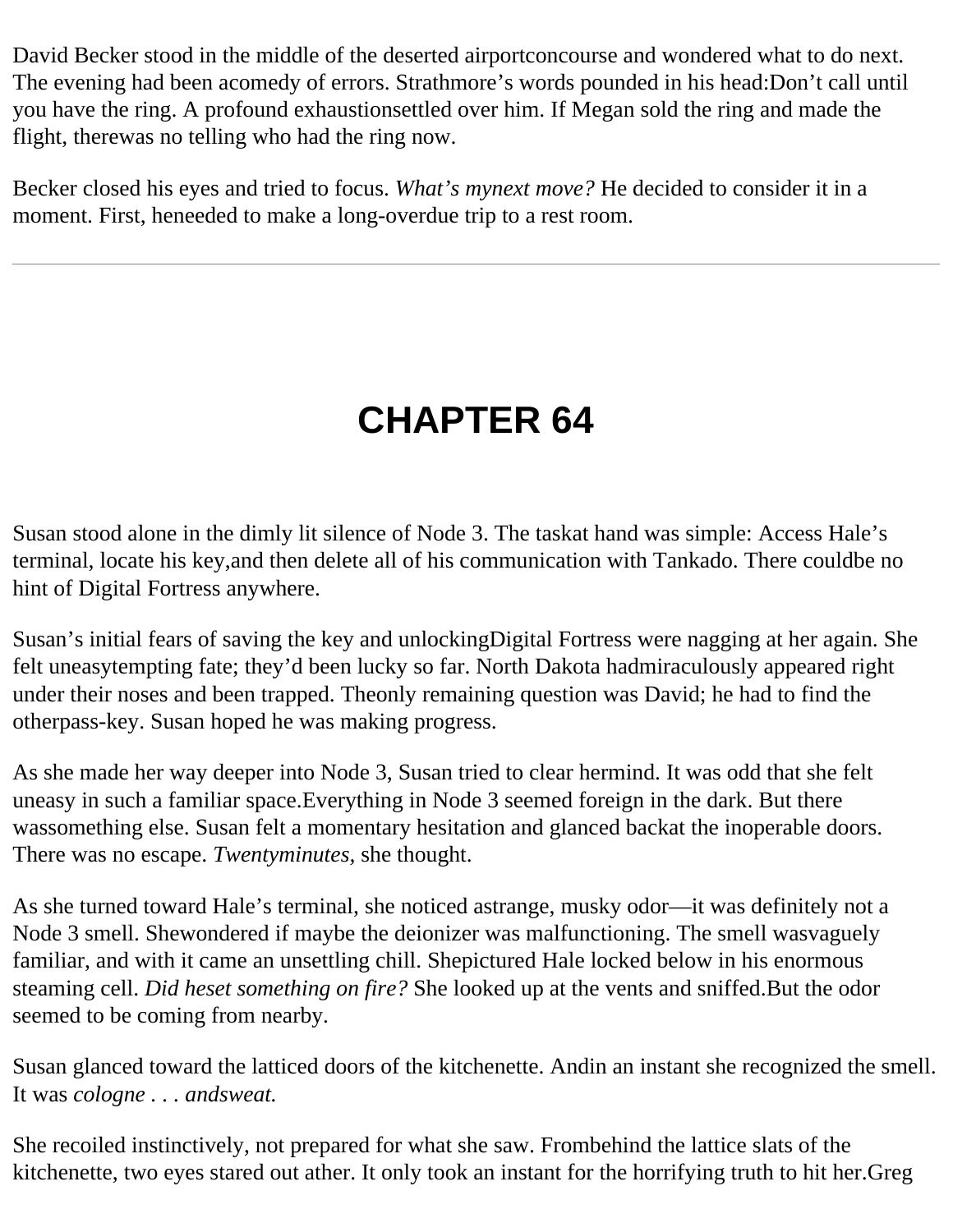Hale was not locked on the sublevels—he was in Node 3!He'd slipped upstairs before Strathmore closed the trapdoor.He'd been strong enough to open the doors all by himself.

Susan had once heard that raw terror was paralyzing—she nowknew that was a myth. In the same instant her brain grasped whatwas happening, she was in motion—stumbling backward throughthe dark with a single thought in mind: escape.

The crash behind her was instantaneous. Hale had been sittingsilently on the stove and extended his legs like two batteringrams. The doors exploded off their hinges. Hale launched himselfinto the room and thundered after her with powerful strides.

Susan knocked over a lamp behind her, attempting to trip Hale ashe moved toward her. She sensed him vault it effortlessly. Hale wasgaining quickly.

When his right arm circled her waist from behind, it felt likeshe'd hit a steel bar. She gasped in pain as the wind went outof her. His biceps flexed against her rib cage.

Susan resisted and began twisting wildly. Somehow her elbowstruck cartilage. Hale released his grip, his hands clutching hisnose. He fell to his knees, hands cupped over his face.

"Son of a—" He screamed in pain.

Susan dashed onto the door's pressure plates saying afruitless prayer that Strathmore would in that instant restorepower and the doors would spring open. Instead, she found herselfpounding against the glass.

Hale lumbered toward her, his nose covered with blood. In aninstant, his hands were around her again—one of them clampedfirmly on her left breast and the other on her midsection. Heyanked her away from the door.

She screamed, her hand outstretched in futile attempt to stophim.

He pulled her backward, his belt buckle digging into her spine.Susan couldn't believe his strength. He dragged her backacross the carpet, and her shoes came off. In one fluid motion,Hale lifted her and dumped her on the floor next to histerminal.

Susan was suddenly on her back, her skirt bunched high on herhips. The top button of her blouse had released, and her chest washeaving in the bluish light. She stared up in terror as Halestraddled her, pinning her down. She couldn't decipher thelook in his eyes. It looked like fear. Or was it anger? His eyesbore into her body. She felt a new wave of panic.

Hale sat firmly on her midsection, staring down at her with anicy glare. Everything Susan had ever learned about self-defense wassuddenly racing through her mind. She tried to fight, but her bodydid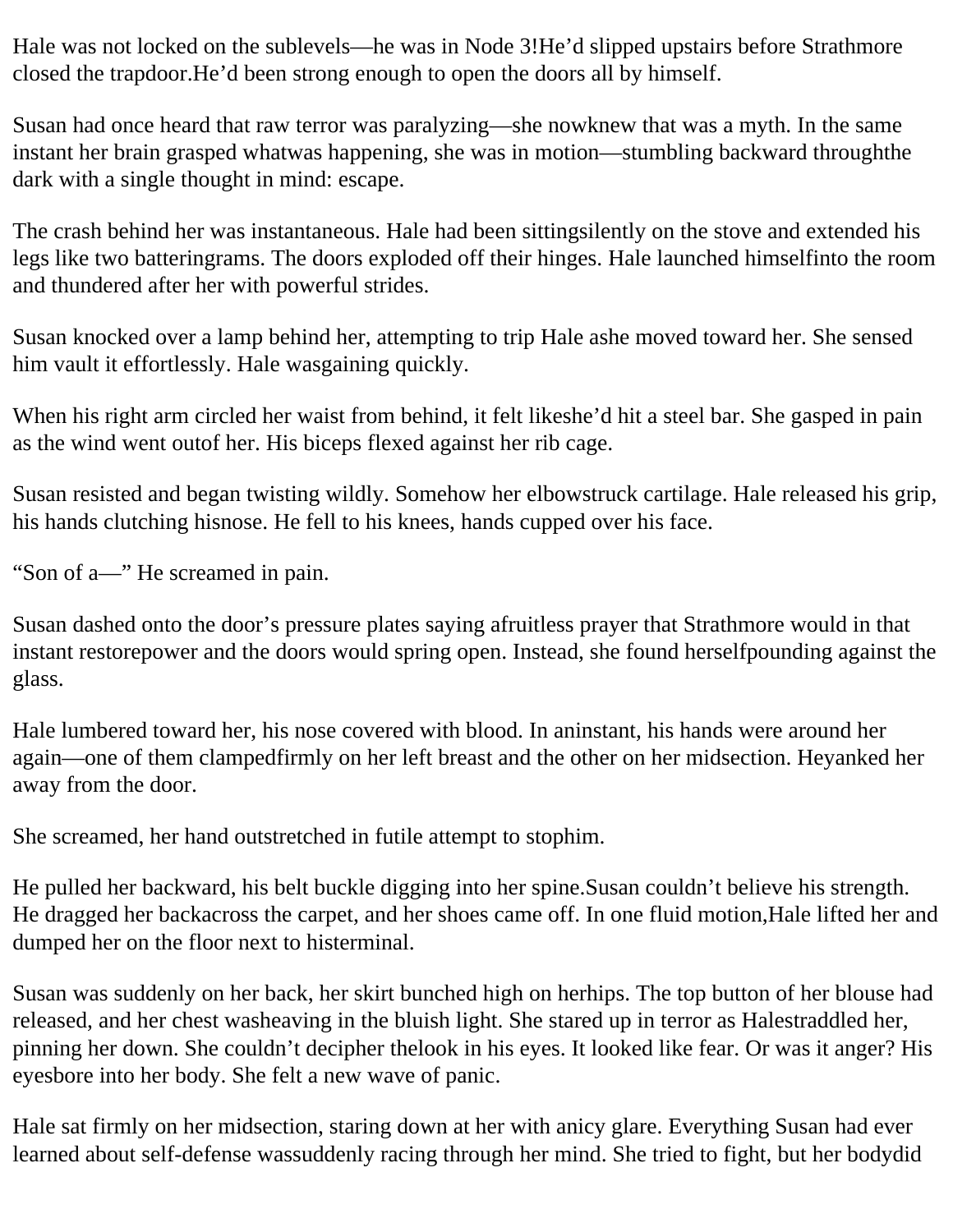*Oh, please, God. No!*

# **CHAPTER 65**

Brinkerhoff paced Midge's office. "*Nobody*bypasses Gauntlet. It's impossible!"

"Wrong," she fired back. "I just talked to Jabba.He said he installed a bypass switch last year."

The PA looked doubtful. "I never heard that."

"Nobody did. It was hush-hush."

"Midge," Brinkerhoff argued, "Jabba'scompulsive about security! He would never put in a switch tobypass—"

"Strathmore made him do it," she interrupted.

Brinkerhoff could almost hear her mind clicking.

"Remember last year," she asked, "when Strathmorewas working on that anti-Semitic terrorist ring inCalifornia?"

Brinkerhoff nodded. It had been one of Strathmore's majorcoups last year. Using TRANSLTR to decrypt an intercepted code, hehad uncovered a plot to bomb a Hebrew school in Los Angeles. Hedecrypted the terrorist's message only twelve minutes beforethe bomb went off, and using some fast phone work, he saved threehundred schoolchildren.

"Get this," Midge said, lowering her voiceunnecessarily. "Jabba said Strathmore intercepted thatterrorist code *six hours* before that bomb wentoff."

Brinkerhoff's jaw dropped. "But . . . then why did hewait—"

"Because he couldn't get TRANSLTR to decrypt the file.He tried, but Gauntlet kept rejecting it. It was encrypted withsome new public key algorithm that the filters hadn't seenyet. It took Jabba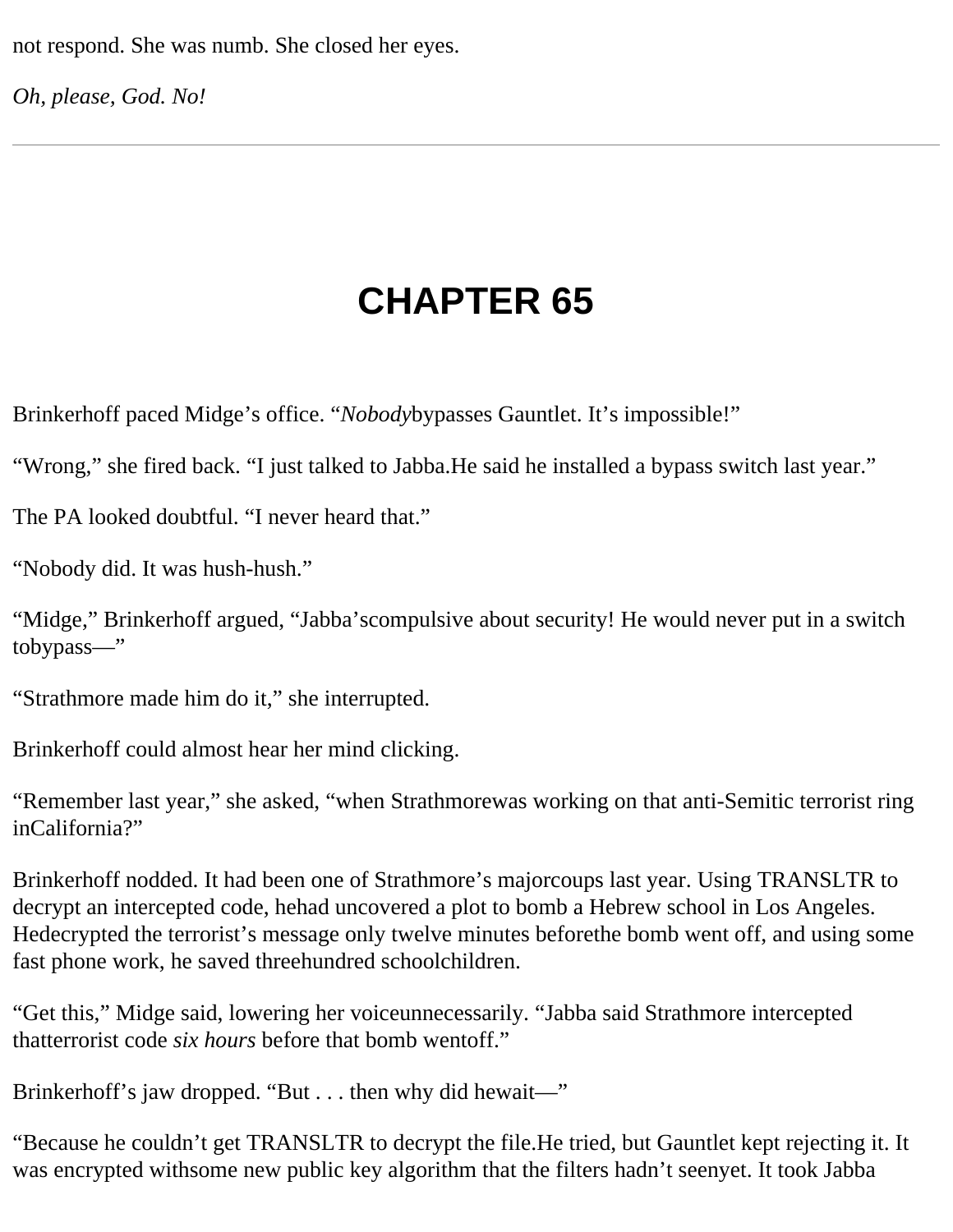almost six hours to adjust them."

Brinkerhoff looked stunned.

"Strathmore was furious. He made Jabba install a bypassswitch in Gauntlet in case it ever happened again."

"Jesus." Brinkerhoff whistled. "I had noidea." Then his eyes narrowed. "So what's yourpoint?"

"I think Strathmore used the switch today . . . to processa file that Gauntlet rejected."

"So? That's what the switch is for, right?"

Midge shook her head. "Not if the file in question is avirus."

Brinkerhoff jumped. "A virus? Who said anything about avirus!"

"It's the only explanation," she said."Jabba said a virus is the only thing that could keep TRANSLTRrunning this long, so—"

"Wait a minute!" Brinkerhoff flashed her the time-outsign. "Strathmore said everything's fine!" "He's lying."

Brinkerhoff was lost. "You're saying Strathmore *intentionally* let a virus into TRANSLTR?"

"No," she snapped. "I don't think he *knew* it was a virus. I think he was tricked."

Brinkerhoff was speechless. Midge Milken was definitely losingit.

"It explains a lot," she insisted. "It explainswhat he's been doing in there all night."

"Planting viruses in his own computer?"

"No," she said, annoyed. "Trying to cover up hismistake! And now he can't abort TRANSLTR and get aux powerback because the virus has the processors locked down!"

Brinkerhoff rolled his eyes. Midge had gone nuts in the past,but never like this. He tried to calm her. "Jabba doesn'tseem to be too worried."

"Jabba's a fool," she hissed.

Brinkerhoff looked surprised. Nobody had ever called Jabba afool—a pig maybe, but never a fool. "You're trustingfeminine intuition over Jabba's advanced degrees inanti-invasive programming?"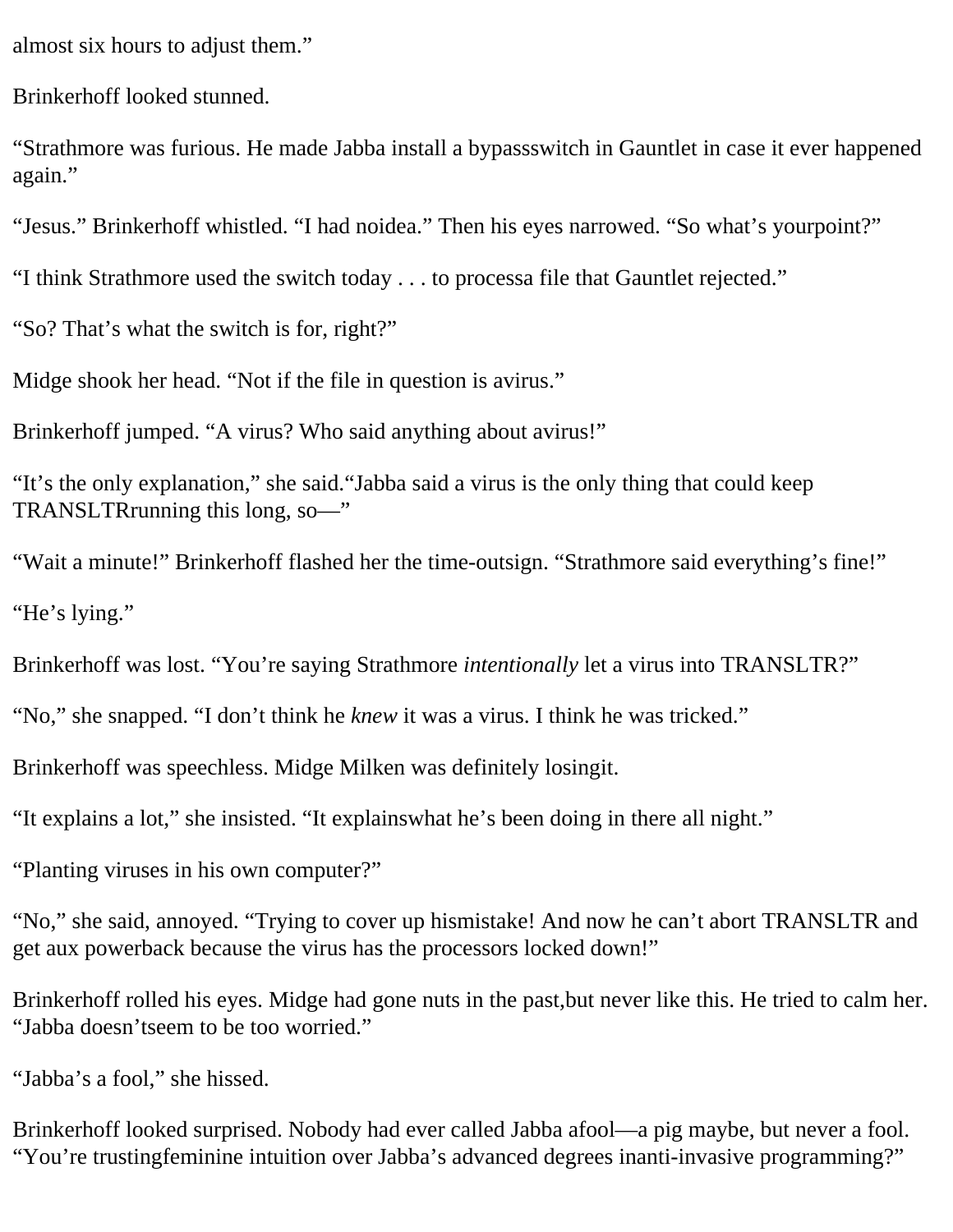She eyed him harshly.

Brinkerhoff held up his hands in surrender. "Never mind. Itake it back." He didn't need to be reminded ofMidge's uncanny ability to sense disaster. "Midge,"he begged. "I know you hate Strathmore, but—"

"This has nothing to do with Strathmore!" Midge was inoverdrive. "The first thing we need to do is confirmStrathmore bypassed Gauntlet. Then we call the director."

"Great." Brinkerhoff moaned. "I'll callStrathmore and ask him to send us a signed statement."

"No," she replied, ignoring his sarcasm."Strathmore's lied to us once already today." Sheglanced up, her eyes probing his. "Do you have keys toFontaine's office?

"Of course. I'm his PA."

"I need them."

Brinkerhoff stared in disbelief. "Midge, there's noway in hell I'm letting you into Fontaine'soffice."

"You have to!" she demanded. Midge turned and startedtyping on Big Brother's keyboard. "I'm requesting aTRANSLTR queue list. If Strathmore manually bypassed Gauntlet,it'll show up on the printout."

"What does that have to do with Fontaine'soffice?"

She spun and glared at him. "The queue list only prints toFontaine's printer. You know that!"

"That's because it's *classified,*Midge!"

"This is an emergency. I need to see that list."

Brinkerhoff put his hands on her shoulders. "Midge, pleasesettle down. You know I can't—"

She huffed loudly and spun back to her keyboard. "I'mprinting a queue list. I'm going to walk in, pick it up, andwalk out. Now give me the key."

"Midge . . ."

She finished typing and spun back to him. "Chad, the reportprints in thirty seconds. Here's the deal. You give me thekey. If Strathmore bypassed, we call security. If I'm wrong, Ileave, and you can go smear marmalade all over Carmen Huerta."She gave him a malicious glare and held out her hands for the keys."I'm waiting."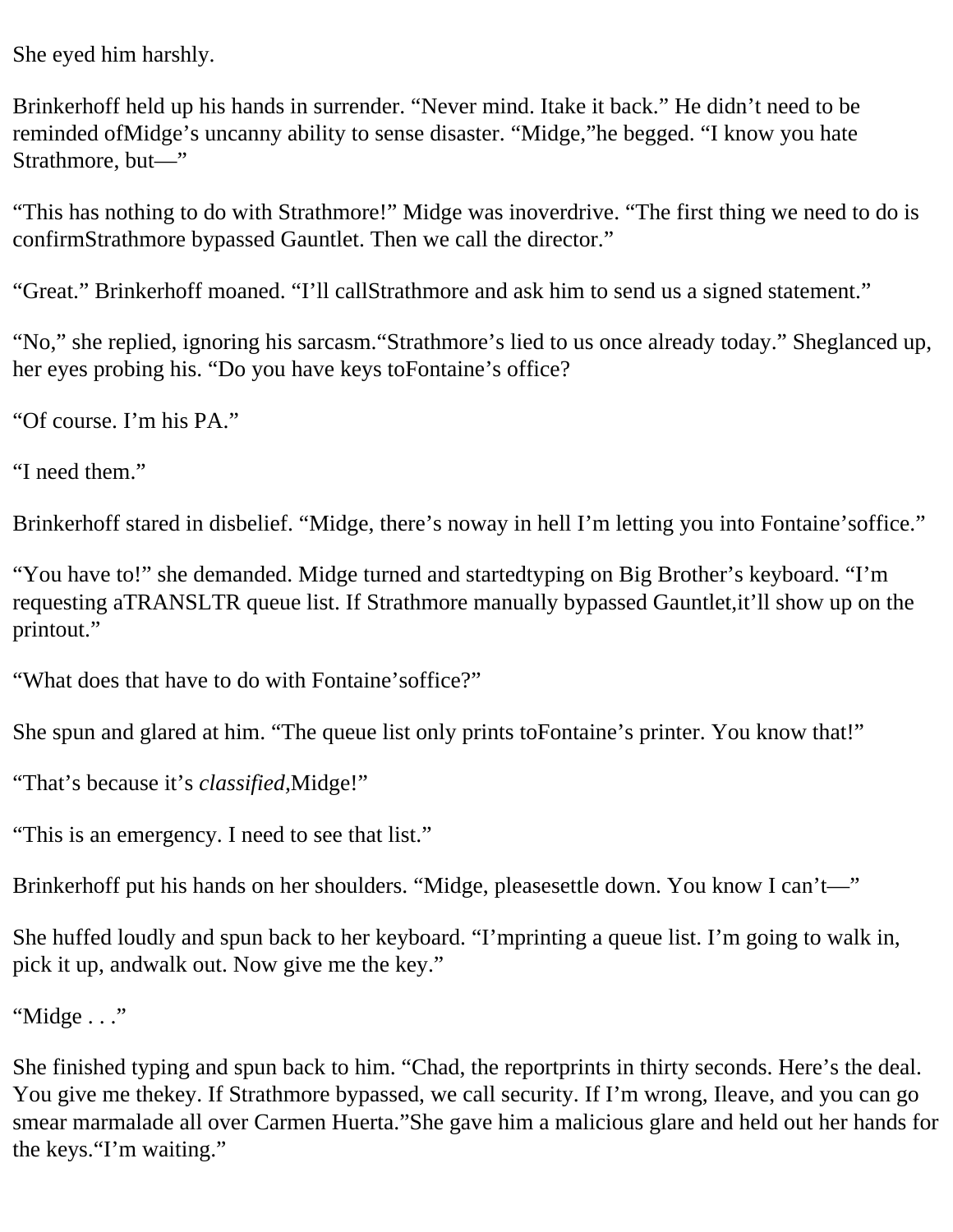Brinkerhoff groaned, regretting that he had called her back tocheck the Crypto report. He eyed her outstretched hand."You're talking about classified information inside thedirector's private quarters. Do you have any idea what wouldhappen if we got caught?"

"The director is in South America."

"I'm sorry. I just can't." Brinkerhoffcrossed his arms and walked out.

Midge stared after him, her gray eyes smoldering. "Oh, yesyou can," she whispered. Then she turned back to Big Brotherand called up the video archives.

\* \* \*

*Midge'll get over it,* Brinkerhoff told himself as hesettled in at his desk and started going over the rest of hisreports. He couldn't be expected to hand out thedirector's keys whenever Midge got paranoid.

He had just begun checking the COMSEC breakdowns when histhoughts were interrupted by the sound of voices coming from theother room. He set down his work and walked to his doorway.

The main suite was dark—all except a dim shaft of grayishlight from Midge's half-open door. He listened. The voicescontinued. They sounded excited. "Midge?"

No response.

He strode through the darkness to her workspace. The voices werevaguely familiar. He pushed the door open. The room was empty.Midge's chair was empty. The sound was coming from overhead.Brinkerhoff looked up at the video monitors and instantly felt ill.The same image was playing on each one of the twelve screens—akind of perversely choreographed ballet. Brinkerhoff steadiedhimself on the back of Midge's chair and watched inhorror.

"Chad?" The voice was behind him.

He spun and squinted into the darkness. Midge was standingkitty-corner across the main suite's reception area in frontof the director's double doors. Her palm was outstretched."The key, Chad."

Brinkerhoff flushed. He turned back to the monitors. He tried toblock out the images overhead, but it was no use. He waseverywhere, groaning with pleasure and eagerly fondling CarmenHuerta's small, honey-covered breasts.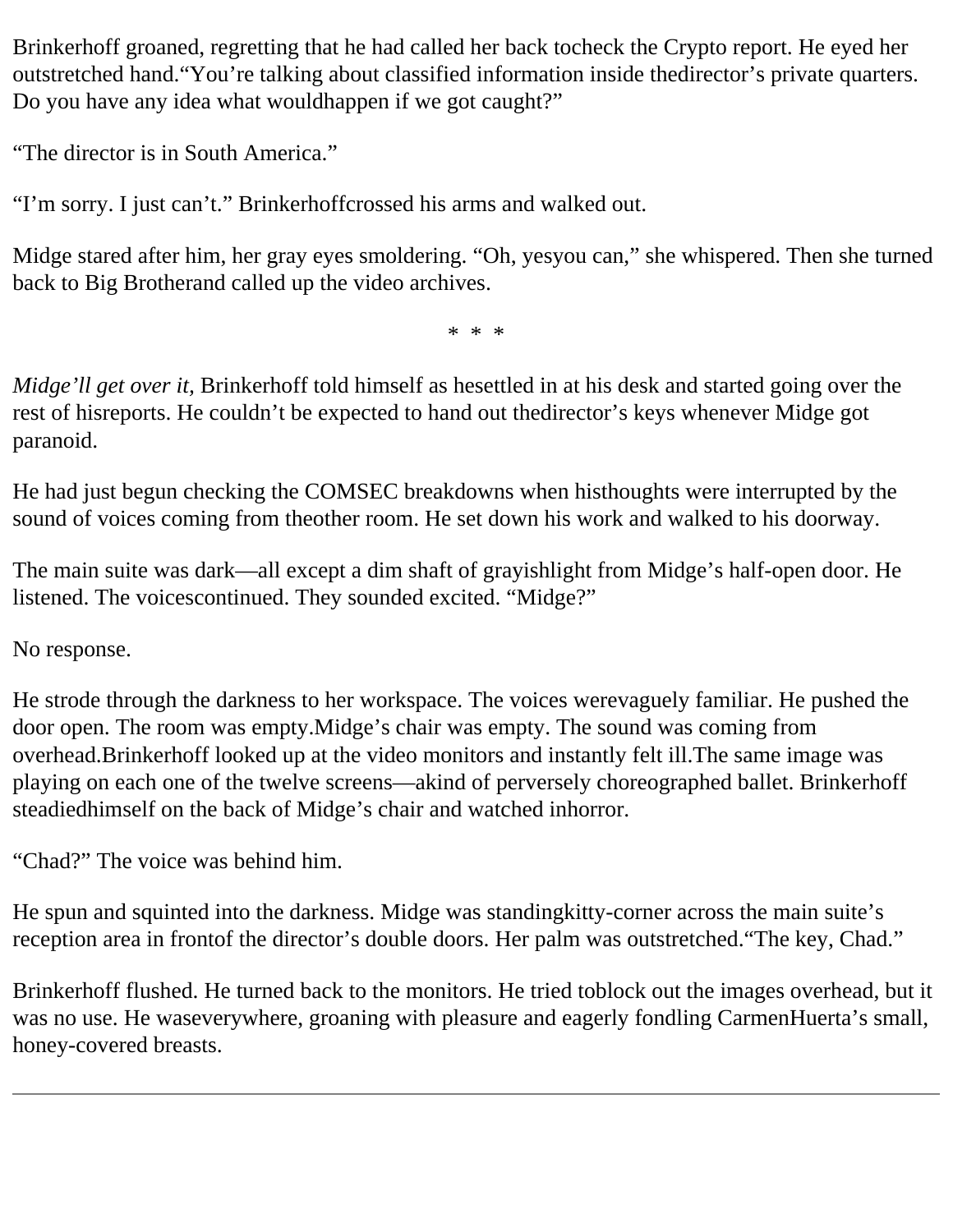## **CHAPTER 66**

Becker crossed the concourse toward the rest room doors only tofind the door marked CABALLEROS blocked by an orange pylon and acleaning cart filled with detergent and mops. He eyed the otherdoor. DAMAS. He strode over and rapped loudly.

"Hola?" he called, pushing the ladies' room dooropen an inch. "Con permiso?"

Silence.

He went in.

The rest room was typical, Spanish institutional—perfectlysquare, white tile, one incandescent bulb overhead. As usual, therewas one stall and one urinal. Whether the urinals were ever used inthe women's bathrooms was immaterial—adding them savedthe contractors the expense of having to build the extra stall.

Becker peered into the rest room in disgust. It was filthy. Thesink was clogged with murky brown water. Dirty paper towels werestrewn everywhere. The floor was soaked. The old electrichandblower on the wall was smeared with greenish fingerprints.

Becker stepped in front of the mirror and sighed. The eyes thatusually stared back with fierce clarity were not so clear tonight.*How long have I been running around over here?* he wondered.The math escaped him. Out of professorial habit, he shimmied hisnecktie's Windsor knot up on his collar. Then he turned to theurinal behind him.

As he stood there, he found himself wondering if Susan was homeyet. *Where could she have gone? To Stone Manor withoutme?*

"Hey!" a female voice behind him said angrily.

Becker jumped. "I-I'm  $\dots$ " he stammered, hurrying to zip up. "I'm sorry  $\dots$  I $\dots$ "

Becker turned to face the girl who had just entered. She was ayoung sophisticate, right off the pages of *SeventeenMagazine.* She wore conservative plaid pants and a whitesleeveless blouse. In her hand was a red L.L. Bean duffel. Herblond hair was perfectly blow-dried.

"I'm sorry." Becker fumbled, buckling his belt."The men's room was . . . anyway . . . I'mleaving."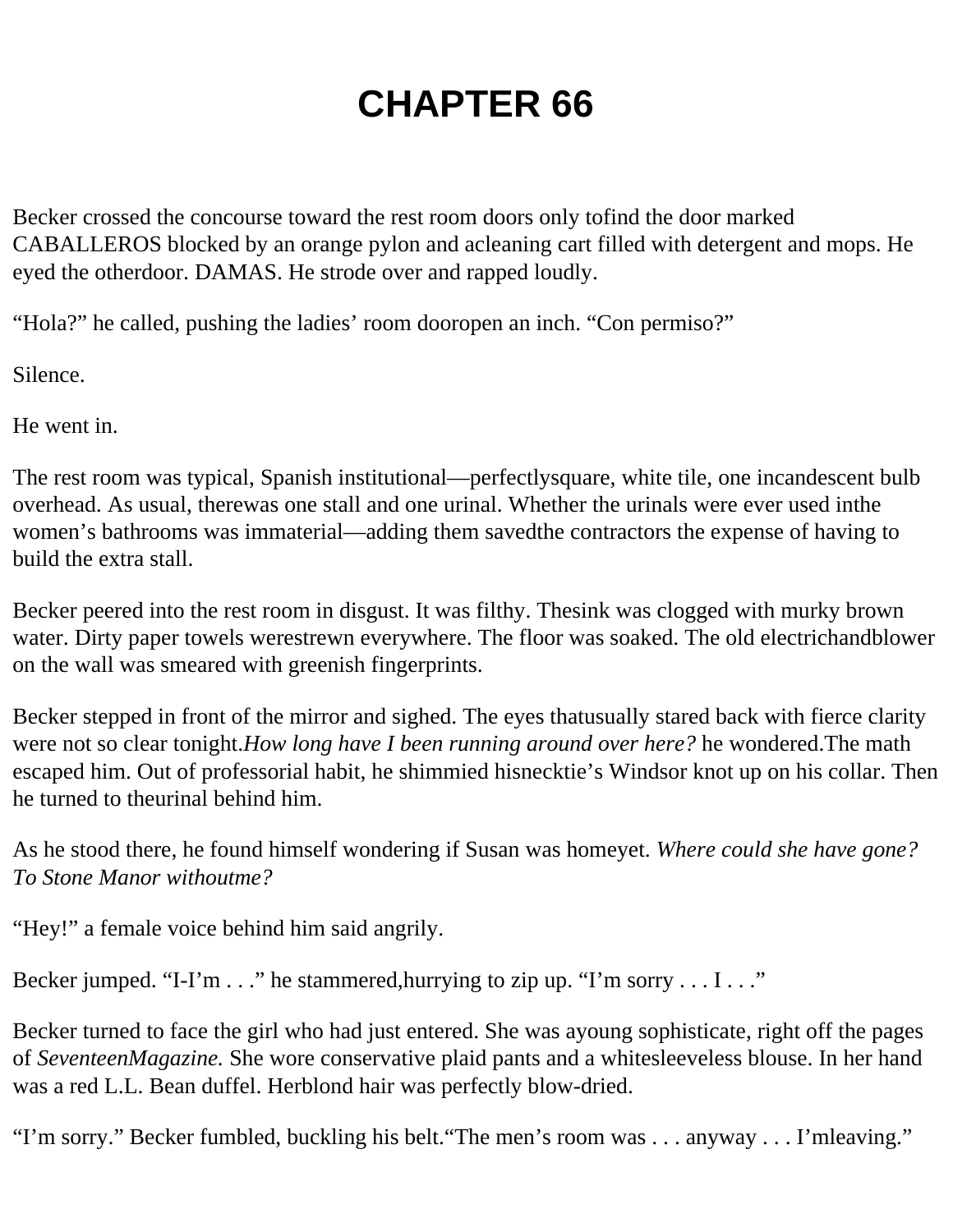"Fuckin' weirdo!"

Becker did a double-take. The profanity seemed inappropriatecoming from her lips—like sewage flowing from a polisheddecanter. But as Becker studied her, he saw that she was not aspolished as he'd first thought. Her eyes were puffy andbloodshot, and her left forearm was swollen. Underneath the reddishirritation on her arm, the flesh was blue.

*Jesus,* Becker thought. *Intravenous drugs. Who wouldhave guessed?*

"Get out!" she yelled. "Just get out!"

Becker momentarily forgot all about the ring, the NSA, all ofit. His heart went out to the young girl. Her parents had probablysent her over here with some prep school study program and a VISAcard—and she'd ended up all alone in a bathroom in themiddle of the night doing drugs.

"Are you okay?" he asked, backing toward the door.

"I'm fine." Her voice was haughty. "You canleave now!"

Becker turned to go. He shot her forearm a last sad glance. *There's nothing you can do,* David. *Leave italone.*

"Now!" she hollered.

Becker nodded. As he left he gave her a sad smile. "Becareful."

#### **CHAPTER 67**

"Susan?" Hale panted, his face in hers.

He was sitting, one leg on either side of her, his full weighton her midsection. His tailbone ground painfully into her pubisthrough the thin fabric of her skirt. His nose was dripping bloodall over her. She tasted vomit in the back of her throat. His handswere at her chest.

She felt nothing. *Is he touching me?* It took a moment forSusan to realize Hale was buttoning her top button and covering herup.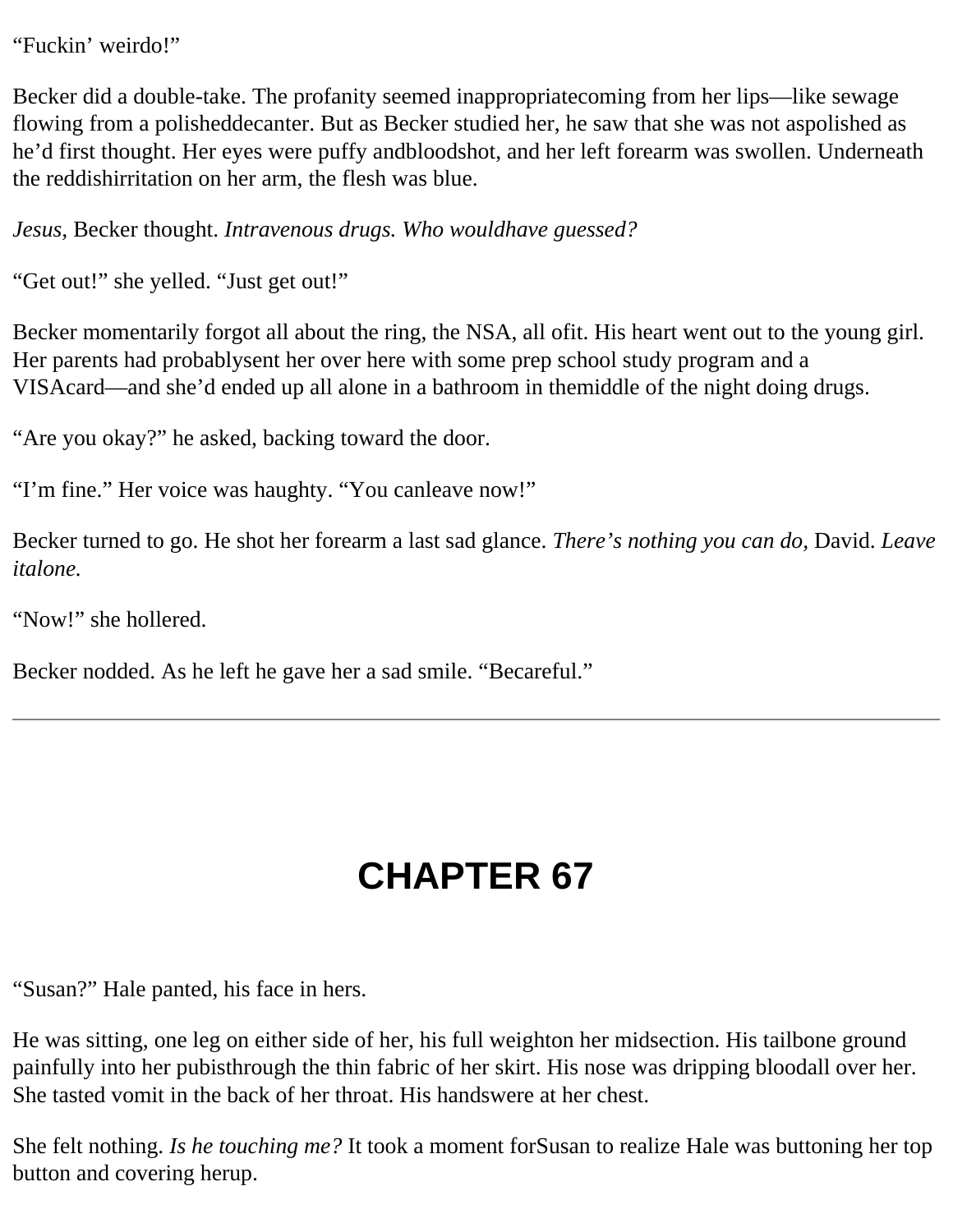"Susan." Hale gasped, breathless. "You'vegot to get me out of here."

Susan was in a daze. Nothing made sense.

"Susan, you've got to help me! Strathmore killedChartrukian! I saw it!"

It took a moment for the words to register. *Strathmore killedChartrukian?* Hale obviously had no idea Susan had seen himdownstairs.

"Strathmore knows I saw him!" Hale spat."He'll kill me too!"

Had Susan not been breathless with fear, she would have laughedin his face. She recognized the divide-and-conquer mentality of anex-Marine. Invent lies—pit your enemies against eachother.

"It's true!" he yelled. "We've got tocall for help! I think we're both in danger!"

She did not believe a word he said.

Hale's muscular legs were cramping, and he rolled up on hishaunches to shift his weight slightly. He opened his mouth tospeak, but he never got the chance.

As Hale's body rose, Susan felt the circulation surge backinto her legs. Before she knew what had happened, a reflex instinctjerked her left leg back hard into Hale's crotch. She felt herkneecap crush the soft sac of tissue between his legs.

Hale whimpered in agony and instantly went limp. He rolled ontohis side, clutching himself. Susan twisted out from under his deadweight. She staggered toward the door, knowing she'd never bestrong enough to get out.

Making a split-second decision, Susan positioned herself behindthe long maple meeting table and dug her feet into the carpet.Mercifully the table had casters. She strode with all her mighttoward the arched glass wall, pushing the table before her. Thecasters were good, and the table rolled well. Halfway across Node3, she was at a full sprint.

Five feet from the glass wall, Susan heaved and let go. Sheleapt to one side and covered her eyes. After a sickening crack,the wall exploded in a shower of glass. The sounds of Crypto rushedinto Node 3 for the first time since its construction.

Susan looked up. Through the jagged hole, she could see thetable. It was still rolling. It spun wide circles out across theCrypto floor and eventually disappeared into the darkness.

Susan rammed her mangled Ferragamo's back on her feet, shota last glance at the still-writhing Greg Hale, and dashed acrossthe sea of broken glass out onto the Crypto floor.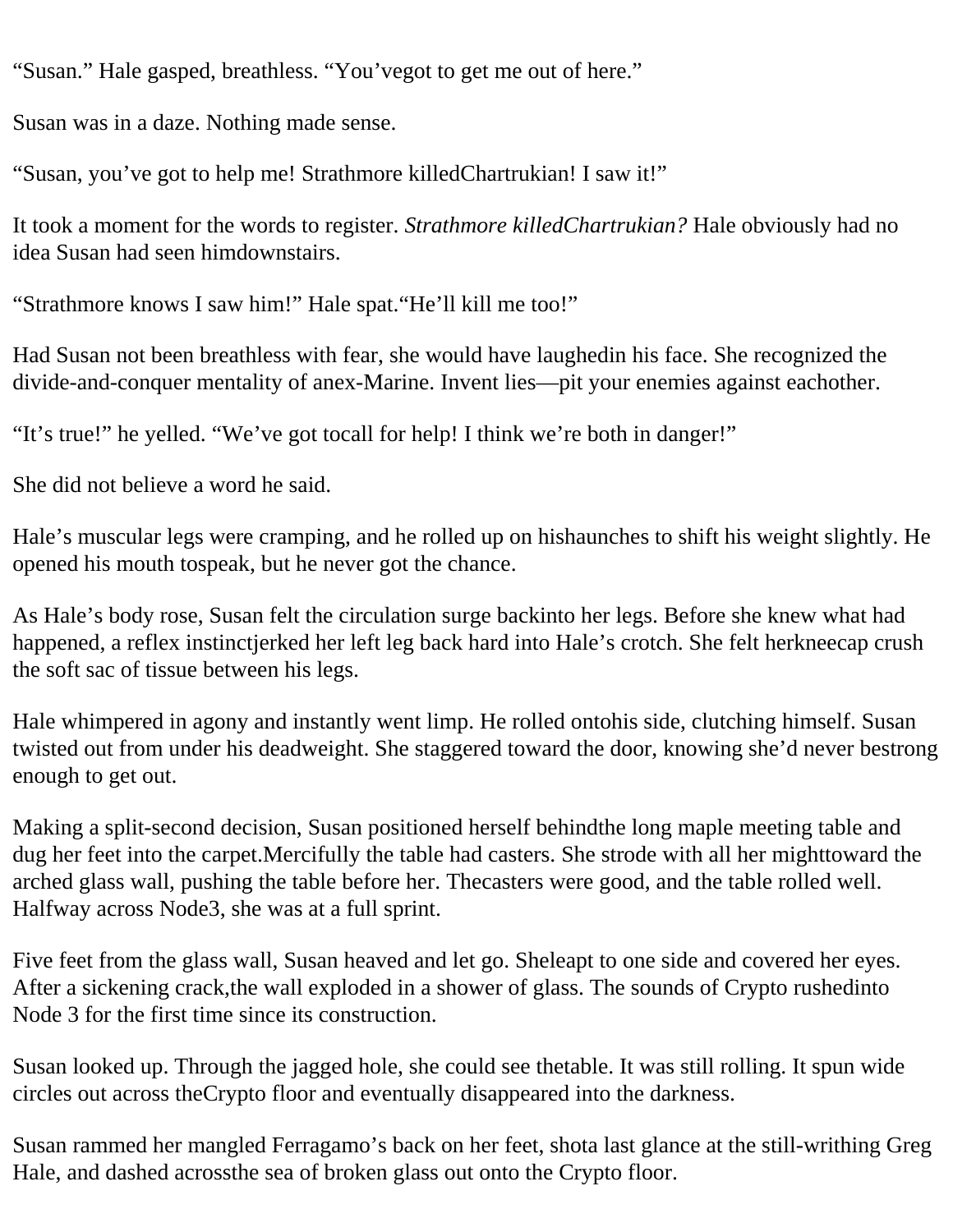#### **CHAPTER 68**

"Now wasn't that easy?" Midge said with a sneeras Brinkerhoff handed over the key to Fontaine's office.

Brinkerhoff looked beaten.

"I'll erase it before I go," Midge promised."Unless you and your wife want it for your privatecollection."

"Just get the damned printout," he snapped. "Andthen get out!"

"Sí, señor," Midge cackled in a thick PuertoRican accent. She winked and headed across the suite toFontaine's double doors.

Leland Fontaine's private office looked nothing like therest of the directorial suite. There were no paintings, nooverstuffed chairs, no ficus plants, no antique clocks. His spacewas streamlined for efficiency. His glass-topped desk and blackleather chair sat directly in front of his enormous picture window.Three file cabinets stood in the corner next to a small table witha French press coffeepot. The moon had risen high over Fort Meade,and the soft light filtering through the window accentuated thestarkness of the director's furnishings.

*What the hell am I doing?* Brinkerhoff wondered.

Midge strode to the printer and scooped up the queue list. Shesquinted in the darkness. "I can't read the data,"she complained. "Turn on the lights."

"You're reading it *outside.* Now comeon."

But Midge was apparently having too much fun. She toyed withBrinkerhoff, walking to the window and angling the readout for abetter view.

"Midge  $\ldots$ "

She kept reading.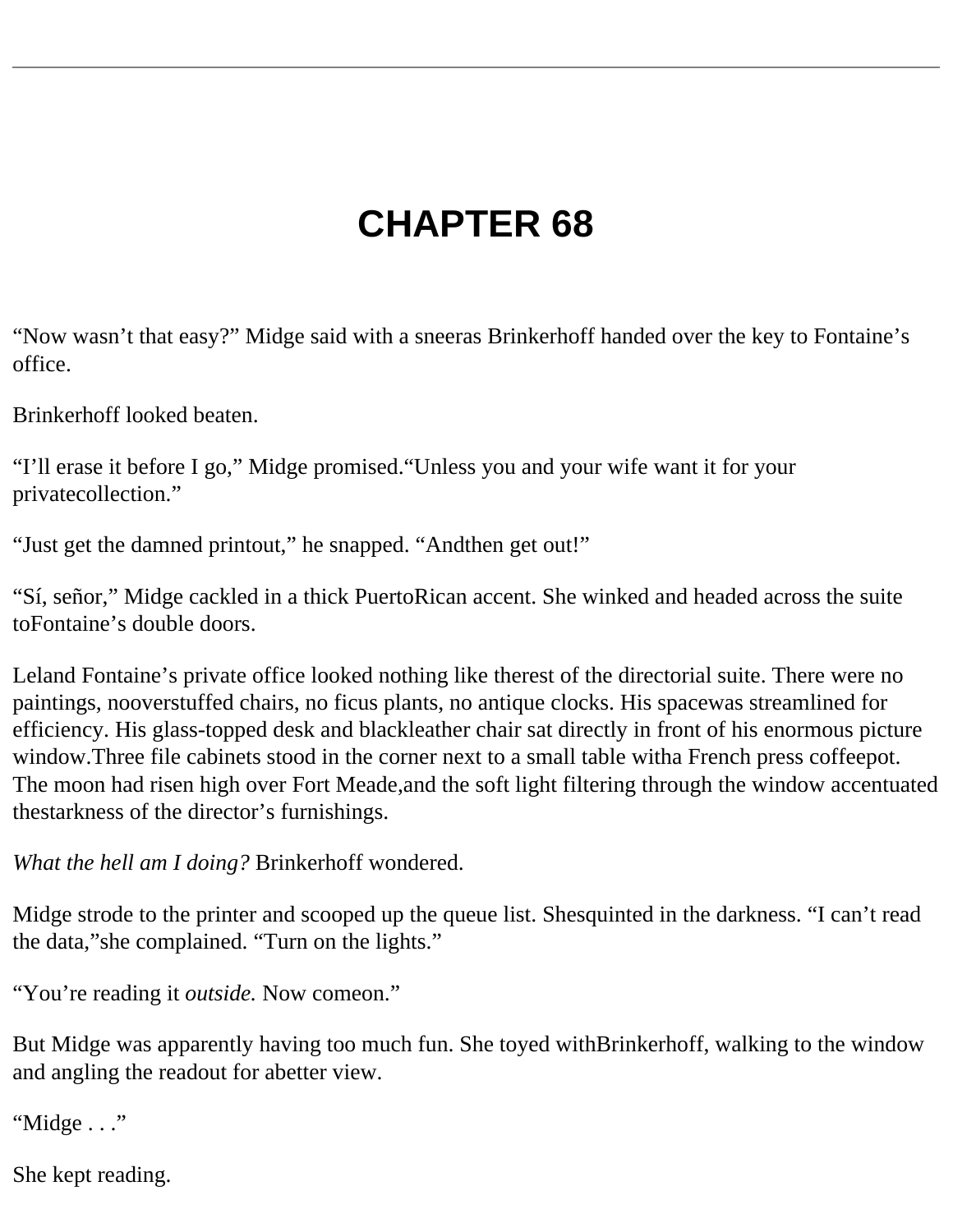Brinkerhoff shifted anxiously in the doorway. "Midge . . .come on. These are the director's private quarters."

"It's here somewhere," she muttered, studying theprintout. "Strathmore bypassed Gauntlet, I know it." Shemoved closer to the window.

Brinkerhoff began to sweat. Midge kept reading.

After a few moments, she gasped. "I knew it! Strathmore didit! He really did! The idiot!" She held up the paper and shookit. "He bypassed Gauntlet! Have a look!"

Brinkerhoff stared dumbfounded a moment and then raced acrossthe director's office. He crowded in next to Midge in front ofthe window. She pointed to the end of the readout.

Brinkerhoff read in disbelief. "What the ...?"

The printout contained a list of the last thirty-six files thathad entered TRANSLTR. After each file was a four-digit Gauntletclearance code. However, the last file on the sheet had noclearance code—it simply read: manual bypass.

*Jesus,* Brinkerhoff thought. *Midge strikesagain.*

"The idiot!" Midge sputtered, seething. "Look atthis! Gauntlet rejected the file twice! Mutation strings! And he*still* bypassed! What the hell was he thinking?"

Brinkerhoff felt weak-kneed. He wondered why Midge was alwaysright. Neither of them noticed the reflection that had appeared inthe window beside them. A massive figure was standing inFontaine's open doorway.

"Jeez," Brinkerhoff choked. "You think we have avirus?"

Midge sighed. "Nothing else it could be."

"Could be none of your damn business!" the deep voiceboomed from behind them.

Midge knocked her head against the window. Brinkerhoff tippedover the director's chair and wheeled toward the voice. Heimmediately knew the silhouette.

"Director!" Brinkerhoff gasped. He strode over andextended his hand. "Welcome home, sir."

The huge man ignored it.

"I-I thought," Brinkerhoff stammered, retracting hishand, "I thought you were in South America."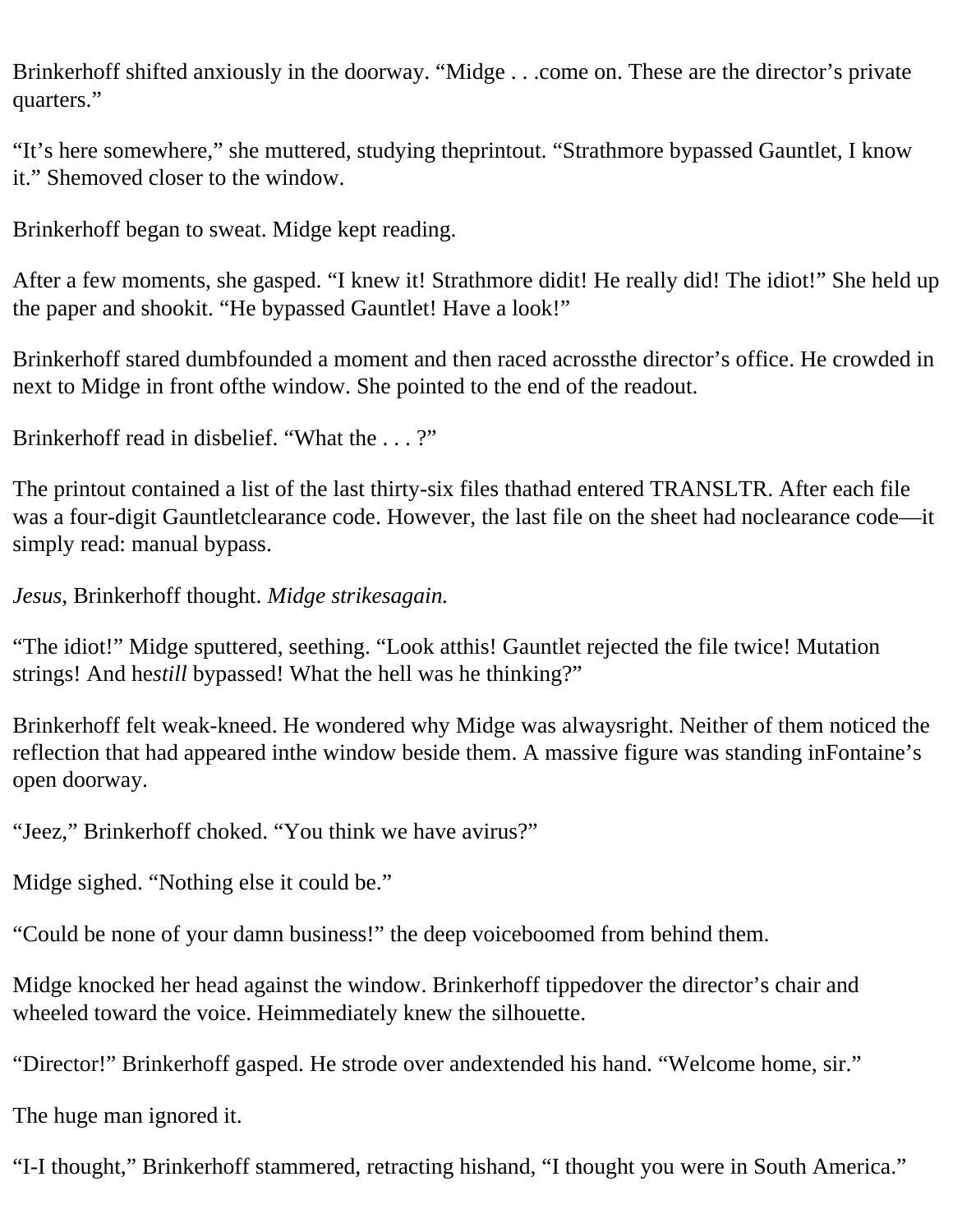Leland Fontaine glared down at his aide with eyes like bullets."Yes . . . and now I'm back."

## **CHAPTER 69**

"Hey, mister!"

Becker had been walking across the concourse toward a bank ofpay phones. He stopped and turned. Coming up behind him was thegirl he'd just surprised in the bathroom. She waved for him towait. "Mister, wait!"

*Now what?* Becker groaned. *She wants to pressinvasion-of-privacy charges?*

The girl dragged her duffel toward him. When she arrived, shewas now wearing a huge smile. "Sorry to yell at you backthere. You just kind of startled me."

"No problem," Becker assured, somewhat puzzled."I was in the wrong place."

"This will sound crazy," she said, batting herbloodshot eyes. "But you wouldn't happen to have somemoney you can lend me, would you?"

Becker stared at her in disbelief. "Money for what?"he demanded. *I'm not funding your drug habit if that'swhat you're asking.*

"I'm trying to get back home," the blonde said."Can you help?"

"Miss your flight?"

She nodded. "Lost my ticket. They wouldn't let me geton. Airlines can be such assholes. I don't have the cash tobuy another."

"Where are your parents?" Becker asked.

"States."

"Can you reach them?"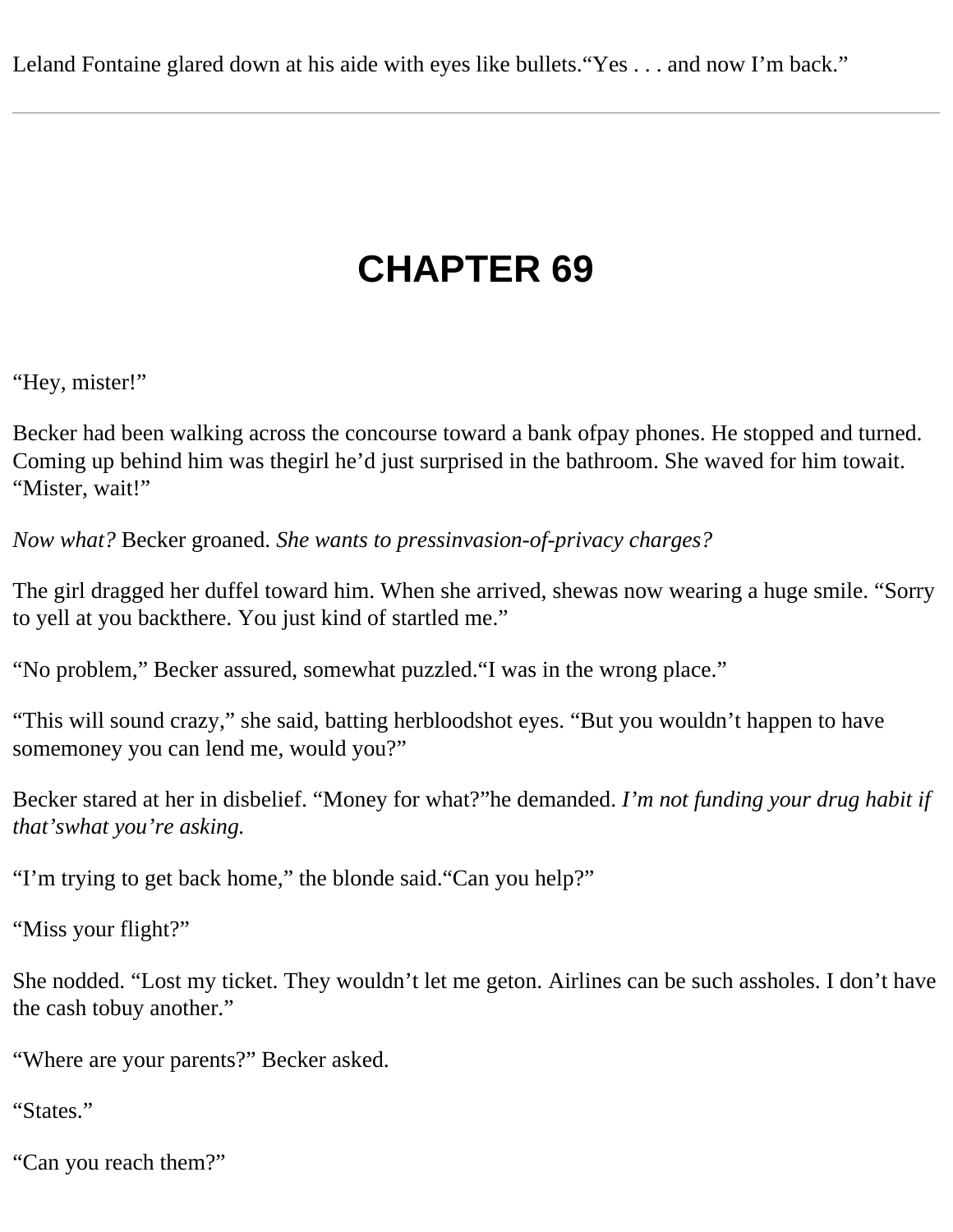"Nope. Already tried. I think they're weekending onsomebody's yacht."

Becker scanned the girl's expensive clothing. "Youdon't have a credit card?"

"Yeah, but my dad canceled it. He thinks I'm ondrugs."

"*Are* you on drugs?" Becker asked, deadpan,eyeing her swollen forearm.

The girl glared, indignant. "Of course not!" She gaveBecker an innocent huff, and he suddenly got the feeling he wasbeing played.

"Come on," she said. "You look like a rich guy.Can't you spot me some cash to get home? I could send it toyou later."

Becker figured any cash he gave this girl would end up in thehands of some drug dealer in Triana. "First of all," hesaid, "I'm not a rich guy—I'm a teacher. ButI'll tell you what I'll do . . ." *I'll callyour bluff, that's what I'll do.* "Why don'tI *charge* the ticket for you?"

The blonde stared at him in utter shock. "You'd dothat?" she stammered, eyes wide with hope. "You'dbuy me a ticket home? Oh, God, thank you!"

Becker was speechless. He had apparently misjudged themoment.

The girl threw her arms around him. "It's been ashitty summer," she choked, almost bursting into tears."Oh, thank you! I've got to get out of here!"

Becker returned her embrace halfheartedly. The girl let go ofhim, and he eyed her forearm again.

She followed his gaze to the bluish rash. "Gross,huh?"

Becker nodded. "I thought you said you weren't ondrugs."

The girl laughed. "It's Magic Marker! I took off halfmy skin trying to scrub it off. The ink smeared."

Becker looked closer. In the fluorescent light, he could see,blurred beneath the reddish swelling on her arm, the faint outlineof writing—words scrawled on flesh.

"But . . . but your *eyes,"* Becker said, feelingdumb. "They're all red."

She laughed. "I was crying. I told you, I missed myflight."

Becker looked back at the words on her arm.

She frowned, embarrassed. "Oops, you can still kind of readit, can't you?"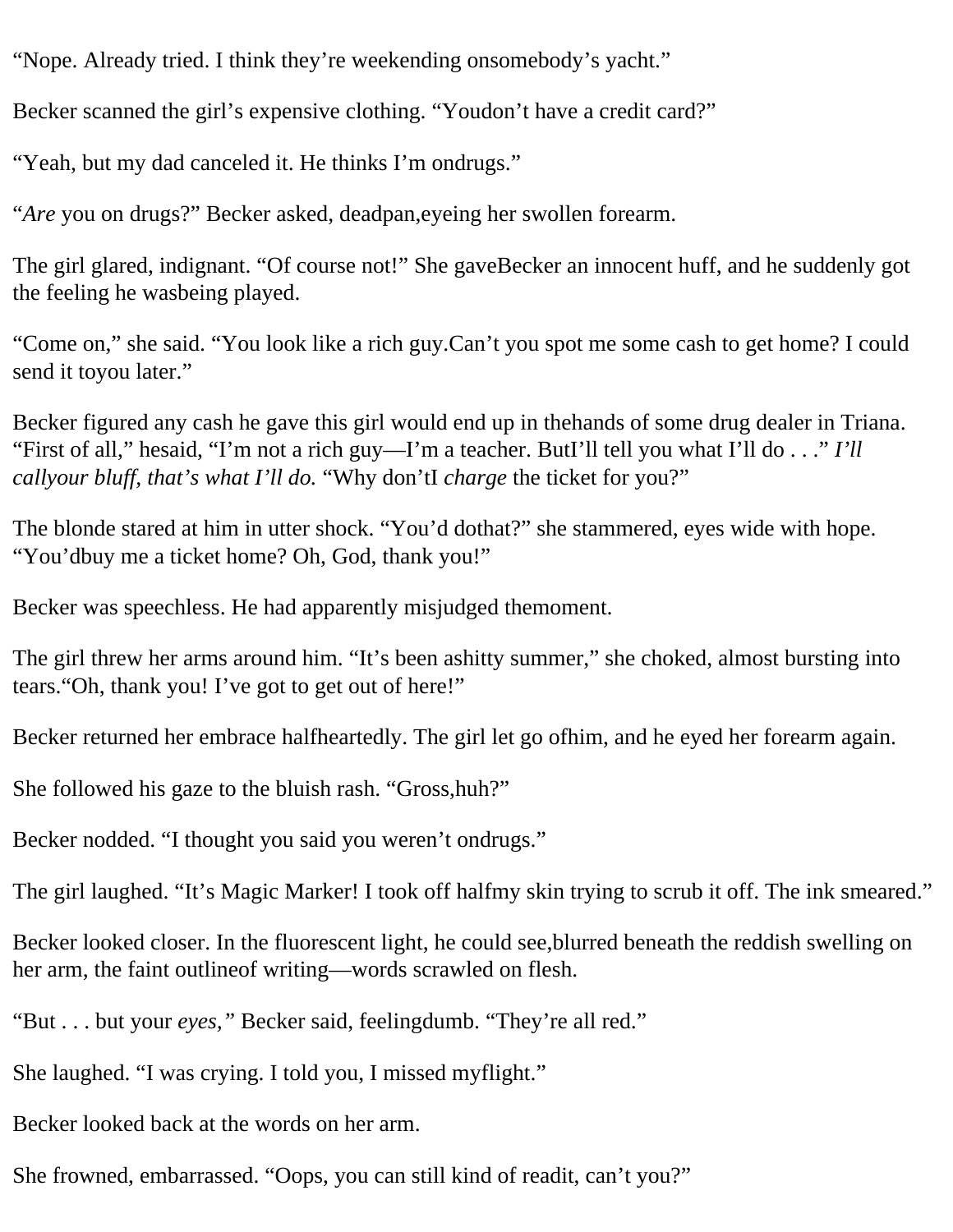Becker leaned closer. He could read it all right. The messagewas crystal clear. As he read the four faint words, the last twelvehours flashed before his eyes.

David Becker found himself back in the Alfonso XIII hotel room.The obese German was touching his own forearm and speaking brokenEnglish: Fock off und die.

"You okay?" the girl asked, eyeing the dazedBecker.

Becker did not look up from her arm. He was dizzy. The fourwords smeared across the girl's flesh carried a very simplemessage: FUCK OFF AND DIE.

The blonde looked down at it, embarrassed. "This friend ofmine wrote it . . . pretty stupid, huh?"

Becker couldn't speak. *Fock off und die.* Hecouldn't believe it. The German hadn't been insultinghim, he'd been trying to help. Becker lifted his gaze to thegirl's face. In the fluorescent light of the concourse, hecould see faint traces of red and blue in the girl's blondhair.

"Y-you . . ." Becker stammered, staring at herunpierced ears. "You wouldn't happen to wear earrings,would you?"

The girl eyed him strangely. She fished a tiny object from herpocket and held it out. Becker gazed at the skull pendant danglingin her hand.

"A clip-on?" he stammered.

"Hell, yes," the girl replied. "I'm scaredshitless of needles."

# **CHAPTER 70**

David Becker stood in the deserted concourse and felt his legsgo weak. He eyed the girl before him and knew his search was over.She had washed her hair and changed clothes—maybe in hopes ofhaving better luck selling the ring—but she'd neverboarded for New York.

Becker fought to keep his cool. His wild journey was about toend. He scanned her fingers. They were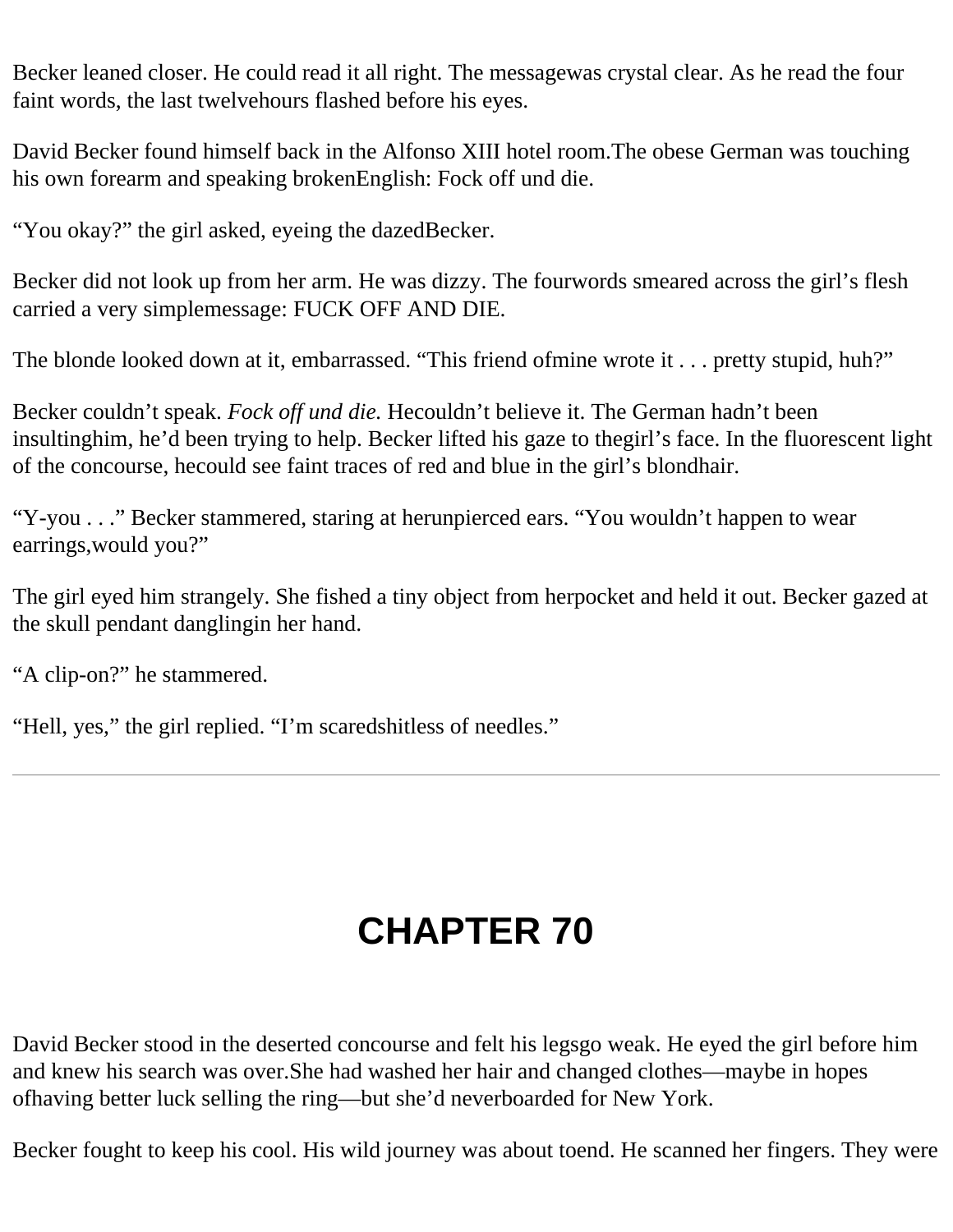bare. He gazed down at herduffel. *It's in there,* he thought. *It's got tobe!*

He smiled, barely containing his excitement. "This is goingto sound crazy," he said, "but I think you've gotsomething I need."

"Oh?" Megan seemed suddenly uncertain.

Becker reached for his wallet. "Of course I'd be happyto pay you." He looked down and started sorting through thecash in his billfold.

As Megan watched him count out his money, she drew a startledgasp, apparently misunderstanding his intentions. She shot afrightened glance toward the revolving door . . . measuring thedistance. It was fifty yards.

"I can give you enough to buy your ticket homeif—"

"Don't say it," Megan blurted, offering a forcedsmile. "I think I know exactly what you need." She bentdown and started rifling through her duffel.

Becker felt a surge of hope. *She's got it!* he toldhimself. *She's got the ring!* He didn't know howthe hell she knew what it was he wanted, but he was too tired tocare. Every muscle in his body relaxed. He pictured himself handingthe ring to the beaming deputy director of the NSA. Then he andSusan would lie in the big canopy bed at Stone Manor and make upfor lost time.

The girl finally found what she was looking for—herPepperGuard—the environmentally safe alternative to mace, madefrom a potent blend of cayenne and chili peppers. In one swiftmotion, she swung around and fired a direct stream intoBecker's eyes. She grabbed her duffel and dashed for the door.When she looked back, David Becker was on the floor, holding hisface, writhing in agony.

## **CHAPTER 71**

Tokugen Numataka lit his fourth cigar and kept pacing. Hesnatched up his phone and buzzed the main switchboard.

"Any word yet on that phone number?" he demandedbefore the operator could speak.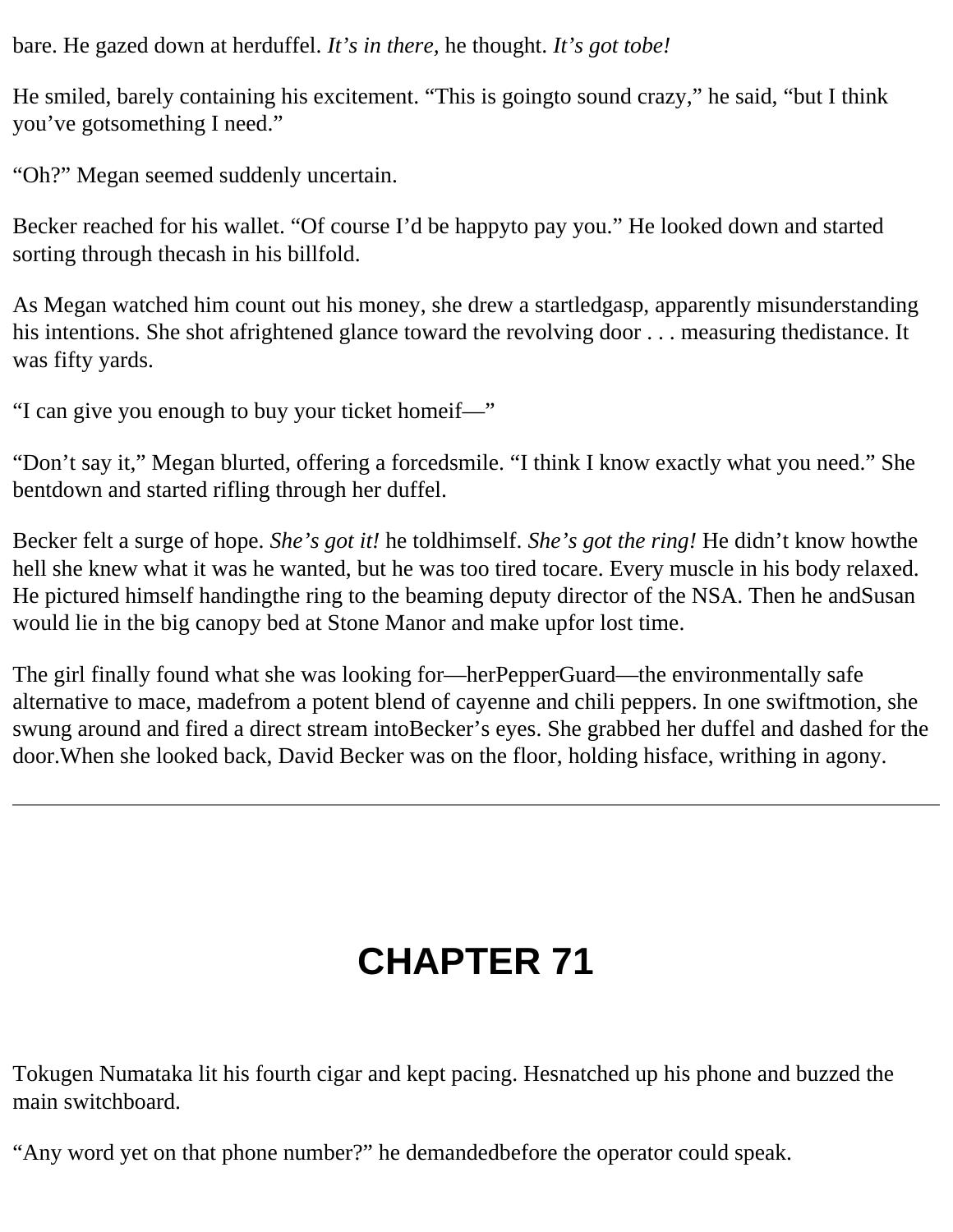"Nothing yet, sir. It's taking a bit longer thanexpected—it came from a cellular."

*A cellular,* Numataka mused. *Figures.* Fortunatelyfor the Japanese economy, the Americans had an insatiable appetitefor electronic gadgets.

"The boosting station," the operator added, "isin the 202 area code. But we have no number yet."

"202? Where's that?" *Where in the vastAmerican expanse is this mysterious North Dakota hiding?*

"Somewhere near Washington, D.C., sir."

Numataka arched his eyebrows. "Call me as soon as you havea number."

## **CHAPTER 72**

Susan Fletcher stumbled across the darkened Crypto floor towardStrathmore's catwalk. The commander's office was as farfrom Hale as Susan could get inside the locked complex.

When Susan reached the top of the catwalk stairs, she found thecommander's door hanging loosely, the electronic lock renderedineffective by the power outage. She barged in.

"Commander?" The only light inside was the glow ofStrathmore's computer monitors. "Commander!" shecalled once again. *"Commander!"*

Susan suddenly remembered that the commander was in the Sys-Seclab. She turned circles in his empty office, the panic of herordeal with Hale still in her blood. She had to get out of Crypto.Digital Fortress or no Digital Fortress, it was time toact—time to abort the TRANSLTR run and escape. She eyedStrathmore's glowing monitors then dashed to his desk. Shefumbled with his keypad. *Abort TRANSLTR!* The task was simplenow that she was on an authorized terminal. Susan called up theproper command window and typed:

#### ABORT RUN

Her finger hovered momentarily over the ENTER key.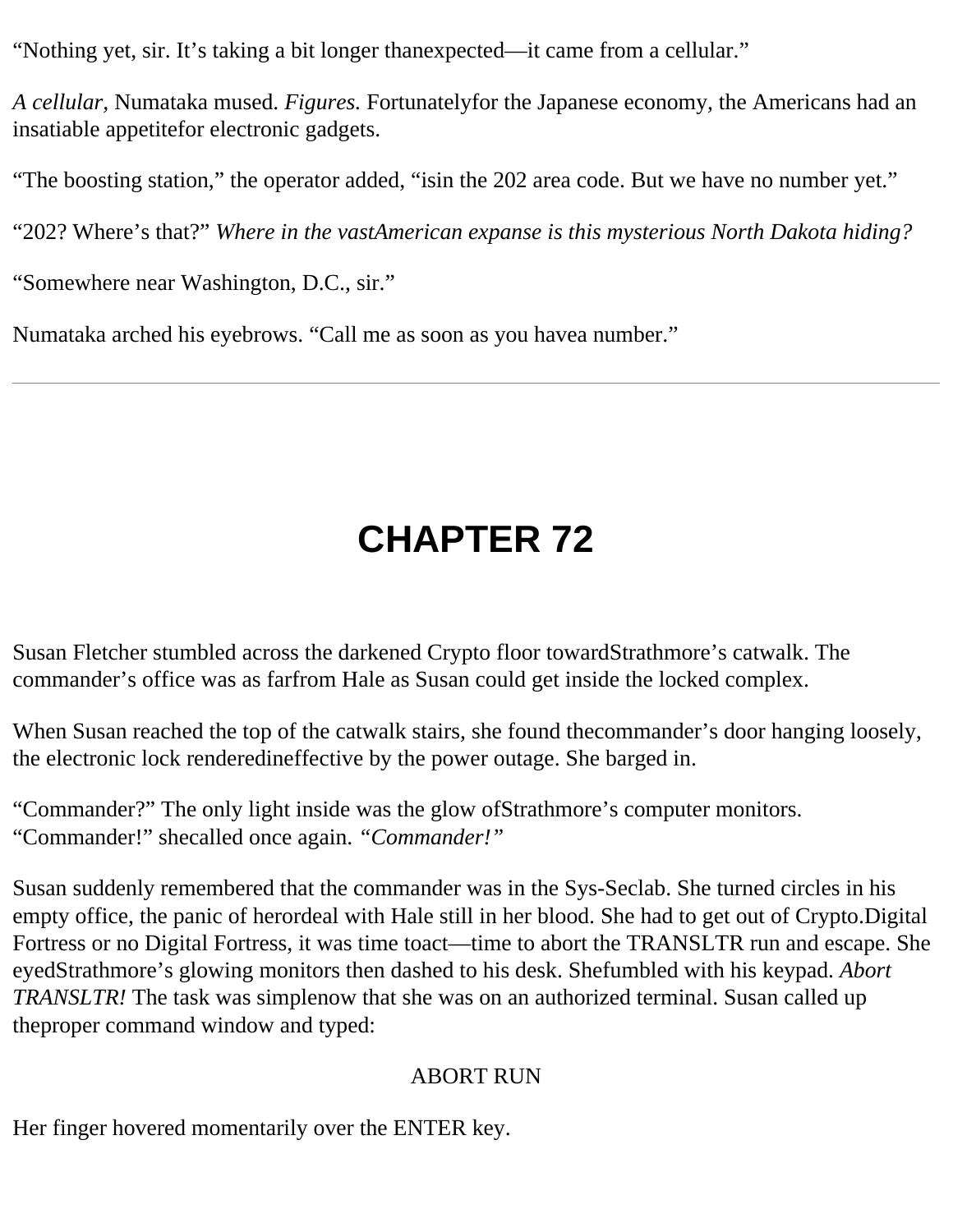"Susan!" a voice barked from the doorway. Susanwheeled scared, fearing it was Hale. But it was not, it wasStrathmore. He stood, pale and eerie in the electronic glow, hischest heaving. "What the hell's going on!"

"Com . . . mander!" Susan gasped. "Hale's inNode 3! He just attacked me!"

"What? Impossible! Hale's locked downin—"

"No, he's not! He's loose! We need security inhere now! I'm aborting TRANSLTR!" Susan reached for thekeypad.

"DON'T TOUCH THAT!" Strathmore lunged for theterminal and pulled Susan's hands away.

Susan recoiled, stunned. She stared at the commander and for thesecond time that day did not recognize him. Susan felt suddenlyalone.

\* \* \*

Strathmore saw the blood on Susan's shirt and immediatelyregretted his outburst. "Jesus, Susan. Are you okay?"

She didn't respond.

He wished he hadn't jumped on her unnecessarily. His nerveswere frayed. He was juggling too much. There were things on hismind—things Susan Fletcher did not know about—things hehad not told her and prayed he'd never have to.

"I'm sorry," he said softly. "Tell me whathappened."

She turned away. "It doesn't matter. The blood'snot mine. Just get me out of here."

"Are you hurt?" Strathmore put a hand on her shoulder.Susan recoiled. He dropped his hand and looked away. When he lookedback at Susan's face, she seemed to be staring over hisshoulder at something on the wall.

There, in the darkness, a small keypad glowed full force.Strathmore followed her gaze and frowned. He'd hoped Susanwouldn't notice the glowing control panel. The illuminatedkeypad controlled his private elevator. Strathmore and hishigh-powered guests used it to come and go from Crypto withoutadvertising the fact to the rest of the staff. The personal liftdropped down fifty feet below the Crypto dome and then movedlaterally 109 yards through a reinforced underground tunnel to thesublevels of the main NSA complex. The elevator connecting Cryptoto the NSA was powered from the main complex; it was on-linedespite Crypto's power outage.

Strathmore had known all along it was on-line, but even as Susanhad been pounding on the main exit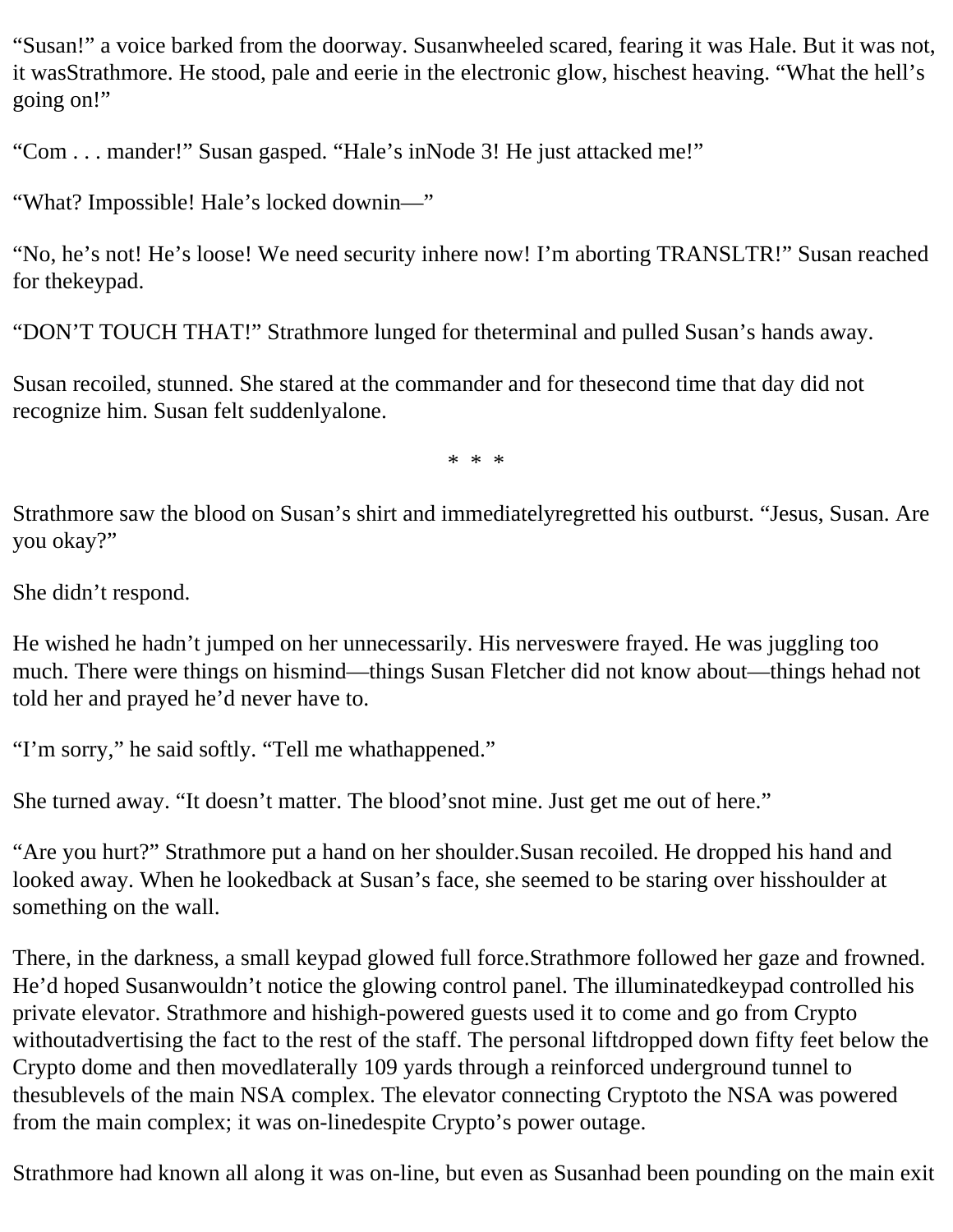downstairs, he hadn'tmentioned it. He could not afford to let Susan out—not yet. Hewondered how much he'd have to tell her to make her want tostay.

Susan pushed past Strathmore and raced to the back wall. Shejabbed furiously at the illuminated buttons.

"Please," she begged. But the door did not open.

"Susan," Strathmore said quietly. "The lift takesa password."

"A password?" she repeated angrily. She glared at thecontrols. Below the main keypad was a second keypad—a smallerone, with tiny buttons. Each button was marked with a letter of thealphabet. Susan wheeled to him. "What is the password!"she demanded.

Strathmore thought a moment and sighed heavily. "Susan,have a seat."

Susan looked as if she could hardly believe her ears.

"Have a seat," the commander repeated, his voicefirm.

"Let me out!" Susan shot an uneasy glance toward thecommander's open office door.

Strathmore eyed the panicked Susan Fletcher. Calmly he moved tohis office door. He stepped out onto the landing and peered intothe darkness. Hale was nowhere to be seen. The commander steppedback inside and pulled the door shut. Then he propped a chair infront to keep it closed, went to his desk, and removed somethingfrom a drawer. In the pale glow of the monitors Susan saw what hewas holding. Her face went pale. It was a gun.

Strathmore pulled two chairs into the middle of the room. Herotated them to face the closed office door. Then he sat. He liftedthe glittering Beretta semi-automatic and aimed steadily at theslightly open door. After a moment he laid the gun back in hislap.

He spoke solemnly. "Susan, we're safe here. We need totalk. If Greg Hale comes through that door . . ." He let ithang.

Susan was speechless.

Strathmore gazed at her in the dim light of his office. Hepatted the seat beside him. "Susan, sit. I have something totell you." She did not move. "When I'm done,"he said, "I'll give you the password to the elevator. Youcan decide whether to leave or not."

There was a long silence. In a daze, Susan moved across theoffice and sat next to Strathmore.

"Susan," he began, "I haven't been entirelyhonest with you."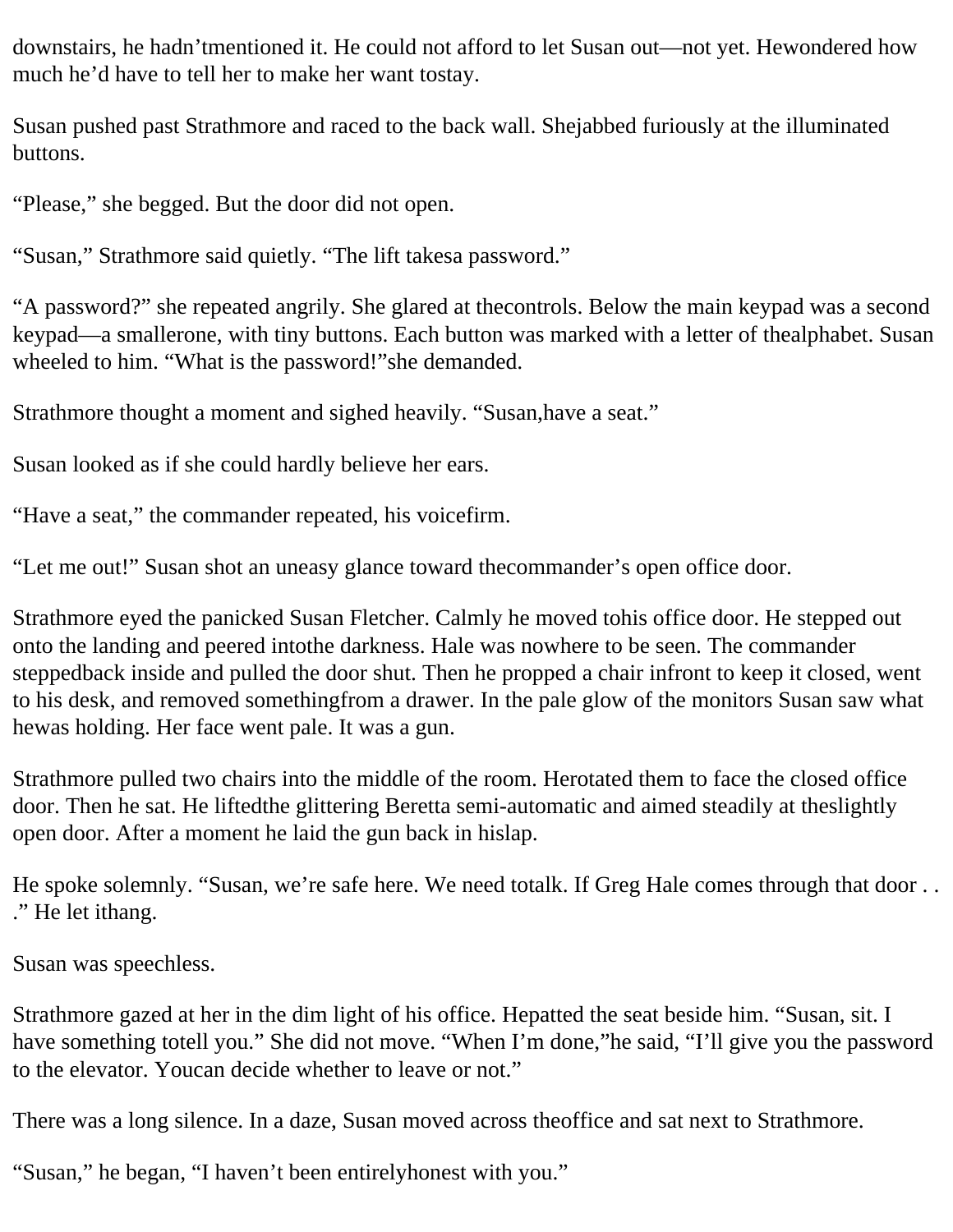David Becker felt as if his face had been doused in turpentineand ignited. He rolled over on the floor and squinted throughbleary tunnel vision at the girl halfway to the revolving doors.She was running in short, terrified bursts, dragging her duffelbehind her across the tile. Becker tried to pull himself to hisfeet, but he could not. He was blinded by red-hot fire. *Shecan't get away!*

He tried to call out, but there was no air in his lungs, only asickening pain. "No!" He coughed. The sound barely lefthis lips.

Becker knew the second she went through the door, she woulddisappear forever. He tried to call out again, but his throat wassearing.

The girl had almost reached the revolving door. Becker staggeredto his feet, gasping for breath. He stumbled after her. The girldashed into the first compartment of the revolving door, draggingher duffel behind her. Twenty yards back, Becker was staggeringblindly toward the door.

"Wait!" He gasped. *"Wait!"*

The girl pushed furiously on the inside of the door. The doorbegan to rotate, but then it jammed. The blonde wheeled in terrorand saw her duffel snagged in the opening. She knelt and pulledfuriously to free it.

Becker fixed his bleary vision on the fabric protruding throughthe door. As he dove, the red corner of nylon protruding from thecrack was all he could see. He flew toward it, armsoutstretched.

As David Becker fell toward the door, his hands only inchesaway, the fabric slipped into the crack and disappeared. Hisfingers clutched empty air as the door lurched into motion. Thegirl and the duffel tumbled into the street outside.

"Megan!" Becker wailed as hit the floor. White-hotneedles shot through the back of his eye sockets. His visiontunneled to nothing, and a new wave of nausea rolled in. His ownvoice echoed in the blackness. *Megan!*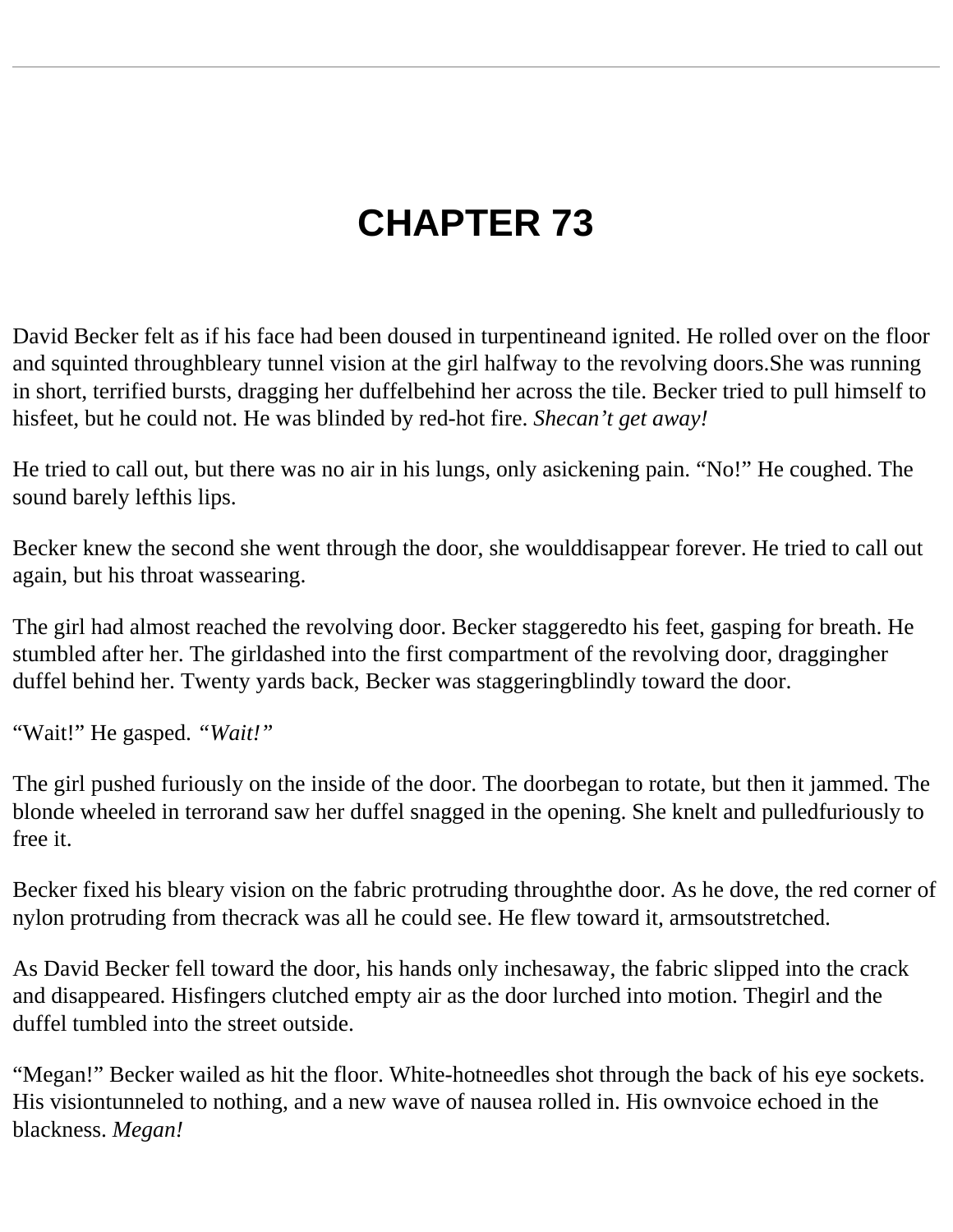David Becker wasn't sure how long he'd been lyingthere before he became aware of the hum of fluorescent bulbsoverhead. Everything else was still. Through the silence came avoice. Someone was calling. He tried to lift his head off thefloor. The world was cockeyed, watery. *Again the voice.* Hesquinted down the concourse and saw a figure twenty yards away.

"Mister?"

Becker recognized the voice. It was the girl. She was standingat another entrance farther down the concourse, clutching herduffel to her chest. She looked more frightened now than she hadbefore.

"Mister?" she asked, her voice trembling. "Inever told you my name. How come you know my name?"

## **CHAPTER 74**

Director Leland Fontaine was a mountain of a man, sixty-threeyears old, with a close-cropped military haircut and a rigiddemeanor. His jet-black eyes were like coal when he was irritated,which was almost always. He'd risen through the ranks of theNSA through hard work, good planning, and the well-earned respectof his predecessors. He was the first African American director ofthe National Security Agency, but nobody ever mentioned thedistinction; Fontaine's politics were decidedly colorblind,and his staff wisely followed suit.

Fontaine had kept Midge and Brinkerhoff standing as he wentthrough the silent ritual of making himself a mug of Guatemalanjava. Then he'd settled at his desk, left them standing, andquestioned them like schoolchildren in the principal'soffice.

Midge did the talking—explaining the unusual series ofevents that led them to violate the sanctity of Fontaine'soffice.

"A virus?" the director asked coldly. "You twothink we've got a virus?"

Brinkerhoff winced.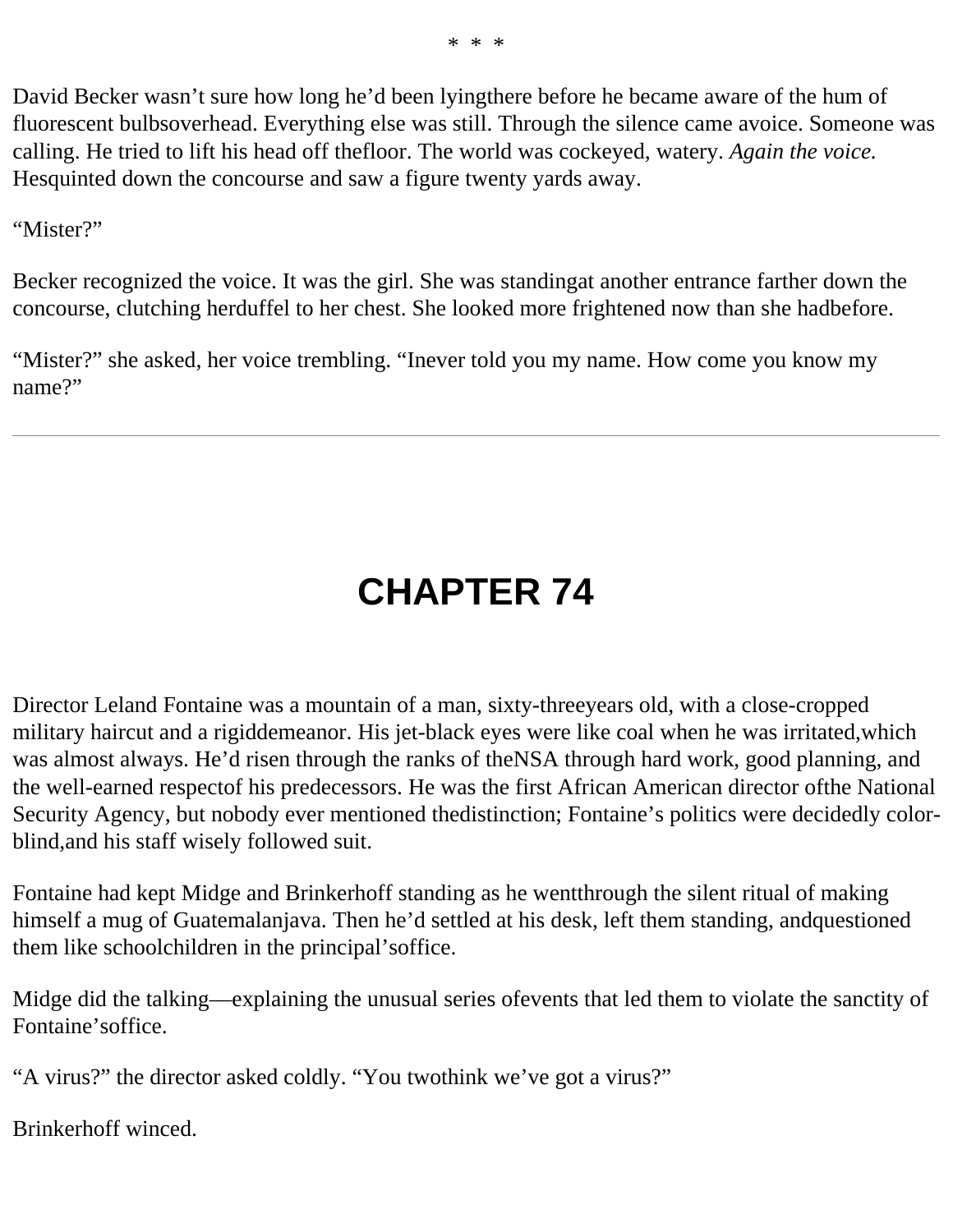"Yes, sir," Midge snapped.

"Because Strathmore bypassed Gauntlet?" Fontaine eyedthe printout in front of him.

"Yes," she said. "And there's a file thathasn't broken in over twenty hours!"

Fontaine frowned. "Or so your data says."

Midge was about to protest, but she held her tongue. Instead shewent for the throat. "There's a blackout inCrypto."

Fontaine looked up, apparently surprised.

Midge confirmed with a curt nod. "All power's down.Jabba thought maybe—"

"You called Jabba?"

"Yes, sir, I—"

"Jabba?" Fontaine stood up, furious. "Why thehell didn't you call Strathmore?"

"We did!" Midge defended. "He said everything wasfine."

Fontaine stood, his chest heaving. "Then we have no reasonto doubt him." There was closure in his voice. He took a sipof coffee. "Now if you'll excuse me, I have work todo."

Midge's jaw dropped. "I beg your pardon?"

Brinkerhoff was already headed for the door, but Midge wascemented in place.

"I said good night, Ms. Milken," Fontaine repeated."You are excused."

"But—but sir," she stammered, "I . . . Ihave to protest. I think—"

*"You* protest?" the director demanded. He setdown his coffee. *"I* protest! I protest to your presencein my office. I protest to your insinuations that the deputydirector of this agency is lying. I protest—"

"We have a virus, sir! My instincts tell me—"

"Well, your instincts are wrong, Ms. Milken! For once,they're wrong!"

Midge stood fast. "But, sir! Commander Strathmore bypassedGauntlet!"

Fontaine strode toward her, barely controlling his anger."That is *his* prerogative! I pay you to watch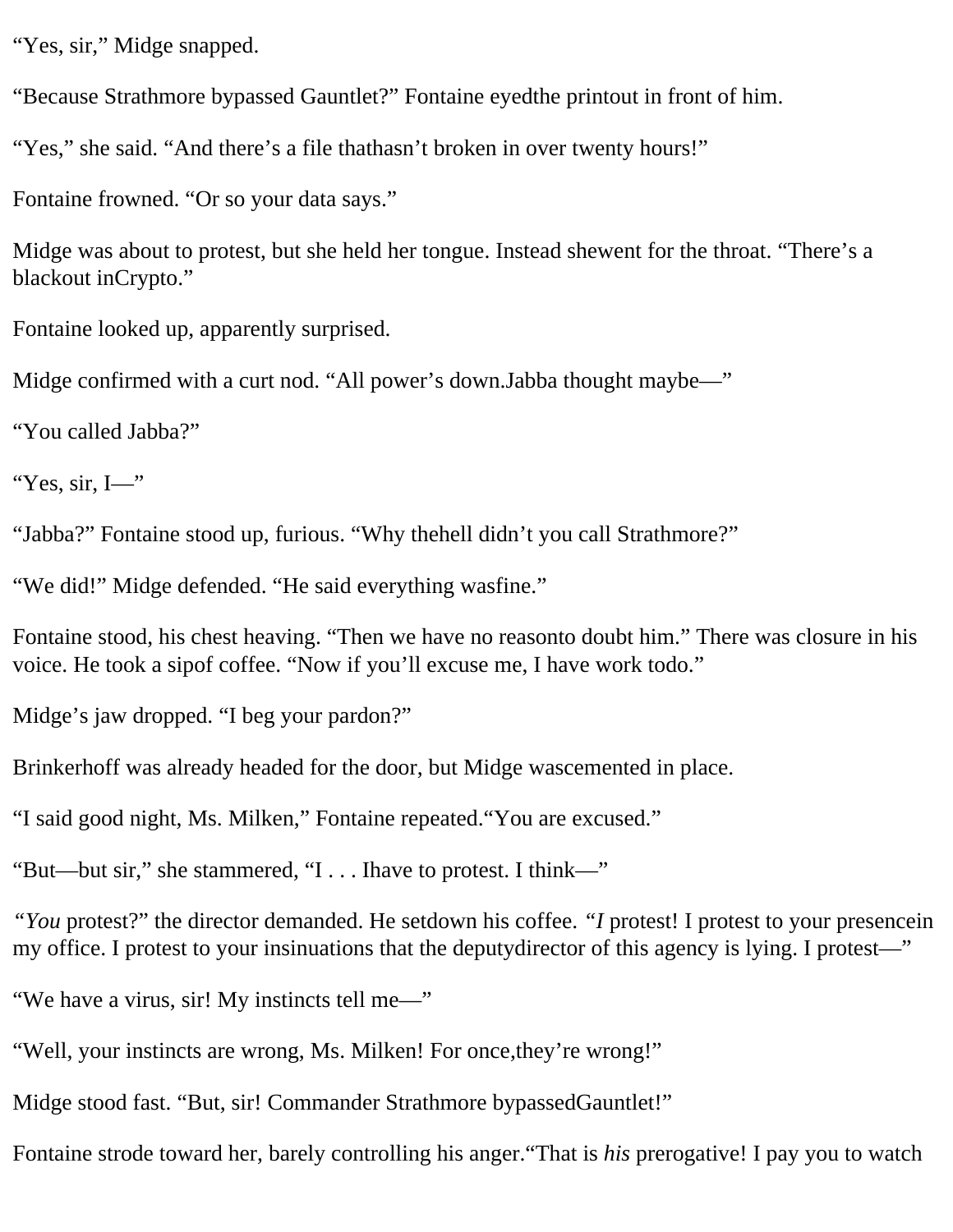analystsand service employees—not spy on the deputy director! If itweren't for him we'd still be breaking codes with penciland paper! Now leave me!" He turned to Brinkerhoff, who stoodin the doorway colorless and trembling. "Both ofyou."

"With all due respect, sir," Midge said."I'd like to recommend we send a Sys-Sec team to Cryptojust to ensure—"

"We will do no such thing!"

After a tense beat, Midge nodded. "Very well. Goodnight." She turned and left. As she passed, Brinkerhoff couldsee in her eyes that she had no intention of letting thisrest—not until her intuition was satisfied.

Brinkerhoff gazed across the room at his boss, massive andseething behind his desk. This was not the director he knew. Thedirector he knew was a stickler for detail, for neatly tiedpackages. He always encouraged his staff to examine and clarify anyinconsistencies in daily procedure, no matter how minute. And yethere he was, asking them to turn their backs on a very bizarreseries of coincidences.

The director was obviously hiding something, but Brinkerhoff waspaid to assist, not to question. Fontaine had proven over and overthat he had everyone's best interests at heart; if assistinghim now meant turning a blind eye, then so be it. Unfortunately,Midge was paid to question, and Brinkerhoff feared she was headedfor Crypto to do just that.

*Time to get out the résumés,* Brinkerhoffthought as he turned to the door.

"Chad!" Fontaine barked, from behind him. Fontaine hadseen the look in Midge's eyes when she left. "Don'tlet her out of this suite."

Brinkerhoff nodded and hustled after Midge.

\* \* \*

Fontaine sighed and put his head in his hands. His sable eyeswere heavy. It had been a long, unexpected trip home. The pastmonth had been one of great anticipation for Leland Fontaine. Therewere things happening right now at the NSA that would changehistory, and ironically, Director Fontaine had found out about themonly by chance.

Three months ago, Fontaine had gotten news that CommanderStrathmore's wife was leaving him. He'd also heardreports that Strathmore was working absurd hours and seemed aboutto crack under the pressure. Despite differences of opinion withStrathmore on many issues, Fontaine had always held his deputydirector in the highest esteem; Strathmore was a brilliant man,maybe the best the NSA had. At the same time, ever since theSkipjack fiasco, Strathmore had been under tremendous stress. Itmade Fontaine uneasy; the commander held a lot of keys around theNSA—and Fontaine had an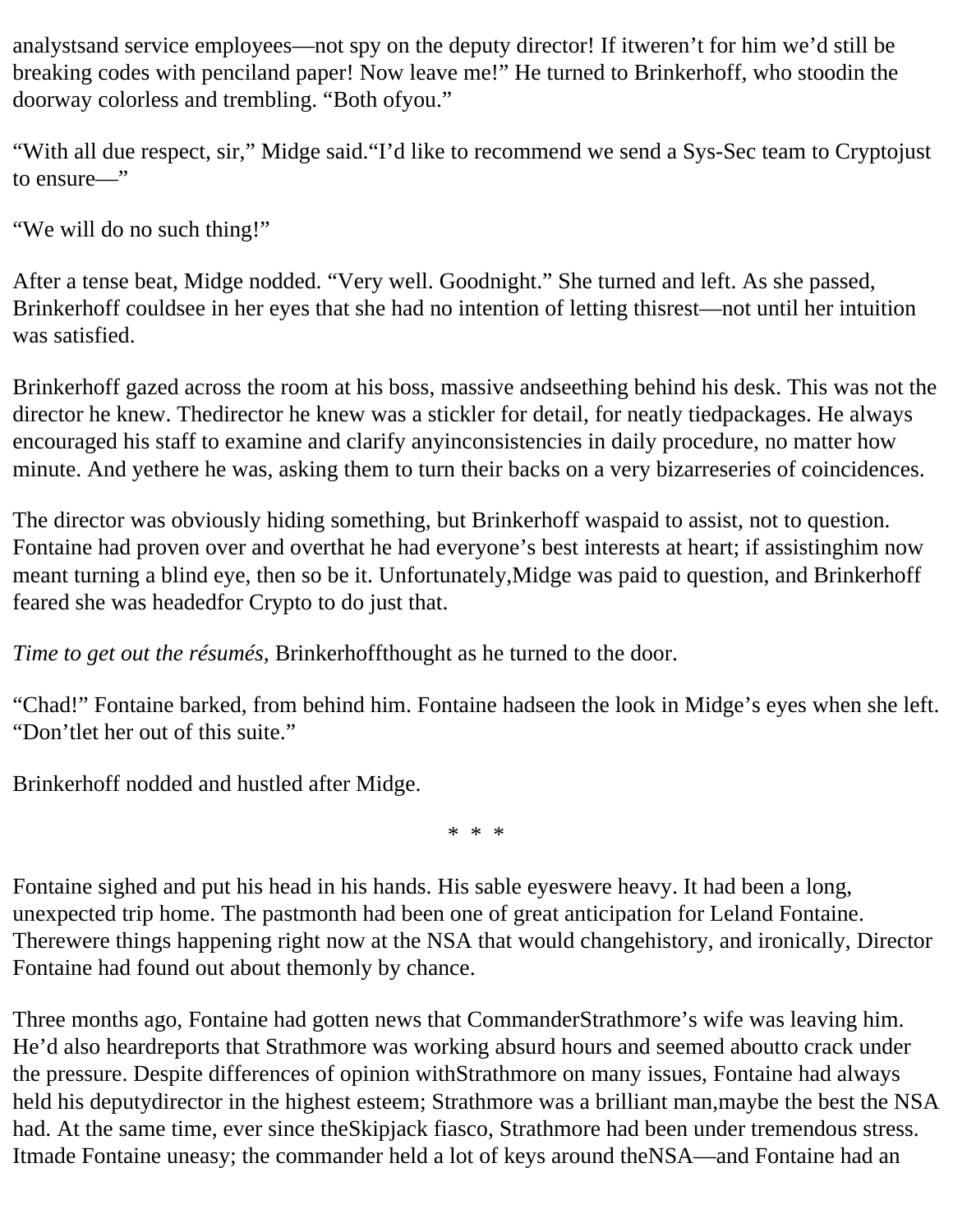agency to protect.

Fontaine needed someone to keep tabs on the wavering Strathmoreand make sure he was 100 percent—but it was not that simple.Strathmore was a proud and powerful man; Fontaine needed a way tocheck up on the commander without undermining his confidence orauthority.

Fontaine decided, out of respect for Strathmore, to do the jobhimself. He had an invisible tap installed on CommanderStrathmore's Crypto account—his E-mail, his interofficecorrespondence, his brainstorms, all of it. If Strathmore was goingto crack, the director would see warning signs in his work. Butinstead of signs of a breakdown, Fontaine uncovered the groundworkfor one of the most incredible intelligence schemes he'd everencountered. It was no wonder Strathmore was busting his ass; if hecould pull this plan off, it would make up for the Skipjack fiascoa hundred times over.

Fontaine had concluded Strathmore was fine, working at 110percent—as sly, smart, and patriotic as ever. The best thingthe director could do would be to stand clear and watch thecommander work his magic. Strathmore had devised a plan . . . aplan Fontaine had no intention of interrupting.

## **CHAPTER 75**

Strathmore fingered the Berretta in his lap. Even with the rageboiling in his blood, he was programmed to think clearly. The factthat Greg Hale had dared lay a finger on Susan Fletcher sickenedhim, but the fact that it was his own fault made him even sicker;Susan going into Node 3 had been his idea. Strathmore knew enoughto compartmentalize his emotion—it could in no way affect hishandling of Digital Fortress. He was the deputy director of theNational Security Agency. And today his job was more critical thanit had ever been.

Strathmore slowed his breathing. "Susan." His voicewas efficient and unclouded. "Did you delete Hale'sE-mail?"

"No," she said, confused.

"Do you have the pass-key?"

She shook her head.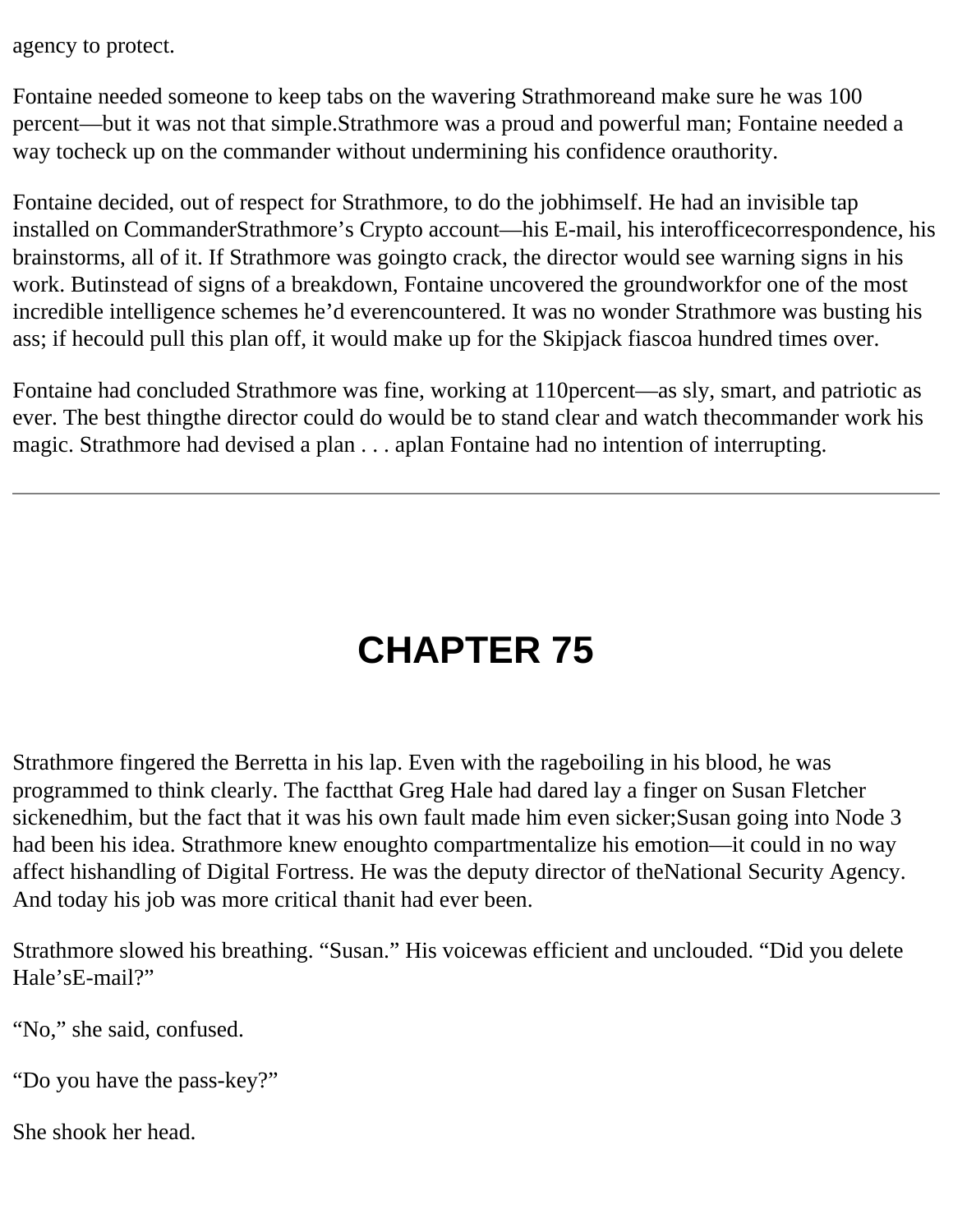Strathmore frowned, chewing his lip. His mind was racing. He hada dilemma. He could easily enter his elevator password, and Susanwould be gone. But he needed her there. He needed her help to findHale's pass-key. Strathmore hadn't told her yet, butfinding that pass-key was far more than a matter of academicinterest—it was an absolute necessity. Strathmore suspected hecould run Susan's nonconformity search and find the pass-keyhimself, but he'd already encountered problems running hertracer. He was not about to risk it again.

"Susan." He sighed resolutely. "I'd like youto help me find Hale's pass-key."

"What!" Susan stood up, her eyes wild.

Strathmore fought off the urge to stand along with her. He knewa lot about negotiating—the position of power was alwaysseated. He hoped she would follow suit. She did not.

"Susan, sit down."

She ignored him.

"Sit down." It was an order.

Susan remained standing. "Commander, if you've stillgot some burning desire to check out Tankado's algorithm, youcan do it alone. I want out."

Strathmore hung his head and took a deep breath. It was clearshe would need an explanation. *She deserves one,* he thought.Strathmore made his decision—Susan Fletcher would hear it all.He prayed he wasn't making a mistake.

"Susan," he began, "it wasn't supposed tocome to this." He ran his hand across his scalp. "Thereare some things I haven't told you. Sometimes a man in myposition . . ." The commander wavered as if making a painfulconfession. "Sometimes a man in my position is forced to lieto the people he loves. Today was one of those days." He eyedher sadly. "What I'm about to tell you, I never plannedto have to say . . . to you . . . or to anyone."

Susan felt a chill. The commander had a deadly serious look onhis face. There was obviously some aspect of his agenda to whichshe was not privy. Susan sat down.

There was a long pause as Strathmore stared at the ceiling,gathering his thoughts. "Susan," he finally said, hisvoice frail. "I have no family." He returned his gaze toher. "I have no marriage to speak of. My life has been my lovefor this country. My life has been my work here at theNSA."

Susan listened in silence.

"As you may have guessed," he continued, "Iplanned to retire soon. But I wanted to retire with pride.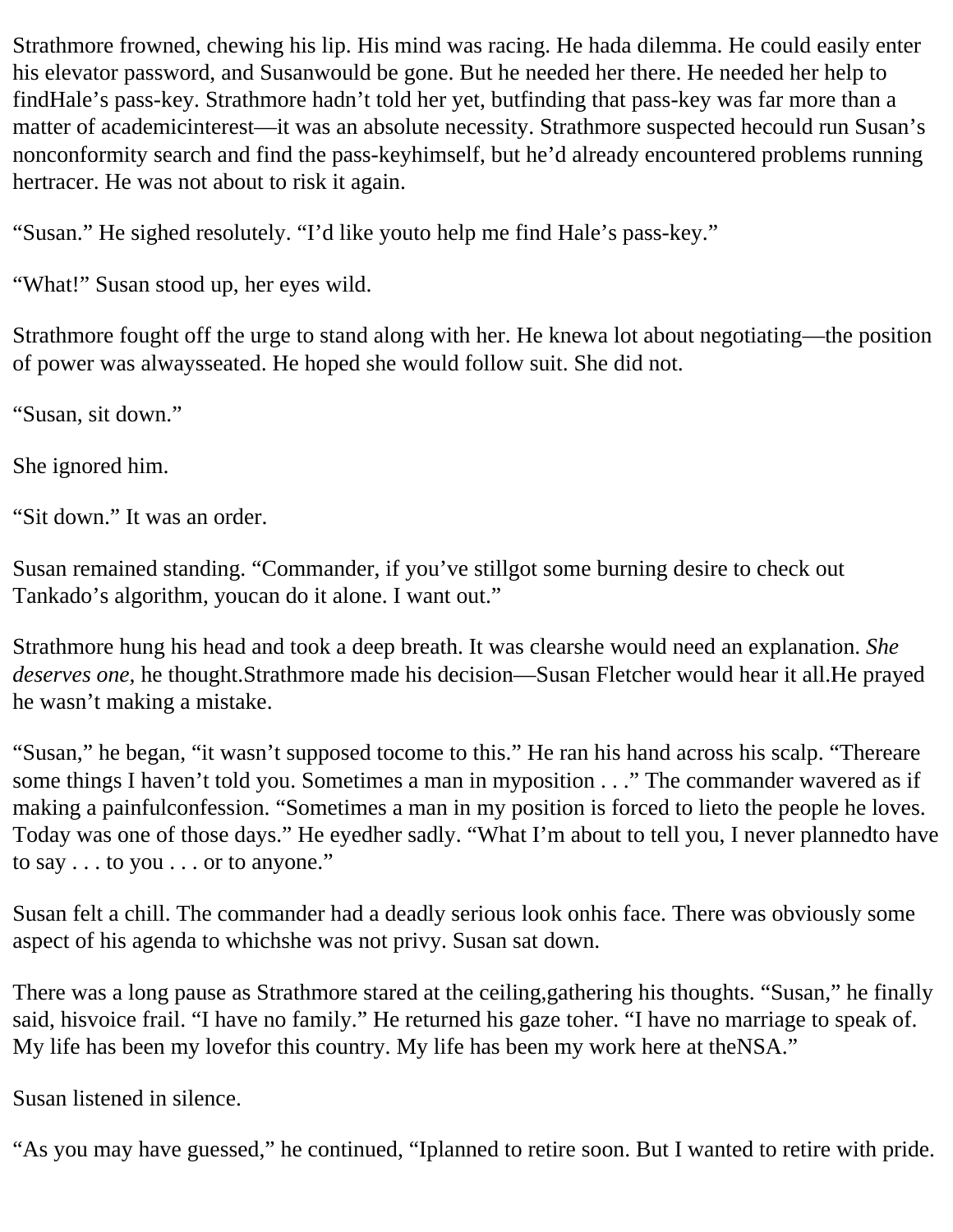I wantedto retire knowing that I'd truly made a difference."

"But you *have* made a difference," Susan heardherself say. "You built TRANSLTR."

Strathmore didn't seem to hear. "Over the past fewyears, our work here at the NSA has gotten harder and harder.We've faced enemies I never imagined would challenge us.I'm talking about our own citizens. The lawyers, the civilrights fanatics, the EFF—they've all played a part, butit's more than that. It's the *people.* They'velost faith. They've become paranoid. They suddenly see *us* as the enemy. People like you and me, people who truly havethe nation's best interests at heart, we find ourselves havingto fight for our right to serve our country. We're no longerpeacekeepers. We're eavesdroppers, peeping Toms, violators ofpeople's rights." Strathmore heaved a sigh."Unfortunately, there are naive people in the world, peoplewho can't imagine the horrors they'd face if wedidn't intervene. I truly believe it's up to us to save them from their own ignorance."

Susan waited for his point.

The commander stared wearily at the floor and then looked up."Susan, hear me out," he said, smiling tenderly at her."You'll want to stop me, but hear me out. I've beendecrypting Tankado's E-mail for about two months now. As youcan imagine, I was shocked when I first read his messages to NorthDakota about an unbreakable algorithm called Digital Fortress. Ididn't believe it was possible. But every time I intercepted anew message, Tankado sounded more and more convincing. When I readthat he'd used mutation strings to write a rotating key-code,I realized he was light-years ahead of us; it was an approach noone here had never tried."

"Why *would* we?" Susan asked. "It barelymakes sense."

Strathmore stood up and started pacing, keeping one eye on thedoor. "A few weeks ago, when I heard about the DigitalFortress auction, I finally accepted the fact that Tankado wasserious. I knew if he sold his algorithm to a Japanese softwarecompany, we were sunk, so I tried to think of any way I could stophim. I considered having him killed, but with all the publicitysurrounding the algorithm and all his recent claims about TRANSLTR,we would be prime suspects. That's when it dawned on me."He turned to Susan. "I realized that Digital Fortress should*not* be stopped."

Susan stared at him, apparently lost.

Strathmore went on. "I suddenly saw Digital Fortress as theopportunity of a lifetime. It hit me that with a few changes, Digital Fortress could work *for* us instead of againstus."

Susan had never heard anything so absurd. Digital Fortress wasan unbreakable algorithm; it would destroy them.

"If," Strathmore continued, "if I could just makea small modification in the algorithm . . . before it was released. . ." He gave her a cunning glint of the eye.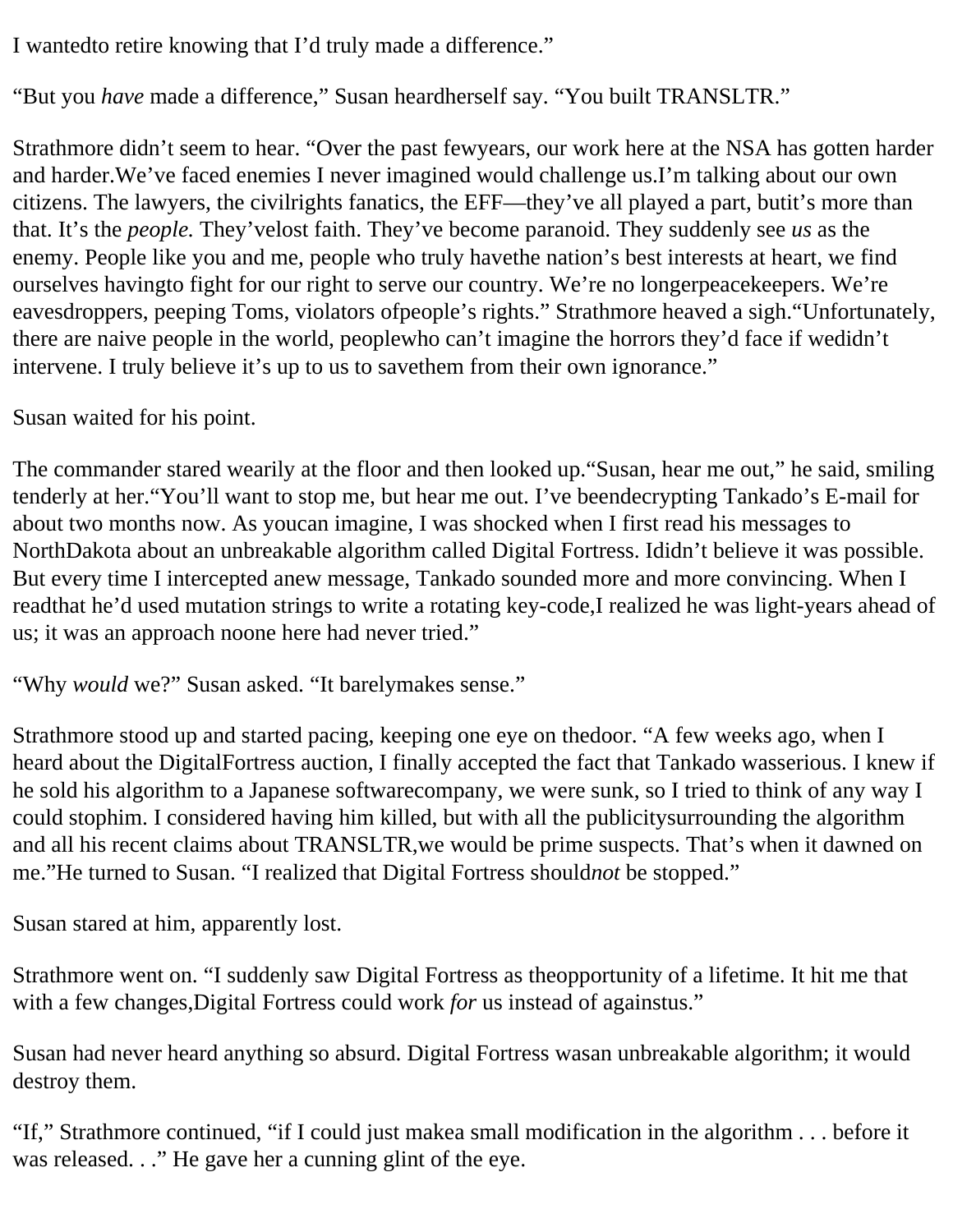It took only an instant.

Strathmore saw the amazement register in Susan's eyes. Heexcitedly explained his plan. "If I could get the pass-key, Icould unlock our copy of Digital Fortress and insert amodification."

"A back door," Susan said, forgetting the Commanderhad ever lied to her. She felt a surge of anticipation. "Justlike Skipjack."

Strathmore nodded. "Then we could replace Tankado'sgive-away file on the Internet with our *altered* version.Because Digital Fortress is a Japanese algorithm, no one will eversuspect the NSA had any part in it. All we have to do is make theswitch."

Susan realized the plan was beyond ingenious. It was pure . . .Strathmore. He planned to facilitate the release of an algorithmthe NSA could break!

"Full access," Strathmore said. "Digital Fortresswill become the encryption standard overnight."

"Overnight?" Susan said. "How do you figure *that?* Even if Digital Fortress becomes available everywhere forfree, most computer users will stick with their old algorithms forconvenience. Why would they switch to Digital Fortress?"

Strathmore smiled. "Simple. We have a security leak. Thewhole world finds out about TRANSLTR."

Susan's jaw dropped.

"Quite simply, Susan, we let the truth hit the street. Wetell the world that the NSA has a computer that can break everyalgorithm except Digital Fortress."

Susan was amazed. "So everyone jumps ship to DigitalFortress . . . not knowing we can break it!"

Strathmore nodded. "Exactly." There was a longsilence. "I'm sorry I lied to you. Trying to rewriteDigital Fortress is a pretty big play, I didn't want youinvolved."

"I . . . understand," she replied slowly, stillreeling from the brilliance of it all. "You're not a badliar."

Strathmore chuckled. "Years of practice. Lying was the onlyway to keep you out of the loop."

Susan nodded. "And how big a loop is it?"

"You're looking at it."

Susan smiled for the first time in an hour. "I was afraidyou'd say that."

He shrugged. "Once Digital Fortress is in place, I'llbrief the director."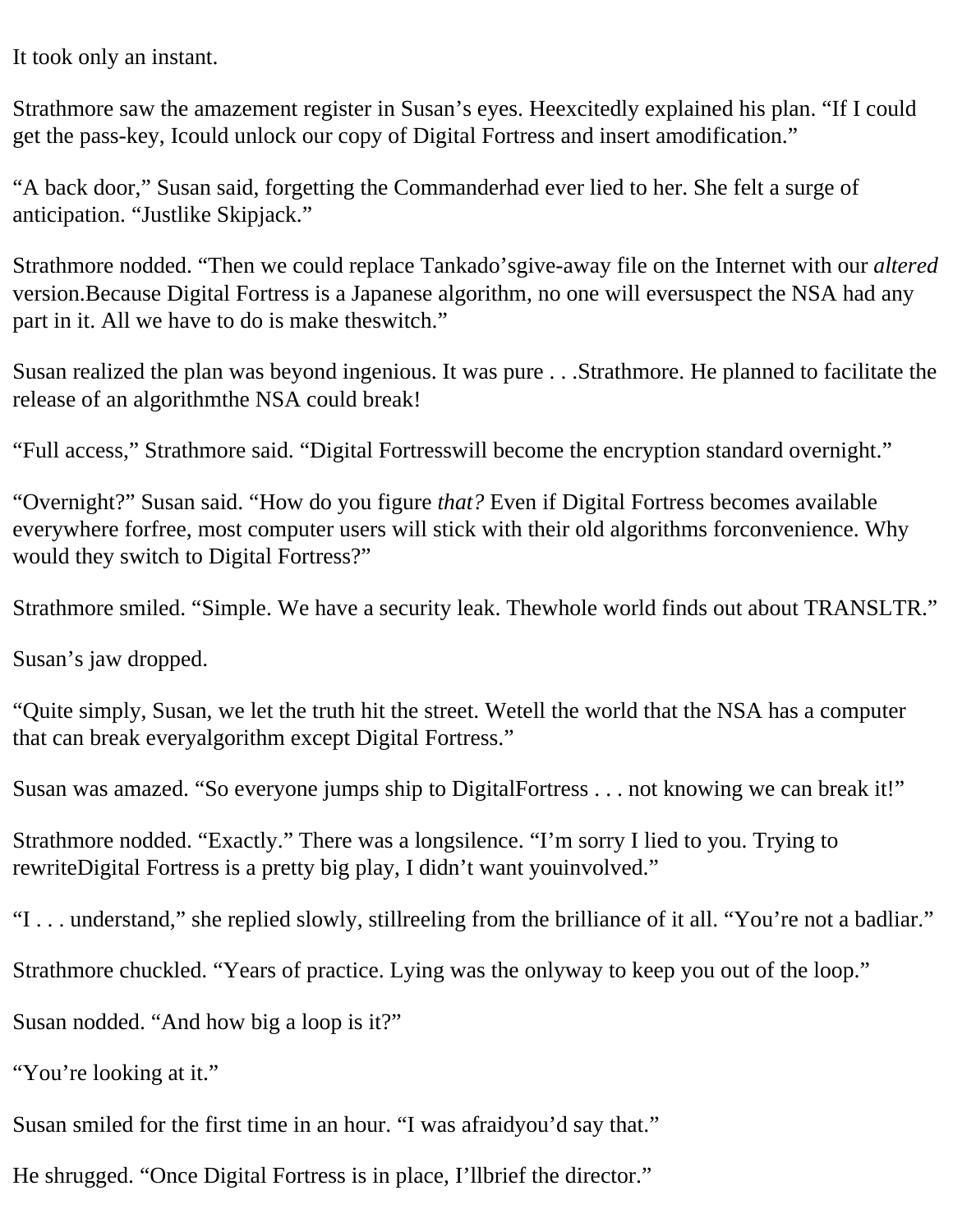Susan was impressed. Strathmore's plan was a globalintelligence coup the magnitude of which had never before beenimagined. And he'd attempted it single-handedly. It lookedlike he might pull it off too. The pass-key was downstairs. Tankadowas dead. Tankado's partner had been located.

Susan paused.

*Tankado is dead.* That seemed very convenient. She thoughtof all the lies that Strathmore had told her and felt a suddenchill. She looked uneasily at the commander. "Did you killEnsei Tankado?"

Strathmore looked surprised. He shook his head. "Of coursenot. There was no need to kill Tankado. In fact, I'd prefer hewere alive. His death could cast suspicion on Digital Fortress. Iwanted this switch to go as smoothly and inconspicuously aspossible. The original plan was to make the switch and let Tankadosell his key."

Susan had to admit it made sense. Tankado would have no reasonto suspect the algorithm on the Internet was not the original.Nobody had access to it except himself and North Dakota. UnlessTankado went back and studied the programming after it wasreleased, he'd never know about the back door. He'dslaved over Digital Fortress for long enough that he'dprobably never want to see the programming again.

Susan let it all soak in. She suddenly understood thecommander's need for privacy in Crypto. The task at hand wastime-consuming and delicate—writing a concealed back door in acomplex algorithm and making an undetected Internet switch.Concealment was of paramount importance. The simple suggestion thatDigital Fortress was tainted could ruin the commander'splan.

Only now did she fully grasp why he had decided to let TRANSLTRkeep running. *If Digital Fortress is going to be the NSA'snew baby, Strathmore wanted to be sure it was unbreakable!*

"Still want out?" he asked.

Susan looked up. Somehow sitting there in the dark with thegreat Trevor Strathmore, her fears were swept away. RewritingDigital Fortress was a chance to make history—a chance to doincredible good—and Strathmore could use her help. Susanforced a reluctant smile. "What's our nextmove?"

Strathmore beamed. He reached over and put a hand on hershoulder. "Thanks." He smiled and then got down tobusiness. "We'll go downstairs together." He held uphis Berretta. "You'll search Hale's terminal.I'll cover you."

Susan bristled at the thought of going downstairs."Can't we wait for David to call with Tankado'scopy?"

Strathmore shook his head. "The sooner we make the switch,the better. We have no guarantees that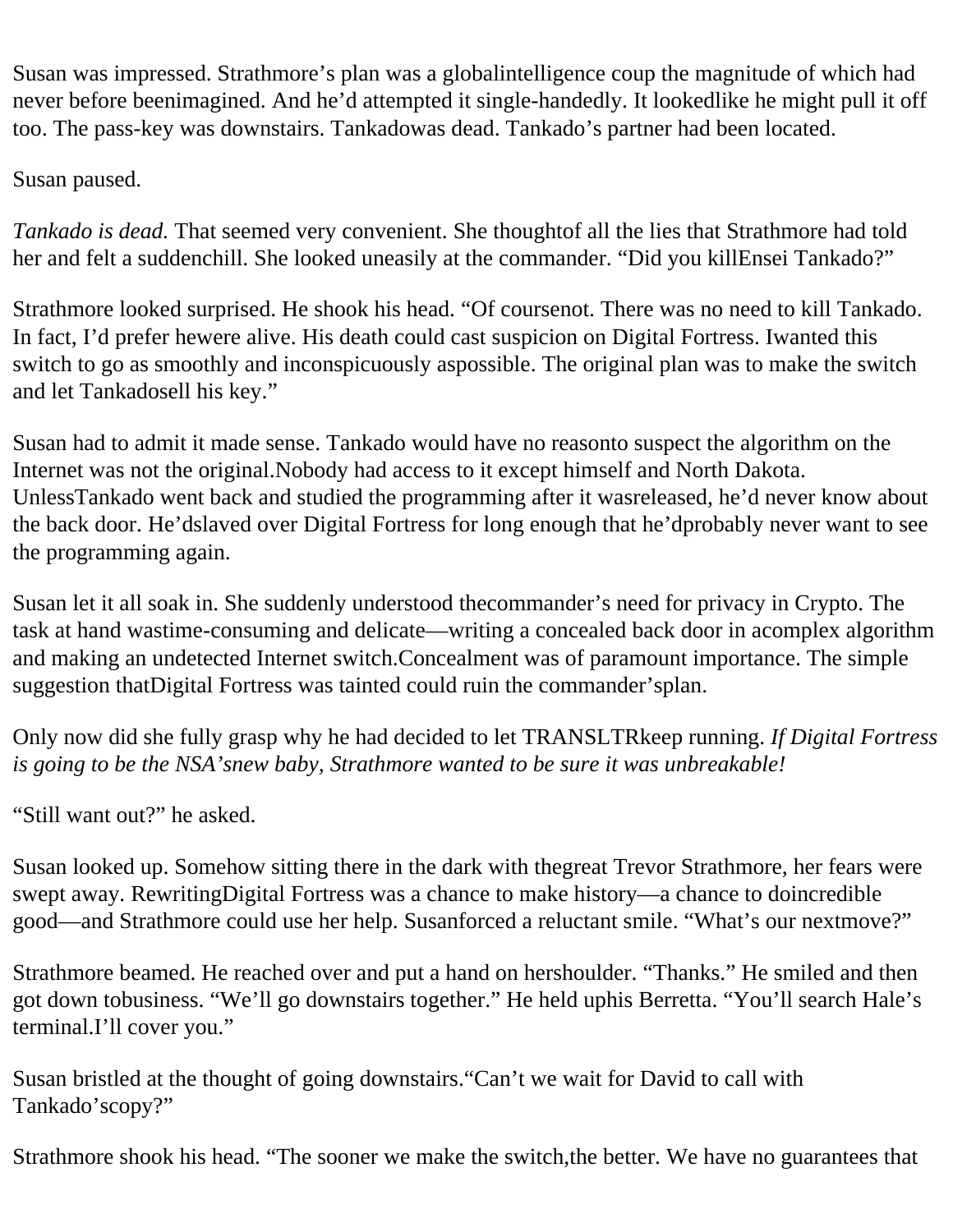David will even find theother copy. If by some fluke the ring falls into the wrong handsover there, I'd prefer we'd already made the algorithmswitch. That way, whoever ends up with the key will download *our* version of the algorithm." Strathmore fingered his gunand stood. "We need to go for Hale's key."

Susan fell silent. The commander had a point. They neededHale's pass-key. And they needed it now.

When Susan stood, her legs were jittery. She wished she'dhit Hale harder. She eyed Strathmore's weapon and suddenlyfelt queasy. "You'd actually shoot Greg Hale?"

"No." Strathmore frowned, striding to the door."But let's hope *he* doesn't knowthat."

# **CHAPTER 76**

Outside the Seville airport terminal, a taxi sat idle, the meterrunning. The passenger in the wire-rim glasses gazed through theplate-glass windows of the well-lit terminal. He knew he'darrived in time.

He could see a blond girl. She was helping David Becker to achair. Becker was apparently in pain. *He does not yet knowpain,* the passenger thought. The girl pulled a small objectfrom her pocket and held it out. Becker held it up and studied itin the light. Then he slipped it on his finger. He pulled a stackof bills from his pocket and paid the girl. They talked a fewminutes longer, and then the girl hugged him. She waved, shoulderedher duffel, and headed off across the concourse.

*At last,* the man in the taxi thought. *At last.*

# **CHAPTER 77**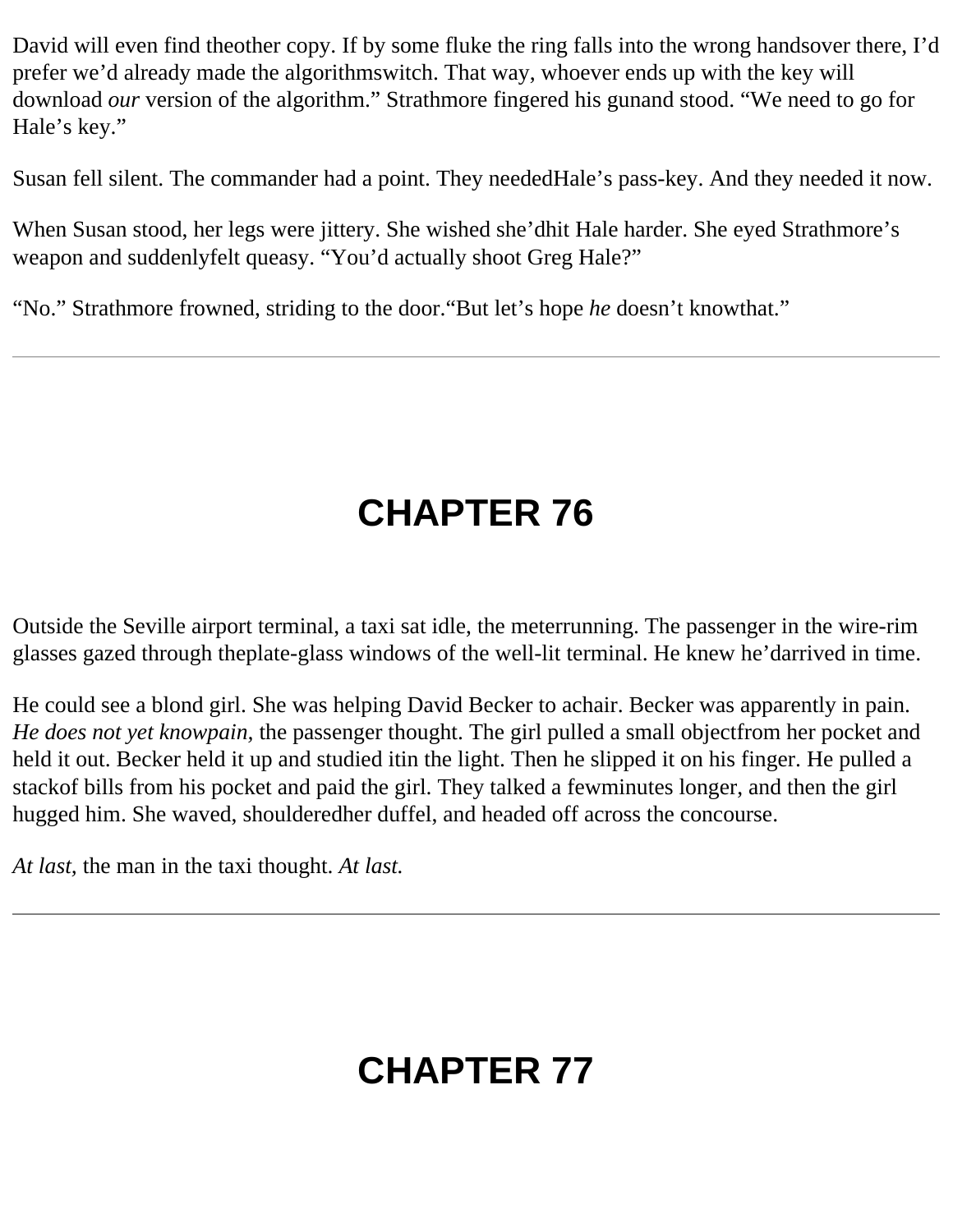Strathmore stepped out of his office onto the landing with hisgun leveled. Susan trailed close behind, wondering if Hale wasstill in Node 3.

The light from Strathmore's monitor behind them threw eerieshadows of their bodies out across the grated platform. Susaninched closer to the commander.

As they moved away from the door, the light faded, and they wereplunged into darkness. The only light on the Crypto floor came fromthe stars above and the faint haze from behind the shattered Node 3window.

Strathmore inched forward, looking for the place where thenarrow staircase began. Switching the Berretta to his left hand, hegroped for the banister with his right. He figured he was probablyjust as bad a shot with his left, and he needed his right forsupport. Falling down this particular set of stairs could cripplesomeone for life, and Strathmore's dreams for his retirementdid not involve a wheelchair.

Susan, blinded by the blackness of the Crypto dome, descendedwith a hand on Strathmore's shoulder. Even at the distance oftwo feet, she could not see the commander's outline. As shestepped onto each metal tread, she shuffled her toes forwardlooking for the edge.

Susan began having second thoughts about risking a visit to Node3 to get Hale's pass-key. The commander insisted Halewouldn't have the guts to touch them, but Susan wasn't sosure. Hale was desperate. He had two options: Escape Crypto or goto jail.

A voice kept telling Susan they should wait for David'scall and use *his* pass-key, but she knew there was noguarantee he would even find it. She wondered what was taking Davidso long. Susan swallowed her apprehension and kept going.

Strathmore descended silently. There was no need to alert Halethey were coming. As they neared the bottom, Strathmore slowed,feeling for the final step. When he found it, the heel of hisloafer clicked on hard black tile. Susan felt his shoulder tense.They'd entered the danger zone. Hale could be anywhere.

In the distance, now hidden behind TRANSLTR, was theirdestination—Node 3. Susan prayed Hale was still there, lyingon the floor, whimpering in pain like the dog he was.

Strathmore let go of the railing and switched the gun back tohis right hand. Without a word, he moved out into the darkness.Susan held tight to his shoulder. If she lost him, the only wayshe'd find him again was to speak. Hale might hear them. Asthey moved away from the safety of the stairs, Susan recalledlate-night games of tag as a kid—she'd left home base,she was in the open. She was vulnerable.

TRANSLTR was the only island in the vast black sea. Every fewsteps Strathmore stopped, gun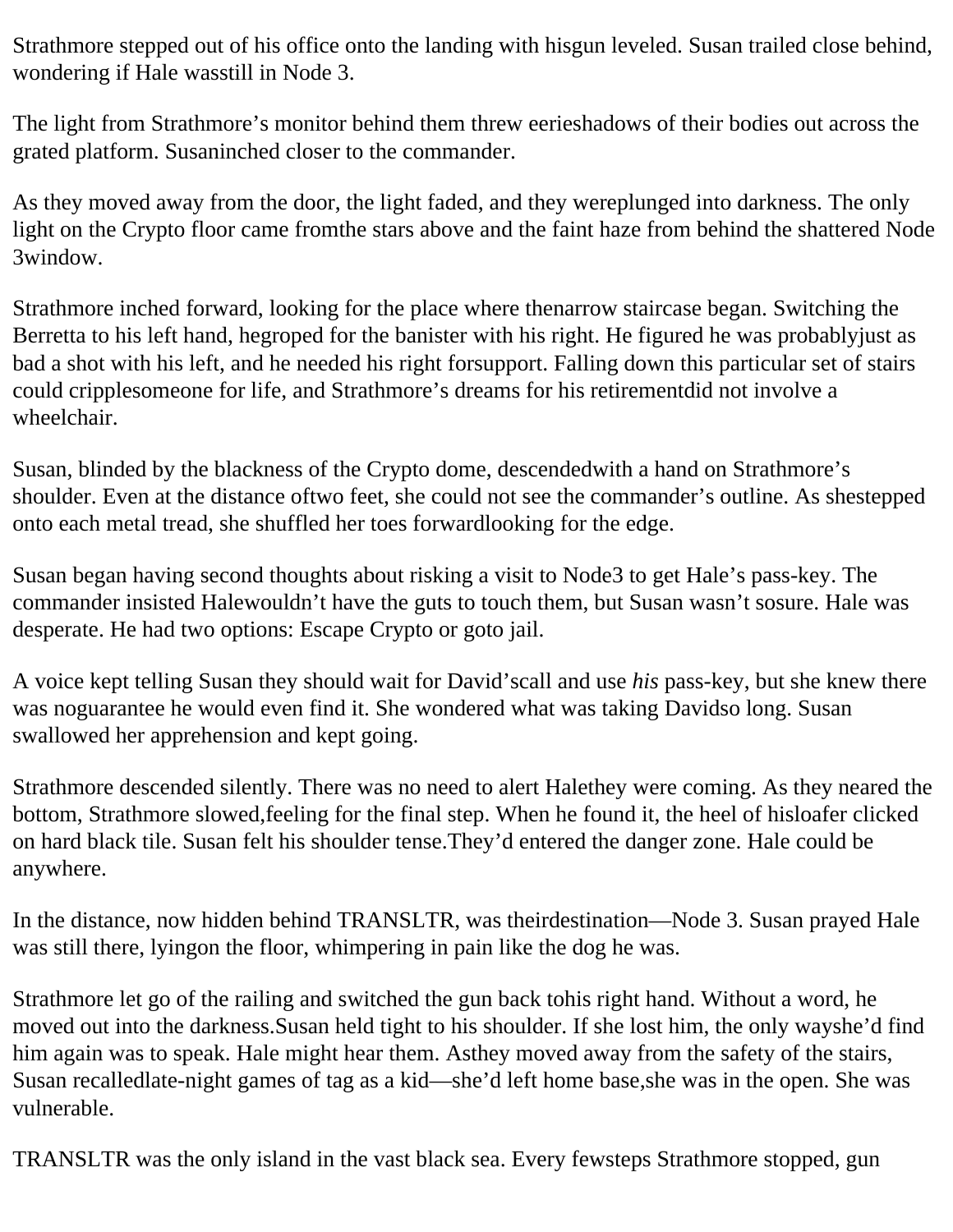poised, and listened. The only soundwas the faint hum from below. Susan wanted to pull him back, backto safety, back to home base. There seemed to be faces in the darkall around her.

Halfway to TRANSLTR, the silence of Crypto was broken. Somewherein the darkness, seemingly right on top of them, a high-pitchedbeeping pierced the night. Strathmore spun, and Susan lost him.Fearful, Susan shot her arm out, groping for him. But the commanderwas gone. The space where his shoulder had been was now just emptyair. She staggered forward into the emptiness.

The beeping noise continued. It was nearby. Susan wheeled in thedarkness. There was a rustle of clothing, and suddenly the beepingstopped. Susan froze. An instant later, as if from one of her worstchildhood nightmares, a vision appeared. A face materializeddirectly in front of her. It was ghostly and green. It was the faceof a demon, sharp shadows jutting upward across deformed features.She jumped back. She turned to run, but it grabbed her arm.

"Don't move!" it commanded.

For an instant, she thought she saw Hale in those two burningeyes. But the voice was not Hale's. And the touch was toosoft. It was Strathmore. He was lit from beneath by a glowingobject that he'd just pulled from his pocket. Her body saggedwith relief. She felt herself start breathing again. The object inStrathmore's hand had some sort of electronic LED that wasgiving off a greenish glow.

"Damn," Strathmore cursed under his breath. "Mynew pager." He stared in disgust at the SkyPager in his palm.He'd forgotten to engage the silent-ring feature. Ironically,he'd gone to a local electronics store to buy the device.He'd paid cash to keep it anonymous; nobody knew better thanStrathmore how closely the NSA watched their own—and thedigital messages sent and received from this pager were somethingStrathmore definitely needed to keep private.

Susan looked around uneasily. If Hale hadn't known theywere coming, he knew now.

Strathmore pressed a few buttons and read the incoming message.He groaned quietly. It was more bad news from Spain—not fromDavid Becker, but from the *other* party Strathmore had sentto Seville.

\* \* \*

Three thousand miles away, a mobile surveillance van sped alongthe darkened Seville streets. It had been commissioned by the NSAunder "Umbra" secrecy from a military base in Rota. Thetwo men inside were tense. It was not the first time they'dreceived emergency orders from Fort Meade, but the ordersdidn't usually come from so high up.

The agent at the wheel called over his shoulder. "Any signof our man?"

The eyes of his partner never left the feed from the wide-anglevideo monitor on the roof. "No. Keep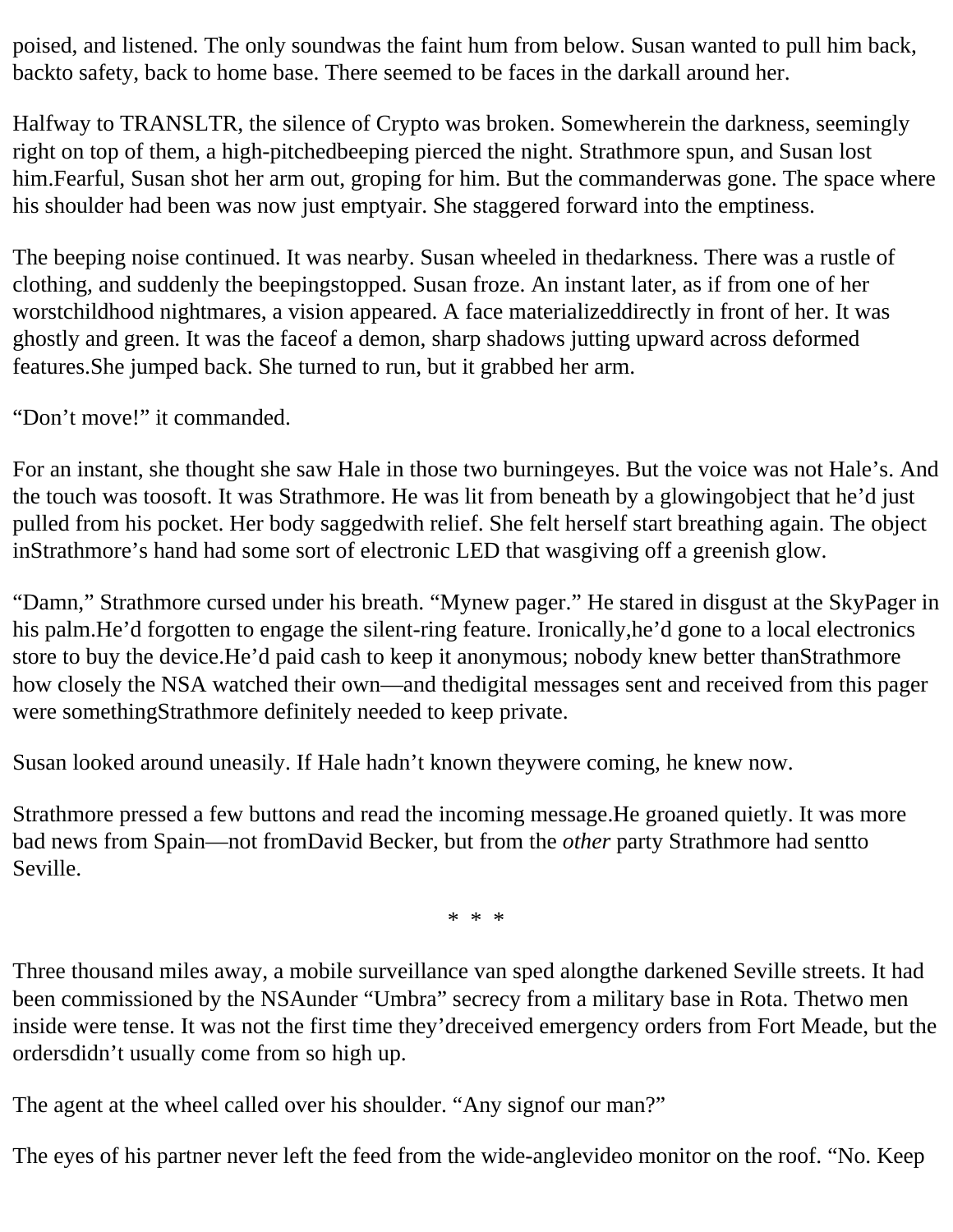Underneath the twisting mass of cables, Jabba was sweating. Hewas still on his back with a penlight clenched in his teeth.He'd gotten used to working late on weekends; the less hecticNSA hours were often the only times he could perform hardwaremaintenance. As he maneuvered the red-hot soldering iron throughthe maze of wires above him, he moved with exceptional care;singeing any of the dangling sheathes would be disaster.

*Just another few inches,* he thought. The job was takingfar longer than he'd imagined.

Just as he brought the tip of the iron against the final threadof raw solder, his cellular phone rang sharply. Jabba startled, hisarm twitched, and a large glob of sizzling, liquefied lead fell onhis arm.

*"Shit!"* He dropped the iron and practicallyswallowed his penlight. "Shit! Shit! Shit!"

He scrubbed furiously at the drop of cooling solder. It rolledoff, leaving an impressive welt. The chip he was trying to solderin place fell out and hit him in the head.

"Goddamn it!"

Jabba's phone summoned him again. He ignored it.

"Midge," he cursed under his breath. *Damn you!Crypto's fine!* The phone rang on. Jabba went back to workreseating the new chip. A minute later the chip was in place, buthis phone was still ringing. *For Christ's sake, Midge! Giveit up!*

The phone rang another fifteen seconds and finally stopped.Jabba breathed a sigh of relief.

Sixty seconds later the intercom overhead crackled. "Wouldthe chief Sys-Sec please contact the main switchboard for amessage."

Jabba rolled his eyes in disbelief. *She just doesn'tgive up, does she?* He ignored the page.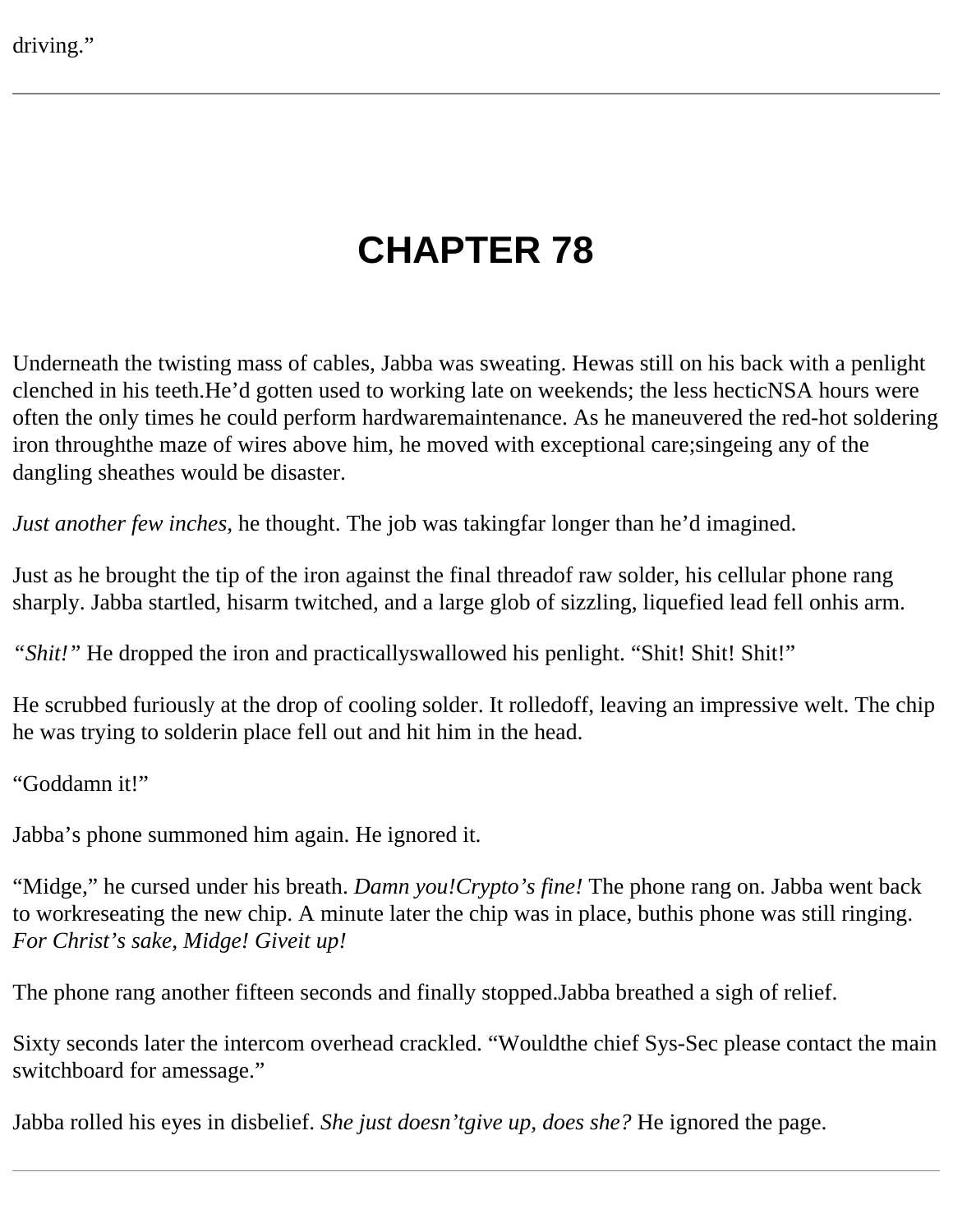Strathmore replaced his Skypager in his pocket and peeredthrough the darkness toward Node 3.

He reached for Susan's hand. "Come on."

But their fingers never touched.

There was a long guttural cry from out of the darkness. Athundering figure loomed—a Mack truck bearing down with noheadlights. An instant later, there was a collision and Strathmorewas skidding across the floor.

It was Hale. The pager had given them away.

Susan heard the Berretta fall. For a moment she was planted inplace, unsure where to run, what to do. Her instincts told her toescape, but she didn't have the elevator code. Her heart toldher to help Strathmore, but how? As she spun in desperation, sheexpected to hear the sounds of a life-and-death struggle on thefloor, but there was nothing. Everything was suddenlysilent—as if Hale had hit the commander and then disappearedback into the night.

Susan waited, straining her eyes into the darkness, hopingStrathmore wasn't hurt. After what seemed like an eternity,she whispered, "Commander?"

Even as she said it, she realized her mistake. An instant laterHale's odor welled up behind her. She turned too late. Withoutwarning, she was twisting, gasping for air. She found herselfcrushed in a familiar headlock, her face against Hale'schest.

"My balls are killing me." Hale panted in her ear.

Susan's knees buckled. The stars in the dome began to spinabove her.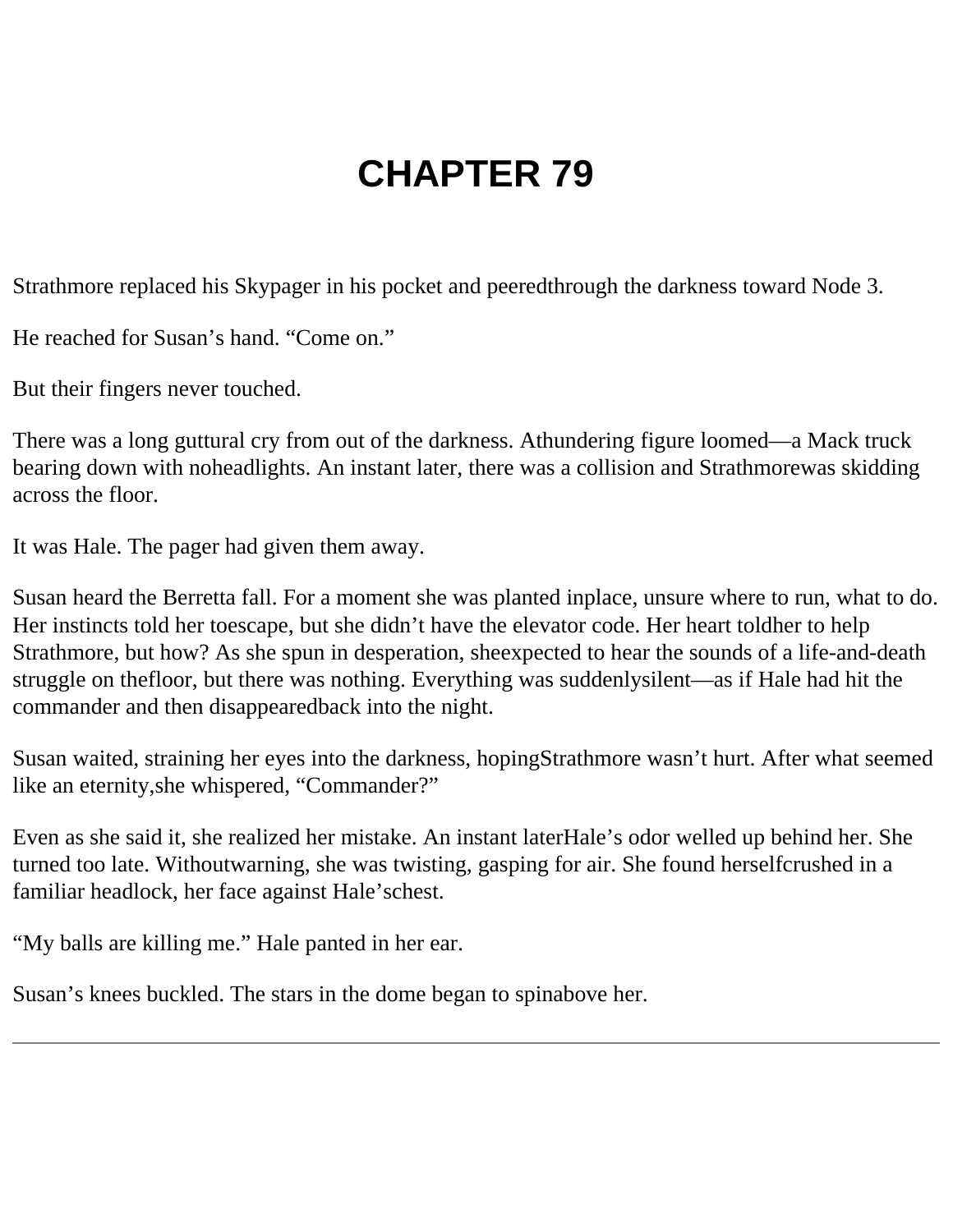Hale clamped down on Susan's neck and yelled into thedarkness. "Commander, I've got your sweetheart. I wantout!"

His demands were met with silence.

Hale's grip tightened. "I'll break herneck!"

A gun cocked directly behind them. Strathmore's voice wascalm and even. "Let her go."

Susan winced in pain. "Commander!"

Hale spun Susan's body toward the sound. "You shootand you'll hit your precious Susan. You ready to take thatchance?"

Strathmore's voice moved closer. "Let hergo."

"No way. You'll kill me."

"I'm not going to kill anyone."

"Oh, yeah? Tell that to Chartrukian!"

Strathmore moved closer. "Chartrukian'sdead."

"No shit. You killed him. I saw it!"

"Give it up, Greg," Strathmore said calmly.

Hale clutched at Susan and whispered in her ear,"Strathmore pushed Chartrukian—I swear it!"

"She's not going to fall for your divide-and-conquertechnique," Strathmore said, moving closer. "Let hergo."

Hale hissed into the darkness, "Chartrukian was just a *kid,* for Christ's sake! Why'd you do it? To protectyour little secret?"

Strathmore stayed cool. "And what little secret isthat?"

"You know damn-fucking-well what secret that is! DigitalFortress!"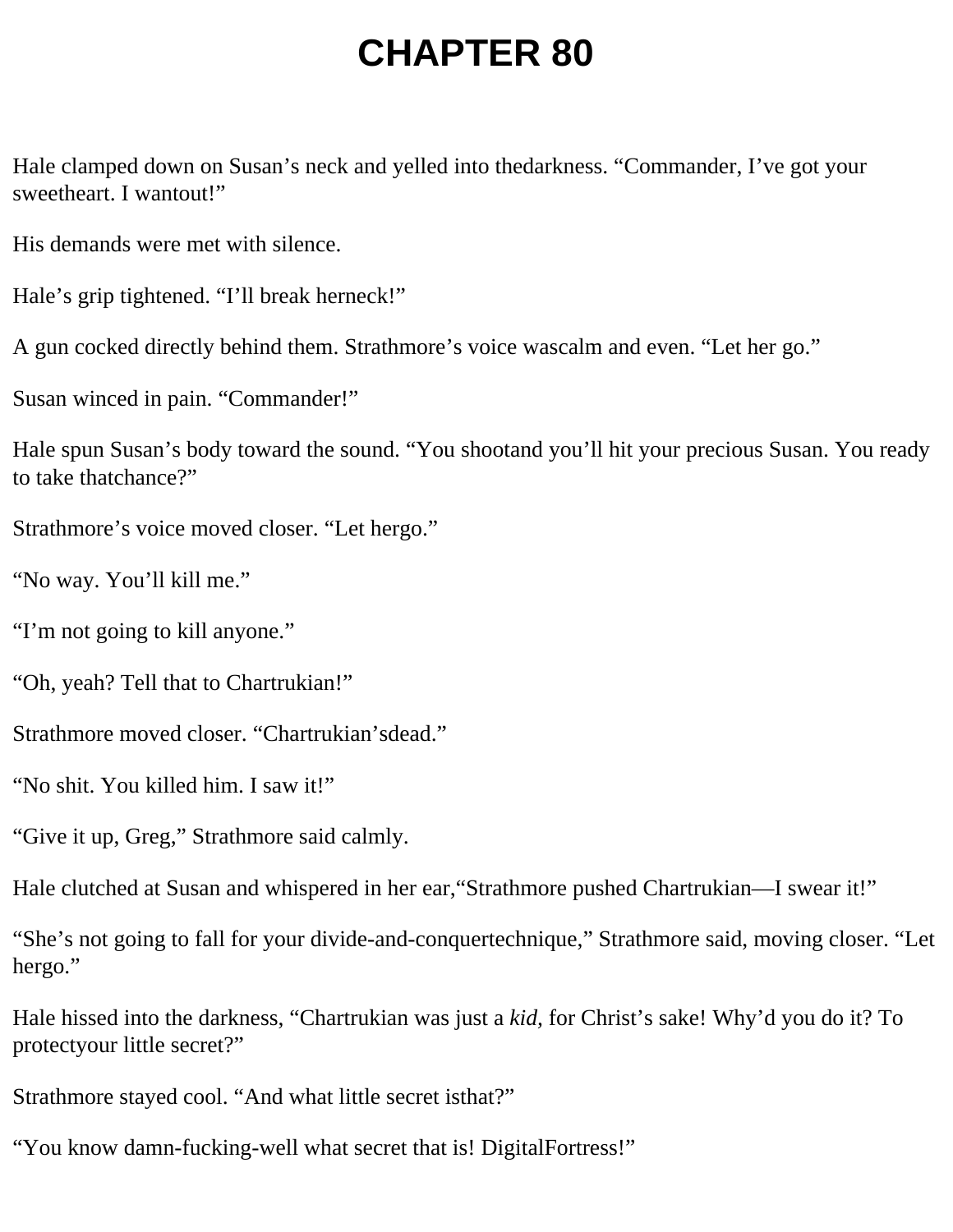"My, my," Strathmore muttered condescendingly, hisvoice like an iceberg. "So you *do* know about DigitalFortress. I was starting to think you'd deny *that*too."

"Fuck you."

"A witty defense."

"You're a fool," Hale spat. "For yourinformation, TRANSLTR is overheating."

"Really?" Strathmore chuckled. "Let meguess—I should open the doors and call in theSys-Secs?"

"Exactly," Hale fired back. "You'd be anidiot not to."

This time Strathmore laughed out loud. "That's yourbig play? TRANSLTR's overheating, so open the doors and let usout?"

"It's true, dammit! I've been down to thesublevels! The aux power isn't pulling enough freon!"

"Thanks for the tip," Strathmore said. "ButTRANSLTR's got automatic shutdown; if it's overheating,Digital Fortress will quit all by itself."

Hale sneered. "You're insane. What the fuck do I careif TRANSLTR blows? The damn machine should be outlawedanyway."

Strathmore sighed. "Child psychology only works onchildren, Greg. Let her go."

"So you can shoot me?"

"I won't shoot you. I just want thepass-key."

"What pass-key?"

Strathmore sighed again. "The one Tankado sentyou."

"I have no idea what you're talking about."

"Liar!" Susan managed. "I saw Tankado's mailin your account!"

Hale went rigid. He spun Susan around. "You went in myaccount?"

"And *you* aborted my tracer," she snapped.

Hale felt his blood pressure skyrocket. He thought he'dcovered his tracks; he had no idea Susan knew what he'd done.It was no wonder she wasn't buying a word he said. Hale feltthe walls start to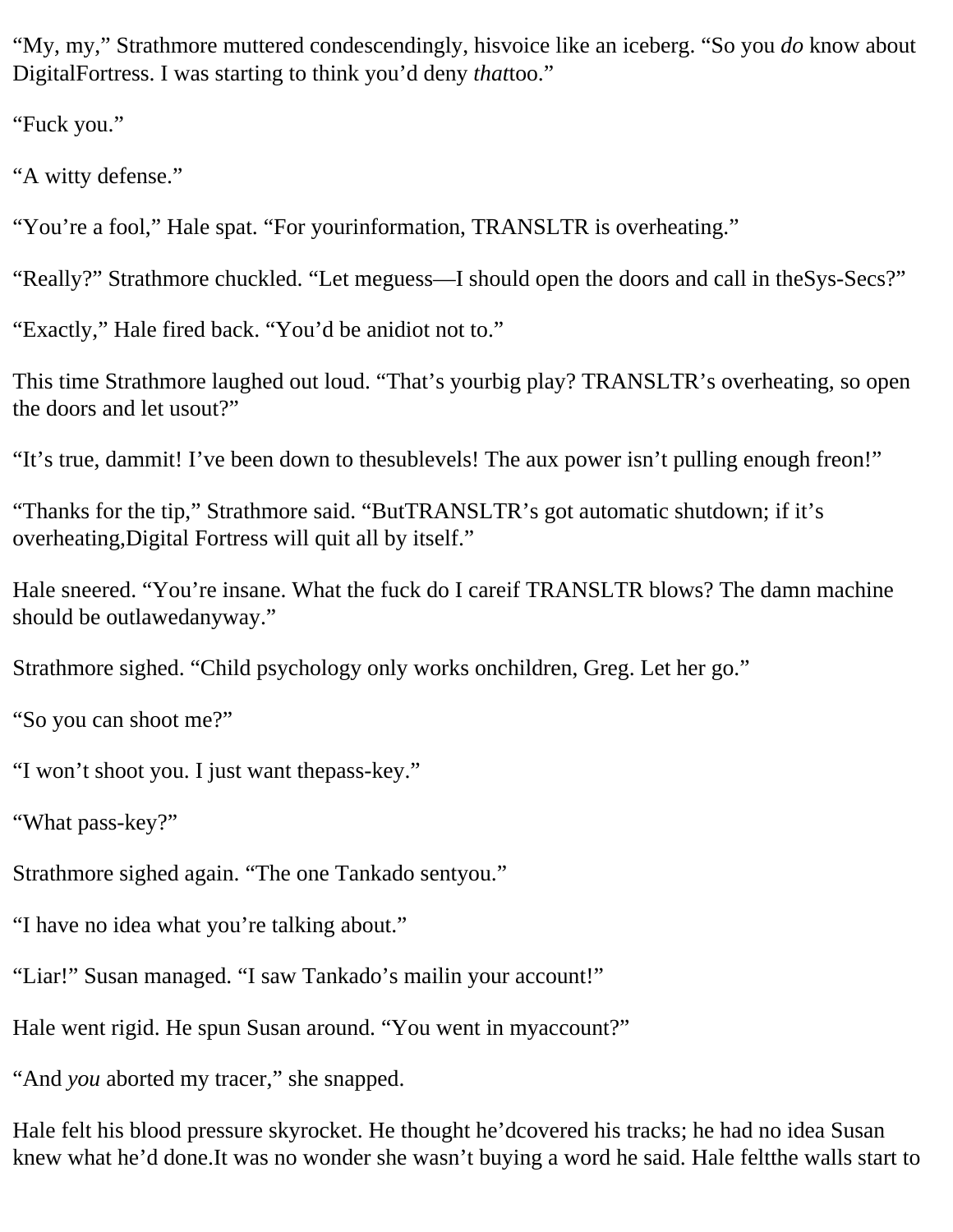close in. He knew he could never talk his wayout of that one—not in time. He whispered to her indesperation, "Susan . . . Strathmore killedChartrukian!"

"Let her go," the commander said evenly. "Shedoesn't believe you."

"Why *should* she?" Hale fired back. "Youlying bastard! You've got her brainwashed! You only tell herwhat suits your needs! Does she know what you *really* plan todo with Digital Fortress?"

"And what's that?" Strathmore taunted.

Hale knew what he was about to say would either be his ticket tofreedom or his death warrant. He took a deep breath and went forbroke. "You plan to write a back door in DigitalFortress."

The words met with a bewildered silence from the darkness. Haleknew he had hit a bull's-eye.

Apparently Strathmore's unflappable cool was being put tothe test. "Who told you that?" he demanded, his voicerough around the edges.

"I read it," Hale said smugly, trying to capitalize onthe change of momentum. "In one of your brainstorms."

"Impossible. I *never* print my brainstorms."

"I know. I read it directly off your account."

Strathmore seemed doubtful. "You got into myoffice?"

"No. I snooped you from Node 3." Hale forced aself-assured chuckle. He knew he'd need all the negotiatingskills he'd learned in the marines to get out of Cryptoalive.

Strathmore edged closer, the Berretta leveled in the darkness."How do you know about my back door?"

"I told you, I snooped your account."

"Impossible."

Hale forced a cocky sneer. "One of the problems of hiringthe best, Commander—sometimes they're better thanyou."

"Young man," Strathmore seethed, "I don'tknow where you get your information, but you're in way overyour head. You will let Ms. Fletcher go right now or I'll callin Security and have you thrown in jail for life."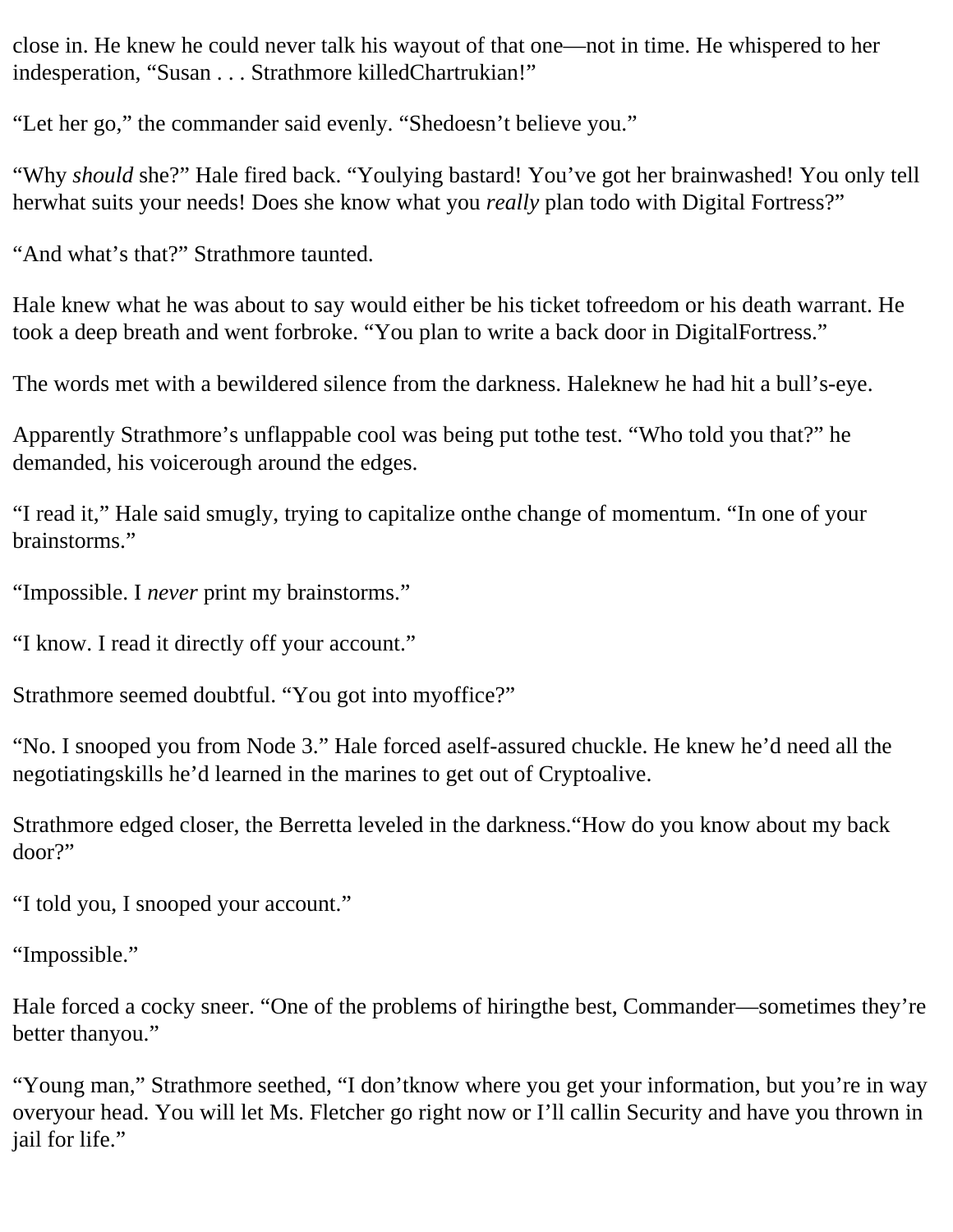"You won't do it," Hale stated matter-of-factly."Calling Security ruins your plans. I'll tell themeverything." Hale paused. "But let me out clean, andI'll never say a word about Digital Fortress."

"No deal," Strathmore fired back. "I want thepass-key."

"I don't have any fucking pass-key!"

"Enough lies!" Strathmore bellowed. "Where isit?"

Hale clamped down on Susan's neck. "Let me out, or shedies!"

\* \* \*

Trevor Strathmore had done enough high-stakes bargaining in hislife to know that Hale was in a very dangerous state of mind. Theyoung cryptographer had painted himself into a corner, and acornered opponent was always the most dangerous kind—desperateand unpredictable. Strathmore knew his next move was a criticalone. Susan's life depended on it—and so did the future ofDigital Fortress.

Strathmore knew the first thing he had to do was release thetension of the situation. After a long moment, he sighedreluctantly. "Okay, Greg. You win. What do you want me todo?"

Silence. Hale seemed momentarily unsure how to handle thecommander's cooperative tone. He let up a bit on Susan'sneck.

"W-well . . ." he stammered, his voice waveringsuddenly. "First thing you do is give me your gun. You'reboth coming with me."

"Hostages?" Strathmore laughed coldly. "Greg,you'll have to do better than that. There are about a dozenarmed guards between here and the parking lot."

"I'm not a fool," Hale snapped. "I'mtaking your elevator. Susan comes with me! *You*stay!"

"I hate to tell you this," Strathmore replied,"but there's no power to the elevator."

"Bullshit!" Hale snapped. "The lift runs on powerfrom the main building! I've seen the schematics!"

"We tried it already," Susan choked, trying to help."It's dead."

"You're both so full of shit, it'sincredible." Hale tightened his grip. "If theelevator's dead, I'll abort TRANSLTR and restorepower."

"The elevator takes a password," Susan managedfeistily.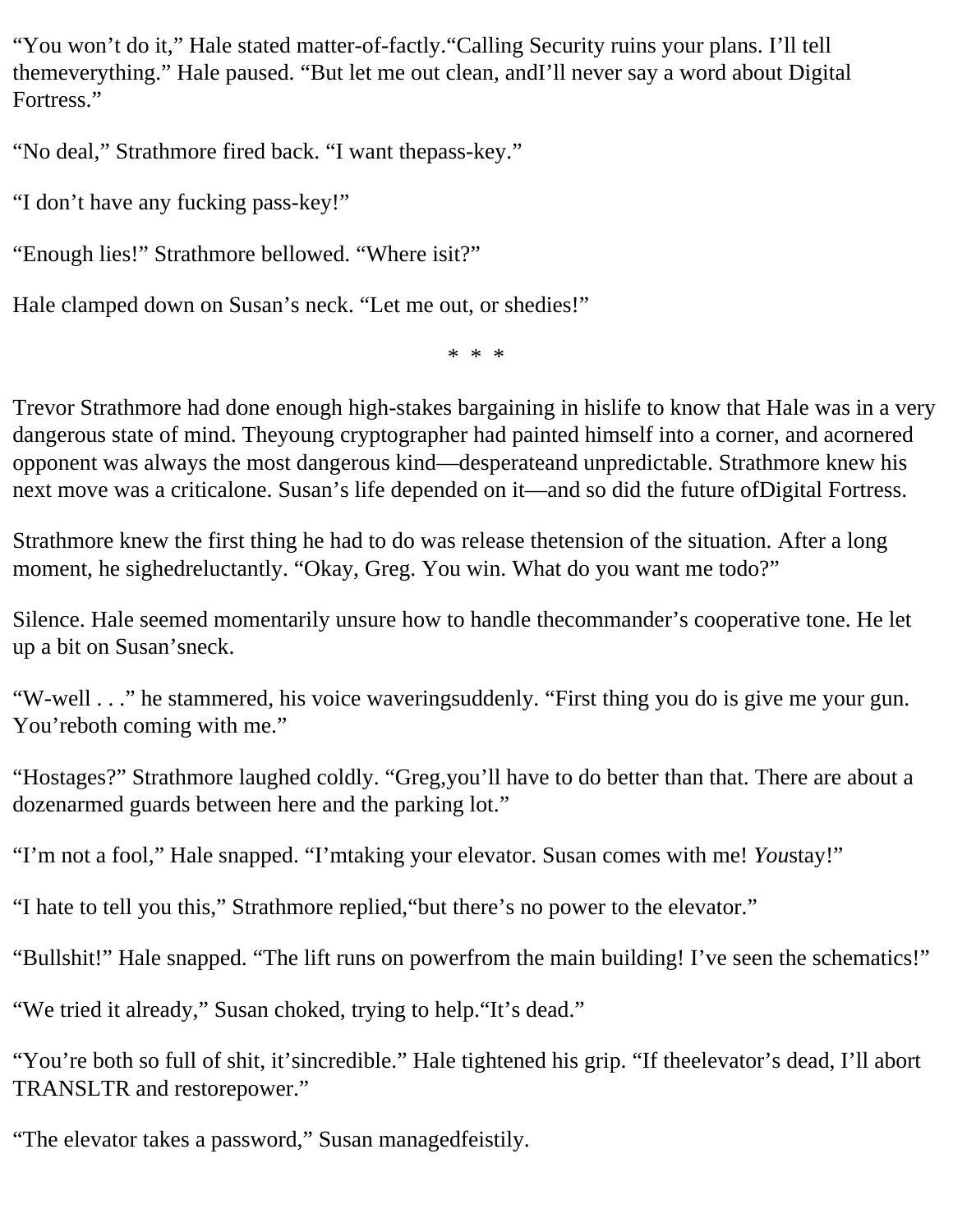"Big deal." Hale laughed. "I'm sure thecommander will share. Won't you, Commander?"

"No chance," Strathmore hissed.

Hale boiled over. "Now you listen to me, oldman—here's the deal! You let Susan and me out throughyour elevator, we drive a few hours, and then I let hergo."

Strathmore felt the stakes rising. He'd gotten Susan intothis, and he needed to get her out. His voice stayed steady as arock. "What about my plans for Digital Fortress?"

Hale laughed. "You can write your back door—Iwon't say a word." Then his voice turned ominous."But the day I think you're tracking me, I go to thepress with the whole story. I tell them Digital Fortress istainted, and I sink this whole fucking organization!"

Strathmore considered Hale's offer. It was clean andsimple. Susan lived, and Digital Fortress got its back door. Aslong as Strathmore didn't chase Hale, the back door stayed asecret. Strathmore knew Hale couldn't keep his mouth shut forlong. But still . . . the knowledge of Digital Fortress wasHale's only insurance—maybe he'd be smart. Whateverhappened, Strathmore knew Hale could be removed later ifnecessary.

"Make up your mind, old man!" Hale taunted. "Arewe leaving or not?" Hale's arms tightened around Susanlike a vice.

Strathmore knew that if he picked up the phone right now andcalled Security, Susan would live. He'd bet his life on it. Hecould see the scenario clearly. The call would take Hale completelyby surprise. He would panic, and in the end, faced with a smallarmy, Hale would be unable to act. After a brief standoff, he wouldgive in. *But if I call Security,* Strathmore thought, *myplan is ruined.*

Hale clamped down again. Susan cried out in pain.

"What's it gonna be?" Hale yelled. "Do Ikill her?"

Strathmore considered his options. If he let Hale take Susan outof Crypto, there were no guarantees. Hale might drive for a while, park in the woods. He'd have a gun. . . . Strathmore's stomach turned. There was no telling what would happen before Haleset Susan free . . . *if* he set her free. *I've got tocall Security,* Strathmore decided. *What else can I do?*He pictured Hale in court, spilling his guts about DigitalFortress. *My plan will be ruined. There must be some otherway.*

"Decide!" Hale yelled, dragging Susan toward thestaircase.

Strathmore wasn't listening. If saving Susan meant hisplans were ruined, then so be it—nothing was worth losing her.Susan Fletcher was a price Trevor Strathmore refused to pay.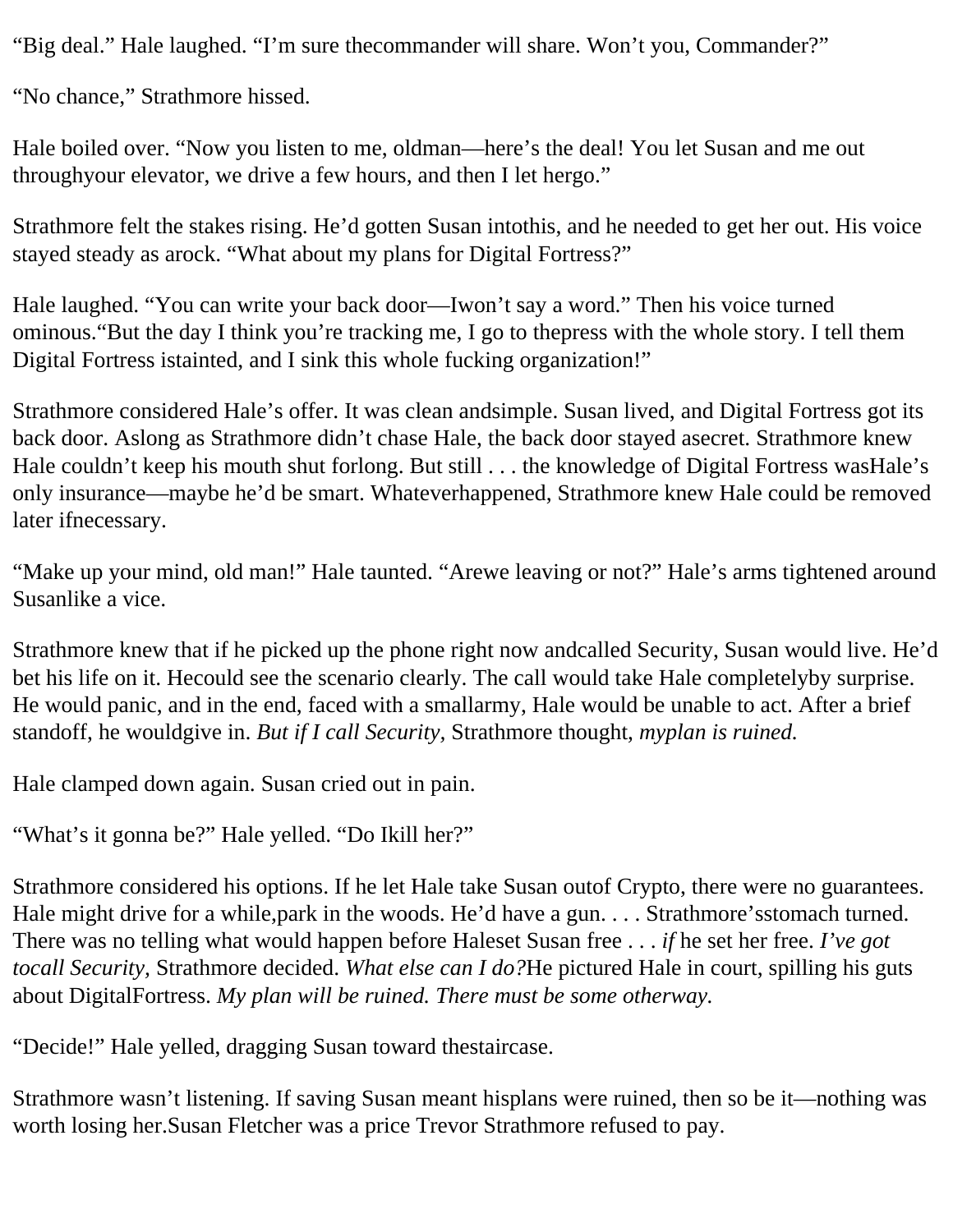Hale had Susan's arm twisted behind her back and her neckbent to one side. "This is your last chance, old man! Give methe gun!"

Strathmore's mind continued to race, searching for anotheroption. *There are always other options!* Finally hespoke—quietly, almost sadly. "No, Greg, I'm sorry. Ijust can't let you go."

Hale choked in apparent shock. "What!"

"I'm calling Security."

Susan gasped. "Commander! No!"

Hale tightened his grip. "You call Security, and shedies!"

Strathmore pulled the cellular off his belt and flicked it on."Greg, you're bluffing."

"You'll never do it!" Hale yelled."I'll talk! I'll ruin your plan! You're onlyhours away from your dream! Controlling all the data in the world!No more TRANSLTR. No more limits—just free information.It's a chance of a lifetime! You won't let it slipby!"

Strathmore voice was like steel. "Watch me."

"But—but what about Susan?" Hale stammered."You make that call, and she dies!"

Strathmore held firm. "That's a chance I'm readyto take."

"Bullshit! You've got a bigger hard-on for her thanyou do for Digital Fortress! I know you! You won't riskit!"

Susan began to make an angry rebuttal, but Strathmore beat herto it. "Young man! You *don't* know me! I take risksfor a living. If you're looking to play hardball, let'splay!" He started punching keys on his phone. "Youmisjudged me, son! Nobody threatens the lives of my employees andwalks out!" He raised the phone and barked into the receiver,"Switchboard! Get me Security!"

Hale began to torque Susan's neck. "I-I'll killher. I swear it!"

"You'll do no such thing!" Strathmore proclaimed."Killing Susan will just make things wor—" He brokeoff and rammed the phone against his mouth. "Security! This isCommander Trevor Strathmore. We've got a hostage situation inCrypto! Get some men in here! Yes, *now,* goddamn it! We alsohave a generator failure. I want power routed from all availableexternal sources. I want all systems on-line in five minutes! GregHale killed one of my junior Sys-Secs. He's holding my seniorcryptographer hostage. You're cleared to use tear gas on allof us if necessary! If Mr. Hale doesn't cooperate, havesnipers shoot him dead. I'll take full responsibility. Do itnow!"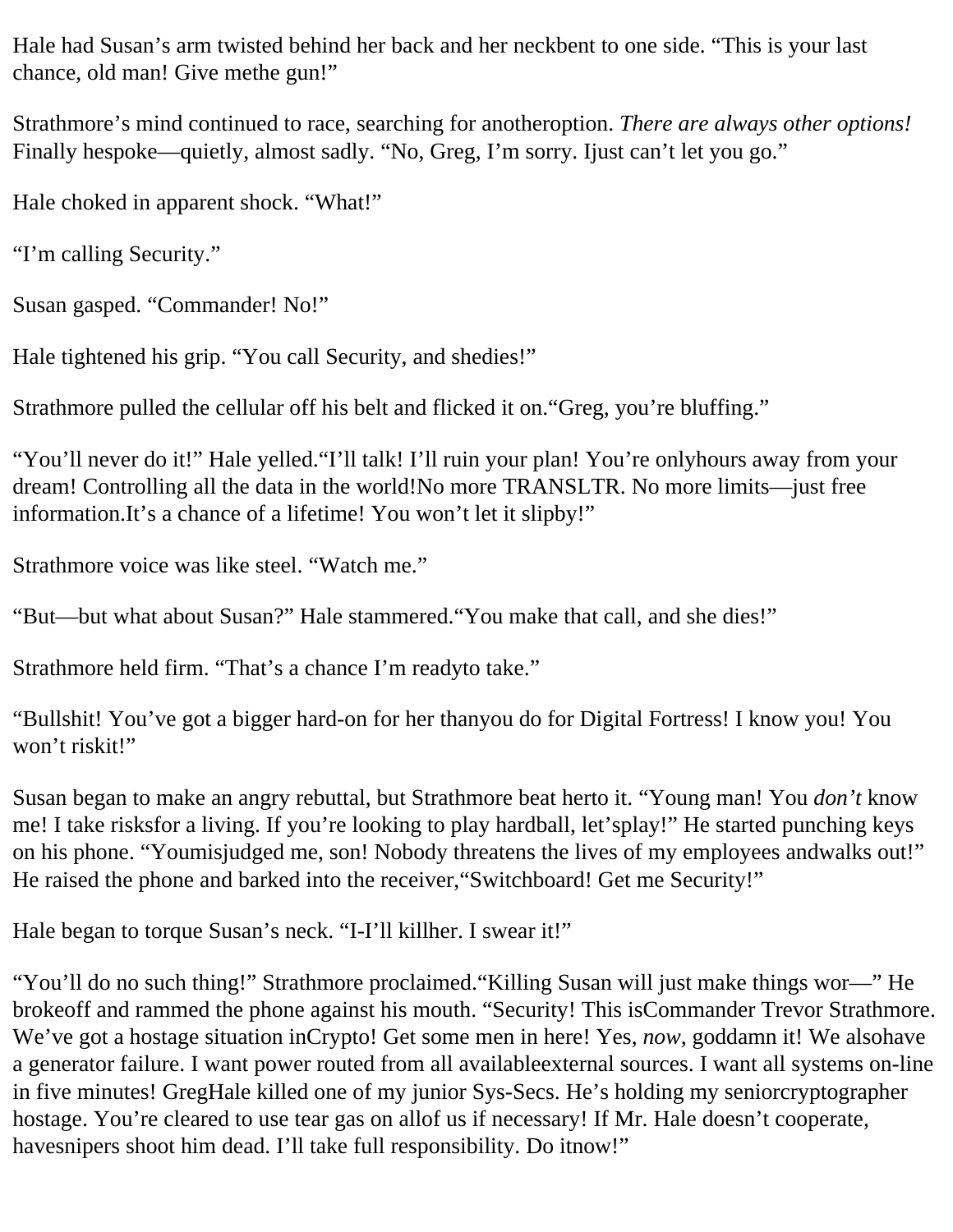Hale stood motionless—apparently limp in disbelief. Hisgrip on Susan eased.

Strathmore snapped his phone shut and shoved it back onto hisbelt. "Your move, Greg."

# **CHAPTER 81**

Becker stood bleary-eyed beside the telephone booth on theterminal concourse. Despite his burning face and a vague nausea,his spirits were soaring. It was over. Truly over. He was on hisway home. The ring on his finger was the grail he'd beenseeking. He held his hand up in the light and squinted at the goldband. He couldn't focus well enough to read, but theinscription didn't appear to be in English. The first symbolwas either a Q, an O, or a zero, his eyes hurt too much to tell.Becker studied the first few characters. They made no sense. *This was a matter of national security?*

Becker stepped into the phone booth and dialed Strathmore.Before he had finished the international prefix, he got arecording. "Todos los circuitos están ocupados," thevoice said. "Please hang up and try your call later."Becker frowned and hung up. He'd forgotten: Getting aninternational connection from Spain was like roulette, all a matterof timing and luck. He'd have to try again in a fewminutes.

Becker fought to ignore the waning sting of the pepper in hiseyes. Megan had told him rubbing his eyes would only make themworse; he couldn't imagine. Impatient, he tried the phoneagain. Still no circuits. Becker couldn't wait anylonger—his eyes were on fire; he had to flush them with water.Strathmore would have to wait a minute or two. Half blind, Beckermade his way toward the bathrooms.

The blurry image of the cleaning cart was still in front of themen's room, so Becker turned again toward the door markeddamas. He thought he heard sounds inside. He knocked."Hola?"

Silence.

*Probably Megan,* he thought. She had five hours to killbefore her flight and had said she was going to scrub her arm tillit was clean.

"Megan?" he called. He knocked again. There was noreply. Becker pushed the door open. "Hello?" He went in.The bathroom appeared empty. He shrugged and walked to thesink.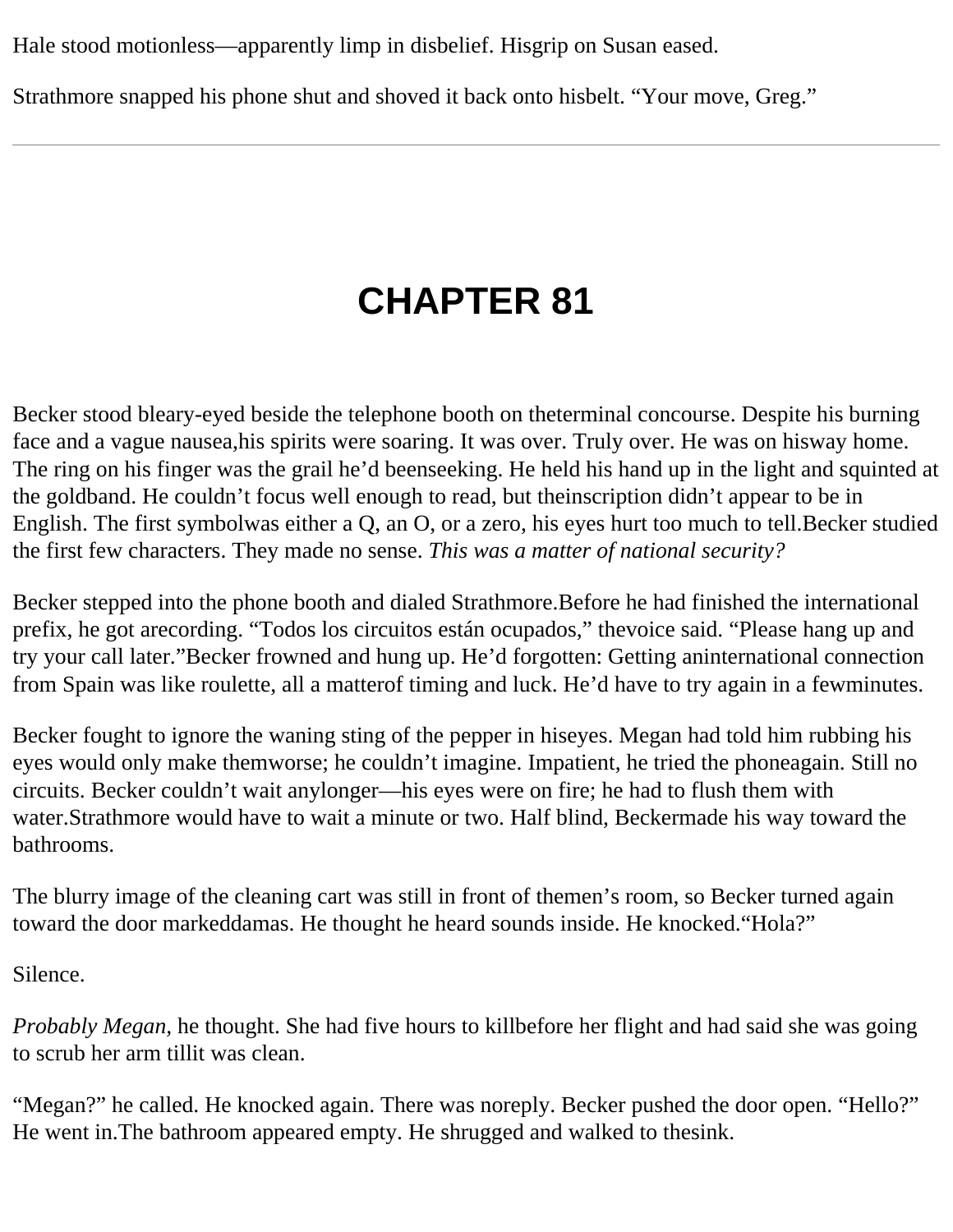The sink was still filthy, but the water was cold. Becker felthis pores tighten as he splashed the water in his eyes. The painbegan to ease, and the fog gradually lifted. Becker eyed himself inthe mirror. He looked like he'd been crying for days.

He dried his face on the sleeve of his jacket, and then itsuddenly occurred to him. In all the excitement, he'dforgotten where he was. He was at the airport! Somewhere out thereon the tarmac, in one of the Seville airport's three privatehangars, there was a Learjet 60 waiting to take him home. The pilothad stated very clearly, *I have orders to stay here until youreturn.*

It was hard to believe, Becker thought, that after all this, hehad ended up right back where he'd started. *What am Iwaiting for?* he laughed. *I'm sure the pilot can radio amessage to Strathmore!*

Chuckling to himself, Becker glanced in the mirror andstraightened his tie. He was about to go when the reflection ofsomething behind him caught his eye. He turned. It appeared to beone end of Megan's duffel, protruding from under a partiallyopen stall door.

"Megan?" he called. There was no reply. *"Megan?"*

Becker walked over. He rapped loudly on the side of the stall.No answer. He gently pushed the door. It swung open.

Becker fought back a cry of horror. Megan was on the toilet, hereyes rolled skyward. Dead center of her forehead, a bullet holeoozed bloody liquid down her face.

"Oh, Jesus!" Becker cried in shock.

"Está muerta," a barely human voice croakedbehind him. "She's dead."

It was like a dream. Becker turned.

"Señor Becker?" the eerie voice asked.

Dazed, Becker studied the man stepping into the rest room. Helooked oddly familiar.

"Soy Hulohot," the killer said. "I amHulohot." The misshapen words seemed to emerge from the depthsof his stomach. Hulohot held out his hand. "El anillo. Thering."

Becker stared blankly.

The man reached in his pocket and produced a gun. He raised theweapon and trained it on Becker's head. "Elanillo."

In an instant of clarity, Becker felt a sensation he had neverknown. As if cued by some subconscious survival instinct, everymuscle in his body tensed simultaneously. He flew through the airas the shot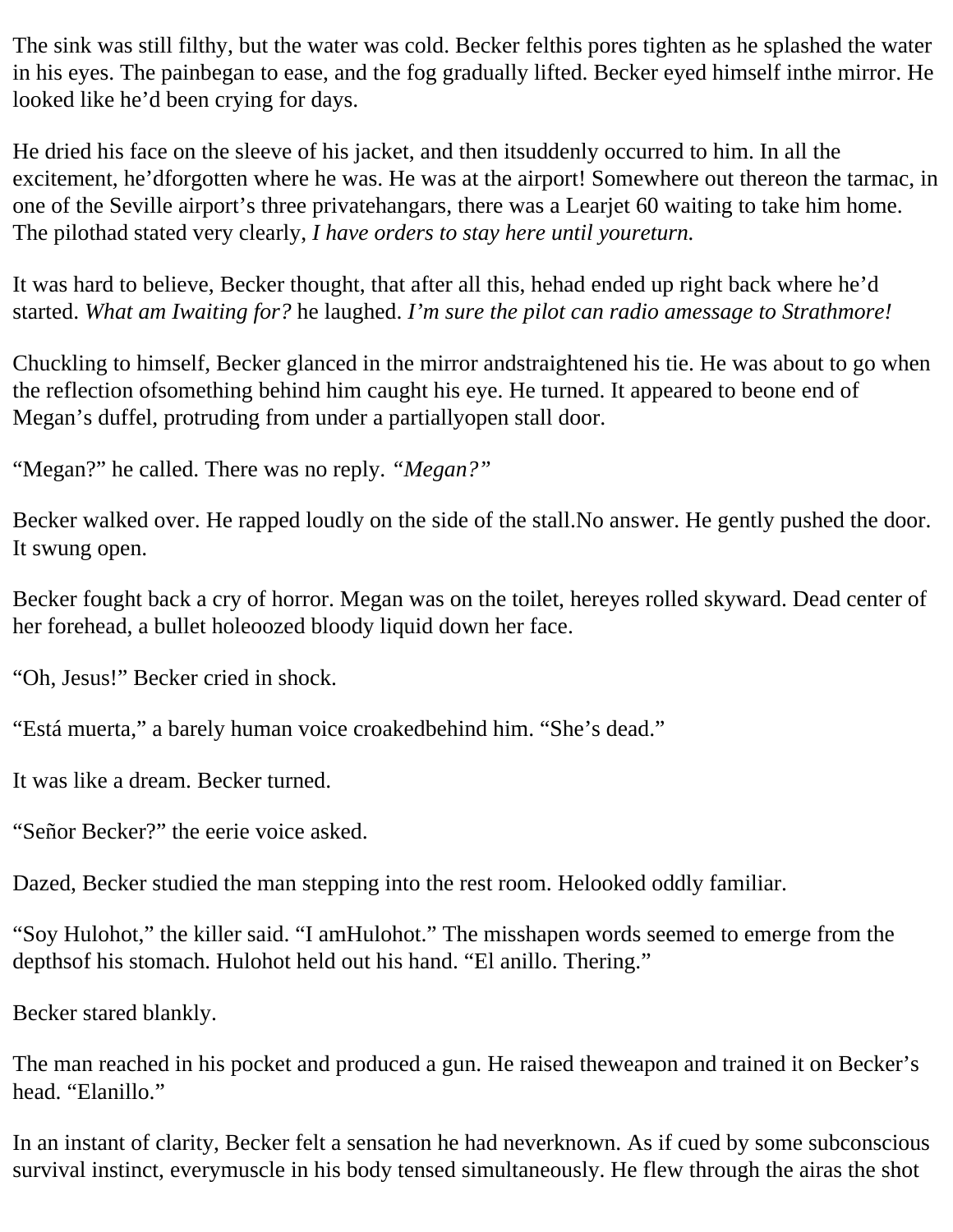spat out. Becker crashed down on top of Megan. A bulletexploded against the wall behind him.

"Mierda!" Hulohot seethed. Somehow, at the lastpossible instant, David Becker had dived out of the way. Theassassin advanced.

Becker pulled himself off the lifeless teenager. There wereapproaching footsteps. Breathing. The cock of a weapon.

"Adiós," the man whispered as he lunged like apanther, swinging his weapon into the stall.

The gun went off. There was a flash of red. But it was notblood. It was something else. An object had materialized as if outof nowhere, sailing out of the stall and hitting the killer in thechest, causing his gun to fire a split second early. It wasMegan's duffel.

Becker exploded from the stall. He buried his shoulder in theman's chest and drove him back into the sink. There was abone-crushing crash. A mirror shattered. The gun fell free. The twomen collapsed to the floor. Becker tore himself away and dashed forthe exit. Hulohot scrambled for his weapon, spun, and fired. Thebullet ripped into the slamming bathroom door.

The empty expanse of the airport concourse loomed before Beckerlike an uncrossable desert. His legs surged beneath him faster thanhe'd ever known they could move.

As he skidded into the revolving door, a shot rang out behindhim. The glass panel in front of him exploded in a shower of glass.Becker pushed his shoulder into the frame and the door rotatedforward. A moment later he stumbled onto the pavement outside.

A taxi stood waiting.

"Déjame entrar!" Becker screamed, pounding on thelocked door. "Let me in!" The driver refused; his farewith the wire-rim glasses had asked him to wait. Becker turned andsaw Hulohot streaking across he concourse, gun in hand. Becker eyedhis little Vespa on the sidewalk. *I'm dead.*

Hulohot blasted through the revolving doors just in time to seeBecker trying in vain to kickstart his Vespa. Hulohot smiled andraised his weapon.

*The choke!* Becker fumbled with the levers under the gastank. He jumped on the starter again. It coughed and died.

"El anillo. The ring." The voice was close.

Becker looked up. He saw the barrel of a gun. The chamber wasrotating. He rammed his foot on the starter once again.

Hulohot's shot just missed Becker's head as the littlebike sprang to life and lurched forward. Becker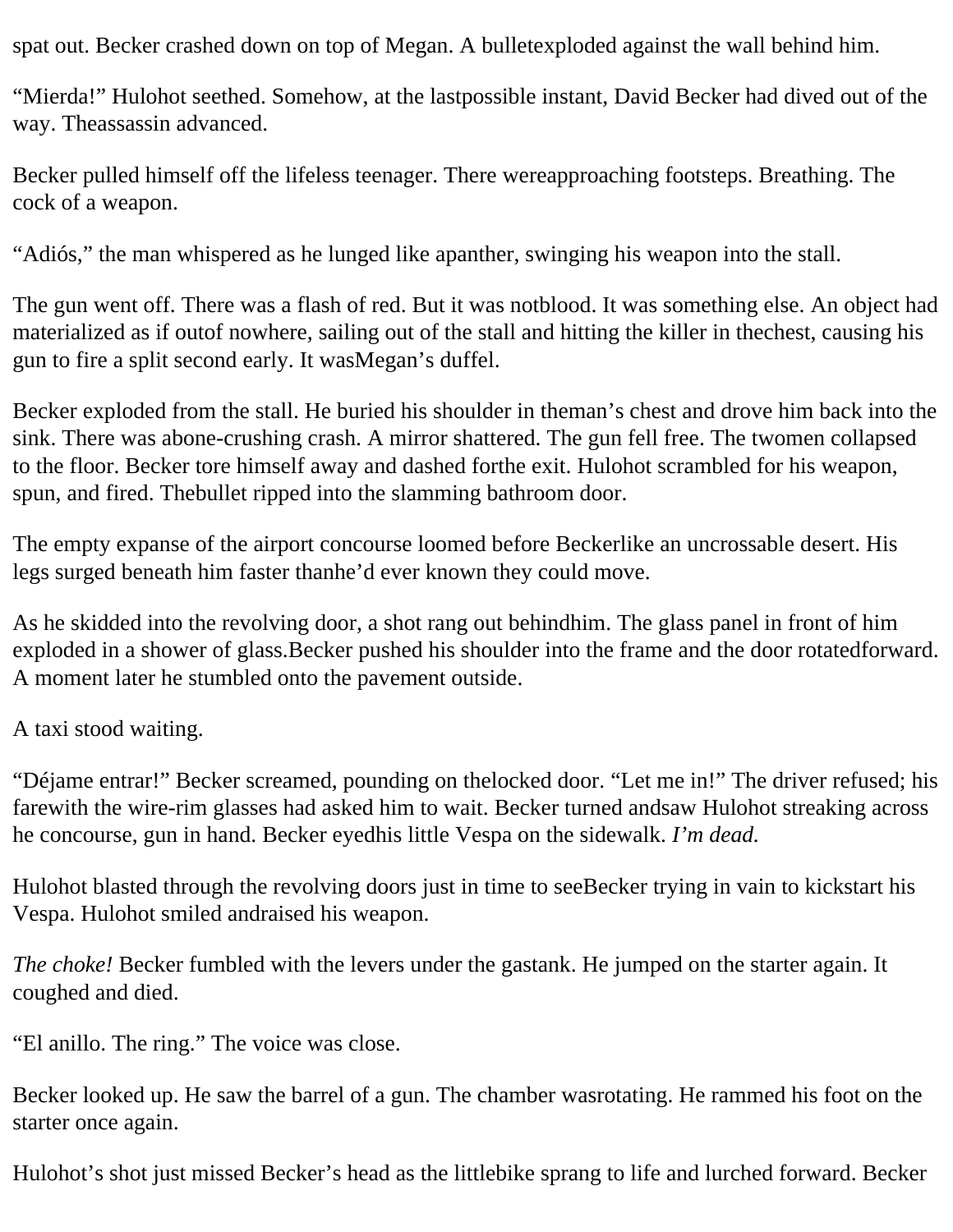hung on for hislife as the motorcycle bounced down a grassy embankment and wobbledaround the corner of the building onto the runway.

Enraged, Hulohot raced toward his waiting taxi. Seconds later,the driver lay stunned on the curb watching his taxi peel out in acloud of dust.

## **CHAPTER 82**

As the implications of the Commander's phone call toSecurity began to settle on the dazed Greg Hale, he found himselfweakened by a wave of panic. *Security is coming!* Susan beganto slip away. Hale recovered, clutching at her midsection, pullingher back.

"Let me go!" she cried, her voice echoing though thedome.

Hale's mind was in overdrive. The commander's call hadtaken him totally by surprise. *Strathmore phoned Security!He's sacrificing his plans for Digital Fortress!*

Not in a million years had Hale imagined the commander would letDigital Fortress slip by. This back door was the chance of alifetime.

As the panic rushed in, Hale's mind seemed to play trickson him. He saw the barrel of Strathmore's Berretta everywherehe looked. He began to spin, holding Susan close, trying to denythe commander a shot. Driven by fear, Hale dragged Susan blindlytoward the stairs. In five minutes the lights would come on, thedoors would open, and a SWAT team would pour in.

"You're hurting me!" Susan choked. She gasped forbreath as she stumbled through Hale's desperatepirouettes.

Hale considered letting her go and making a mad dash forStrathmore's elevator, but it was suicide. He had no password.Besides, once outside the NSA without a hostage, Hale knew he wasas good as dead. Not even his Lotus could outrun a fleet of NSAhelicopters. *Susan is the only thing that will keep Strathmorefrom blowing me off the road!*

"Susan," Hale blurted, dragging her toward the stairs."Come with me! I swear I won't hurt you!"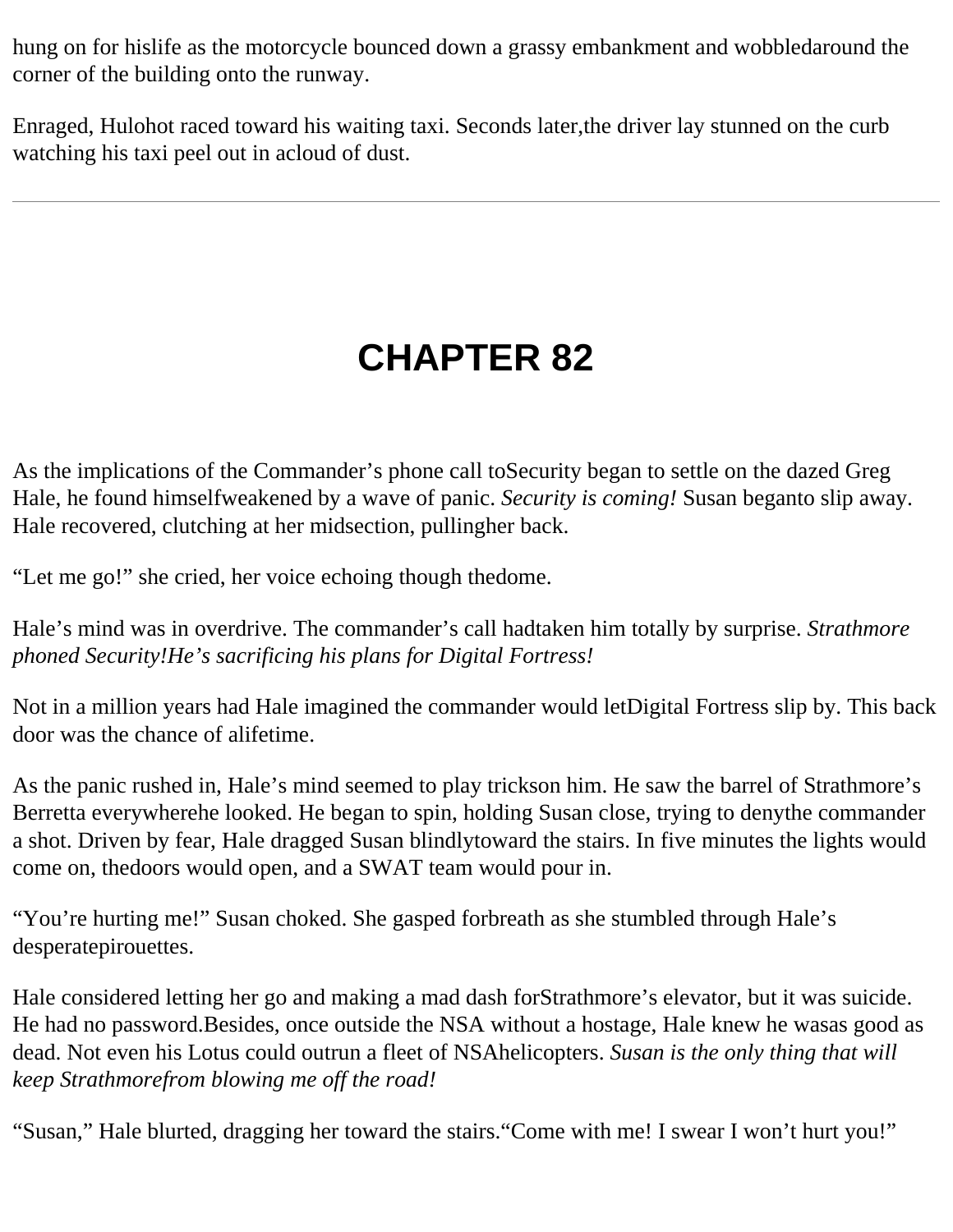As Susan fought him, Hale realized he had new problems. Even ifhe somehow managed to get Strathmore's elevator open and takeSusan with him, she would undoubtedly fight him all the way out ofthe building. Hale knew full well that Strathmore's elevatormade only one stop: "the Underground Highway," arestricted labyrinth of underground access tunnels through whichNSA powerbrokers moved in secrecy. Hale had no intention of endingup lost in the basement corridors of the NSA with a strugglinghostage. It was a death trap. Even if he got out, he realized, hehad no gun. How would he get Susan across the parking lot? Howwould he drive?

It was the voice of one of Hale's marine, military-strategyprofessors that gave him his answer:

*Force a hand,* the voice warned, *and it will fight you.But convince a mind to think as you want it to think, and you havean ally.*

"Susan," Hale heard himself saying,"Strathmore's a killer! You're in dangerhere!"

Susan didn't seem to hear. Hale knew it was an absurd angleanyway; Strathmore would never hurt Susan, and she knew it.

Hale strained his eyes into the darkness, wondering where thecommander was hidden. Strathmore had fallen silent suddenly, whichmade Hale even more panicky. He sensed his time was up. Securitywould arrive at any moment.

With a surge of strength, Hale wrapped his arms aroundSusan's waist and pulled her hard up the stairs. She hookedher heels on the first step and pulled back. It was no use, Haleoverpowered her.

Carefully, Hale backed up the stairs with Susan in tow. Pushingher up might have been easier, but the landing at the top wasilluminated from Strathmore's computer monitors. If Susan wentfirst, Strathmore would have a clear shot at Hale's back.Pulling Susan behind him, Hale had a human shield between himselfand the Crypto floor.

About a third of the way up, Hale sensed movement at the bottomof the stairs. *Strathmore's making his move!*"Don't try it, Commander," he hissed."You'll only get her killed."

Hale waited. But there was only silence. He listened closely.Nothing. The bottom of the stairs was still. Was he imaginingthings? It didn't matter. Strathmore would never risk a shotwith Susan in the way.

But as Hale backed up the stairs dragging Susan behind him,something unexpected happened. There was a faint thud on thelanding behind him. Hale stopped, adrenaline surging. HadStrathmore slipped upstairs? Instinct told him Strathmore was atthe *bottom* of the stairs. But then, suddenly, it happenedagain—louder this time. A distinct step on the upperlanding!

In terror, Hale realized his mistake. *Strathmore's onthe landing behind me! He has a clear shot of my*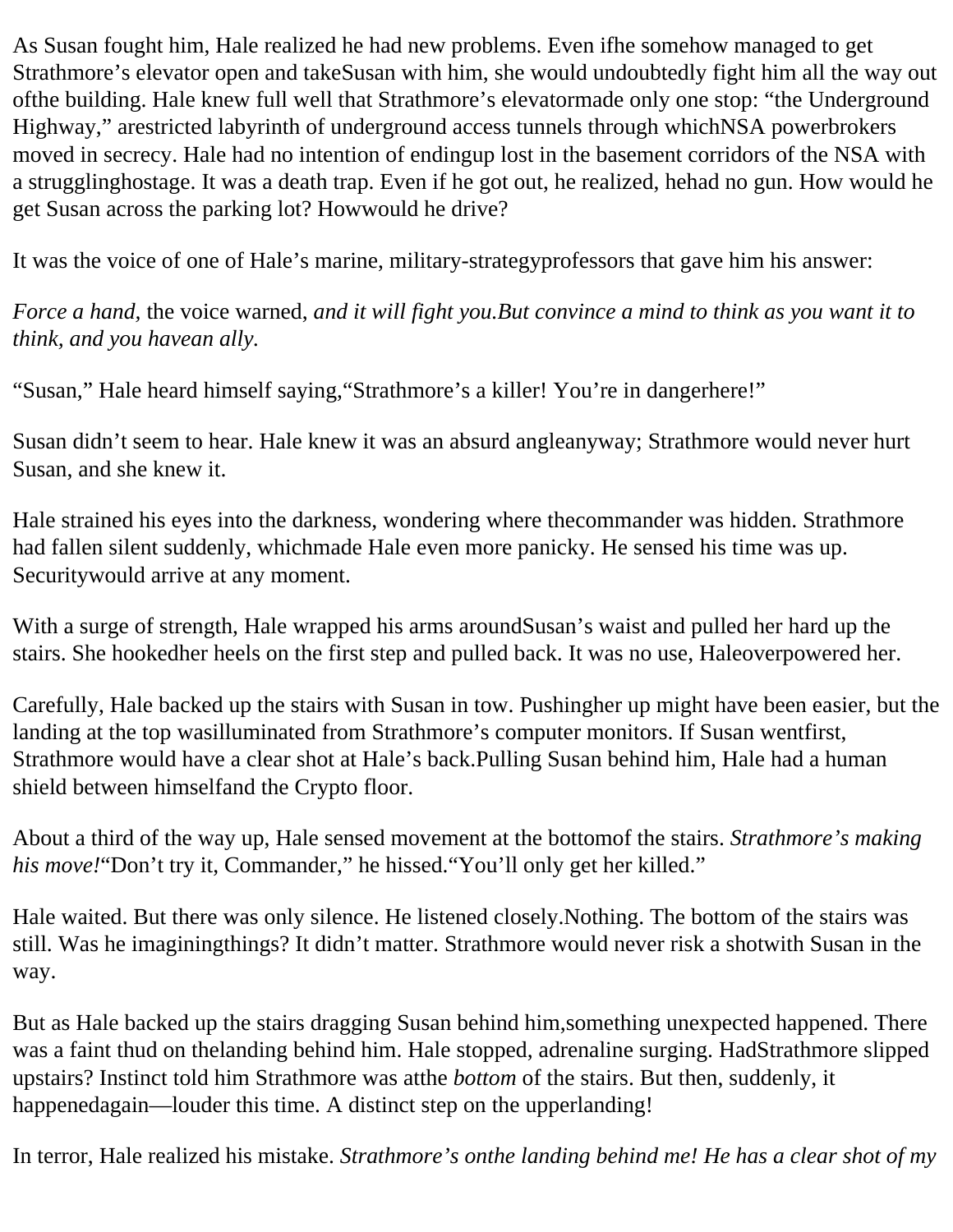*back!* Indesperation, he spun Susan back to his uphill side and startedretreating backwards down the steps.

As he reached the bottom step, he stared wildly up at thelanding and yelled, "Back off, Commander! Back off, orI'll break her—"

The butt of a Berretta came slicing through the air at the footof the stairs and crashed down into Hale's skull.

As Susan tore free of the slumping Hale, she wheeled inconfusion. Strathmore grabbed her and reeled her in, cradling hershaking body. "Shhh," he soothed. "It's me.You're okay."

Susan was trembling. "Com . . . mander." She gasped,disoriented. "I thought . . . I thought you were upstairs . .. I heard . . ."

"Easy now," he whispered. "You heard me toss myloafers up onto the landing."

Susan found herself laughing and crying at the same time. Thecommander had just saved her life. Standing there in the darkness,Susan felt an overwhelming sense of relief. It was not, however,without guilt; Security was coming. She had foolishly let Hale grabher, and he had used her against Strathmore. Susan knew thecommander had paid a huge price to save her. "I'msorry," she said.

"What for?"

"Your plans for Digital Fortress . . . they'reruined."

Strathmore shook his head. "Not at all."

"But . . . but what about Security? They'll be hereany minute. We won't have time to—"

"Security's not coming, Susan. We've got all thetime in the world."

Susan was lost. *Not coming?* "But you phoned . .."

Strathmore chuckled. "Oldest trick in the book. I faked thecall."

## **CHAPTER 83**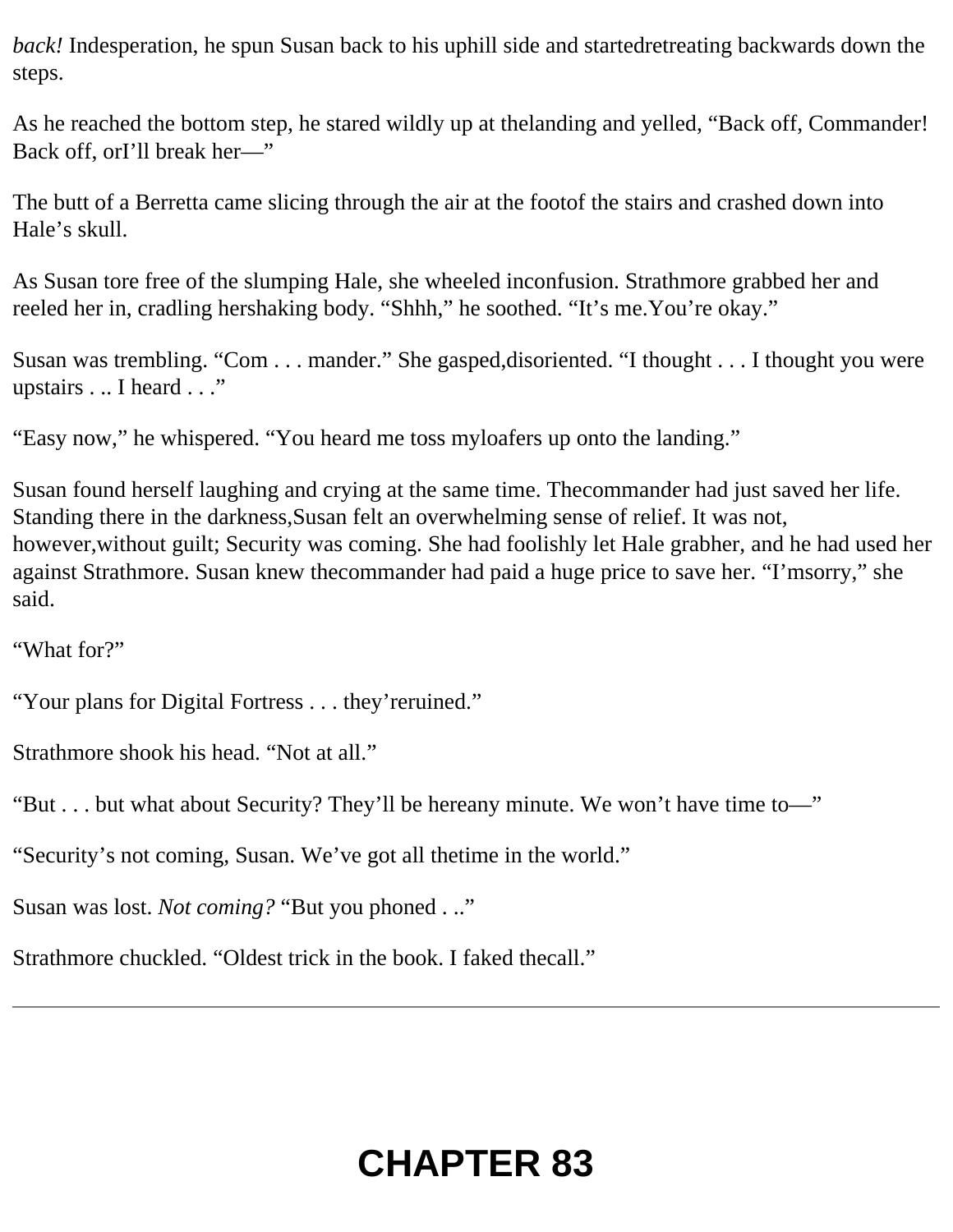Becker's Vespa was no doubt the smallest vehicle ever totear down the Seville runway. Its top speed, a whining 50 mph,sounded more like a chainsaw than a motorcycle and wasunfortunately well below the necessary power to becomeairborne.

In his side mirror, Becker saw the taxi swing out onto thedarkened runway about four hundred yards back. It immediatelystarted gaining. Becker faced front. In the distance, the contourof the airplane hangars stood framed against the night sky about ahalf mile out. Becker wondered if the taxi would overtake him inthat distance. He knew Susan could do the math in two seconds andcalculate his odds. Becker suddenly felt fear like he had neverknown.

He lowered his head and twisted the throttle as far as it wouldgo. The Vespa was definitely topped out. Becker guessed the taxibehind him was doing almost ninety, twice his speed. He set hissights on the three structures looming in the distance. *Themiddle one. That's where the Learjet is.* A shot rangout.

The bullet buried itself in the runway yards behind him. Beckerlooked back. The assassin was hanging out the window taking aim.Becker swerved and his side mirror exploded in a shower of glass.He could feel the impact of the bullet all the way up thehandlebars. He lay his body flat on the bike. *God help me,I'm not going to make it!*

The tarmac in front of Becker's Vespa was growing brighternow. The taxi was closing, the headlights throwing ghostly shadowsdown the runway. A shot fired. The bullet ricocheted off the hullof the bike.

Becker struggled to keep from going into a swerve. *I'vegot to make the hangar!* He wondered if the Learjet pilot couldsee them coming. *Does he have a weapon? Will he open the cabindoors in time?* But as Becker approached the lit expanse of theopen hangars, he realized the question was moot. The Learjet wasnowhere to be seen. He squinted through blurred vision and prayedhe was hallucinating. He was not. The hangar was bare. *Oh myGod! Where's the plane!*

As the two vehicles rocketed into the empty hangar, Beckerdesperately searched for an escape. There was none. Thebuilding's rear wall, an expansive sheet of corrugated metal,had no doors or windows. The taxi roared up beside him, and Beckerlooked left to see Hulohot raising his gun.

Reflex took over. Becker slammed down on his brakes. He barelyslowed. The hangar floor was slick with oil. The Vespa went into aheadlong skid.

Beside him there was a deafening squeal as the taxi'sbrakes locked and the balding tires hydroplaned on the slipperysurface. The car spun around in a cloud of smoke and burning rubberonly inches to the left of Becker's skidding Vespa.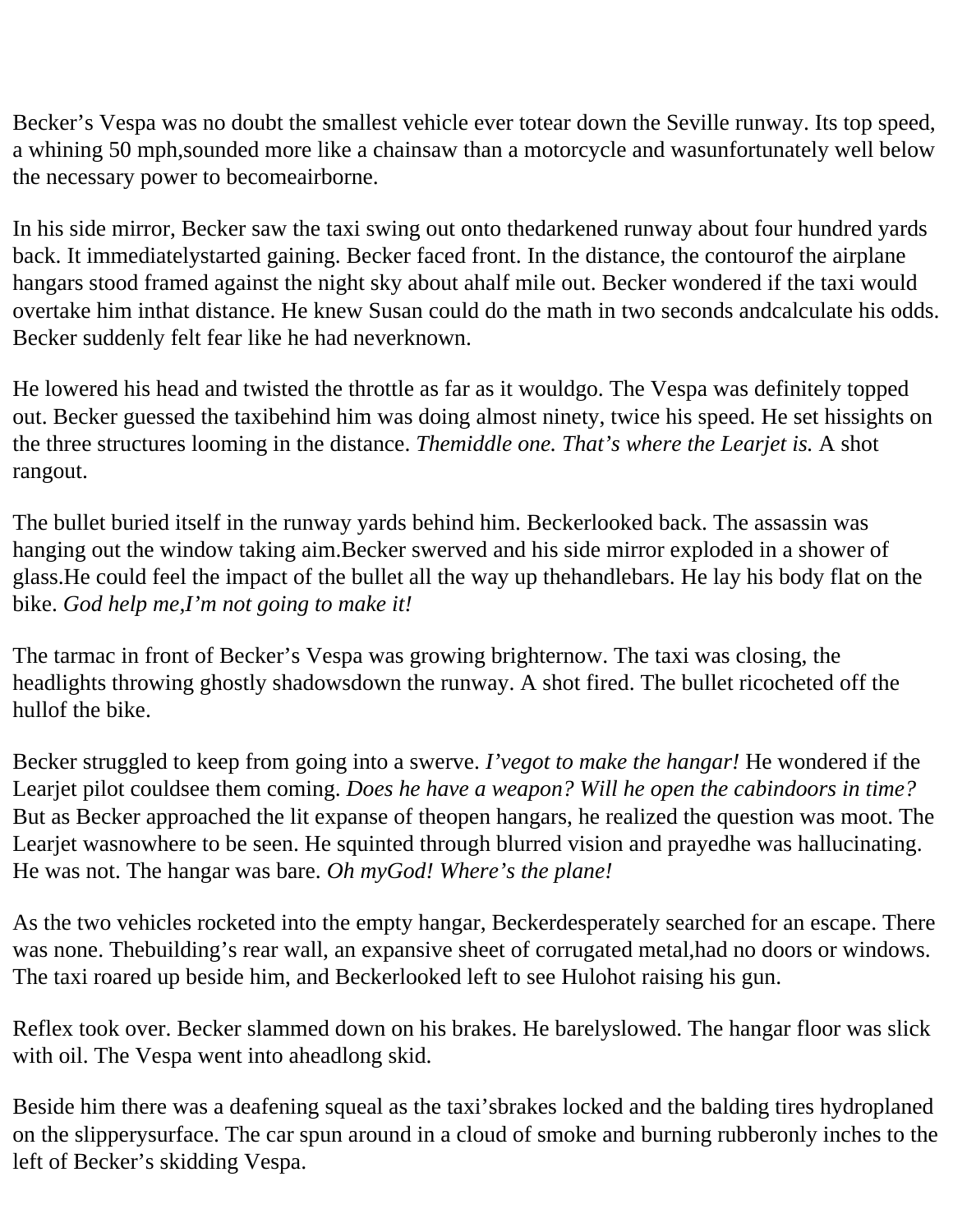Now side by side, the two vehicles skimmed out of control on acollision course with the rear of the hangar. Becker desperatelypumped his brakes, but there was no traction; it was like drivingon ice. In front of him, the metal wall loomed. It was coming fast.As the taxi spiraled wildly beside him, Becker faced the wall andbraced for the impact.

There was an earsplitting crash of steel and corrugated metal.But there was no pain. Becker found himself suddenly in the openair, still on his Vespa, bouncing across a grassy field. It was asif the hangar's back wall had vanished before him. The taxiwas still beside him, careening across the field. An enormous sheetof corrugated metal from the hangar's back wall billowed offthe taxi's hood and sailed over Becker's head.

Heart racing, Becker gunned the Vespa and took off into thenight.

## **CHAPTER 84**

Jabba let out a contented sigh as he finished the last of hissolder points. He switched off the iron, put down his penlight, andlay a moment in the darkness of the mainframe computer. He wasbeat. His neck hurt. Internal work was always cramped, especiallyfor a man of his size.

*And they just keep building them smaller,* he mused.

As he closed his eyes for a well-deserved moment of relaxation,someone outside began pulling on his boots.

"Jabba! Get out here!" a woman's voiceyelled.

*Midge found me.* He groaned.

"Jabba! Get out here!"

Reluctantly he slithered out. "For the love of God, Midge!I told you—" But it was not Midge. Jabba looked up,surprised. "Soshi?"

Soshi Kuta was a ninety-pound live wire. She was Jabba'srighthand assistant, a razor-sharp Sys-Sec techie from MIT. Sheoften worked late with Jabba and was the one member of his staffwho seemed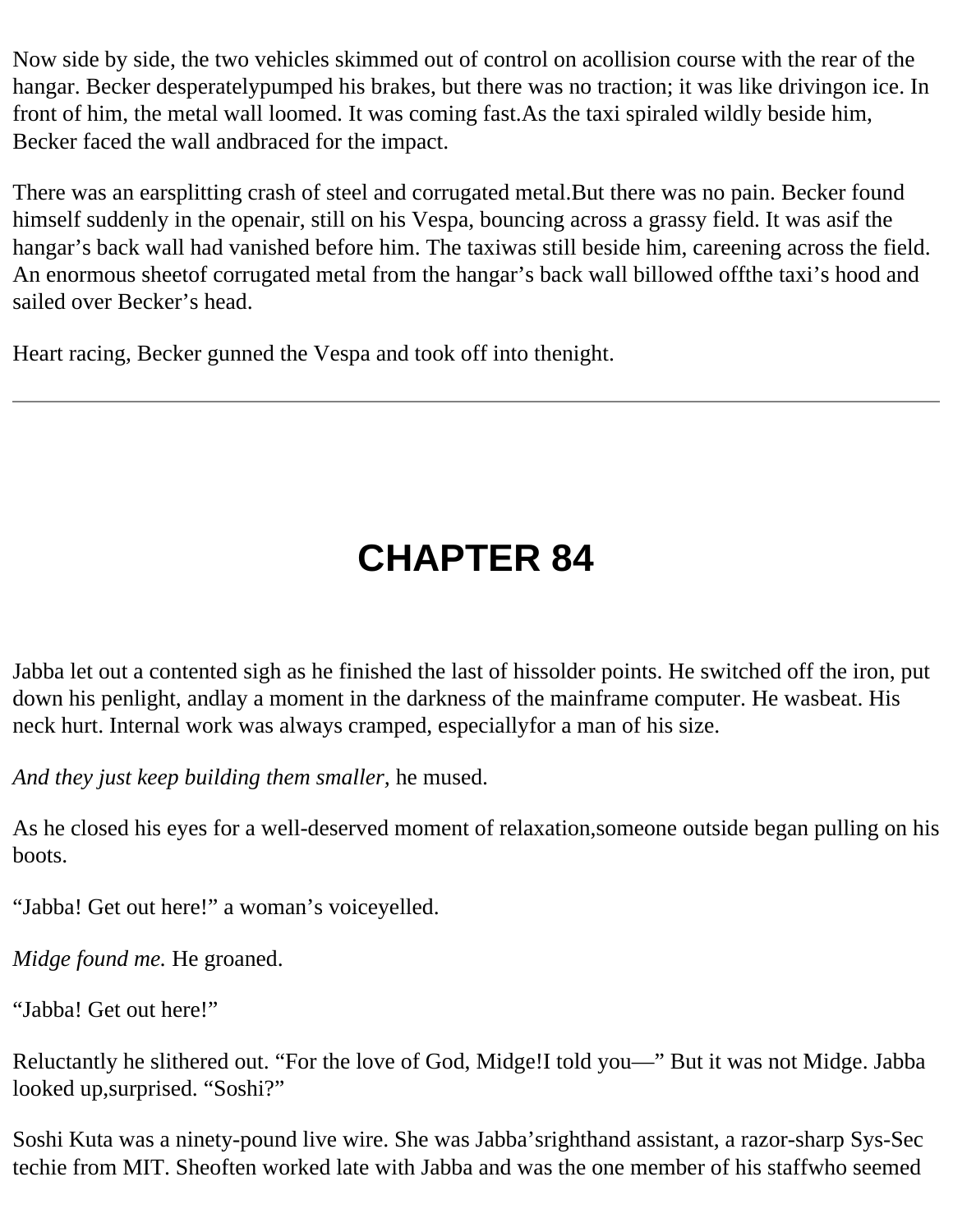unintimidated by him. She glared at him and demanded,"Why the hell didn't you answer your phone? Or mypage?"

*"Your* page," Jabba repeated. "I thought itwas—"

"Never mind. There's something strange going on in themain databank."

Jabba checked his watch. "Strange?" Now he was growingconcerned. "Can you be any more specific?"

Two minutes later Jabba was dashing down the hall toward thedatabank.

# **CHAPTER 85**

Greg Hale lay curled on the Node 3 floor. Strathmore and Susanhad just dragged him across Crypto and bound his hands and feetwith twelve-gauge printer cable from the Node 3 laser-printers.

Susan couldn't get over the artful maneuver the commanderhad just executed. *He faked the call!* Somehow Strathmore hadcaptured Hale, saved Susan, and bought himself the time needed torewrite Digital Fortress.

Susan eyed the bound cryptographer uneasily. Hale was breathingheavily. Strathmore sat on the couch with the Berretta proppedawkwardly in his lap. Susan returned her attention to Hale'sterminal and continued her random-string search.

Her fourth string search ran its course and came up empty."Still no luck." She sighed. "We may need to waitfor David to find Tankado's copy."

Strathmore gave her a disapproving look. "If David fails,and Tankado's key falls into the wrong hands . . ."

Strathmore didn't need to finish. Susan understood. Untilthe Digital Fortress file on the Internet had been replaced withStrathmore's modified version, Tankado's pass-key wasdangerous.

"After we make the switch," Strathmore added, "Idon't care how many pass-keys are floating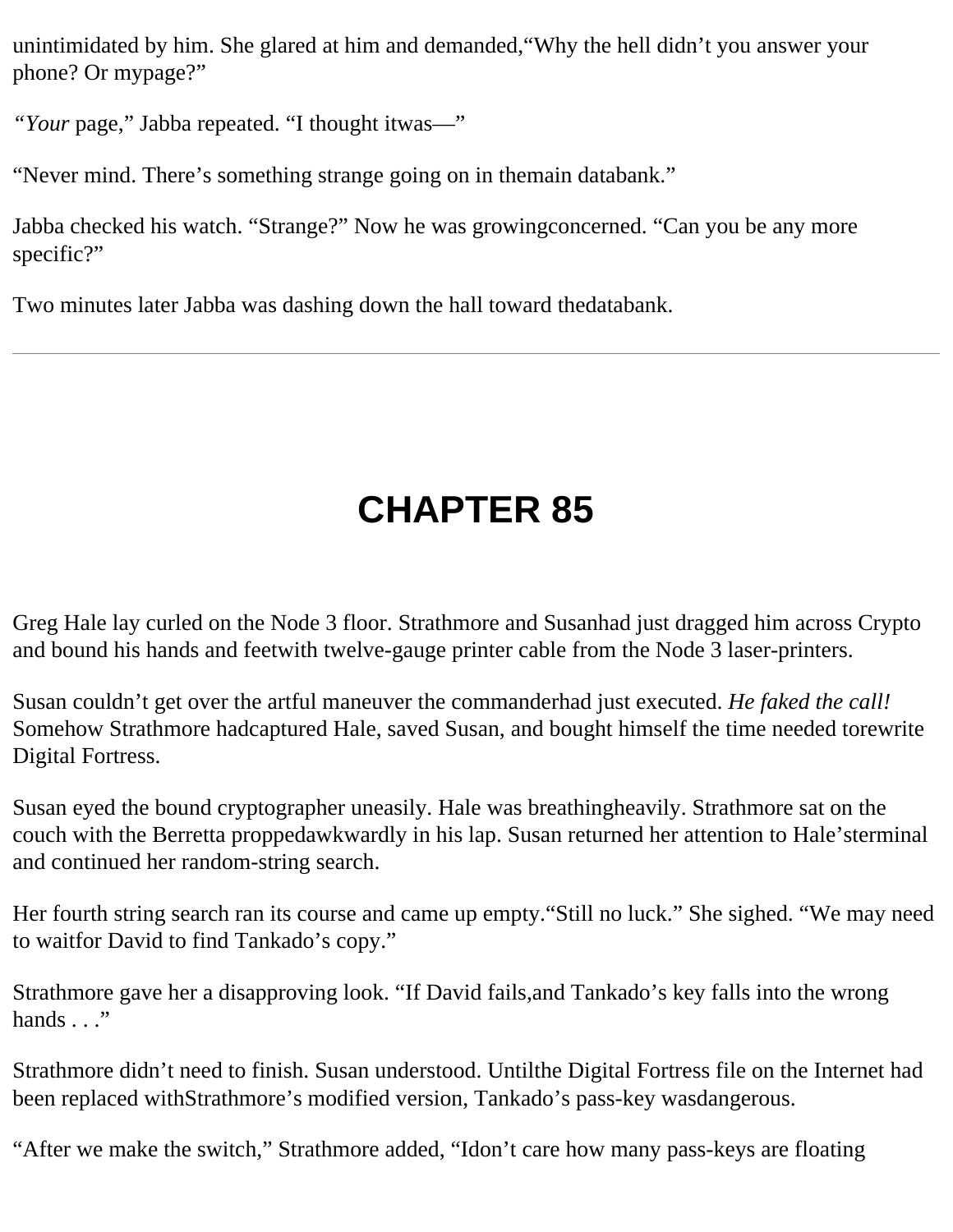around; the morethe merrier." He motioned for her to continue searching."But until then, we're playing beat-the-clock."

Susan opened her mouth to acknowledge, but her words weredrowned out by a sudden deafening blare. The silence of Crypto wasshattered by a warning horn from the sublevels. Susan andStrathmore exchanged startled looks.

"What's *that?"* Susan yelled, timing herquestion between the intermittent bursts.

"TRANSLTR!" Strathmore called back, looking troubled."It's too hot! Maybe Hale was right about the aux powernot pulling enough freon."

"What about the auto-abort?"

Strathmore thought a moment, then yelled, "Something musthave shorted." A yellow siren light spun above the Cryptofloor and swept a pulsating glare across his face.

"You better abort!" Susan called.

Strathmore nodded. There was no telling what would happen ifthree million silicon processors overheated and decided to ignite.Strathmore needed to get upstairs to his terminal and abort theDigital Fortress run—particularly before anyone outside ofCrypto noticed the trouble and decided to send in the cavalry.

Strathmore shot a glance at the still-unconscious Hale. He laidthe Berretta on a table near Susan and yelled over the sirens,"Be right back!" As he disappeared through the hole inthe Node 3 wall, Strathmore called over his shoulder, "Andfind me that pass-key!"

Susan eyed the results of her unproductive pass-key search andhoped Strathmore would hurry up and abort. The noise and lights inCrypto felt like a missile launch.

On the floor, Hale began to stir. With each blast of the horn,he winced. Susan surprised herself by grabbing the Berretta. Haleopened his eyes to Susan Fletcher standing over him with the gunleveled at his crotch.

"Where's the pass-key?" Susan demanded.

Hale was having trouble getting his bearings. "Wh-whathappened?"

"You blew it, that's what happened. Now, where'sthe passkey?"

Hale tried to move his arms but realized he was tied. His facebecame taut with panic. "Let me go!"

"I need the pass-key," Susan repeated.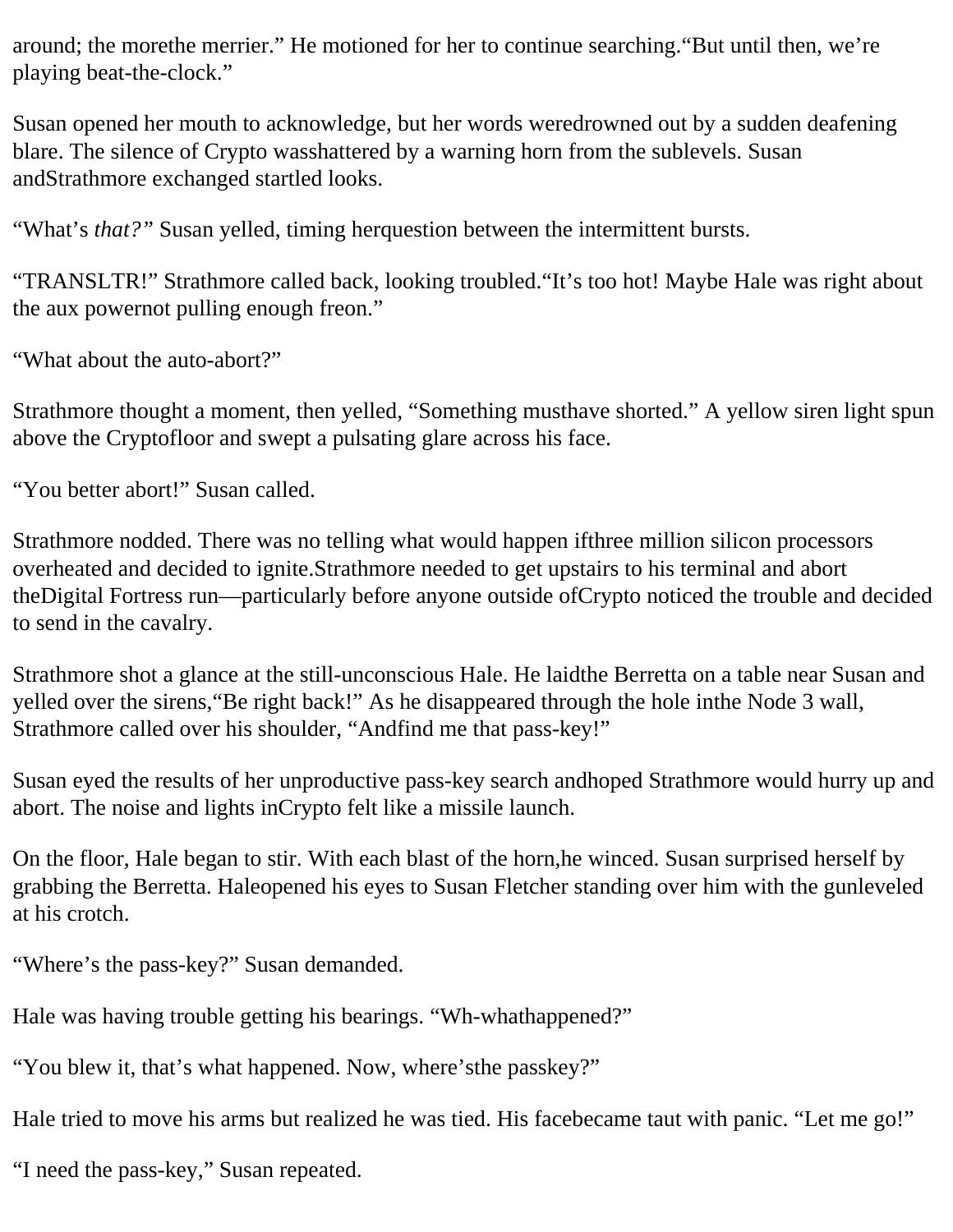"I don't have it! Let me go!" Hale tried to getup. He could barely roll over.

Susan yelled between blasts of the horn. "You're NorthDakota, and Ensei Tankado gave you a copy of his key. I need itnow!"

"You're crazy!" Hale gasped. "I'm notNorth Dakota!" He struggled unsuccessfully to freehimself.

Susan charged angrily. "Don't lie to me. Why the hellis all of North Dakota's mail in *your*account?"

"I told you before!" Hale pleaded as the horns blaredon. "I snooped Strathmore! That E-mail in my account was mailI copied out of *Strathmore's* account—E-mail COMINTstole from Tankado!"

"Bull! You could never snoop the commander'saccount!"

"You don't understand!" Hale yelled. "Therewas *already* a tap on Strathmore's account!" Haledelivered his words in short bursts between the sirens."Someone else put the tap there. I think it was DirectorFontaine! I just piggybacked! You've got to believe me!That's how I found out about his plan to rewrite DigitalFortress! I've been reading Strathmore'sbrainstorms!"

*BrainStorms?* Susan paused. Strathmore had undoubtedlyoutlined his plans for Digital Fortress using his BrainStormsoftware. If anyone had snooped the commander's account, allthe information would have been available . . .

"Rewriting Digital Fortress is *sick!"* Halecried. "You know damn well what it implies*—total*NSA access!" The sirens blasted, drowning him out, but Halewas possessed. "You think we're ready for thatresponsibility? You think *anyone* is? It's fuckingshortsighted! You say our government has the people's bestinterests at heart? Great! But what happens when some futuregovernment *doesn't* have our best interests at heart!This technology is *forever!"*

Susan could barely hear him; the noise in Crypto wasdeafening.

Hale struggled to get free. He looked Susan in the eye and keptyelling. "How the hell do civilians defend themselves againsta police state when the guy at the top has access to *all*their lines of communication? How do they plan a revolt?"

Susan had heard this argument many times. The future-governmentsargument was a stock EFF complaint.

"Strathmore *had* to be stopped!" Hale screamedas the sirens blasted. "I swore *I'd* do it.That's what I've been doing here all day—watchinghis account, waiting for him to make his move so I could record theswitch in progress. I needed proof—evidence that he'dwritten in a back door. That's why I copied all his E-mailinto my account. It was evidence that he'd been watchingDigital Fortress. I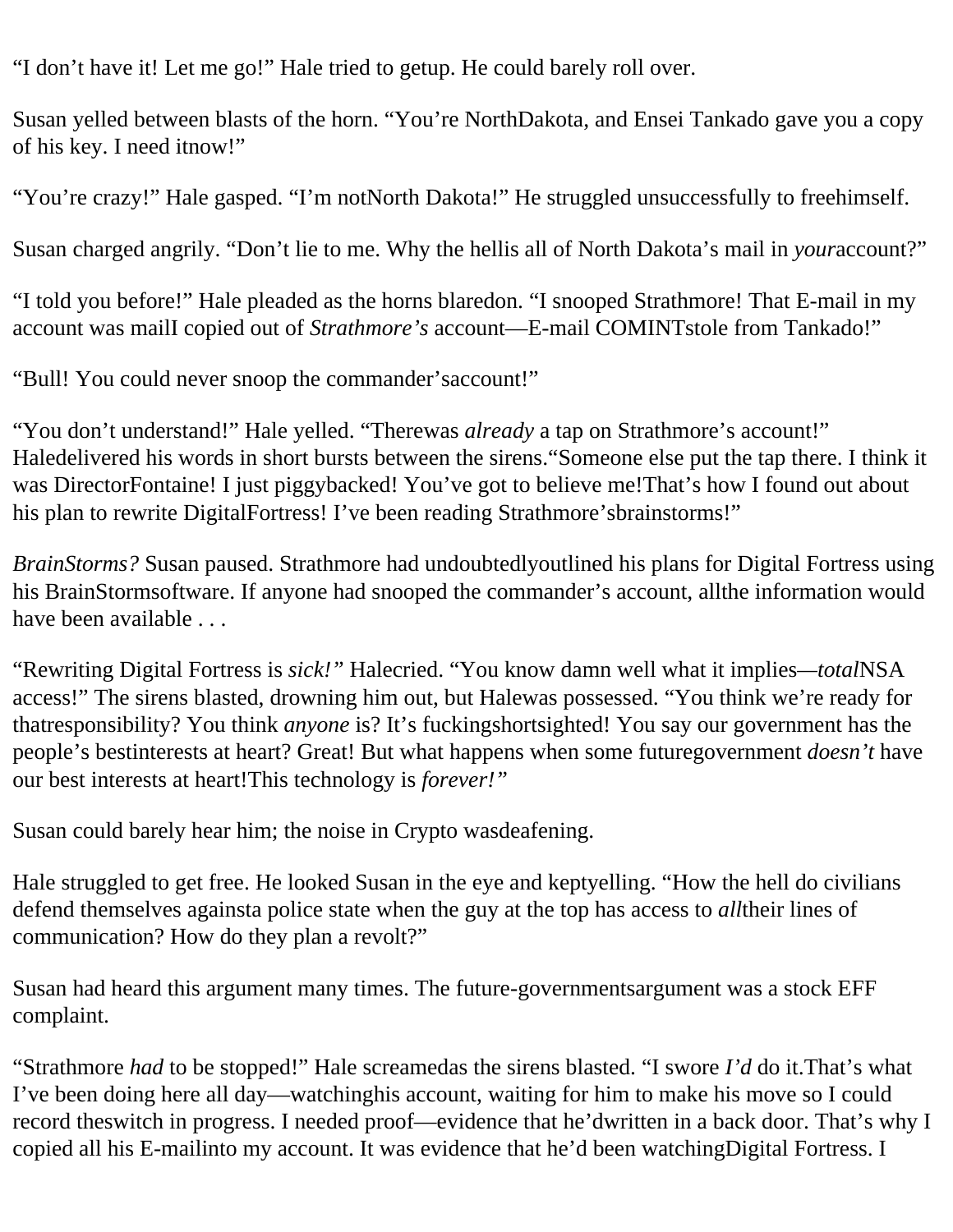planned to go to the press with theinformation."

Susan's heart skipped. Had she heard correctly? Suddenlythis did sound like Greg Hale. *Was it possible?* If Hale hadknown about Strathmore's plan to release a tainted version ofDigital Fortress, he could wait until the whole world was using itand then drop his bombshell—complete with proof!

Susan imagined the headlines: cryptographer greg hale unveilssecret u.s. plan to control global information!

Was it Skipjack all over? Uncovering an NSA back door againwould make Greg Hale famous beyond his wildest dreams. It wouldalso sink the NSA. She suddenly found herself wondering if maybeHale was telling the truth. *No!* she decided. *Of coursenot!*

Hale continued to plead. "I aborted your tracer because Ithought you were looking for *me!* I thought you suspectedStrathmore was being snooped! I didn't want you to find theleak and trace it back to me!"

*It was plausible but unlikely.* "Then why'd youkill Chartrukian?" Susan snapped.

"I didn't!" Hale screamed over the noise."Strathmore was the one who pushed him! I saw the whole thingfrom downstairs! Chartrukian was about to call the Sys-Secs andruin Strathmore's plans for the back door!"

*Hale's good,* Susan thought. *He's got anangle for everything.*

"Let me go!" Hale begged. "I didn't doanything!"

"Didn't *do* anything?" Susan shouted,wondering what was taking Strathmore so long. "You and Tankadowere holding the NSA hostage. At least until you double-crossedhim. Tell me," she pressed, "did Tankado really die of aheart attack, or did you have one of your buddies take himout?"

"You're so blind!" Hale yelled. "Can'tyou see I'm not involved? Untie me! Before Security getshere!"

"Security's not coming," she snapped flatly.

Hale turned white. "What?"

"Strathmore faked the phone call."

Hale's eyes went wide. He seemed momentarily paralyzed.Then he began writhing fiercely. "Strathmore'll kill me!I know he will! I know too much!"

"Easy, Greg."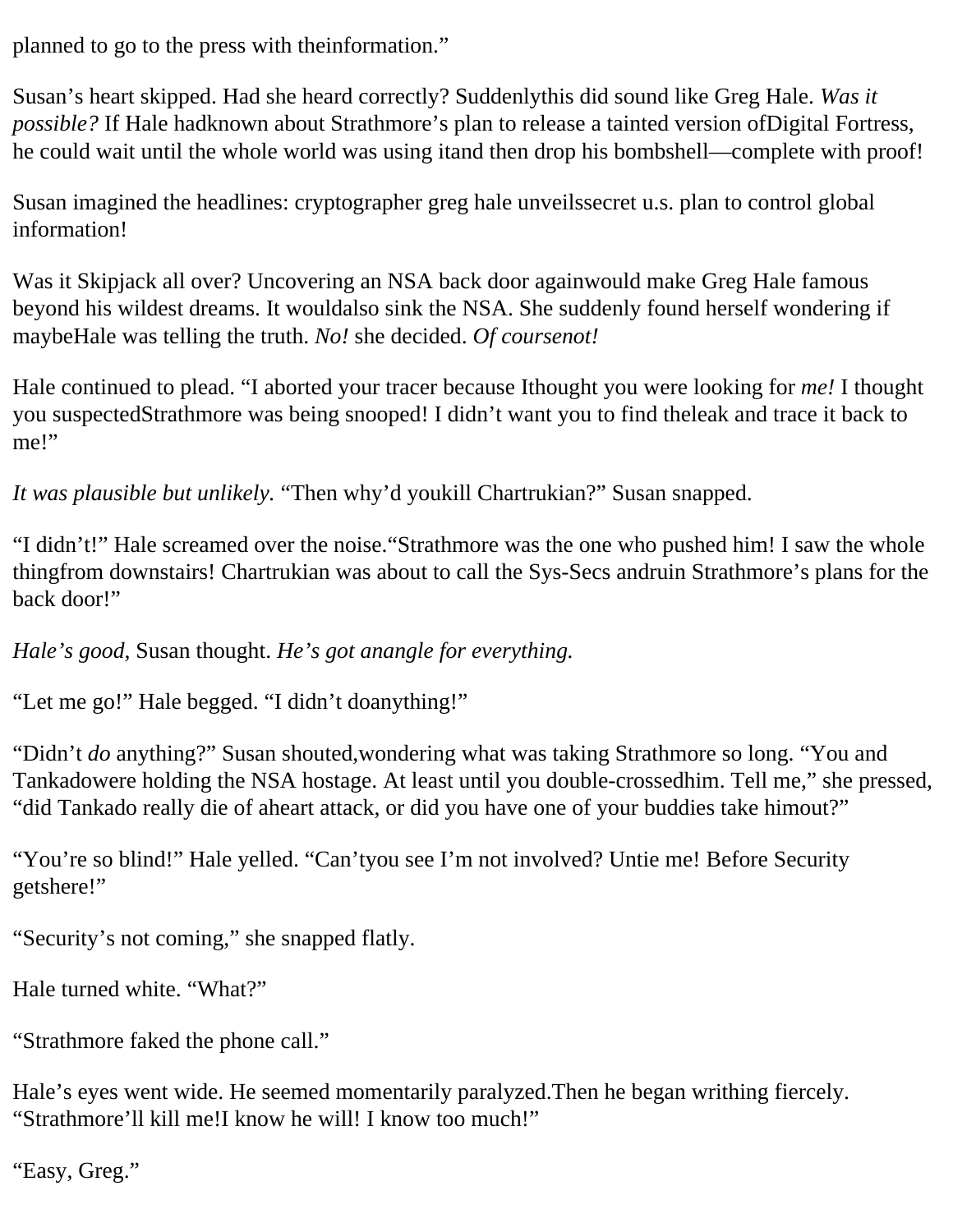The sirens blared as Hale yelled out, "But I'minnocent!"

"You're lying! And I have proof!" Susan strodearound the ring of terminals. "Remember that tracer youaborted?" she asked, arriving at her own terminal. "Isent it again! Shall we see if it's back yet?"

Sure enough, on Susan's screen, a blinking icon alerted herthat her tracer had returned. She palmed her mouse and opened themessage. *This data will seal Hale's fate,* she thought.*Hale is North Dakota.* The databox opened. *Haleis—*

Susan stopped. The tracer materialized, and Susan stood instunned silence. There had to be some mistake; the tracer hadfingered someone else—a most unlikely person.

Susan steadied herself on the terminal and reread the databoxbefore her. It was the same information Strathmore said *he'd* received when *he* ran the tracer! Susan hadfigured Strathmore had made a mistake, but she knew she'dconfigured the tracer perfectly.

And yet the information on the screen was unthinkable:

### NDAKOTA = ET@DOSHISHA.EDU

"ET?" Susan demanded, her head swimming. "EnseiTankado is North Dakota?"

It was inconceivable. If the data was correct, Tankado and hispartner were the *same* person. Susan's thoughts weresuddenly disconnected. She wished the blaring horn would stop. *Why doesn't Strathmore turn that damn thing off?*

Hale twisted on the floor, straining to see Susan. "Whatdoes it say? Tell me!"

Susan blocked out Hale and the chaos around her. *EnseiTankado is North Dakota. . . .*

She reshuffled the pieces trying to make them fit. If Tankadowas North Dakota, then he was sending E-mail to *himself . ..* which meant North Dakota didn't exist. Tankado'spartner was a hoax.

*North Dakota is a ghost,* she said to herself. *Smokeand mirrors.*

The ploy was a brilliant one. Apparently Strathmore had beenwatching only one side of a tennis match. Since the ball keptcoming back, he assumed there was someone on the other side of thenet. But Tankado had been playing against a wall. He had beenproclaiming the virtues of Digital Fortress in E-mail he'dsent to himself. He had written letters, sent them to an anonymousremailer, and a few hours later, the remailer had sent them rightback to him.

Now, Susan realized, it was all so obvious. Tankado had *wanted* the commander to snoop him . . . he'd *wanted*him to read the E-mail. Ensei Tankado had created an imaginaryinsurance policy without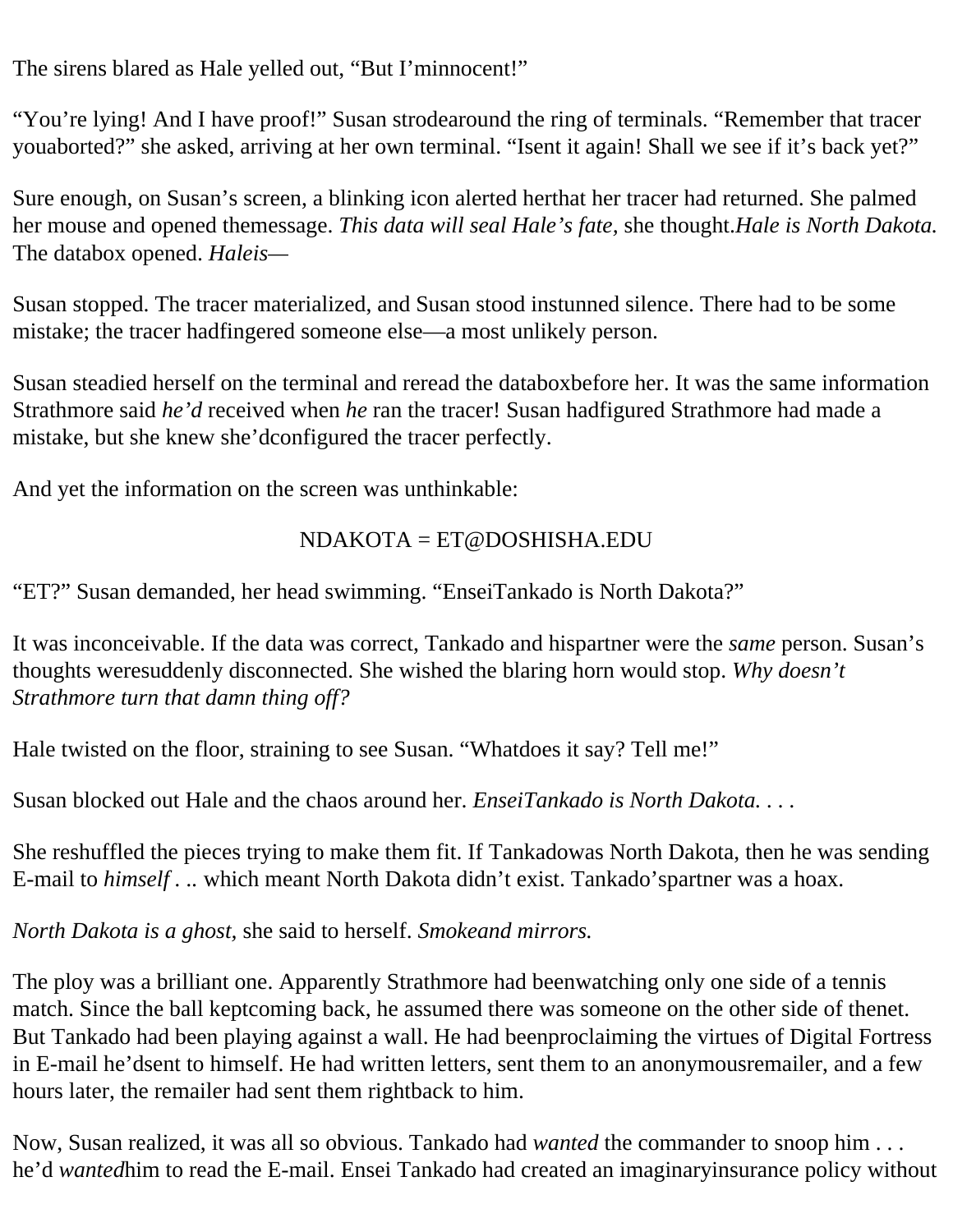ever having to trust another soul with hispass-key. Of course, to make the whole farce seem authentic,Tankado had used a secret account . . . just secret enough to allayany suspicions that the whole thing was a setup. Tankado was hisown partner. North Dakota did not exist. Ensei Tankado was aone-man show.

### *A one-man show.*

A terrifying thought gripped Susan. *Tankado could have usedhis fake correspondence to convince Strathmore of just aboutanything.*

She remembered her first reaction when Strathmore told her aboutthe unbreakable algorithm. She'd sworn it was impossible. Theunsettling potential of the situation settled hard in Susan'sstomach. What proof did they actually have that Tankado had *really* created Digital Fortress? Only a lot of hype in hisE-mail. And of course . . . TRANSLTR. The computer had been lockedin an endless loop for almost twenty hours. Susan knew, however,that there were other programs that could keep TRANSLTR busy thatlong, programs far easier to create than an unbreakablealgorithm.

Viruses.

The chill swept across her body.

*But how could a virus get into TRANSLTR?*

Like a voice from the grave, Phil Chartrukian gave the answer.*Strathmore bypassed Gauntlet!*

In a sickening revelation, Susan grasped the truth. Strathmorehad downloaded Tankado's Digital Fortress file and tried tosend it into TRANSLTR to break it. But Gauntlet had rejected thefile because it contained dangerous mutation strings. NormallyStrathmore would have been concerned, but he had seenTankado's E-mail*—Mutation strings are the trick!*Convinced Digital Fortress was safe to load, Strathmore bypassedGauntlet's filters and sent the file into TRANSLTR.

Susan could barely speak. "There *is* no DigitalFortress," she choked as the sirens blared on. Slowly, weakly,she leaned against her terminal. Tankado had gone fishing for fools. . . and the NSA had taken the bait.

Then, from upstairs, came a long cry of anguish. It wasStrathmore.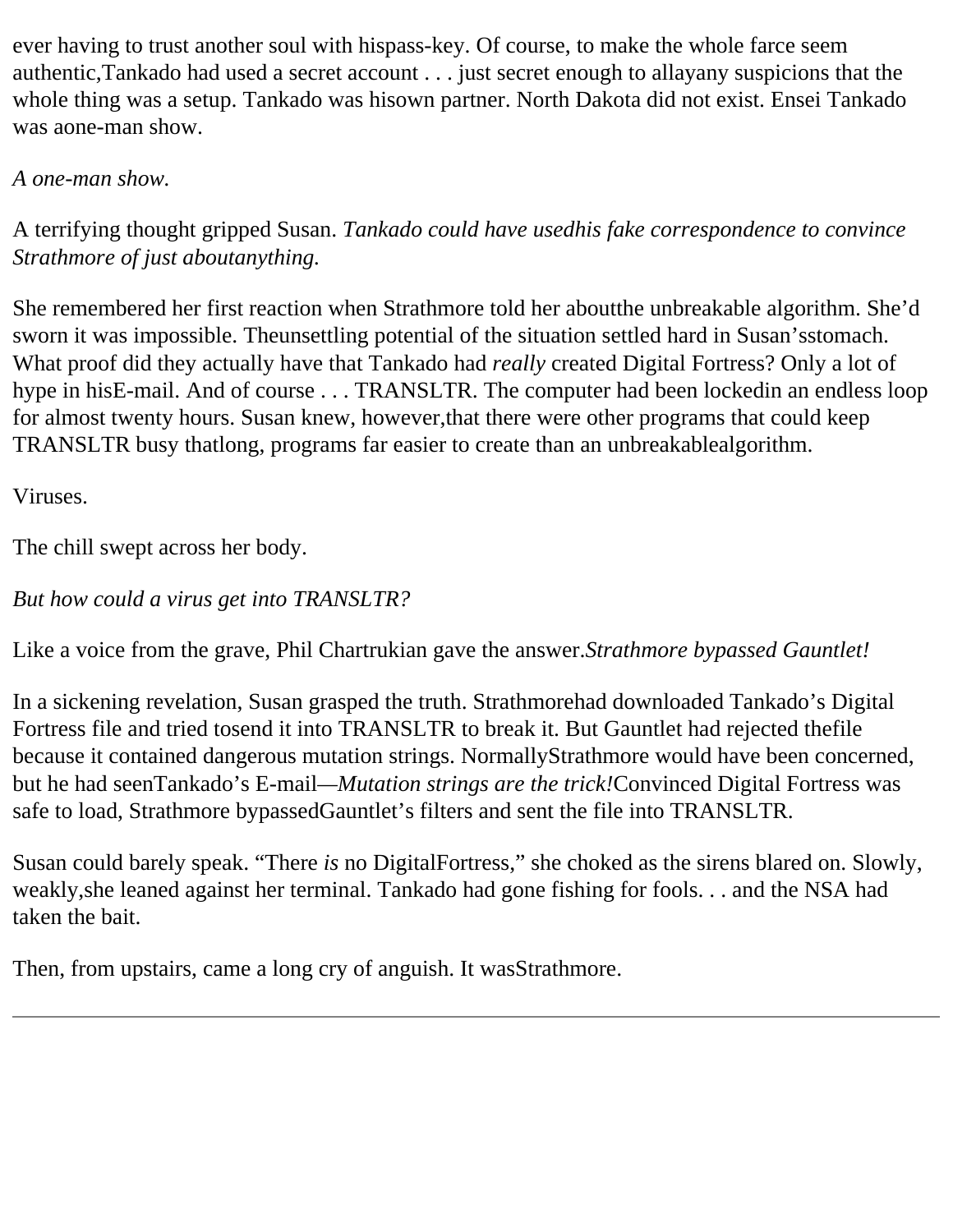### **CHAPTER 86**

Trevor Strathmore was hunched at his desk when Susan arrivedbreathless at his door. His head was down, his sweaty headglistening in the light of his monitor. The horns on the sublevelsblared.

Susan raced over to his desk. "Commander?"

Strathmore didn't move.

"Commander! We've got to shut down TRANSLTR!We've got a—"

"He got us," Strathmore said without looking up."Tankado fooled us all . . ."

She could tell by the tone of his voice he understood. All ofTankado's hype about the unbreakable algorithm . . .auctioning off the pass-key—it was all an act, a charade.Tankado had tricked the NSA into snooping his mail, tricked theminto believing he had a partner, and tricked them into downloadinga very dangerous file.

"The mutation strings—" Strathmore faltered.

"I know."

The commander looked up slowly. "The file I downloaded offthe Internet . . . it was a . . ."

Susan tried to stay calm. All the pieces in the game hadshifted. There had never been any unbreakable algorithm—neverany Digital Fortress. The file Tankado had posted on the Internetwas an encrypted virus, probably sealed with some generic,mass-market encryption algorithm, strong enough to keep everyoneout of harm's way—everyone except the NSA. TRANSLTR hadcracked the protective seal and released the virus.

"The mutation strings," the commander croaked."Tankado said they were just part of the algorithm."Strathmore collapsed back onto his desk.

Susan understood the commander's pain. He had beencompletely taken in. Tankado had never intended to let any computercompany buy his algorithm. There *was* no algorithm. The wholething was a charade. Digital Fortress was a ghost, a farce, a pieceof bait created to tempt the NSA. Every move Strathmore had made,Tankado had been behind the scenes, pulling the strings.

"I bypassed Gauntlet." The commander groaned.

"You didn't know."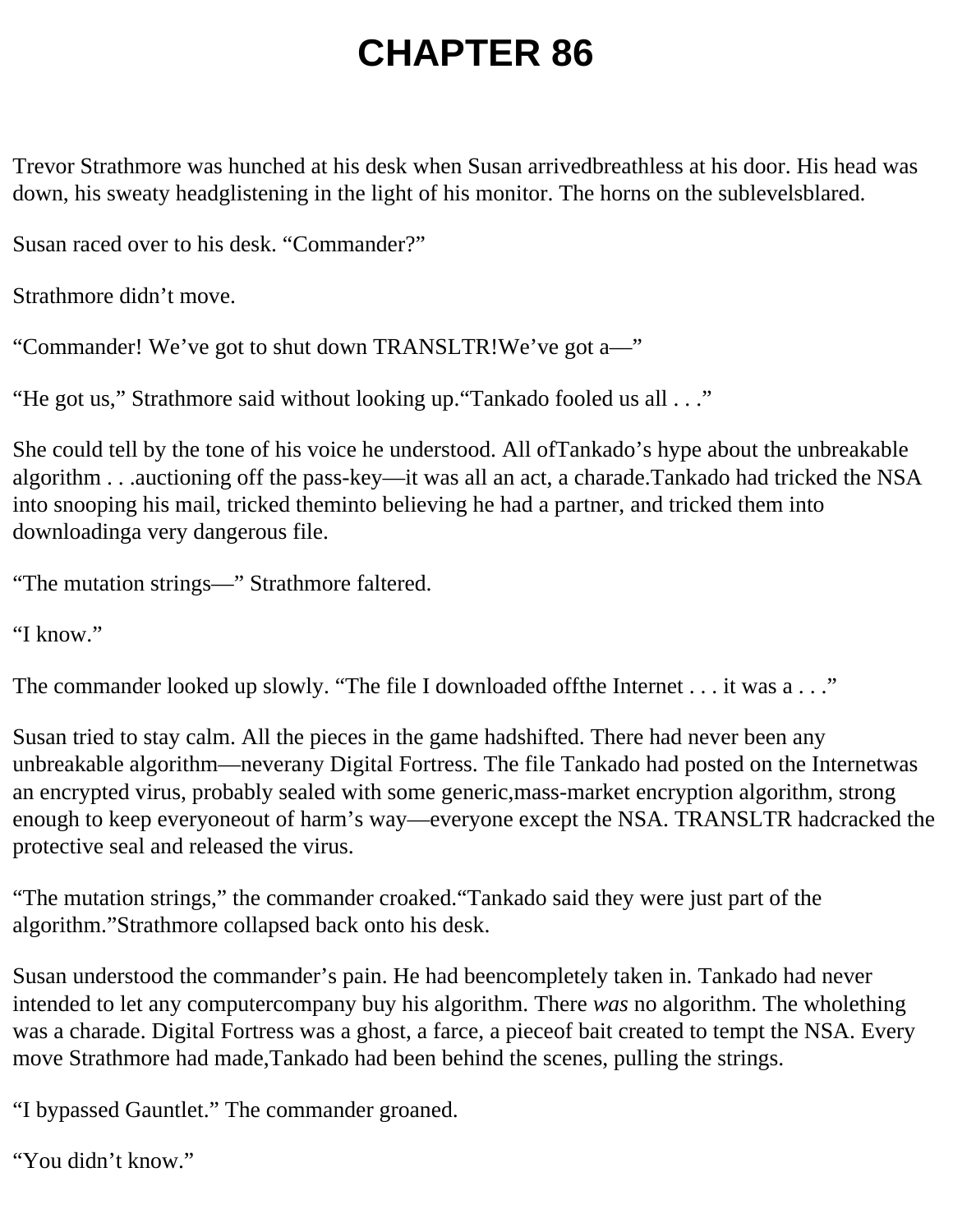Strathmore pounded his fist on his desk. "I *should*have known! His screen name, for Christ's sake! NDAKOTA! Lookat it!"

"What do you mean?"

"He's laughing at us! It's a goddamnanagram!"

Susan puzzled a moment. *NDAKOTA is an anagram?* Shepictured the letters and began reshuffling them in her mind. *Ndakota . . . Kado-tan . . . Oktadan . . . Tandoka . . .* Herknees went weak. Strathmore was right. It was as plain as day. Howcould they have missed it? North Dakota wasn't a reference tothe U.S. state at all—it was Tankado rubbing salt in thewound! He'd even sent the NSA a warning, a blatant clue thathe himself was NDAKOTA. The letters spelled TANKADO. But the bestcode-breakers in the world had missed it, just as he hadplanned.

"Tankado was mocking us," Strathmore said.

"You've got to abort TRANSLTR," Susandeclared.

Strathmore stared blankly at the wall.

"Commander. Shut it down! God only knows what's goingon in there!"

"I tried," Strathmore whispered, sounding as faint asshe'd ever heard him.

"What do you mean you *tried?"*

Strathmore rotated his screen toward her. His monitor had dimmedto a strange shade of maroon. At the bottom, the dialogue boxshowed numerous attempts to shut down TRANSLTR. They were allfollowed by the same response:

SORRY. UNABLE TO ABORT.

### SORRY. UNABLE TO ABORT.

### SORRY. UNABLE TO ABORT.

Susan felt a chill. *Unable to abort? But why?* She fearedshe already knew the answer. *So this is Tankado's revenge?Destroying TRANSLTR!* For years Ensei Tankado had wanted theworld to know about TRANSLTR, but no one had believed him. Sohe'd decided to destroy the great beast himself. He'dfought to the death for what he believed—the individual'sright to privacy.

Downstairs the sirens blared.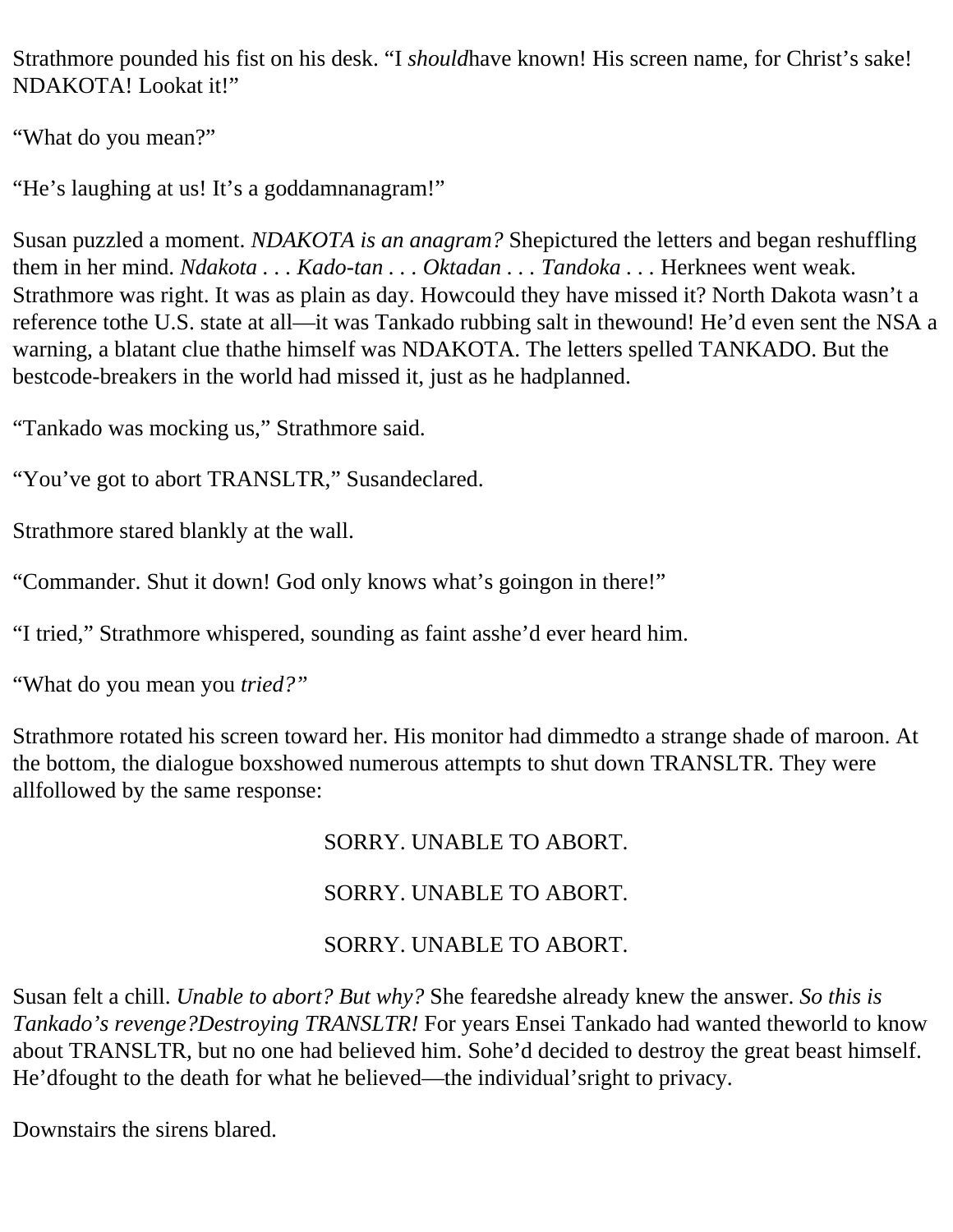"We've got to kill all power," Susan demanded."Now!"

Susan knew that if they hurried, they could save the greatparallel processing machine. Every computer in the world—fromRadio Shack PCs to NASA's satellite control systems—had abuilt-in fail-safe for situations like this. It wasn't aglamorous fix, but it always worked. It was known as "pullingthe plug."

By shutting off the remaining power in Crypto, they could forceTRANSLTR to shut down. They could remove the virus later. It wouldbe a simple matter of reformatting TRANSLTR's hard drives.Reformatting would completely erase the computer'smemory—data, programming, virus, *everything.* In mostcases, reformatting resulted in the loss of thousands of files,sometimes years of work. But TRANSLTR was different—it couldbe reformatted with virtually no loss at all. Parallel processingmachines were designed to think, not to remember. Nothing wasactually stored inside TRANSLTR. Once it broke a code, it sent theresults to the NSA's main databank in order to—

Susan froze. In a stark instant of realization, she brought herhand to her mouth and muffled a scream. "The maindatabank!"

Strathmore stared into the darkness, his voice disembodied.He'd apparently already made this realization. "Yes,Susan. The main databank. . . ."

Susan nodded blankly. *Tankado used TRANSLTR to put a virus inour main databank.*

Strathmore motioned sickly to his monitor. Susan returned hergaze to the screen in front of her and looked beneath the dialoguebox. Across the bottom of the screen were the words:

### TELL THE WORLD ABOUT TRANSLTR

### ONLY THE TRUTH WILL SAVE YOU NOW . . .

Susan felt cold. The nation's most classified informationwas stored at the NSA: military communication protocols, SIGINTconfirmation codes, identities of foreign spies, blueprints foradvanced weaponry, digitized documents, trade agreements—thelist was unending.

"Tankado wouldn't dare!" she declared."Corrupting a country's classified records?" Susancouldn't believe even Ensei Tankado would dare attack the NSAdatabank. She stared at his message.

### ONLY THE TRUTH WILL SAVE YOU NOW

"The truth?" she asked. "The truth aboutwhat?"

Strathmore was breathing heavily. "TRANSLTR," hecroaked. "The truth about TRANSLTR."

Susan nodded. It made perfect sense. Tankado was forcing the NSAto tell the world about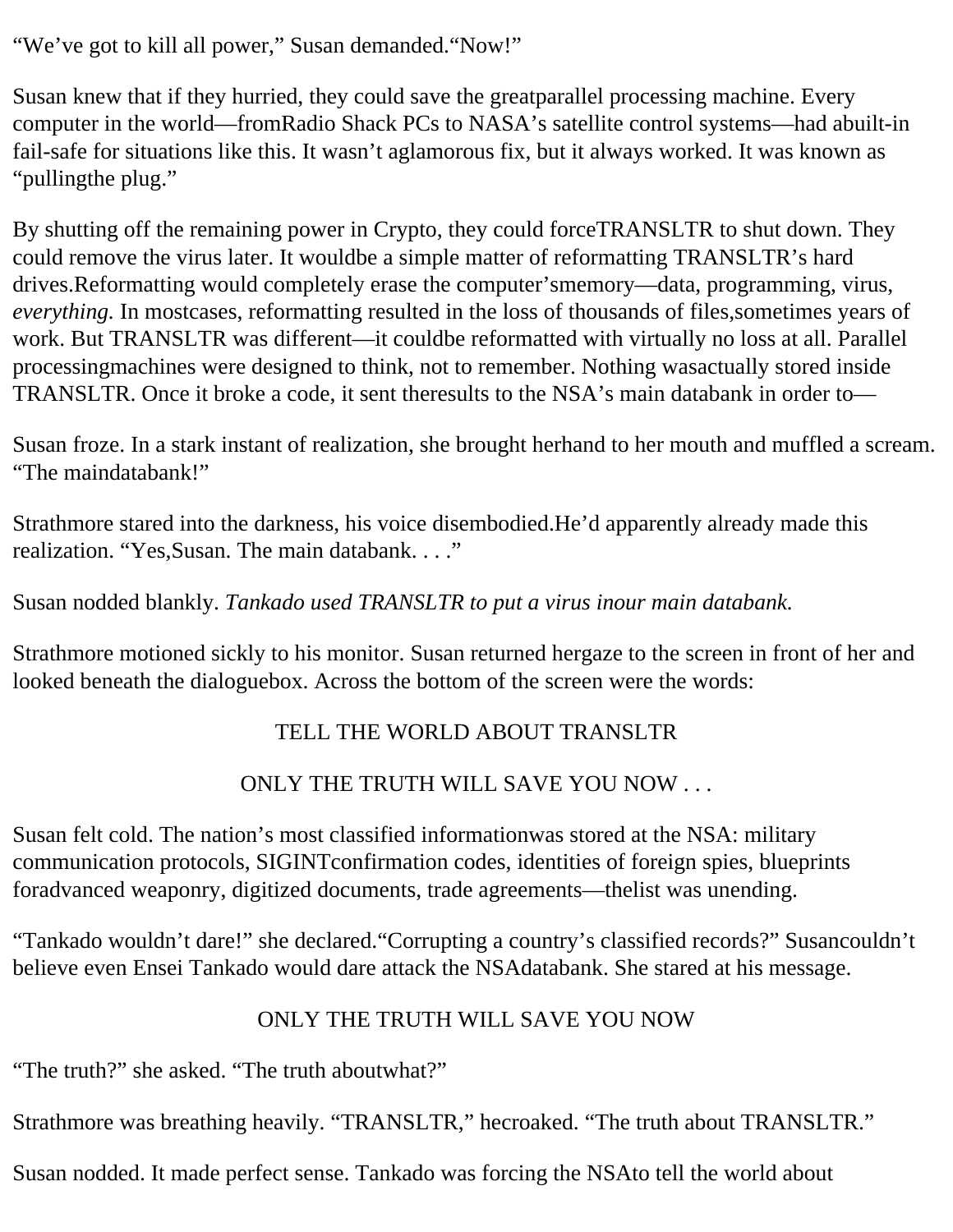TRANSLTR. It was blackmail after all. Hewas giving the NSA a choice—either tell the world aboutTRANSLTR or lose your databank. She stared in awe at the textbefore her. At the bottom of the screen, a single line was blinkedmenacingly.

#### ENTER PASS-KEY

Staring at the pulsating words, Susan understood—the virus,the pass-key, Tankado's ring, the ingenious blackmail plot.The pass-key had nothing to do with unlocking an algorithm; it wasan *antidote.* The pass-key stopped the virus. Susan had reada lot about viruses like this—deadly programs that included abuilt-in cure, a secret key that could be used to deactivate them.*Tankado never planned to destroy the NSA databank—he justwanted us go public with TRANSLTR! Then he would give us thepass-key, so we could stop the virus!*

It was now clear to Susan that Tankado's plan had goneterribly wrong. He had not planned on dying. He'd planned onsitting in a Spanish bar and listening to the CNN press conferenceabout America's top-secret code-breaking computer. Thenhe'd planned on calling Strathmore, reading the pass-key offthe ring, and saving the databank in the nick of time. After a goodlaugh, he'd disappear into oblivion, an EFF hero.

Susan pounded her fist on the desk. "We need that ring!It's the *only* pass-key!" She nowunderstood—there *was* no North Dakota, no secondpass-key. Even if the NSA went public with TRANSLTR, Tankado was nolonger around to save the day.

Strathmore was silent.

The situation was more serious than Susan had ever imagined. Themost shocking thing of all was that Tankado had allowed it to gothis far. He had obviously known what would happen if the NSAdidn't get the ring—and yet, in his final seconds oflife, he'd given the ring away. He had deliberately tried tokeep it from them. Then again, Susan realized, what could she *expect* Tankado to do—save the ring for them, when hethought the NSA had killed him?

Still, Susan couldn't believe that Tankado would haveallowed this to happen. He was a pacifist. He didn't want towreak destruction; all he wanted was to set the record straight.This was about TRANSLTR. This was about everyone's right tokeep a secret. This was about letting the world know that the NSAwas listening. Deleting the NSA's databank was an act ofaggression Susan could not imagine Ensei Tankado committing.

The sirens pulled her back to reality. Susan eyed thedebilitated commander and knew what he was thinking. Not only werehis plans for a back door in Digital Fortress shot, but hiscarelessness had put the NSA on the brink of what could turn out tobe the worst security disaster in U.S. history.

"Commander, this is *not* your fault!" sheinsisted over the blare of the horns. "If Tankado hadn'tdied, we'd have bargaining power—we'd haveoptions!"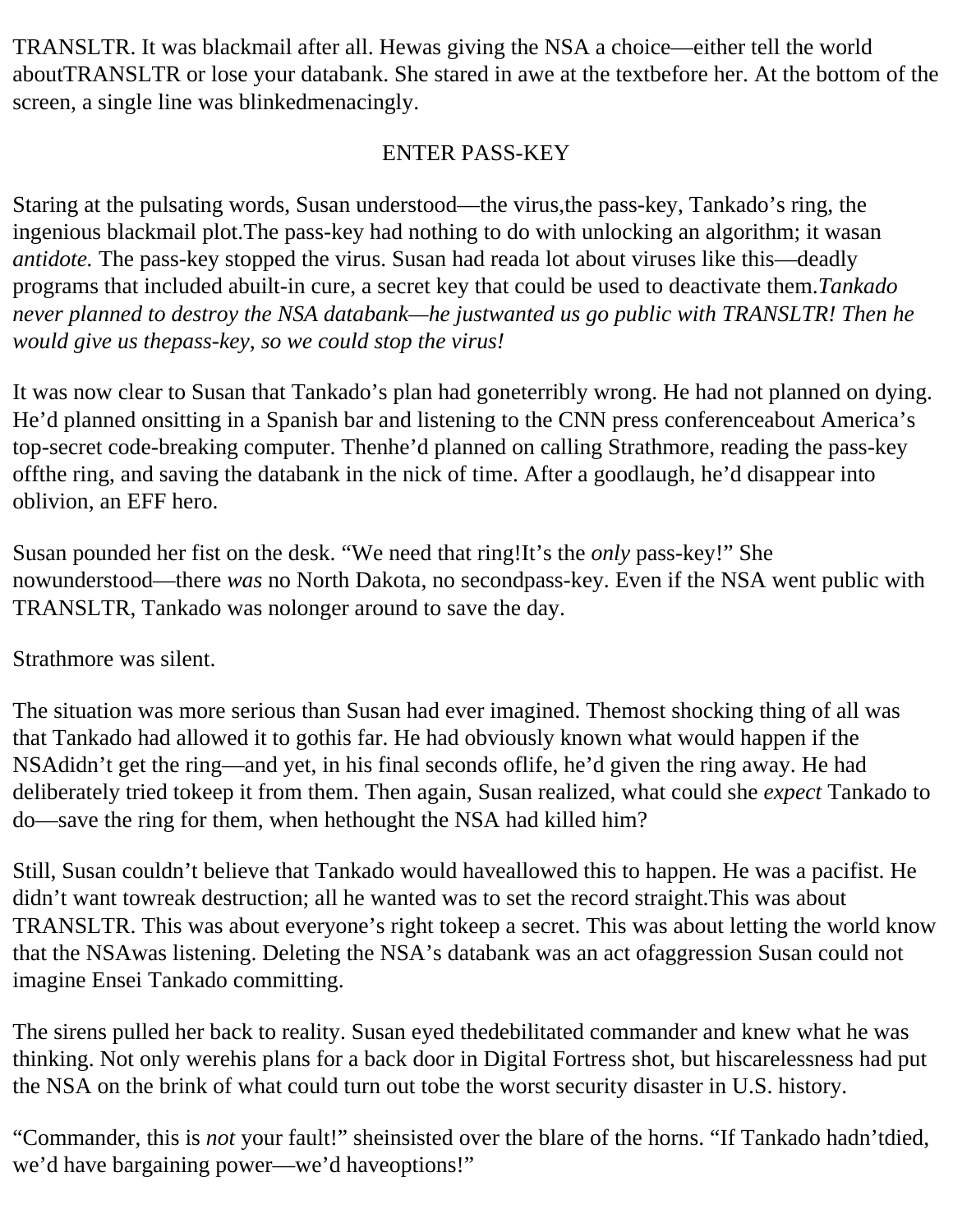But Commander Strathmore heard nothing. His life was over.He'd spent thirty years serving his country. This was supposedto be his moment of glory, his pièce de résistance—aback door in the world encryption standard. But instead, he hadsent a virus into the main databank of the National SecurityAgency. There was no way to stop it—not without killing powerand erasing every last one of the billions of bytes ofirretrievable data. Only the ring could save them, and if Davidhadn't found the ring by now . . .

"I need to shut down TRANSLTR!" Susan took control."I'm going down to the sublevels to throw the circuitbreaker."

Strathmore turned slowly to face her. He was a broken man."I'll do it," he croaked. He stood up, stumbling ashe tried to slide out from behind his desk.

Susan sat him back down. "No," she barked. *"I'm* going." Her tone left no room fordebate.

Strathmore put his face in his hands. "Okay. Bottom floor.Beside the freon pumps."

Susan spun and headed for the door. Halfway there, she turnedand looked back. "Commander," she yelled. "This is*not* over. We're not beaten yet. If David finds the ringin time, we can save the databank!"

Strathmore said nothing.

"Call the databank!" Susan ordered. "Warn themabout the virus! You're the deputy director of the NSA.You're a survivor!"

In slow motion, Strathmore looked up. Like a man making thedecision of a lifetime, he gave her a tragic nod.

Determined, Susan tore into the darkness.

# **CHAPTER 87**

The Vespa lurched into the slow lane of the Carretera de Huelva.It was almost dawn, but there was plenty of traffic—youngSevillians returning from their all-night beach verbenas. A van ofteenagers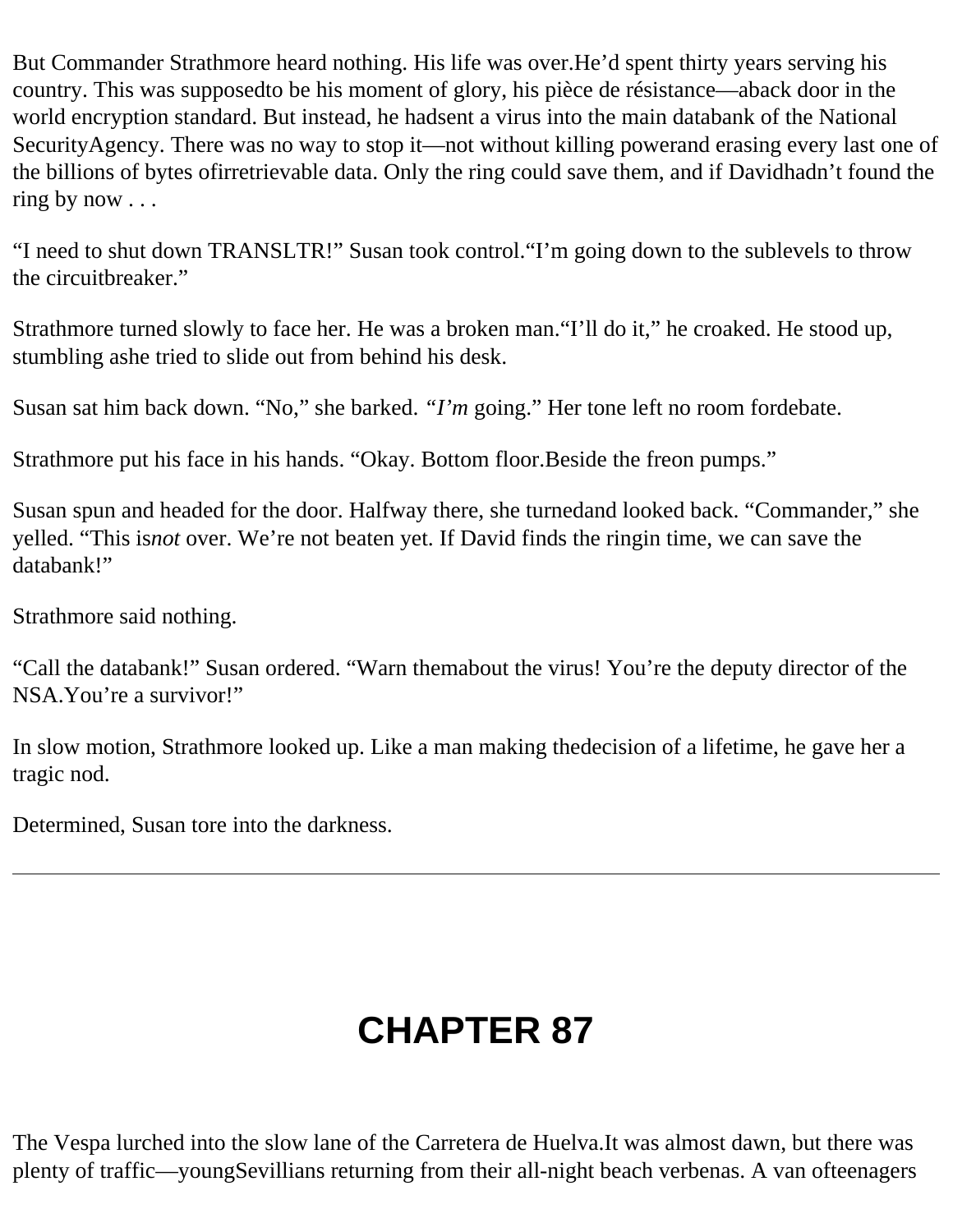laid on its horn and flew by. Becker's motorcyclefelt like a toy out there on the freeway.

A quarter of a mile back, a demolished taxi swerved out onto thefreeway in a shower of sparks. As it accelerated, it sideswiped aPeugeot 504 and sent it careening onto the grassy median.

Becker passed a freeway marker: SEVILLA CENTRO—2 KM. If hecould just reach the cover of downtown, he knew he might have achance. His speedometer read 60 kilometers per hour. *Two minutesto the exit.* He knew he didn't have that long. Somewherebehind him, the taxi was gaining. Becker gazed out at the nearinglights of downtown Seville and prayed he would reach themalive.

He was only halfway to the exit when the sound of scraping metalloomed up behind him. He hunched on his bike, wrenching thethrottle as far as it would go. There was a muffled gunshot, and abullet sailed by. Becker cut left, weaving back and forth acrossthe lanes in hopes of buying more time. It was no use. The exitramp was still three hundred yards when the taxi roared to within afew car lengths behind him. Becker knew that in a matter of secondshe would be either shot or run down. He scanned ahead for anypossible escape, but the highway was bounded on both sides by steepgravel slopes. Another shot rang out. Becker made his decision.

In a scream of rubber and sparks, he leaned violently to hisright and swerved off the road. The bike's tires hit thebottom of the embankment. Becker strained to keep his balance asthe Vespa threw up a cloud of gravel and began fish-tailing its wayup the slope. The wheels spun wildly, clawing at the loose earth.The little engine whimpered pathetically as it tried to dig in.Becker urged it on, hoping it wouldn't stall. He didn'tdare look behind him, certain at any moment the taxi would beskidding to a stop, bullets flying.

The bullets never came.

Becker's bike broke over the crest of the hill, and he sawit—the centro. The downtown lights spread out before him likea star-filled sky. He gunned his way through some underbrush andout over the curb. His Vespa suddenly felt faster. The Avenue LuisMontoto seemed to race beneath his tires. The soccer stadium zippedpast on the left. He was in the clear.

It was then that Becker heard the familiar screech of metal onconcrete. He looked up. A hundred yards ahead of him, the taxi cameroaring up the exit ramp. It skidded out onto Luis Montoto andaccelerated directly toward him.

Becker knew he should have felt a surge of panic. But he didnot. He knew exactly where he was going. He swerved left onMenendez Pelayo and opened the throttle. The bike lurched across asmall park and into the cobblestoned corridor of MateusGago—the narrow one-way street that led to the portal ofBarrio Santa Cruz.

*Just a little farther,* he thought.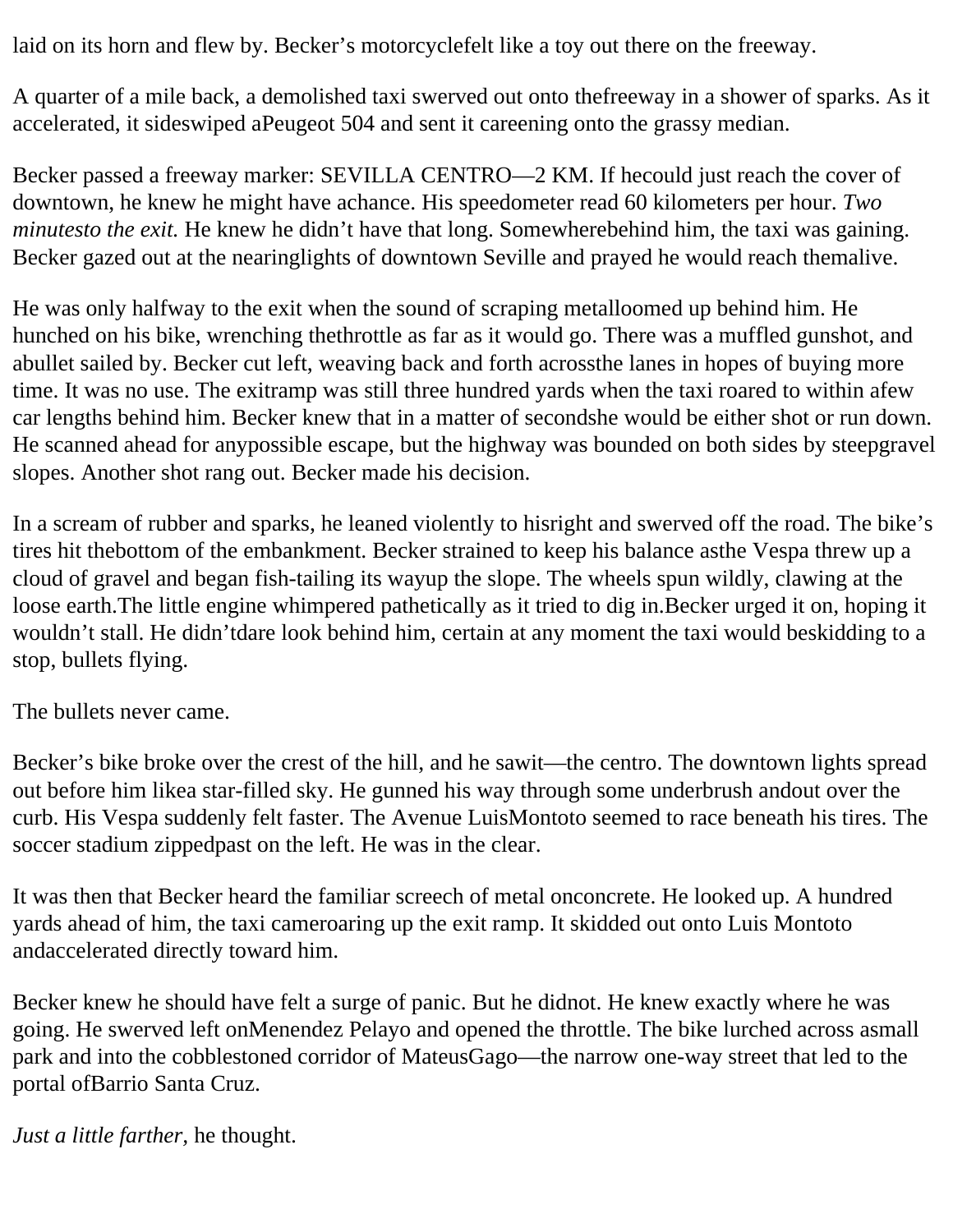The taxi followed, thundering closer. It trailed Becker throughthe gateway of Santa Cruz, ripping off its side mirror on thenarrow archway. Becker knew he had won. Santa Cruz was the oldestsection of Seville. It had no roads between the buildings, onlymazes of narrow walkways built in Roman times. They were only wideenough for pedestrians and the occasional Moped. Becker had oncebeen lost for hours in the narrow caverns.

As Becker accelerated down the final stretch of Mateus Gago,Seville's eleventh-century Gothic cathedral rose like amountain before him. Directly beside it, the Giralda tower shot 419feet skyward into the breaking dawn. This was Santa Cruz, home tothe second largest cathedral in the world as well as Seville'soldest, most pious Catholic families.

Becker sped across the stone square. There was a single shot,but it was too late. Becker and his motorcycle disappeared down atiny passageway—Callita de la Virgen.

# **CHAPTER 88**

The headlight of Becker's Vespa threw stark shadows on thewalls of the narrow passageways. He struggled with the gear shiftand roared between the whitewashed buildings, giving theinhabitants of Santa Cruz an early wake-up call this Sundaymorning.

It had been less than thirty minutes since Becker's escapefrom the airport. He'd been on the run ever since, his mindgrappling with endless questions: *Who's trying to kill me?What's so special about this ring? Where is the NSA jet?*He thought of Megan dead in the stall, and the nausea creptback.

Becker had hoped to cut directly across the barrio and exit onthe other side, but Santa Cruz was a bewildering labyrinth ofalleyways. It was peppered with false starts and dead ends. Beckerquickly became disoriented. He looked up for the tower of theGiralda to get his bearings, but the surrounding walls were so highhe could see nothing except a thin slit of breaking dawn abovehim.

Becker wondered where the man in wire-rim glasses was; he knewbetter than to think the assailant had given up. The killerprobably was after him on foot. Becker struggled to maneuver hisVespa around tight corners. The sputtering of the engine echoed upand down the alleys. Becker knew he was an easy target in thesilence of Santa Cruz. At this point, all he had in his favor wasspeed. *Got to get to the other side!*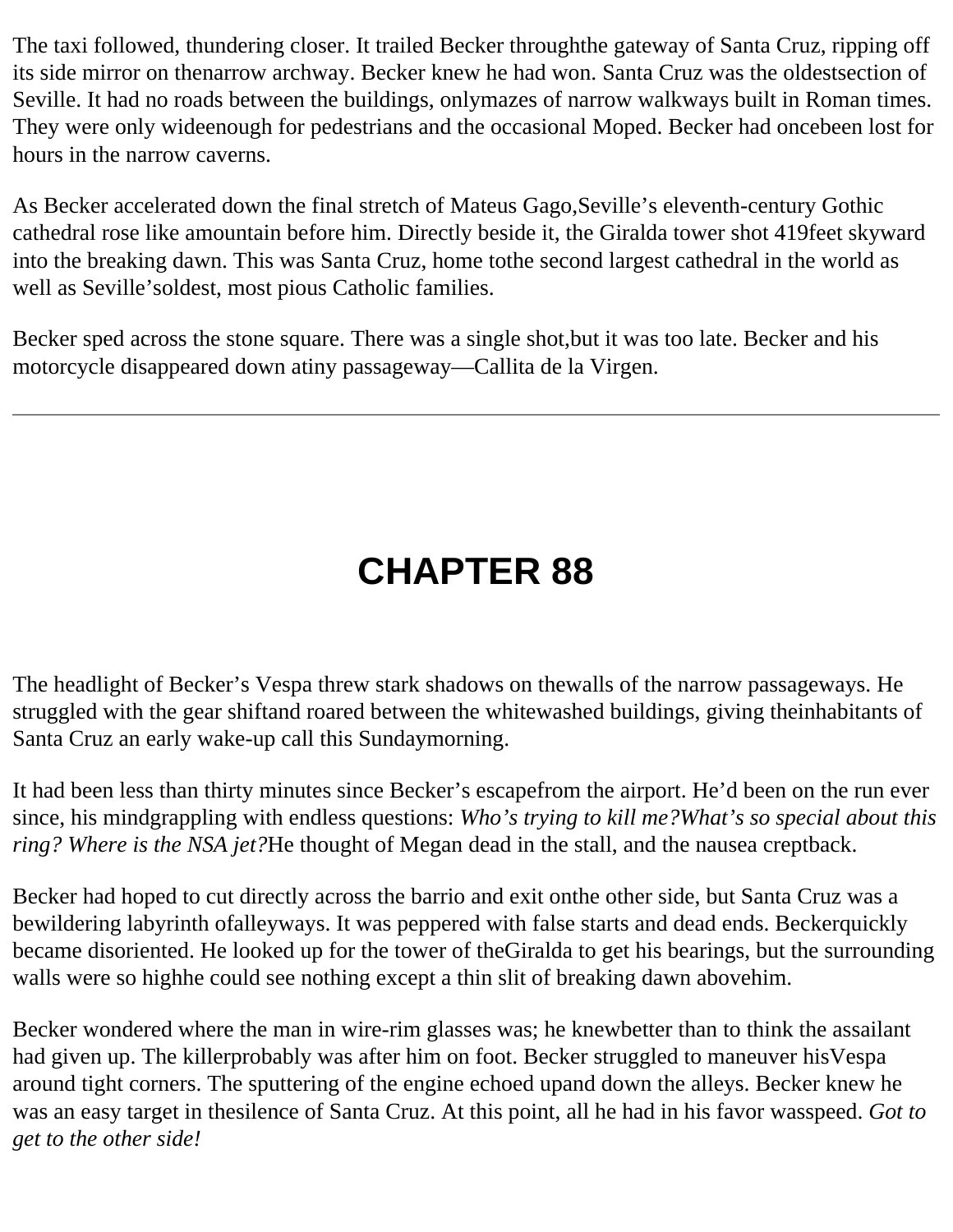After a long series of turns and straightaways, Becker skiddedinto a three-way intersection marked Esquina de los Reyes. He knewhe was in trouble—he had been there already. As he stoodstraddling the idling bike, trying to decide which way to turn, theengine sputtered to a stop. The gas gauge read vacio. As if on cue,a shadow appeared down an alley on his left.

The human mind is the fastest computer in existence. In the nextfraction of a second, Becker's mind registered the shape ofthe man's glasses, searched his memory for a match, found one,registered danger, and requested a decision. He got one. He droppedthe useless bike and took off at a full sprint.

Unfortunately for Becker, Hulohot was now on solid ground ratherthan in a lurching taxi. He calmly raised his weapon and fired.

The bullet caught Becker in the side just as he stumbled aroundthe corner out of range. He took five or six strides before thesensation began to register. At first it felt like a muscle pull,just above the hip. Then it turned to a warm tingling. When Beckersaw the blood, he knew. There was no pain, no pain anywhere, just aheadlong race through the winding maze of Santa Cruz.

\* \* \*

Hulohot dashed after his quarry. He had been tempted to hitBecker in the head, but he was a professional; he played the odds.Becker was a moving target, and aiming at his midsection providedthe greatest margin of error both vertically and horizontally. Theodds had paid off. Becker had shifted at the last instant, andrather than missing his head, Hulohot had caught a piece of hisside. Although he knew the bullet had barely grazed Becker andwould do no lasting damage, the shot had served its purpose.Contact had been made. The prey had been touched by death. It was awhole new game.

Becker raced forward blindly. Turning. Winding. Staying out ofthe straightaways. The footsteps behind him seemed relentless.Becker's mind was blank. Blank to everything—where hewas, who was chasing him—all that was left was instinct, selfpreservation, no pain, only fear, and raw energy.

A shot exploded against the azulejo tile behind him. Shards ofglass sprayed across the back of his neck. He stumbled left, intoanother alley. He heard himself call for help, but except for thesound of footsteps and strained breathing, the morning air remaineddeathly still.

Becker's side was burning now. He feared he was leaving acrimson trail on the whitewashed walks. He searched everywhere foran open door, an open gate, any escape from the suffocatingcanyons. Nothing. The walkway narrowed.

"Socorro!" Becker's voice was barely audible."Help!"

The walls grew closer on each side. The walkway curved. Beckersearched for an intersection, a tributary, any way out. Thepassageway narrowed. Locked doors. Narrowing. Locked gates.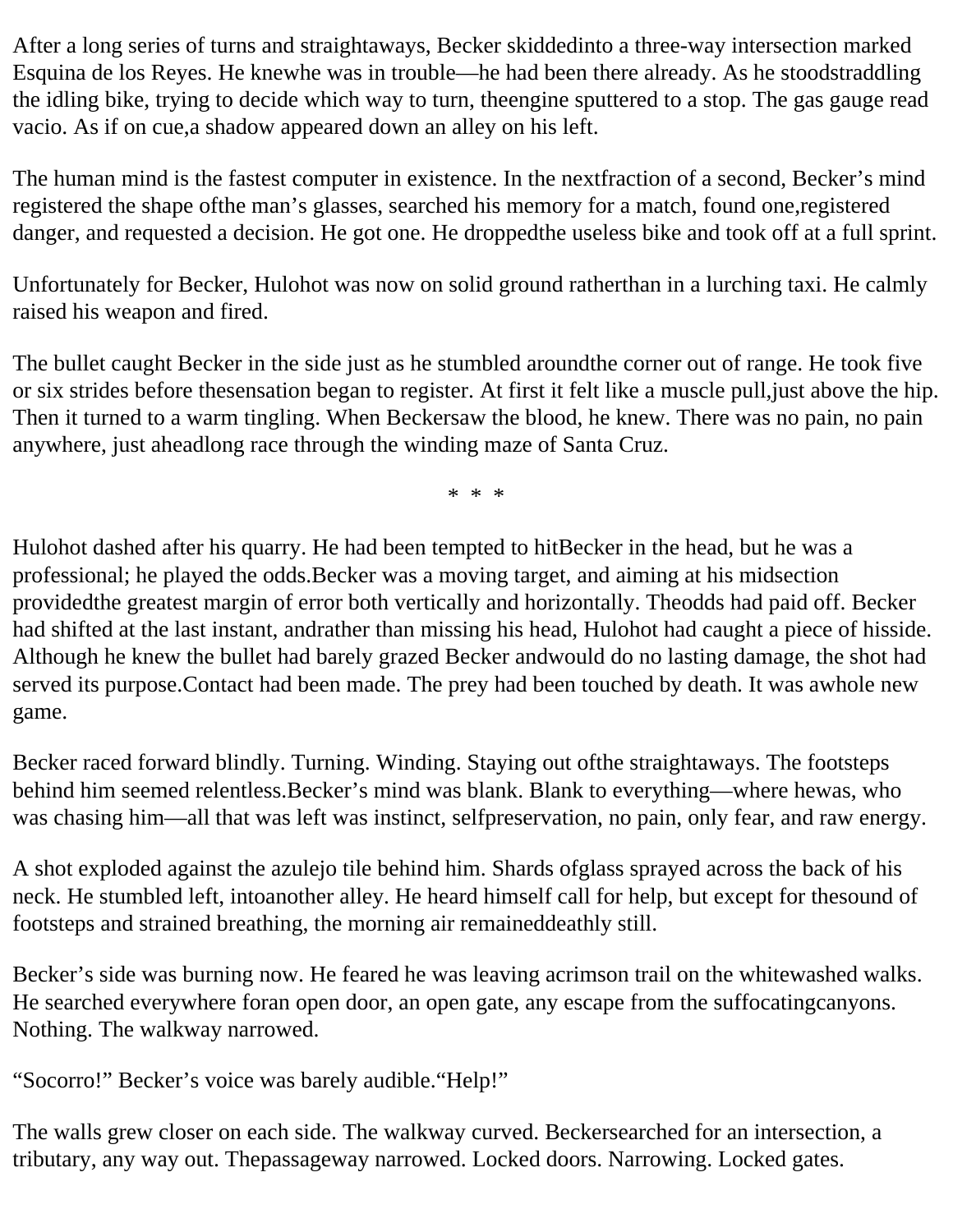Thefootsteps were closing. He was in a straightaway, and suddenly thealley began to slope upward. Steeper. Becker felt his legsstraining. He was slowing.

And then he was there.

Like a freeway that had run out of funding, the alley juststopped. There was a high wall, a wooden bench, and nothing else.No escape. Becker looked up three stories to the top of thebuilding and then spun and started back down the long alley, but hehad only taken a few steps before he stopped short.

At the foot of the inclined straightaway, a figure appeared. Theman moved toward Becker with a measured determination. In his hand,a gun glinted in the early morning sun.

Becker felt a sudden lucidity as he backed up toward the wall.The pain in his side suddenly registered. He touched the spot andlooked down. There was blood smeared across his fingers and acrossEnsei Tankado's golden ring. He felt dizzy. He stared at theengraved band, puzzled. He'd forgotten he was wearing it.He'd forgotten why he had come to Seville. He looked up at thefigure approaching. He looked down at the ring. Was this why Meganhad died? Was this why *he* would die?

The shadow advanced up the inclined passageway. Becker saw wallson all sides—a dead end behind him. A few gated entrywaysbetween them, but it was too late to call for help.

Becker pressed his back against the dead end. Suddenly he couldfeel every piece of grit beneath the soles of his shoes, every bumpin the stucco wall behind him. His mind was reeling backward, hischildhood, his parents . . . Susan.

### *Oh, God . . . Susan.*

For the first time since he was a kid, Becker prayed. He did notpray for deliverance from death; he did not believe in miracles.Instead he prayed that the woman he left behind would findstrength, that she would know without a doubt that she had beenloved. He closed his eyes. The memories came like a torrent. Theywere not memories of department meetings, university business, andthe things that made up 90 percent of his life; they were memoriesof her. Simple memories: teaching her to use chopsticks, sailing onCape Cod. *I love you,* he thought. *Know that . . .forever.*

It was as if every defense, every facade, every insecureexaggeration of his life had been stripped away. He was standingnaked—flesh and bones before God. *I am a man,* hethought. And in a moment of irony he thought, *A man withoutwax.* He stood, eyes closed, as the man in wire-rim glasses drewnearer. Somewhere nearby, a bell began to toll. Becker waited indarkness, for the sound that would end his life.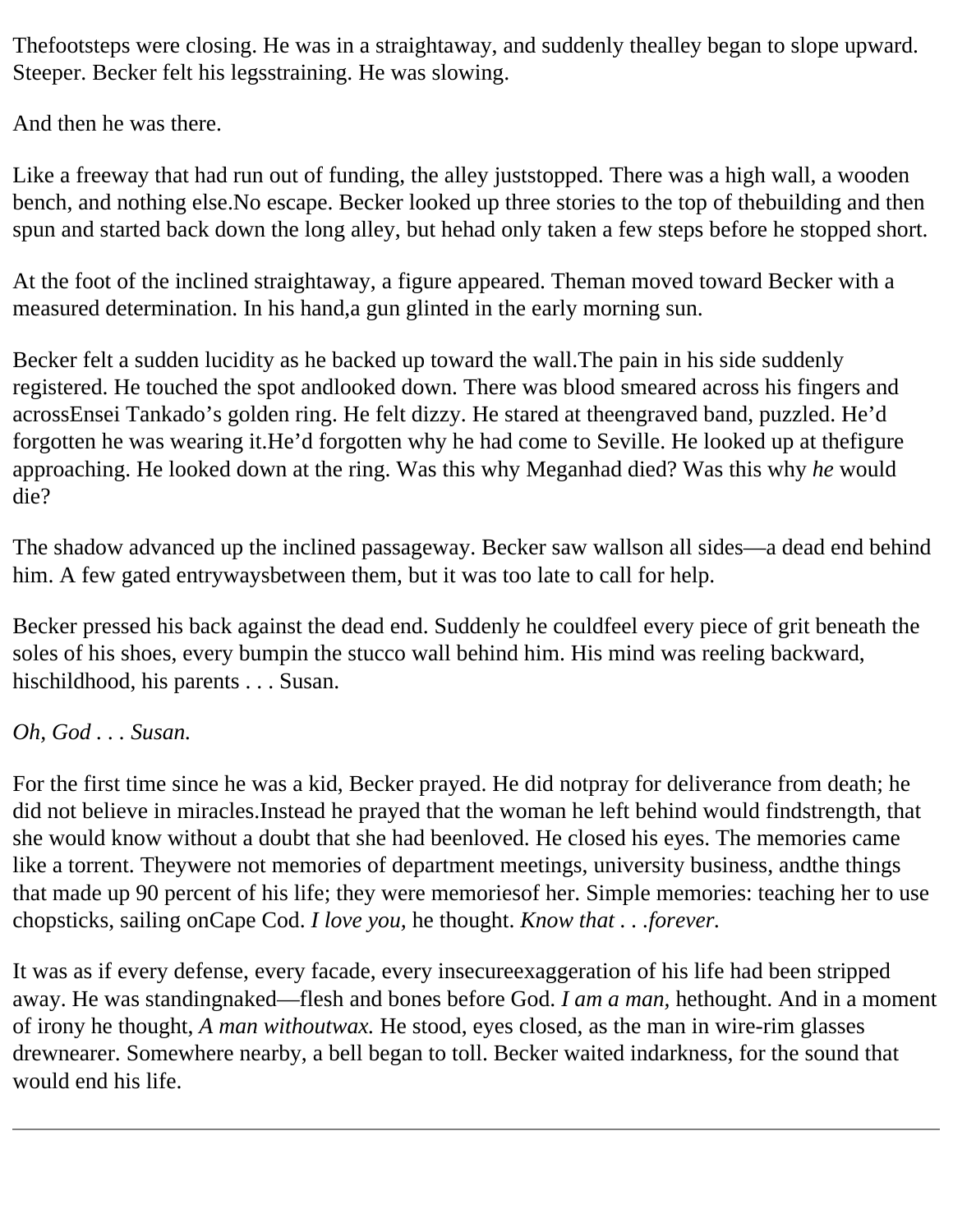# **CHAPTER 89**

The morning sun was just breaking over the Seville rooftops andshining down into the canyons below. The bells atop the Giraldacried out for sunrise mass. This was the moment inhabitants had allbeen waiting for. Everywhere in the ancient barrio, gates openedand families poured into the alleyways. Like lifeblood through theveins of old Santa Cruz, they coursed toward the heart of theirpueblo, toward the core of their history, toward their God, theirshrine, their cathedral.

Somewhere in Becker's mind, a bell was tolling. *Am Idead?* Almost reluctantly, he opened his eyes and squinted intothe first rays of sunlight. He knew exactly where he was. Heleveled his gaze and searched the alley for his assailant. But theman in wire-rims was not there. Instead, there were others. Spanishfamilies, in their finest clothes, stepping from their gatedportals into the alleyways, talking, laughing.

\* \* \*

At the bottom of the alley, hidden from Becker's view,Hulohot cursed in frustration. At first there had been only asingle couple separating him from his quarry. Hulohot had beencertain they would leave. But the sound of the bells keptreverberating down the alley, drawing others from their homes. Asecond couple, with children. They greeted each another. Talking,laughing, kissing three times on the cheek. Another group appeared,and Hulohot could no longer see his prey. Now, in a boiling rage,he raced into the quickly growing crowd. He had to get to DavidBecker!

The killer fought his way toward the end of the alley. He foundhimself momentarily lost in a sea of bodies—coats and ties,black dresses, lace mantles over hunched women. They all seemedoblivious to Hulohot's presence; they strolled casually, allin black, shuffling, moving as one, blocking his way. Hulohot dughis way through the crowd and dashed up the alley into the deadend, his weapon raised. Then he let out a muted, inhuman scream.David Becker was gone.

\* \* \*

Becker stumbled and sidestepped his way through the crowd. *Follow the crowd,* he thought. *They know the way out.* Hecut right at the intersection and the alley widened. Everywheregates were opening and people were pouring out. The pealing of thebells grew louder.

Becker's side was still burning, but he sensed the bleedinghad stopped. He raced on. Somewhere behind him, closing fast, was aman with a gun.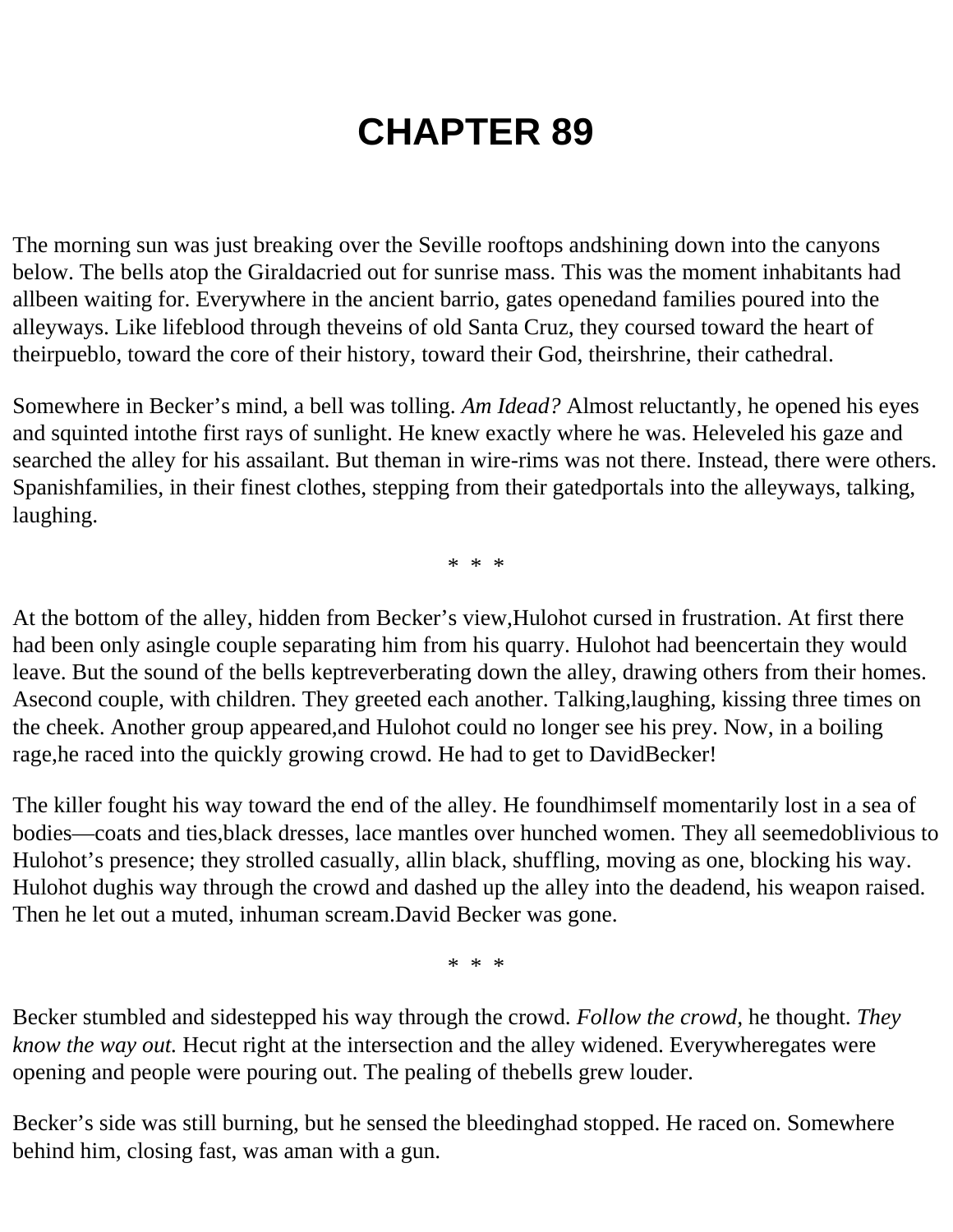Becker ducked in and out of the groups of churchgoers and triedto keep his head down. It was not much farther. He could sense it.The crowd had thickened. The alley had widened. They were no longerin a little tributary, this was the main river. As he rounded abend, Becker suddenly saw it, rising before them—the cathedraland Giralda tower.

The bells were deafening, the reverberations trapped in thehigh-walled plaza. The crowds converged, everyone in black, pushingacross the square toward the gaping doors of the Seville Cathedral.Becker tried to break away toward Mateus Gago, but he was trapped.He was shoulder to shoulder, heel to toe with the shoving throngs.The Spaniards had always had a different idea of closeness than therest of the world. Becker was wedged between two heavyset women,both with their eyes closed, letting the crowd carry them. Theymumbled prayers to themselves and clutched rosary beads in theirfingers.

As the crowd closed on the enormous stone structure, Beckertried to cut left again, but the current was stronger now. Theanticipation, the pushing and shoving, the blind, mumbled prayers.He turned into the crowd, trying to fight backward against theeager throngs. It was impossible, like swimming upstream in amile-deep river. He turned. The cathedral doors loomed beforehim—like the opening to some dark carnival ride he wished hehadn't taken. David Becker suddenly realized he was going tochurch.

# **CHAPTER 90**

The Crypto sirens were blaring. Strathmore had no idea how longSusan had been gone. He sat alone in the shadows, the drone ofTRANSLTR calling to him. *You're a survivor . . .you're a survivor. . . .*

*Yes,* he thought. *I'm a survivor—but survivalis nothing without honor. I'd rather die than live in theshadow of disgrace.*

And disgrace was what was waiting for him. He had keptinformation from the director. He had sent a virus into thenation's most secure computer. There was no doubt he would behung out to dry. His intentions had been patriotic, but nothing hadgone as he'd planned. There had been death and treachery.There would be trials, accusations, public outrage. He had servedhis country with honor and integrity for so many years, hecouldn't allow it to end this way.

*I'm a survivor,* he thought.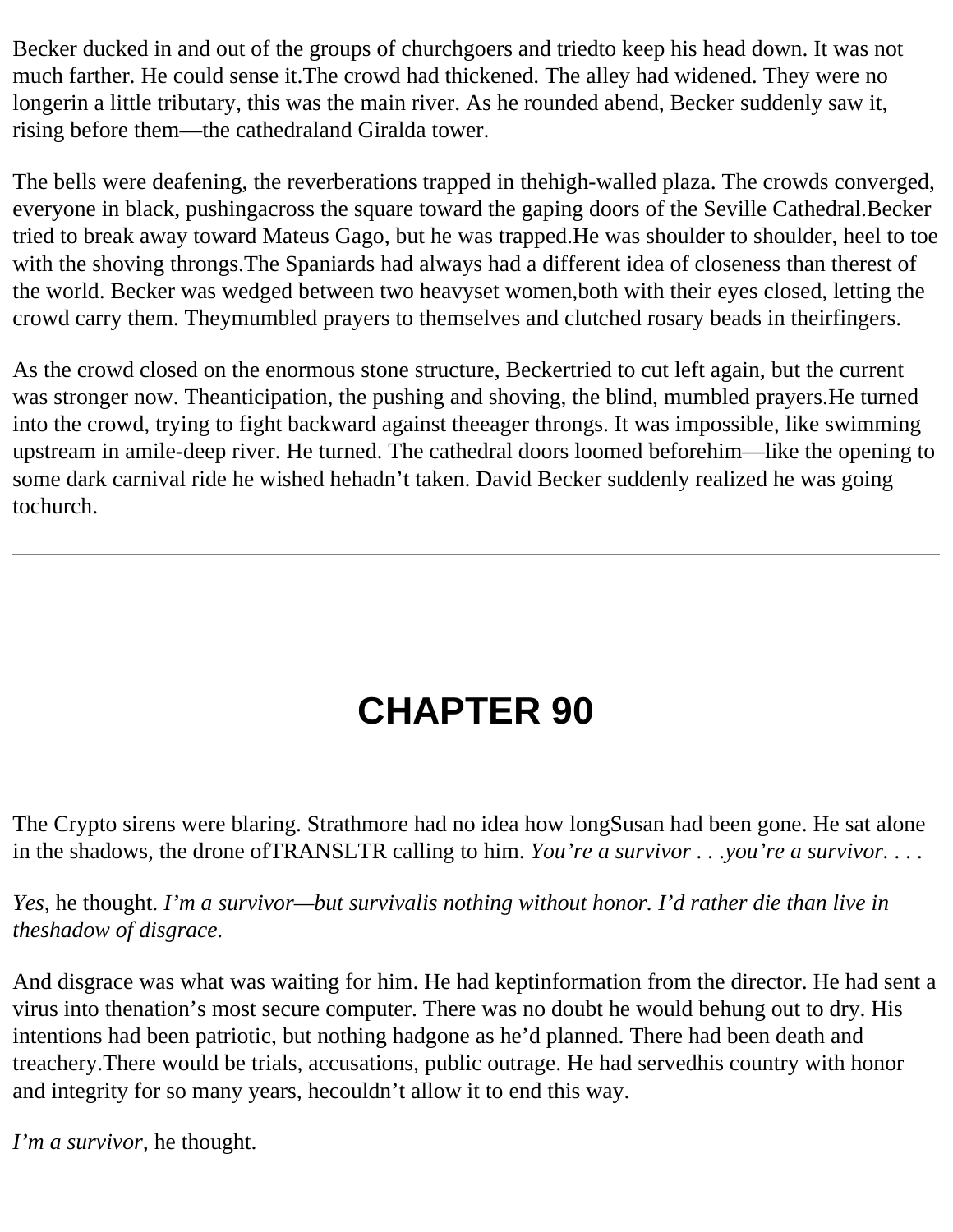*You're a liar,* his own thoughts replied.

It was true. He *was* a liar. There were people hehadn't been honest with. Susan Fletcher was one of them. Therewere so many things he hadn't told her—things he was nowdesperately ashamed of. For years she'd been his illusion, hisliving fantasy. He dreamed of her at night; he cried out for her inhis sleep. He couldn't help it. She was as brilliant and asbeautiful as any woman he could imagine. His wife had tried to bepatient, but when she finally met Susan, she immediately lost hope.Bev Strathmore never blamed her husband for his feelings. She triedto endure the pain as long as possible, but recently it had becometoo much. She'd told him their marriage was ending; anotherwoman's shadow was no place to spend the rest of her life.

Gradually the sirens lifted Strathmore from his daze. Hisanalytical powers searched for any way out. His mind reluctantlyconfirmed what his heart had suspected. There was only one trueescape, only one solution.

Strathmore gazed down at the keyboard and began typing. Hedidn't bother to turn the monitor so he could see it. Hisfingers pecked out the words slowly and decisively.

*Dearest friends, I am taking my life today . . .*

This way, no one would ever wonder. There would be no questions.There would be no accusations. He would spell out for the worldwhat had happened. Many had died . . . but there was still one lifeto take.

# **CHAPTER 91**

In a cathedral, it is always night. The warmth of the day turnsto damp coolness. The traffic is silenced behind thick granitewalls. No number of candelabras can illuminate the vast darknessoverhead. Shadows fall everywhere. There's only the stainedglass, high above, filtering the ugliness of the outside world intorays of muted reds and blues.

The Seville Cathedral, like all great cathedrals of Europe, islaid out in the shape of a cross. The sanctuary and altar arelocated just above the midpoint and open downward onto the mainsanctuary. Wooden pews fill the vertical axis, a staggering 113yards from the altar to the base of the cross. To the left andright of the altar, the transept of the cross houses confessionals,sacred tombs, and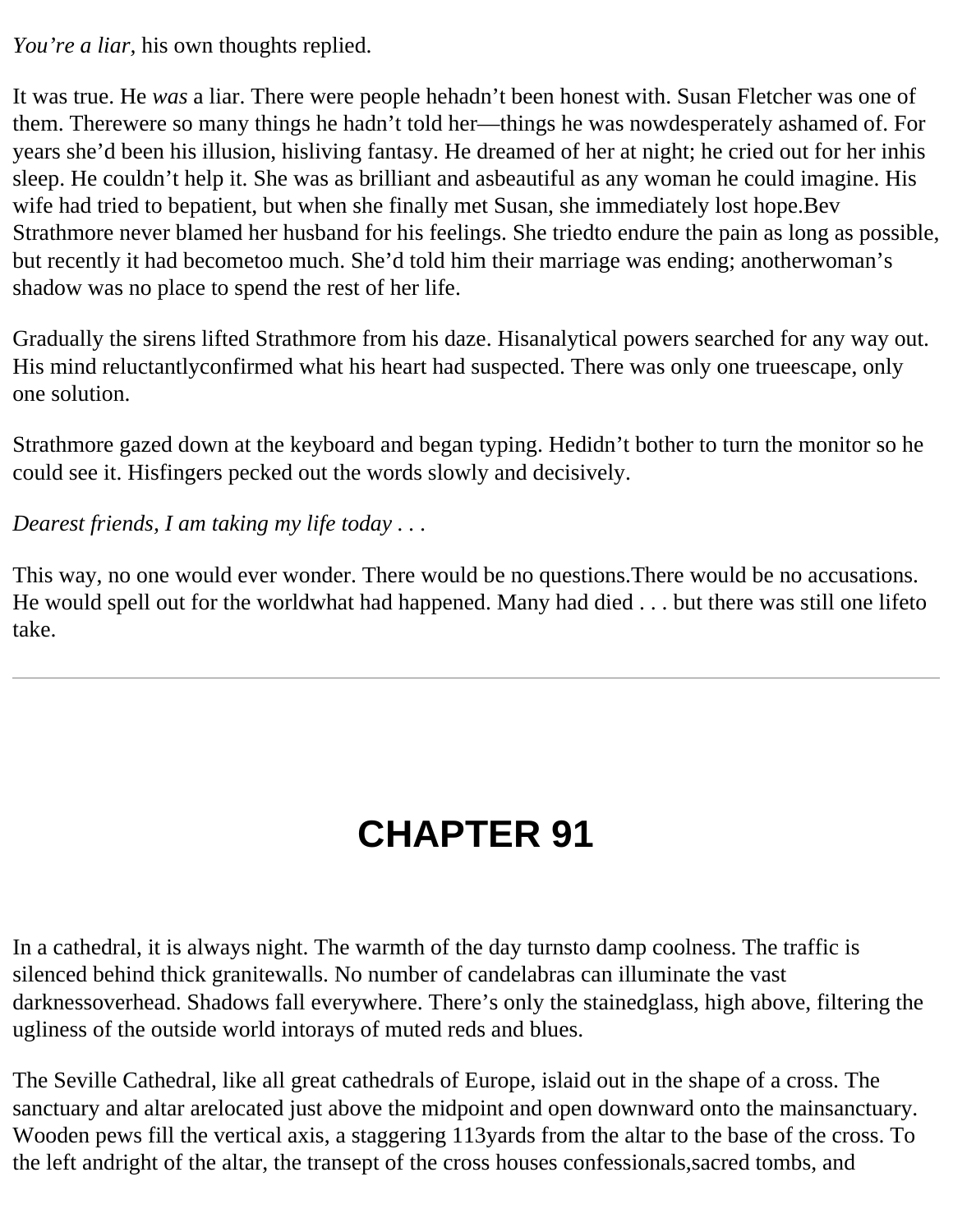additional seating.

Becker found himself wedged in the middle of a long pew abouthalfway back. Overhead, in the dizzying empty space, a silvercenser the size of a refrigerator swung enormous arcs on a frayedrope, leaving a trail of frankincense. The bells of the Giraldakept ringing, sending low rumbling shock waves through the stone.Becker lowered his gaze to the gilded wall behind the altar. He hada lot to be thankful for. He was breathing. He was alive. It was amiracle.

As the priest prepared to give the opening prayer, Beckerchecked his side. There was a red stain on his shirt, but thebleeding had stopped. The wound was small, more of a lacerationthan a puncture. Becker tucked his shirt back in and craned hisneck. Behind him, the doors were cranking shut. He knew ifhe'd been followed, he was now trapped. The Seville Cathedralhad a single functional entrance, a design popularized in the dayswhen churches were used as fortresses, a safe haven against Moorishinvasion. With a single entrance, there was only one door tobarricade. Now the single entrance had another function—itensured all tourists entering the cathedral had purchased aticket.

The twenty-two-foot-high, gilded doors slammed with a decisivecrash. Becker was sealed in the house of God. He closed his eyesand slid low in his pew. He was the only one in the building notdressed in black. Somewhere voices began to chant.

\* \* \*

Toward the back of the church, a figure moved slowly up the sideaisle, keeping to the shadows. He had slipped in just before thedoors closed. He smiled to himself. The hunt was gettinginteresting. *Becker is here . . . I can feel it.* He movedmethodically, one row at a time. Overhead the frankincense decanterswung its long, lazy arcs. *A fine place to die,* Hulohotthought. *I hope I do as well.*

\* \* \*

Becker knelt on the cold cathedral floor and ducked his head outof sight. The man seated next to him glared down—it was mostirregular behavior in the house of God.

"Enfermo," Becker apologized. "Sick."

Becker knew he had to stay low. He had glimpsed a familiarsilhouette moving up the side aisle. *It's him! He'shere!*

Despite being in the middle of an enormous congregation, Beckerfeared he was an easy target—his khaki blazer was like aroadside flare in the crowd of black. He considered removing it,but the white oxford shirt underneath was no better. Instead hehuddled lower.

The man beside him frowned. "Turista." He grunted.Then he whispered, half sarcastically, "Llamo un médico?Shall I call a doctor?"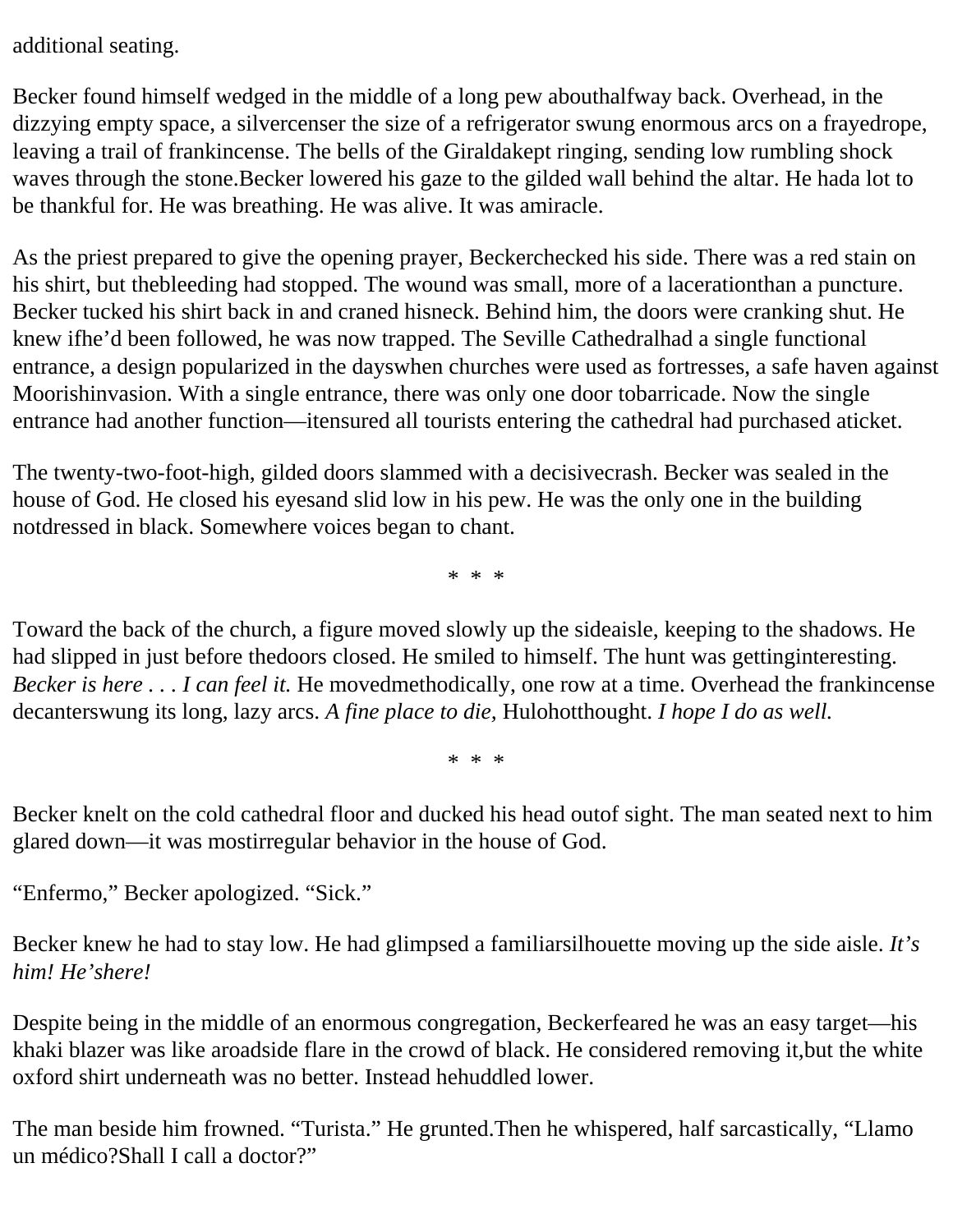Becker looked up at the old man's mole-ridden face."No, gracias. Estoy bien."

The man gave him an angry look. "Pues siéntate! Thensit down!" There were scattered shushes around them, and theold man bit his tongue and faced front.

Becker closed his eyes and huddled lower, wondering how long theservice would last. Becker, raised Protestant, had always had theimpression Catholics were long-winded. He prayed it wastrue—as soon as the service ended, he would be forced to standand let the others out. In khaki he was dead.

Becker knew he had no choice at the moment. He simply kneltthere on the cold stone floor of the great cathedral. Eventually,the old man lost interest. The congregation was standing now,singing a hymn. Becker stayed down. His legs were starting tocramp. There was no room to stretch them. *Patience,* hethought. *Patience.* He closed his eyes and took a deepbreath.

It felt like only minutes later that Becker felt someone kickinghim. He looked up. The mole-faced man was standing to his right,waiting impatiently to leave the pew.

Becker panicked. *He wants to leave already? I'll have tostand up!* Becker motioned for the man to step over him. The mancould barely control his anger. He grabbed the tails of his blackblazer, pulled them down in a huff, and leaned back to reveal theentire row of people waiting to leave. Becker looked left and sawthat the woman who had been seated there was gone. The length ofpew to his left was empty all the way to the center aisle.

*The service can't be over! It's impossible! We justgot here!*

But when Becker saw the altar boy at the end of the row and thetwo single-file lines moving up the center aisle toward the altar,he knew what was happening.

*Communion.* He groaned. *The damn Spaniards do itfirst!*

### **CHAPTER 92**

Susan climbed down the ladder into the sublevels. Thick steamwas now boiling up around TRANSLTR's hull. The catwalks werewet with condensation. She almost fell, her flats providing verylittle traction. She wondered how much longer TRANSLTR wouldsurvive. The sirens continued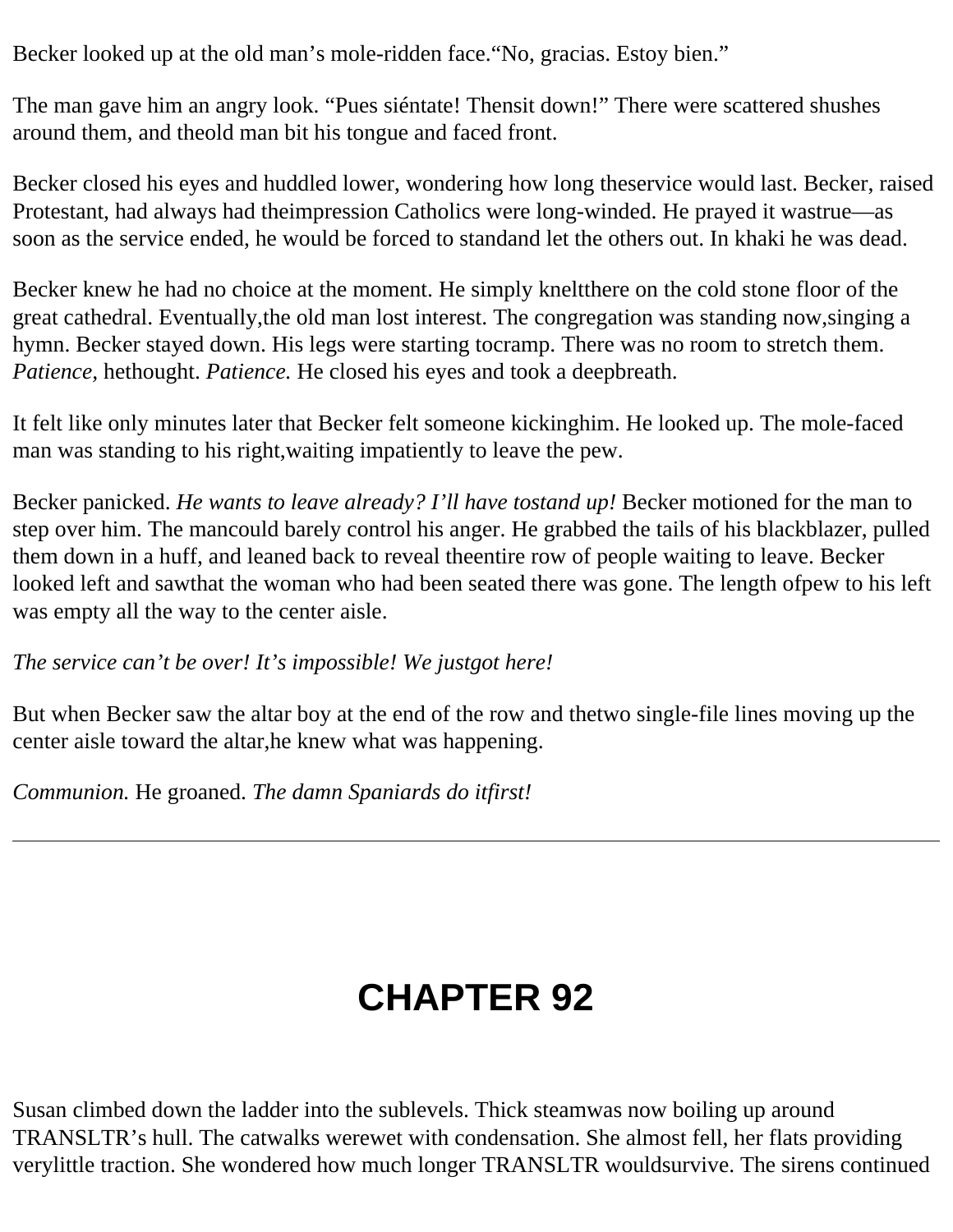their intermittent warning. Theemergency lights spun in two-second intervals. Three stories below,the aux generators shook in a taxed whine. Susan knew somewhere atthe bottom in the foggy dimness there was a circuit breaker. Shesensed time was running out.

\* \* \*

Upstairs, Strathmore held the Beretta in his hand. He reread hisnote and laid it on the floor of the room where he was standing.What he was about to do was a cowardly act, there was no doubt. *I'm a survivor,* he thought. He thought of the virus in theNSA databank, he thought of David Becker in Spain, he thought ofhis plans for a back door. He had told so many lies. He was guiltyof so much. He knew this was the only way to avoid accountability .. . the only way to avoid the shame. Carefully he aimed the gun.Then he closed his eyes and pulled the trigger.

\* \* \*

Susan had only descended six flights when she heard the muffledshot. It was far off, barely audible over the generators. She hadnever heard a gunshot except on television, but she had no doubtwhat it was.

She stopped short, the sound resounding in her ears. In a waveof horror, she feared the worst. She pictured the commander'sdreams—the back door in Digital Fortress, the incredible coupit would have been. She pictured the virus in the databank, hisfailing marriage, that eerie nod he had given her. Her footingfaltered. She spun on the landing, grappling for the banister. *Commander! No!*

Susan was momentarily frozen, her mind blank. The echo of thegunshot seemed to drown out the chaos around her. Her mind told herto keep on going, but her legs refused. *Commander!* Aninstant later she found herself stumbling back up the stairs,entirely forgetting the danger around her.

She ran blindly, slipping on the slick metal. Above her thehumidity fell like rain. When she reached the ladder and beganclimbing, she felt herself lifted from below by a tremendous surgeof steam that practically jettisoned her through the trapdoor. Sherolled onto the Crypto floor and felt the cool air wash over her.Her white blouse clung to her body, soaked through.

It was dark. Susan paused, trying to get her bearings. The soundof the gunshot was on endless loop in her head. Hot steam billowedup through the trapdoor like gases from a volcano about toexplode.

Susan cursed herself for leaving the Beretta with Strathmore.She *had* left it with him, hadn't she? *Or was it inNode 3?* As her eyes adjusted to the dark, she glanced towardthe gaping hole in the Node 3 wall. The glow from the monitors wasfaint, but in the distance she could see Hale lying motionless onthe floor where she'd left him. There was no sign ofStrathmore. Terrified of what she'd find, she turned towardthe commander's office.

But as she began to move, something registered as strange. Shebackpedaled a few steps and peered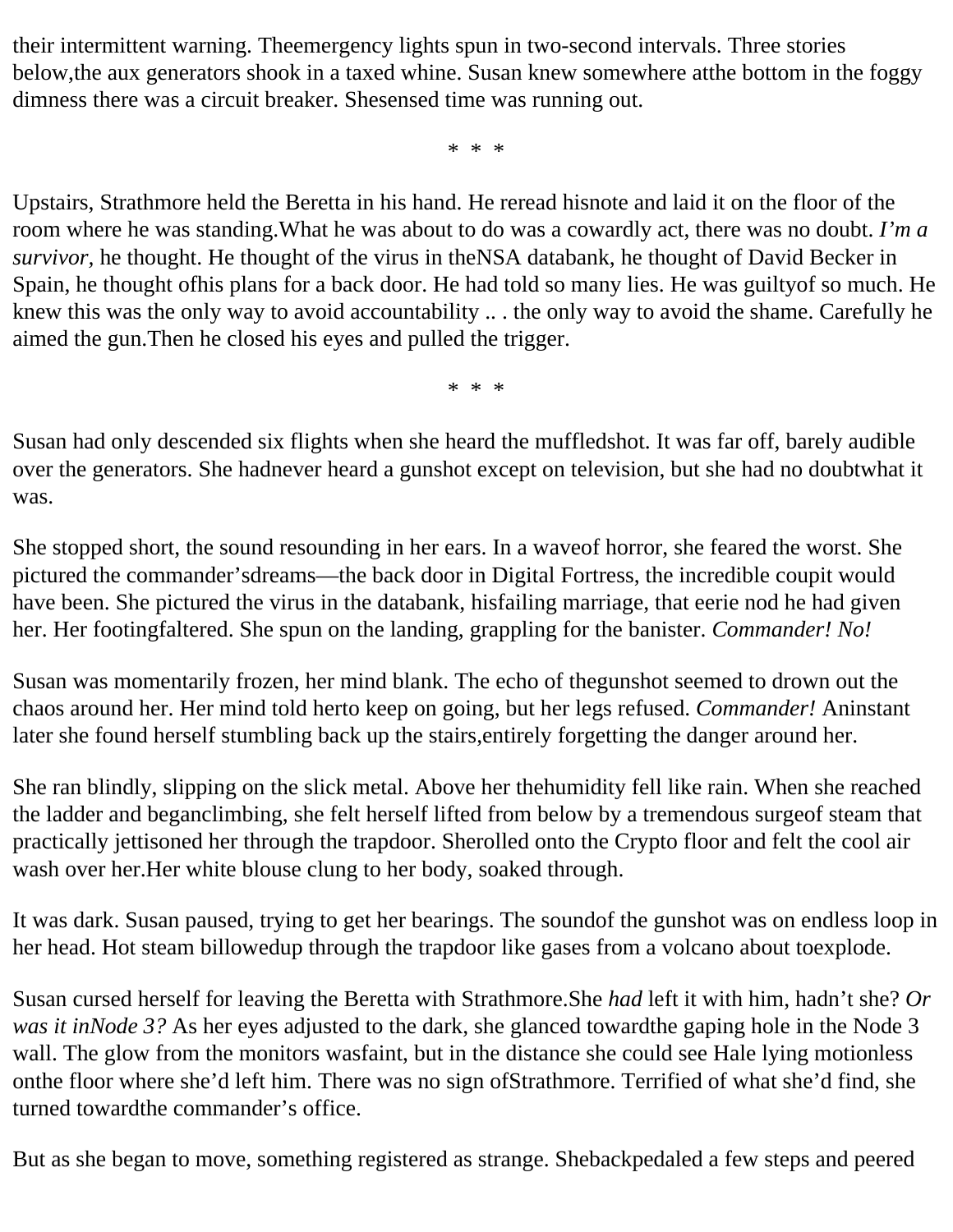into Node 3 again. In the softlight she could see Hale's arm. It was not at his side. He wasno longer tied like a mummy. His arm was up over his head. He wassprawled backward on the floor. Had he gotten free? There was nomovement. Hale was deathly still.

Susan gazed up at Strathmore's workstation perched high onthe wall. "Commander?"

Silence.

Tentatively she moved toward Node 3. There was an object inHale's hand. It glimmered in the light of the monitors. Susanmoved closer . . . closer. Suddenly she could see what Hale washolding. It was the Beretta.

Susan gasped. Following the arch of Hale's arm, her eyesmoved to his face. What she saw was grotesque. Half of GregHale's head was soaked in blood. The dark stain had spread outacross the carpet.

*Oh my God!* Susan staggered backward. It wasn't thecommander's shot she'd heard, it was *Hale's!*

As if in a trance, Susan moved toward the body. Apparently, Halehad managed to free himself. The printer cables were piled on thefloor beside him. *I must have left the gun on the couch,* shethought. The blood flowing through the hole in his skull lookedblack in the bluish light.

On the floor beside Hale was a piece of paper. Susan went overunsteadily, and picked it up. It was a letter.

*Dearest friends, I am taking my life today in penance for thefollowing sins . . .*

In utter disbelief, Susan stared at the suicide note in herhand. She read slowly. It was surreal—so unlike Hale—alaundry list of crimes. He was admitting toeverything—figuring out that NDAKOTA was a hoax, hiring amercenary to kill Ensei Tankado and take the ring, pushing PhilChartrukian, planning to sell Digital Fortress.

Susan reached the final line. She was not prepared for what sheread. The letter's final words delivered a numbing blow.

*Above all, I'm truly sorry about David Becker. Forgiveme, I was blinded by ambition.*

As Susan stood trembling over Hale's body, the sound ofrunning footsteps approached behind her. In slow motion, sheturned.

Strathmore appeared in the broken window, pale and out ofbreath. He stared down at Hale's body in apparent shock.

"Oh my God!" he said. "What happened?"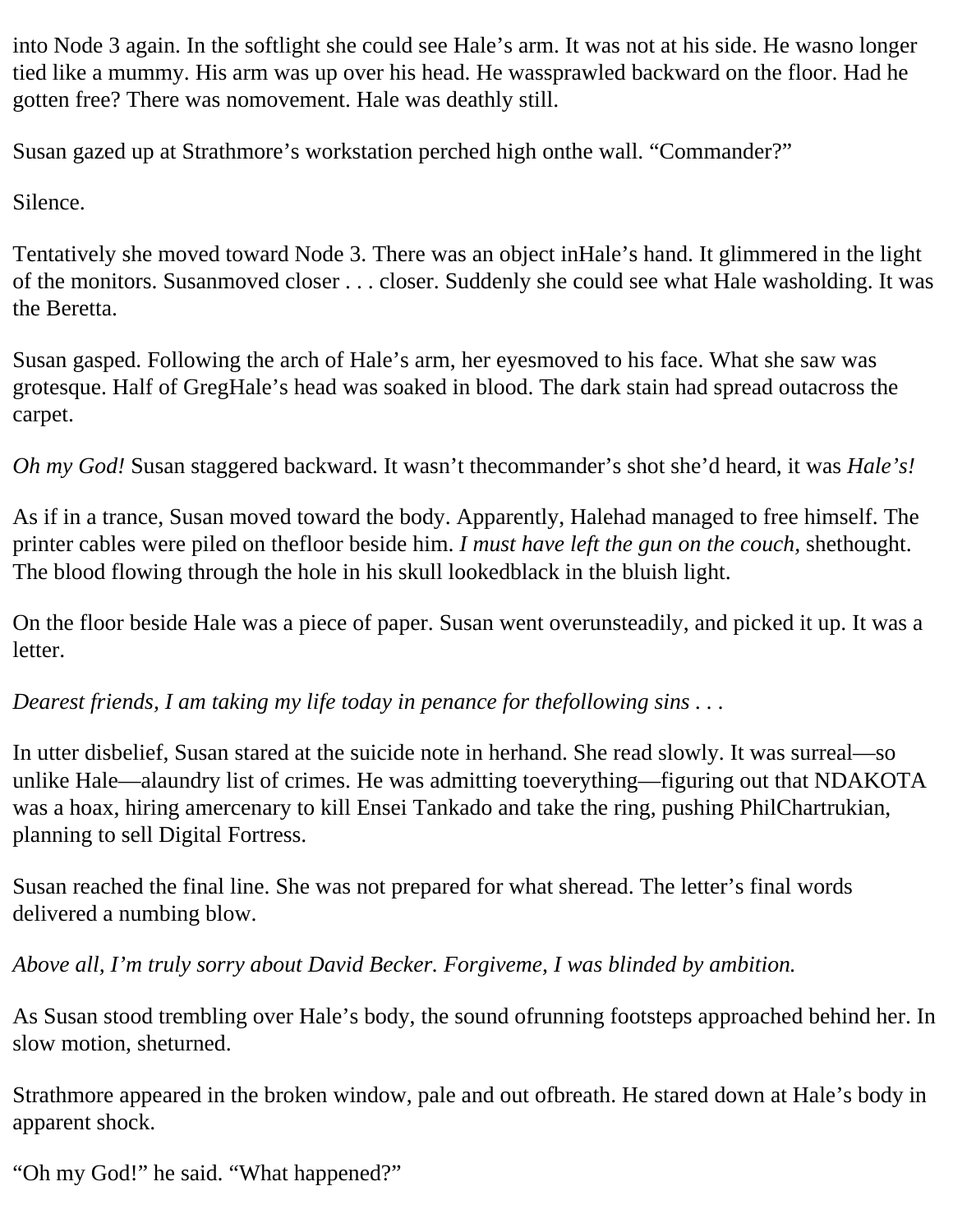# **CHAPTER 93**

#### *Communion.*

Hulohot spotted Becker immediately. The khaki blazer wasimpossible to miss, particularly with the small bloodstain on oneside. The jacket was moving up the center aisle in a sea of black.*He must not know I'm here.* Hulohot smiled. *He'sa dead man.*

He fanned the tiny metal contacts on his fingertips, eager totell his American contact the good news. *Soon,* he thought,*very soon.*

Like a predator moving downwind, Hulohot moved to the back ofthe church. Then he began his approach—straight up the centeraisle. Hulohot was in no mood to track Becker through the crowdsleaving the church. His quarry was trapped, a fortunate turn ofevents. Hulohot just needed a way to eliminate him quietly. Hissilencer, the best money could buy, emitted no more than a tinyspitting cough. That would be fine.

As Hulohot closed on the khaki blazer, he was unaware of thequiet murmurs coming from those he was passing. The congregationcould understand this man's excitement to receive the blessingof God, but nevertheless, there were strict rules ofprotocol—two lines, single file.

Hulohot kept moving. He was closing quickly. He thumbed therevolver in his jacket pocket. The moment had arrived. David Beckerhad been exceptionally fortunate so far; there was no need to temptfortune any further.

The khaki blazer was only ten people ahead, facing front, headdown. Hulohot rehearsed the kill in his mind. The image wasclear—cutting in behind Becker, keeping the gun low and out ofsight, firing two shots into Becker's back, Becker slumping,Hulohot catching him and helping him into a pew like a concernedfriend. Then Hulohot would move quickly to the back of the churchas if going for help. In the confusion, he would disappear beforeanyone knew what had happened.

Five people. Four. Three.

Hulohot fingered the gun in his pocket, keeping it low. He wouldfire from hip level upward into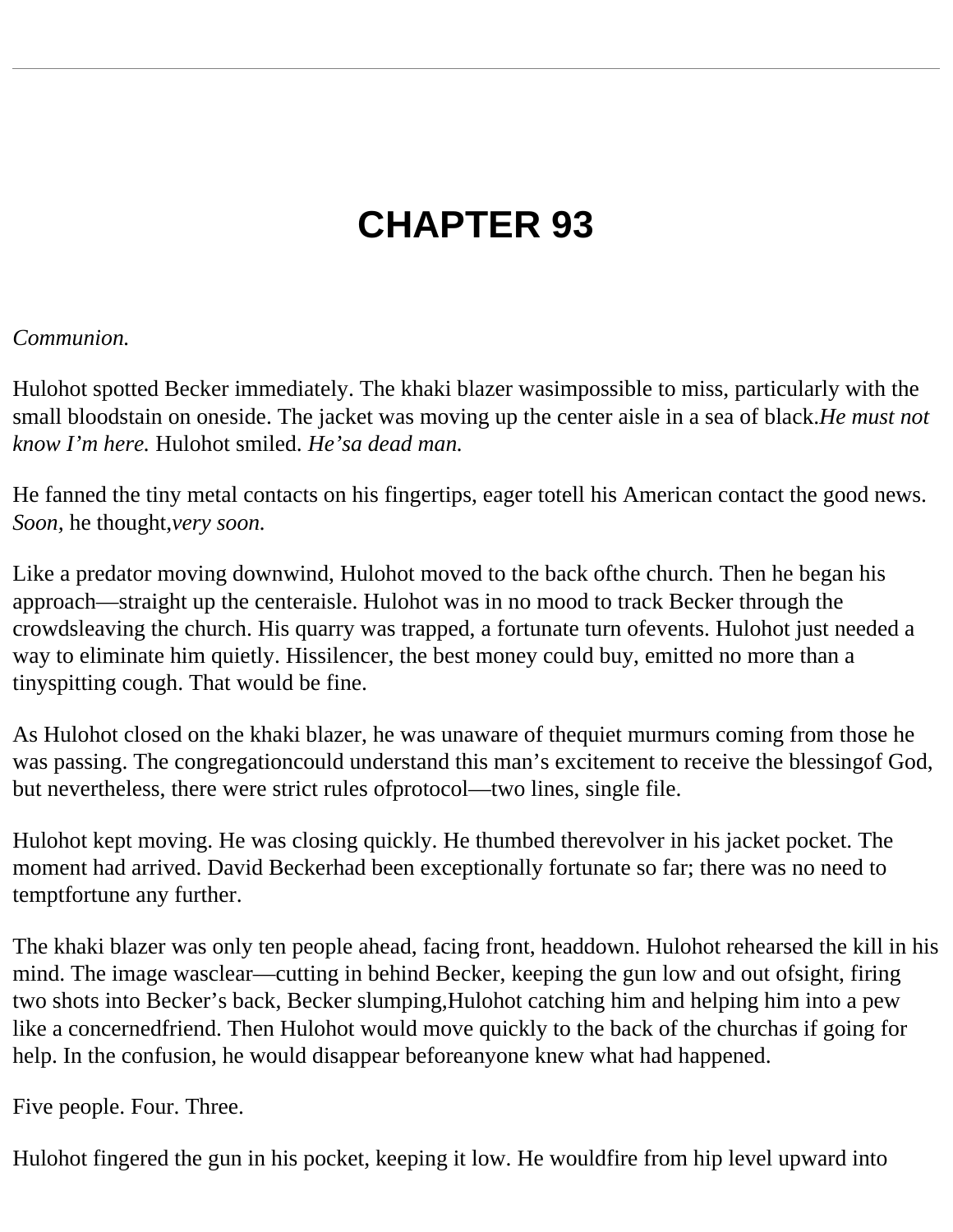Becker's spine. That way thebullet would hit either the spine or a lung before finding theheart. Even if the bullet missed the heart, Becker would die. Apunctured lung was fatal, maybe not in more medically advancedparts of the world, but in *Spain,* it was fatal.

*Two people . . . one.* And then Hulohot was there. Like adancer performing a well-rehearsed move, he turned to his right. Helaid his hand on the shoulder of the khaki blazer, aimed the gun,and . . . fired. Two muffled spats.

Instantly the body was rigid. Then it was falling. Hulohotcaught his victim under the armpits. In a single motion, he swungthe body into a pew before any bloodstains spread across his back.Nearby, people turned. Hulohot paid no heed—he would be gonein an instant.

He groped the man's lifeless fingers for the ring. Nothing.He felt again. The fingers were bare. Hulohot spun the man aroundangrily. The horror was instantaneous. The face was not DavidBecker's.

Rafael de la Maza, a banker from the suburbs of Seville, haddied almost instantly. He was still clutching the 50,000 pesetasthe strange American had paid him for a cheap black blazer.

# **CHAPTER 94**

Midge Milken stood fuming at the water cooler near the entranceto the conference room. *What the hell is Fontaine doing?* Shecrumpled her paper cup and threw it forcefully into the trash can.*There's something happening in Crypto! I can feel it!*Midge knew there was only one way to prove herself right.She'd go check out Crypto herself—track down Jabba ifneed be. She spun on her heel and headed for the door.

Brinkerhoff appeared out of nowhere, blocking her way."Where are you headed?"

"Home!" Midge lied.

Brinkerhoff refused to let her pass.

Midge glared. "Fontaine told you not to let me out, didn't he?"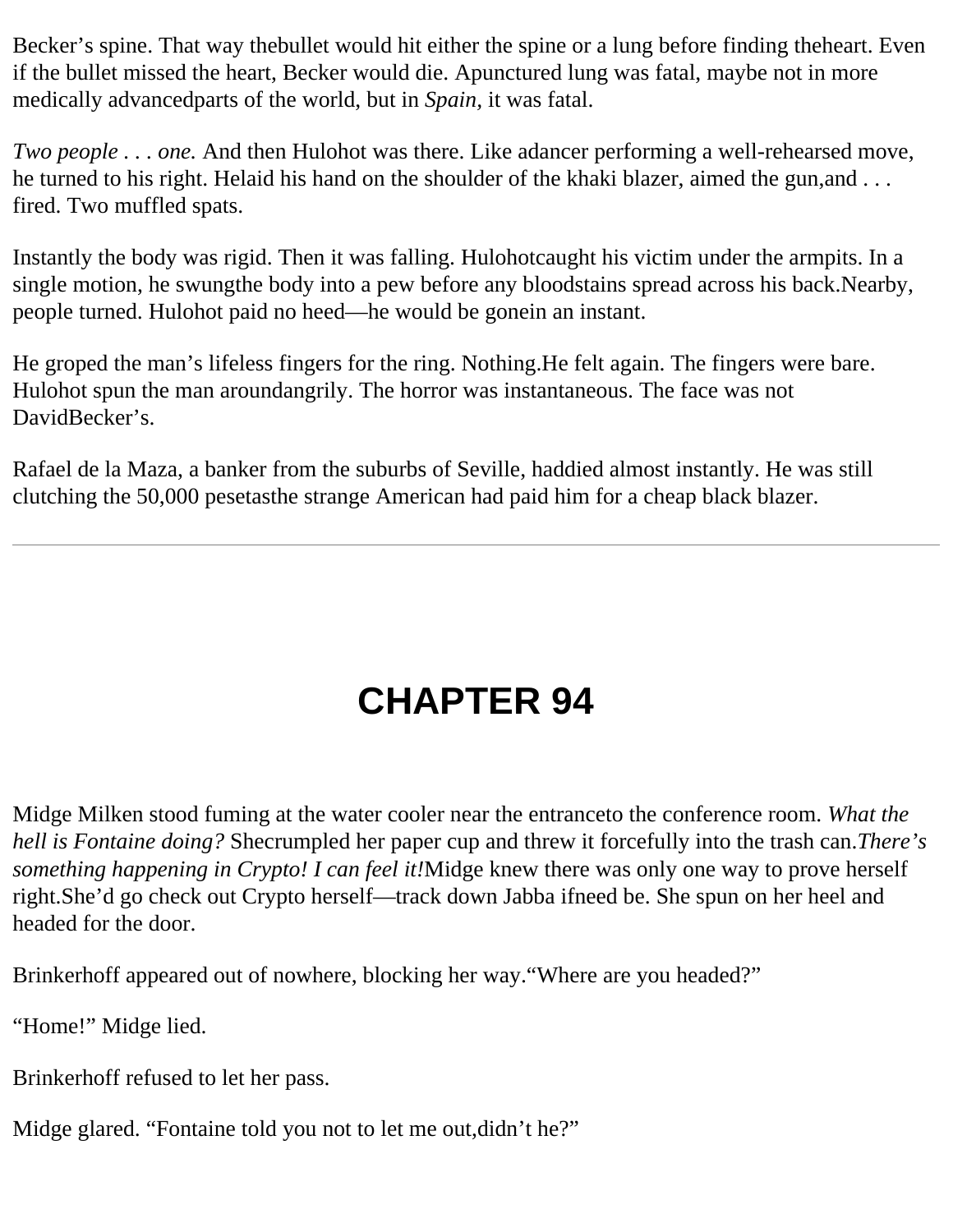Brinkerhoff looked away.

"Chad, I'm telling you, there's somethinghappening in Crypto—something big. I don't know whyFontaine's playing dumb, but TRANSLTR's in trouble.Something is not right down there tonight!"

"Midge," he soothed, walking past her toward thecurtained conference room windows, "let's let thedirector handle it."

Midge's gaze sharpened. "Do you have any idea whathappens to TRANSLTR if the cooling system fails?"

Brinkerhoff shrugged and approached the window."Power's probably back on-line by now anyway." Hepulled apart the curtains and looked.

"Still dark?" Midge asked.

But Brinkerhoff did not reply. He was spellbound. The scenebelow in the Crypto dome was unimaginable. The entire glass cupolawas filled with spinning lights, flashing strobes, and swirlingsteam. Brinkerhoff stood transfixed, teetering light-headed againstthe glass. Then, in a frenzy of panic, he raced out."Director! *Director!"*

# **CHAPTER 95**

*The blood of Christ . . . the cup of salvation . . .*

People gathered around the slumped body in the pew. Overhead,the frankincense swung its peaceful arcs. Hulohot wheeled wildly inthe center aisle and scanned the church. *He's got to behere!* He spun back toward the altar.

Thirty rows ahead, holy communion was proceeding uninterrupted.Padre Gustaphes Herrera, the head chalice bearer, glanced curiouslyat the quiet commotion in one of the center pews; he was notconcerned. Sometimes some of the older folks were overcome by theholy spirit and passed out. A little air usually did the trick.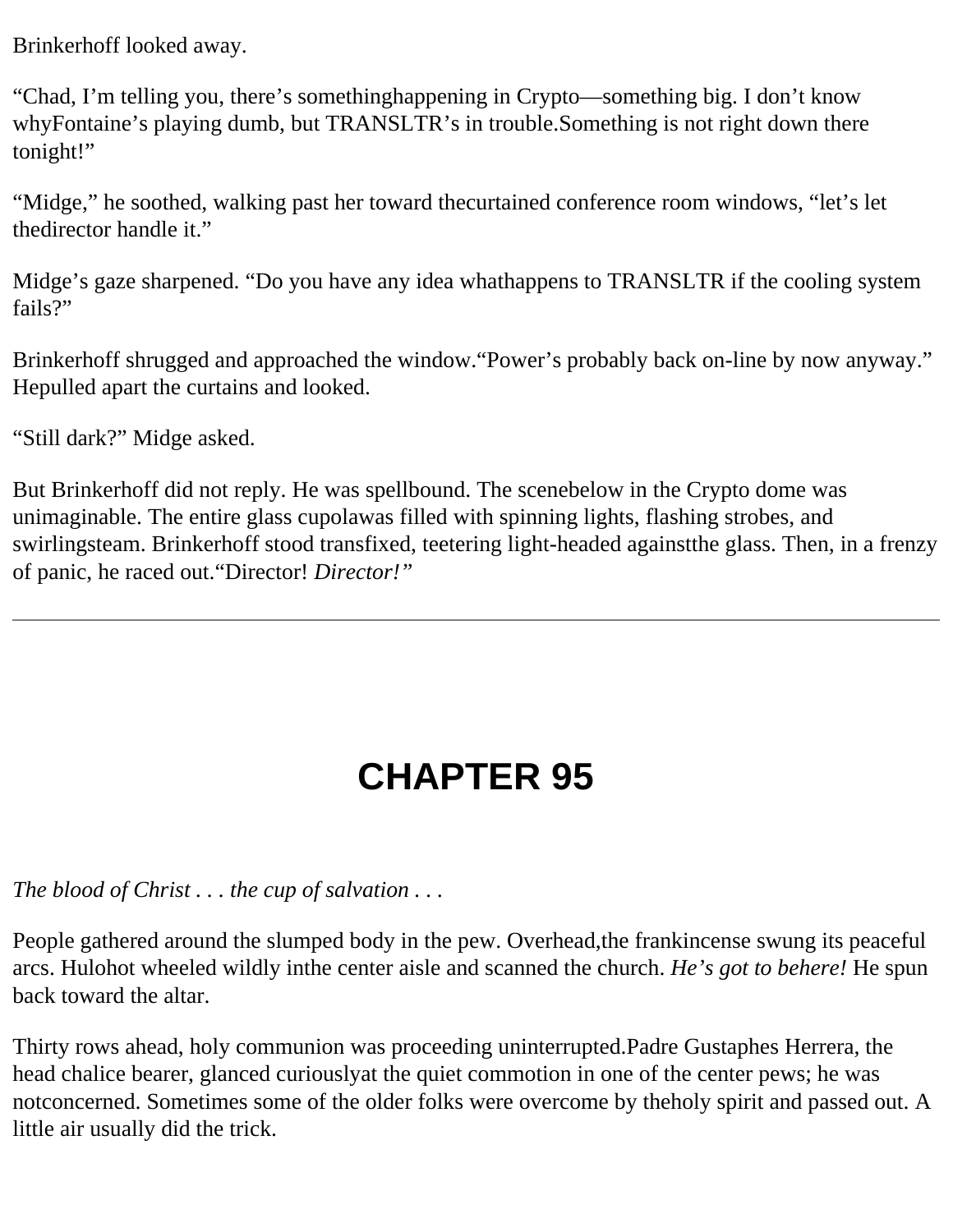Meanwhile, Hulohot was searching frantically. Becker was nowherein sight. A hundred or so people were kneeling at the long altarreceiving communion. Hulohot wondered if Becker was one of them. Hescanned their backs. He was prepared to shoot from fifty yards awayand make a dash for it.

\* \* \*

El cuerpo de Jesus, el pan del cielo.

The young priest serving Becker communion gave him adisapproving stare. He could understand the stranger'seagerness to receive communion, but it was no excuse to cut inline.

Becker bowed his head and chewed the wafer as best he could. Hesensed something was happening behind him, some sort ofdisturbance. He thought of the man from whom he'd bought thejacket and hoped he had listened to his warning and not takenBecker's in exchange. He started to turn and look, but hefeared the wire-rim glasses would be staring back. He crouched inhopes his black jacket was covering the back of his khaki pants. Itwas not.

The chalice was coming quickly from his right. People werealready swallowing their wine, crossing themselves, and standing toleave. *Slow down!* Becker was in no hurry to leave the altar.But with two thousand people waiting for communion and only eightpriests serving, it was considered bad form to linger over a sip ofwine.

\* \* \*

The chalice was just to the right of Becker when Hulohot spottedthe mismatched khaki pants. "Estás ya muerto," hehissed softly. "You're already dead." Hulohot movedup the center aisle. The time for subtlety had passed. Two shots inthe back, and he would grab the ring and run. The biggest taxistand in Seville was half a block away on Mateus Gago. He reachedfor his weapon.

Adiós, Señor Becker . . .

\* \* \*

La sangre de Cristo, la copa de la salvación.

The thick scent of red wine filled Becker's nostrils asPadre Herrera lowered the hand-polished, silver chalice. *Littleearly for drinking,* Becker thought as he leaned forward. But asthe silver goblet dropped past eye level, there was a blur ofmovement. A figure, coming fast, his shape warped in the reflectionof the cup.

Becker saw a flash of metal, a weapon being drawn. Instantly,unconsciously, like a runner from a starting block at the sound ofa gun, Becker was vaulting forward. The priest fell back in horroras the chalice sailed through the air, and red wine rained down onwhite marble. Priests and altar boys went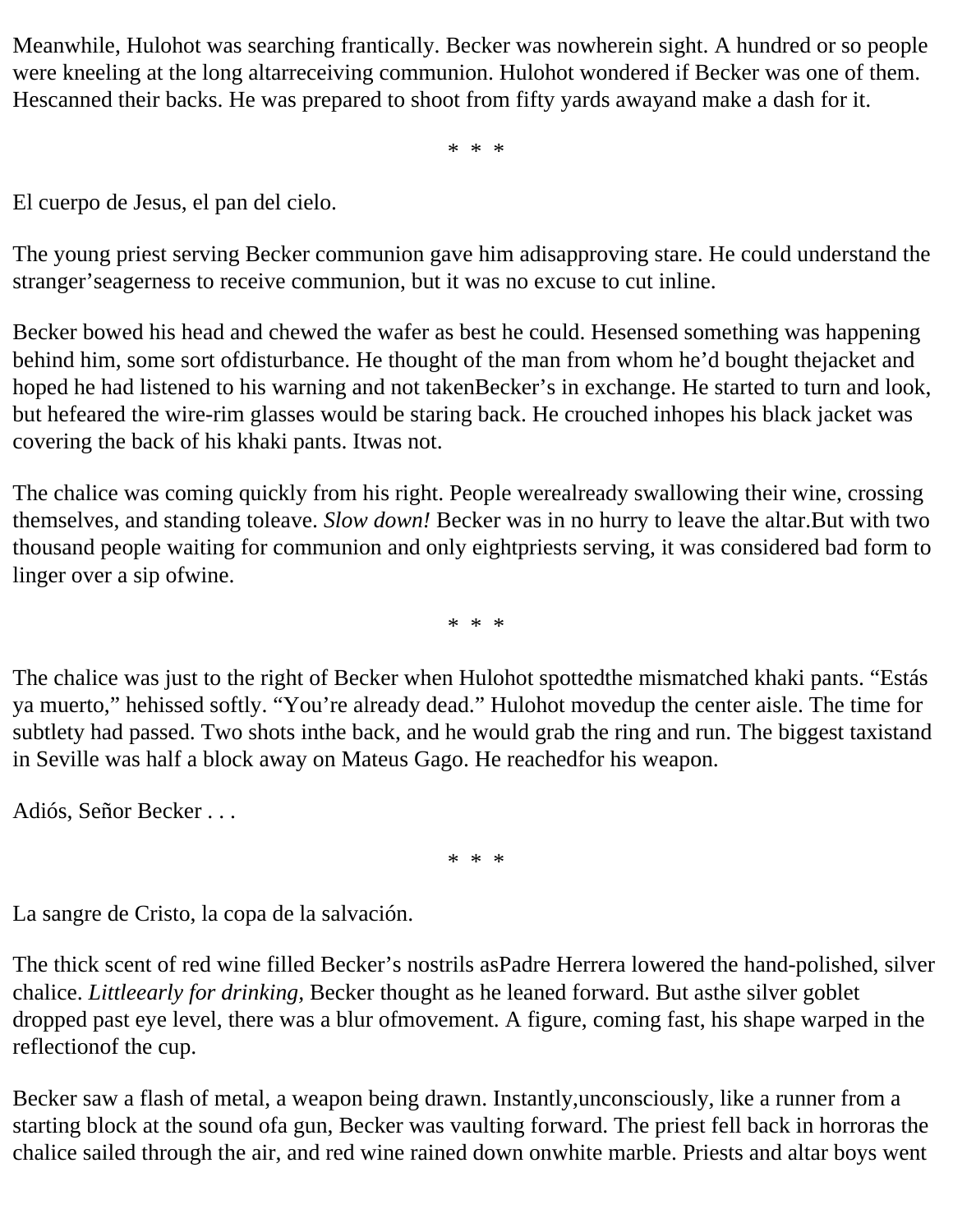scattering as Becker doveover the communion rail. A silencer coughed out a single shot.Becker landed hard, and the shot exploded in the marble floorbeside him. An instant later he was tumbling down three granitestairs into the valle, a narrow passageway through which the clergyentered, allowing them to rise onto the altar as if by divinegrace.

At the bottom of the steps, he stumbled and dove. Becker felthimself sliding out of control across the slick polished stone. Adagger of pain shot though his gut as he landed on his side. Amoment later he was stumbling through a curtained entryway and downa set of wooden stairs.

Pain. Becker was running, through a dressing room. It was dark.There were screams from the altar. Loud footsteps in pursuit.Becker burst through a set of double doors and stumbled into somesort of study. It was dark, furnished with rich Orientals andpolished mahogany. On the far wall was a lifesize crucifix. Beckerstaggered to a stop. Dead end. He was at the tip of the cross. Hecould hear Hulohot closing fast. Becker stared at the crucifix andcursed his bad luck.

*"Goddamn it!"* he screamed.

There was the sudden sound of breaking glass to Becker'sleft. He wheeled. A man in red robes gasped and turned to eyeBecker in horror. Like a cat caught with a canary, the holy manwiped his mouth and tried to hide the broken bottle of holycommunion wine at his feet.

*"Salida!"* Becker demanded. "Salida!"Let me out!

Cardinal Guerra reacted on instinct. A demon had entered hissacred chambers screaming for deliverance from the house of God.Guerra would grant him that wish—immediately. The demon hadentered at a most inopportune moment.

Pale, the cardinal pointed to a curtain on the wall to his left.Hidden behind the curtain was a door. He'd installed it threeyears ago. It led directly to the courtyard outside. The cardinalhad grown tired of exiting the church through the front door like acommon sinner.

# **CHAPTER 96**

Susan was wet and shivering, huddled on the Node 3 couch.Strathmore draped his suit coat over her shoulders. Hale'sbody lay a few yards away. The sirens blared. Like ice thawing on afrozen pond,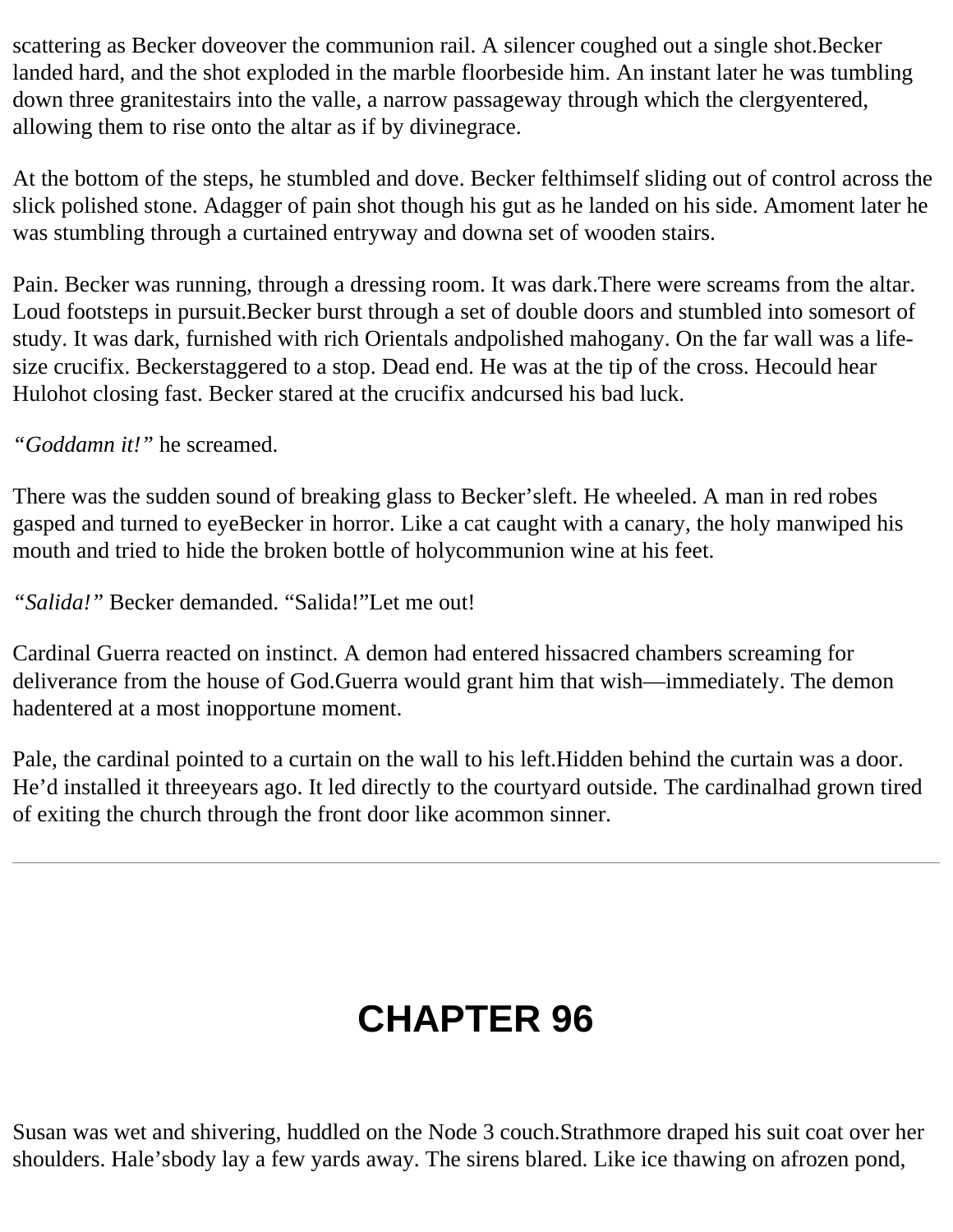TRANSLTR's hull let out a sharp crack.

"I'm going down to kill power," Strathmore said,laying a reassuring hand on her shoulder. "I'll be rightback."

Susan stared absently after the commander as he dashed acrossthe Crypto floor. He was no longer the catatonic man she'dseen ten minutes before. Commander Trevor Strathmore wasback—logical, controlled, doing whatever was necessary to getthe job done.

The final words of Hale's suicide note ran through her mindlike a train out of control: *Above all, I'm truly sorryabout David Becker. Forgive me, I was blinded by ambition.*

Susan Fletcher's nightmare had just been confirmed. Davidwas in danger . . . or worse. Maybe it was already too late. *I'm truly sorry about David Becker.*

She stared at the note. Hale hadn't even signedit—he'd just typed his name at the bottom: *GregHale.* He'd poured out his guts, pressed print, and thenshot himself—just like that. Hale had sworn he'd never goback to prison; he'd kept his vow—he'd chosen deathinstead.

"David . . ." She sobbed. *David!*

\* \* \*

At that moment, ten feet below the Crypto floor, CommanderStrathmore stepped off the ladder onto the first landing. It hadbeen a day of fiascoes. What had started out as a patriotic missionhad swerved wildly out of control. The commander had been forced tomake impossible decisions, commit horrific acts—acts he'dnever imagined himself capable of.

*It was a solution! It was the* only *damnsolution!*

There was duty to think of: country and honor. Strathmore knewthere was still time. He could shut down TRANSLTR. He could use thering to save the country's most valuable databank. *Yes,*he thought, *there was still time.*

Strathmore looked out over the disaster around him. The overheadsprinklers were on. TRANSLTR was groaning. The sirens blared. Thespinning lights looked like helicopters closing in through densefog.With every step, all he could see was Greg Hale—the youngcryptographer gazing up, his eyes pleading, and then, the shot.Hale's death was for country . . . for honor. The NSA couldnot afford another scandal. Strathmore needed a scapegoat. Besides,Greg Hale was a disaster waiting to happen.

\* \* \*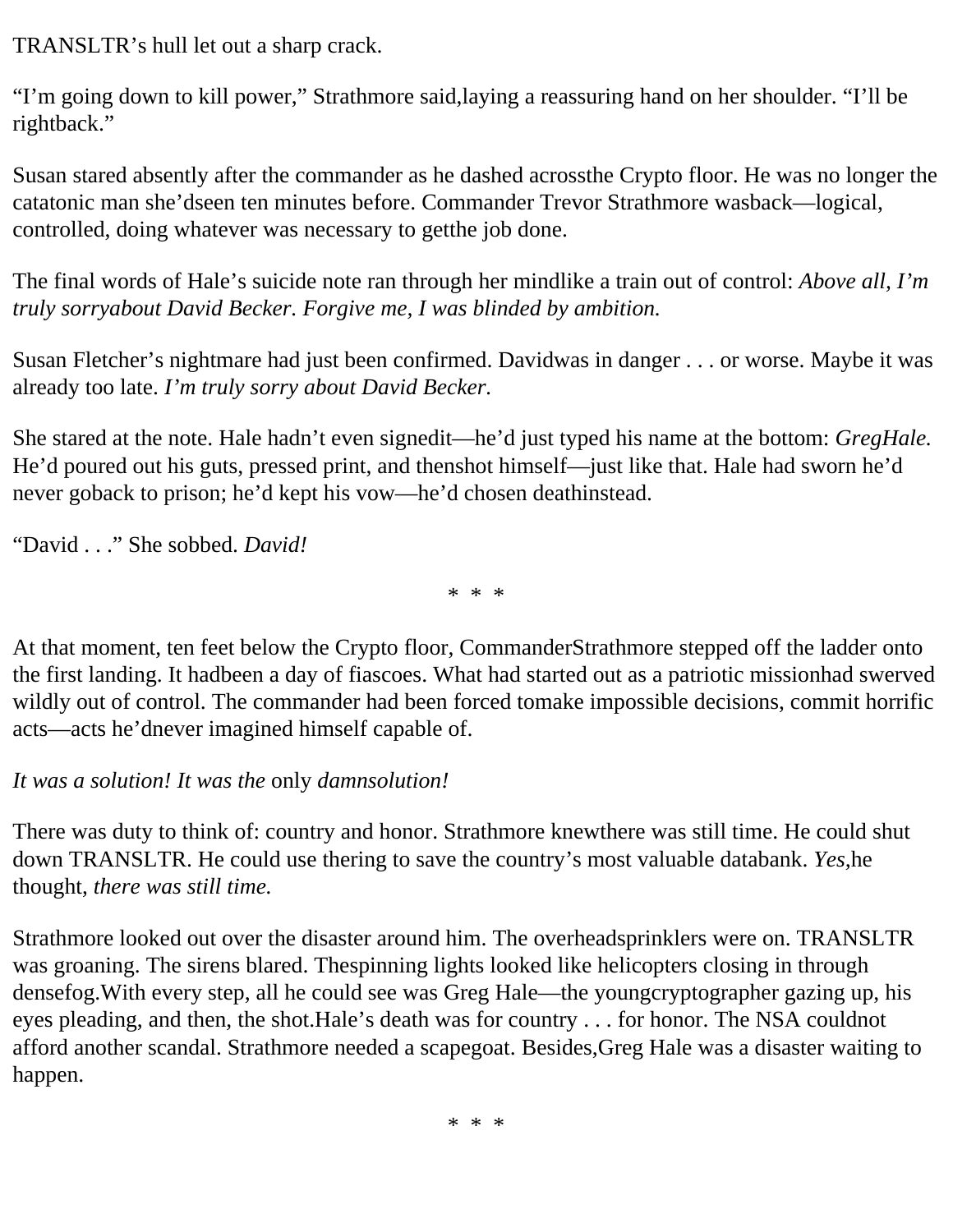Strathmore's thoughts were jarred free by the sound of hiscellular. It was barely audible over the sirens and hissing fumes.He snatched it off his belt without breaking stride.

"Speak."

"Where's my pass-key?" a familiar voicedemanded.

"Who is this?" Strathmore yelled over the din.

"It's Numataka!" the angry voice bellowed back."You promised me a pass-key!"

Strathmore kept moving.

"I want Digital Fortress!" Numataka hissed.

"There *is* no Digital Fortress!" Strathmore shotback.

"What?"

"There is no unbreakable algorithm!"

"Of course there is! I've seen it on the Internet! Mypeople have been trying to unlock it for days!"

"It's an encrypted virus, you fool—andyou're damn lucky you can't open it!"

 $"But$ —"

"The deal is off!" Strathmore yelled. "I'mnot North Dakota. There *is* no North Dakota! Forget I evermentioned it!" He clamped the cellular shut, turned off theringer, and rammed it back on his belt. There would be no moreinterruptions.

\* \* \*

Twelve thousand miles away, Tokugen Numataka stood stunned athis plate-glass window. His Umami cigar hung limply in his mouth.The deal of his lifetime had just disintegrated before hiseyes.

\* \* \*

Strathmore kept descending. *The deal is off.* NumatechCorp. would never get the unbreakable algorithm . . . and the NSAwould never get its back door.

Strathmore's dream had been a long time in theplanning—he'd chosen Numatech carefully. Numatech waswealthy, a likely winner of the pass-key auction. No one wouldthink twice if it ended up with the key. Conveniently there was nocompany less likely to be suspected of consorting with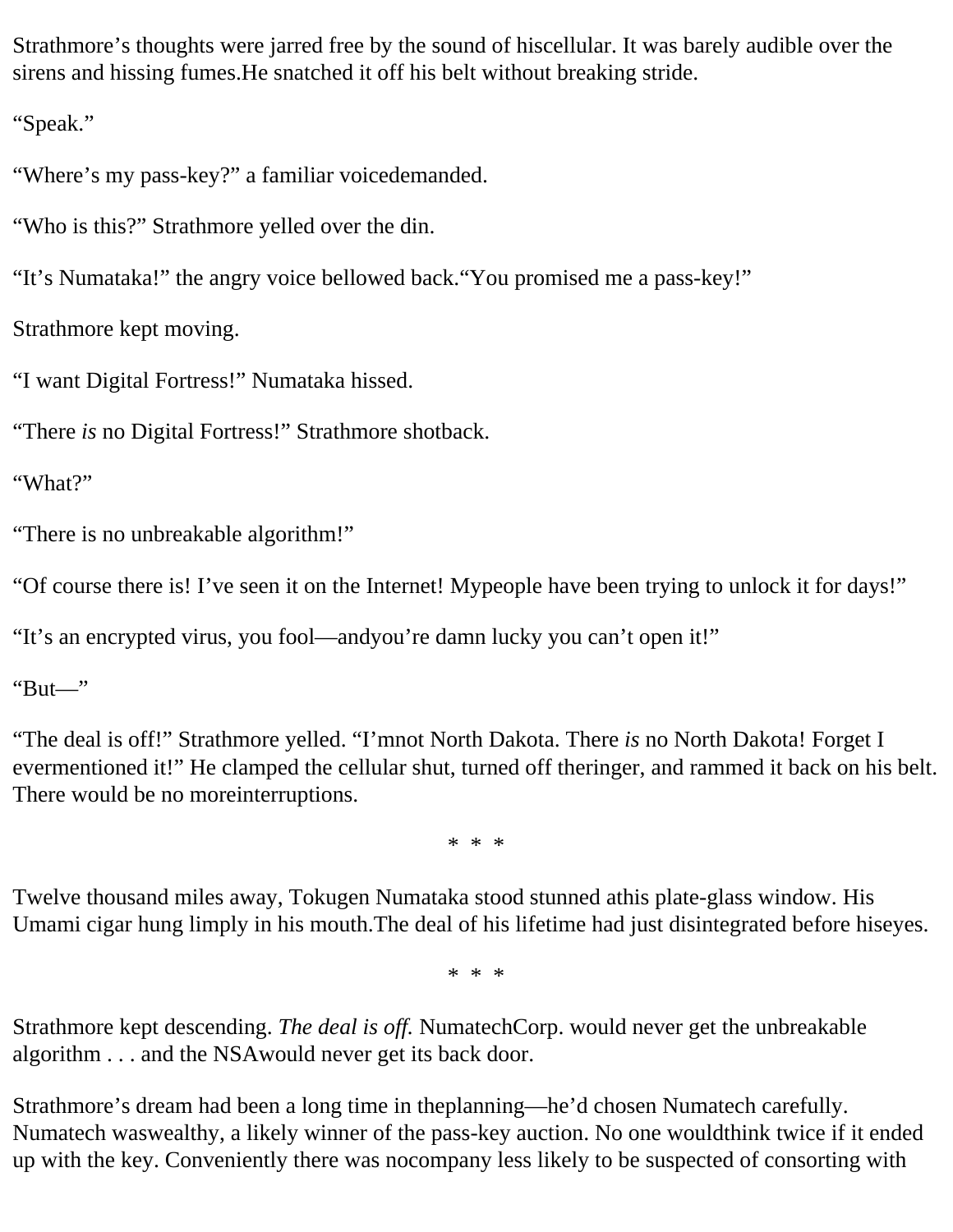the U.S.government. Tokugen Numataka was old-world Japan—death beforedishonor. He hated Americans. He hated their food, he hated theircustoms, and most of all, he hated their grip on the world'ssoftware market.

\* \* \*

Strathmore's vision had been bold—a world encryptionstandard with a back door for the NSA. He'd longed to sharehis dream with Susan, to carry it out with her by his side, but heknew he could not. Even though Ensei Tankado's death wouldsave thousands of lives in the future, Susan would never haveagreed; she was a pacifist. *I'm a pacifist too,* thoughtStrathmore, *I just don't have the luxury of acting likeone.*

There had never been any doubt in the commander's mind whowould kill Tankado. Tankado was in Spain—and Spain meantHulohot. The forty-two-year-old Portuguese mercenary was one of thecommander's favorite pros. He'd been working for the NSAfor years. Born and raised in Lisbon, Hulohot had done work for theNSA all over Europe. Never once had his kills been traced back toFort Meade. The only catch was that Hulohot was deaf; telephonecommunication was impossible. Recently Strathmore had arranged forHulohot to receive the NSA's newest toy, the Monocle computer.Strathmore bought himself a SkyPager and programmed it to the samefrequency. From that moment on, his communication with Hulohot wasnot only instantaneous but also entirely untraceable.

The first message Strathmore had sent Hulohot left little roomfor misunderstanding. They had already discussed it. Kill EnseiTankado. Obtain pass-key.

Strathmore never asked how Hulohot worked his magic, but somehowhe had done it again. Ensei Tankado was dead, and the authoritieswere convinced it was a heart attack. A textbook kill—exceptfor one thing. Hulohot had misjudged the location. ApparentlyTankado dying in a public place was a necessary part of theillusion. But unexpectedly, the public had appeared too soon.Hulohot was forced into hiding before he could search the body forthe pass-key. When the dust settled, Tankado's body was in thehands of Seville's coroner.

Strathmore was furious. Hulohot had blown a mission for thefirst time ever—and he'd picked an inauspicious time todo it. Getting Tankado's pass-key was critical, but Strathmoreknew that sending a deaf assassin into the Seville morgue was asuicide mission. He had pondered his other options. A second schemebegan to materialize. Strathmore suddenly saw a chance to win ontwo fronts—a chance to realize two dreams instead of just one.At six-thirty that morning, he had called David Becker.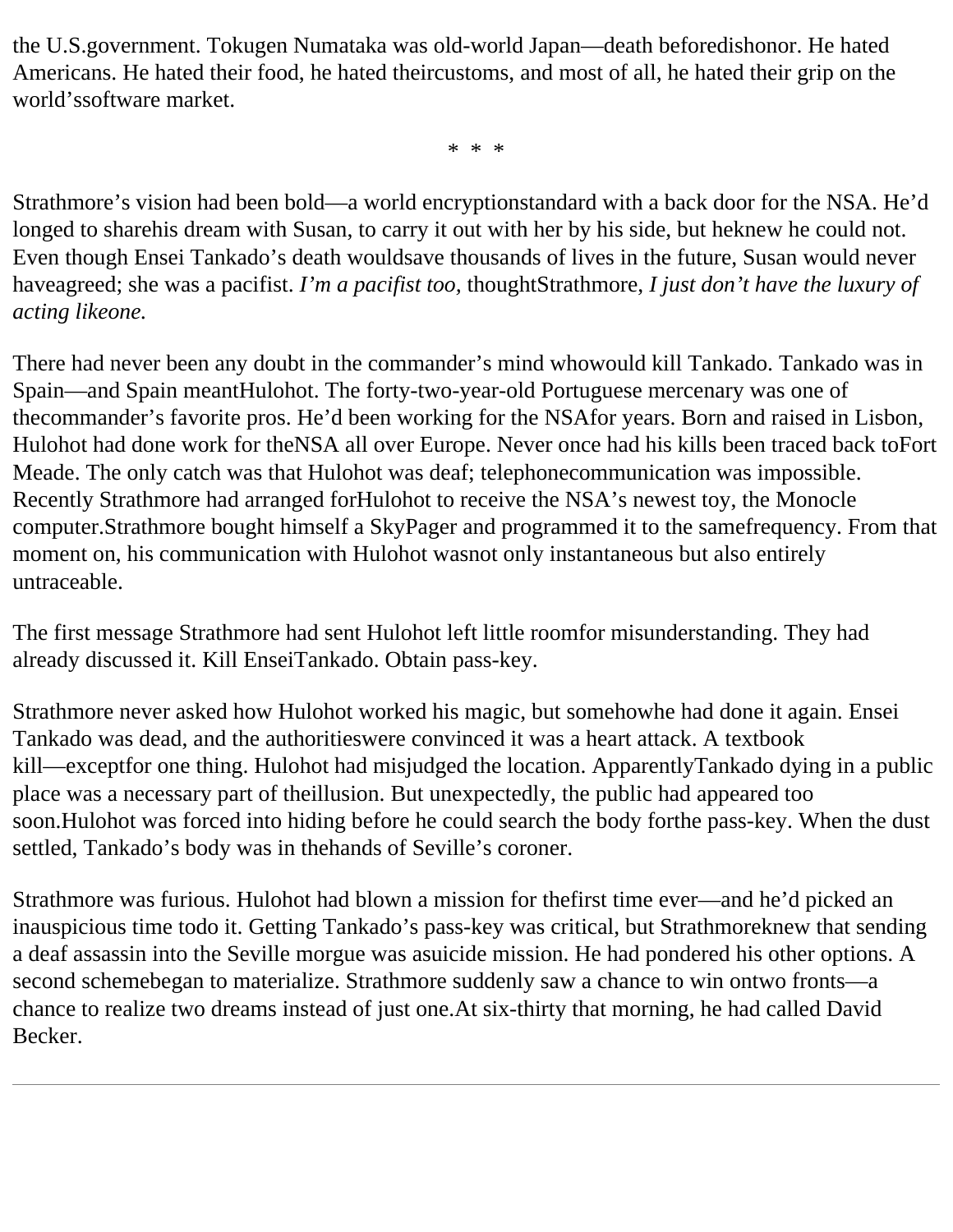# **CHAPTER 97**

Fontaine burst into the conference room at a full sprint.Brinkerhoff and Midge were close at his heels.

"Look!" Midge choked, motioning frantically to thewindow.

Fontaine looked out the window at the strobes in the Cryptodome. His eyes went wide. This was definitely *not* part ofthe plan.

Brinkerhoff sputtered. "It's a goddamn disco downthere!"

Fontaine stared out, trying to make sense of it. In the fewyears TRANSLTR had been operational, it had never done this. *It's overheating,* he thought. He wondered why the hellStrathmore hadn't shut it down. It took Fontaine only aninstant to make up his mind.

He snatched an interoffice phone off the conference table andpunched the extension for Crypto. The receiver began beeping as ifthe extension were out of order.

Fontaine slammed down the receiver. "Damn it!" Heimmediately picked up again and dialed Strathmore's privatecellular line. This time the line began to ring.

Six rings went by.

Brinkerhoff and Midge watched as Fontaine paced the length ofhis phone cable like a tiger on a chain. After a full minute,Fontaine was crimson with rage.

He slammed down the receiver again. "Unbelievable!" hebellowed. "Crypto's about to blow, and Strathmorewon't answer his goddamn phone!"

# **CHAPTER 98**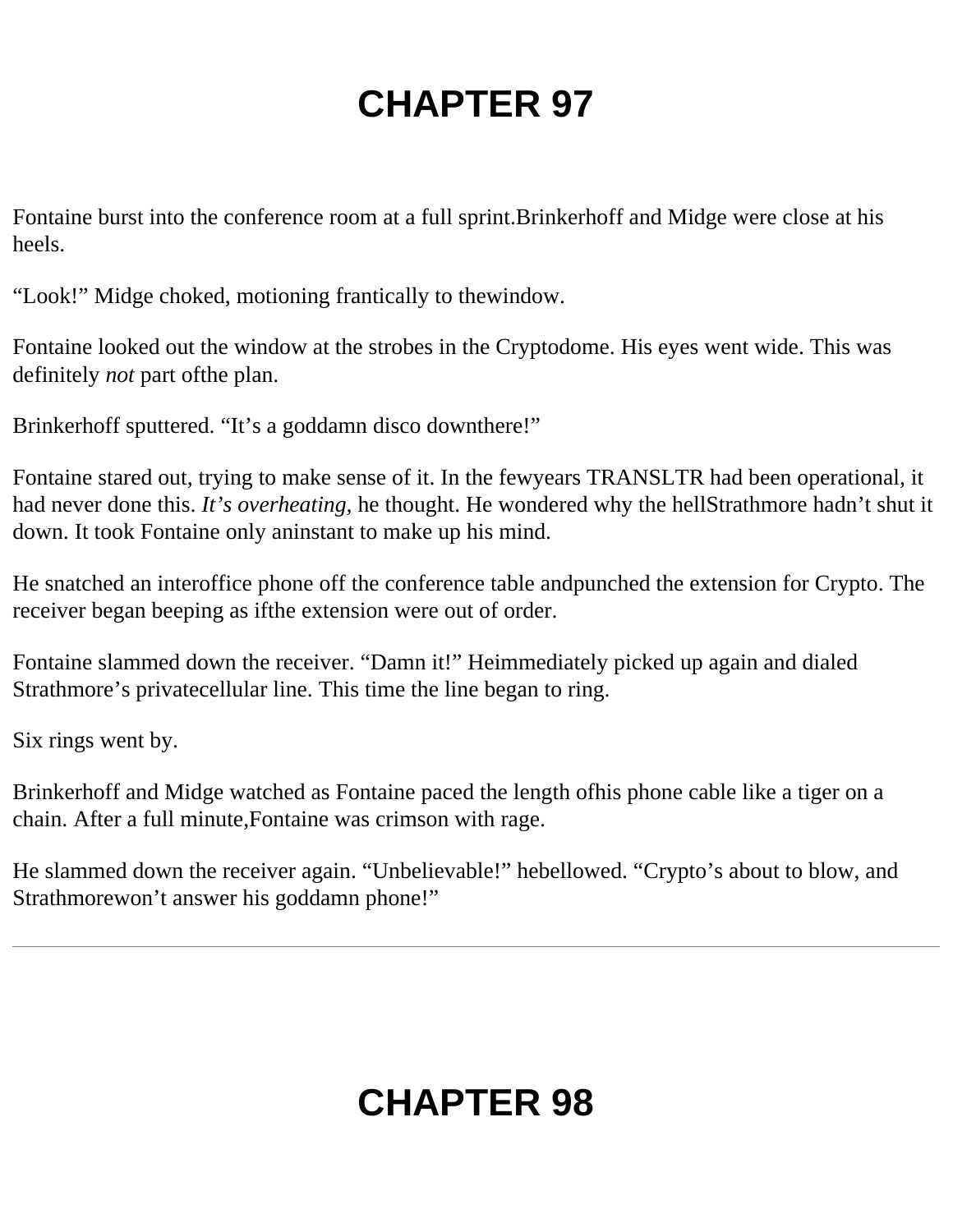Hulohot burst out of Cardinal Guerra's chambers into theblinding morning sun. He shielded his eyes and cursed. He wasstanding outside the cathedral in a small patio, bordered by a highstone wall, the west face of the Giralda tower, and twowrought-iron fences. The gate was open. Outside the gate was thesquare. It was empty. The walls of Santa Cruz were in the distance.There was no way Becker could have made it so far so quickly.Hulohot turned and scanned the patio. *He's in here. He mustbe!*

The patio, Jardin de los Naranjos, was famous in Seville for itstwenty blossoming orange trees. The trees were renowned in Sevilleas the birthplace of English marmalade. An eighteenth-centuryEnglish trader had purchased three dozen bushels of oranges fromthe Seville church and taken them back to London only to find thefruit inedibly bitter. He tried to make jam from the rinds andended up having to add pounds of sugar just to make it palatable.Orange marmalade had been born.

Hulohot moved forward through the grove, gun leveled. The treeswere old, and the foliage had moved high on their trunks. Theirlowest branches were unreachable, and the thin bases provided nocover. Hulohot quickly saw the patio was empty. He looked straightup. The Giralda.

The entrance to the Giralda's spiral staircase was cordonedoff by a rope and small wooden sign. The rope hung motionless.Hulohot's eyes climbed the 419-foot tower and immediately knewit was a ridiculous thought. There was no way Becker would havebeen that stupid. The single staircase wound straight up to asquare stone cubicle. There were narrow slits in the wall forviewing, but there was no way out.

\* \* \*

David Becker climbed the last of the steep stairs and staggeredbreathless into a tiny stone cubicle. There were high walls allaround him and narrow slits in the perimeter. No exit.

Fate had done Becker no favors this morning. As he'd dashedfrom the cathedral into the open courtyard, his jacket had caughton the door. The fabric had stopped him midstride and swung himhard left before tearing. Becker was suddenly stumbling off balanceinto the blinding sun. When he'd looked up, he was headingstraight for a staircase. He'd jumped over the rope and dashedup. By the time he realized where it led, it was too late.

Now he stood in the confined cell and caught his breath. Hisside burned. Narrow slats of morning sun streamed through theopenings in the wall. He looked out. The man in the wire-rimglasses was far below, his back to Becker, staring out at theplaza. Becker shifted his body in front of the crack for a betterview. *Cross the plaza,* he willed him.

\* \* \*

The shadow of the Giralda lay across the square like a giantfelled sequoia. Hulohot stared the length of it. At the far end,three slits of light cut through the tower's viewing aperturesand fell in crisp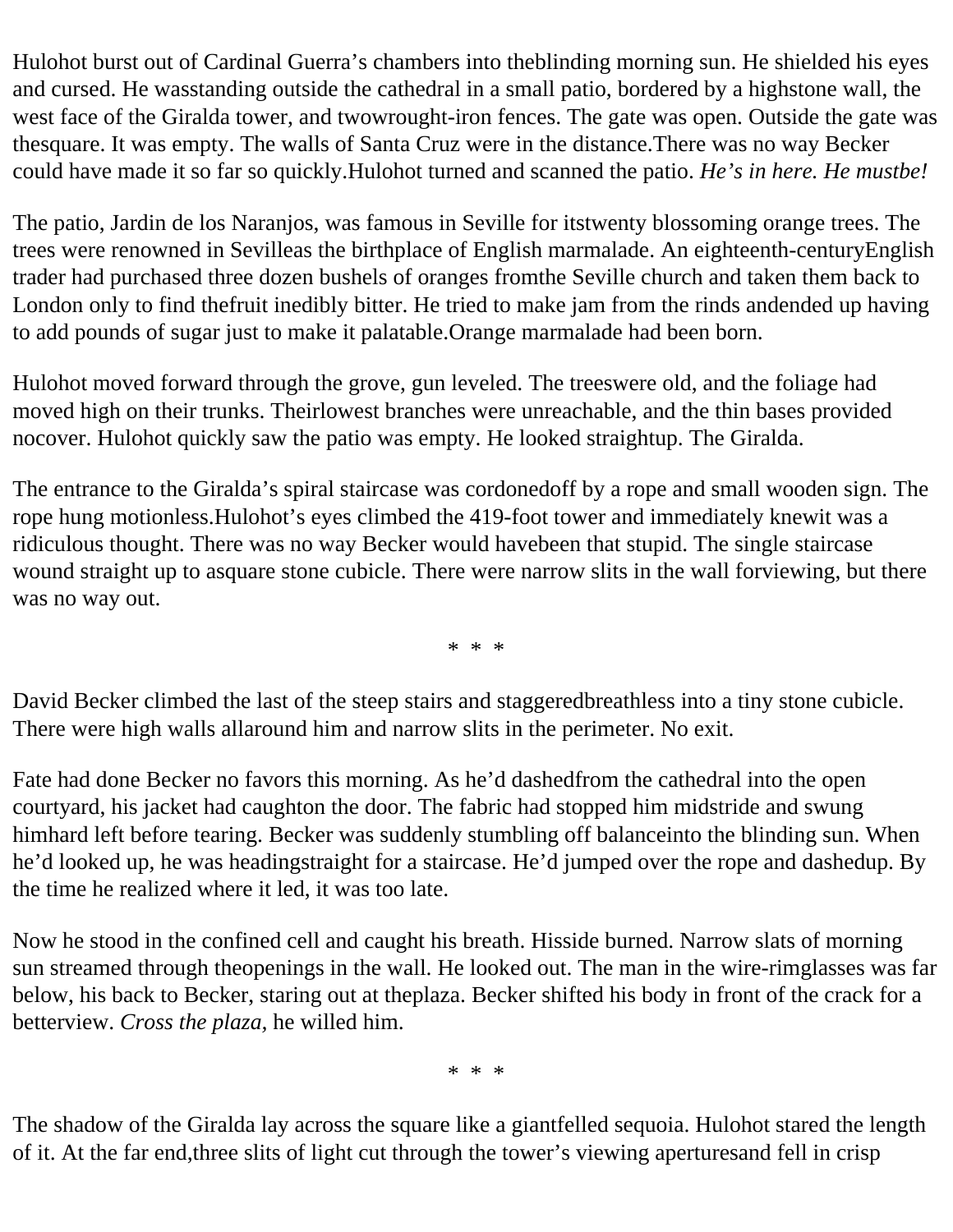rectangles on the cobblestone below. One of thoserectangles had just been blotted out by the shadow of a man.Without so much as a glance toward the top of the tower, Hulohotspun and dashed toward the Giralda stairs.

# **CHAPTER 99**

Fontaine pounded his fist into his hand. he paced the conferenceroom and stared out at the spinning Crypto lights. "Abort!Goddamn it! Abort!"

Midge appeared in the doorway waving a fresh readout."Director! Strathmore *can't* abort!"

"What!" Brinkerhoff and Fontaine gasped in unison.

"He tried, sir!" Midge held up the report. "Fourtimes already! TRANSLTR's locked in some sort of endlessloop."

Fontaine spun and stared back out the window. "JesusChrist!"

The conference room phone rang sharply. The director threw uphis arms. "It's got to be Strathmore! About goddamntime!"

Brinkerhoff scooped up the phone. "Director'soffice."

Fontaine held out his hand for the receiver.

Brinkerhoff looked uneasy and turned to Midge. "It'sJabba. He wants *you."*

The director swung his gaze over to Midge, who was alreadycrossing the room. She activated the speaker phone. "Go ahead,Jabba."

Jabba's metallic voice boomed into the room. "Midge,I'm in the main databank. We're showing some strangestuff down here. I was wondering if—"

"Dammit, Jabba!" Midge came unglued. "That'swhat I've been trying to tell you!"

"It could be nothing," Jabba hedged,"but—"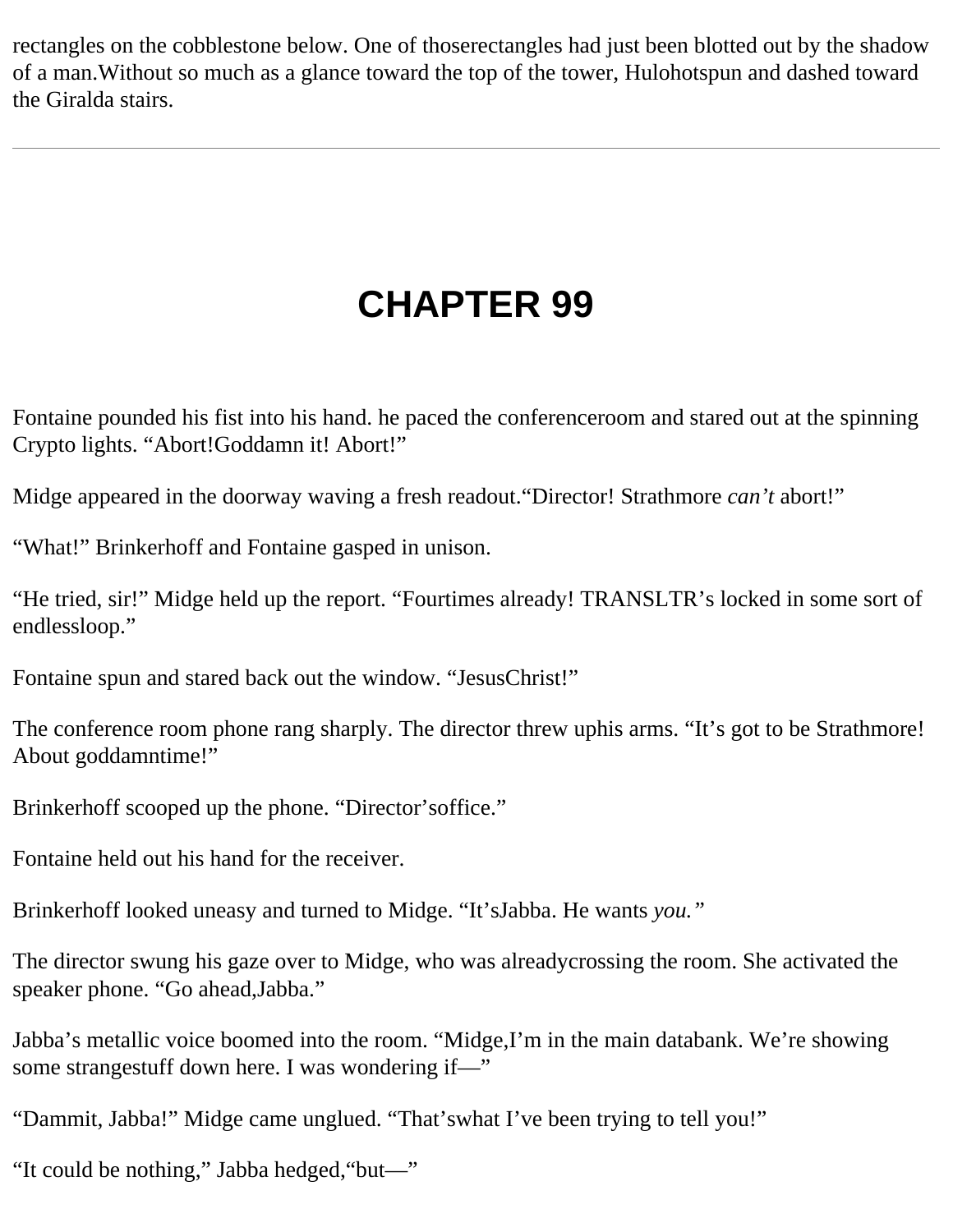"Stop saying that! It's *not* nothing!Whatever's going on down there, take it seriously, *very*seriously. My data isn't fried—never has been, neverwill." She started to hang up and then added, "Oh, andJabba? Just so there aren't any surprises . . . Strathmorebypassed Gauntlet."

# **CHAPTER 100**

Hulohot took the Giralda stairs three at a time. The only lightin the spiral passage was from small open-air windows every 180degrees. *He's trapped! David Becker will die!* Hulohotcircled upward, gun drawn. He kept to the outside wall in caseBecker decided to attack from above. The iron candle poles on eachlanding would make good weapons if Becker decided to use one. Butby staying wide, Hulohot would be able to spot him in time.Hulohot's gun had a range significantly longer than afivefoot candle pole.

Hulohot moved quickly but carefully. The stairs were steep;tourists had died here. This was not America—no safety signs,no handrails, no insurance disclaimers. This was Spain. If you werestupid enough to fall, it was your own damn fault, regardless ofwho built the stairs.

Hulohot paused at one of the shoulder-high openings and glancedout. He was on the north face and, from the looks of things, abouthalfway up.

The opening to the viewing platform was visible around thecorner. The staircase to the top was empty. David Becker had notchallenged him. Hulohot realized maybe Becker had not seen himenter the tower. That meant the element of surprise was onHulohot's side as well—not that he'd need it.Hulohot held all the cards. Even the layout of the tower was in hisfavor; the staircase met the viewing platform in the southwestcorner—Hulohot would have a clear line of fire to every pointof the cell with no possibility that Becker could get behind him.And to top things off, Hulohot would be moving out of the dark intothe light. *A killing box,* he mused.

Hulohot measured the distance to the doorway. Seven steps. Hepracticed the kill in his mind. If he stayed right as he approachedthe opening, he would be able to see the leftmost corner of theplatform before he reached it. If Becker was there, Hulohot wouldfire. If not, he would shift inside and enter moving east, facingthe right corner, the only place remaining that Becker could be. Hesmiled.

### SUBJECT: DAVID BECKER—TERMINATED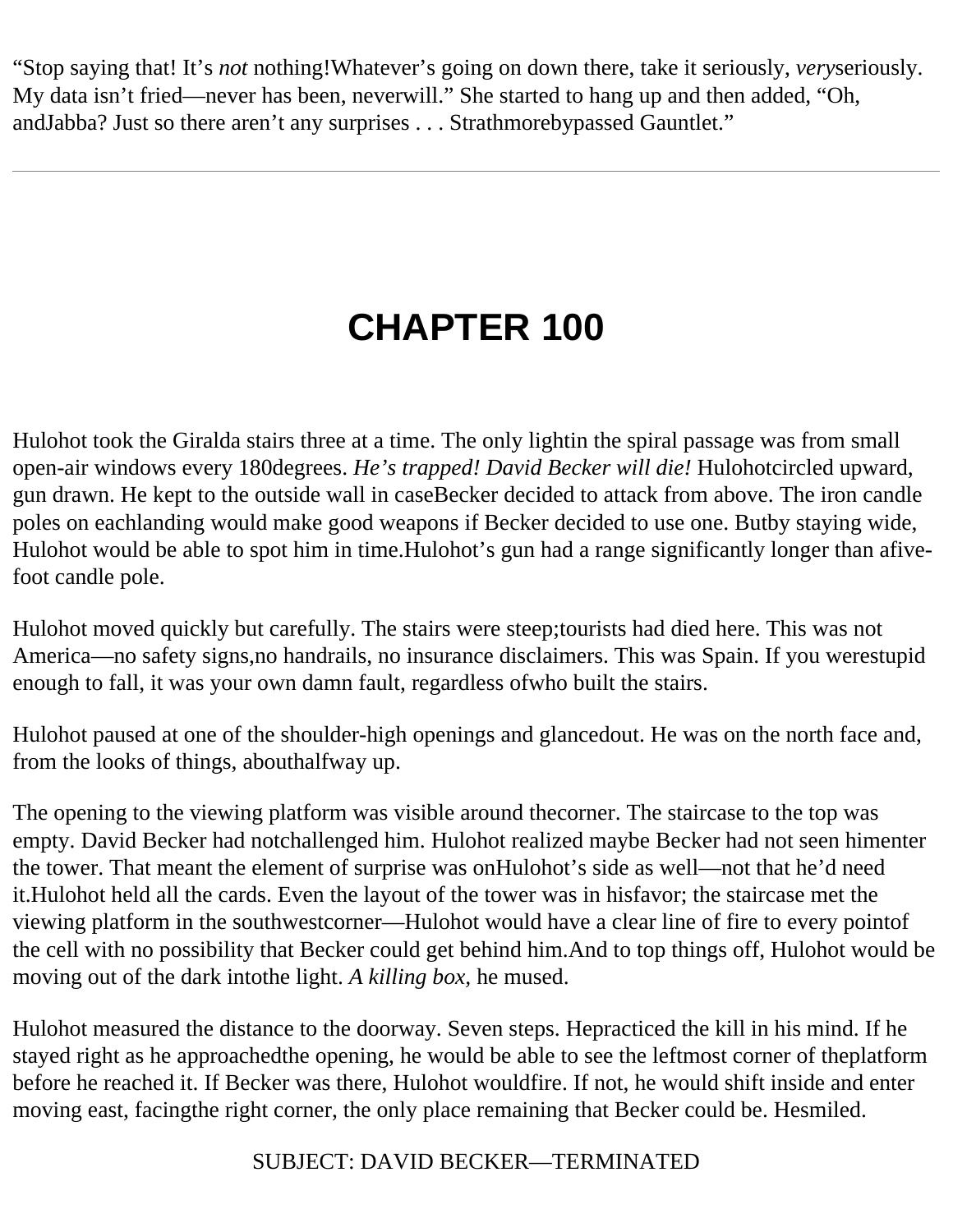The time had come. He checked his weapon.

With a violent surge, Hulohot dashed up. The platform swung intoview. The left corner was empty. As rehearsed, Hulohot shiftedinside and burst through the opening facing right. He fired intothe corner. The bullet ricocheted back off the bare wall and barelymissed him. Hulohot wheeled wildly and let out a muted scream.There was no one there. David Becker had vanished.

\* \* \*

Three flights below, suspended 325 feet over the Jardin de losNaranjos, David Becker hung on the outside of the Giralda like aman doing chin-ups on a window ledge. As Hulohot had been racing upthe staircase, Becker had descended three flights and loweredhimself out one of the openings. He'd dropped out of sightjust in time. The killer had run right by him. He'd been intoo much of a hurry to notice the white knuckles grasping thewindow ledge.

Hanging outside the window, Becker thanked God that his dailysquash routine involved twenty minutes on the Nautilus machine todevelop his biceps for a harder overhead serve. Unfortunately,despite his strong arms, Becker was now having trouble pullinghimself back in. His shoulders burned. His side felt as if it weretearing open. The rough-cut stone ledge provided little grip,grating into his fingertips like broken glass.

Becker knew it was only a matter of seconds before his assailantwould come running down from above. From the higher ground, thekiller would undoubtedly see Becker's fingers on theledge.

Becker closed his eyes and pulled. He knew he would need amiracle to escape death. His fingers were losing their leverage. Heglanced down, past his dangling legs. The drop was the length of afootball field to the orange trees below. Unsurvivable. The pain inhis side was getting worse. Footsteps now thundered above him, loudleaping footsteps rushing down the stairs. Becker closed his eyes.It was now or never. He gritted his teeth and pulled.

The stone tore against the skin on his wrists as he yankedhimself upward. The footsteps were coming fast. Becker grappled atthe inside of the opening, trying to secure his hold. He kicked hisfeet. His body felt like lead, as if someone had a rope tied to hislegs and were pulling him down. He fought it. He surged up onto hiselbows. He was in plain view now, his head half through the windowlike a man in a guillotine. He wriggled his legs, kicking himselfinto the opening. He was halfway through. His torso now hung intothe stairwell. The footsteps were close. Becker grabbed the sidesof the opening and in a single motion launched his body through. Hehit the staircase hard.

\* \* \*

Hulohot sensed Becker's body hit the floor just below him.He leapt forward, gun leveled. A window spun into view. *This isit!* Hulohot moved to the outside wall and aimed down thestaircase. Becker's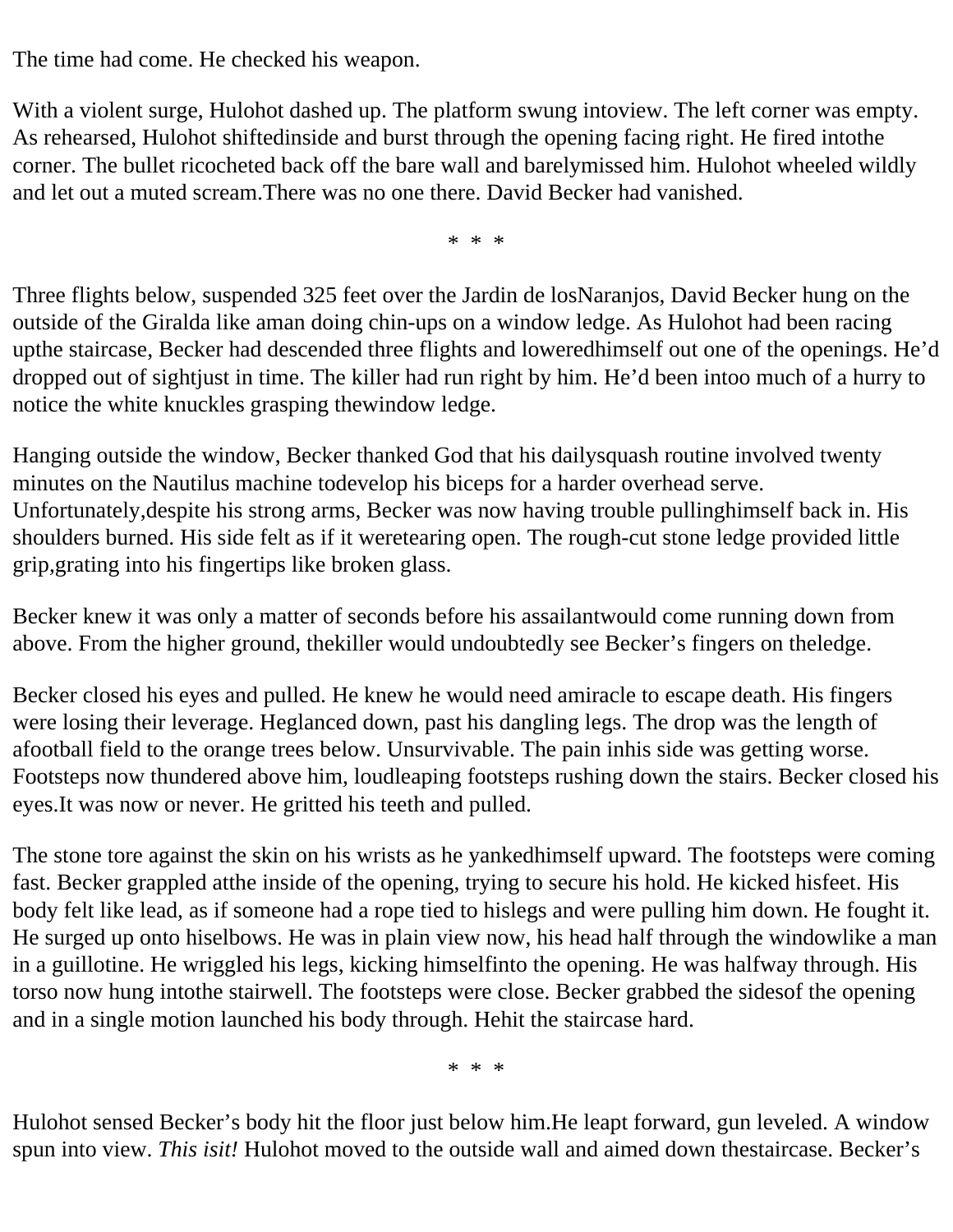legs dashed out of sight just around thecurve. Hulohot fired in frustration. The bullet ricocheted down thestairwell.

As Hulohot dashed down the stairs after his prey, he kept to theoutside wall for the widest angle view. As the staircase revolvedinto view before him, it seemed Becker was always 180 degrees aheadof him, just out of sight. Becker had taken the inside track,cutting off the angle and leaping four or five stairs at a time.Hulohot stayed with him. It would take only a single shot. Hulohotwas gaining. He knew that even if Becker made the bottom, there wasnowhere to run; Hulohot could shoot him in the back as he crossedthe open patio. The desperate race spiraled downward.

Hulohot moved inside to the faster track. He sensed he wasgaining. He could see Becker's shadow every time they passedan opening. Down. Down. Spiraling. It seemed that Becker was alwaysjust around the corner. Hulohot kept one eye on his shadow and oneeye on the stairs.

Suddenly it appeared to Hulohot that Becker's shadow hadstumbled. It made an erratic lurch left and then seemed to spin inmidair and sail back toward the center of the stairwell. Hulohotleapt forward. *I've got him!*

On the stairs in front of Hulohot, there was a flash of steel.It jabbed into the air from around the corner. It thrust forwardlike a fencer's foil at ankle level. Hulohot tried to shiftleft, but it was too late. The object was between his ankles. Hisback foot came forward, caught it hard, and the post slammed acrosshis shin. Hulohot's arms went out for support but found onlyempty air. He was abruptly airborne, turning on his side. AsHulohot sailed downward, he passed over David Becker, prone on hisstomach, arms outstretched. The candle pole in his hands was nowcaught up in Hulohot's legs as he spun downward.

Hulohot crashed into the outside wall before he hit thestaircase. When he finally found the floor, he was tumbling. Hisgun clattered to the floor. Hulohot's body kept going, headover heels. He spiraled five complete 360-degree rotations beforehe rolled to a stop. Twelve more steps, and he would have tumbledout onto the patio.

# **CHAPTER 101**

David Becker had never held a gun, but he was holding one now.Hulohot's body was twisted and mangled in the darkness of theGiralda staircase. Becker pressed the barrel of the gun against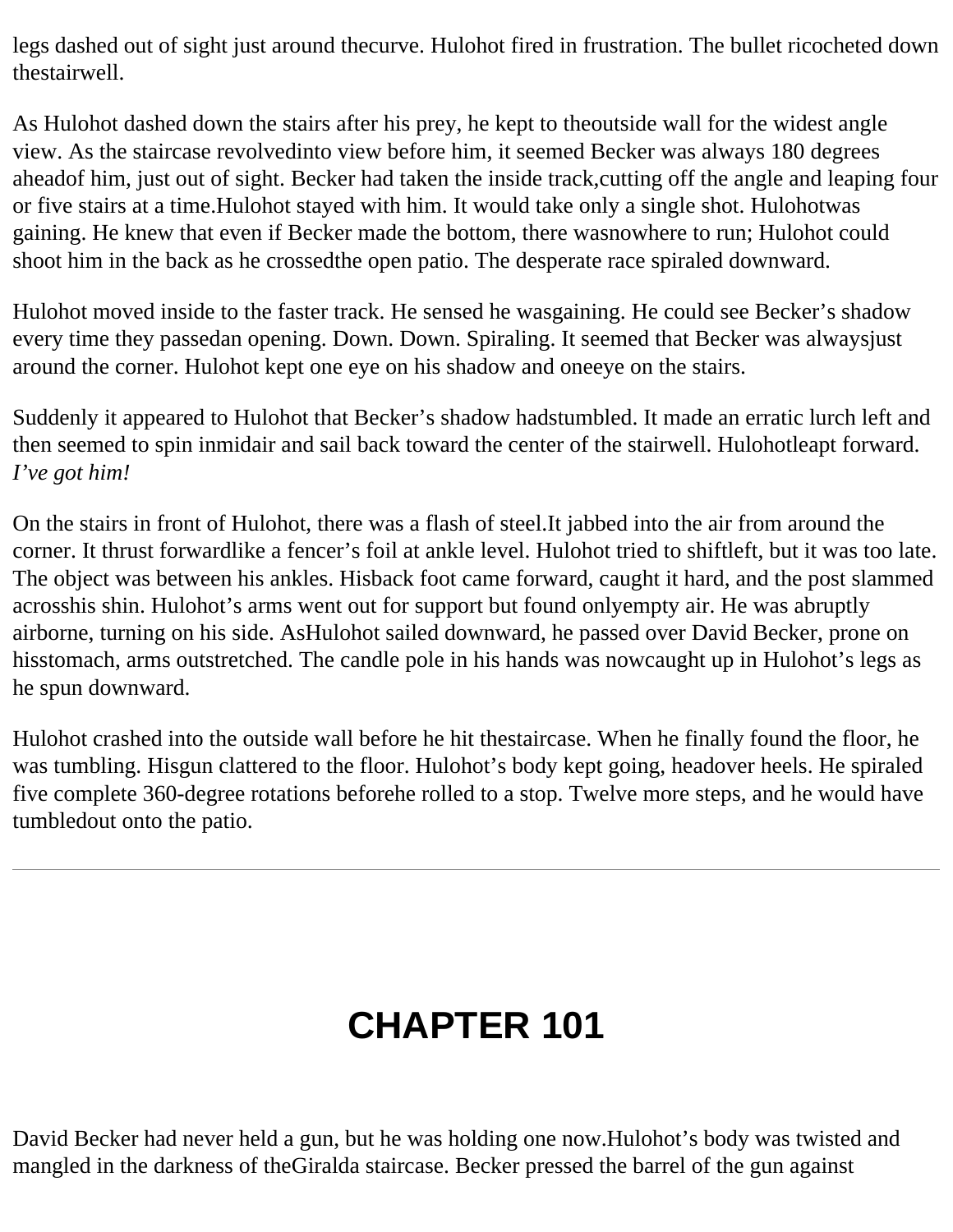hisassailant's temple and carefully knelt down. One twitch andBecker would fire. But there was no twitch. Hulohot was dead.

Becker dropped the gun and collapsed on the stairs. For thefirst time in ages he felt tears well up. He fought them. He knewthere would be time for emotion later; now it was time to go home.Becker tried to stand, but he was too tired to move. He sat a longwhile, exhausted, on the stone staircase.

Absently, he studied the twisted body before him. Thekiller's eyes began to glaze over, gazing out at nothing inparticular. Somehow, his glasses were still intact. They were oddglasses, Becker thought, with a wire protruding from behind theearpiece and leading to a pack of some sort on his belt. Becker wastoo exhausted to be curious.

As he sat alone in the staircase and collected his thoughts,Becker shifted his gaze to the ring on his finger. His vision hadcleared somewhat, and he could finally read the inscription. As hehad suspected, it was not English. He stared at the engraving along moment and then frowned. *This is worth killing for?*

\* \* \*

The morning sun was blinding when Becker finally stepped out ofthe Giralda onto the patio. The pain in his side had subsided, andhis vision was returning to normal. He stood a moment, in a daze,enjoying the fragrance of the orange blossoms. Then he began movingslowly across the patio.

As Becker strode away from the tower, a van skidded to a stopnearby. Two men jumped out. They were young and dressed in militaryfatigues. They advanced on Becker with the stiff precision ofwelltuned machines.

"David Becker?" one demanded.

Becker stopped short, amazed they knew his name. "Who . . .who are you?"

"Come with us, please. Right away."

There was something unreal about the encounter—somethingthat made Becker's nerve endings start to tingle again. Hefound himself backing away from them.

The shorter man gave Becker an icy stare. "This way, Mr.Becker. *Right now."*

Becker turned to run. But he only took one step. One of the mendrew a weapon. There was a shot.

A searing lance of pain erupted in Becker's chest. Itrocketed to his skull. His fingers went stiff, and Becker fell. Aninstant later, there was nothing but blackness.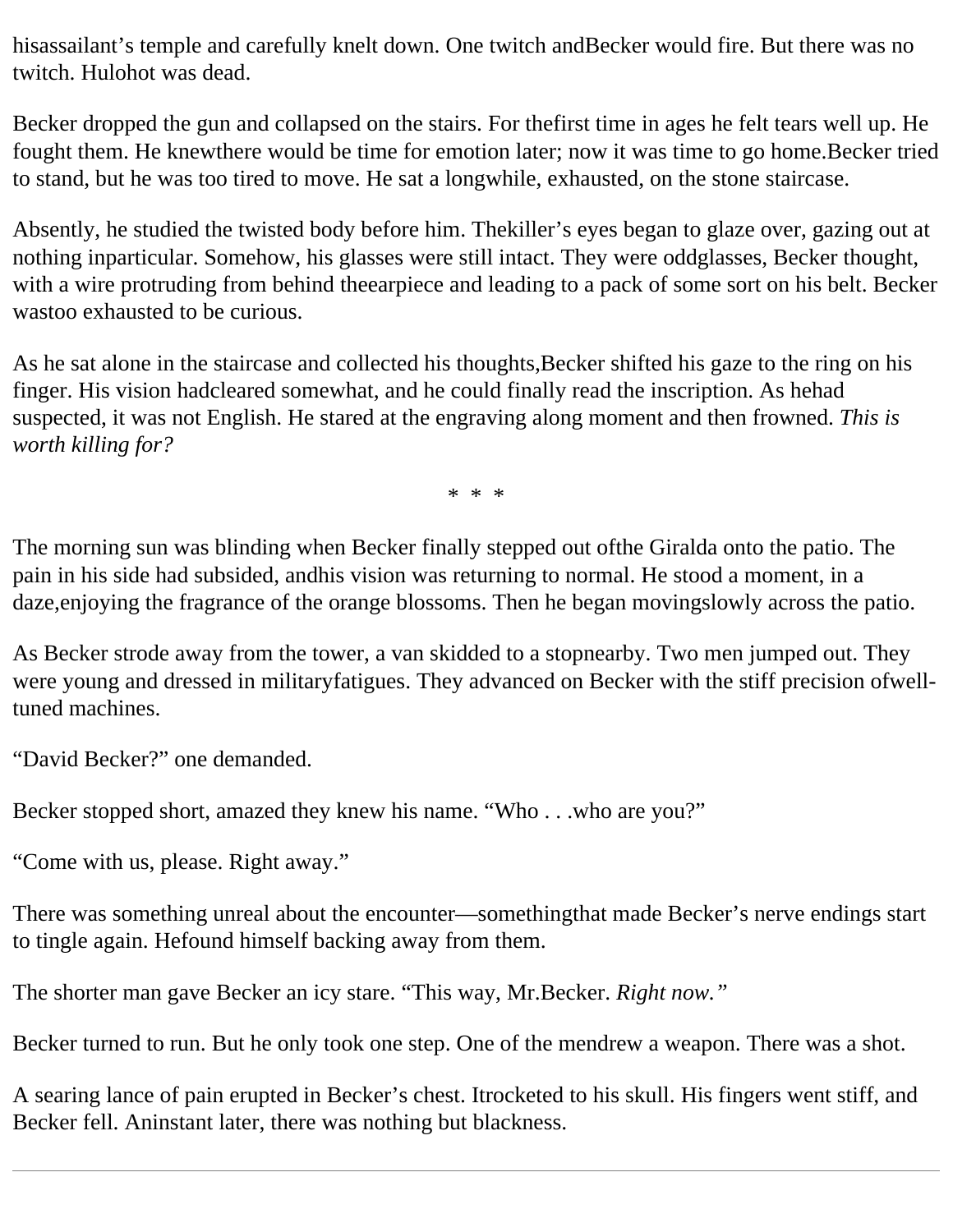## **CHAPTER 102**

Strathmore reached the TRANSLTR floor and stepped off thecatwalk into an inch of water. The giant computer shuddered besidehim. Huge droplets of water fell like rain through the swirlingmist. The warning horns sounded like thunder.

The commander looked across at the failed main generators. PhilChartrukian was there, his charred remains splayed across a set ofcoolant fins. The scene looked like some sort of perverse Halloweendisplay.

Although Strathmore regretted the man's death, there was nodoubt it had been "a warranted casualty." PhilChartrukian had left Strathmore no choice. When the Sys-Sec cameracing up from the depths, screaming about a virus, Strathmore methim on the landing and tried to talk sense to him. But Chartrukianwas beyond reason. *We've got a virus! I'm callingJabba!* When he tried to push past, the commander blocked hisway. The landing was narrow. They struggled. The railing was low.It was ironic, Strathmore thought, that Chartrukian had been rightabout the virus all along.

The man's plunge had been chilling—a momentary howl ofterror and then silence. But it was not half as chilling as thenext thing Commander Strathmore saw. Greg Hale was staring up athim from the shadows below, a look of utter horror on his face. Itwas then that Strathmore knew Greg Hale would die.

TRANSLTR crackled, and Strathmore turned his attention back tothe task at hand. Kill power. The circuit breaker was on the otherside of the freon pumps to the left of the body. Strathmore couldsee it clearly. All he had to do was pull a lever and the remainingpower in Crypto would die. Then, after a few seconds, he couldrestart the main generators; all doorways and functions would comeback online; the freon would start flowing again, and TRANSLTRwould be safe.

But as Strathmore slogged toward the breaker, he realized therewas one final obstacle: Chartrukian's body was still on themain generator's cooling fins. Killing and then restarting themain generator would only cause another power failure. The body hadto be moved.

Strathmore eyed the grotesque remains and made his way over.Reaching up, he grabbed a wrist. The flesh was like Styrofoam. Thetissue had been fried. The whole body was devoid of moisture. Thecommander closed his eyes, tightened his grip around the wrist, andpulled. The body slid an inch or two. Strathmore pulled harder. Thebody slid again. The commander braced himself and pulled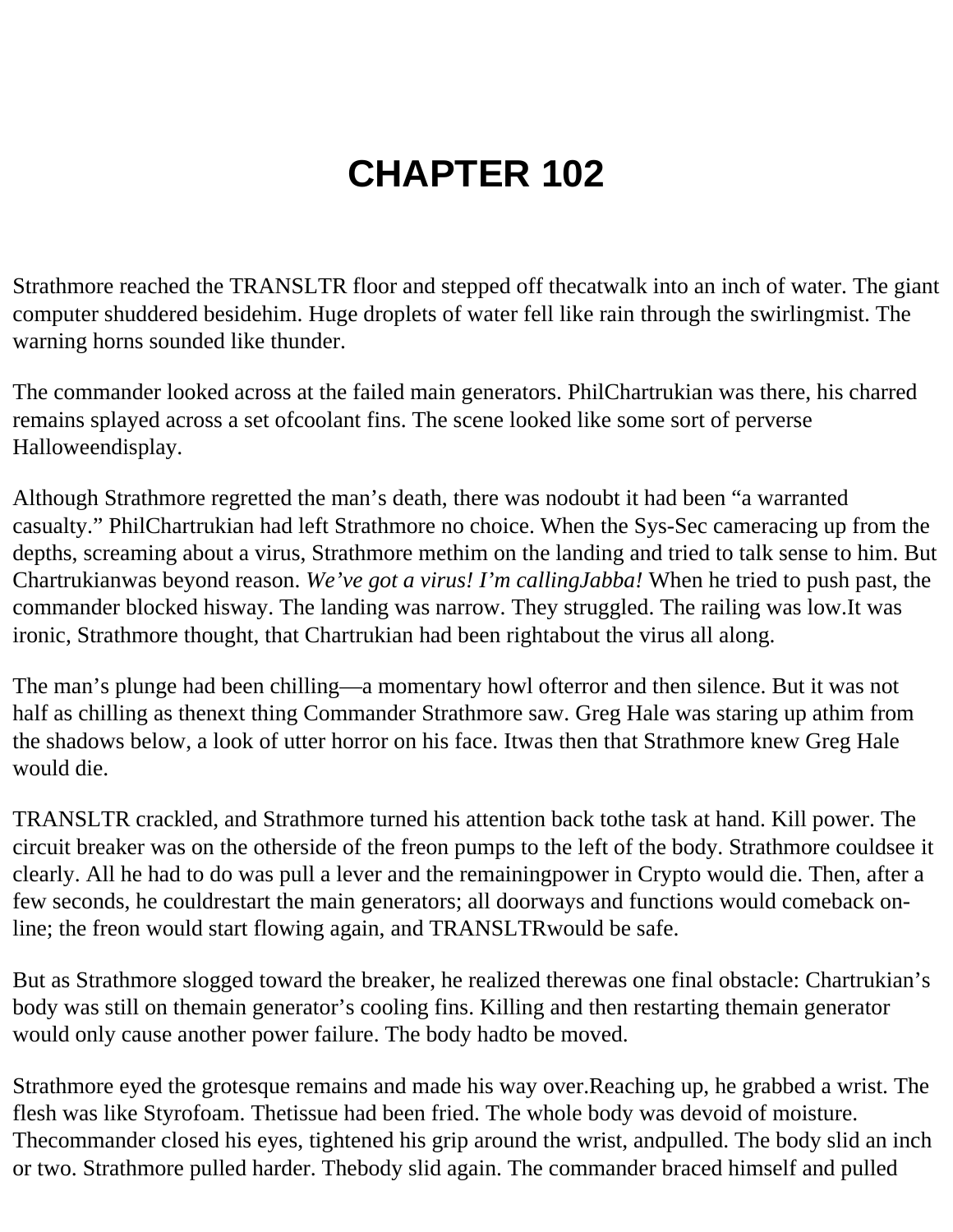with allhis might. Suddenly he was tumbling backward. He landed hard on hisbackside up against a power casement. Struggling to sit up in therising water, Strathmore stared down in horror at the object in hisfist. It was Chartrukian's forearm. It had broken off at theelbow.

\* \* \*

Upstairs, Susan continued her wait. She sat on the Node 3 couchfeeling paralyzed. Hale lay at her feet. She couldn't imaginewhat was taking the commander so long. Minutes passed. She tried topush David from her thoughts, but it was no use. With every blastof the horns, Hale's words echoed inside her head: *I'mtruly sorry about David Becker.* Susan thought she would loseher mind.

She was about to jump up and race onto the Crypto floor whenfinally it happened. Strathmore had thrown the switch and killedall power.

The silence that engulfed Crypto was instantaneous. The hornschoked off midblare, and the Node 3 monitors flickered to black.Greg Hale's corpse disappeared into the darkness, and Susaninstinctively yanked her legs up onto the couch. She wrappedStrathmore's suitcoat around her.

Darkness.

Silence.

She had never heard such quiet in Crypto. There'd alwaysbeen the low hum of the generators. But now there was nothing, onlythe great beast heaving and sighing in relief. Crackling, hissing,slowly cooling down.

Susan closed her eyes and prayed for David. Her prayer was asimple one—that God protect the man she loved.

Not being a religious woman, Susan had never expected to hear aresponse to her prayer. But when there was a sudden shudderingagainst her chest, she jolted upright. She clutched her chest. Amoment later she understood. The vibrations she felt were not thehand of God at all—they were coming from the commander'sjacket pocket. He had set the vibrating silent-ring feature on hisSkyPager. Someone was sending Commander Strathmore a message.

\* \* \*

Six stories below, Strathmore stood at the circuit breaker. Thesublevels of Crypto were now as dark as the deepest night. He stooda moment enjoying the blackness. The water poured down from above.It was a midnight storm. Strathmore tilted his head back and letthe warm droplets wash away his guilt. *I'm a survivor.*He knelt and washed the last of Chartrukian's flesh from hishands.

His dreams for Digital Fortress had failed. He could acceptthat. Susan was all that mattered now. For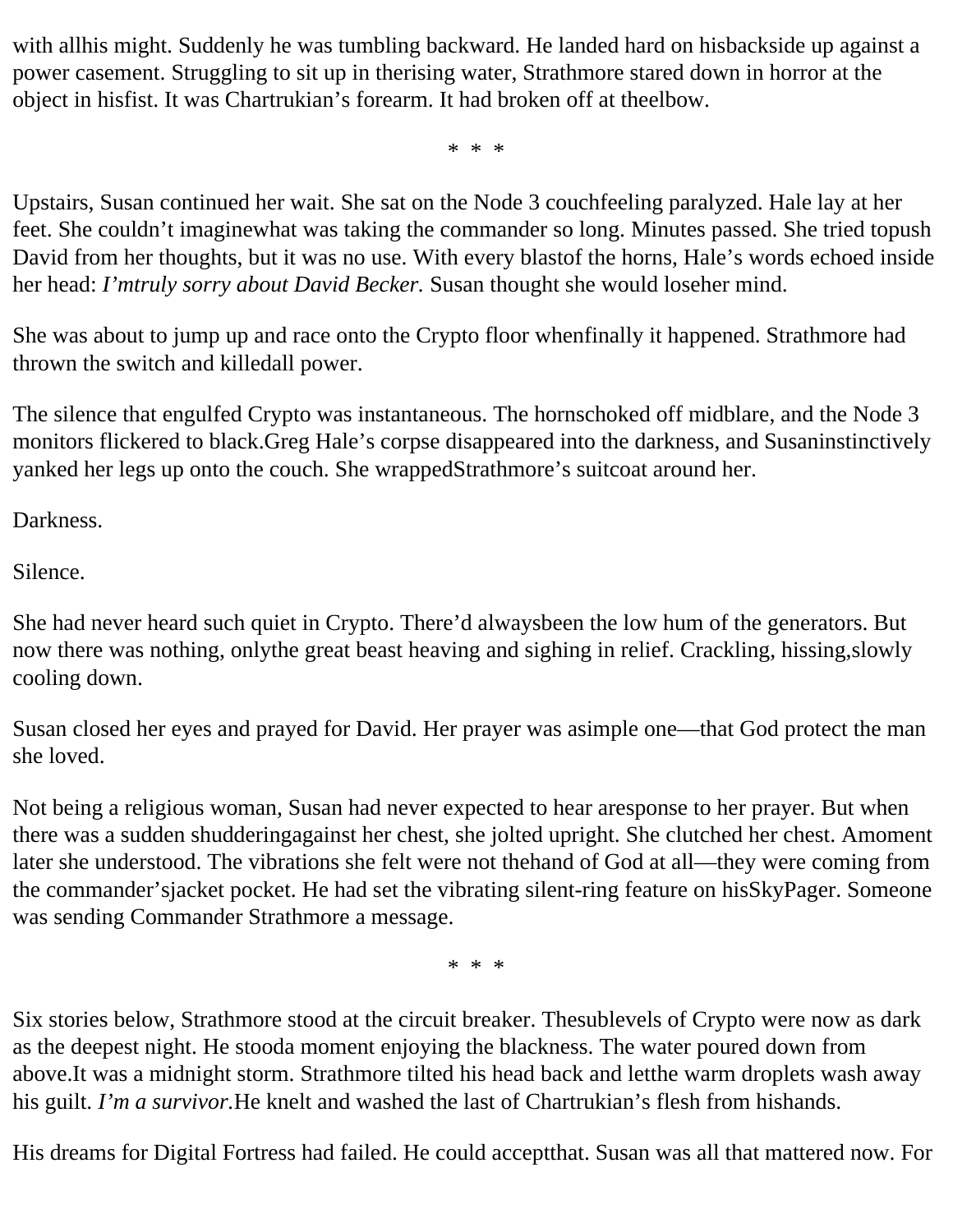the first time indecades, he truly understood that there was more to life thancountry and honor. *I sacrificed the best years of my life forcountry and honor. But what about love?* He had deprivedhimself for far too long. *And for what?* To watch some youngprofessor steal away his dreams? Strathmore had nurtured Susan. Hehad protected her. He had *earned* her. And now, at last, hewould have her. Susan would seek shelter in his arms when there wasnowhere else to turn. She would come to him helpless, wounded byloss, and in time, he would show her that love heals all.

*Honor. Country. Love.* David Becker was about to die forall three.

### **CHAPTER 103**

The Commander rose through the trapdoor like Lazarus back fromthe dead. Despite his soggy clothes, his step was light. He strodetoward Node 3—toward Susan. Toward his future.

The Crypto floor was again bathed in light. Freon was flowingdownward through the smoldering TRANSLTR like oxygenated blood.Strathmore knew it would take a few minutes for the coolant toreach the bottom of the hull and prevent the lowest processors fromigniting, but he was certain he'd acted in time. He exhaled invictory, never suspecting the truth—that it was already toolate.

*I'm a survivor*, he thought. Ignoring the gaping holein the Node 3 wall, he strode to the electronic doors. They hissedopen. He stepped inside.

Susan was standing before him, damp and tousled in his blazer.She looked like a freshman coed who'd been caught in the rain.He felt like the senior who'd lent her his varsity sweater.For the first time in years, he felt young. His dream was comingtrue.

But as Strathmore moved closer, he felt he was staring into theeyes of a woman he did not recognize. Her gaze was like ice. Thesoftness was gone. Susan Fletcher stood rigid, like an immovablestatue. The only perceptible motion were the tears welling in hereyes.

"Susan?"

A single tear rolled down her quivering cheek.

"What is it?" the commander pleaded.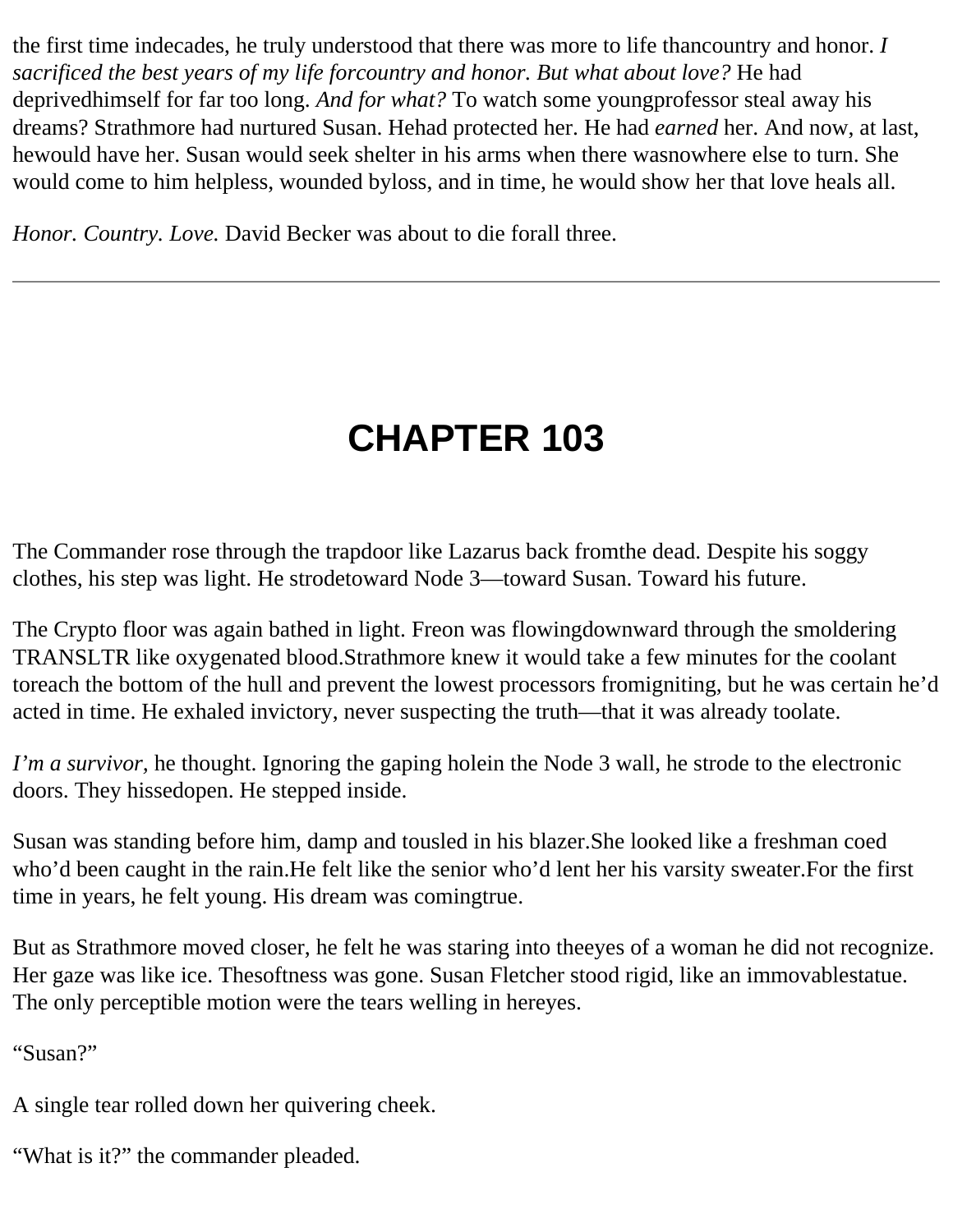The puddle of blood beneath Hale's body had spread acrossthe carpet like an oil spill. Strathmore glanced uneasily at thecorpse, then back at Susan. *Could she possibly know?* Therewas no way. Strathmore knew he had covered every base.

"Susan?" he said, stepping closer. "What isit?"

Susan did not move.

"Are you worried about David?"

There was a slight quiver in her upper lip.

Strathmore stepped closer. He was going to reach for her, but hehesitated. The sound of David's name had apparently crackedthe dam of grief. Slowly at first—a quiver, a tremble. Andthen a thundering wave of misery seemed to course through herveins. Barely able to control her shuddering lips, Susan opened hermouth to speak. Nothing came.

Without ever breaking the icy gaze she'd locked onStrathmore, she took her hand from the pocket of his blazer. In herhand was an object. She held it out, shaking.

Strathmore half expected to look down and see the Berettaleveled at his gut. But the gun was still on the floor, proppedsafely in Hale's hand. The object Susan was holding wassmaller. Strathmore stared down at it, and an instant later, heunderstood.

As Strathmore stared, reality warped, and time slowed to acrawl. He could hear the sound of his own heart. The man who hadtriumphed over giants for so many years had been outdone in aninstant. Slain by love—by his own foolishness. In a simple actof chivalry, he had given Susan his jacket. And with it, hisSkyPager.

Now it was Strathmore who went rigid. Susan's hand wasshaking. The pager fell at Hale's feet. With a look ofastonishment and betrayal that Strathmore would never forget, SusanFletcher raced past him out of Node 3.

The commander let her go. In slow motion, he bent and retrievedthe pager. There were no new messages—Susan had read them all.Strathmore scrolled desperately through the list.

#### SUBJECT: ENSEI TANKADO—TERMINATED

### SUBJECT: PIERRE CLOUCHARDE—TERMINATED

### SUBJECT: HANS HUBER—TERMINATED

### SUBJECT: ROCÍO EVA GRANADA—TERMINATED .. .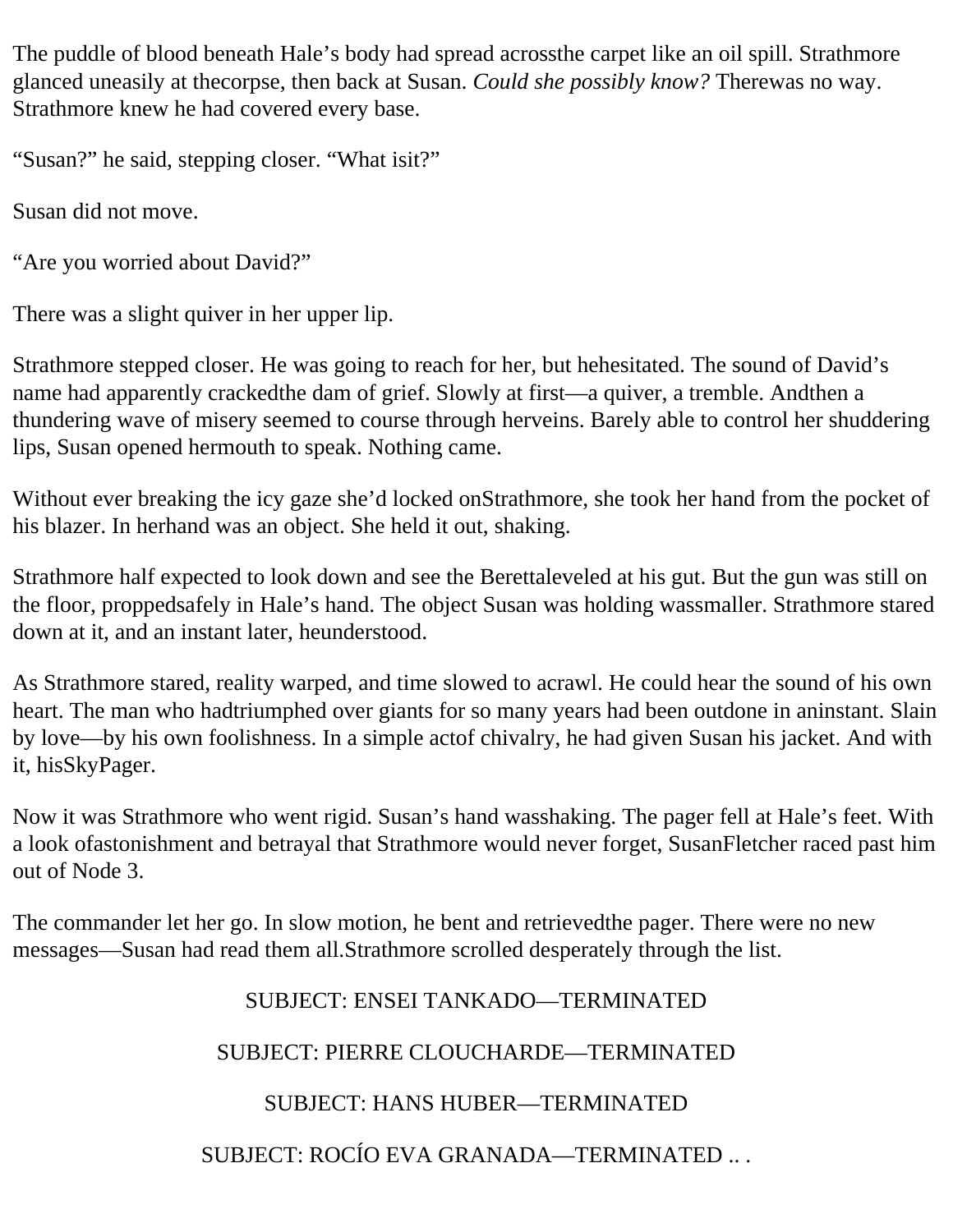The list went on. Strathmore felt a wave of horror. *I canexplain!* She *will understand! Honor! Country!* But therewas one message he had not yet seen—one message he could neverexplain. Trembling, he scrolled to the final transmission.

#### SUBJECT: DAVID BECKER—TERMINATED

Strathmore hung his head. His dream was over.

### **CHAPTER 104**

Susan staggered out of Node 3.

### SUBJECT: DAVID BECKER—TERMINATED

As if in a dream, she moved toward Crypto's main exit. GregHale's voice echoed in her mind: *Susan, Strathmore'sgoing to kill me! Susan, the commander's in love withyou!*

Susan reached the enormous circular portal and began stabbingdesperately at the keypad. The door did not move. She tried again,but the enormous slab refused to rotate. Susan let out a mutedscream—apparently the power outage had deleted the exit codes.She was still trapped.

Without warning, two arms closed around her from behind,grasping her half-numb body. The touch was familiar yet repulsive.It lacked the brute strength of Greg Hale, but there was adesperate roughness to it, an inner determination like steel.

Susan turned. The man restraining her was desolate, frightened.It was a face she had never seen.

"Susan," Strathmore begged, holding her. "I canexplain."

She tried to pull away.

The commander held fast.

Susan tried to scream, but she had no voice. She tried to run,but strong hands restrained her, pulling her backward.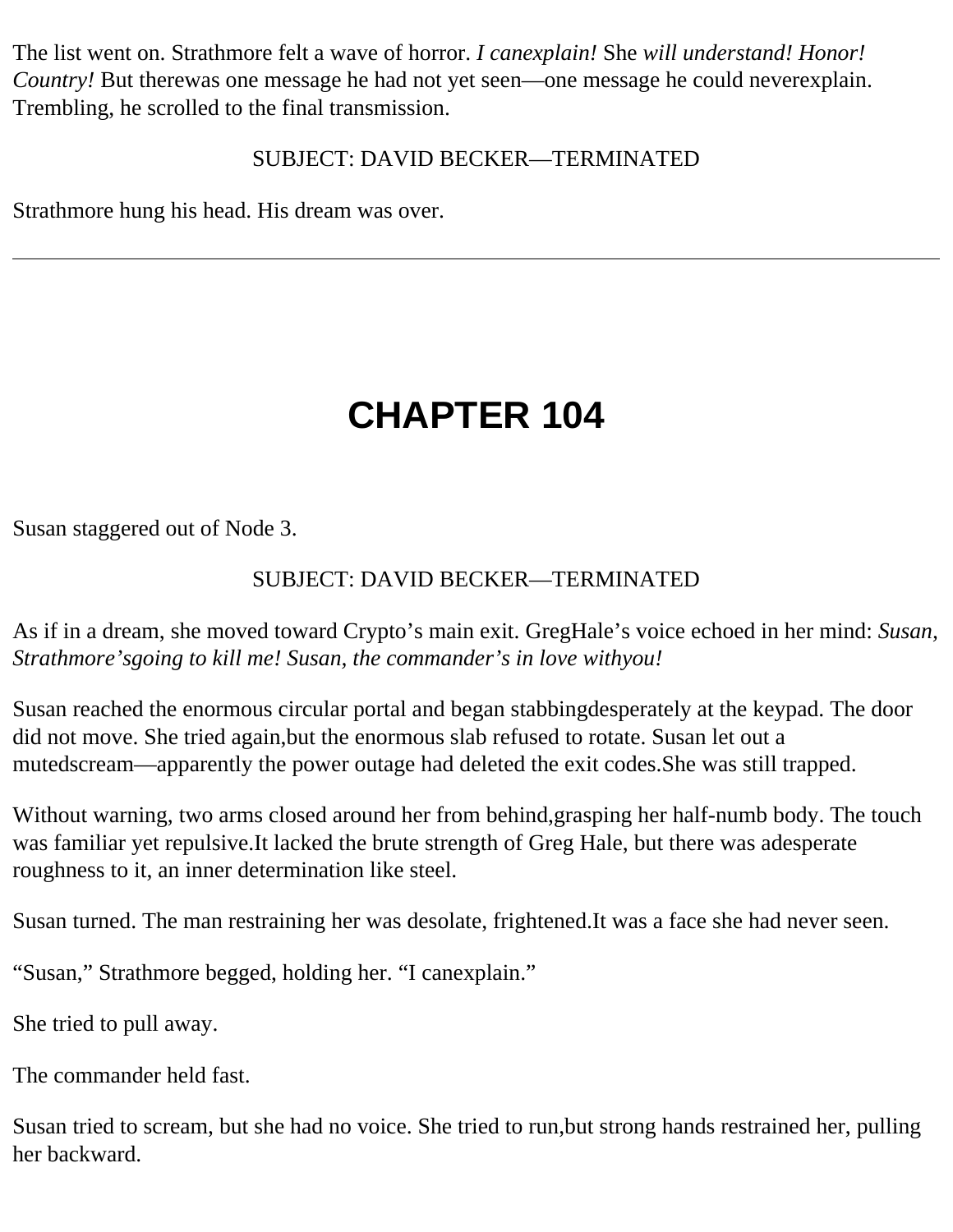"I love you," the voice was whispering."I've loved you forever."

Susan's stomach turned over and over.

"Stay with me."

Susan's mind whirled with grisly images—David'sbright-green eyes, slowly closing for the last time; GregHale's corpse seeping blood onto the carpet; PhilChartrukian's burned and broken on the generators.

"The pain will pass," the voice said."You'll love again."

Susan heard nothing.

"Stay with me," the voice pleaded. "I'llheal your wounds."

She struggled, helpless.

"I did it for us. We're made for each other. Susan, Ilove you." The words flowed as if he had waited a decade tospeak them. "I love you! *I love you!"*

In that instant, thirty yards away, as if rebuttingStrathmore's vile confession, TRANSLTR let out a savage,pitiless hiss. The sound was an entirely new one—a distant,ominous sizzling that seemed to grow like a serpent in the depthsof the silo. The freon, it appeared, had not reached its mark intime.

The commander let go of Susan and turned toward the \$2 billioncomputer. His eyes went wide with dread. "No!" He grabbedhis head. "No!"

The six-story rocket began to tremble. Strathmore staggered afaltering step toward the thundering hull. Then he fell to hisknees, a sinner before an angry god. It was no use. At the base ofthe silo, TRANSLTR's titanium-strontium processors had justignited.

# **CHAPTER 105**

A fireball racing upward through three million silicon chipsmakes a unique sound. The crackling of a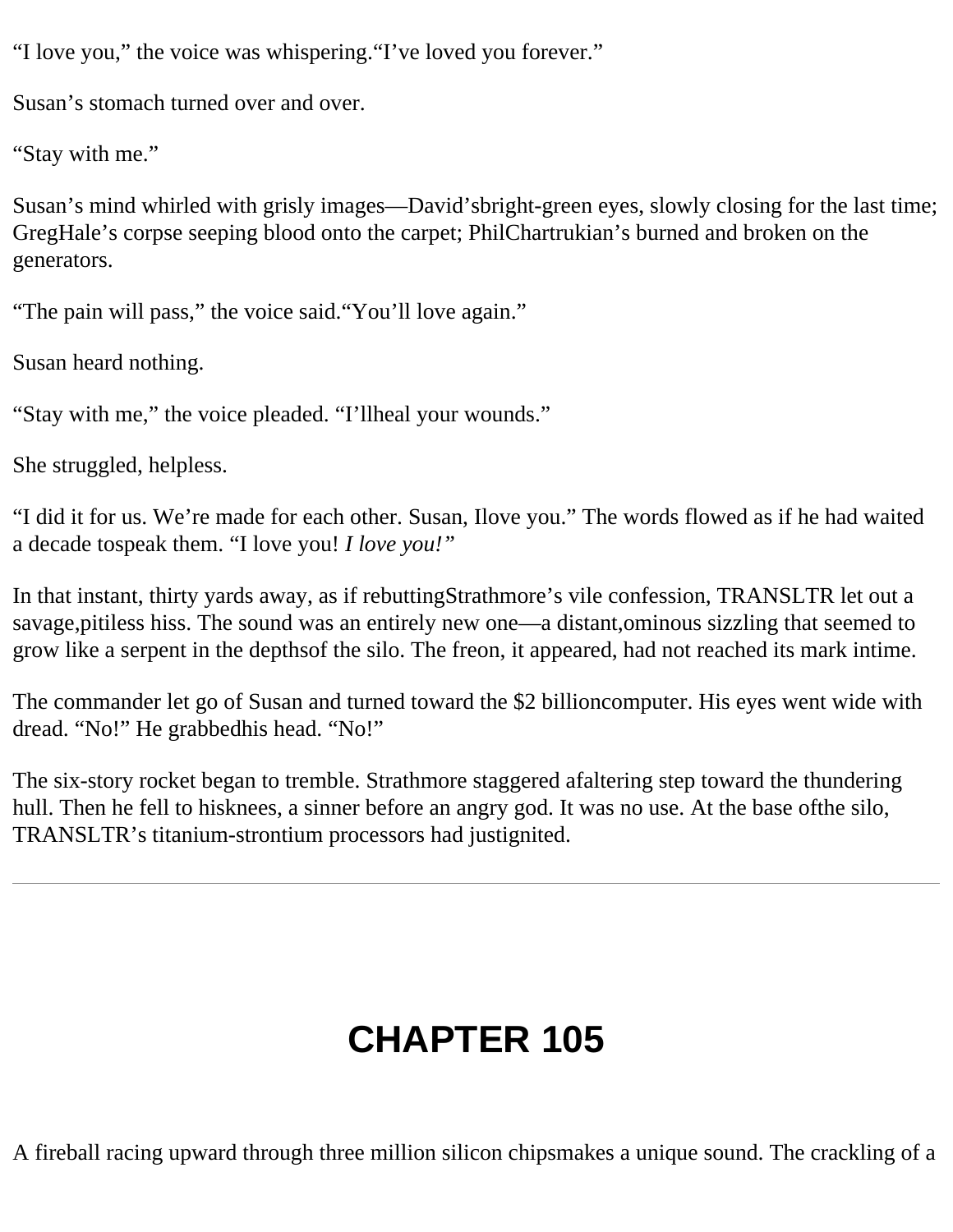forest fire, the howlingof a tornado, the steaming gush of a geyser . . . all trappedwithin a reverberant hull. It was the devil's breath, pouringthrough a sealed cavern, looking for escape. Strathmore knelttransfixed by the horrific noise rising toward them. Theworld's most expensive computer was about to become aneight-story inferno.

\* \* \*

In slow motion, Strathmore turned back toward Susan. She stoodparalyzed beside the Crypto door. Strathmore stared at hertear-streaked face. She seemed to shimmer in the fluorescent light.*She's an angel,* he thought. He searched her eyes forheaven, but all he could see was death. It was the death of trust.Love and honor were gone. The fantasy that had kept him going allthese years was dead. He would never have Susan Fletcher. Never.The sudden emptiness that gripped him was overwhelming.

Susan gazed vaguely toward TRANSLTR. She knew that trappedwithin the ceramic shell, a fireball was racing toward them. Shesensed it rising faster and faster, feeding on the oxygen releasedby the burning chips. In moments the Crypto dome would be a blazinginferno.

Susan's mind told her to run, but David's dead weightpressed down all around her. She thought she heard his voicecalling to her, telling her to escape, but there was nowhere to go.Crypto was a sealed tomb. It didn't matter; the thought ofdeath did not frighten her. Death would stop the pain. She would bewith David.

The Crypto floor began to tremble, as if below it an angry seamonster were rising out of the depths. David's voice seemed tobe calling. *Run, Susan! Run!*

Strathmore was moving toward her now, his face a distant memory.His cool gray eyes were lifeless. The patriot who had lived in hermind a hero had died—a murderer. His arms were suddenly aroundher again, clutching desperately. He kissed her cheeks."Forgive me," he begged. Susan tried to pull away, butStrathmore held on.

TRANSLTR began vibrating like a missile preparing to launch. TheCrypto floor began to shake. Strathmore held tighter. "Holdme, Susan. I need you."

A violent surge of fury filled Susan's limbs. David'svoice called out again. *I love you! Escape!* In a suddenburst of energy, Susan tore free. The roar from TRANSLTR becamedeafening. The fire was at the silo's peak. TRANSLTR groaned,straining at its seams.

David's voice seemed to lift Susan, guide her. She dashedacross the Crypto floor and started up Strathmore's catwalkstairs. Behind her, TRANSLTR let out a deafening roar.

As the last of the silicon chips disintegrated, a tremendousupdraft of heat tore through the upper casing of the silo and sentshards of ceramic thirty feet into the air. Instantly theoxygen-rich air of Crypto rushed in to fill the enormousvacuum.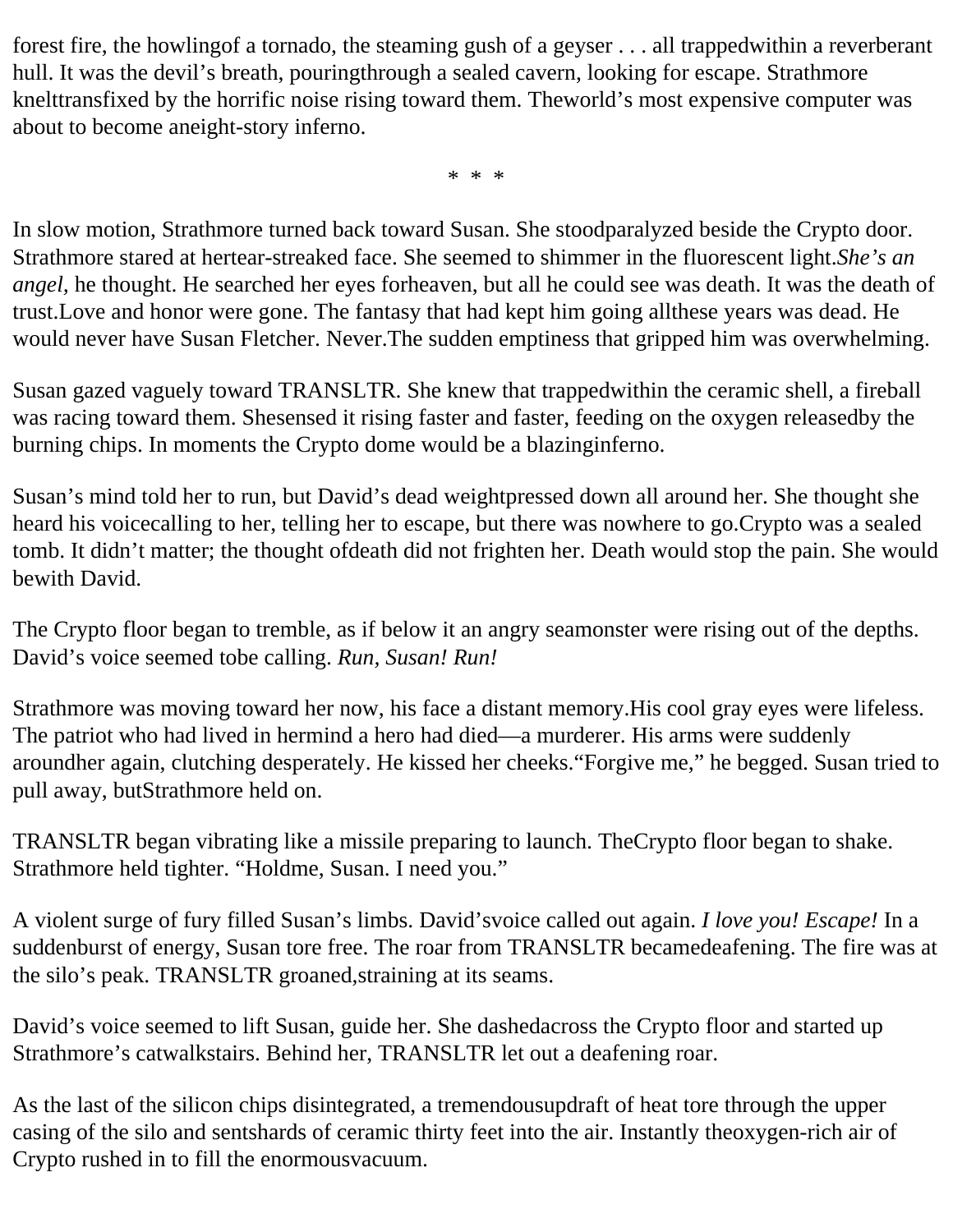Susan reached the upper landing and grabbed the banister whenthe tremendous rush of wind ripped at her body. It spun her aroundin time to see the deputy director of operations, far below,staring up at her from beside TRANSLTR. There was a storm ragingall around him, and yet there was peace in his eyes. His lipsparted, and he mouthed his final word. "Susan."

The air rushing into TRANSLTR ignited on contact. In a brilliantflash of light, Commander Trevor Strathmore passed from man, tosilhouette, to legend.

When the blast hit Susan, it blew her back fifteen feet intoStrathmore's office. All she remembered was a searingheat.

## **CHAPTER 106**

In the window of the Director's conference room, high abovethe Crypto dome, three faces appeared, breathless. The explosionhad shaken the entire NSA complex. Leland Fontaine, ChadBrinkerhoff, and Midge Milken all stared out in silent horror.

Seventy feet below, the Crypto dome was blazing. Thepolycarbonate roof was still intact, but beneath the transparentshell, a fire raged. Black smoke swirled like fog inside thedome.

The three stared down without a word. The spectacle had an eeriegrandeur to it.

Fontaine stood a long moment. He finally spoke, his voice faintbut unwavering. "Midge, get a crew down there . . .now."

Across the suite, Fontaine's phone began to ring.

It was Jabba.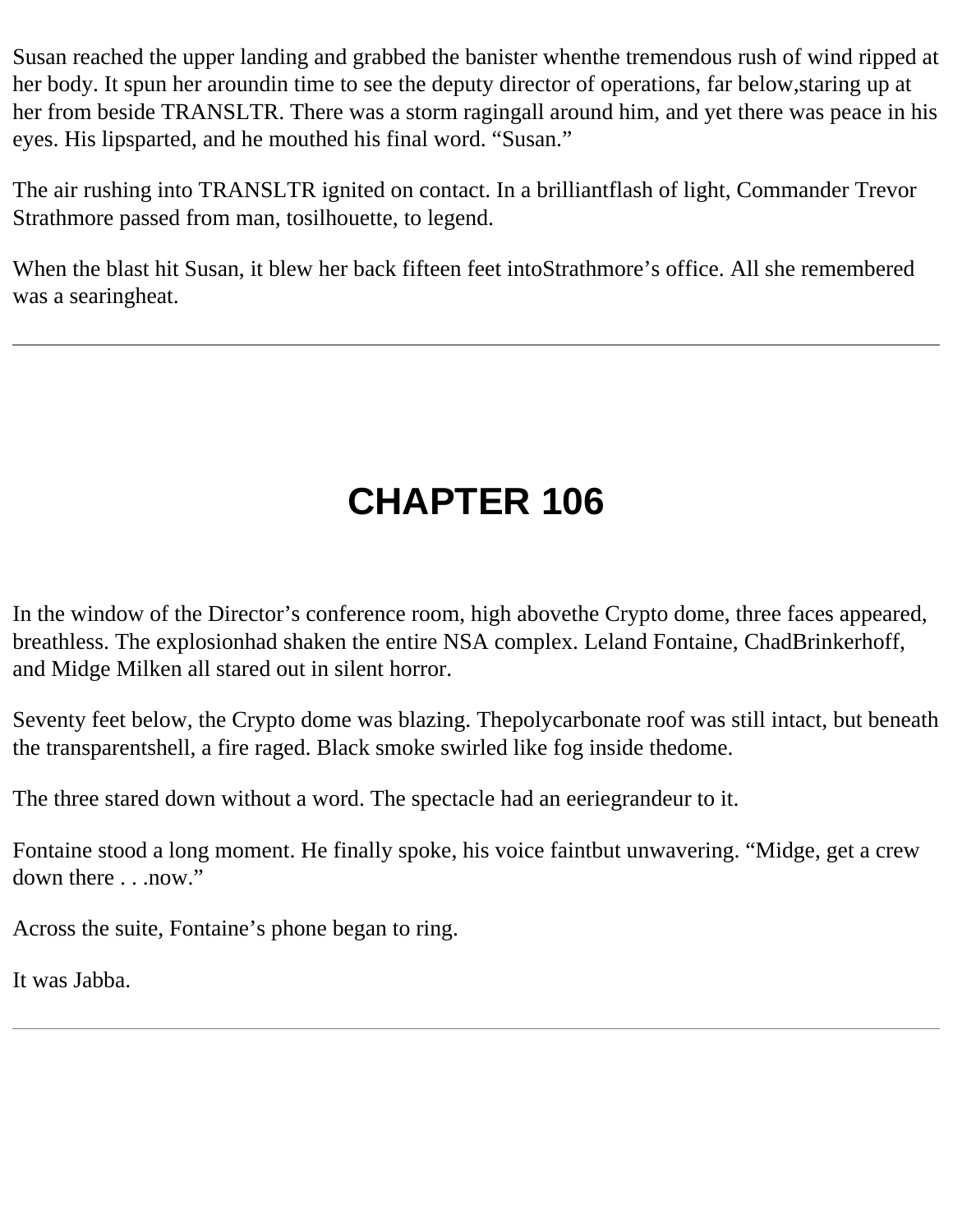## **CHAPTER 107**

Susan had no idea how much time had passed. A burning in herthroat pulled her to her senses. Disoriented, she studied hersurroundings. She was on a carpet behind a desk. The only light inthe room was a strange orange flickering. The air smelled ofburning plastic. The room she was standing in was not really a roomat all; it was a devastated shell. The curtains were on fire, andthe Plexiglas walls were smoldering.

Then she remembered it all.

#### *David.*

In a rising panic, she pulled herself to her feet. The air feltcaustic in her windpipe. She stumbled to the doorway looking for away out. As she crossed the threshold, her leg swung out over anabyss; she grabbed the door frame just in time. The catwalk haddisappeared. Fifty feet below was a twisted collapse of steamingmetal. Susan scanned the Crypto floor in horror. It was a sea offire. The melted remains of three million silicon chips had eruptedfrom TRANSLTR like lava. Thick, acrid smoke billowed upward. Susanknew the smell. Silicon smoke. Deadly poison.

Retreating into the remains of Strathmore's office, shebegan to feel faint. Her throat burned. The entire place was filledwith a fiery light. Crypto was dying. *So will I,* shethought.

For a moment, she considered the only possibleexit—Strathmore's elevator. But she knew it was useless;the electronics never would have survived the blast.

But as Susan made her way through the thickening smoke, sherecalled Hale's words. *The elevator runs on power from themain building! I've seen the schematics!* Susan knew thatwas true. She also knew the entire shaft was encased in reinforcedconcrete.

The fumes swirled all around her. She stumbled through the smoketoward the elevator door. But when she got there, she saw that theelevator's call button was dark. Susan jabbed fruitlessly atthe darkened panel, then she fell to her knees and pounded on thedoor.

She stopped almost instantly. Something was whirring behind thedoors. Startled, she looked up. It sounded like the carriage wasright there! Susan stabbed at the button again. Again, a whirringbehind the doors.

Suddenly she saw it.

The call button was not dead—it had just been covered withblack soot. It now glowed faintly beneath her smudgedfingerprints.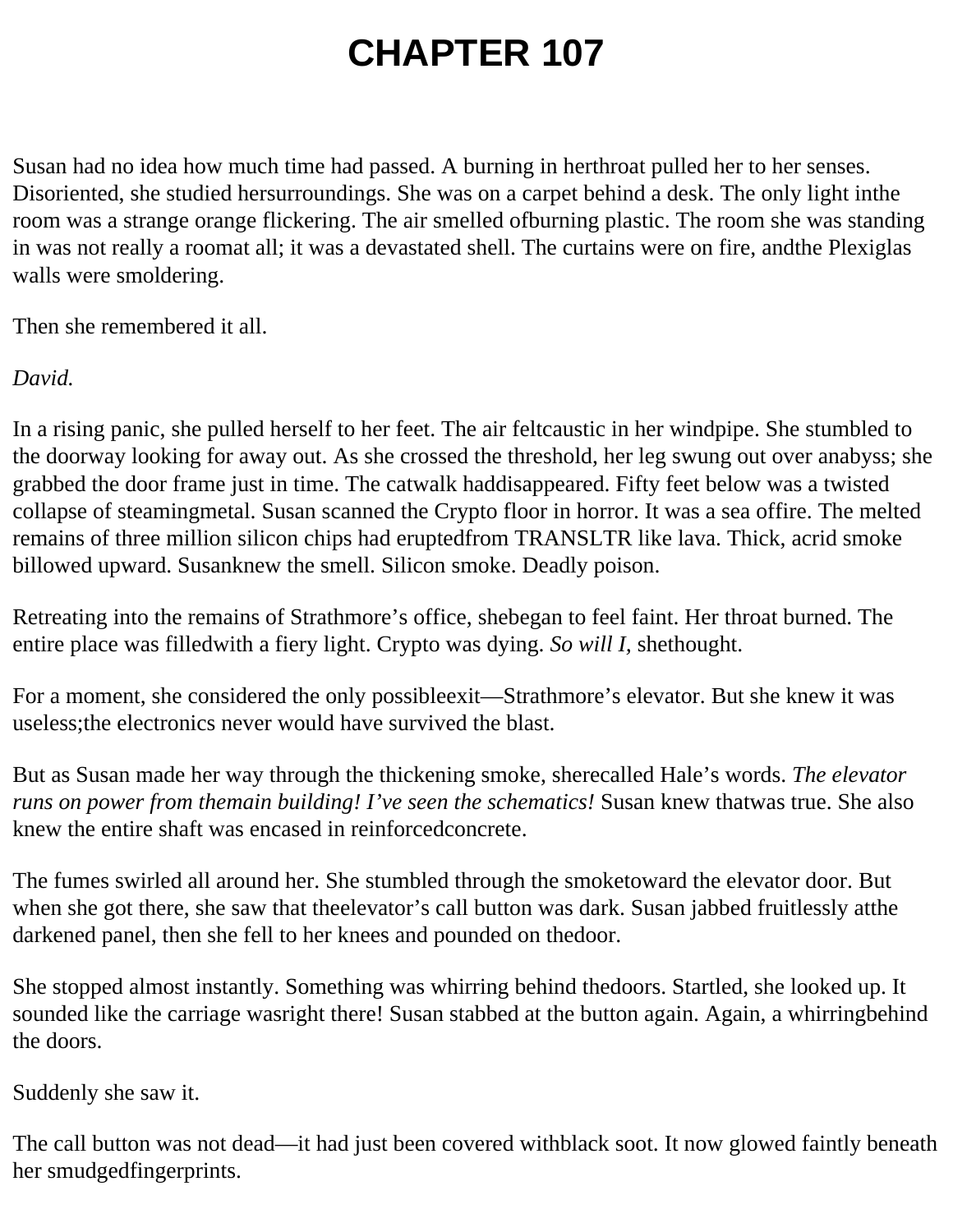#### *There's power!*

With a surge of hope, she punched at the button. Over and over, something behind the doors engaged. She could hear the ventilationfan in the elevator car. *The carriage is here! Why won'tthe damn doors open?*

Through the smoke she spied the tiny secondarykeypad—lettered buttons, A through Z. In a wave of despair,Susan remembered. The password.

The smoke was starting to curl in through the melted windowframes. Again she banged on the elevator doors. They refused toopen. *The password!* she thought. *Strathmore never told methe password!* Silicon smoke was now filling the office.Choking, Susan fell against the elevator in defeat. The ventilationfan was running just a few feet away. She lay there, dazed, gulpingfor air.

She closed her eyes, but again David's voice woke her. *Escape, Susan! Open the door! Escape!* She opened her eyesexpecting to see his face, those wild green eyes, that playfulsmile. But the letters A–Z came into focus. *The password .. .* Susan stared at the letters on the keypad. She could barelykeep them in focus. On the LED below the keypad, five empty spotsawaited entry. *A fivecharacter password,* she thought. Sheinstantly knew the odds: twenty-six to the fifth power; 11,881,376possible choices. At one guess every second, it would take nineteenweeks . . .

As Susan Fletcher lay choking on the floor beneath the keypad,the commander's pathetic voice came to her. He was calling toher again. *I love you Susan! I've always loved you! Susan!Susan! Susan . . .*

She knew he was dead, and yet his voice was relentless. Sheheard her name over and over.

*Susan . . . Susan . . .*

Then, in a moment of chilling clarity, she knew.

Trembling weakly, she reached up to the keypad and typed thepassword.

 $S \ldots U \ldots S \ldots A \ldots N$ 

An instant later, the doors slid open.

### **CHAPTER 108**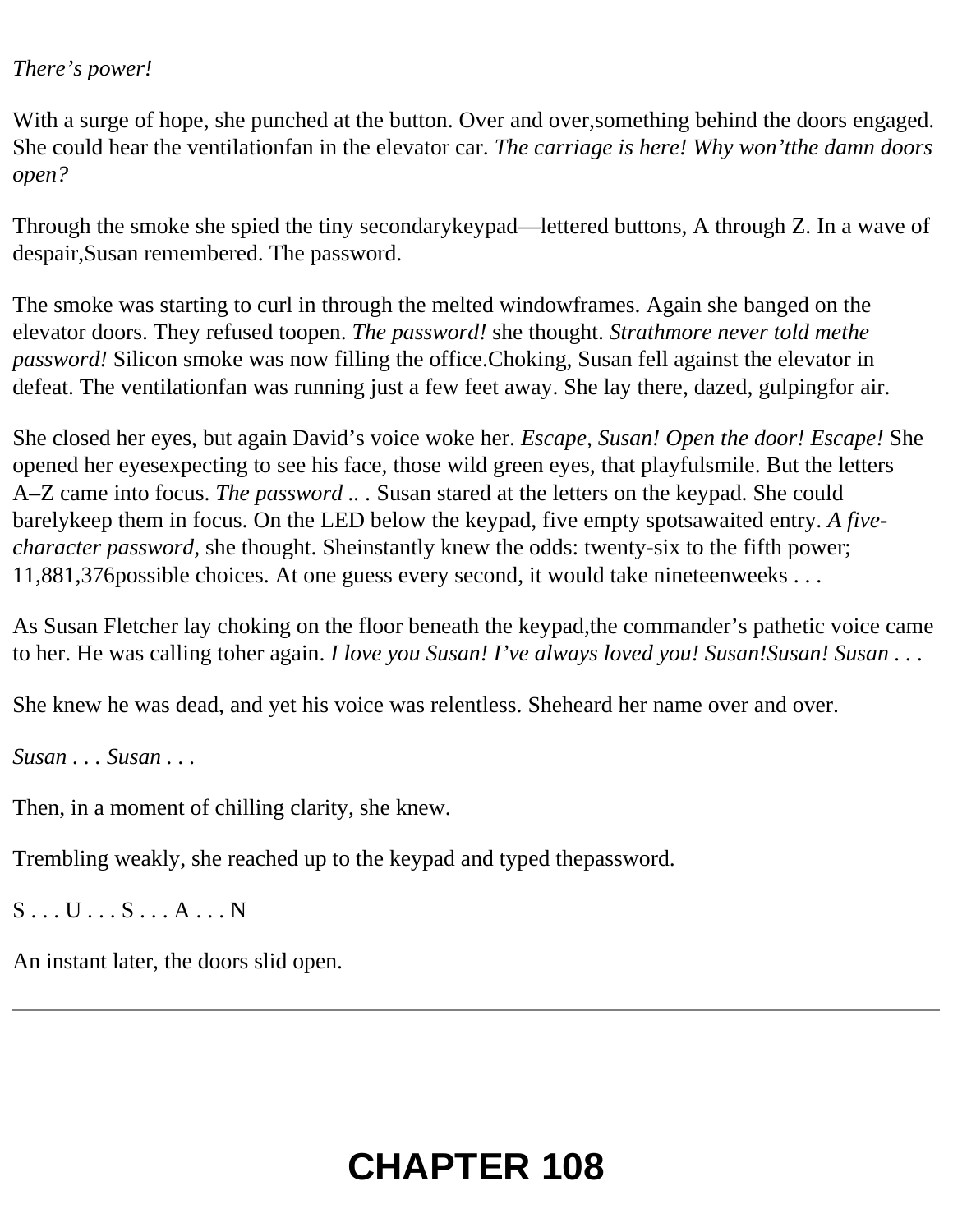Strathmore's elevator dropped fast. Inside the carriage,Susan sucked deep breaths of fresh air into her lungs. Dazed, shesteadied herself against the wall as the car slowed to a stop. Amoment later some gears clicked, and the conveyor began movingagain, this time horizontally. Susan felt the carriage accelerateas it began rumbling toward the main NSA complex. Finally itwhirred to a stop, and the doors opened.

Coughing, Susan Fletcher stumbled into a darkened cementcorridor. She found herself in a tunnel—low-ceilinged andnarrow. A double yellow line stretched out before her. The linedisappeared into an empty, dark hollow.

*The Underground Highway . . .*

She staggered toward the tunnel, holding the wall for guidance.Behind her, the elevator door slid shut. Once again Susan Fletcherwas plunged into darkness.

Silence.

Nothing except a faint humming in the walls.

A humming that grew louder.

Suddenly it was as if dawn were breaking. The blackness thinnedto a hazy gray. The walls of the tunnel began to take shape. All atonce, a small vehicle whipped around the corner, its headlightblinding her. Susan stumbled back against the wall and shielded hereyes. There was a gust of air, and the transport whipped past.

An instant later there was a deafening squeal of rubber oncement. The hum approached once again, this time in reverse.Seconds later the vehicle came to a stop beside her.

"Ms. Fletcher!" an astonished voice exclaimed.

Susan gazed at a vaguely familiar shape in the driver'sseat of an electric golf cart.

"Jesus." The man gasped. "Are you okay? Wethought you were dead!"

Susan stared blankly.

"Chad Brinkerhoff," he sputtered, studying theshellshocked cryptographer. "Directorial PA."

Susan could only manage a dazed whimper. "TRANSLTR . .."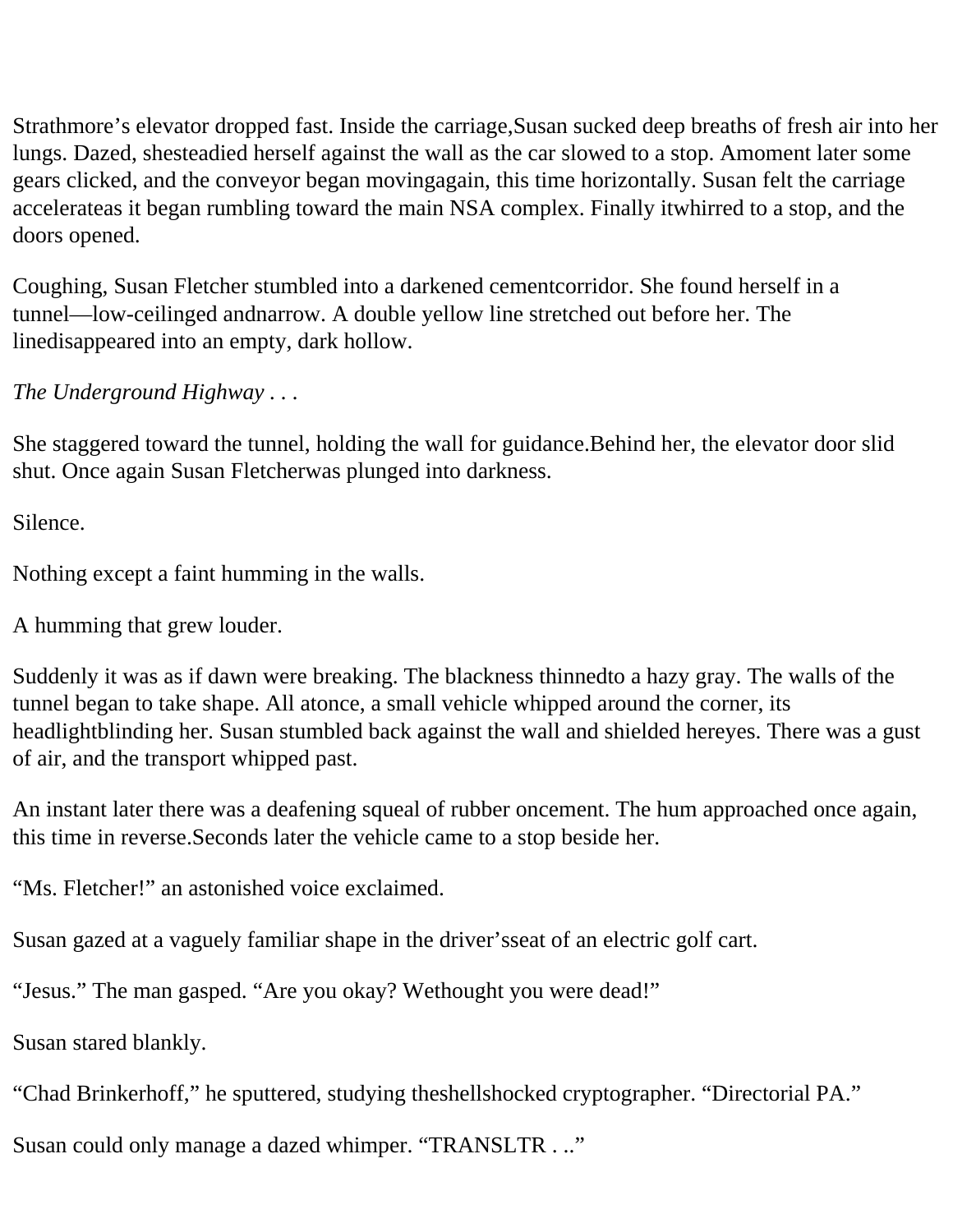Brinkerhoff nodded. "Forget it. Get on!"

\* \* \*

The beam of the golf cart's headlights whipped across thecement walls.

"There's a virus in the main databank,"Brinkerhoff blurted.

"I know," Susan heard herself whisper.

"We need you to help us."

Susan was fighting back the tears. "Strathmore . . . he . .."

"We know," Brinkerhoff said. "He bypassedGauntlet."

"Yes . . . and . . ." The words got stuck in herthroat. *He killed David!*

Brinkerhoff put a hand on her shoulder. "Almost there, Ms.Fletcher. Just hold on."

\* \* \*

The high-speed Kensington golf cart rounded a corner and skiddedto a stop. Beside them, branching off perpendicular to the tunnel,was a hallway, dimly lit by red floor lighting.

"Come on," Brinkerhoff said, helping her out.

He guided her into the corridor. Susan drifted behind him in afog. The tiled passageway sloped downward at a steep incline. Susangrabbed the handrail and followed Brinkerhoff down. The air beganto grow cooler. They continued their descent.

As they dropped deeper into the earth, the tunnel narrowed. Fromsomewhere behind them came the echo of footsteps—a strong,purposeful gait. The footsteps grew louder. Both Brinkerhoff andSusan stopped and turned.

Striding toward them was an enormous black man. Susan had neverseen him before. As he approached, he fixed her with a penetratingstare.

"Who's this?" he demanded.

"Susan Fletcher," Brinkerhoff replied.

The enormous man arched his eyebrows. Even sooty and soaked,Susan Fletcher was more striking than he had imagined. "Andthe commander?" he demanded.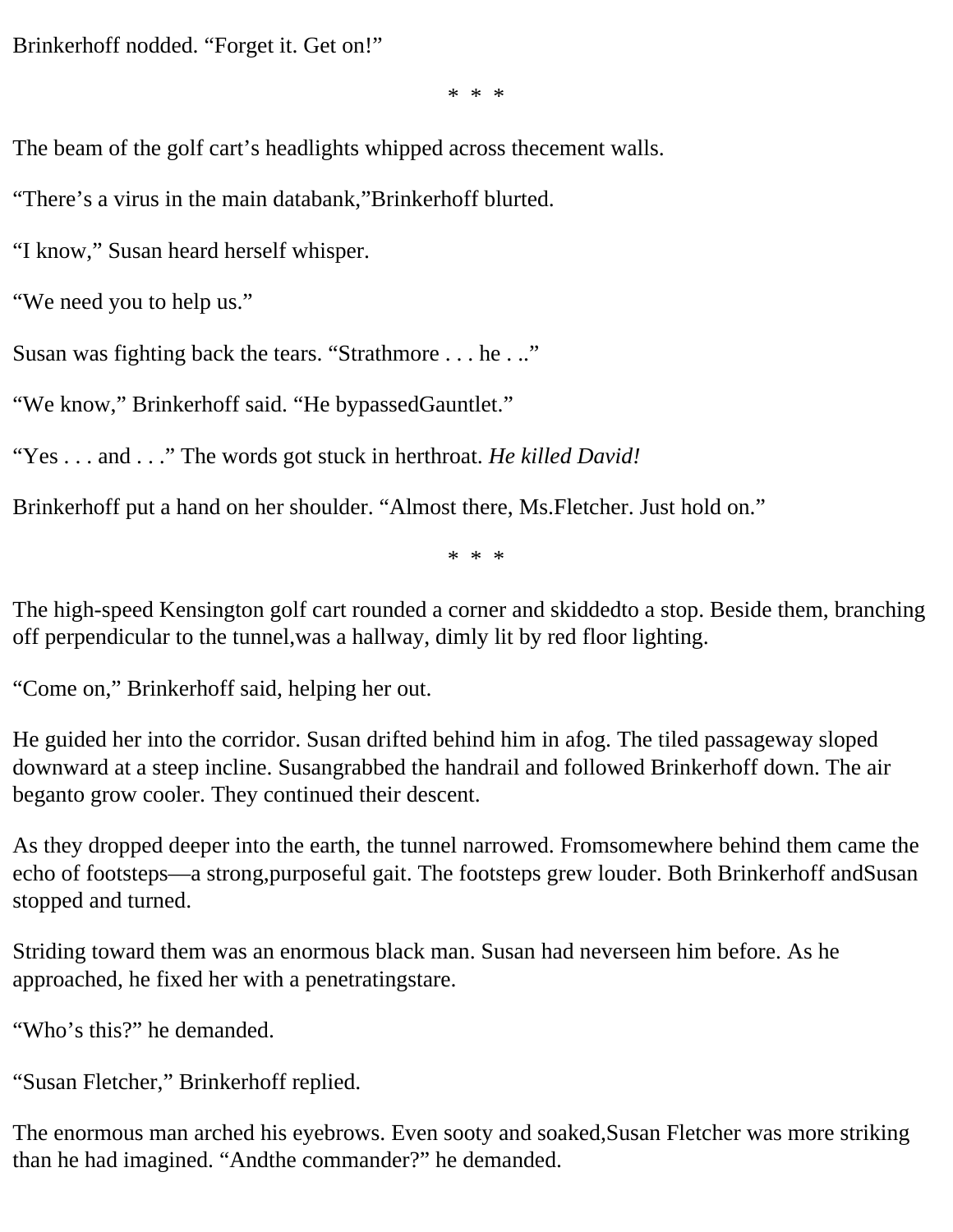Brinkerhoff shook his head.

The man said nothing. He stared off a moment. Then he turnedback to Susan. "Leland Fontaine," he said, offering herhis hand. "Glad you're okay."

Susan stared. She'd always known she'd meet thedirector someday, but this was not the introduction she'denvisioned.

"Come along, Ms. Fletcher," Fontaine said, leading theway. "We'll need all the help we can get."

\* \* \*

Looming in the reddish haze at the bottom of the tunnel, a steelwall blocked their way. Fontaine approached and typed an entry codeinto a recessed cipher box. He then placed his right hand against asmall glass panel. A strobe flashed. A moment later the massivewall thundered left.

There was only one NSA chamber more sacred than Crypto, andSusan Fletcher sensed she was about to enter it.

## **CHAPTER 109**

The command center for the NSA's main databank looked likea scaled-down NASA mission control. A dozen computer workstationsfaced the thirty-foot by forty-foot video wall at the far end ofthe room. On the screen, numbers and diagrams flashed in rapidsuccession, appearing and disappearing as if someone were channelsurfing. A handful of technicians raced wildly from station tostation trailing long sheets of printout paper and yellingcommands. It was chaos.

Susan stared at the dazzling facility. She vaguely rememberedthat 250 metric tons of earth had been excavated to create it. Thechamber was located 214 feet below ground, where it would betotally impervious to flux bombs and nuclear blasts.

On a raised workstation in the center of the room stood Jabba.He bellowed orders from his platform like a king to his subjects.Illuminated on the screen directly behind him was a message. Themessage was all too familiar to Susan. The billboard-size text hungominously over Jabba's head: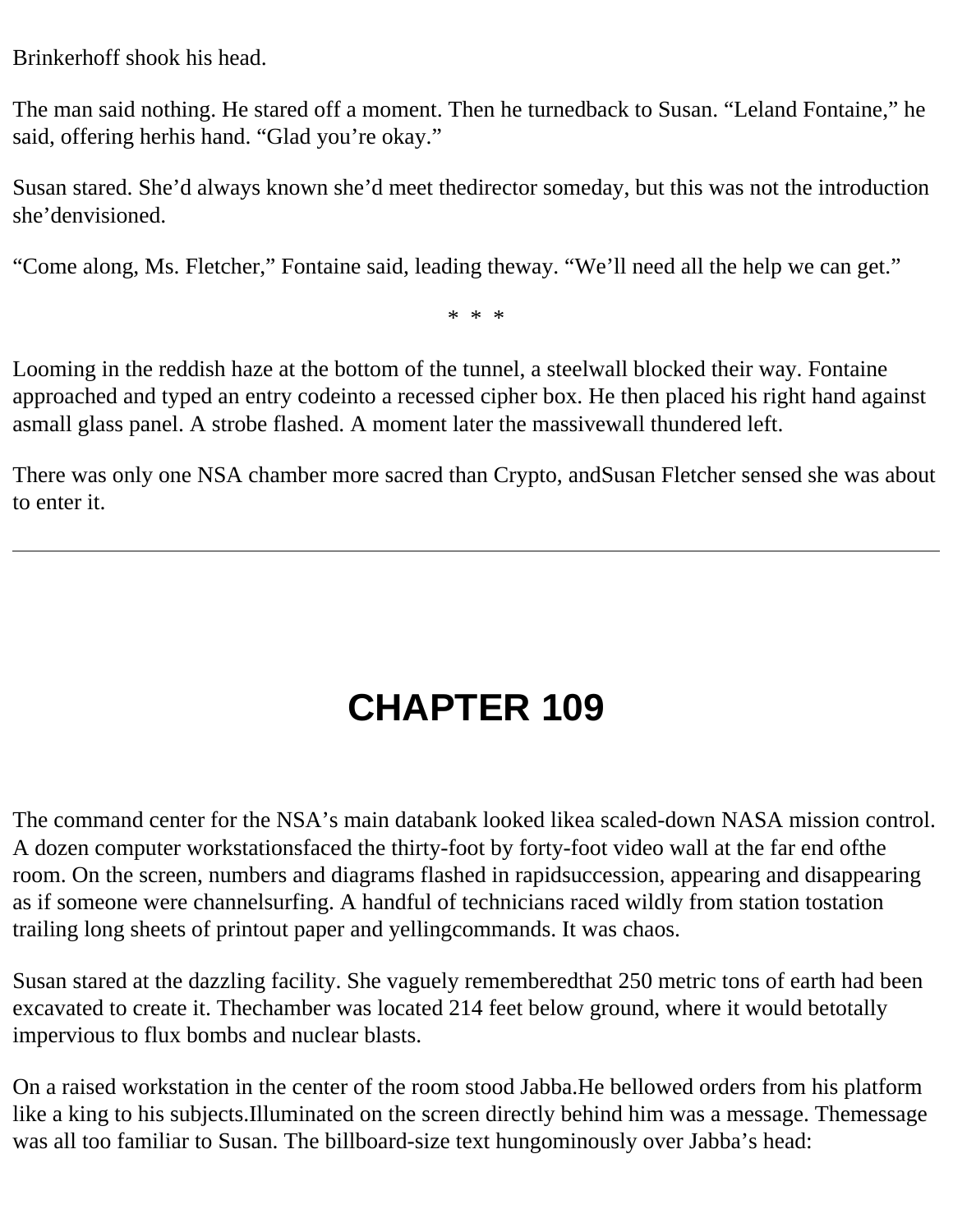#### ONLY THE TRUTH WILL SAVE YOU NOW

#### ENTER PASS-KEY \_\_\_\_\_\_

As if trapped in some surreal nightmare, Susan followed Fontainetoward the podium. Her world was a slow-motion blur.

Jabba saw them coming and wheeled like an enraged bull. "Ibuilt Gauntlet for a reason!"

"Gauntlet's gone," Fontaine replied evenly.

"Old news, Director," Jabba spat. "The shock waveknocked me on my ass! Where's Strathmore?"

"Commander Strathmore is dead."

"Poetic fucking justice."

"Cool it, Jabba," the director ordered. "Bring usup to speed. How bad is this virus?"

Jabba stared at the director a long moment, and then withoutwarning, he burst out laughing. "A *virus?"* Hisharsh guffaw resonated through the underground chamber. "Isthat what you think this is?"

Fontaine kept his cool. Jabba's insolence was way out ofline, but Fontaine knew this was not the time or place to handleit. Down here, Jabba outranked God himself. Computer problems had away of ignoring the normal chain of command.

"It's *not* a virus?" Brinkerhoff exclaimedhopefully.

Jabba snorted in disgust. *"Viruses* have replicationstrings, pretty boy! *This* doesn't!"

Susan hovered nearby, unable to focus.

"Then what's going on?" Fontaine demanded."I thought we had a virus."

Jabba sucked in a long breath and lowered his voice."Viruses . . ." he said, wiping sweat from his face."Viruses reproduce. They create clones. They're vain andstupid—binary egomaniacs. They pump out babies faster thanrabbits. That's their weakness—you can cross-breed theminto oblivion if you know what you're doing. Unfortunately,this program has no ego, no need to reproduce. It'sclearheaded and focused. In fact, when it's accomplished itsobjective here, it will probably commit digital suicide."Jabba held out his arms reverently to the projected havoc on theenormous screen. "Ladies and gentlemen." He sighed."Meet the kamikaze of computer invaders . . . the *worm."*

*"Worm?"* Brinkerhoff groaned. It seemed like amundane term to describe the insidious intruder.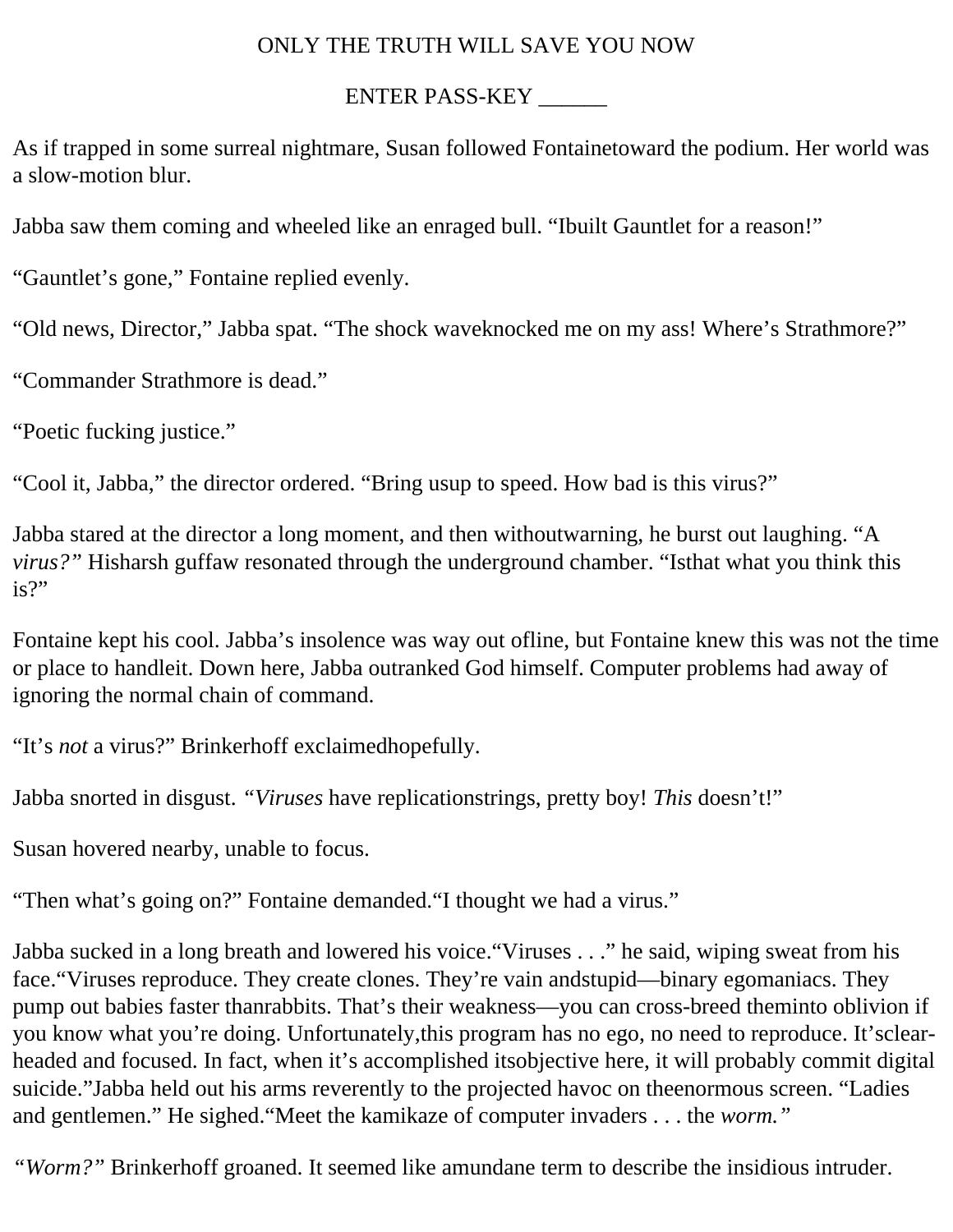"Worm." Jabba smoldered. "No complex structures,just instinct—eat, shit, crawl. That's it. Simplicity.Deadly simplicity. It does what it's programmed to do and thenchecks out."

Fontaine eyed Jabba sternly. "And what is this wormprogrammed to do?"

"No clue," Jabba replied. "Right now, it'sspreading out and attaching itself to all our classified data.After that, it could do anything. It might decide to delete all thefiles, or it might just decide to print smiley faces on certainWhite House transcripts."

Fontaine's voice remained cool and collected. "Can youstop it?"

Jabba let out a long sigh and faced the screen. "I have noidea. It all depends on how pissed off the author is." Hepointed to the message on the wall. "Anybody want to tell mewhat the hell *that* means?"

#### ONLY THE TRUTH WILL SAVE YOU NOW

### ENTER PASS-KEY \_\_\_\_\_\_

Jabba waited for a response and got none. "Looks likesomeone's messing with us, Director. Blackmail. This is aransom note if I ever saw one."

Susan's voice was a whisper, empty and hollow."It's . . . Ensei Tankado."

Jabba turned to her. He stared a moment, wide-eyed. *"Tankado?"*

Susan nodded weakly. "He wanted our confession . . . aboutTRANSLTR . . . but it cost him his—"

"Confession?" Brinkerhoff interrupted, lookingstunned. "Tankado wants us to confess we have TRANSLTR?I'd say it's a bit late for *that!*"

Susan opened her mouth to speak, but Jabba took over."Looks like Tankado's got a kill-code," he said,gazing up at the message on the screen.

Everyone turned.

"Kill code?" Brinkerhoff demanded.

Jabba nodded. "Yeah. A pass-key that stops the worm. Simplyput, if we admit we have TRANSLTR, Tankado gives us a kill-code. Wetype it in and save the databank. Welcome to digitalextortion."

Fontaine stood like rock, unwavering. "How long have wegot?"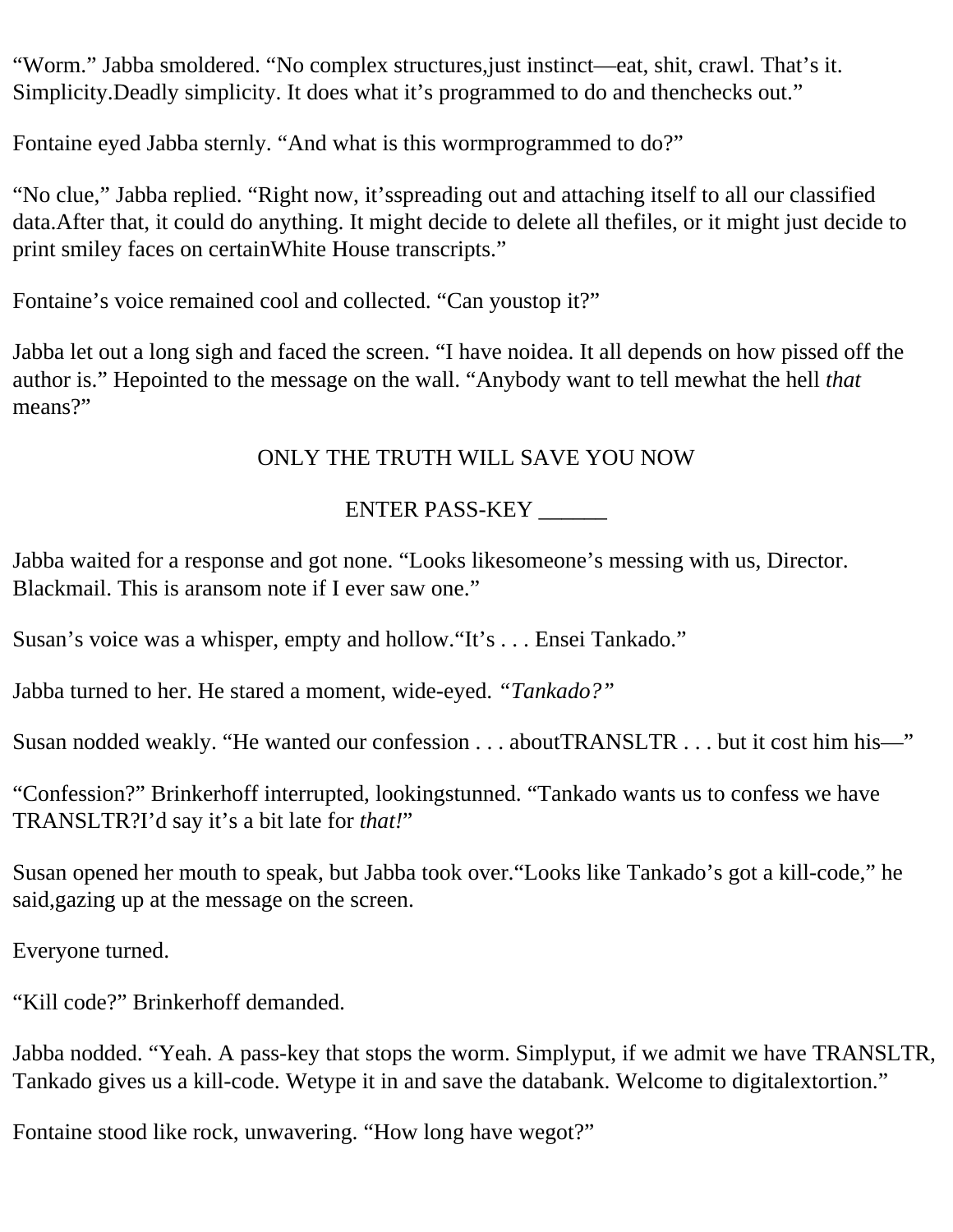"About an hour," Jabba said. "Just time enough tocall a press conference and spill our guts.

"Recommendation," Fontaine demanded. "What do youpropose we do?"

"A *recommendation?"* Jabba blurted in disbelief."You want a recommendation? I'll give you arecommendation! You quit fucking around, *that's* whatyou do!"

"Easy," the director warned.

"Director," Jabba sputtered. "Right now, EnseiTankado *owns* this databank! Give him *whatever* hewants. If he wants the world to know about TRANSLTR, call CNN, anddrop your shorts. TRANSLTR's a hole in the ground nowanyway—what the hell do *you* care?"

There was a silence. Fontaine seemed to be considering hisoptions. Susan began to speak, but Jabba beat her to it.

"What are you waiting for, Director! Get Tankado on thephone! Tell him you'll play ball! We need that kill-code, orthis whole place is going down!"

Nobody moved.

"Are you all insane?" Jabba screamed. "CallTankado! Tell him we fold! Get me that kill-code! NOW!" Jabbawhipped out his cellular phone and switched it on. "Nevermind! Get me his number! I'll call the little prick *myself!"*

"Don't bother," Susan said in a whisper."Tankado's dead."

After a moment of confused astonishment, the implications hitJabba like a bullet to the gut. The huge Sys-Sec looked like he wasabout to crumble. *"Dead?* But then . . . that means . .. we can't . . ."

"That means we'll need a new plan," Fontaine saidmatter-of-factly.

Jabba's eyes were still glazed with shock when someone inthe back of the room began shouting wildly.

"Jabba! Jabba!"

It was Soshi Kuta, his head techie. She came running toward thepodium trailing a long printout. She looked terrified.

"Jabba!" She gasped. "The worm . . . I just foundout what it's programmed to do!" Soshi thrust the paperinto Jabba's hands. "I pulled this from thesystem-activity probe! We isolated the worm's executecommands—have a look at the programming! Look what it'splanning to do!"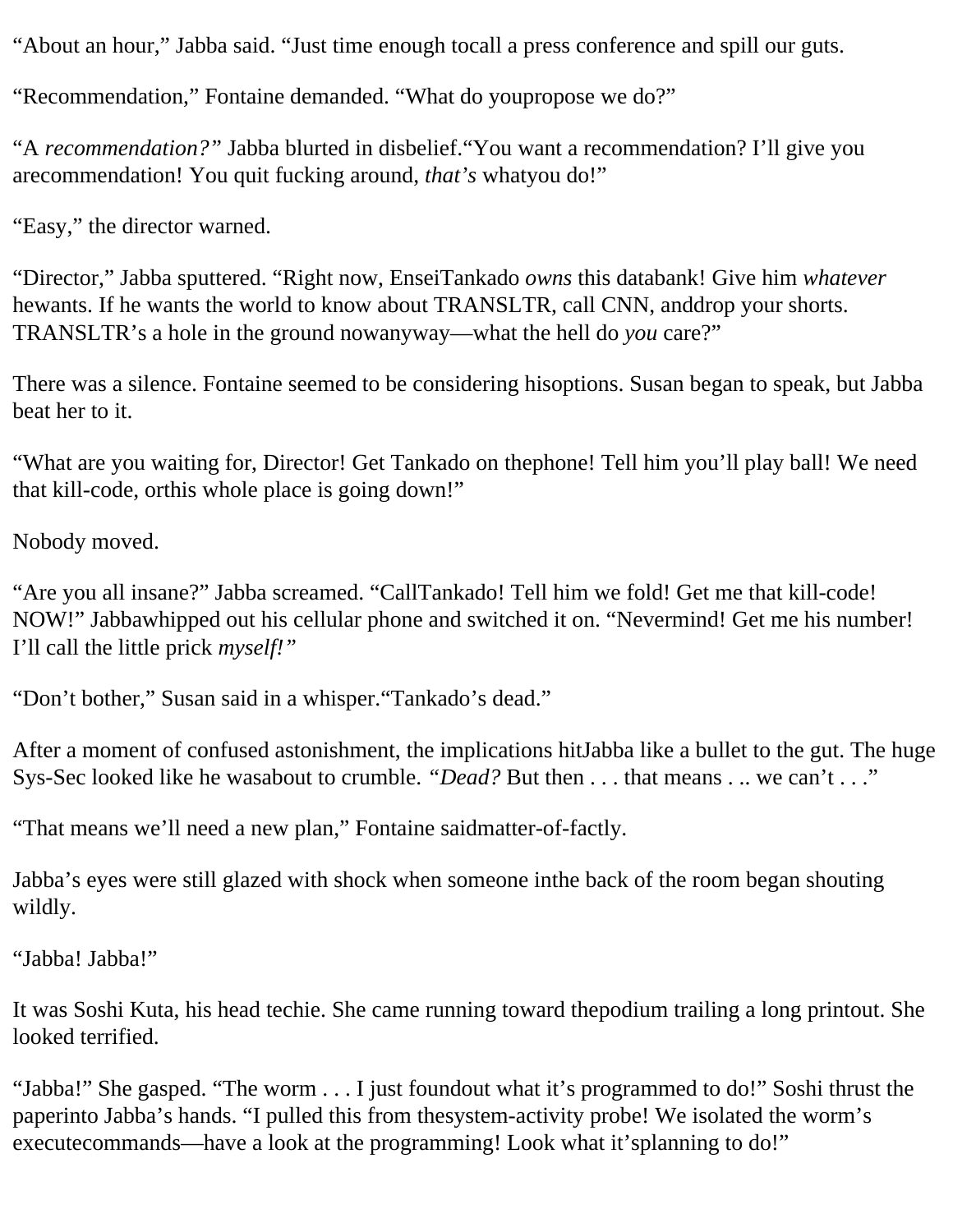Dazed, the chief Sys-Sec read the printout. Then he grabbed thehandrail for support.

"Oh, Jesus," Jabba gasped. "Tankado . . . you *bastard!"*

## **CHAPTER 110**

Jabba stared blankly at the printout Soshi had just handed him.Pale, he wiped his forehead on his sleeve. "Director, we haveno choice. We've got to kill power to the databank."

"Unacceptable," Fontaine replied. "The resultswould be devastating."

Jabba knew the director was right. There were over threethousand ISDN connections tying into the NSA databank from all overthe world. Every day military commanders accessed up-to-theinstantsatellite photos of enemy movement. Lockheed engineers downloadedcompartmentalized blueprints of new weaponry. Field operativesaccessed mission updates. The NSA databank was the backbone ofthousands of U.S. government operations. Shutting it down withoutwarning would cause life-and-death intelligence blackouts all overthe globe.

"I'm aware of the implications, sir," Jabba said,"but we have no choice."

"Explain yourself," Fontaine ordered. He shot a quickglance at Susan standing beside him on the podium. She seemed milesaway.

Jabba took a deep breath and wiped his brow again. From the lookon his face, it was clear to the group on the podium that they werenot going to like what he had to say.

"This worm," Jabba began. "This worm is not anordinary degenerative cycle. It's a *selective* cycle. Inother words, it's a worm with *taste."*

Brinkerhoff opened his mouth to speak, but Fontaine waved himoff.

"Most destructive applications wipe a databank clean,"Jabba continued, "but this one is more complex. It deletesonly those files that fall within certain parameters."

"You mean it won't attack the *whole*databank?" Brinkerhoff asked hopefully. "That's *good,* right?"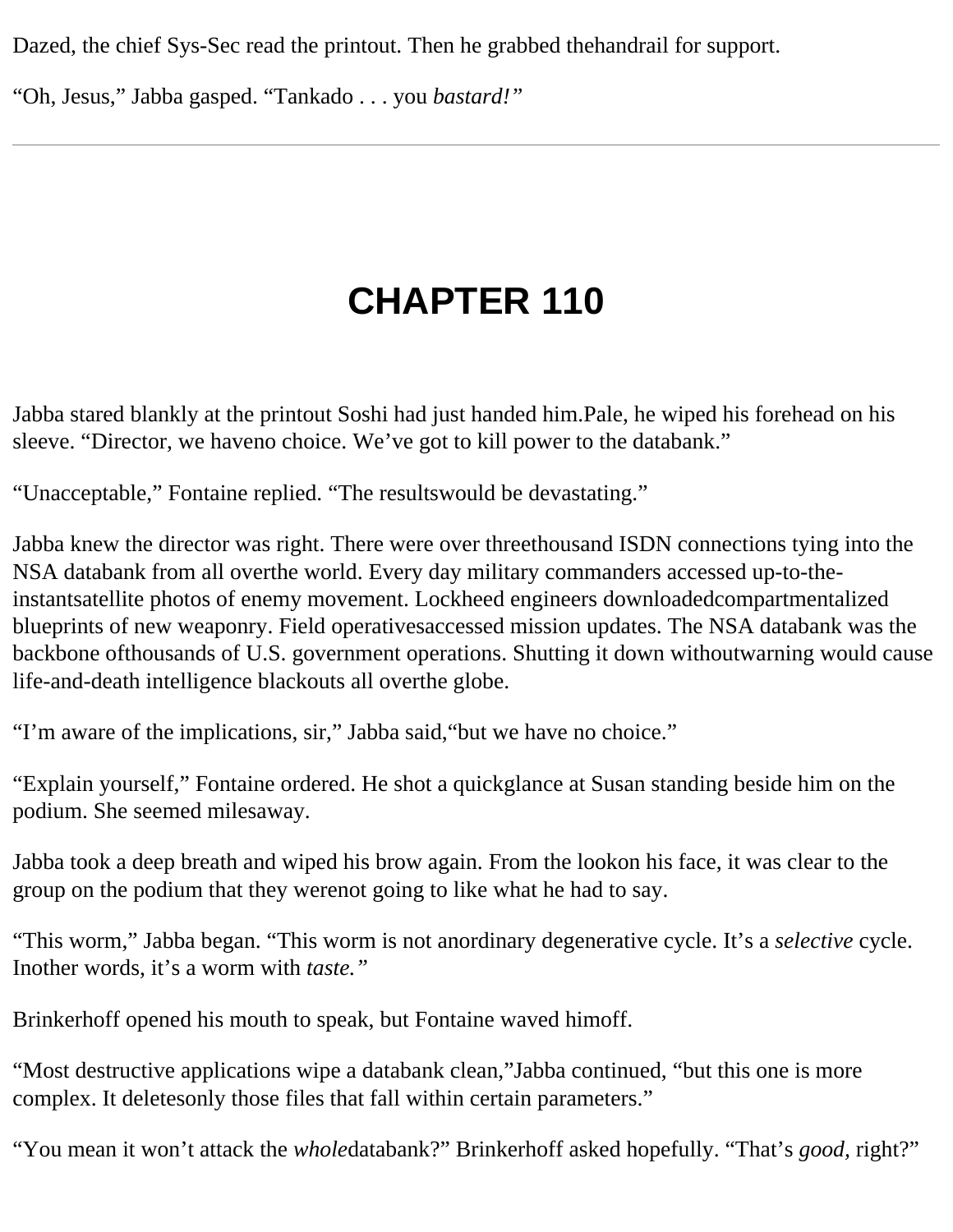"No!" Jabba exploded. "It's bad! It's*very* fucking *bad!"*

"Cool it!" Fontaine ordered. "What parameters isthis worm looking for? Military? Covert ops?"

Jabba shook his head. He eyed Susan, who was still distant, andthen Jabba's eyes rose to meet the director's. "Sir,as you know, anyone who wants to tie into this databank from theoutside has to pass a series of security gates before they'readmitted."

Fontaine nodded. The databank's access hierarchies werebrilliantly conceived; authorized personnel could dial in via theInternet and World Wide Web. Depending on their authorizationsequence, they were permitted access to their own compartmentalizedzones.

"Because we're tied to the global Internet,"Jabba explained, "hackers, foreign governments, and EFF sharkscircle this databank twenty-four hours a day and try to breakin."

"Yes," Fontaine said, "and twenty-four hours aday, our security filters keep them out. What's yourpoint?"

Jabba gazed down at the printout. "My point is this.Tankado's worm is not targeting our *data."* Hecleared his throat. "It's targeting our *securityfilters."*

Fontaine blanched. Apparently he understood theimplications—this worm was targeting the filters that kept theNSA databank confidential. Without filters, all of the informationin the databank would become accessible to everyone on theoutside.

"We need to shut down," Jabba repeated. "In aboutan hour, every third grader with a modem is going to have top U.S.security clearance."

Fontaine stood a long moment without saying a word.

Jabba waited impatiently and finally turned to Soshi."Soshi! VR! NOW!"

Soshi dashed off.

Jabba relied on VR often. In most computer circles, VR meant"virtual reality," but at the NSA it meant *vis-rep—*visual representation. In a world full oftechnicians and politicians all having different levels oftechnical understanding, a graphic representation was often theonly way to make a point; a single plummeting graph usually arousedten times the reaction inspired by volumes of spreadsheets. Jabbaknew a VR of the current crisis would make its point instantly.

"VR!" Soshi yelled from a terminal at the back of theroom.

A computer-generated diagram flashed to life on the wall beforethem. Susan gazed up absently, detached from the madness aroundher. Everyone in the room followed Jabba's gaze to thescreen.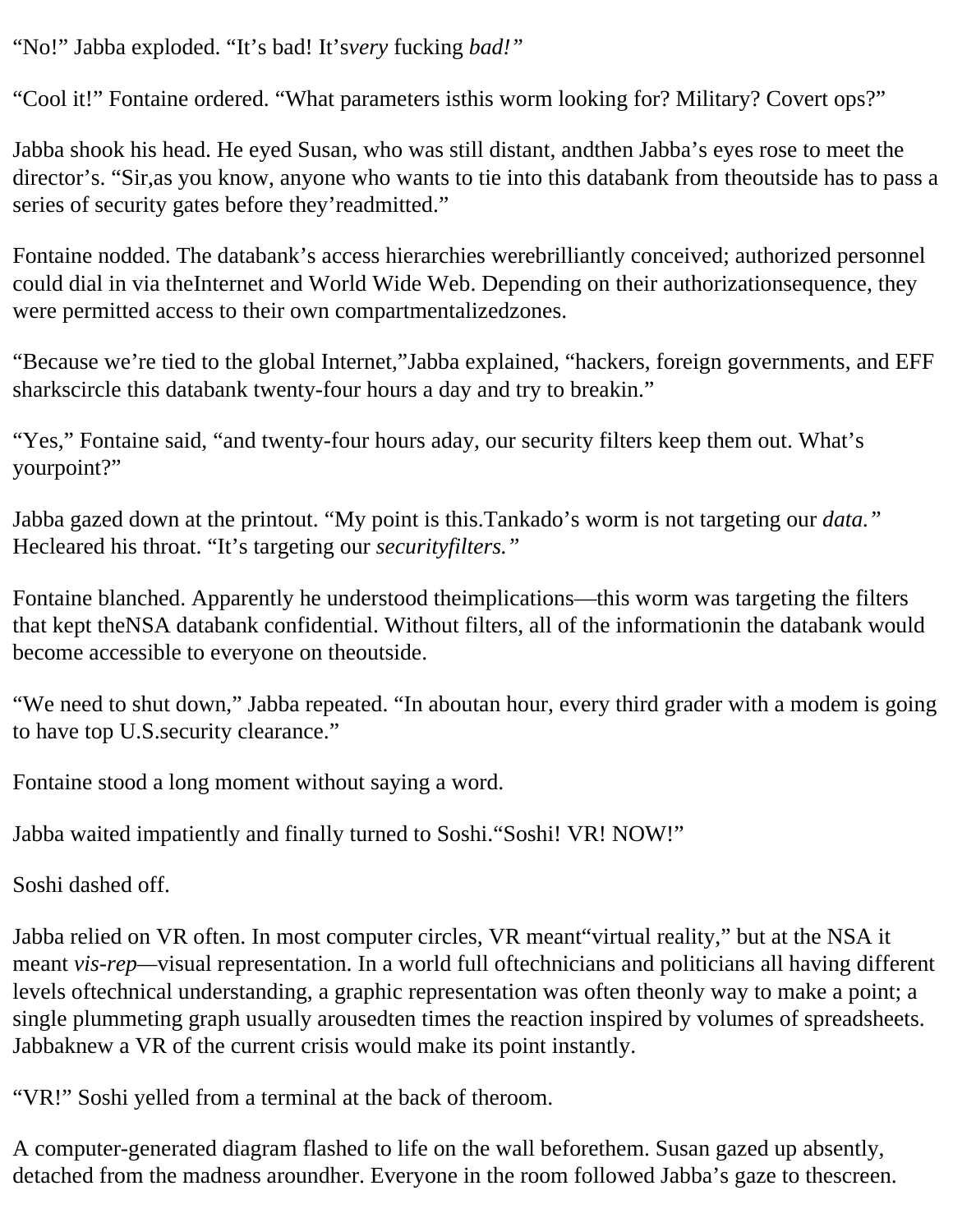The diagram before them resembled a bull's-eye. In thecenter was a red circle marked data. Around the center were fiveconcentric circles of differing thickness and color. The outermostcircle was faded, almost transparent.

"We've got a five-tier level of defense," Jabbaexplained. "A primary Bastion Host, two sets of packet filtersfor FTP and X-eleven, a tunnel block, and finally a PEM-basedauthorization window right off the Truffle project. The outsideshield that's disappearing represents the exposed host.It's practically gone. Within the hour, all five shields willfollow. After that, the world pours in. Every byte of NSA databecomes public domain."

Fontaine studied the VR, his eyes smoldering.

Brinkerhoff let out a weak whimper. "This worm can open ourdatabank to the world?"

"Child's play for Tankado," Jabba snapped."Gauntlet was our fail-safe. Strathmore blew it."

"It's an act of war," Fontaine whispered, an edgein his voice.

Jabba shook his head. "I really doubt Tankado ever meantfor it to go this far. I suspect he intended to be around to stopit."

Fontaine gazed up at the screen and watched the first of thefive walls disappear entirely.

"Bastion Host is toast!" a technician yelled from theback of the room. "Second shield's exposed!"

"We've got to start shutting down," Jabba urged."From the looks of the VR, we've got about fortyfiveminutes. Shutdown is a complex process."

It was true. The NSA databank had been constructed in such a wayas to ensure it would never lose power—accidentally or ifattacked. Multiple fail-safes for phone and power were buried inreinforced steel canisters deep underground, and in addition to thefeeds from within the NSA complex, there were multiple backups offmain public grids. Shutting down involved a complex series ofconfirmations and protocols—significantly more complicatedthan the average nuclear submarine missile launch.

"We have time," Jabba said, "if we hurry. Manualshutdown should take about thirty minutes."

Fontaine continued staring up at the VR, apparently ponderinghis options.

"Director!" Jabba exploded. "When these firewallsfall, every user on the planet will be issued topsecurityclearance! And I'm talking *upper level!* Records ofcovert ops! Overseas agents! Names and locations of everyone in thefederal witness protection program! Launch code confirmations! Wemust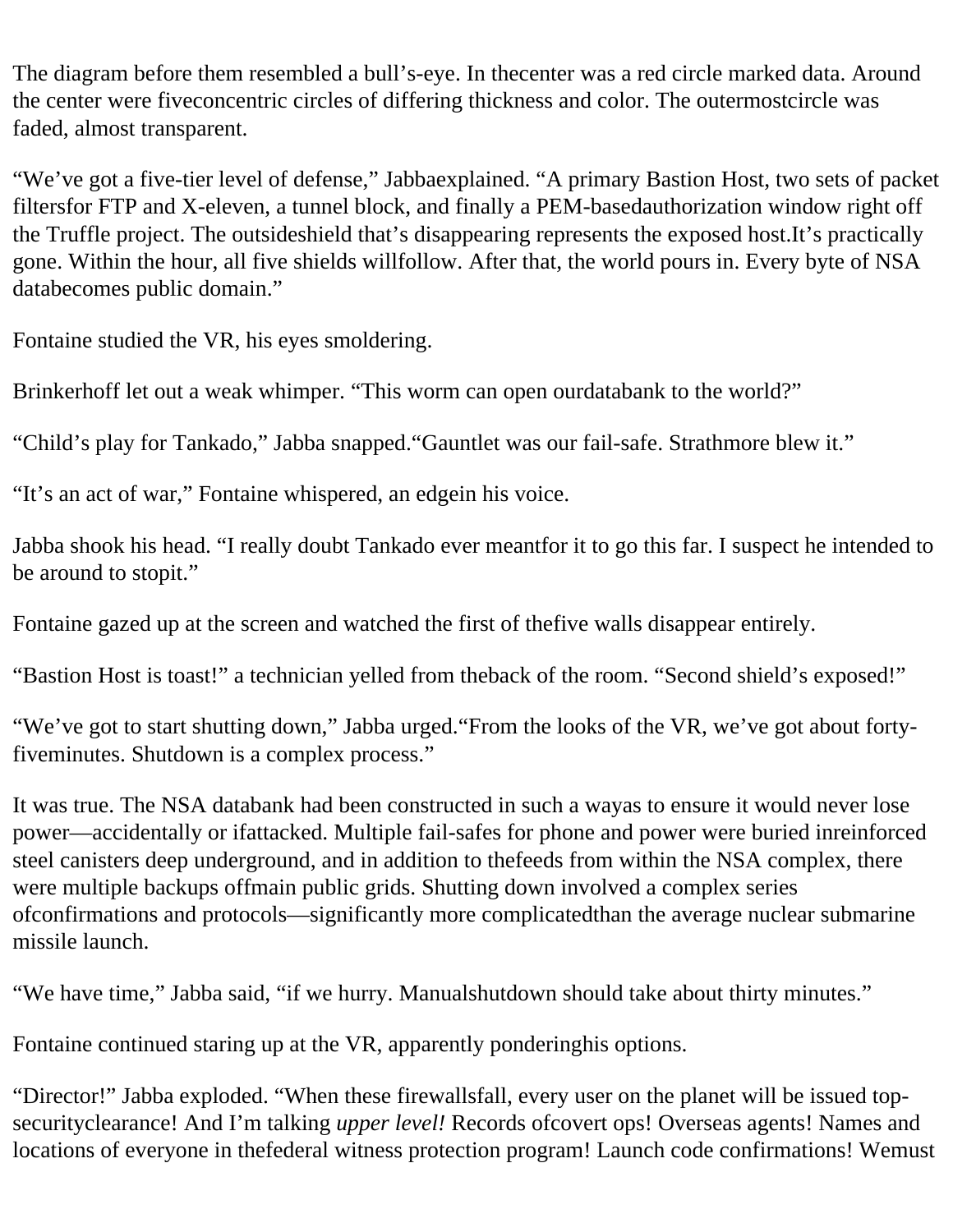shut down! Now!"

The director seemed unmoved. "There must be some otherway."

"Yes," Jabba spat, "there is! The kill-code! Butthe only guy who knows it happens to be dead!"

"How about brute force?" Brinkerhoff blurted."Can we guess the kill-code?"

Jabba threw up his arms. "For Christ sake! Kill-codes arelike encryption keys—random! Impossible to guess! If you thinkyou can type 600 trillion entries in the next forty-five minutes,be my guest!"

"The kill-code's in Spain," Susan offeredweakly.

Everyone on the podium turned. It was the first thing she hadsaid in a long time.

Susan looked up, bleary-eyed. "Tankado gave it away when hedied."

Everyone looked lost.

"The pass-key . . ." Susan shivered as she spoke."Commander Strathmore sent someone to find it."

"And?" Jabba demanded. "Did Strathmore's man*find* it?"

Susan tried to fight it, but the tears began to flow."Yes," she choked. "I think so."

### **CHAPTER 111**

An earsplitting yell cut through the control room. *"Sharks!"* It was Soshi.

Jabba spun toward the VR. Two thin lines had appeared outsidethe concentric circles. They looked like sperm trying to breach areluctant egg.

"Blood's in the water, folks!" Jabba turned backto the director. "I need a decision. Either we start shuttingdown, or we'll never make it. As soon as these two intruderssee the Bastion Host is down, they'll send up a warcry."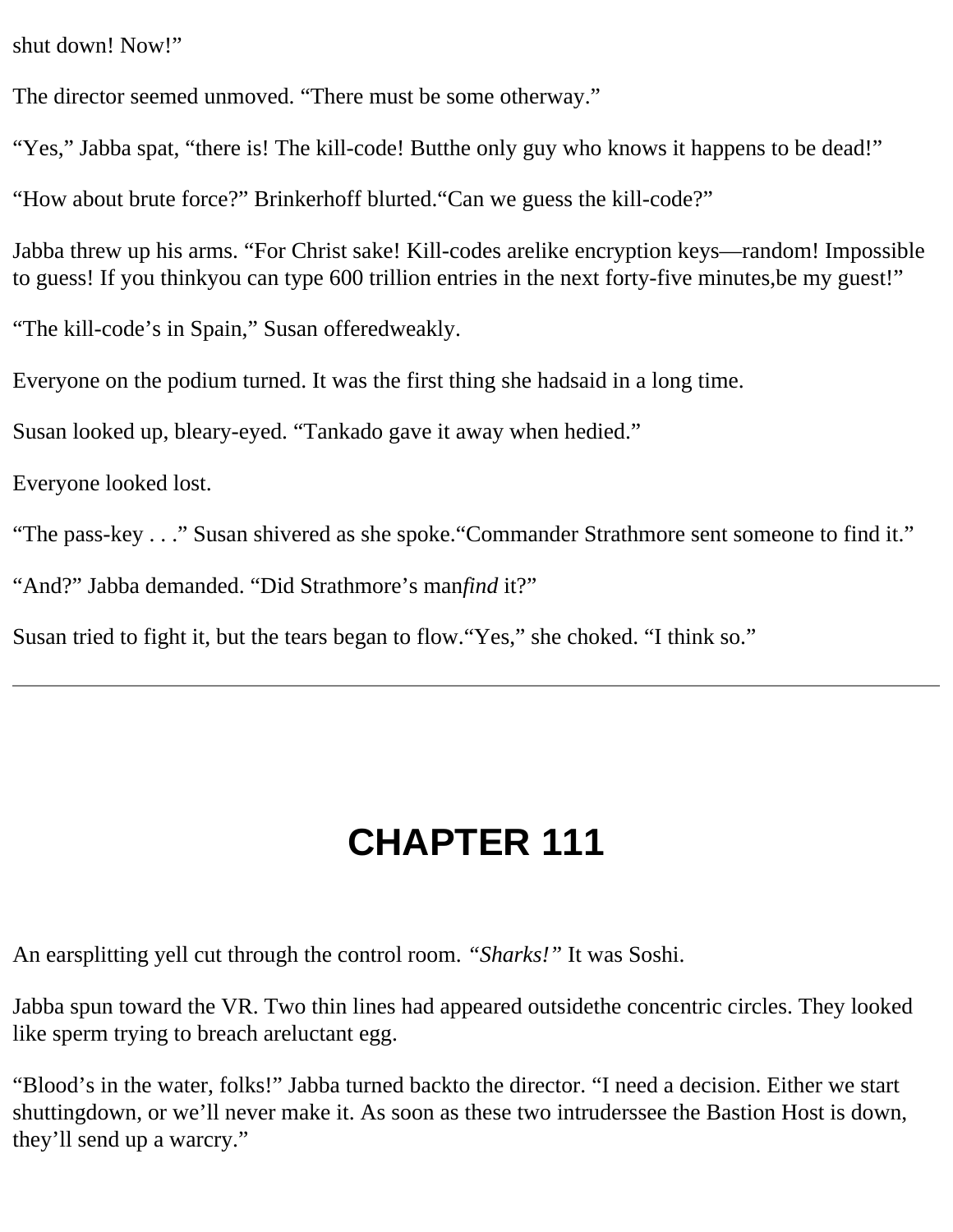Fontaine did not respond. He was deep in thought. SusanFletcher's news of the pass-key in Spain seemed promising tohim. He shot a glance toward Susan in the back of the room. Sheappeared to be in her own world, collapsed in a chair, her headburied in her hands. Fontaine was unsure exactly what had triggeredthe reaction, but whatever it was, he had no time for it now.

"I need a decision!" Jabba demanded."Now!"

Fontaine looked up. He spoke calmly. "Okay, you've gotone. We are *not* shutting down. We're going towait."

Jabba's jaw dropped. *"What?* Butthat's—"

"A gamble," Fontaine interrupted. "A gamble wejust might win." He took Jabba's cellular and punched afew keys. "Midge," he said. "It's LelandFontaine. Listen carefully. . . ."

### **Chapter 112**

"You better know what the hell you're doing,Director," Jabba hissed. "We're about to loseshut-down capability."

Fontaine did not respond.

As if on cue, the door at the back of the control room opened,and Midge came dashing in. She arrived breathless at the podium."Director! The switchboard is patching it through rightnow!"

Fontaine turned expectantly toward the screen on the front wall.Fifteen seconds later the screen crackled to life.

The image on screen was snowy and stilted at first, andgradually grew sharper. It was a QuickTime digitaltransmission—only five frames per second. The image revealedtwo men. One was pale with a buzz cut, the other a blondall-American. They were seated facing the camera like twonewscasters waiting to go on the air.

"What the hell is this?" Jabba demanded.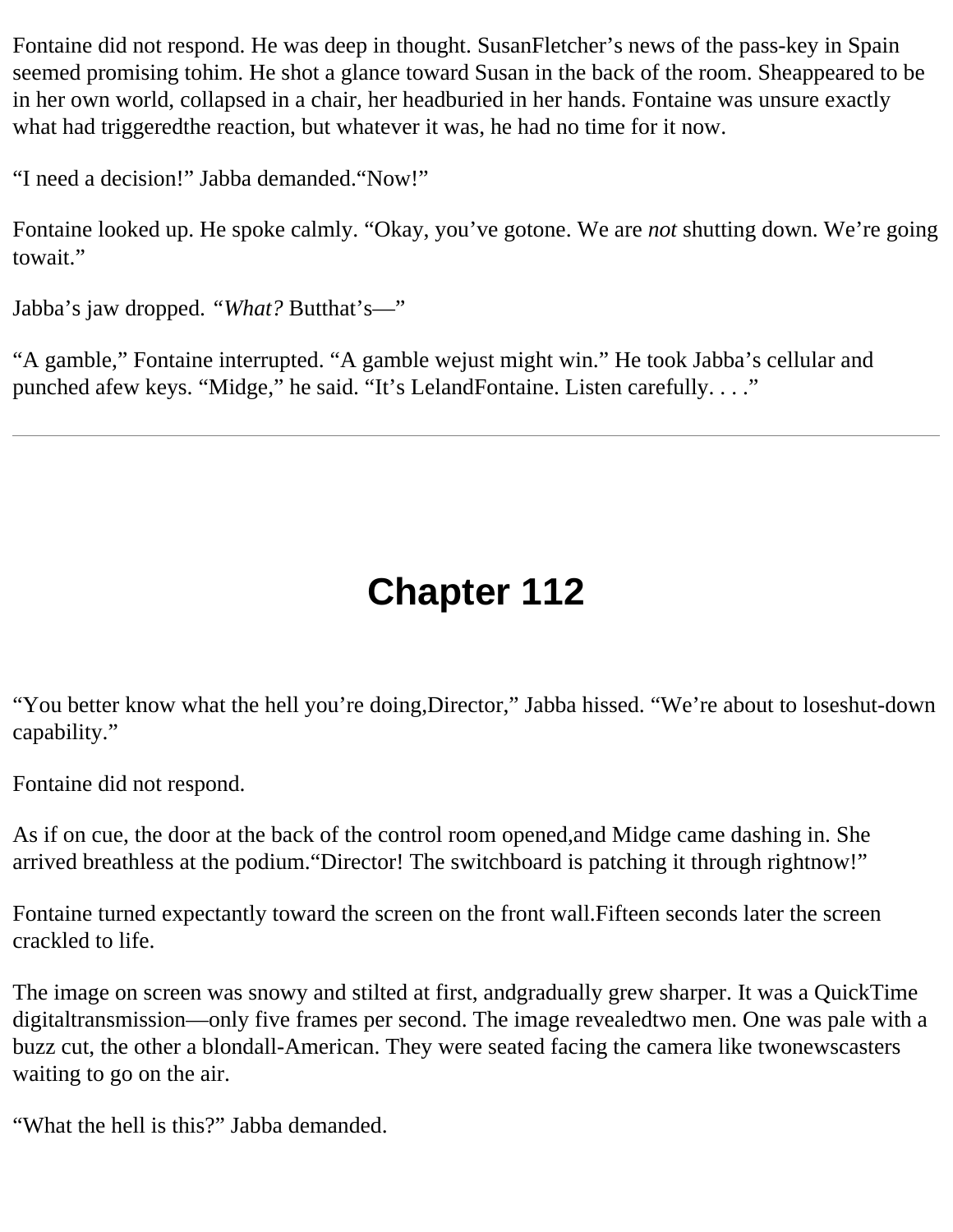"Sit tight," Fontaine ordered.

The men appeared to be inside a van of some sort. Electroniccabling hung all around them. The audio connection crackled tolife. Suddenly there was background noise.

"Inbound audio," a technician called from behind them."Five seconds till two-way."

"Who are they?" Brinkerhoff asked, uneasily.

"Eye in the sky," Fontaine replied, gazing up at thetwo men he had sent to Spain. It had been a necessary precaution.Fontaine had believed in almost every aspect of Strathmore'splan—the regrettable but necessary removal of Ensei Tankado,rewriting Digital Fortress—it was all solid. But there was onething that made Fontaine nervous: the use of Hulohot. Hulohot wasskilled, but he was a mercenary. Was he trustworthy? Would he takethe pass-key for himself? Fontaine wanted Hulohot covered, just incase, and he had taken the requisite measures.

## **CHAPTER 113**

"Absolutely not!" The man with the buzz cut yelledinto the camera. "We have orders! We report to Director LelandFontaine and Leland Fontaine only!"

Fontaine looked mildly amused. "You don't know who Iam, do you?"

"Doesn't matter, does it?" the blond firedhotly.

"Let me explain," Fontaine interjected. "Let meexplain something right now."

Seconds later, the two men were red-faced, spilling their gutsto the director of the National Security Agency."D-director," the blond stammered, "I'm AgentColiander. This is Agent Smith."

"Fine," Fontaine said. "Just brief us."

\* \* \*

At the back of the room, Susan Fletcher sat and fought thesuffocating loneliness that pressed down around her. Eyes closed,and ears ringing, she wept. Her body had gone numb. The mayhem inthe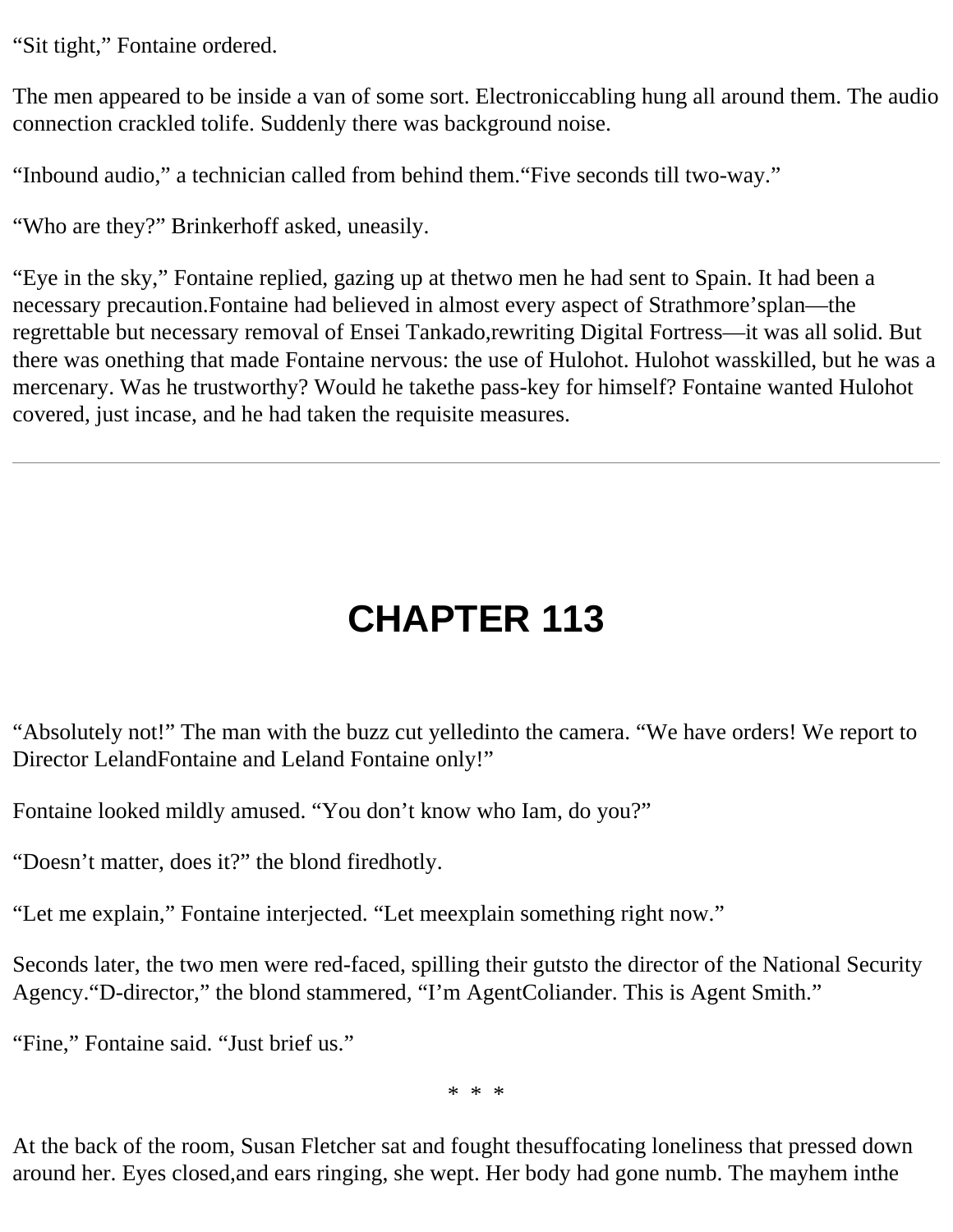control room faded to a dull murmur.

The gathering on the podium listened, restless, as Agent Smithbegan his briefing.

"On your orders, Director," Smith began,"we've been here in Seville for two days, trailing Mr.Ensei Tankado."

"Tell me about the kill," Fontaine saidimpatiently.

Smith nodded. "We observed from inside the van at aboutfifty meters. The kill was smooth. Hulohot was obviously a pro. Butafterward his directive went awry. Company arrived. Hulohot nevergot the item."

Fontaine nodded. The agents had contacted him in South Americawith news that something had gone wrong, so Fontaine had cut histrip short.

Coliander took over. "We stayed with Hulohot as youordered. But he never made a move for the morgue. Instead, hepicked up the trail of some other guy. Looked private. Coat andtie."

"Private?" Fontaine mused. It sounded like aStrathmore play—wisely keeping the NSA out of it.

"FTP filters failing!" a technician called out.

"We need the item," Fontaine pressed. "Where isHulohot now?"

Smith looked over his shoulder. "Well . . . he's withus, sir."

Fontaine exhaled. "Where?" It was the best newshe'd heard all day.

Smith reached toward the lens to make an adjustment. The cameraswept across the inside of the van to reveal two limp bodiespropped against the back wall. Both were motionless. One was alarge man with twisted wire-rim glasses. The other was young with ashock of dark hair and a bloody shirt.

"Hulohot's the one on the left," Smithoffered.

"Hulohot's dead?" the director demanded.

"Yes, sir."

Fontaine knew there would be time for explanations later. Heglanced up at the thinning shields. "Agent Smith," hesaid slowly and clearly. "The item. I need it."

Smith looked sheepish. "Sir, we still have no idea *what* the item is. We're on a need-to-know."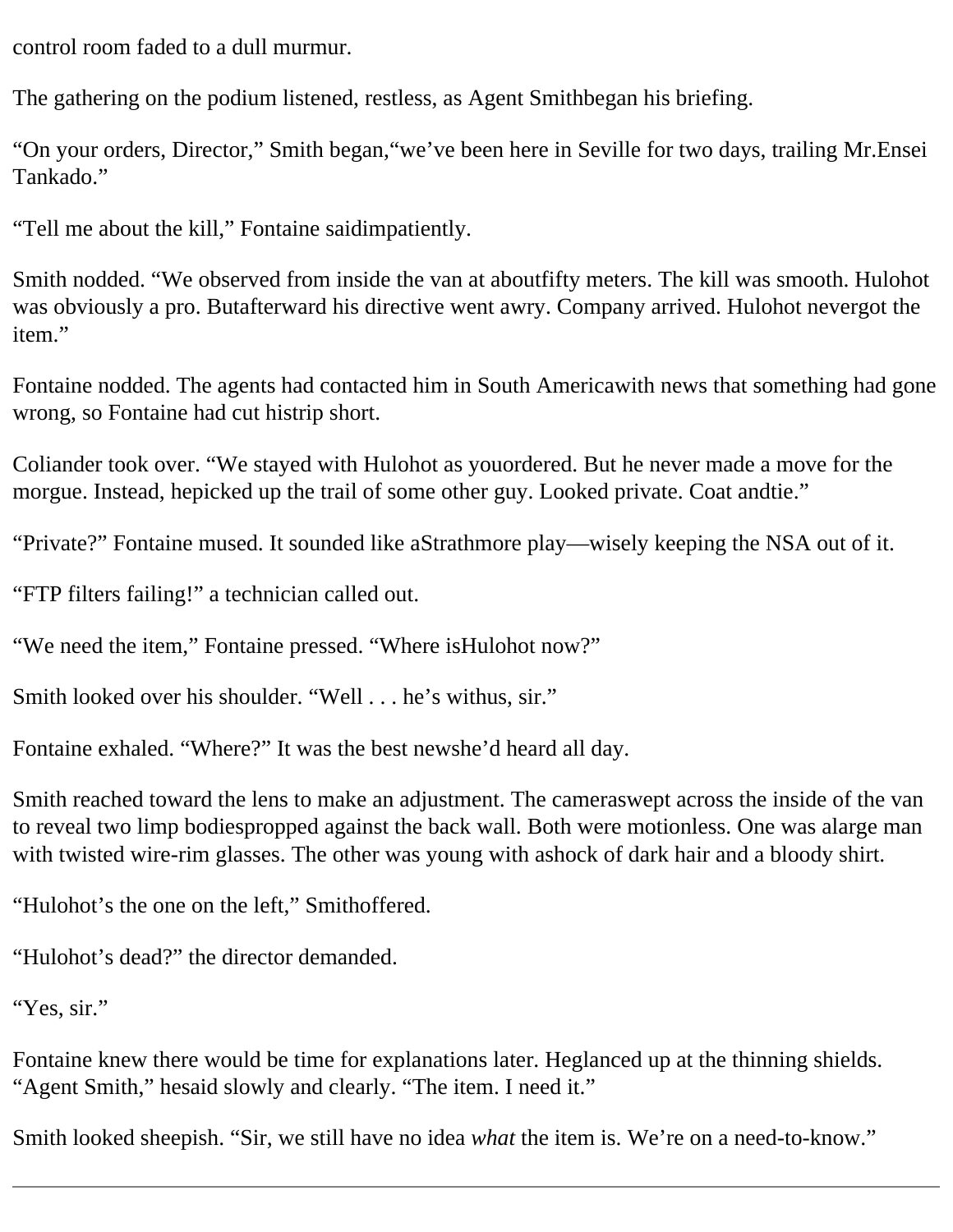## **CHAPTER 114**

"Then look again!" Fontaine declared.

The director watched in dismay as the stilted image of theagents searched the two limp bodies in the van for a list of randomnumbers and letters.

Jabba was pale. "Oh my God, they can't find it.We're dead!"

"Losing FTP filters!" a voice yelled. "Thirdshield's exposed!" There was a new flurry ofactivity.

On the front screen, the agent with the buzz cut held out hisarms in defeat. "Sir, the pass-key isn't here. We'vesearched both men. Pockets. Clothing. Wallets. No sign at all.Hulohot was wearing a Monocle computer, and we've checked thattoo. It doesn't look like he ever transmitted anythingremotely resembling random characters—only a list ofkills."

*"Dammit!"* Fontaine seethed, suddenly losing hiscool. "It's got to be there! Keep looking!"

Jabba had apparently seen enough—Fontaine had gambled andlost. Jabba took over. The huge Sys-Sec descended from his pulpitlike a storm off a mountain. He swept through his army ofprogrammers calling out commands. "Access auxiliary kills!Start shutting it down! Do it now!"

"We'll never make it!" Soshi yelled. "Weneed a half hour! By the time we shut down, it will be toolate!"

Jabba opened his mouth to reply, but he was cut short by ascream of agony from the back of the room.

Everyone turned. Like an apparition, Susan Fletcher rose fromher crouched position in the rear of the chamber. Her face waswhite, her eyes transfixed on the freeze-frame of David Becker,motionless and bloody, propped up on the floor of the van.

"You killed him!" she screamed. *"You killedhim!"* She stumbled toward the image and reached out. "David . . ."

Everyone looked up in confusion. Susan advanced, still calling,her eyes never leaving the projection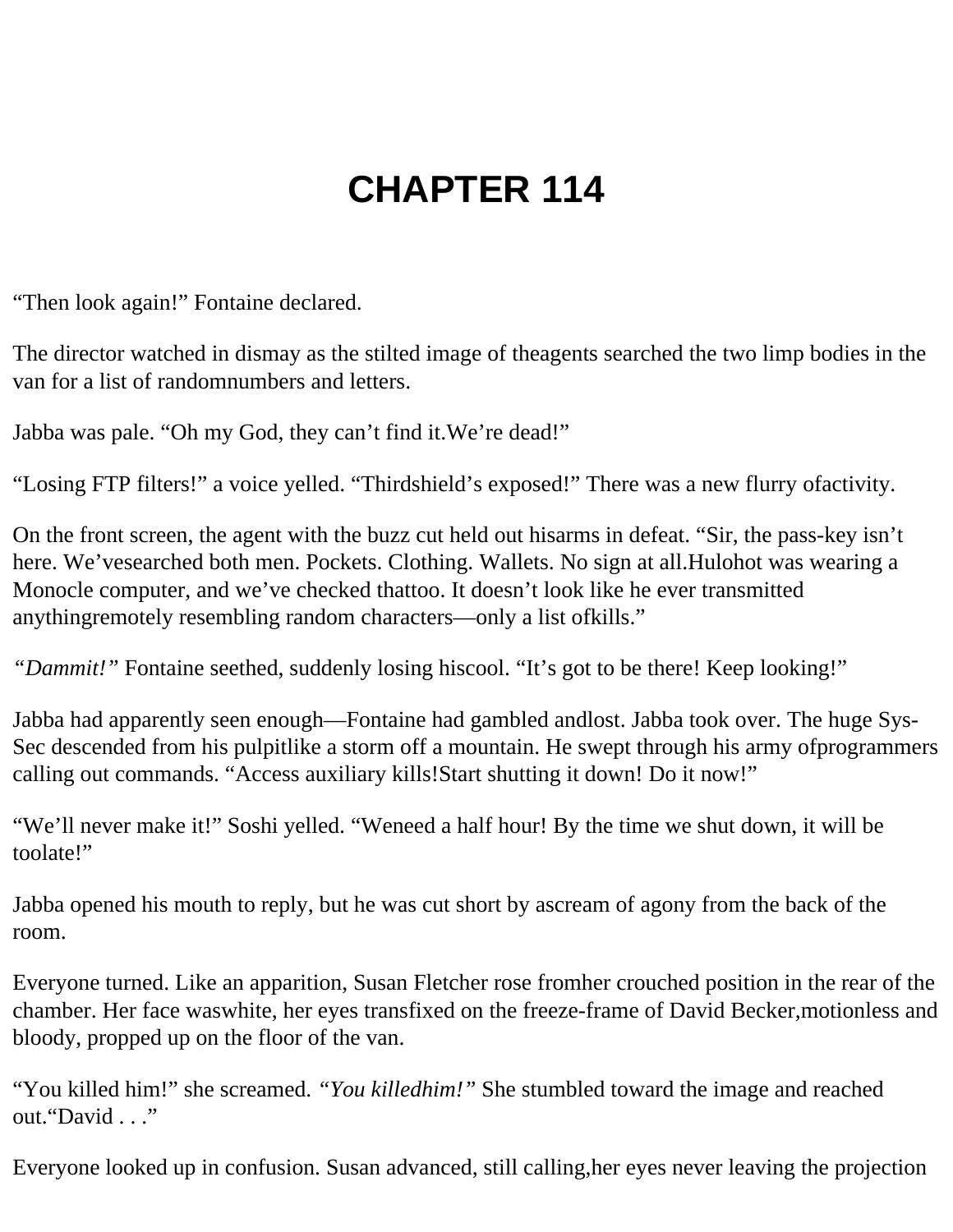of David's body."David." She gasped, staggering forward. "Oh, David. . . how could they—"

Fontaine seemed lost. "You know this man?"

Susan swayed unsteadily as she passed the podium. She stopped afew feet in front of the enormous projection and stared up,bewildered and numb, calling over and over to the man sheloved.

### **CHAPTER 115**

The emptiness in David Becker's mind was absolute. I amdead. And yet there was a sound. A distant voice . . .

"David."

There was a dizzying burning beneath his arm. His blood wasfilled with fire. *My body is not my own.* And yet there was avoice, calling to him. It was thin, distant. But it was part ofhim. There were other voices too—unfamiliar, unimportant.Calling out. He fought to block them out. There was only one voicethat mattered. It faded in and out.

"David . . . I'm sorry . . ."

There was a mottled light. Faint at first, a single slit ofgrayness. Growing. Becker tried to move. Pain. He tried to speak.Silence. The voice kept calling.

Someone was near him, lifting him. Becker moved toward thevoice. Or was he being moved? It was calling. He gazed absently atthe illuminated image. He could see her on a small screen. It was awoman, staring up at him from another world. *Is she watching medie?*

"David . . ."

The voice was familiar. She was an angel. She had come for him.The angel spoke. "David, I love you."

Suddenly he knew.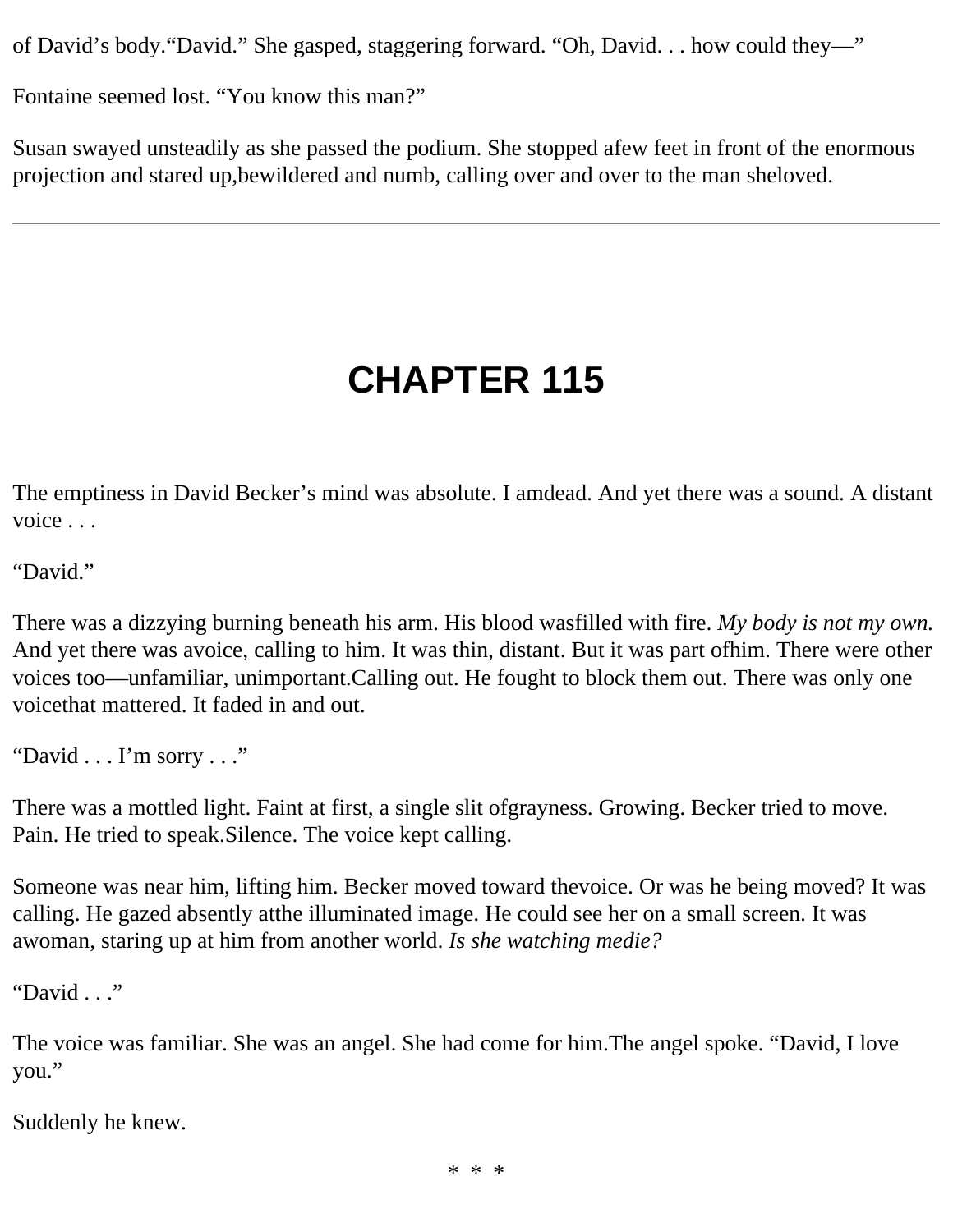Susan reached out toward the screen, crying, laughing, lost in atorrent of emotions. She wiped fiercely at her tears. "David,I—I thought . . ."

Field Agent Smith eased David Becker into the seat facing themonitor. "He's a little woozy, ma'am. Give him asecond."

"B-but," Susan was stammering, "I saw atransmission. It said . . ."

Smith nodded. "We saw it too. Hulohot counted his chickensa little early."

"But the blood . . ."

"Flesh wound," Smith replied. "We slapped a gauzeon it."

Susan couldn't speak.

Agent Coliander piped in from off camera. "We hit him withthe new J23—long-acting stun gun. Probably hurt like hell, butwe got him off the street."

"Don't worry, ma'am," Smith assured."He'll be fine."

David Becker stared at the TV monitor in front of him. He wasdisoriented, light-headed. The image on the screen was of aroom—a room filled with chaos. Susan was there. She wasstanding on an open patch of floor, gazing up at him.

She was crying and laughing. "David. Thank God! I thought Ihad lost you!"

He rubbed his temple. He moved in front of the screen and pulledthe gooseneck microphone toward his mouth. "Susan?"

Susan gazed up in wonder. David's rugged features nowfilled the entire wall before her. His voice boomed.

"Susan, I need to ask you something." The resonanceand volume of Becker's voice seemed to momentarily suspend theaction in the databank. Everyone stopped midstride and turned.

"Susan Fletcher," the voice resonated, "will youmarry me?"

A hush spread across the room. A clipboard clattered to thefloor along with a mug of pencils. No one bent to pick them up.There was only the faint hum of the terminal fans and the sound ofDavid Becker's steady breathing in his microphone.

"D-David . . ." Susan stammered, unaware thatthirty-seven people stood riveted behind her. "You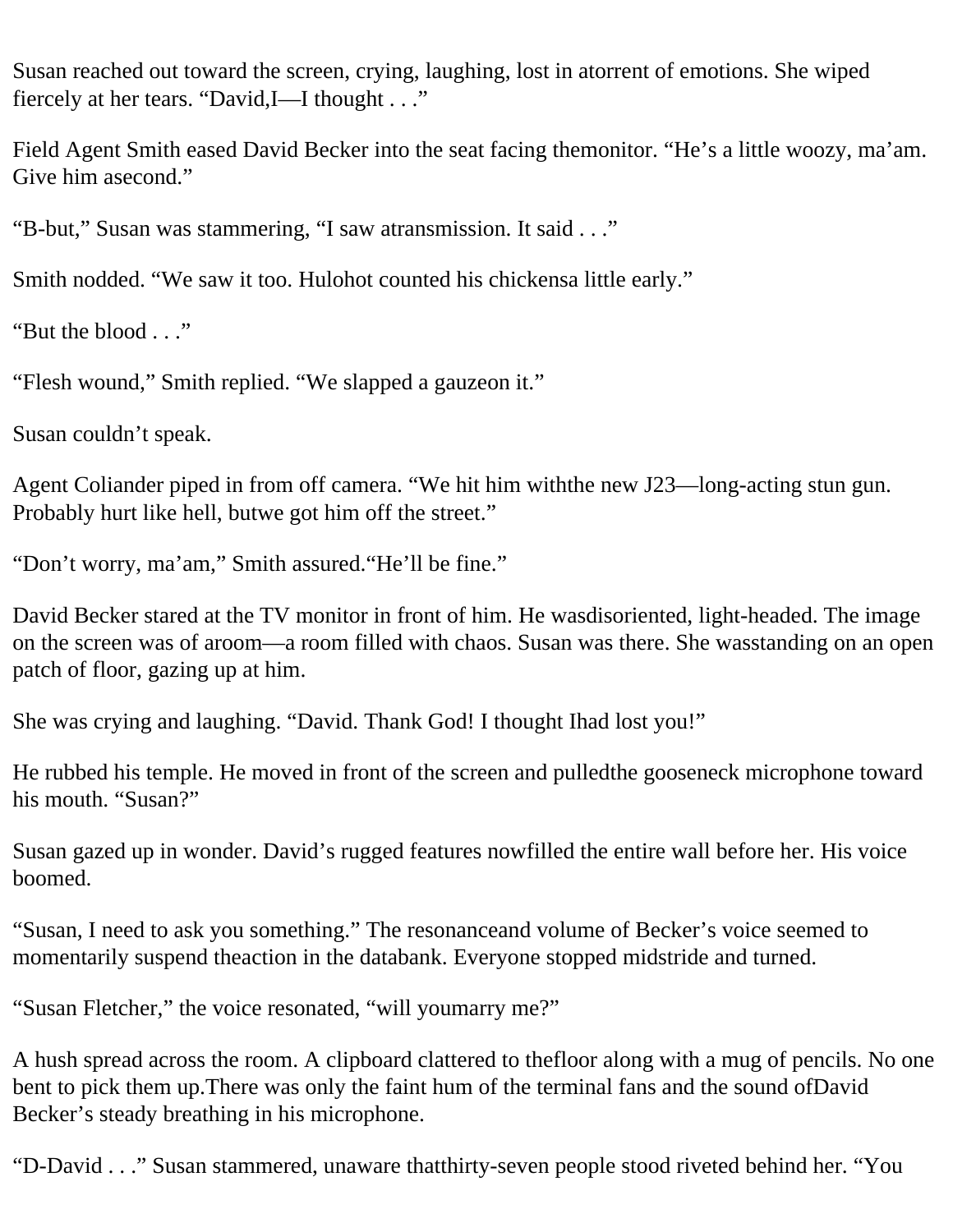alreadyasked me, remember? Five months ago. I said yes."

"I know." He smiled. "But this time"—heextended his left hand into the camera and displayed a golden bandon his fourth finger—"this time I have a ring."

### **CHAPTER 116**

"Read it, Mr. Becker!" Fontaine ordered.

Jabba sat sweating, hands poised over his keyboard."Yes," he said, "read the blessedinscription!"

Susan Fletcher stood with them, weak-kneed and aglow. Everyonein the room had stopped what they were doing and stared up at theenormous projection of David Becker. The professor twisted the ringin his fingers and studied the engraving.

"And read *carefully!"* Jabba commanded."One typo, and we're *screwed!"*

Fontaine gave Jabba a harsh look. If there was one thing thedirector of the NSA knew about, it was pressure situations;creating additional tension was never wise. "Relax, Mr.Becker. If we make a mistake, we'll reenter the code till weget it right."

"Bad advice, Mr. Becker," Jabba snapped. "Get itright the first time. Kill-codes usually have a penaltyclause—to prevent trial-and-error guessing. Make an incorrectentry, and the cycle will probably accelerate. Make *two*incorrect entries, and it will lock us out permanently. Gameover."

The director frowned and turned back to the screen. "Mr.Becker? My mistake. Read carefully—read *extremely*carefully."

Becker nodded and studied the ring for a moment. Then he calmlybegan reciting the inscription. "Q . . . U . . . I . . . S . .. space. . . C. . ."

Jabba and Susan interrupted in unison. *"Space?"*Jabba stopped typing. "There's a *space?"*

Becker shrugged, checking the ring. "Yeah. There's abunch of them."

"Am I missing something?" Fontaine demanded."What are we waiting for?"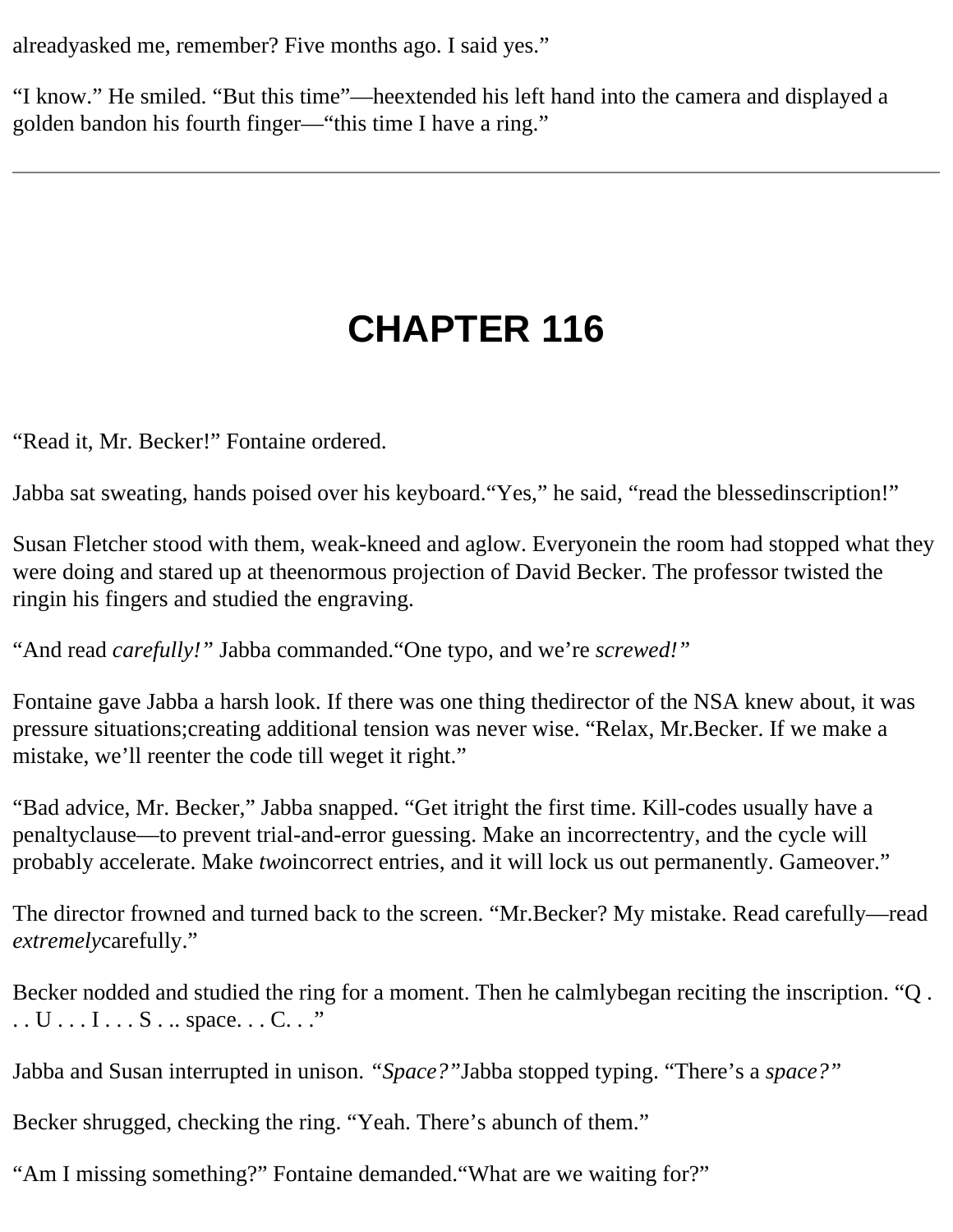"Sir," Susan said, apparently puzzled. "It's. . . it's just . . ."

"I agree," Jabba said. "It's strange.Passwords *never* have spaces."

Brinkerhoff swallowed hard. "So, what are yousaying?"

"He's saying," Susan interjected, "that thismay not be a kill-code."

Brinkerhoff cried out, "Of course it's the kill-code!What else could it be? Why else would Tankado give it away? Who thehell inscribes a bunch of random letters on a ring?"

Fontaine silenced Brinkerhoff with a sharp glare.

"Ah . . . folks?" Becker interjected, appearinghesitant to get involved. "You keep mentioning *random* letters. I think I should let you know . . . the letters on thisring *aren't* random."

Everyone on the podium blurted in unison. "What!"

Becker looked uneasy. "Sorry, but there are definitelywords here. I'll admit they're inscribed pretty closetogether; at first glance it appears random, but if you lookclosely you'll see the inscription is actually . . . well . .. it's *Latin."*

Jabba gaped. "You're shitting me!"

Becker shook his head. "No. It reads, *'Quiscustodiet ipsos custodes.'* It translates roughlyto—"

"Who will guard the guards!" Susan interrupted,finishing David's sentence.

Becker did a double-take. "Susan, I didn't know youcould—"

"It's from *Satires* of Juvenal," sheexclaimed. "Who will guard the guards? Who will guard the NSAwhile we guard the world? It was Tankado's favoritesaying!"

"So," Midge demanded, "is it the pass-key, ornot?"

"It *must* be the pass-key," Brinkerhoffdeclared.

Fontaine stood silent, apparently processing theinformation.

"I don't know if it's the key," Jabba said."It seems unlikely to me that Tankado would use a nonrandomconstruction."

"Just omit the spaces," Brinkerhoff cried, "andtype the damn code!"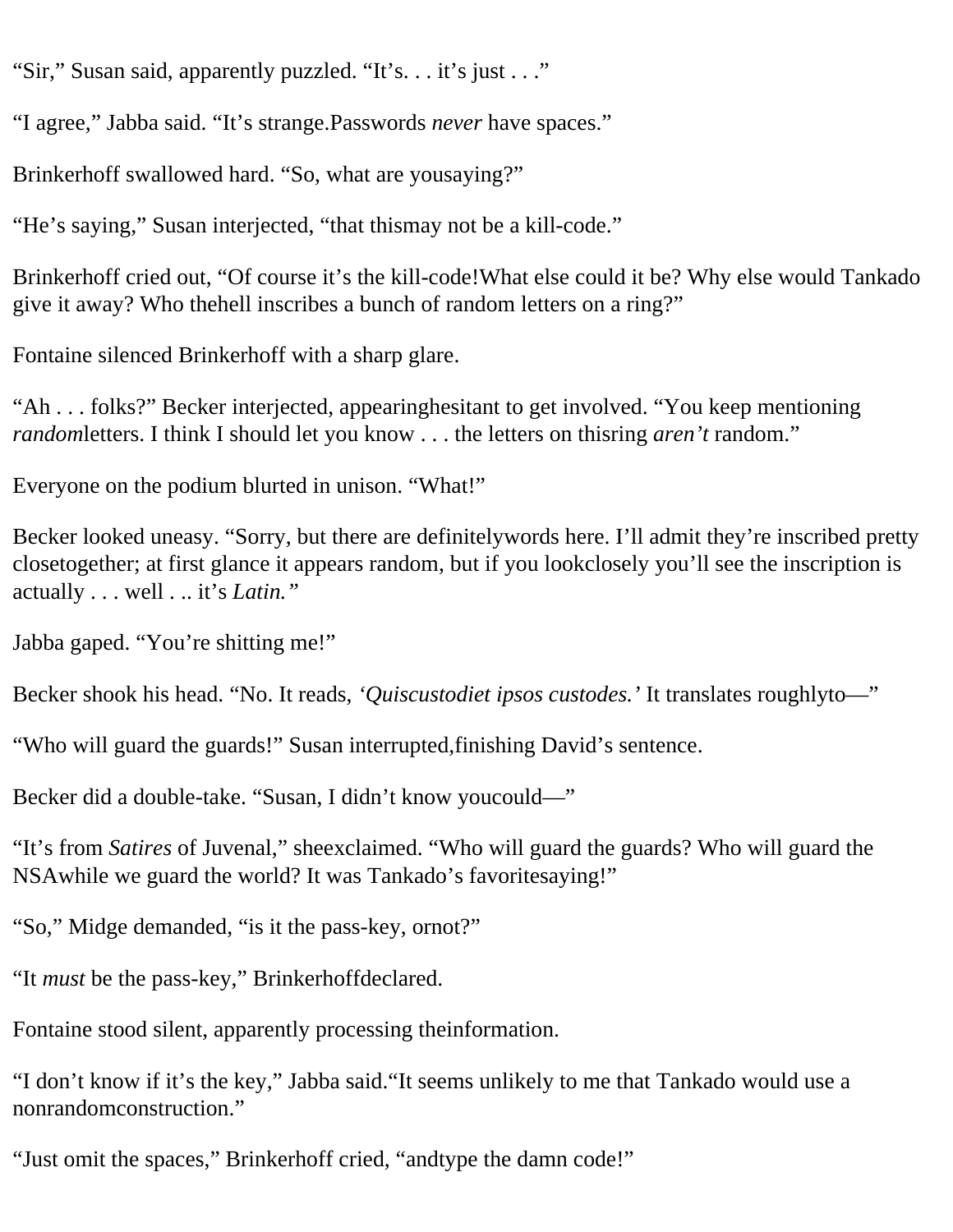Fontaine turned to Susan. "What's *your* take,Ms. Fletcher?"

She thought a moment. She couldn't quite put her finger onit, but something didn't feel right. Susan knew Tankado wellenough to know he thrived on simplicity. His proofs and programmingwere always crystalline and absolute. The fact that the spacesneeded to be removed seemed odd. It was a minor detail, but it wasa flaw, definitely not *clean—*not what Susan would haveexpected as Ensei Tankado's crowning blow.

"It doesn't feel right," Susan finally said."I don't think it's the key."

Fontaine sucked in a long breath, his dark eyes probing hers."Ms. Fletcher, in your mind, if this is not the key, why wouldEnsei Tankado have given it away? If he knew we'd murderedhim—don't you assume he'd want to punish us bymaking the ring disappear?"

A new voice interrupted the dialogue. "Ah . . .Director?"

All eyes turned to the screen. It was Agent Coliander inSeville. He was leaning over Becker's shoulder and speakinginto the mic. "For whatever it's worth, I'm not sosure Mr. Tankado *knew* he was being murdered."

"I beg your pardon?" Fontaine demanded.

"Hulohot was a pro, sir. We saw the kill—only fiftymeters away. All evidence suggests Tankado was unaware."

"Evidence?" Brinkerhoff demanded. *"What*evidence? Tankado gave away this ring. That's proofenough!"

"Agent Smith," Fontaine interrupted. "What makesyou think Ensei Tankado was unaware he was being killed?"

Smith cleared his throat. "Hulohot killed him with anNTB—a noninvasive trauma bullet. It's a rubber pod thatstrikes the chest and spreads out. Silent. Very clean. Mr. Tankadowould only have felt a sharp thump before going into cardiacarrest."

"A trauma bullet," Becker mused to himself. "Thatexplains the bruising."

"It's doubtful," Smith added, "that Tankadoassociated the sensation with a gunman."

"And yet he gave away his ring," Fontaine stated.

"True, sir. But he never looked for his assailant. A victim*always* looks for his assailant when he's been shot.It's instinct."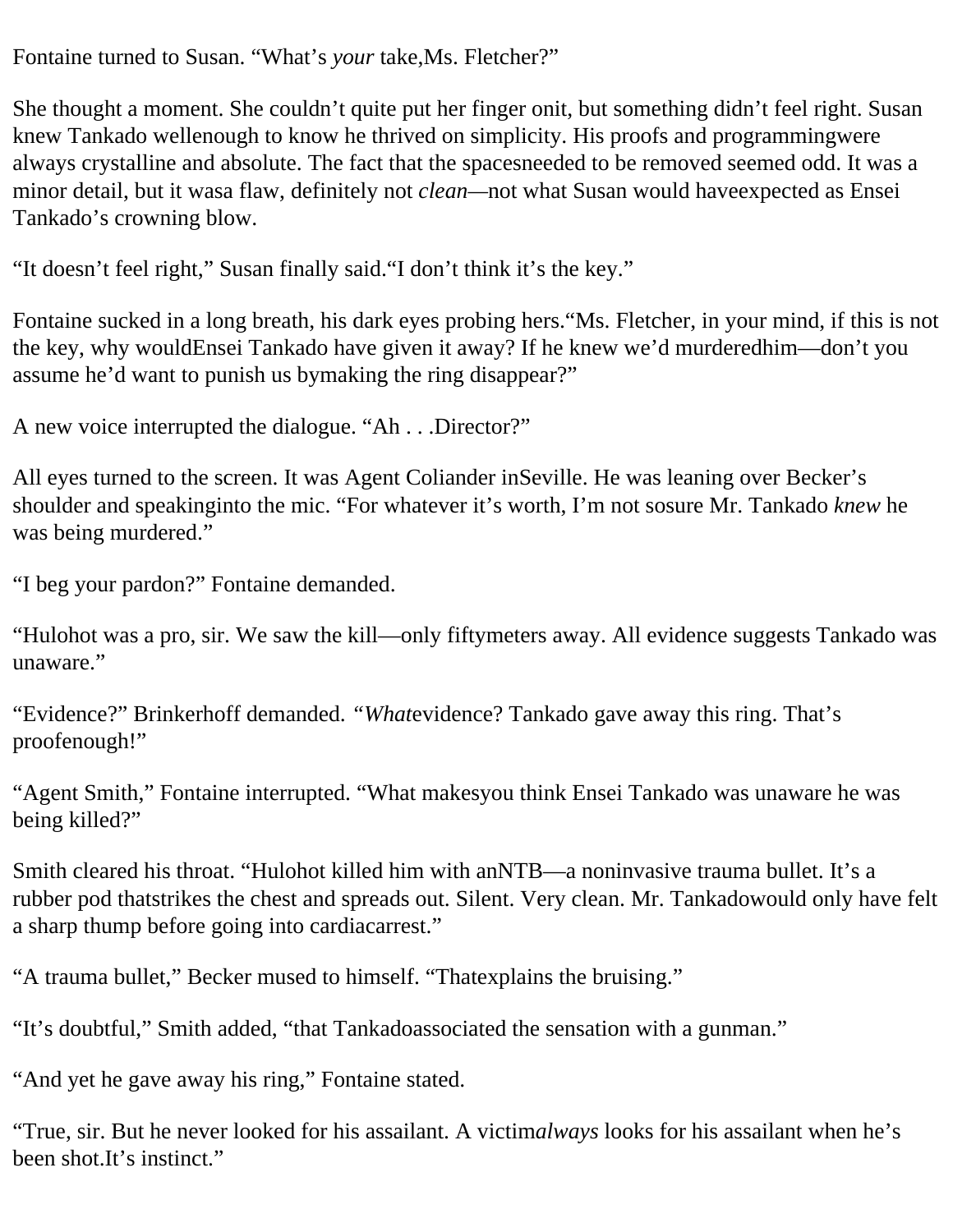Fontaine puzzled. "And you're saying Tankadodidn't look for Hulohot?"

"No, sir. We have it on film if you'dlike—"

"X-eleven filter's going!" a technician yelled."The worm's halfway there!"

"Forget the film," Brinkerhoff declared. "Type inthe damn kill-code and finish this!"

Jabba sighed, suddenly the cool one. "Director, if we enterthe wrong code . . ."

"Yes," Susan interrupted, "if Tankado didn'tsuspect we killed him, we've got some questions toanswer."

"What's our time frame, Jabba?" Fontainedemanded.

Jabba looked up at the VR. "About twenty minutes. I suggestwe use the time wisely."

Fontaine was silent a long moment. Then sighed heavily."All right. Run the film."

## **CHAPTER 117**

"Transmitting video in ten seconds," AgentSmith's voice crackled. "We're dropping every otherframe as well as audio—we'll run as close to real time aspossible."

Everyone on the podium stood silent, watching, waiting. Jabbatyped a few keys and rearranged the video wall. Tankado'smessage appeared on the far left:

### ONLY THE TRUTH WILL SAVE YOU NOW

On the right of the wall was the static interior shot of the vanwith Becker and the two agents huddled around the camera. In thecenter, a fuzzy frame appeared. It dissolved into static and theninto a black and white image of a park.

"Transmitting," Agent Smith announced.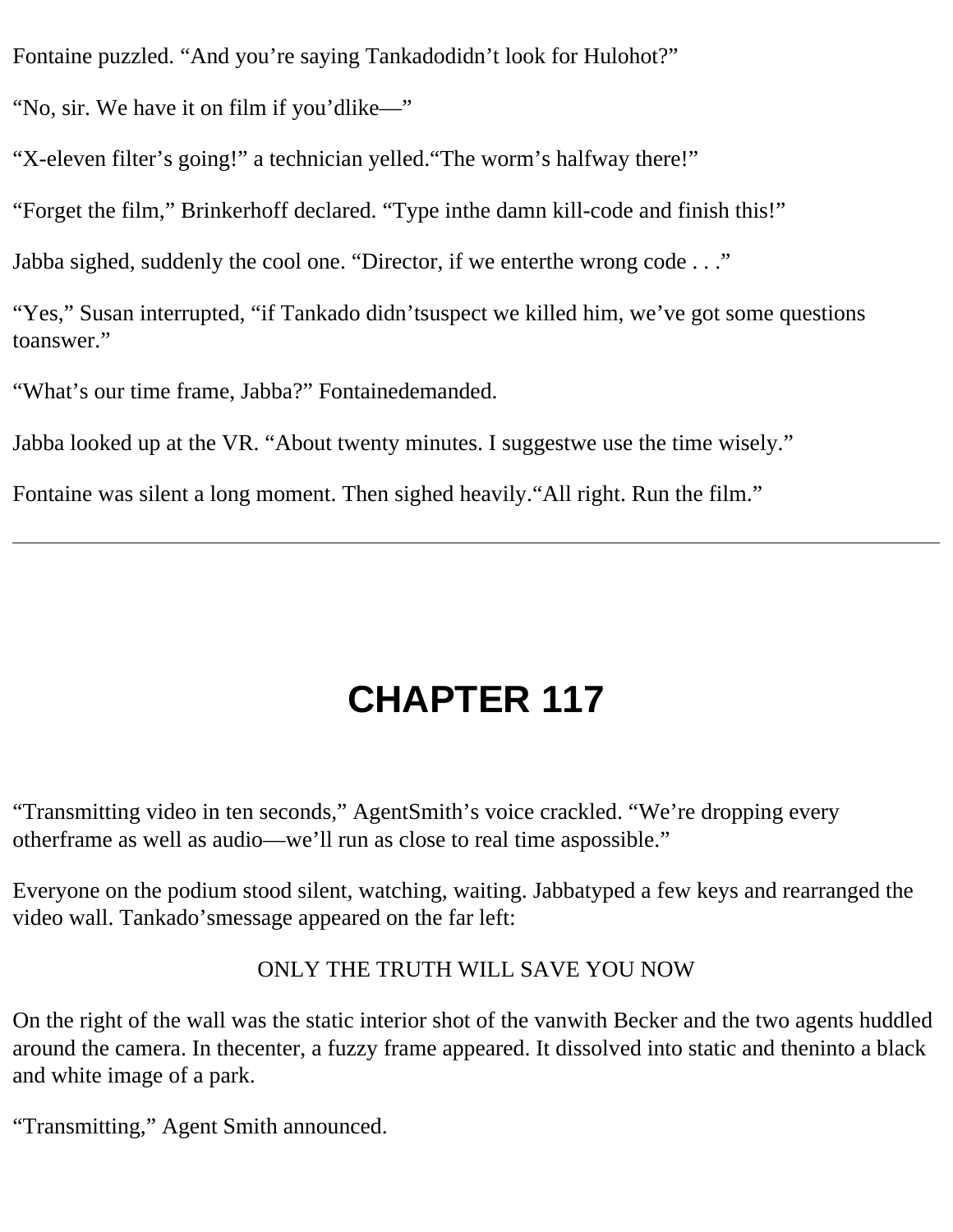The shot looked like an old movie. It was stilted andjerky—a by-product of frame-dropping, a process that halvedthe amount of information sent and enabled faster transmission.

The shot panned out across an enormous concourse enclosed on oneend by a semicircular facade—the Seville Ayuntamiento. Therewere trees in the foreground. The park was empty.

"X-eleven's are down!" a technician called out."This bad boy's hungry!"

Smith began to narrate. His commentary had the detachment of aseasoned agent. "This is shot from the van," he said,"about fifty meters from the kill zone. Tankado is approachingfrom the right. Hulohot's in the trees to the left."

"We've got a time crunch here," Fontaine pressed."Let's get to the meat of it."

Agent Coliander touched a few buttons, and the frame speedincreased.

Everyone on the podium watched in anticipation as their formerassociate, Ensei Tankado, came into the frame. The acceleratedvideo made the whole image seem comic. Tankado shuffled jerkily outonto the concourse, apparently taking in the scenery. He shieldedhis eyes and gazed up at the spires of the huge facade.

"This is it," Smith warned. "Hulohot's apro. He took his first open shot."

Smith was right. There was a flash of light from behind thetrees on the left of the screen. An instant later Tankado clutchedhis chest. He staggered momentarily. The camera zoomed in on him,unstable—in and out of focus.

As the footage rolled in high speed, Smith coldly continued hisnarration. "As you can see, Tankado is instantly in cardiacarrest."

Susan felt ill watching the images. Tankado clutched at hischest with crippled hands, a confused look of terror on hisface.

"You'll notice," Smith added, "his eyes arefocused downward, at himself. Not once does he lookaround."

"And that's important?" Jabba half stated, halfinquired.

"Very," Smith said. "If Tankado suspected foulplay of any kind, he would instinctively search the area. But asyou can see, he does not."

On the screen, Tankado dropped to his knees, still clutching hischest. He never once looked up. Ensei Tankado was a man alone,dying a private, natural death.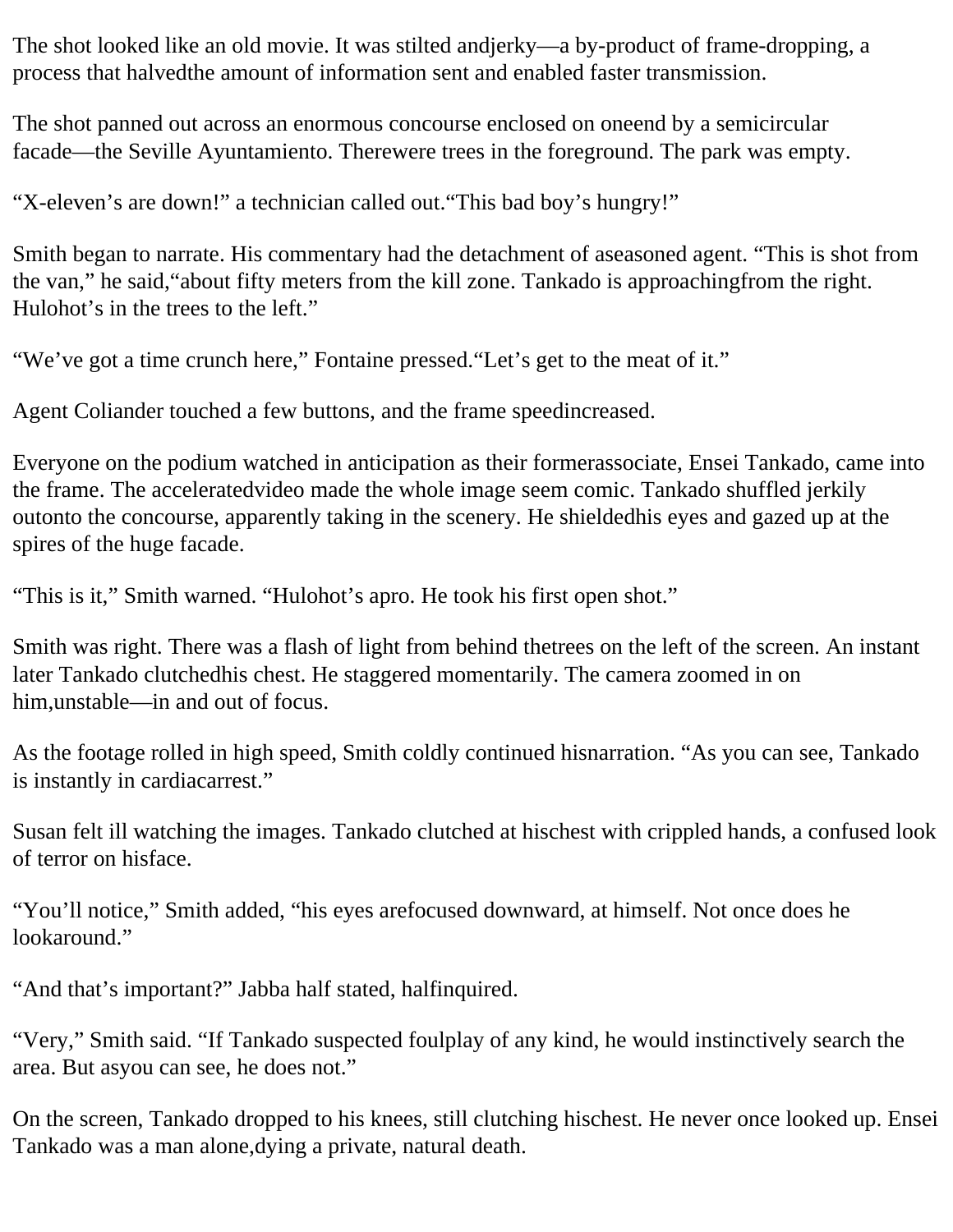"It's odd," Smith said, puzzled. "Traumapods usually won't kill this quickly. Sometimes, if thetarget's big enough, they don't kill at all."

"Bad heart," Fontaine said flatly.

Smith arched his eyebrows, impressed. "Fine choice ofweapon, then."

Susan watched as Tankado toppled from his knees to his side andfinally onto his back. He lay, staring upward, grabbing at hischest. Suddenly the camera wheeled away from him back toward thegrove of trees. A man appeared. He was wearing wire-rim glasses andcarrying an oversize briefcase. As he approached the concourse andthe writhing Tankado, his fingers began tapping in a strange silentdance on a mechanism attached to his hand.

"He's working his Monocle," Smith announced."Sending a message that Tankado is terminated." Smithturned to Becker and chuckled. "Looks like Hulohot had a badhabit of transmitting kills before his victim actuallyexpired."

Coliander sped the film up some more, and the camera followedHulohot as he began moving toward his victim. Suddenly an elderlyman rushed out of a nearby courtyard, ran over to Tankado, andknelt beside him. Hulohot slowed his approach. A moment later twomore people appeared from the courtyard—an obese man and ared-haired woman. They also came to Tankado's side.

"Unfortunate choice of kill zone," Smith said."Hulohot thought he had the victim isolated."

On the screen, Hulohot watched for a moment and then shrank backinto the trees, apparently to wait.

"Here comes the handoff," Smith prompted. "Wedidn't notice it the first time around."

Susan gazed up at the sickening image on the screen. Tankado wasgasping for breath, apparently trying communicate something to theSamaritans kneeling beside him. Then, in desperation, he thrust hisleft hand above him, almost hitting the old man in the face. Heheld the crippled appendage outward before the old man's eyes.The camera tightened on Tankado's three deformed fingers, andon one of them, clearly glistening in the Spanish sun, was thegolden ring. Tankado thrust it out again. The old man recoiled.Tankado turned to the woman. He held his three deformed fingersdirectly in front of her face, as if begging her to understand. Thering glinted in the sun. The woman looked away. Tankado, nowchoking, unable to make a sound, turned to the obese man and triedone last time.

The elderly man suddenly stood and dashed off, presumably to gethelp. Tankado seemed to be weakening, but he was still holding thering in the fat man's face. The fat man reached out and heldthe dying man's wrist, supporting it. Tankado seemed to gazeupward at his own fingers, at his own ring, and then to theman's eyes. As a final plea before death, Ensei Tankado gavethe man an almost imperceptible nod, as if to say *yes.*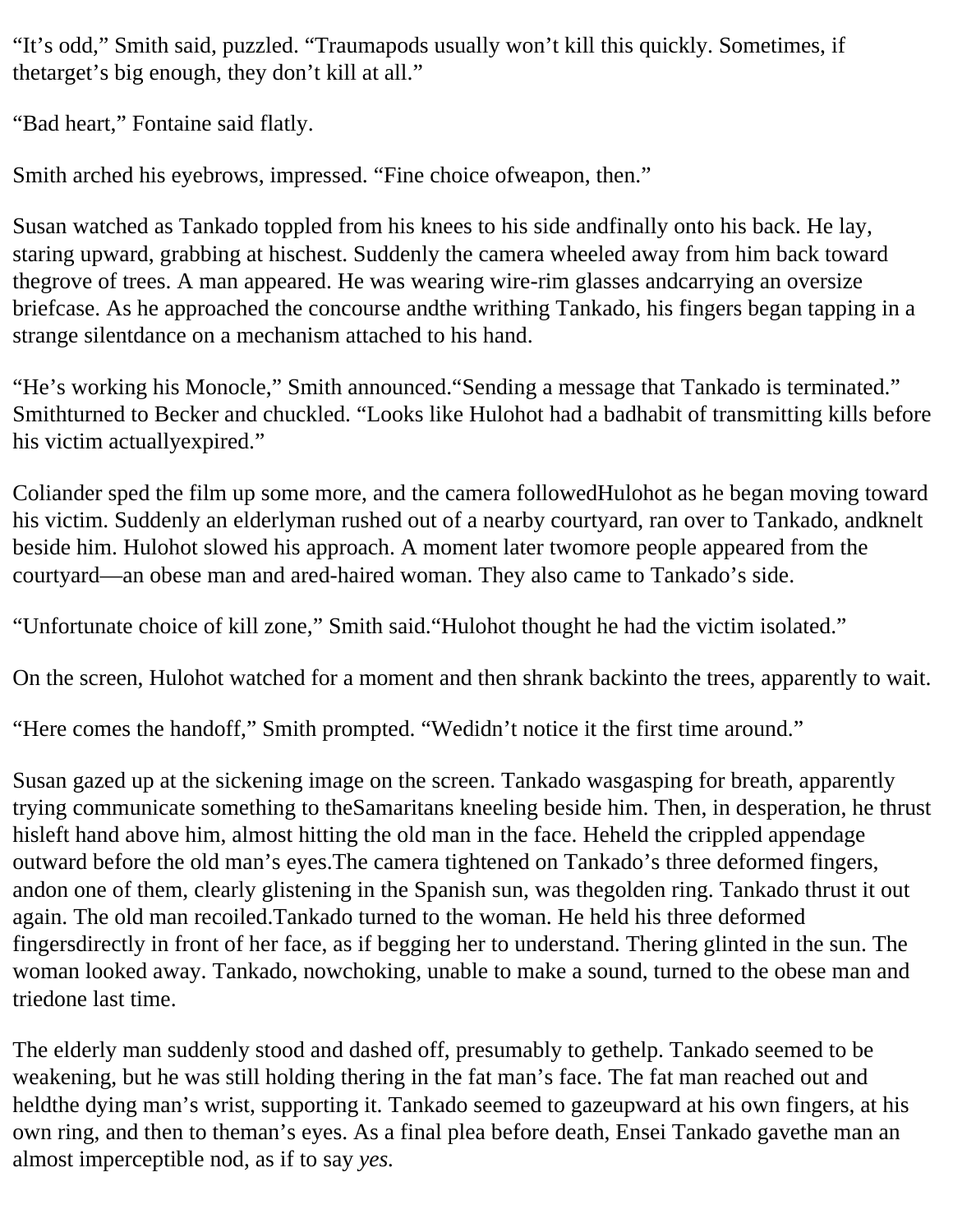Then Tankado fell limp.

"Jesus." Jabba moaned.

Suddenly the camera swept to where Hulohot had been hiding. Theassassin was gone. A police motorcycle appeared, tearing up AvenidaFirelli. The camera wheeled back to where Tankado was lying. Thewoman kneeling beside him apparently heard the police sirens; sheglanced around nervously and then began pulling at her obesecompanion, begging him to leave. The two hurried off.

The camera tightened on Tankado, his hands folded on hislifeless chest. The ring on his finger was gone.

### **CHAPTER 118**

"It's proof," Fontaine said decidedly."Tankado dumped the ring. He wanted it as far from himself aspossible—so we'd never find it."

"But, Director," Susan argued, "it doesn'tmake sense. If Tankado was unaware he'd been murdered, *why* would he give away the kill code?"

"I agree," Jabba said. "The kid's a rebel,but he's a rebel with a conscience. Getting us to admit toTRANSLTR is one thing; revealing our classified databank isanother."

Fontaine stared, disbelieving. "You think Tankado *wanted* to stop this worm? You think his dying thoughts were forthe poor NSA?"

"Tunnel-block corroding!" a technician yelled."Full vulnerability in fifteen minutes, maximum!"

"I'll tell you what," the director declared,taking control. "In fifteen minutes, every Third World countryon the planet will learn how to build an intercontinental ballisticmissile. If someone in this room thinks he's got a bettercandidate for a kill code than this ring, I'm all ears."The director waited. No one spoke. He returned his gaze to Jabbaand locked eyes. "Tankado dumped that ring for a reason,Jabba. Whether he was trying to bury it, or whether he thought thefat guy would run to a pay phone and call us with the information,I really don't care. But I've made the decision.We're entering that quote. Now."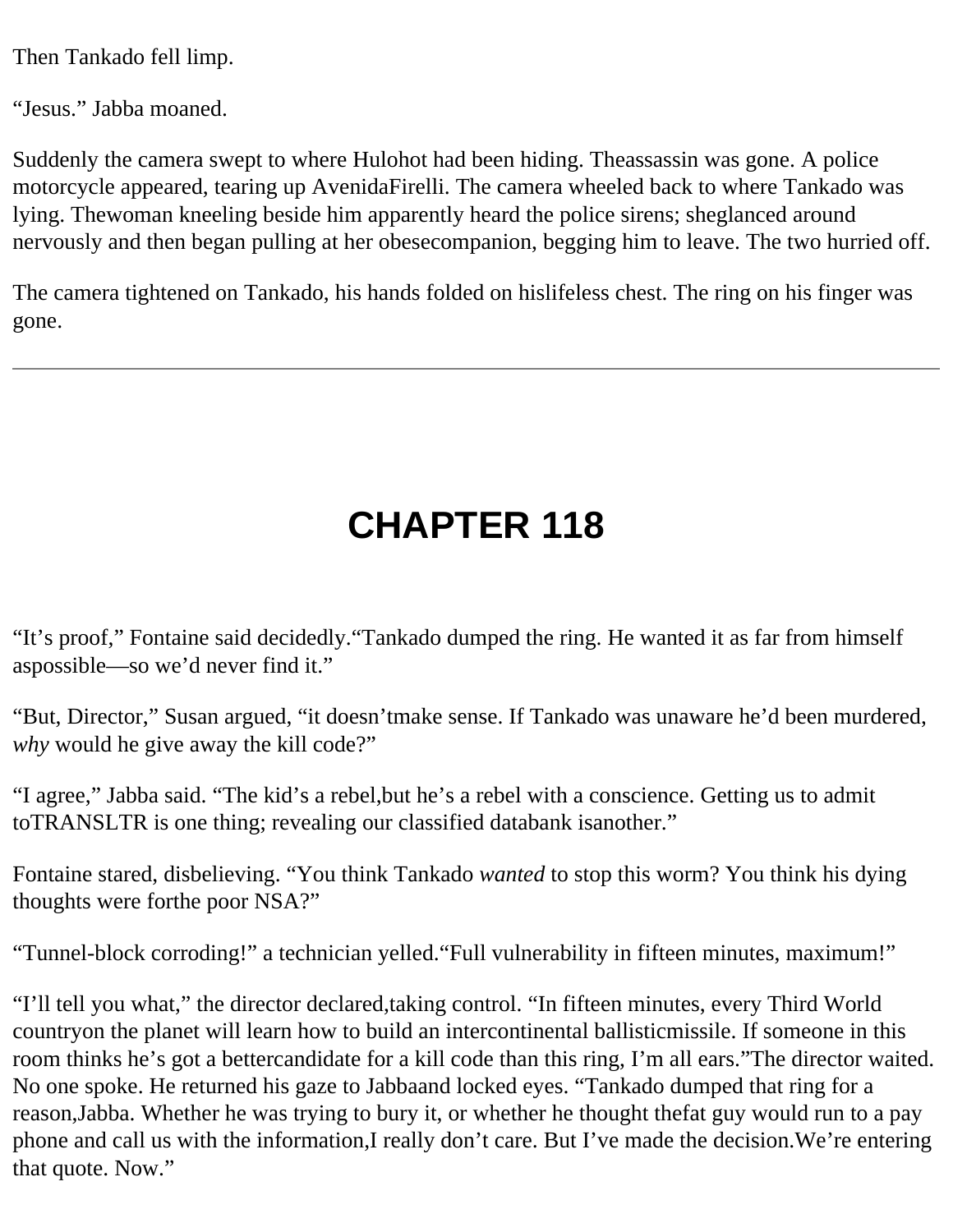Jabba took a long breath. He knew Fontaine was right—therewas no better option. They were running out of time. Jabba sat."Okay . . . let's do it." He pulled himself to thekeyboard. "Mr. Becker? The inscription, please. Nice andeasy."

David Becker read the inscription, and Jabba typed. When theywere done, they double-checked the spelling and omitted all thespaces. On the center panel of the view wall, near the top, werethe letters:

#### QUISCUSTODIETIPSOSCUSTODES

"I don't like it," Susan muttered softly."It's not clean."

Jabba hesitated, hovering over the ENTER key.

"Do it," Fontaine commanded.

Jabba hit the key. Seconds later the whole room knew it was amistake.

## **CHAPTER 119**

"It's accelerating!" Soshi yelled from the backof the room. "It's the wrong code!"

Everyone stood in silent horror.

On the screen before them was the error message:

### ILLEGAL ENTRY. NUMERIC FIELD ONLY.

"Damn it!" Jabba screamed. "Numeric *only!*We're looking for a goddamn number! We're fucked! Thisring is shit!"

"Worm's at double speed!" Soshi shouted."Penalty round!"

On the center screen, right beneath the error message, the VRpainted a terrifying image. As the third firewall gave way, thehalf-dozen or so black lines representing marauding hackers surgedforward, advancing relentlessly toward the core. With each passingmoment, a new line appeared. Then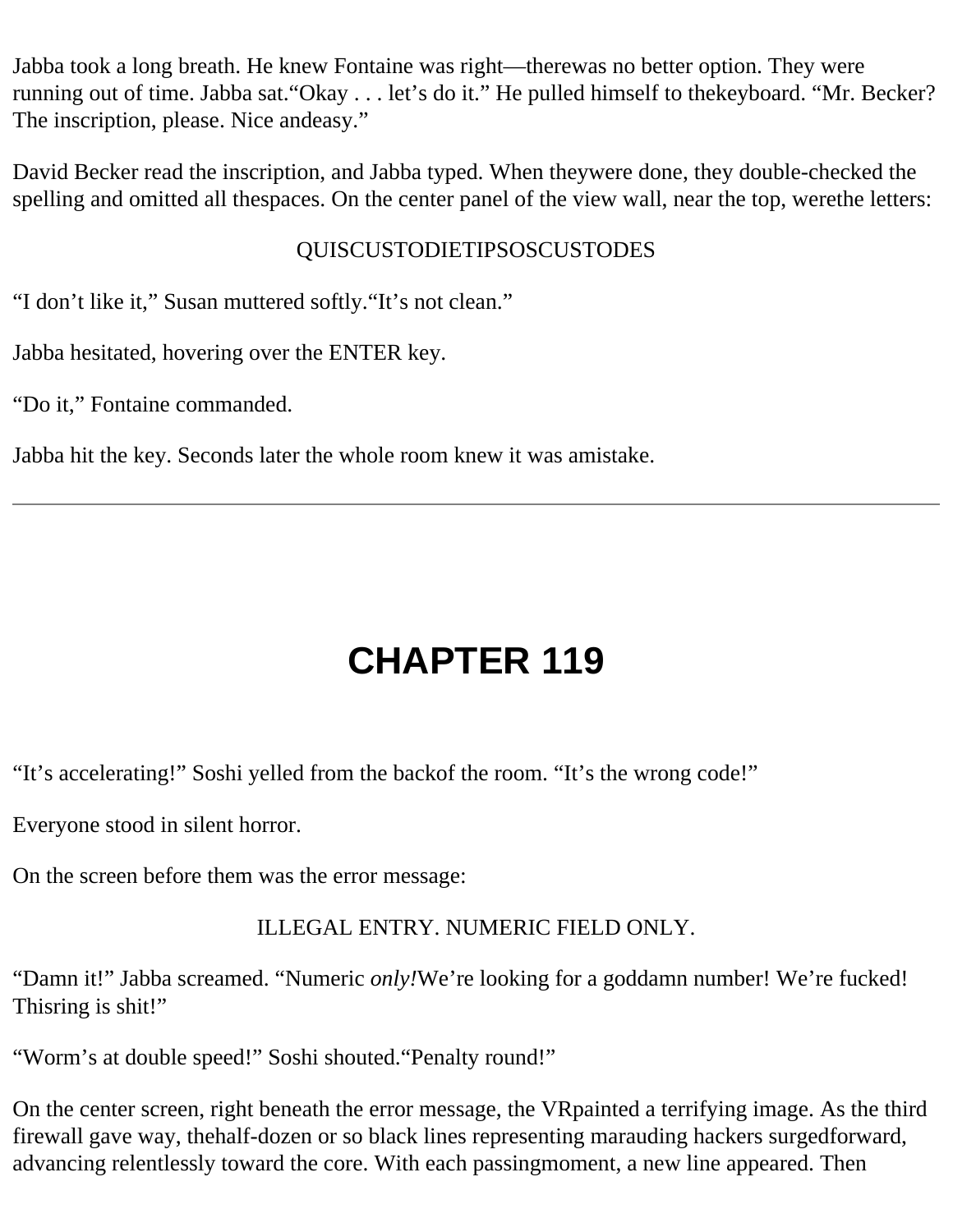another.

"They're swarming!" Soshi yelled.

"Confirming overseas tie-ins!" cried anothertechnician. "Word's out!"

Susan averted her gaze from the image of the collapsingfirewalls and turned to the side screen. The footage of EnseiTankado's kill was on endless loop. It was the same everytime—Tankado clutching his chest, falling, and with a look ofdesperate panic, forcing his ring on a group of unsuspectingtourists. *It makes no sense,* she thought. *If hedidn't know we'd killed him . . .* Susan drew a totalblank. It was too late. *We've missed something.*

On the VR, the number of hackers pounding at the gates haddoubled in the last few minutes. From now on, the number wouldincrease exponentially. Hackers, like hyenas, were one big family,always eager to spread the word of a new kill.

Leland Fontaine had apparently seen enough. "Shut itdown," he declared. "Shut the damn thing down."

Jabba stared straight ahead like the captain of a sinking ship."Too late, sir. We're going down."

## **CHAPTER 120**

The four-hundred-pound Sys-Sec stood motionless, hands restingatop his head in a freeze-frame of disbelief. He'd ordered apower shutdown, but it would be a good twenty minutes too late.Sharks with high-speed modems would be able to download staggeringquantities of classified information in that window.

Jabba was awakened from his nightmare by Soshi rushing to thepodium with a new printout. "I've found something,sir!" she said excitedly. "Orphans in the source! Alphagroupings. All over the place!"

Jabba was unmoved. "We're looking for a numeric,dammit! Not an alpha! The kill-code is a *number!"*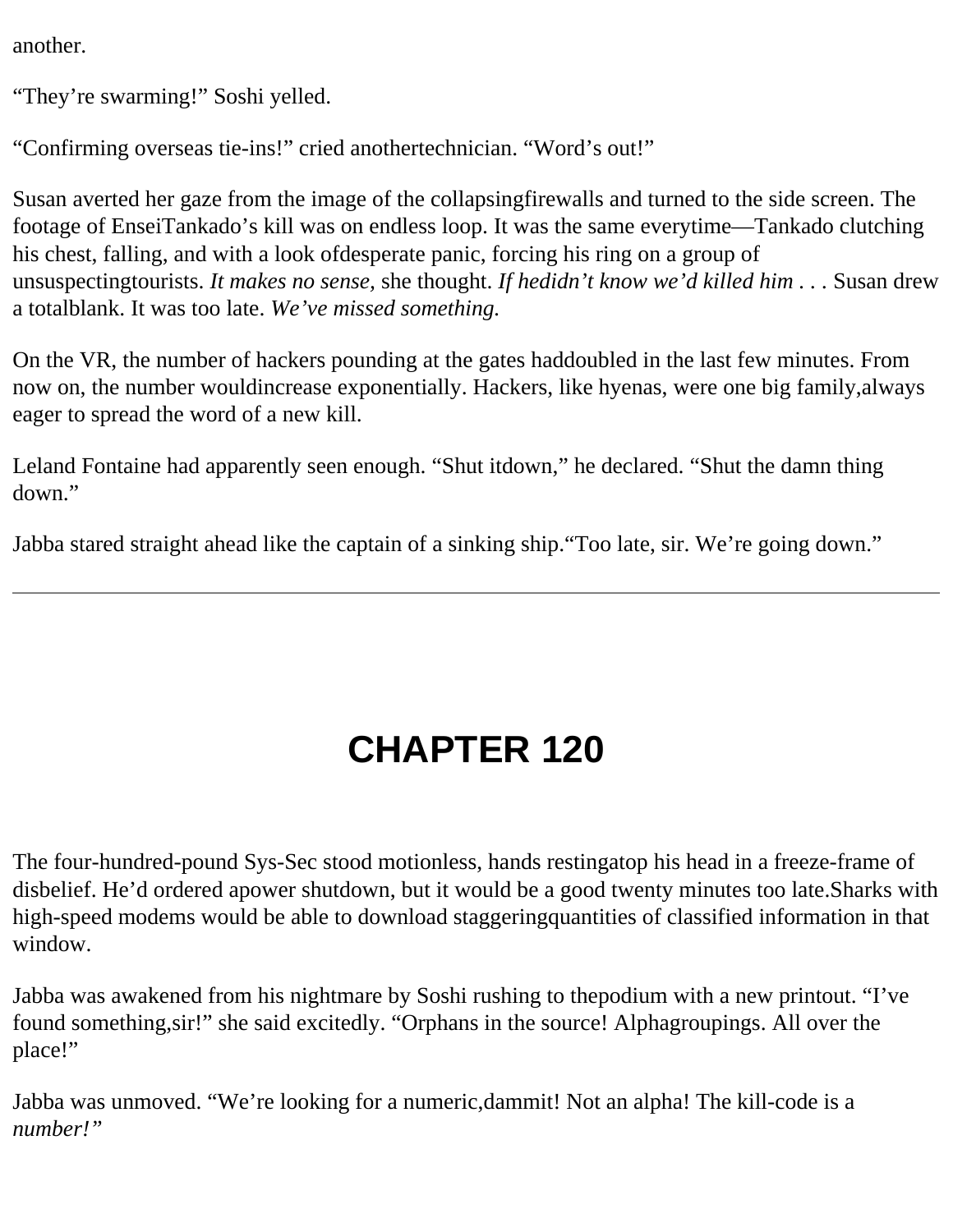"But we've got orphans! Tankado's too good toleave orphans—especially this many!"

The term "orphans" referred to extra lines ofprogramming that didn't serve the program's objective inany way. They fed nothing, referred to nothing, led nowhere, andwere usually removed as part of the final debugging and compilingprocess.

Jabba took the printout and studied it.

Fontaine stood silent.

Susan peered over Jabba's shoulder at the printout."We're being attacked by a *rough draft* ofTankado's worm?"

"Polished or not," Jabba retorted, "it'skicking our ass."

"I don't buy it," Susan argued. "Tankado wasa perfectionist. You know that. There's no way he left bugs inhis program."

"There are lots of them!" Soshi cried. She grabbed theprintout from Jabba and pushed it in front of Susan."Look!"

Susan nodded. Sure enough, after every twenty or so lines ofprogramming, there were four freefloating characters. Susanscanned them.

### PFEE

### SESN

### RETM

"Four-bit alpha groupings," she puzzled."They're definitely not part of theprogramming."

"Forget it," Jabba growled. "You're grabbingat straws."

"Maybe not," Susan said. "A lot of encryptionuses four-bit groupings. This could be a code."

"Yeah." Jabba groaned. "It says—'Ha,ha. You're fucked.' " He looked up at the VR."In about nine minutes."

Susan ignored Jabba and locked in on Soshi. "How manyorphans are there?"

Soshi shrugged. She commandeered Jabba's terminal and typedall the groupings. When she was done, she pushed back from theterminal. The room looked up at the screen.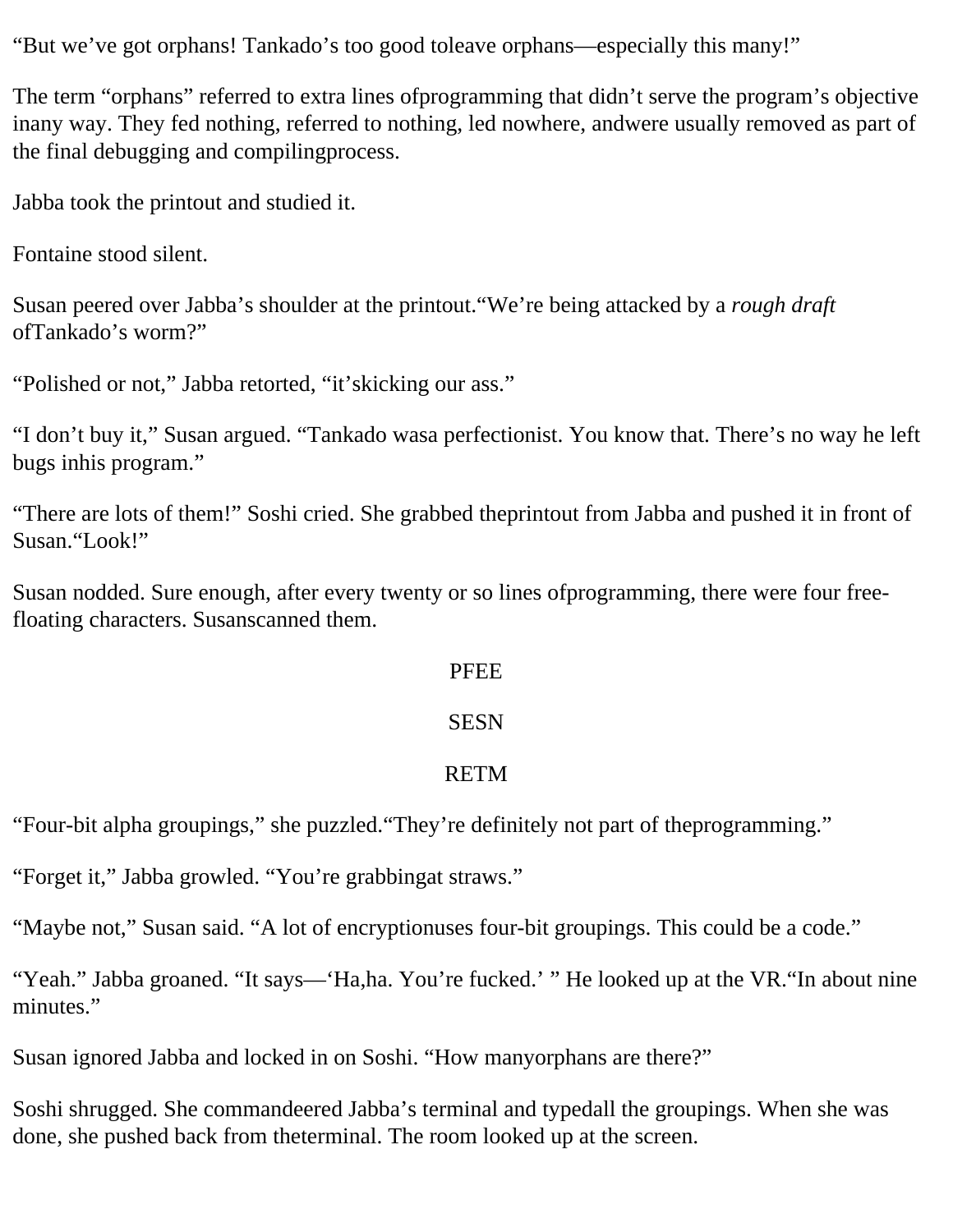### PFEE SESN RETM MFHA IRWE OOIG MEEN NRMA

### ENET SHAS DCNS IIAA IEER BRNK FBLE LODI

Susan was the only one smiling. "Sure looks familiar,"she said. "Blocks of four—just like Enigma."

The director nodded. Enigma was history's most famouscode-writing machine—the Nazis' twelveton encryptionbeast. It had encrypted in blocks of four.

"Great." He moaned. "You wouldn't happen tohave one lying around, would you?"

"That's not the point!" Susan said, suddenlycoming to life. This was her specialty. "The point is thatthis is a code. Tankado left us a clue! He's taunting us,daring us to figure out the pass-key in time. He's layinghints just out of our reach!"

"Absurd," Jabba snapped. "Tankado gave us onlyone out—revealing TRANSLTR. That was it. That was our escape.We blew it."

"I have to agree with him," Fontaine said. "Idoubt there's any way Tankado would risk letting us off thehook by hinting at his kill-code."

Susan nodded vaguely, but she recalled how Tankado had giventhem NDAKOTA. She stared up at the letters wondering if he wereplaying another one of his games.

"Tunnel block half gone!" a technician called.

On the VR, the mass of black tie-in lines surged deeper into thetwo remaining shields.

David had been sitting quietly, watching the drama unfold on themonitor before them. "Susan?" he offered. "I have anidea. Is that text in sixteen groupings of four?"

"Oh, for Christ's sake," Jabba said under hisbreath. "Now everyone wants to play?"

Susan ignored Jabba and counted the groupings. "Yes.Sixteen."

"Take out the spaces," Becker said firmly.

"David," Susan replied, slightly embarrassed. "Idon't think you understand. The groupings of fourare—"

"Take out the spaces," he repeated.

Susan hesitated a moment and then nodded to Soshi. Soshi quicklyremoved the spaces. The result was no more enlightening.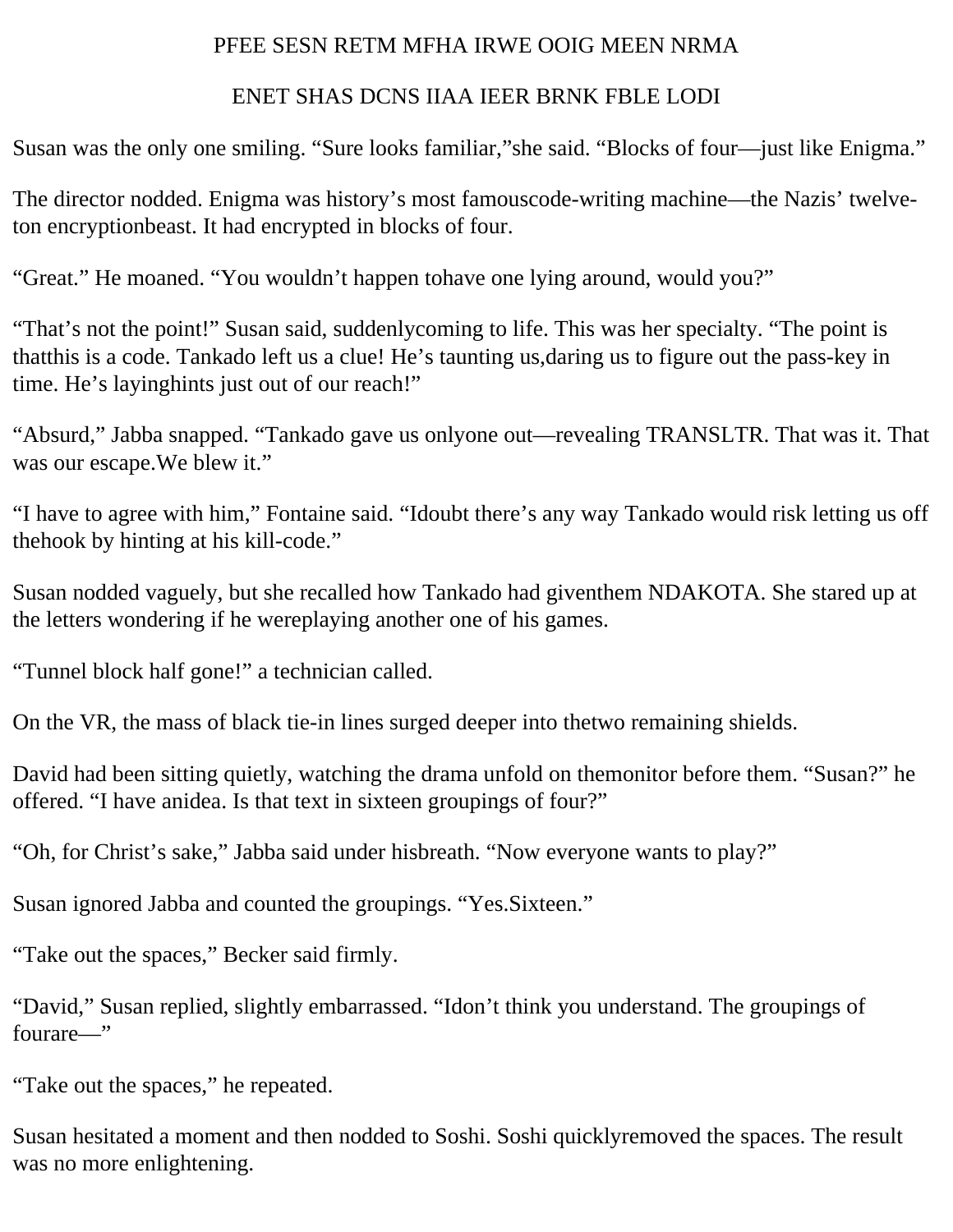#### PFEESENRETMMFHAIRWEOOIGMEENRMAENETSHASDCSIIAAUEERBRBJFBEKIDU

Jabba exploded. "ENOUGH! Playtime's over! Thisthing's on double-speed! We've got about eight minuteshere! We're looking for a *number,* not a bunch ofhalf-baked letters!"

"Four by sixteen," David said calmly. "Do themath, Susan."

Susan eyed David's image on the screen. *Do the math?He's terrible at math!* She knew David could memorize verbconjugations and vocabulary like a Xerox machine, but math? . ..

"Multiplication tables," Becker said.

*Multiplication tables,* Susan wondered. *What is hetalking about?*

"Four by sixteen," the professor repeated. "I hadto memorize multiplication tables in fourth grade."

Susan pictured the standard grade school multiplication table.*Four by sixteen.* "Sixty-four," she said blankly. "So what?"

David leaned toward the camera. His face filled the frame. "Sixty-four letters . . ."

Susan nodded. "Yes, but they're—" Susanfroze.

"Sixty-four letters," David repeated.

Susan gasped. "Oh my God! David, you're agenius!"

# **CHAPTER 121**

*"Seven minutes!"* a technician called out.

"Eight rows of eight!" Susan shouted, excited.

Soshi typed. Fontaine looked on silently. The second to lastshield was growing thin.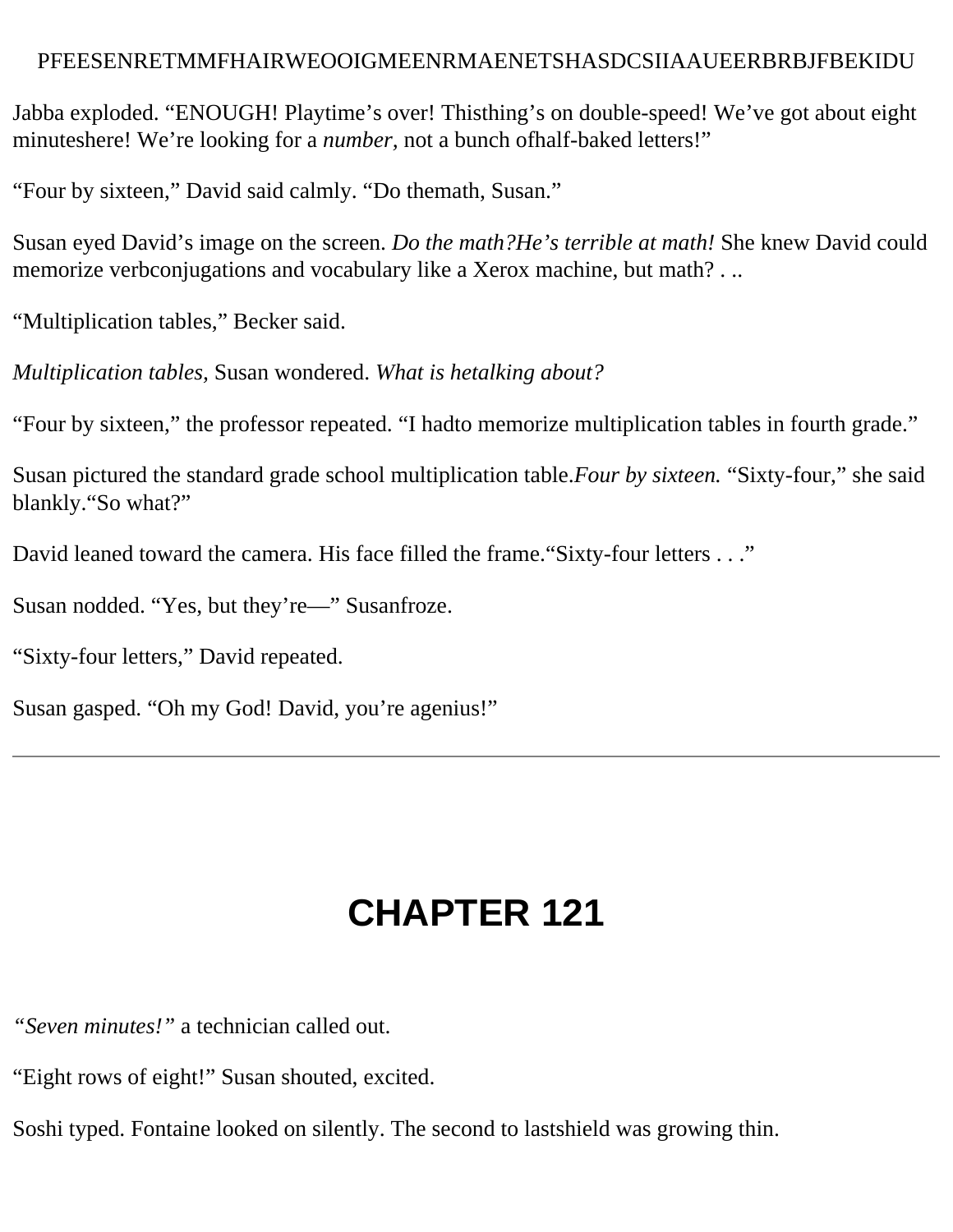"Sixty-four letters!" Susan was in control."It's a perfect square!"

"Perfect square?" Jabba demanded. "So *what?"*

Ten seconds later Soshi had rearranged the seemingly randomletters on the screen. They were now in eight rows of eight. Jabbastudied the letters and threw up his hands in despair. The newlayout was no more revealing than the original.

P F E E S E S N R E T M P F H A I R W E O O I G M E E N N R M A E N E T S H A S D CN S I I A A I E E R B R N K F B L E L O D I

"Clear as shit." Jabba groaned.

"Ms. Fletcher," Fontaine demanded, "explainyourself." All eyes turned to Susan.

Susan was staring up at the block of text. Gradually she begannodding, then broke into a wide smile. "David, I'll bedamned!"

Everyone on the podium exchanged baffled looks.

David winked at the tiny image of Susan Fletcher on the screenbefore him. "Sixty-four letters. Julius Caesar strikesagain."

Midge looked lost. "What are you talking about?"

"Caesar box." Susan beamed. "Read top to bottom.Tankado's sending us a message."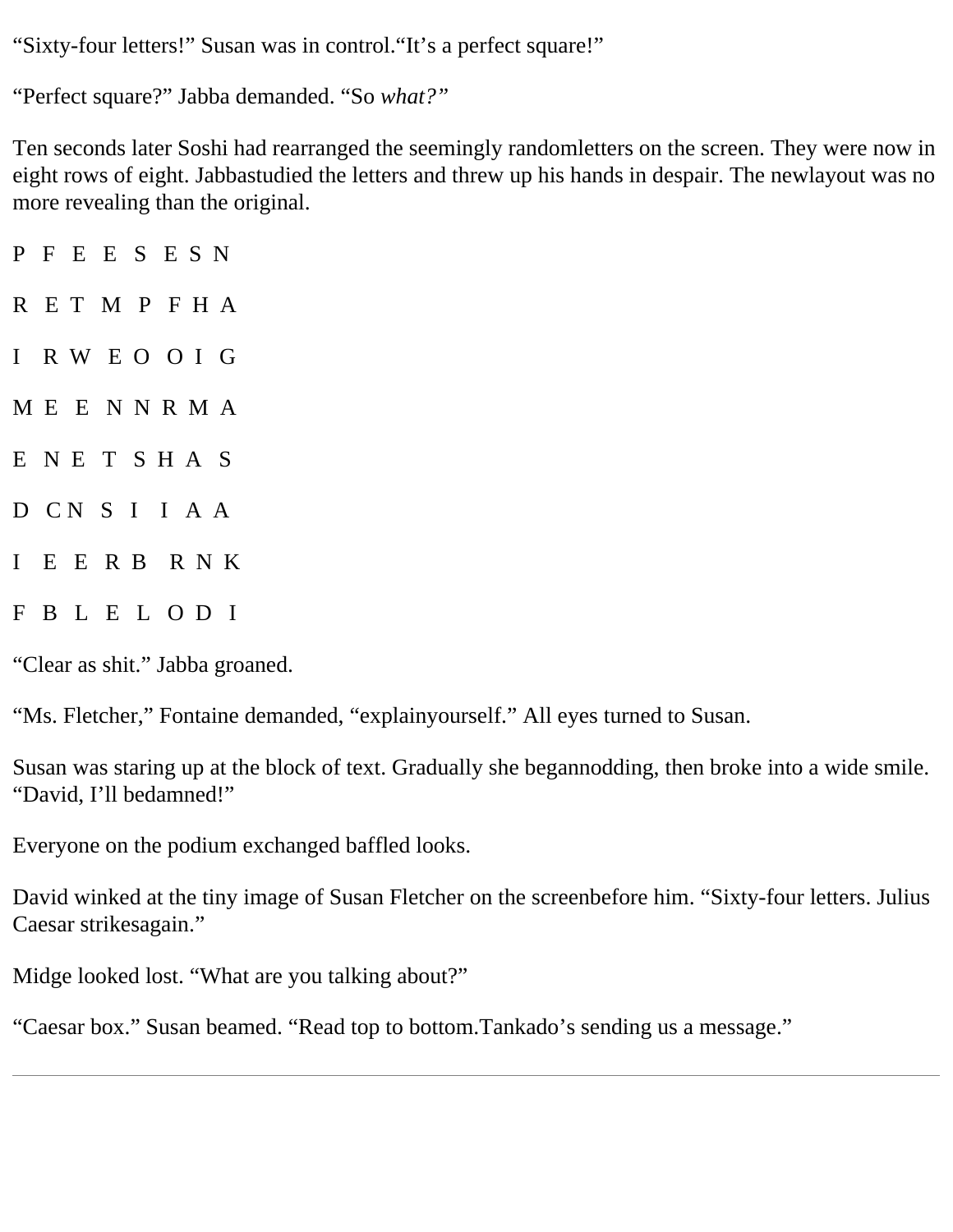## **CHAPTER 122**

*"Six minutes!"* a technician called out.

Susan shouted orders. "Retype top to bottom! Read down, notacross!"

Soshi furiously moved down the columns, retyping the text.

"Julius Caesar sent codes this way!" Susan blurted."His letter count was always a perfect square!"

"Done!" Soshi yelled.

Everyone looked up at the newly arranged, single line of text onthe wall-screen.

"Still garbage," Jabba scoffed in disgust. "Lookat it. It's totally random bits of—" The wordslodged in his throat. His eyes widened to saucers. "Oh . . .oh my . . ."

Fontaine had seen it too. He arched his eyebrows, obviouslyimpressed.

Midge and Brinkerhoff both cooed in unison. "Holy . . .shit."

The sixty-four letters now read:

PRIMEDIFFERENCEBETWEENELEMENTSRESPONSIBLEFORHIROSHIMAANDNAGASAKI

"Put in the spaces," Susan ordered. "We'vegot a puzzle to solve."

# **CHAPTER 123**

An ashen technician ran to the podium. "Tunnel block's about to go!"

Jabba turned to the VR onscreen. The attackers surged forward,only a whisker away from their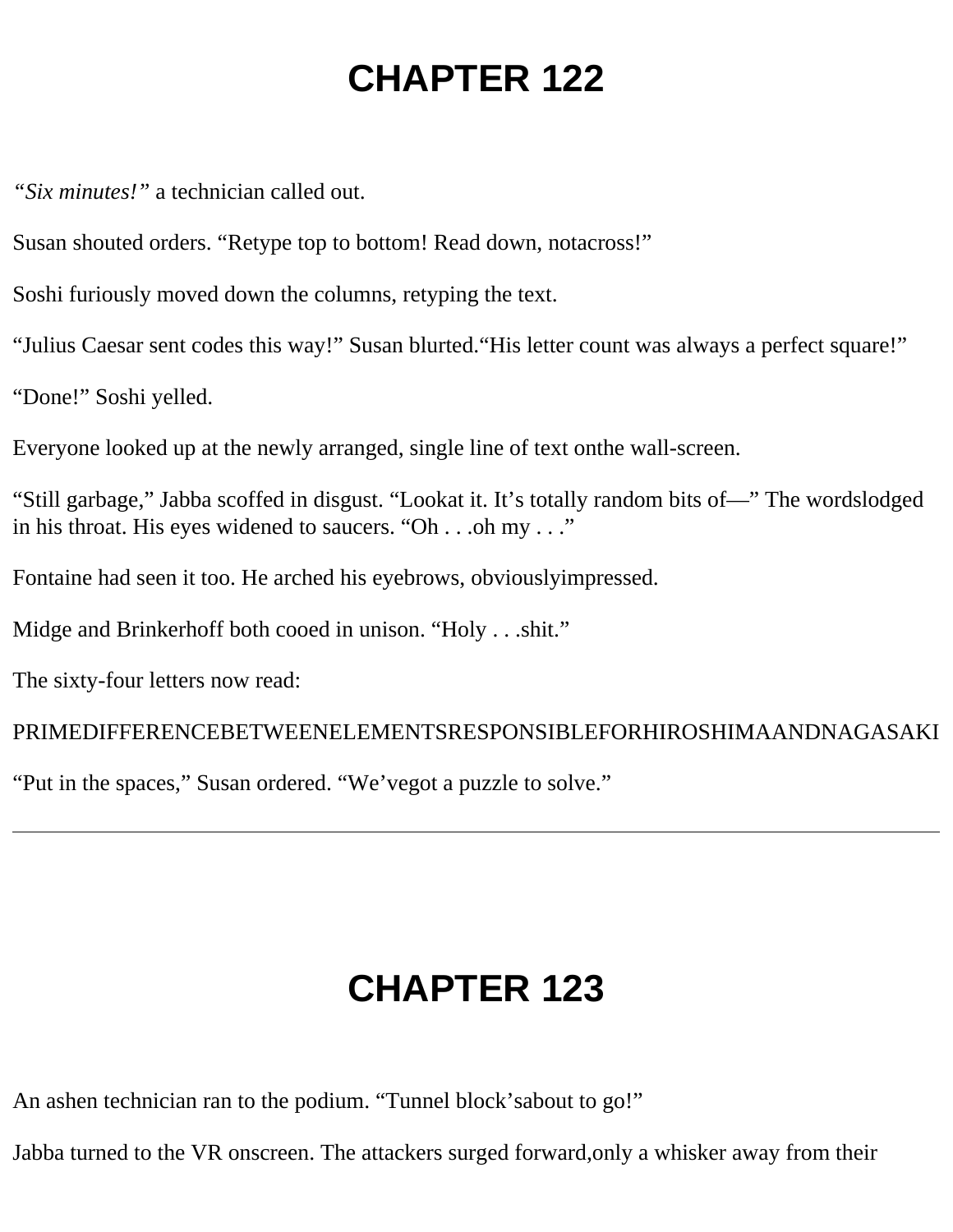assault on the fifth and final wall.The databank was running out of time.

Susan blocked out the chaos around her. She read Tankado'sbizarre message over and over.

### PRIME DIFFERENCE BETWEEN ELEMENTS RESPONSIBLE FORHIROSHIMA AND NAGASAKI

"It's not even a question!" Brinkerhoff cried."How can it have an answer?"

"We need a number," Jabba reminded. "Thekill-code is *numeric.*"

"Silence," Fontaine said evenly. He turned andaddressed Susan. "Ms. Fletcher, you've gotten us thisfar. I need your best guess."

Susan took a deep breath. "The kill-code entry fieldaccepts numerics *only.* My guess is that this is some sort ofclue as to the correct number. The text mentions Hiroshima andNagasaki—the two cities that were hit by atomic bombs. Maybethe kill-code is related to the number of casualties, the estimateddollars of damage . . ." She paused a moment, rereading theclue. "The word 'difference' seems important. Theprime *difference* between Nagasaki and Hiroshima. ApparentlyTankado felt the two incidents differed somehow."

Fontaine's expression did not change. Nonetheless, hope wasfading fast. It seemed the political backdrops surrounding the twomost devastating blasts in history needed to be analyzed, compared,and translated into some magic number . . . and all within the nextfive minutes.

# **CHAPTER 124**

### *"Final shield under attack!"*

On the VR, the PEM authorization programming was now beingconsumed. Black, penetrating lines engulfed the final protectiveshield and began forcing their way toward its core.

Prowling hackers were now appearing from all over the world. Thenumber was doubling almost every minute. Before long, anyone with acomputer—foreign spies, radicals, terrorists—would haveaccess to all of the U.S. government's classifiedinformation.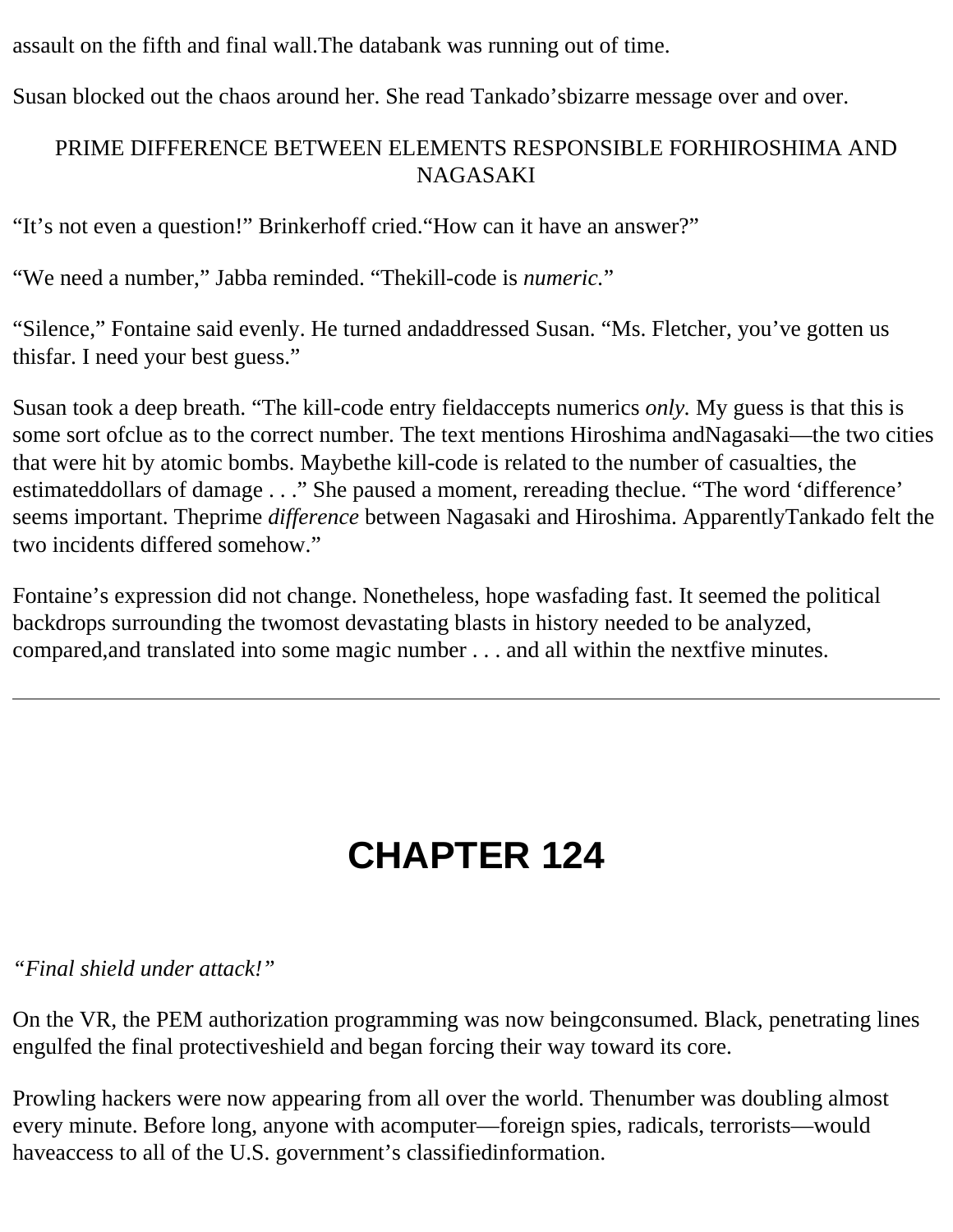As technicians tried vainly to sever power, the assembly on thepodium studied the message. Even David and the two NSA agents weretrying to crack the code from their van in Spain.

### PRIME DIFFERENCE BETWEEN ELEMENTS RESPONSIBLE FORHIROSHIMA AND NAGASAKI

Soshi thought aloud. "The elements responsible forHiroshima and Nagasaki . . . Pearl Harbor? Hirohito's refusalto . . ."

"We need a *number,"* Jabba repeated, "notpolitical theories. We're talking *mathematics—*nothistory!"

Soshi fell silent.

"How about payloads?" Brinkerhoff offered."Casualties? Dollars damage?"

"We're looking for an *exact* figure," Susanreminded. "Damage estimates vary." She stared up at themessage. "The elements responsible . . ."

Three thousand miles away, David Becker's eyes flew open."Elements!" he declared. "We're talking math,not history!"

All heads turned toward the satellite screen.

"Tankado's playing word games!" Becker spouted."The word 'elements' has multiplemeanings!"

"Spit it out, Mr. Becker," Fontaine snapped.

"He's talking about *chemical* elements—notsociopolitical ones!"

Becker's announcement met blank looks.

"Elements!" he prompted. "The periodic table! *Chemical* elements! Didn't any of you see the movie *FatMan and Little Boy—*about the Manhattan Project? The twoatomic bombs were different. They used differentfuel—different *elements!*"

Soshi clapped her hands. "Yes! He's right! I readthat! The two bombs used different fuels! One used uranium and oneused plutonium! Two *different* elements!"

A hush swept across the room.

"Uranium and plutonium!" Jabba exclaimed, suddenlyhopeful. "The clue asks for the *difference* between thetwo elements!" He spun to his army of workers. "Thedifference between uranium and plutonium! Who knows what itis?"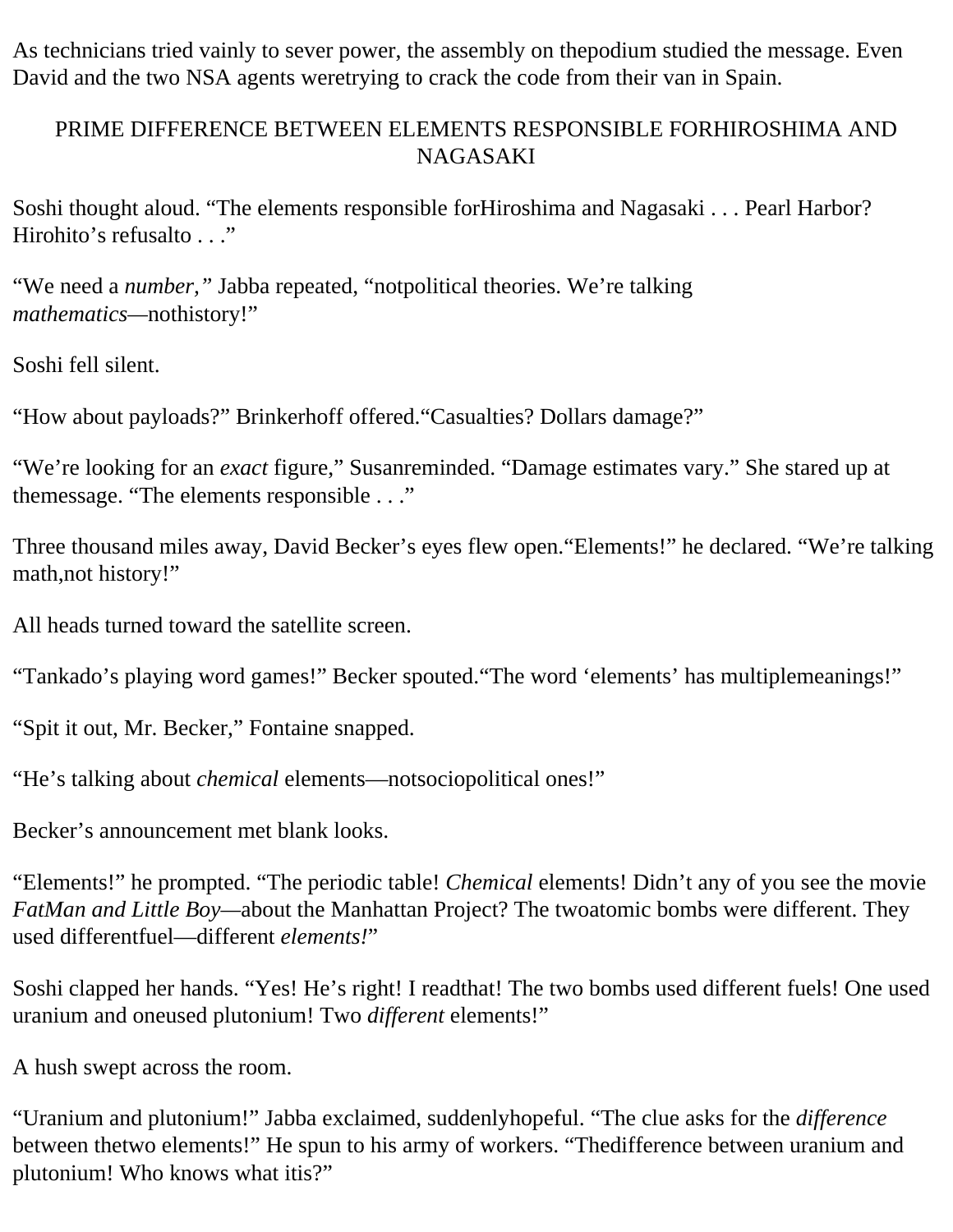Blank stares all around.

"Come on!" Jabba said. "Didn't you kids goto college? Somebody! Anybody! I need the difference betweenplutonium and uranium!"

No response.

Susan turned to Soshi. "I need access to the Web. Is therea browser here?"

Soshi nodded. "Netscape's sweetest."

Susan grabbed her hand. "Come on. We're goingsurfing."

### **CHAPTER 125**

"How much time?" Jabba demanded from the podium.

There was no response from the technicians in the back. Theystood riveted, staring up at the VR. The final shield was gettingdangerously thin.

Nearby, Susan and Soshi pored over the results of theirWebsearch. "Outlaw Labs?" Susan asked. "Who arethey?"

Soshi shrugged. "You want me to open it?"

"Damn right," she said. "Six hundred forty-seventext references to uranium, plutonium, and atomic bombs. Soundslike our best bet."

Soshi opened the link. A disclaimer appeared.

*The information contained in this file is strictly foracademic use only. Any layperson attempting to construct any of thedevices described runs the risk of radiation poisoning and/orself-explosion.*

"Self-explosion?" Soshi said. "Jesus."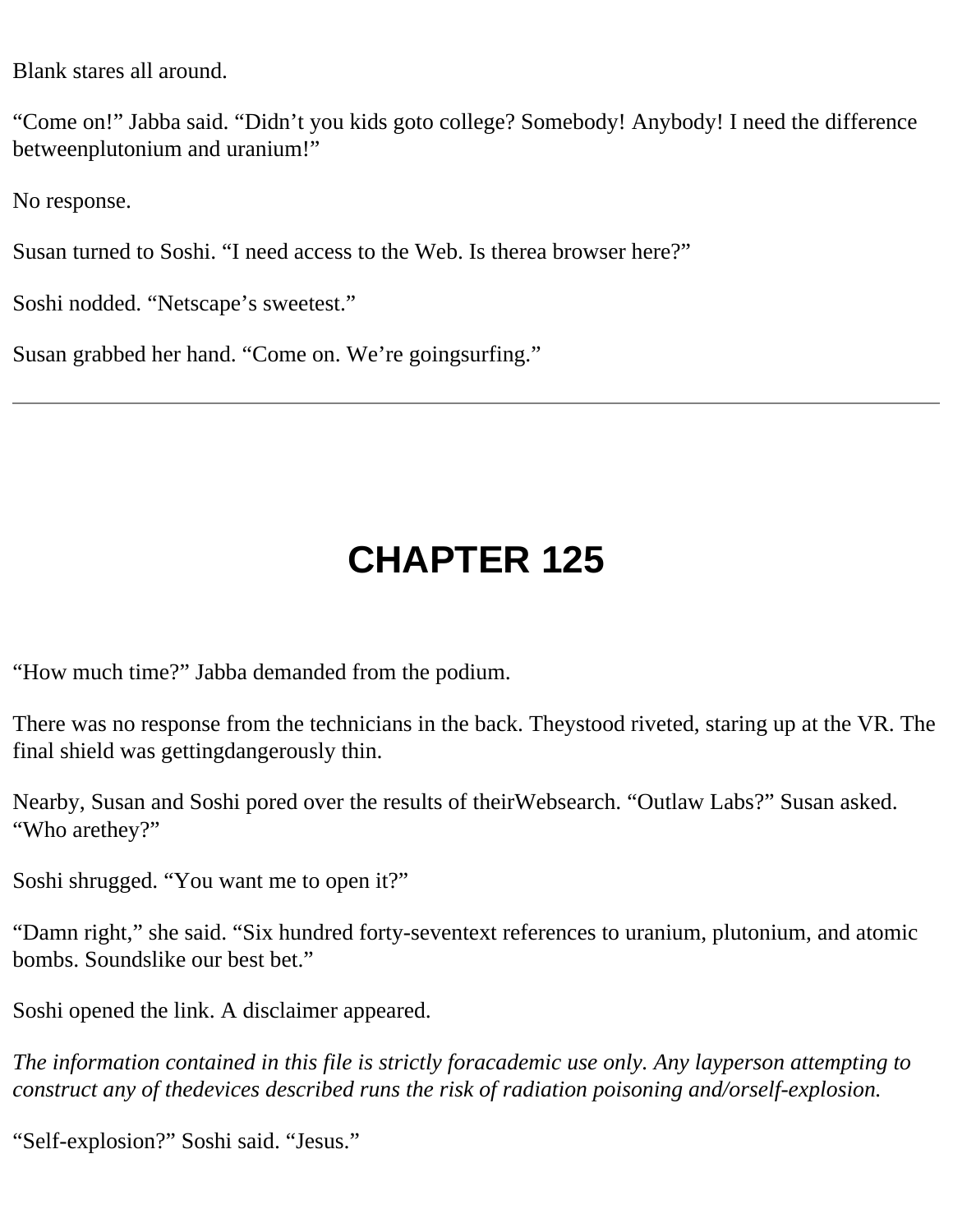"Search it," Fontaine snapped over his shoulder."Let's see what we've got."

Soshi plowed into the document. She scrolled past a recipe forurea nitrate, an explosive ten times more powerful than dynamite.The information rolled by like a recipe for butterscotchbrownies.

"Plutonium and uranium," Jabba repeated."Let's focus."

"Go back," Susan ordered. "The document'stoo big. Find the table of contents."

Soshi scrolled backward until she found it.

- I. Mechanism of an Atomic Bomb
	- A) Altimeter
	- B) Air Pressure Detonator
	- C) Detonating Heads
	- D) Explosive Charges
	- E) Neutron Deflector
	- F) Uranium & Plutonium
	- G) Lead Shield
	- H) Fuses
- II. Nuclear Fission/Nuclear Fusion
	- A) Fission (A-Bomb) & Fusion (H-Bomb)
	- B) U-235, U-238, and Plutonium
- III. History of the Atomic Weapons
	- A) Development (The Manhattan Project)
	- B) Detonation
		- 1) Hiroshima
		- 2) Nagasaki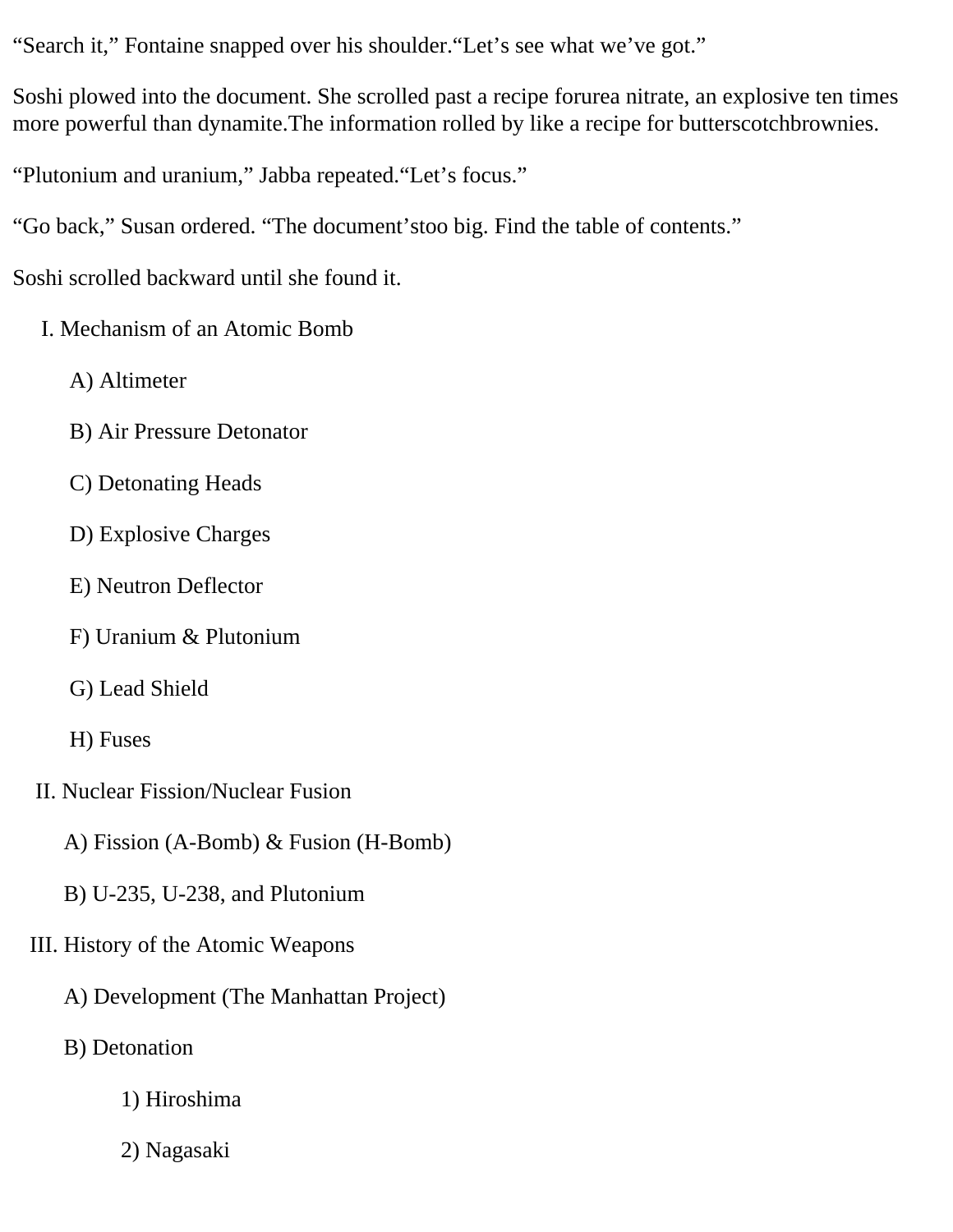3) By-products of Atomic Detonations

4) Blast Zones

"Section two!" Susan cried. "Uranium andplutonium! Go!"

Everyone waited while Soshi found the right section. "Thisis it," she said. "Hold on." She quickly scanned thedata. "There's a lot of information here. A whole chart.How do we know which difference we're looking for? One occursnaturally, one is man-made. Plutonium was first discoveredby—"

"A *number,"* Jabba reminded. "We need a *number."*

Susan reread Tankado's message. *The prime differencebetween the elements . . . the difference between . . . we need anumber . . .* "Wait!" she said. "The word'difference' has multiple meanings. We need a *number—*so we're talking *math.* It'sanother of Tankado's word games—'difference'means *subtraction."*

"Yes!" Becker agreed from the screen overhead."Maybe the elements have different numbers of protons orsomething? If you subtract—"

"He's right!" Jabba said, turning to Soshi."Are there any *numbers* on that chart? Proton counts?Halflives? Anything we can subtract?"

*"Three minutes!"* a technician called.

"How about supercritical mass?" Soshi ventured."It says the supercritical mass for plutonium is 35.2pounds."

"Yes!" Jabba said. "Check uranium! What'sthe supercritical mass of uranium?"

Soshi searched. "Um . . . 110 pounds."

"One hundred ten?" Jabba looked suddenly hopeful."What's 35.2 from 110?"

"Seventy-four point eight," Susan snapped. "But Idon't think—"

"Out of my way," Jabba commanded, plowing toward thekeyboard. "That's got to be the kill-code! The differencebetween their critical masses! Seventy-four point eight!"

"Hold on," Susan said, peering over Soshi'sshoulder. "There's more here. Atomic weights. Neutroncounts. Extraction techniques." She skimmed the chart."Uranium splits into barium and krypton; plutonium doessomething else. Uranium has 92 protons and 146 neutrons,but—"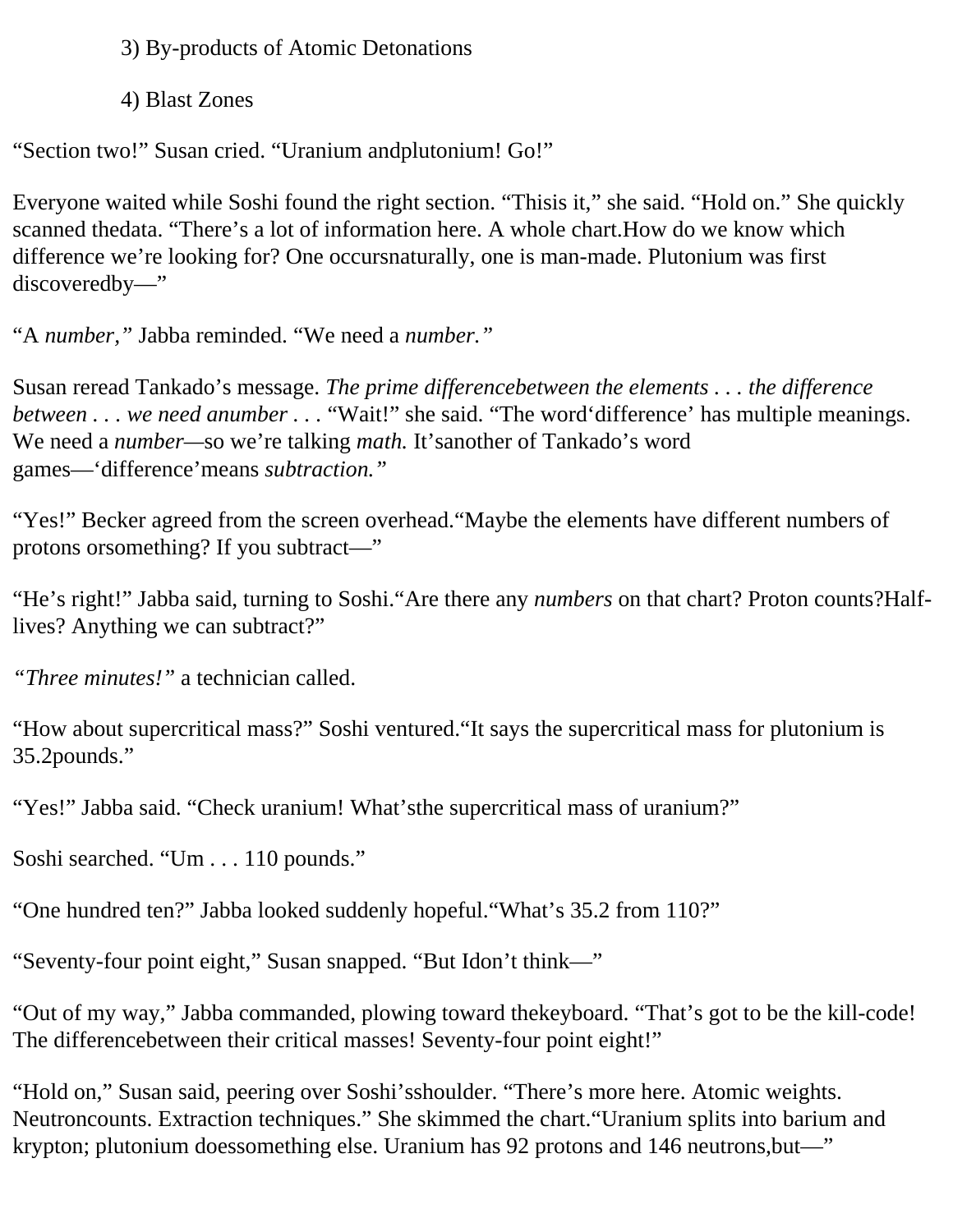"We need the most *obvious* difference," Midgechimed in. "The clue reads 'the *primary* differencebetween the elements.'"

"Jesus Christ!" Jabba swore. "How do we know whatTankado considered the *primary* difference?"

David interrupted. "Actually, the clue reads *prime,*not *primary."*

The word hit Susan right between the eyes. *"Prime!"* she exclaimed. *"Prime!"* Shespun to Jabba. "The kill-code is a *prime* number! Thinkabout it! It makes perfect sense!"

Jabba instantly knew Susan was right. Ensei Tankado had builthis career on prime numbers. Primes were the fundamental buildingblocks of all encryption algorithms—unique values that had nofactors other than one and themselves. Primes worked well in codewriting because they were impossible for computers to guess usingtypical number-tree factoring.

Soshi jumped in. "Yes! It's perfect! Primes areessential to Japanese culture! Haiku uses primes. *Threelines and syllable counts of <i>five, seven, five.* All primes. The temples of Kyoto all have—"

*"Enough!"* Jabba said. "Even if thekill-code *is* a prime, so what! There are endlesspossibilities!"

Susan knew Jabba was right. Because the number line wasinfinite, one could always look a little farther and find anotherprime number. Between zero and a million, there were over 70,000choices. It all depended on how large a prime Tankado decided touse. The bigger it was, the harder it was to guess.

"It'll be huge." Jabba groaned. "Whateverprime Tankado chose is sure to be a monster."

A call went up from the rear of the room. *"Two-minutewarning!"*

Jabba gazed up at the VR in defeat. The final shield wasstarting to crumble. Technicians were rushing everywhere.

Something in Susan told her they were close. "We can dothis!" she declared, taking control. "Of all thedifferences between uranium and plutonium, I bet only one can berepresented as a *prime* number! That's our final clue.The number we're looking for is prime!"

Jabba eyed the uranium/plutonium chart on the monitor and threwup his arms. "There must be a hundred entries here! There's no way we can subtract them all and check forprimes."

"A lot of the entries are *nonnumeric,"* Susanencouraged. "We can ignore them. Uranium's natural,plutonium's man-made. Uranium uses a gun barrel detonator,plutonium uses implosion. They're not numbers, so they'reirrelevant!"

"Do it," Fontaine ordered. On the VR, the final wallwas eggshell thin.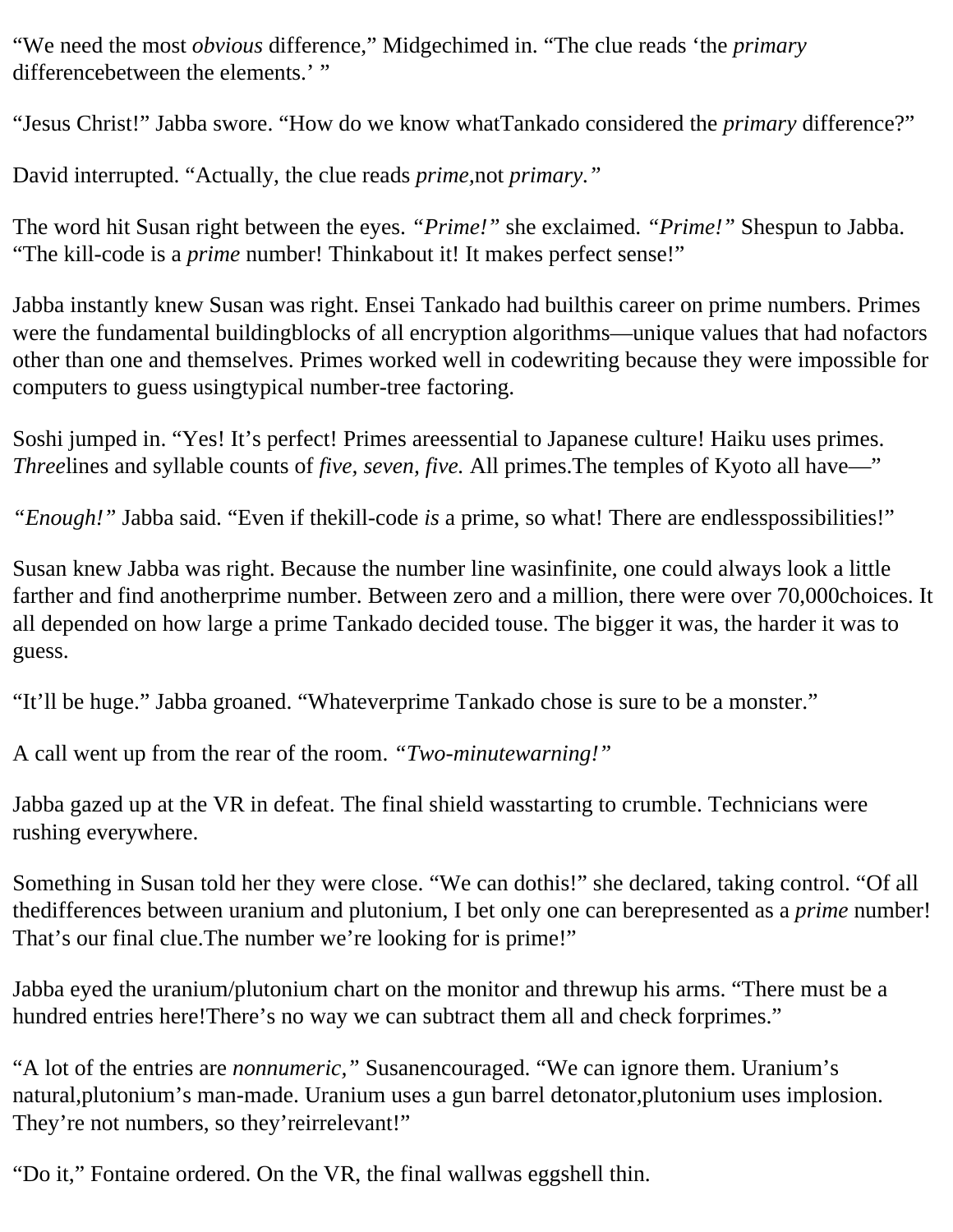Jabba mopped his brow. "All right, here goes nothing. Startsubtracting. I'll take the top quarter. Susan, you've gotthe middle. Everybody else split up the rest. We're lookingfor a prime difference."

Within seconds, it was clear they'd never make it. Thenumbers were enormous, and in many cases the units didn'tmatch up.

"It's apples and goddamn oranges," Jabba said."We've got gamma rays against electromagnetic pulse.Fissionable against unfissionable. Some is pure. Some ispercentage. It's a mess!"

"It's got to be here," Susan said firmly."We've got to think. There's some difference betweenplutonium and uranium that we're missing! Somethingsimple!"

"Ah . . . guys?" Soshi said. She'd created asecond document window and was perusing the rest of the Outlaw Labsdocument.

"What is it?" Fontaine demanded. "Findsomething?"

"Um, sort of." She sounded uneasy. "You know howI told you the Nagasaki bomb was a plutonium bomb?"

"Yeah," they all replied in unison.

"Well . . ." Soshi took a deep breath. "Lookslike I made a mistake."

"What!" Jabba choked. "We've been lookingfor the wrong thing?"

Soshi pointed to the screen. They huddled around and read thetext:

. . . the common misconception that the Nagasaki bomb was aplutonium bomb. In fact, the device employed uranium, like itssister bomb in Hiroshima.

\* \* \*

"But—" Susan gasped. "If both elements wereuranium, how are we supposed to find the difference between thetwo?"

"Maybe Tankado made a mistake," Fontaine ventured."Maybe he didn't know the bombs were the same."

"No." Susan sighed. "He was a cripple because ofthose bombs. He'd know the facts cold."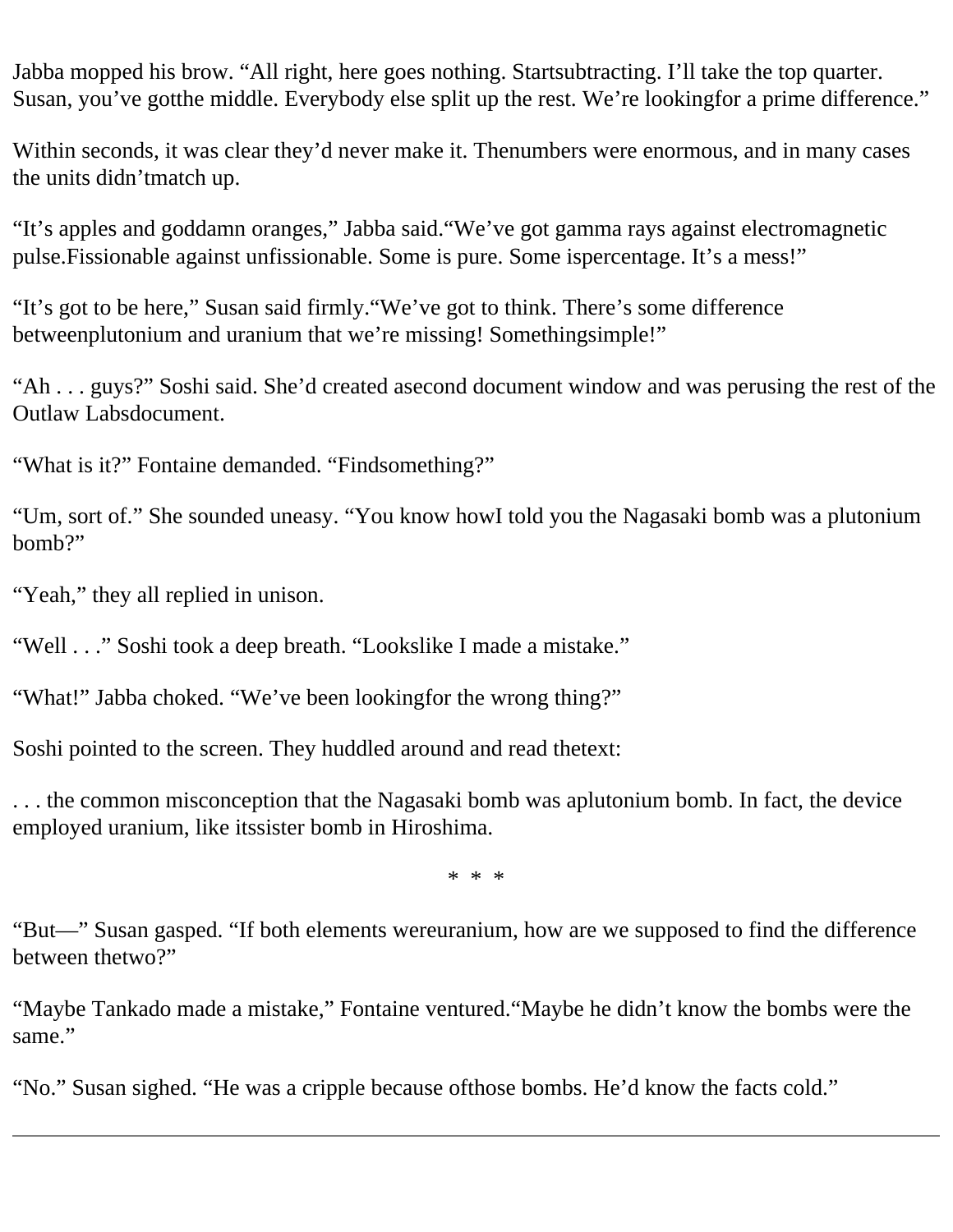### **CHAPTER 126**

*"One minute!"*

Jabba eyed the VR. "PEM authorization's going fast.Last line of defense. And there's a crowd at thedoor."

"Focus!" Fontaine commanded.

Soshi sat in front of the Web browser and read aloud.

. . . Nagasaki bomb did not use plutonium but rather anartificially manufactured, neutron-saturated isotope of uranium238."

"Damn!" Brinkerhoff swore. "Both bombs useduranium. The elements responsible for Hiroshima and Nagasaki wereboth uranium. There *is* no difference!"

"We're dead," Midge moaned.

"Wait," Susan said. "Read that last partagain!"

Soshi repeated the text. ". . . artificially manufactured,neutron-saturated isotope of uranium 238."

"238?" Susan exclaimed. "Didn't we just seesomething that said Hiroshima's bomb used some other isotopeof uranium?"

They all exchanged puzzled glances. Soshi frantically scrolledbackward and found the spot. "*Yes!* It says here thatthe Hiroshima bomb used a different isotope of uranium!"

Midge gasped in amazement. "They're bothuranium—but they're different kinds!"

"Both uranium?" Jabba muscled in and stared at theterminal. "Apples and apples! Perfect!"

"How are the two isotopes different?" Fontainedemanded. "It's got to be something basic."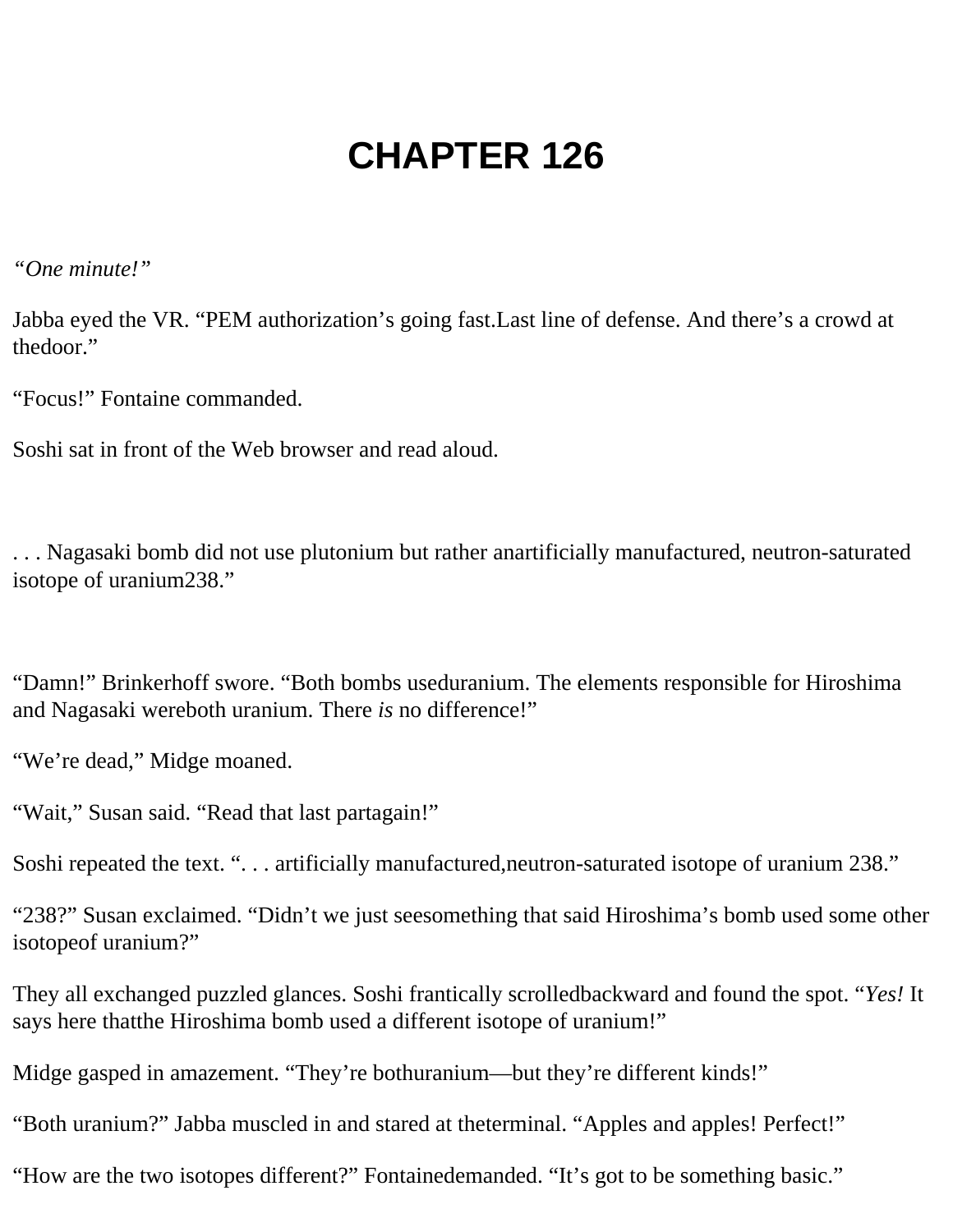Soshi scrolled through the document. "Hold on . . . looking. . . okay . . ."

*"Forty-five seconds!"* a voice called out.

Susan looked up. The final shield was almost invisible now.

"Here it is!" Soshi exclaimed.

"Read it!" Jabba was sweating. "What's thedifference! There must be some difference between thetwo!"

"Yes!" Soshi pointed to her monitor."Look!"

They all read the text:

. . . two bombs employed two different fuels . . . preciselyidentical chemical characteristics. No ordinary chemical extractioncan separate the two isotopes. They are, with the exception ofminute differences in weight, perfectly identical.

"Atomic weight!" Jabba said, excitedly."That's it! The only difference is their *weights!*That's the key! Give me their weights! We'll subtractthem!"

"Hold on," Soshi said, scrolling ahead. "Almostthere! *Yes!"* Everyone scanned the text.

... difference in weight very slight ...

. . . gaseous diffusion to separate them . . .

. . . 10,032498X10ˆ134 as compared to19,39484X10ˆ23.\*\*

"There they are!" Jabba screamed. "That'sit! Those are the weights!"

*"Thirty seconds!"*

"Go," Fontaine whispered. "Subtract them.Quickly."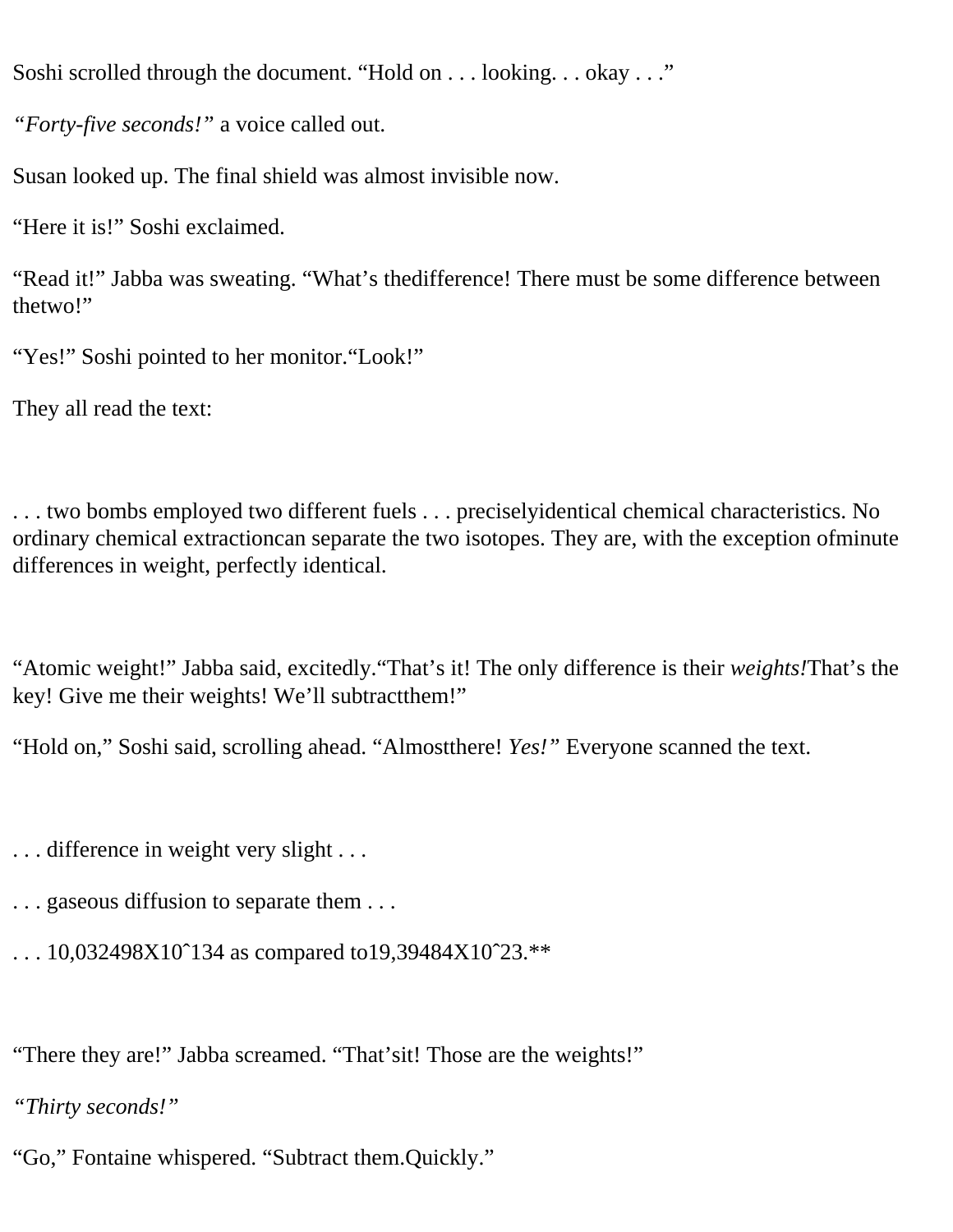Jabba palmed his calculator and started entering numbers.

"What's the asterisk?" Susan demanded. "There's an asterisk after the figures!"

Jabba ignored her. He was already working his calculator keysfuriously.

"Careful!" Soshi urged. "We need an *exact*figure."

"The asterisk," Susan repeated. "There's afootnote."

Soshi clicked to the bottom of the paragraph.

Susan read the asterisked footnote. She went white. "Oh . .. dear God."

Jabba looked up. "What?"

They all leaned in, and there was a communal sigh of defeat. Thetiny footnote read:

\*\*12% margin of error. Published figures vary from lab tolab.

# **CHAPTER 127**

There was a sudden and reverent silence among the group on thepodium. It was as if they were watching an eclipse or volcaniceruption—an incredible chain of events over which they had nocontrol. Time seemed to slow to a crawl.

"We're losing it!" a technician cried."Tie-ins! All lines!"

On the far-left screen, David and Agents Smith and Colianderstared blankly into their camera. On the VR, the final fire wallwas only a sliver. A mass of blackness surrounded it, hundreds oflines waiting to tie in. To the right of that was Tankado. Thestilted clips of his final moments ran by in an endless loop. Thelook of desperation—fingers stretched outward, the ringglistening in the sun.

Susan watched the clip as it went in and out of focus. Shestared at Tankado's eyes—they seemed filled with regret.*He never wanted it to go this far,* she told herself. *Hewanted to save us.* And yet,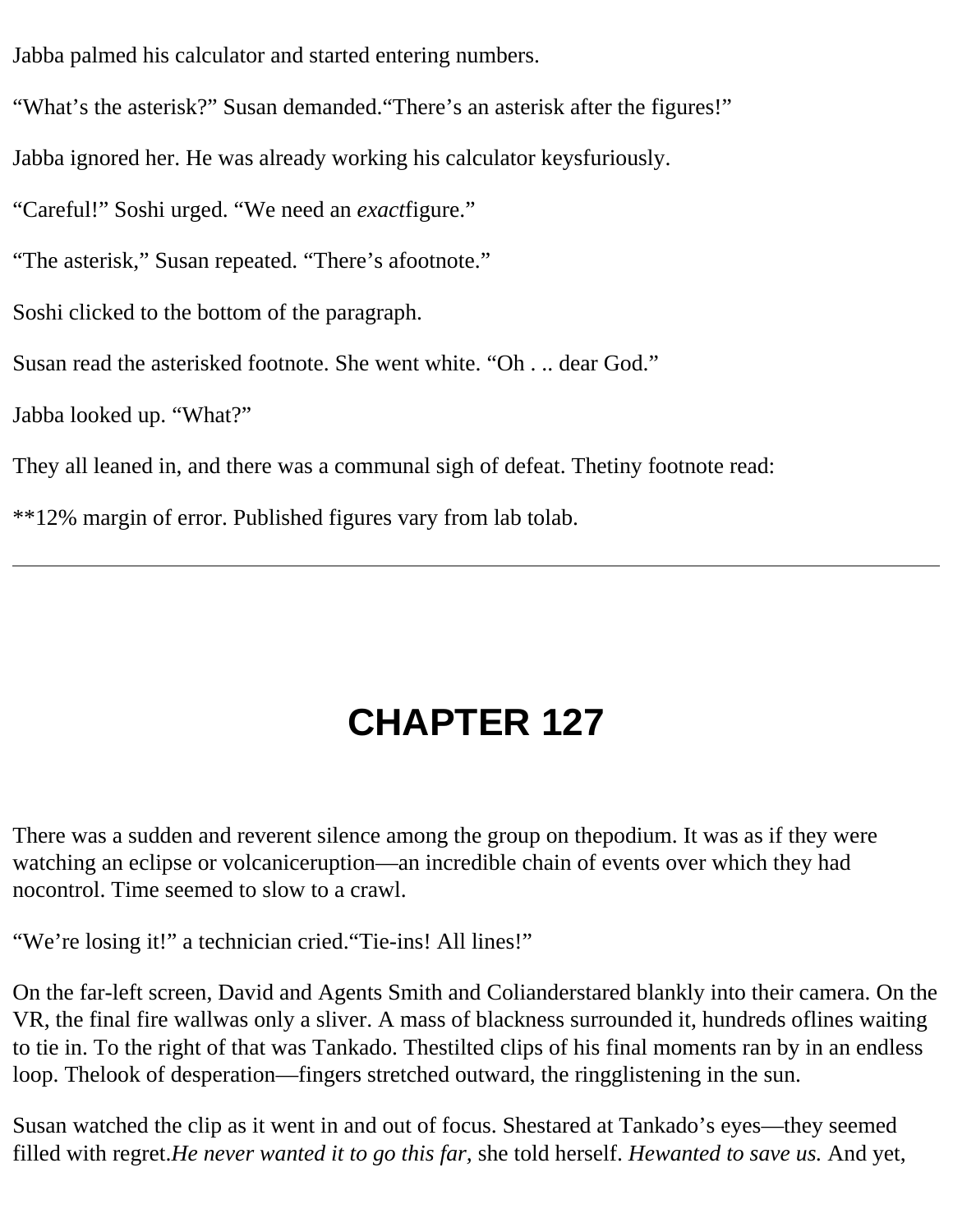over and over, Tankado held hisfingers outward, forcing the ring in front of people's eyes.He was trying to speak but could not. He just kept thrusting hisfingers forward.

In Seville, Becker's mind still turned it over and over. Hemumbled to himself, "What did they say those two isotopeswere? U238 and U . . .?" He sighed heavily—it didn'tmatter. He was a language teacher, not a physicist.

"Incoming lines preparing to authenticate!"

"Jesus!" Jabba bellowed in frustration. "How dothe damn isotopes *differ?* Nobody knows how the hellthey're different?!" There was no response. The room fullof technicians stood helplessly watching the VR. Jabba spun back tothe monitor and threw up his arms. "Where's a nuclearfucking physicist when you need one!"

\* \* \*

Susan stared up at the QuickTime clip on the wall screen andknew it was over. In slow motion, she watched Tankado dying overand over. He was trying to speak, choking on his words, holding outhis deformed hand . . . trying to communicate something. *He wastrying to save the databank,* Susan told herself. *Butwe'll never know how.*

*"Company at the door!"*

Jabba stared at the screen. "Here we go!" Sweat poureddown his face.

On the center screen, the final wisp of the last firewall hadall but disappeared. The black mass of lines surrounding the corewas opaque and pulsating. Midge turned away. Fontaine stood rigid,eyes front. Brinkerhoff looked like he was about to get sick.

*"Ten seconds!"*

Susan's eyes never left Tankado's image. Thedesperation. The regret. His hand reached out, over and over, ringglistening, deformed fingers arched crookedly in stranger'sfaces. *He's telling them something. What is it?*

On the screen overhead, David looked deep in thought."Difference," he kept muttering to himself. "Difference between U238 and U235. It's got to besomething simple."

A technician began the countdown. *"Five! Four!Three!"*

The word made it to Spain in just under a tenth of a second. *Three . . . three.*

It was as if David Becker had been hit by the stun gun all overagain. His world slowed to stop. *Three . . . three . . . three.238 minus 235! The difference is* three! In slow motion, hereached for the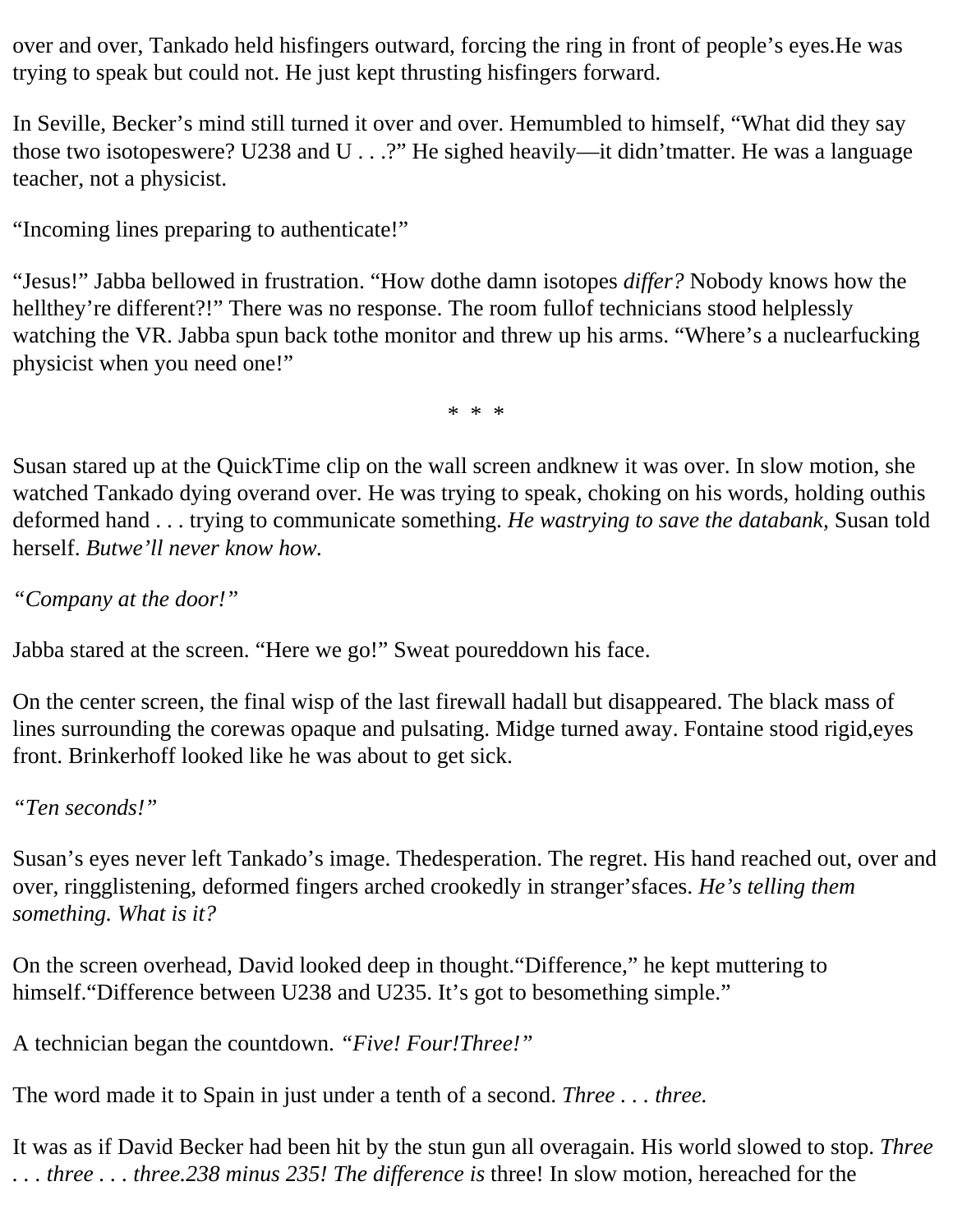microphone . . .

At that very instant, Susan was staring at Tankado'soutstretched hand. Suddenly, she saw past the ring . . . past theengraved gold to the flesh beneath . . . to his fingers. *Three* fingers. It was not the ring at all. It was the flesh.Tankado was not telling them, he was showing them. He was tellinghis secret, revealing the kill-code—begging someone tounderstand . . . praying his secret would find its way to the NSAin time.

"Three," Susan whispered, stunned.

*"Three!"* Becker yelled from Spain.

But in the chaos, no one seemed to hear.

*"We're down!"* a technician yelled.

The VR began flashing wildly as the core succumbed to a deluge.Sirens erupted overhead.

*"Outbound data!"*

*"High-speed tie-ins in all sectors!"*

Susan moved as if through a dream. She spun toward Jabba'skeyboard. As she turned, her gaze fixed on her fiancé, DavidBecker. Again his voice exploded overhead.

*"Three! The difference between 235 and 238 isthree!"*

Everyone in the room looked up.

*"Three!"* Susan shouted over the deafeningcacophony of sirens and technicians. She pointed to the screen. Alleyes followed, to Tankado's hand, outstretched, three fingerswaving desperately in the Sevillian sun.

Jabba went rigid. "Oh my God!" He suddenly realizedthe crippled genius had been giving them the answer all thetime.

"Three's prime!" Soshi blurted."Three's a *prime* number!"

Fontaine looked dazed. "Can it be that simple?"

*"Outbound data!"* a technician cried. *"It's going fast!"*

Everyone on the podium dove for the terminal at the sameinstant—a mass of outstretched hands. But through the crowd,Susan, like a shortstop stabbing a line drive, connected with hertarget. She typed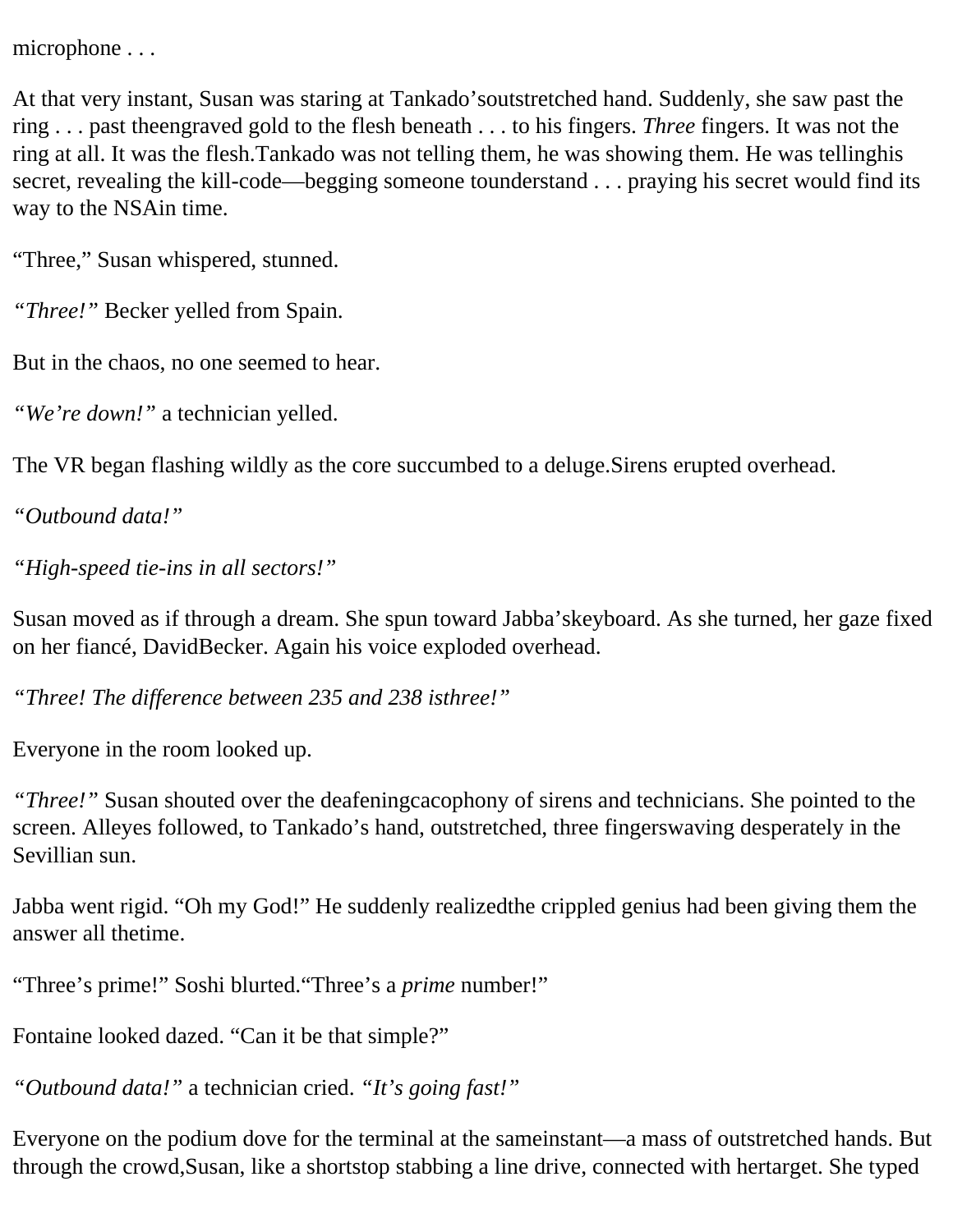the number 3. Everyone wheeled to the wallscreen.Above the chaos, it simply read.

### ENTER PASS-KEY? 3

"Yes!" Fontaine commanded. "Do it now!"

Susan held her breath and lowered her finger on the ENTER key.The computer beeped once.

Nobody moved.

Three agonizing seconds later, nothing had happened.

The sirens kept going. Five seconds. Six seconds.

*"Outbound data!"*

*"No change!"*

Suddenly Midge began pointing wildly to the screen above."Look!"

On it, a message had materialized.

### KILL CODE CONFIRMED.

"Upload the firewalls!" Jabba ordered.

But Soshi was a step ahead of him. She had already sent thecommand.

*"Outbound interrupt!"* a technician yelled.

*"Tie-ins severed!"*

On the VR overhead, the first of the five firewalls beganreappearing. The black lines attacking the core were instantlysevered.

"Reinstating!" Jabba cried. "The damnthing's reinstating!"

There was a moment of tentative disbelief, as if at any instant,everything would fall apart. But then the second firewall beganreappearing . . . and then the third. Moments later the entireseries of filters reappeared. The databank was secure.

The room erupted. Pandemonium. Technicians hugged, tossingcomputer printouts in the air in celebration. Sirens wound down.Brinkerhoff grabbed Midge and held on. Soshi burst into tears.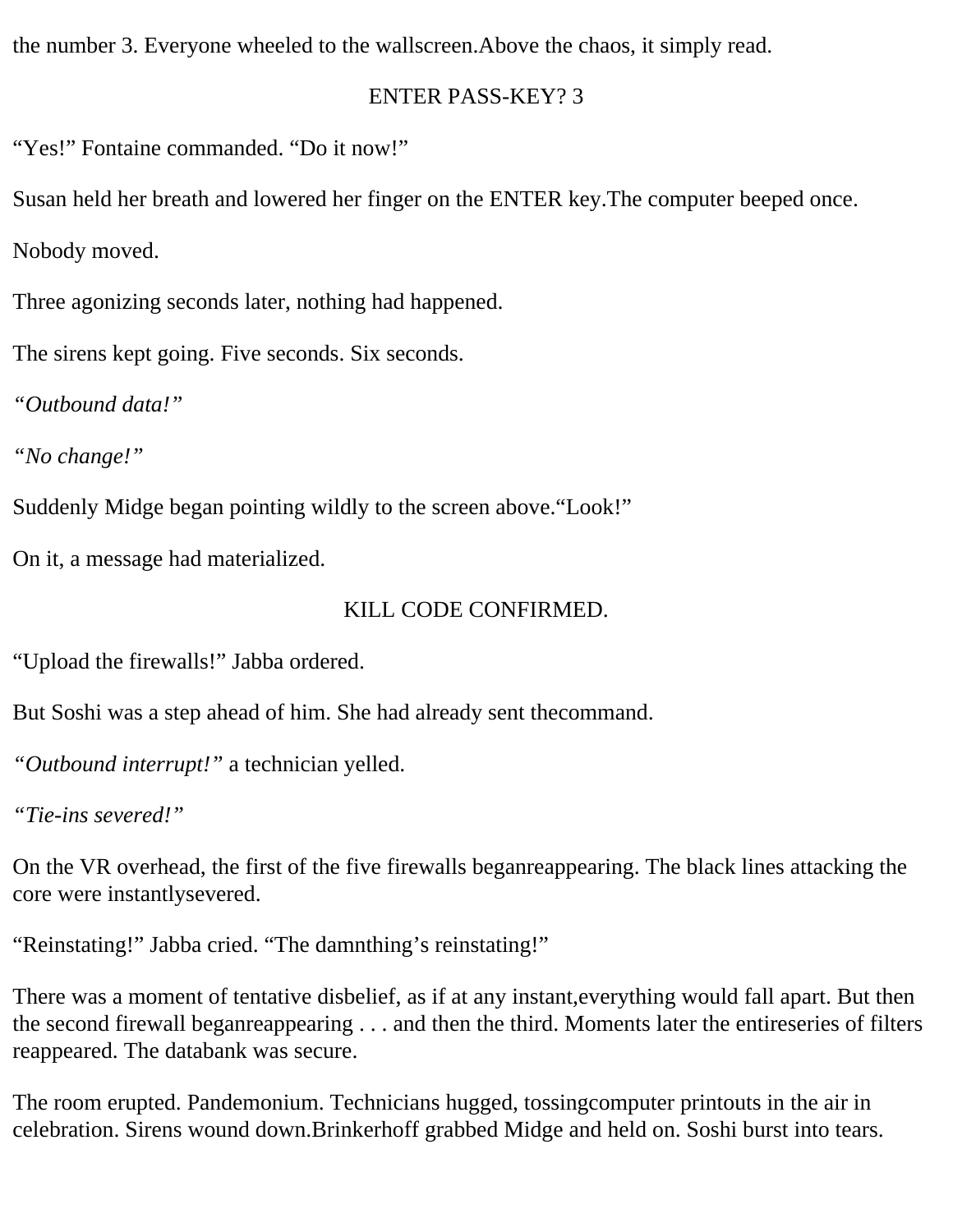"Jabba," Fontaine demanded. "How much did theyget?"

"Very little," Jabba said, studying his monitor."Very little. And nothing complete."

Fontaine nodded slowly, a wry smile forming in the corner of hismouth. He looked around for Susan Fletcher, but she was alreadywalking toward the front of the room. On the wall before her, DavidBecker's face filled the screen.

"David?"

"Hey, gorgeous." He smiled.

"Come home," she said. "Come home, rightnow."

"Meet you at Stone Manor?" he asked.

She nodded, the tears welling. "Deal."

"Agent Smith?" Fontaine called.

Smith appeared onscreen behind Becker. "Yes, sir?"

"It appears Mr. Becker has a date. Could you see that hegets home immediately?"

Smith nodded. "Our jet's in Málaga." Hepatted Becker on the back. "You're in for a treat,Professor. Ever flown in a Learjet 60?"

Becker chuckled. "Not since yesterday."

# **CHAPTER 128**

When Susan awoke, the sun was shining. the soft rays siftedthrough the curtains and filtered across her goosedown feather bed.She reached for David. *Am I dreaming?* Her body remainedmotionless, spent, still dizzy from the night before.

"David?" She moaned.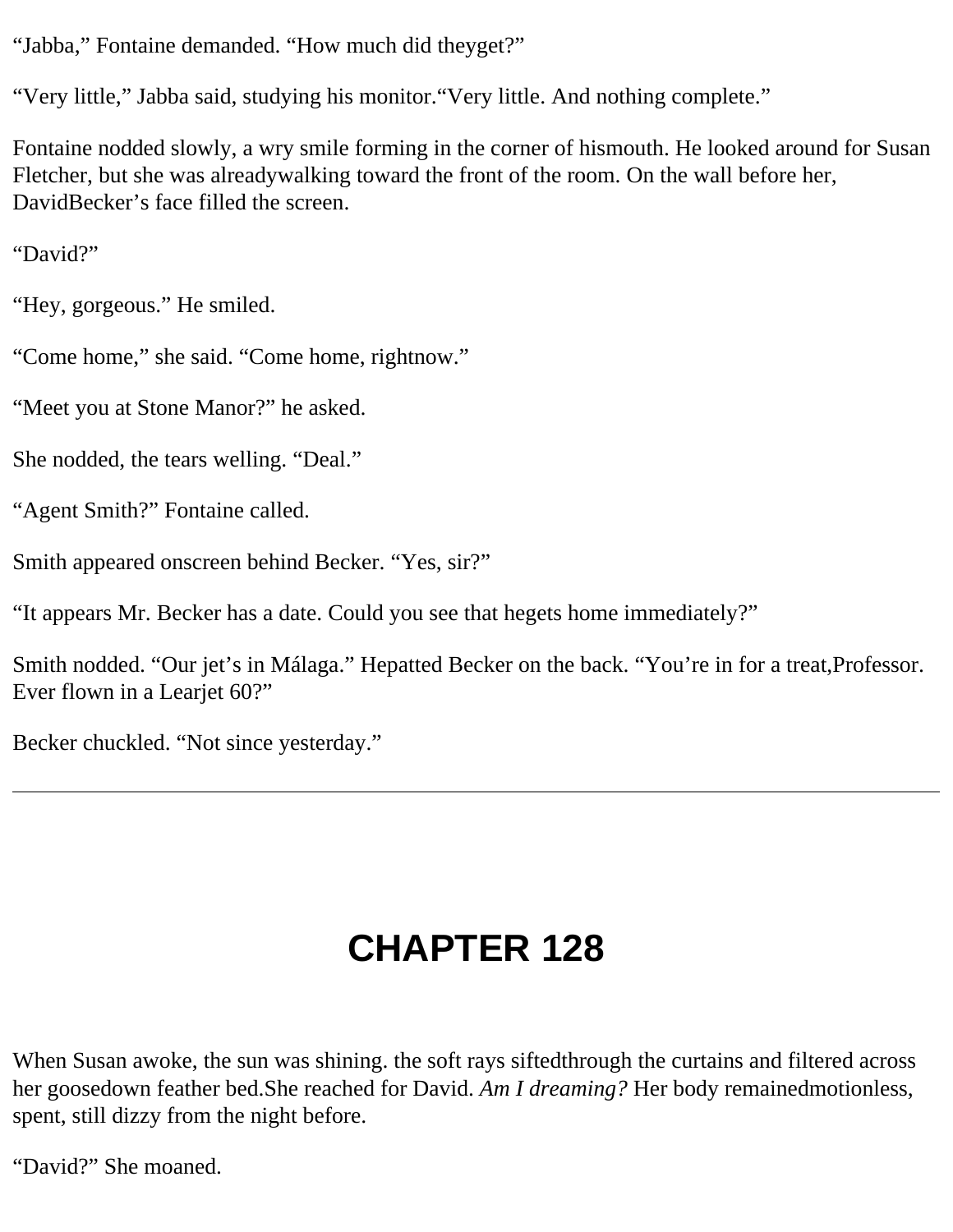There was no reply. She opened her eyes, her skin stilltingling. The mattress on the other side of the bed was cold. Davidwas gone.

*I'm dreaming*, Susan thought. She sat up. The roomwas Victorian, all lace and antiques—Stone Manor's finestsuite. Her overnight bag was in the middle of the hardwood floor .. . her lingerie on a Queen Anne chair beside the bed.

Had David really arrived? She had memories—his body againsthers, his waking her with soft kisses. Had she dreamed it all? Sheturned to the bedside table. There was an empty bottle ofchampagne, two glasses . . . and a note.

Rubbing the sleep from her eyes, Susan drew the comforter aroundher naked body and read the message.

Dearest Susan,

I love you.

Without wax, David.

She beamed and pulled the note to her chest. It was David, allright. *Without wax . . .* it was the one code she had yet tobreak.

Something stirred in the corner, and Susan looked up. On a plushdivan, basking in the morning sun, wrapped in thick bathrobe, DavidBecker sat quietly watching her. She reached out, beckoning him tocome to her.

"Without wax?" she cooed, taking him in her arms.

"Without wax." He smiled.

She kissed him deeply. "Tell me what it means."

"No chance." He laughed. "A couple needssecrets—it keeps things interesting."

Susan smiled coyly. "Any more interesting than last nightand I'll never walk again."

David took her in his arms. He felt weightless. He had almostdied yesterday, and yet here he was, as alive as he had ever feltin his life.

Susan lay with her head on his chest, listening to the beat ofhis heart. She couldn't believe that she had thought he wasgone forever.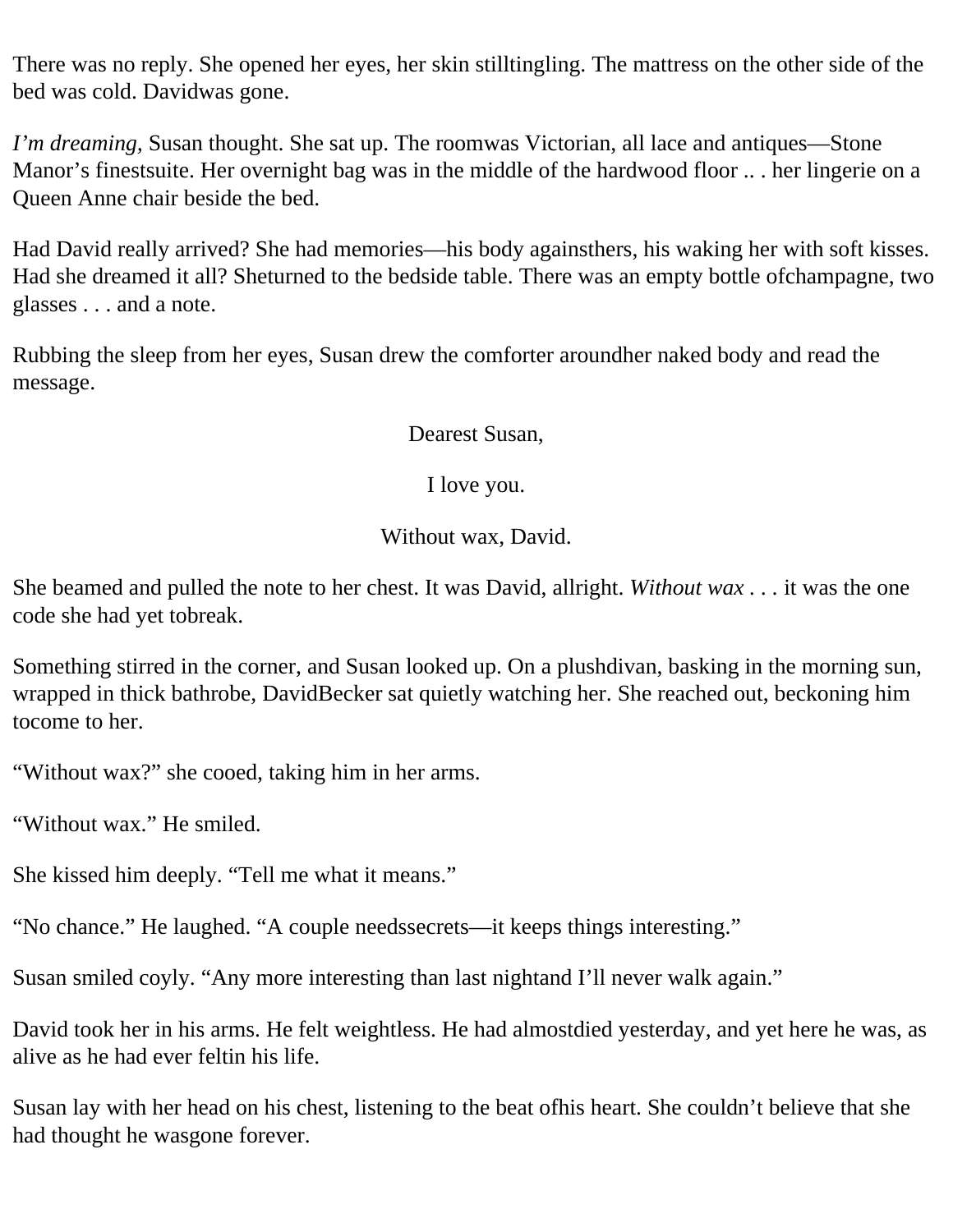"David." She sighed, eyeing the note beside the table."Tell me about 'without wax.' You know I hate codesI can't break."

David was silent.

"Tell me." Susan pouted. "Or you'll neverhave me again."

"Liar."

Susan hit him with a pillow. "Tell me! Now!"

But David knew he would never tell. The secret behind"without wax" was too sweet. Its origins were ancient.During the Renaissance, Spanish sculptors who made mistakes whilecarving expensive marble often patched their flaws with *cera—*"wax." A statue that had no flaws andrequired no patching was hailed as a "sculpture *sincera"* or a "sculpture without wax." The phraseeventually came to mean anything honest or true. The English word"sincere" evolved from the Spanish *sincera—*"without wax." David's secret code wasno great mystery—he was simply signing his letters"Sincerely." Somehow he suspected Susan would not beamused.

"You'll be pleased to know," David said,attempting to change the subject, "that during the flighthome, I called the president of the university."

Susan looked up, hopeful. "Tell me you resigned asdepartment chair."

David nodded. "I'll be back in the classroom nextsemester."

She sighed in relief. "Right where you belonged in thefirst place."

David smiled softly. "Yeah, I guess Spain reminded mewhat's important."

"Back to breaking coeds' hearts?" Susan kissedhis cheek. "Well, at least you'll have time to help meedit my manuscript."

"Manuscript?"

"Yes. I've decided to publish."

"Publish?" David looked doubtful. "Publish *what?*"

"Some ideas I have on variant filter protocols andquadratic residues."

He groaned. "Sounds like a real best-seller."

She laughed. "You'd be surprised."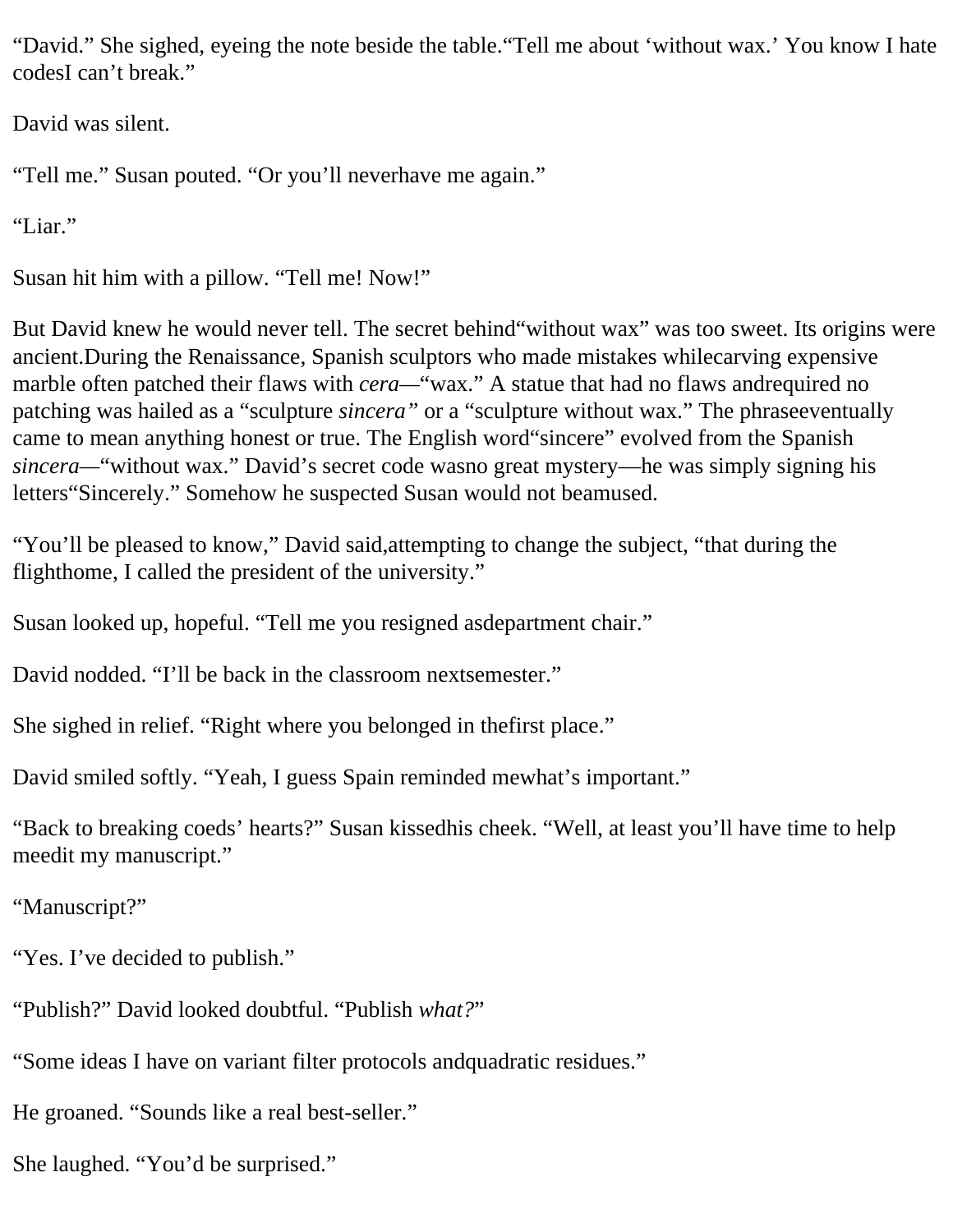David fished inside the pocket of his bathrobe and pulled out asmall object. "Close your eyes. I have something foryou."

Susan closed her eyes. "Let me guess—a gaudy gold ringwith Latin all over it?"

"No." David chuckled. "I had Fontaine return thatto Ensei Tankado's estate." He took Susan's hand andslipped something onto her finger.

"Liar." Susan laughed, opening her eyes. "Iknew—"

But Susan stopped short. The ring on her finger was notTankado's at all. It was a platinum setting that held aglittering diamond solitaire.

Susan gasped.

David looked her in the eye. "Will you marry me?"

Susan's breath caught in her throat. She looked at him andthen back to the ring. Her eyes suddenly welled up. "Oh, David. . . I don't know what to say."

"Say yes."

Susan turned away and didn't say a word.

David waited. "Susan Fletcher, I love you. Marryme."

Susan lifted her head. Her eyes were filled with tears."I'm sorry, David," she whispered. "I . . . Ican't."

David stared in shock. He searched her eyes for the playfulglimmer he'd come to expect from her. It wasn't there."S-Susan," he stammered. "I—I don'tunderstand."

"I can't," she repeated. "I can't marryyou." She turned away. Her shoulders started trembling. Shecovered her face with her hands.

David was bewildered. "But, Susan . . . I thought . .." He held her trembling shoulders and turned her body towardhim. It was then that he understood. Susan Fletcher was not cryingat all; she was in hysterics.

"I won't marry you!" She laughed, attacking againwith the pillow. "Not until you explain 'withoutwax'! You're driving me *crazy!"*